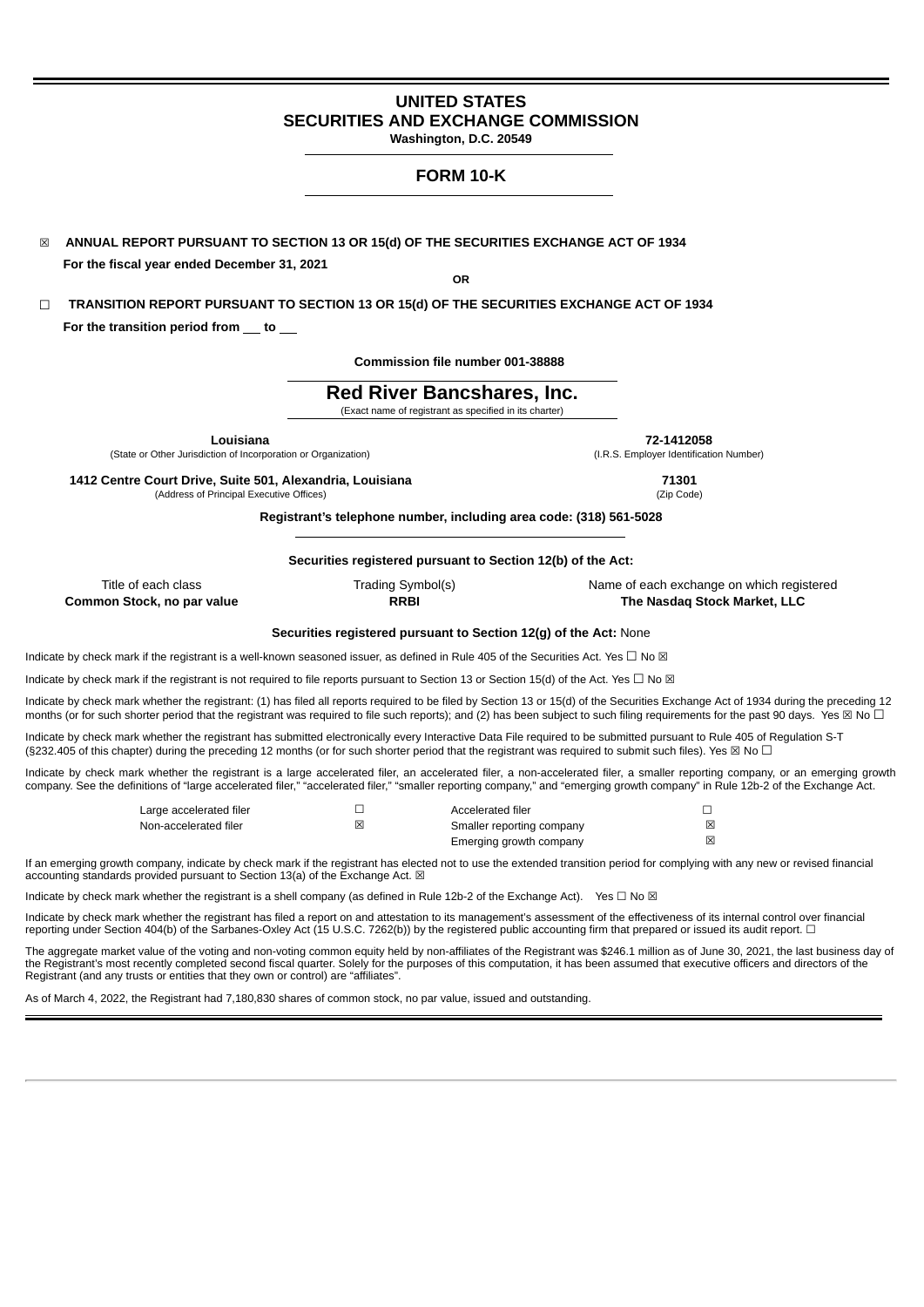# **DOCUMENTS INCORPORATED BY REFERENCE**

<span id="page-1-0"></span>Portions of the Registrant's Definitive Proxy Statement for the 2022 Annual Meeting of Shareholders of Red River Bancshares, Inc. to be held on May 5, 2022, are incorporated by reference into Part III of this Report to the extent stated herein. Such Definitive Proxy Statement will be filed with the SEC within 120 days after the end of the Registrant's fiscal year ended December 31, 2021.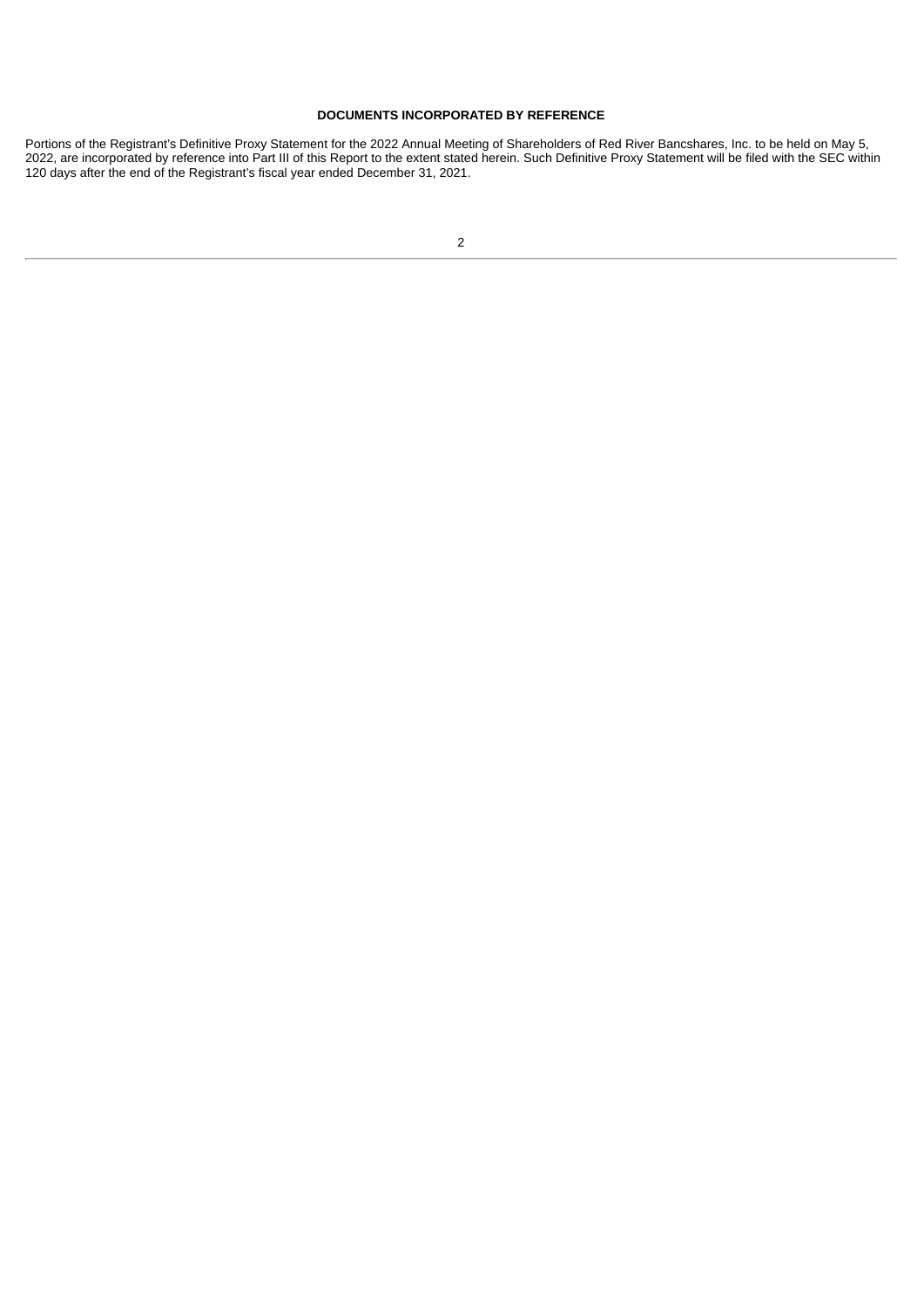# **TABLE OF CONTENTS**

<span id="page-2-0"></span>

|                          |                                                                                                               | Page           |
|--------------------------|---------------------------------------------------------------------------------------------------------------|----------------|
| <b>Glossary of Terms</b> |                                                                                                               |                |
|                          | <b>Cautionary Note Regarding Forward-Looking Statements</b>                                                   | 6              |
|                          |                                                                                                               |                |
| <b>PART I</b>            |                                                                                                               |                |
| Item 1.                  | <b>Business</b>                                                                                               | $\mathbf{Z}$   |
| Item 1A.                 | <b>Risk Factors</b>                                                                                           | 20             |
| Item 1B.                 | <b>Unresolved Staff Comments</b>                                                                              | 33             |
| Item 2.                  | <b>Properties</b>                                                                                             | 33             |
| Item 3.                  | <b>Legal Proceedings</b>                                                                                      | 33             |
| Item 4.                  | <b>Mine Safety Disclosures</b>                                                                                | $\frac{34}{5}$ |
| <b>PART II</b>           |                                                                                                               |                |
| Item 5.                  | Market for Registrant's Common Equity, Related Stockholder Matters, and Issuer Purchases of Equity Securities | 34             |
| Item 6.                  | [Reserved]                                                                                                    | 35             |
| <u>Item 7.</u>           | Management's Discussion and Analysis of Financial Condition and Results of Operations                         | 36             |
| Item 7A.                 | Quantitative and Qualitative Disclosures about Market Risk                                                    | 65             |
| Item 8.                  | <b>Financial Statements and Supplementary Data</b>                                                            | 66             |
| Item 9.                  | Changes in and Disagreements With Accountants on Accounting and Financial Disclosure                          | 104            |
| Item 9A.                 | <b>Controls and Procedures</b>                                                                                | 104            |
| Item 9B.                 | <b>Other Information</b>                                                                                      | 104            |
| Item 9C.                 | Disclosure Regarding Foreign Jurisdictions that Prevent Inspections                                           | 104            |
| <b>PART III</b>          |                                                                                                               |                |
| Item 10.                 | Directors, Executive Officers and Corporate Governance                                                        | 105            |
| Item 11.                 | <b>Executive Compensation</b>                                                                                 | 105            |
| <u>Item 12.</u>          | Security Ownership of Certain Beneficial Owners and Management and Related Stockholder Matters                | <b>105</b>     |
| <u>Item 13.</u>          | Certain Relationships and Related Transactions, and Director Independence                                     | <b>105</b>     |
| Item $14$ .              | <b>Principal Accountant Fees and Services</b>                                                                 | 105            |
| <b>PART IV</b>           |                                                                                                               |                |
| Item 15.                 | <b>Exhibits and Financial Statement Schedules</b>                                                             | 106            |
| Item 16.                 | Form 10-K Summary                                                                                             | 108            |
|                          | <b>Signatures</b>                                                                                             | 109            |
|                          |                                                                                                               |                |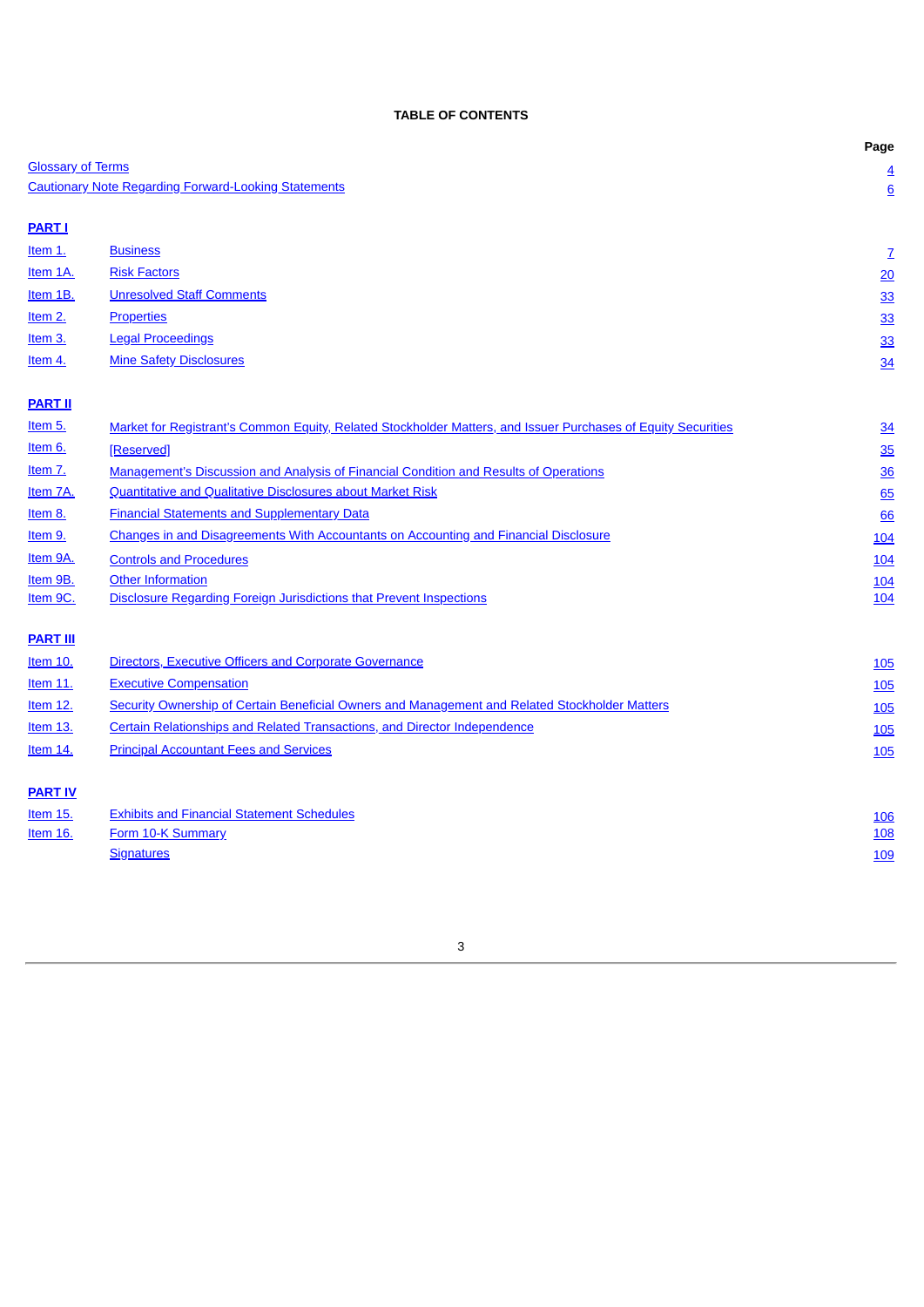# **GLOSSARY OF TERMS**

Unless the context indicates otherwise, references in this filing to "we," "our," "us," "the Company," and "our company" refer to Red River Bancshares, Inc., a Louisiana corporation and bank holding company, and its consolidated subsidiaries. All references in this Report to "Red River Bank," the "bank," and the "Bank" refer to Red River Bank, our wholly owned bank subsidiary.

Other abbreviations or acronyms used in this Report are defined below.

| ABBREVIATION OR ACRONYM       | <b>DEFINITION</b>                                                                                                                                                             |
|-------------------------------|-------------------------------------------------------------------------------------------------------------------------------------------------------------------------------|
| ACH                           | Automated clearing house                                                                                                                                                      |
| AFS                           | Available-for-sale                                                                                                                                                            |
| AOCI                          | Accumulated other comprehensive income or loss                                                                                                                                |
| ASC                           | <b>Accounting Standards Codification</b>                                                                                                                                      |
| ASU                           | <b>Accounting Standards Update</b>                                                                                                                                            |
| Basel III                     | Basel Committee's 2010 Regulatory Capital Framework (Third Accord)                                                                                                            |
| BOLI                          | Bank-owned life insurance                                                                                                                                                     |
| bp(s)                         | Basis point(s)                                                                                                                                                                |
| <b>CARES Act</b>              | Coronavirus Aid, Relief, and Economic Security Act, as amended                                                                                                                |
| CBLR                          | Community bank leverage ratio                                                                                                                                                 |
| ССВ                           | Capital conservation buffer                                                                                                                                                   |
| CECL                          | Current Expected Credit Losses, related to ASU No. 2016-13, Financial Instruments - Credit Losses (Topic<br>326): Measurement of Credit Losses on Financial Instruments       |
| CFPB                          | <b>Consumer Financial Protection Bureau</b>                                                                                                                                   |
| COVID-19                      | Coronavirus Disease 2019                                                                                                                                                      |
| CRA                           | <b>Community Reinvestment Act</b>                                                                                                                                             |
| Director Compensation Program | Amended and Restated Director Compensation Program, which allows directors of the Company and the<br>Bank an opportunity to select how to receive their annual director fees. |
| Dodd-Frank Act                | Dodd-Frank and Wall Street Consumer Protection Act of 2010                                                                                                                    |
| Economic Aid Act              | Economic Aid to Hard-Hit Small Businesses, Nonprofits, and Venues Act                                                                                                         |
| Economic Growth Act           | Economic Growth, Regulatory Relief, and Consumer Protection Act                                                                                                               |
| EPS                           | Earnings per share                                                                                                                                                            |
| Exchange Act                  | Securities Exchange Act of 1934, as amended                                                                                                                                   |
| FASB                          | Financial Accounting Standards Board                                                                                                                                          |
| FDIA                          | Federal Deposit Insurance Act                                                                                                                                                 |
| FDIC                          | Federal Deposit Insurance Corporation                                                                                                                                         |
| Federal Reserve               | Board of Governors of the Federal Reserve System                                                                                                                              |
| FHA                           | United States Federal Housing Administration                                                                                                                                  |
| FHLB(s)                       | Federal Home Loan Bank(s)                                                                                                                                                     |
| FTE                           | Fully taxable equivalent basis                                                                                                                                                |
| GAAP                          | Generally Accepted Accounting Principles in the United States of America                                                                                                      |
| HFI                           | Held for investment                                                                                                                                                           |
| HFS                           | Held for sale                                                                                                                                                                 |
| HTM                           | Held-to-maturity                                                                                                                                                              |
| IPO                           | Initial public offering                                                                                                                                                       |
| JOBS Act                      | Jumpstart Our Business Startups Act of 2012                                                                                                                                   |
| LIBOR                         | London Interbank Offered Rate                                                                                                                                                 |
| LDPO(s)                       | Loan and deposit production office(s)                                                                                                                                         |
| MSA                           | Metropolitan statistical area                                                                                                                                                 |
| NOW                           | Negotiable order of withdrawal                                                                                                                                                |
|                               |                                                                                                                                                                               |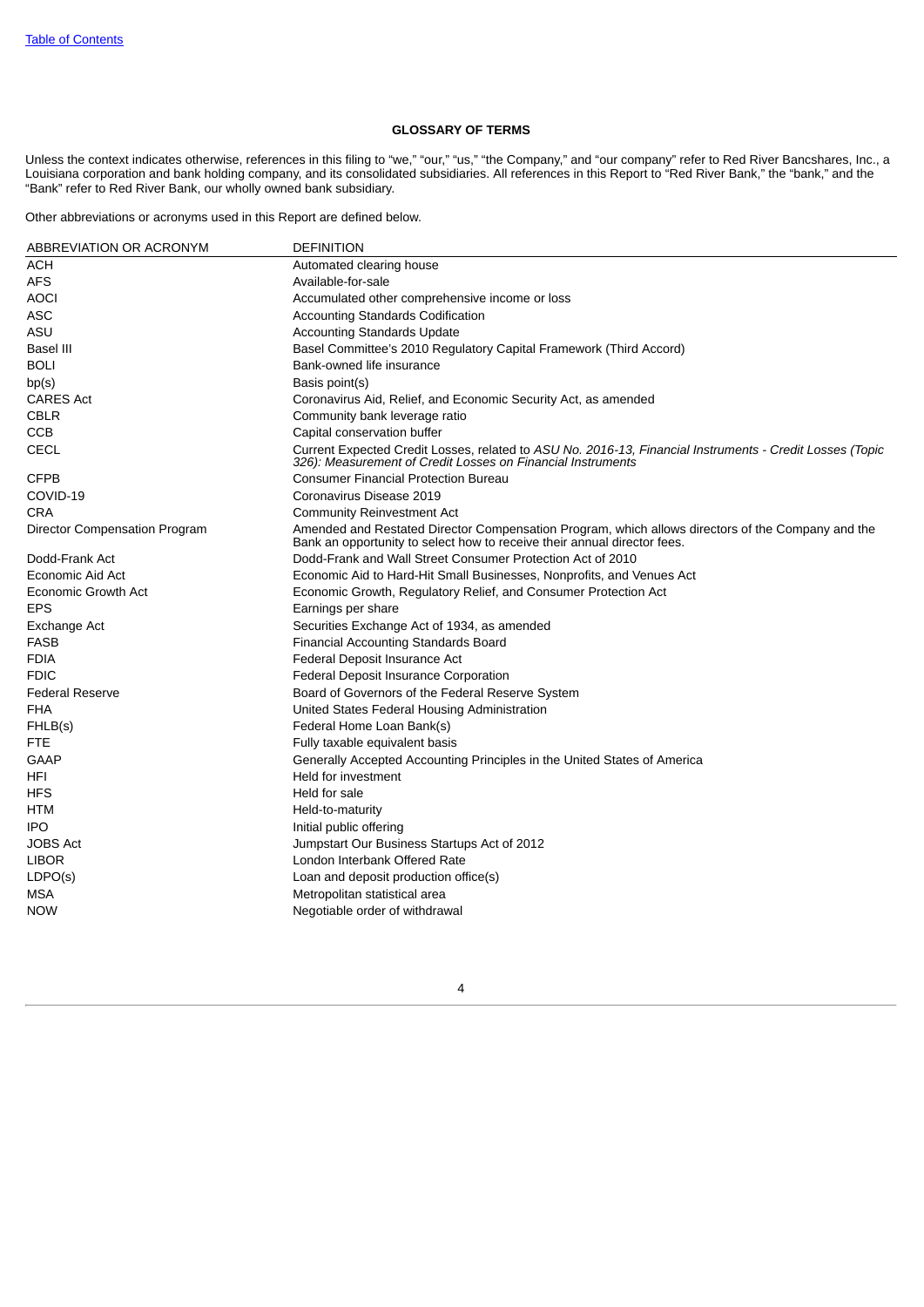<span id="page-4-0"></span>

| ABBREVIATION OR ACRONYM | <b>DEFINITION</b>                                       |
|-------------------------|---------------------------------------------------------|
| NPA(s)                  | Nonperforming asset(s)                                  |
| <b>OCC</b>              | Office of the Comptroller of the Currency               |
| <b>OFAC</b>             | Office of Foreign Assets Control                        |
| <b>OFI</b>              | Louisiana Office of Financial Institutions              |
| <b>OREO</b>             | Other real estate owned                                 |
| OTTI                    | Other-than-temporary impairment                         |
| <b>PPP</b>              | <b>Paycheck Protection Program</b>                      |
| PPP <sub>1</sub>        | <b>PPP First Draw</b>                                   |
| PPP <sub>2</sub>        | <b>PPP Second Draw</b>                                  |
| Report                  | Annual Report on Form 10-K                              |
| <b>SBA</b>              | <b>Small Business Administration</b>                    |
| <b>SBIC</b>             | <b>Small Business Investment Company</b>                |
| Securities Act          | Securities Act of 1933, as amended                      |
| <b>SEC</b>              | Securities and Exchange Commission                      |
| Source BIDCO            | Source Business and Industrial Development Company, LLC |
| TDR(s)                  | Troubled debt restructuring(s)                          |
| <b>USD</b>              | United States dollar                                    |
| VA                      | United States Department of Veterans Affairs            |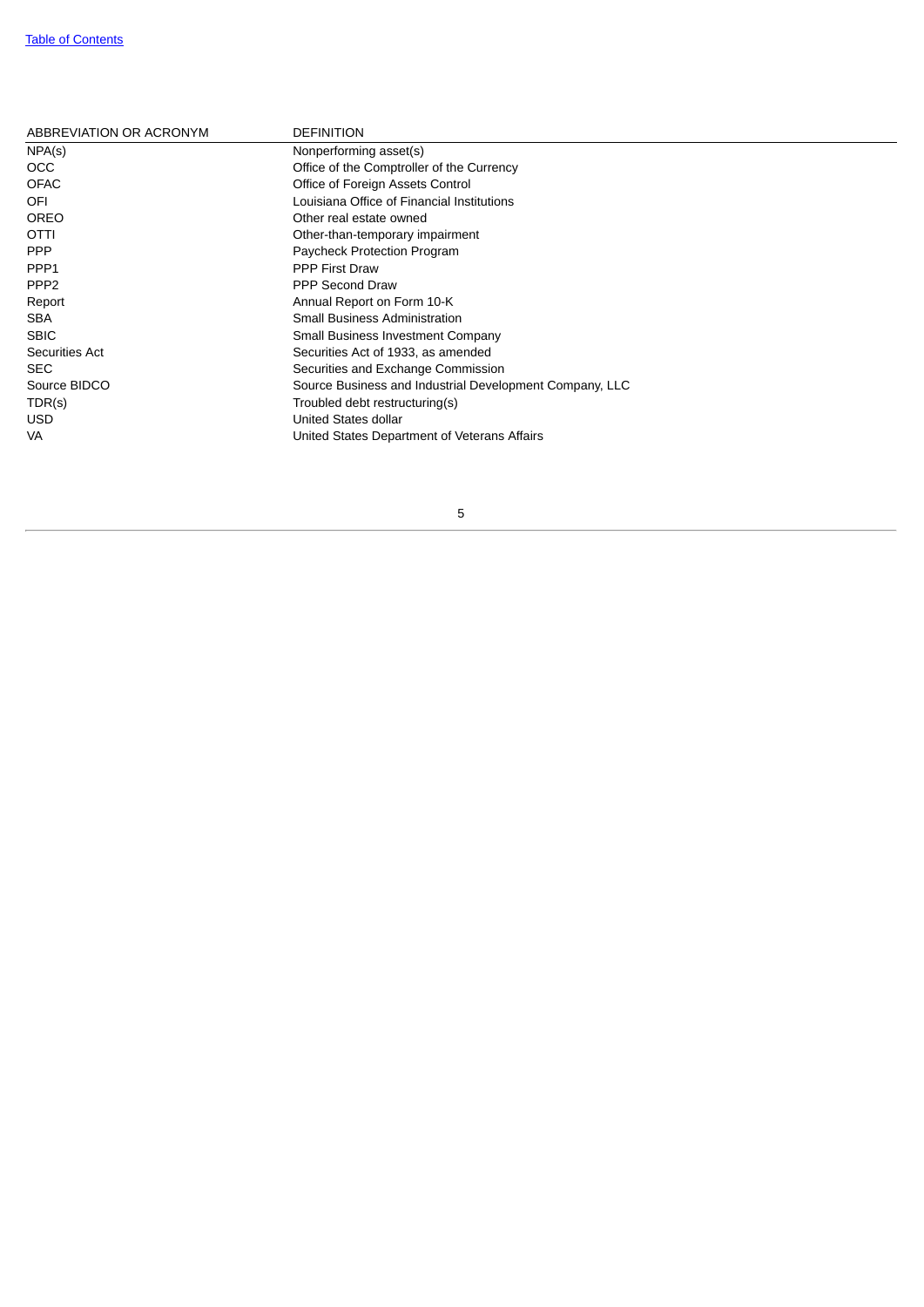# **CAUTIONARY NOTE REGARDING FORWARD-LOOKING STATEMENTS**

This Report contains forward-looking statements within the meaning of Section 27A of the Securities Act and Section 21E of the Exchange Act, which reflect our current views with respect to, among other things, future events and our financial performance. These statements are often, but not always, made through the use of words or phrases such as "may," "should," "could," "predict," "potential," "believe," "will likely result," "expect," "continue," "will," "anticipate," "seek," "estimate," "intend," "plan," "projection," "would," and "outlook," or the negative version of those words, or such other comparable words or phrases of a future or forward-looking nature. These forward-looking statements are not historical facts and are based on current expectations, estimates and projections about our industry, management's beliefs, and certain assumptions made by management, many of which, by their nature, are inherently uncertain and beyond our control. Accordingly, we caution you that any such forward-looking statements are not guarantees of future performance and are subject to risks, assumptions, and uncertainties that are difficult to predict. Although we believe that the expectations reflected in these forward-looking statements are reasonable as of the date made, actual results may prove to be materially different from the results expressed or implied by the forwardlooking statements.

There are or will be important factors that could cause our actual results to differ materially from those indicated in these forward-looking statements, including, but not limited to, the following:

- business and economic conditions generally and in the financial services industry, nationally and within our local market areas;
- the impact of COVID-19 (including the emergence of multiple COVID-19 variants) on our business, the communities where we have our banking centers, the state of Louisiana, and the United States, related to the economy and overall financial stability;
- government and regulatory responses to the COVID-19 pandemic;
- government intervention in the U.S. financial system, including the effects of recent and future legislative, tax, accounting, and regulatory actions and reforms, including the CARES Act, the American Rescue Plan Act of 2021, and the Economic Aid Act, which established the SBA PPP, and other stimulus legislation or changes in banking, securities, accounting, and tax laws and regulations, and their application by our regulators:
- changes in management personnel;
- increased competition in the financial services industry, particularly from regional and national institutions;
- volatility and direction of market interest rates;
- our ability to maintain important deposit customer relationships, our reputation, and to otherwise avoid liquidity risks;
- factors that can impact the performance of our loan portfolio, including real estate values and liquidity in our primary market areas, the financial health of our commercial borrowers, and the success of construction projects that we finance, including any loans acquired in acquisition transactions;
- changes in the value of collateral securing our loans;
- risks associated with system failures or failures to protect against cybersecurity threats, such as breaches of our network security;
- deterioration of our asset quality;
- the adequacy of our reserves, including our allowance for loan losses;
- operational risks associated with our business;
- natural disasters and adverse weather, acts of terrorism, pandemics, an outbreak of hostilities or other international or domestic calamities, and other matters beyond our control;
- our ability to prudently manage our growth and execute our strategy:
- compliance with the extensive regulatory framework that applies to us;
- the cessation of LIBOR effective June 30, 2023, and the impact of any replacement alternatives on our business;
- changes in the laws, rules, regulations, interpretations, or policies relating to financial institution, accounting, tax, trade, monetary, and fiscal matters; and
- the risk factors found in "Item 1A. Risk Factors" of this Report, as well as in our subsequent Quarterly Reports on Form 10-Q and other reports and documents we file from time to time with the SEC.

<span id="page-5-0"></span>The foregoing factors should not be construed as exhaustive and should be read together with the other cautionary statements included in this Report. Additional information on these and other risk factors can be found in "Item 1A. Risk Factors" of this Report. If one or more events related to these or other risks or uncertainties materialize, or if our underlying assumptions prove to be incorrect, actual results may differ materially from what we anticipate. Accordingly, you should not place undue reliance on any such forward-looking statements. Any forward-looking statement speaks only as of the date on which it is made, and we do not undertake any obligation to publicly update or review any forward-looking statement, whether as a result of new information, future developments, or otherwise, except as required by applicable law. New factors emerge from time to time, and it is not possible for us to predict which will arise. In addition, we cannot assess the impact of each factor on our business or the extent to which any factor, or combination of factors, may cause actual results to differ materially from those contained in any forward-looking statements.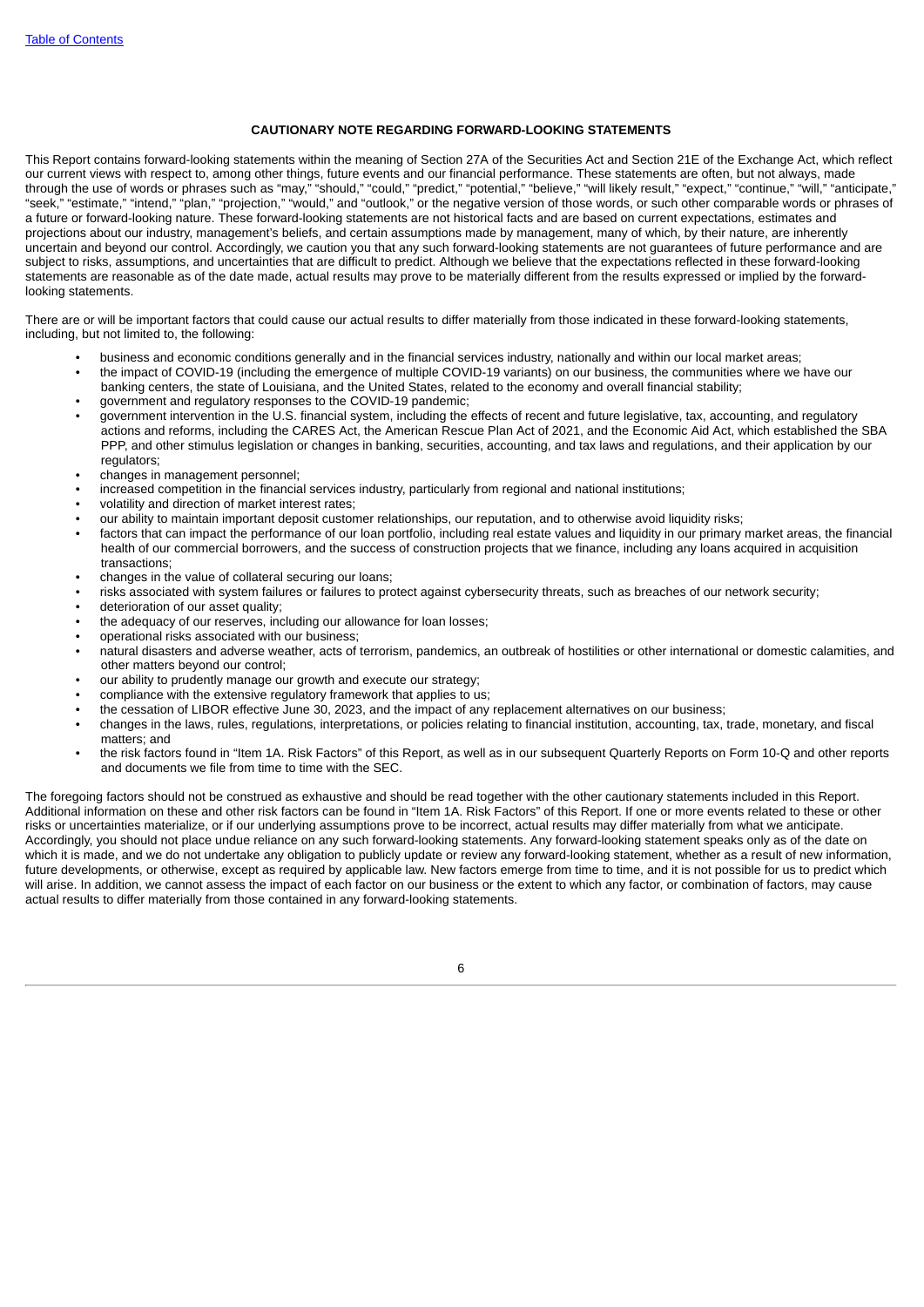### **PART I**

### <span id="page-6-0"></span>**Item 1. Business**

# **OUR COMPANY**

Red River Bancshares, Inc., a Louisiana corporation, was founded in 1998 and is a bank holding company headquartered in Alexandria, Louisiana. Through our wholly owned subsidiary, Red River Bank, a Louisiana state-chartered bank, we provide a fully integrated suite of banking products and services tailored to the needs of our commercial and retail customers. Our mission is to be the premier statewide banking organization in Louisiana.

We completed an IPO of our common stock in May 2019 as an emerging growth company under the JOBS Act. Our common stock is listed on the Nasdag Global Select Market under the symbol "RRBI."

As of December 31, 2021, we were the third largest financial institution headquartered in Louisiana based on assets, with total assets of \$3.22 billion, loans HFI of \$1.68 billion, total deposits of \$2.91 billion, and total stockholders' equity of \$298.2 million.

### **OUR MARKETS**

We operate from a network of 27 banking centers throughout Louisiana and two combined LDPOs, one each in Lafayette, Louisiana and New Orleans, Louisiana. Banking centers are located in the following Louisiana markets: Central, which includes the Alexandria MSA; Northwest, which includes the Shreveport-Bossier City MSA; Capital, which includes the Baton Rouge MSA; Southwest, which includes the Lake Charles MSA; the Northshore, which includes Covington; and Acadiana, which includes the Lafayette MSA.

We believe our markets offer us an attractive combination of growth opportunities and core deposit stability, as well as loan diversity. We operate nine banking centers, including our main office, in the Central Louisiana market, which we define to include Rapides and Avoyelles Parishes. We operate seven banking centers in our Northwest Louisiana market, which we define to include Caddo, Bossier, and DeSoto Parishes. In our Capital market, which we define to include East Baton Rouge and Ascension Parishes, we operate six banking centers. We also operate three banking centers in our Southwest Louisiana market, which we define to include Calcasieu Parish. In our Northshore Louisiana market, which we define to include St. Tammany Parish, we operate one banking center. We operate one banking center and one combined LDPO in our Acadiana market, which we define to include Lafayette Parish. In our New Orleans market, which we define to include Orleans Parish, we operate one combined LDPO.

We believe our current markets provide ample opportunities for the continued growth of our customer base, loans, and deposits, as well as the expansion of our overall market share in each area. Our goal is to replicate this growth in new markets as we continue to expand and implement our growth and expansion strategy. We believe our current markets, which are in diverse parts of Louisiana, are economic centers that provide for natural credit diversification and a hedge against industry downturns.

We are purposeful in choosing banking center locations and have sought out key locations in Louisiana through *de novo* development, as well as through two whole-bank acquisitions. Our emphasis on having a strategic network of banking centers, staffed by experienced bankers, differentiates us from our national and regional bank competitors, who are increasingly moving their customers to digital-only banking platforms with limited personal service.

### **GROWTH AND EXPANSION STRATEGY**

We have concentrated our efforts on building our market presence in key metropolitan markets within the state of Louisiana where our target customers are underserved and well-suited for the commercial, retail, and private banking products and services that we provide. We serve our customers' needs within the markets we have operations and in other areas where our customers operate. We also promote our business to potential customers in markets contiguous to Louisiana. We intend to leverage our competitive strengths to take advantage of what we believe are significant growth opportunities within our existing footprint and other strategic market areas that we believe complement our strategic plan. Our growth strategy includes the following:

# *Expand Market Share in Existing Markets*

We want to be the market leader and have a significant market share in all the communities we serve. Organic growth is our primary focus, which may be supplemented with strategic, targeted acquisitions when and if appropriate. We intend to expand our banking center network by opening additional banking centers in our existing markets to provide our customers with more convenient banking locations. We understand that relationships are our strategic advantage, and we continually seek to identify and recruit experienced bankers with broad relationship networks within our existing markets. We then strengthen those relationships by offering personalized products and services. We attract new customers through

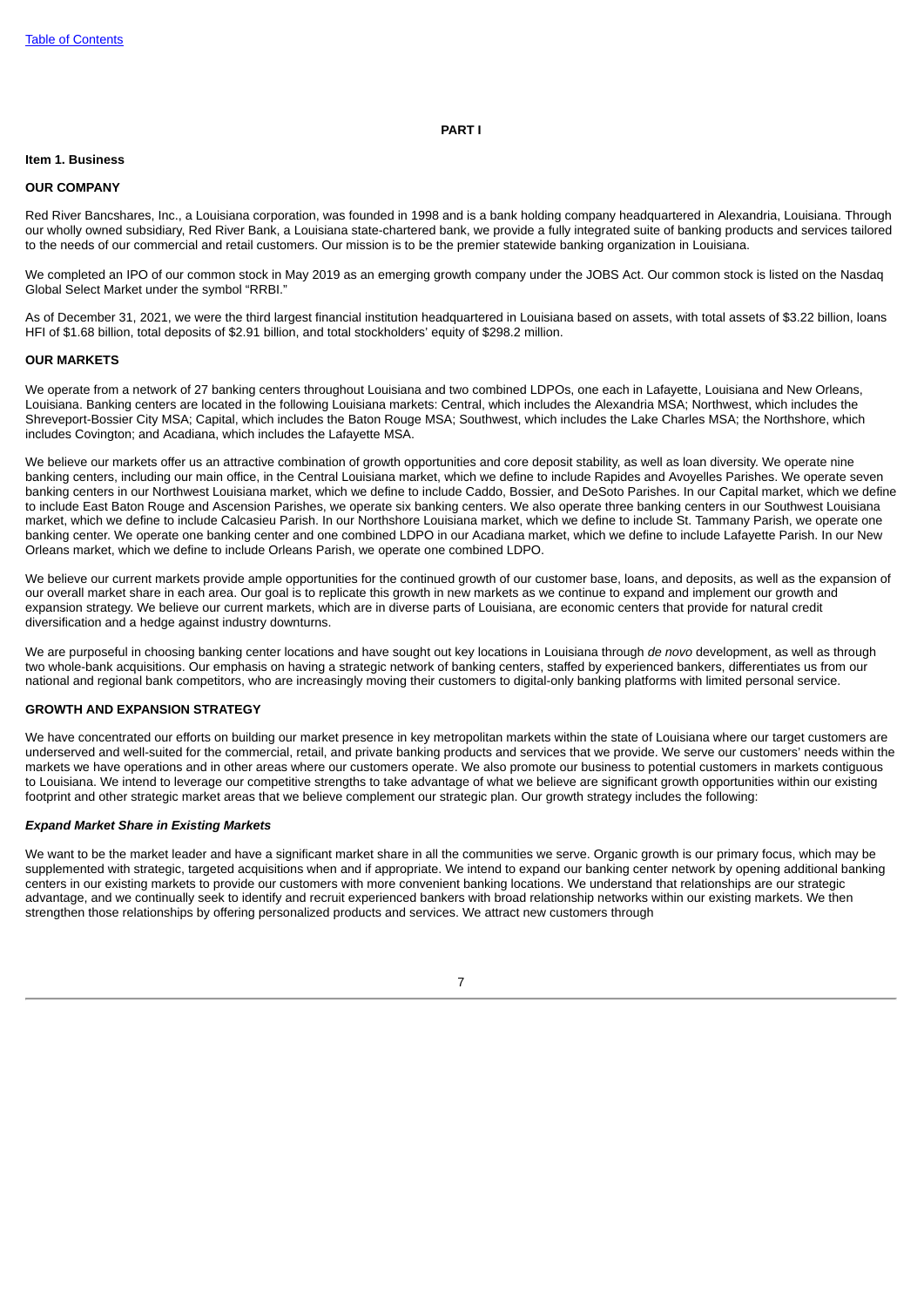personal outreach by our bankers, targeted marketing campaigns, advertising in a variety of traditional and social media, and by filling the void left by competitors who are closing banking offices. Other outreach activities include helping our communities during times of need and having a presence at community events.

#### *Opportunistic New Market Expansion*

When evaluating potential new market opportunities, our standard due diligence includes both an assessment of the local economy as well as analysis of the local banking landscape. As part of our new market expansion plan, we expanded operations to four new markets between 2017 and 2021. In 2017, we began operations in the Southwest Louisiana market, which includes the Lake Charles, Louisiana MSA. During 2018 and 2019, we entered the Northshore market, located on the north shore of Lake Pontchartrain, near New Orleans, Louisiana. In 2020, we entered the Acadiana Louisiana market, which includes the Lafayette, Louisiana MSA by opening a combined LDPO in Lafayette. In 2021, we opened a banking center that we purchased in 2020 in Lake Charles, Louisiana, as our third banking center in the Southwest Louisiana market. We also entered the New Orleans market in 2021 by opening a combined LDPO in downtown New Orleans, Louisiana. In Lafayette, Louisiana, we opened our first full-service banking center, which we purchased in 2020, on January 26, 2022.

# *Disciplined Acquisition Strategy*

Our primary focus continues to be on organic expansion; however, we will identify and evaluate acquisition opportunities that we believe are consistent with our mission and can provide opportunities for improved profitability and increased market share. Our historic approach to potential acquisitions has been strategic and disciplined. Since inception, we completed two whole-bank acquisitions of institutions with customer-oriented, compatible philosophies in desirable geographic areas. These acquisitions provided us the opportunity to expand the delivery of our relationship-driven brand of banking.

## **BANKING SERVICES**

We are primarily a business-focused banking organization, delivering specialized services to our customers. We target privately-owned commercial and industrial operating companies for both credit and treasury management services, while also providing owners and key employees with the same customized, personal service for their individual financial needs. Our personal banking business supports our commercial banking focus, provides attractive customer diversification, and enhances our growing base of core deposits. We offer each of these customers sophisticated products and services similar to those of much larger banks but delivered by bankers who can provide local and responsive decision-making, personal assistance, and an interest in their personal goals and the success of their businesses.

#### *Lending*

Lending activities originate from the efforts of our bankers, with an emphasis on lending to individuals, professionals, small and medium-sized businesses, and commercial companies.

### *Real Estate Loans*

*Commercial Real Estate Loans (Owner Occupied)*. We focus on the banking needs of established operating companies, which includes owner occupied office and industrial real estate loans. Risks associated with owner occupied commercial real estate include fluctuations in the value of real estate, the overall strength of the economy, new job creation trends, environmental contamination, and the quality of the borrower's management. In addition to a proven management team and track record, we focus on businesses with a history of strong, recurring cash flows. In particular, we target wholesale and professional service companies, as well as businesses with unique strengths in niche markets. Loans are conservatively underwritten and typically carry the personal guarantee of the business owners. We believe this portfolio segment is well diversified by industry type. As of December 31, 2021, our owner occupied commercial real estate loans were 19.7% of loans HFI.

*Commercial Real Estate Loans (Non-Owner Occupied)*. Our pursuit of non-owner occupied commercial real estate properties is reserved primarily for developers and other persons or entities of influence who present additional business and personal relationship opportunities. This strategy is evidenced by our modest level of these loans relative to our capital, which has been consistent for many years. Risks associated with non-owner occupied commercial real estate include fluctuations in the value of real estate, the overall strength of the economy, new job creation trends, tenant vacancy rates, environmental contamination, and the quality of the borrower's management. We target property types with a greater ability to withstand changes in market forces. Our underwriting criteria for non-owner occupied properties is even more conservative than our underwriting criteria for owner occupied properties due to the higher inherent risks generally associated with the former. Our target rate of return is also higher for non-owner occupied commercial real estate loans. As of December 31, 2021, our non-owner occupied commercial real estate loans were 20.1% of loans HFI.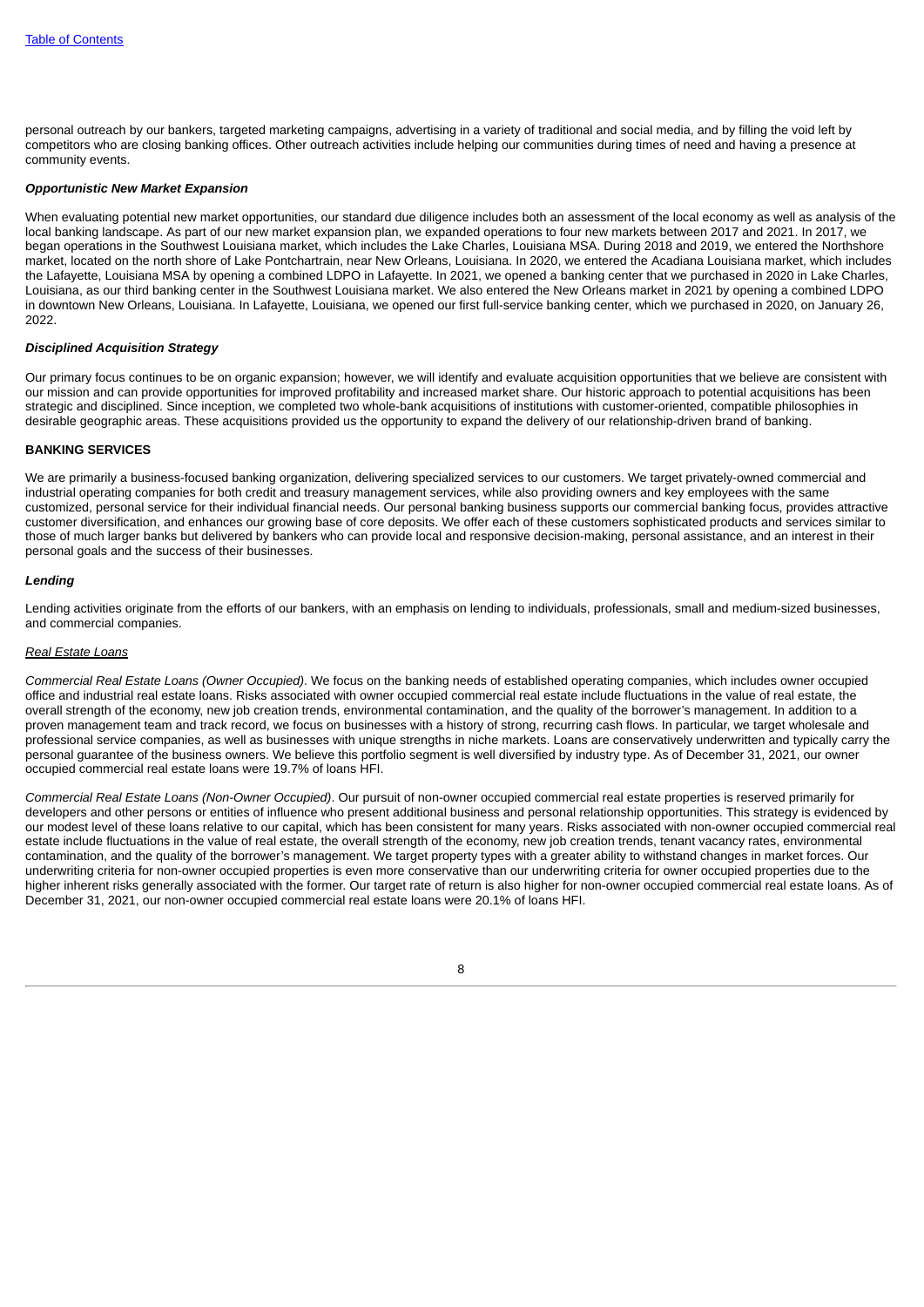*One-to-Four Family Residential Loans.* We offer first and second lien one-to-four family mortgage loans, as well as home equity lines of credit, in each case primarily on owner occupied primary residences. Our retail consumer real estate lending products are offered primarily to consumer customers. Although our consumer real estate loan portfolio presents lower levels of risk than our commercial and industrial, commercial real estate, and construction and development loan portfolios, we are exposed to risk based on fluctuations in the value of the real estate collateral securing the loan, as well as changes in the borrower's financial condition, which could be affected by numerous factors, including divorce, job loss, illness, or other personal hardship. As of December 31, 2021, our one-to-four family residential loans were 28.2% of loans HFI.

*Construction and Development Loans.* Our construction and development portfolio includes loans to small and medium-sized businesses to construct owner occupied facilities, loans to developers of commercial real estate investment properties and residential developments and, to a lesser extent, loans to individual clients for construction of single-family homes. Risks associated with construction loans include fluctuations in the value of real estate, project completion risk, and change in market trends. We are also exposed to risk based on the ability of the construction loan borrower to finance the loan or sell the property upon completion of the project, which may be affected by changes in secondary market terms and criteria for permanent financing since the time that we funded the construction loan. As of December 31, 2021, our construction and development loans were 6.3% of loans HFI.

### *Commercial and Industrial Loans*

We have expertise in meeting the financing needs of commercial operating companies. Our specialists in these areas understand the cash cycle, working capital, and the fixed asset acquisition needs of businesses, which allows us to deliver customizable and effective financing solutions. The risks associated with commercial and industrial loans are derived from the expectation that the loans are generally serviced from the operations of the business, and those operations may not be successful. In addition, the collateral securing commercial and industrial loans generally includes movable property which may decline in value more rapidly than anticipated. We recommend and utilize sound commercial and industrial loan structures that limit our risks as a lender, while also helping to drive the success of our clients' businesses. Commercial and industrial loans comprised 18.5% of loans HFI as of December 31, 2021.

# *SBA PPP Loans*

SBA PPP loans are made to small businesses and other entities and individuals according to the criteria set forth by the CARES Act in March 2020. This program ended on May 31, 2021. The loans originated during this program are guaranteed by the SBA, have a 24- or 60-month term at an interest rate of 1.0%, and are subject to forgiveness by the SBA dependent upon meeting eligibility requirements. As of December 31, 2021, our SBA PPP loans were 1.0% of loans HFI.

### *Tax-Exempt Loans*

We make tax-exempt loans to political subdivisions of the State of Louisiana including parishes, municipalities, utility districts, school districts, and development authorities. These loans undergo the same underwriting as any of our other loans and are typically secured by and paid for by ad valorem taxes. As of December 31, 2021, our tax-exempt loans were 4.8% of loans HFI.

#### *Consumer Loans*

We also make a variety of loans to individuals for personal, family, and household purposes, including secured and unsecured installment and term loans. We offer consumer loans as an accommodation to our existing customers and do not market consumer loans to persons who do not have a pre-existing relationship with us. Our consumer loans, which are underwritten primarily based on the borrower's financial condition and, in some cases, are unsecured credits, subject us to risk based on changes in the borrower's financial condition, which could be affected by numerous factors, including divorce, job loss, illness or other personal hardship, and fluctuations in the value of the real estate or personal property securing the consumer loan, if any. As of December 31, 2021, our consumer loans were 1.4% of loans HFI.

### *Loans Held for Sale*

Our mortgage lending group originates home mortgage loans that are sold to investors on the secondary market. Loan types include conventional, VA, FHA, and Rural Development. In addition, the mortgage lending department plays a critical role in meeting our community reinvestment and fair lending goals. The mortgage group has a community specialist in each market focused on low-income and first-time home buyers, and we participate in various down payment assistance and low-income home loan programs to ensure the needs of our entire banking community are satisfied.

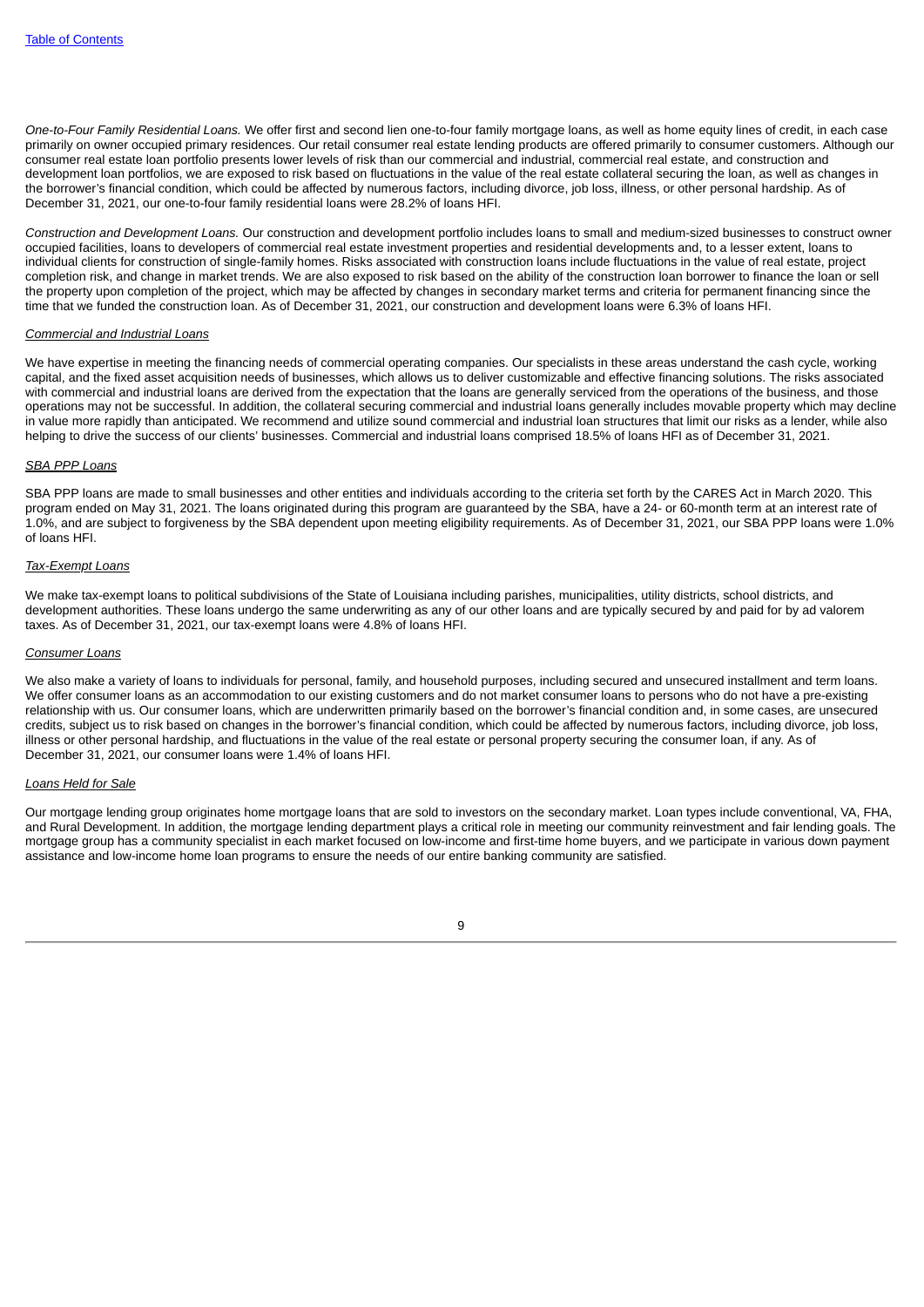### *Commitments to Extend Credit*

We had outstanding commitments to extend credit in the forms of lines of credit and standby letters of credit of approximately \$370.4 million as of December 31, 2021. We use the same credit policies in making these commitments as we do for our other loans.

#### *Deposits*

An important aspect of our business franchise is the ability to gather deposits. We offer a wide range of deposit products, including checking, savings, money market accounts, and time deposits. We obtain most of our deposits from individuals, partnerships, corporations, and public entities primarily in our market areas. We do not have brokered deposits. Our bankers are experienced business developers with extensive contacts and connections with targeted clients and centers of influence throughout our communities. Our team is focused on driving relationships and noninterest-bearing accounts. We believe that the rates we offer for core deposits are competitive with those offered by other financial institutions in our market areas.

# *Treasury Management Services*

Many of our clients and prospective clients have sophisticated depository needs. Our full array of commercial treasury services is designed to be competitive with banks of all sizes. Treasury management services include ACH, sweep, balance reporting, transfers between accounts, and stop payments. Cash management deposit products consist of remote deposit capture, merchant services, positive pay and automated fraud detection tools, account reconciliation services, zero balance accounts, and sweep accounts, including loan sweep accounts. We have a dedicated team of Treasury Management Officers ("TMOs") who partner with our commercial and private bankers to meet those needs. Our TMOs analyze clients' account activity and cash utilization and then recommend and implement solutions that enhance our clients' efficiency, mitigate risks to their businesses, and maximize their earnings on available liquidity. Our TMOs provide in-person assistance with the initial setup of treasury services, as well as on-going client support post-implementation.

#### *Private Banking Services*

Our private banking group provides specialized deposit and loan products and services to high net worth individuals, business owners, and professionals. Consistent with our overall business philosophy, we seek to develop long-term relationships with our private banking clients through an emphasis on personal service and products tailored to their specific needs. From checking and savings products to sophisticated financing structures, we work to meet our clients' changing needs.

#### *Brokerage Services*

We offer a broad range of products and services designed to meet the investment needs of all of our customers through our investment group and LPL Financial LLC, our registered broker-dealer. Our investment group executives, who are available to serve clients in each of our markets, strive to fully understand each client's unique financial situation, deliver a comprehensive plan, and provide the appropriate products to meet their needs. Our investment products include stocks, bonds, mutual funds, alternative investments, annuities, and insurance products. Through our partnership with registered investment advisors, our investment group also provides investment advisory services, financial planning services, and a comprehensive suite of retirement plans. As of December 31, 2021, our investment group had \$787.1 million of assets under management.

#### *Other Banking Services*

We offer banking products and services that are attractively priced with a focus on customer convenience and accessibility. We offer a full suite of online banking services, including access to account balances, online transfers, online bill payment, and electronic delivery of customer statements. In addition, we offer banking services in person, through ATMs, drive-through facilities, night deposits, telephone, mail, mobile banking, and remote deposits. We also offer debit cards, credit cards, direct deposits, cashier's checks, and wire transfer services.

### **INFORMATION TECHNOLOGY SYSTEMS**

We continue to make investments in our information technology systems supporting our deposit and lending operations and treasury management initiatives. In 2021, we invested in the JAM FINTOP Banktech, L.P. fund to strategically develop technology partnerships as we expand the Bank's digital offerings. We believe these investments are essential to enhancing our capabilities for offering new products and services, improving the overall customer experience, providing scale for future growth and acquisitions, and increasing controls and efficiencies in corporate support areas. We utilize a core data processing platform from a nationally recognized bank software vendor providing us with capabilities to support the continued growth of the Bank. While we operate and manage our internal network infrastructure, we leverage the

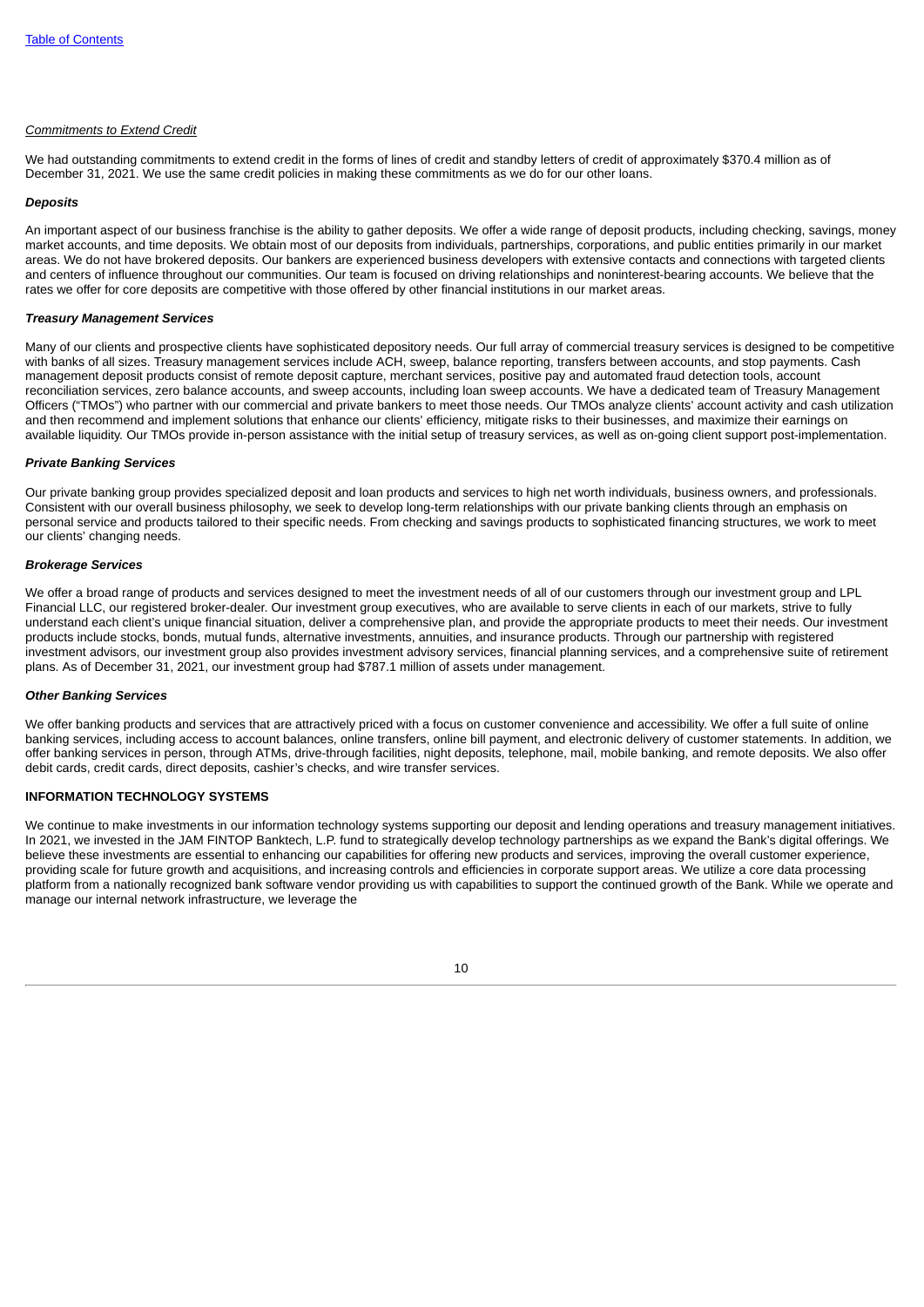capabilities of third-party service providers to provide technical expertise around network design, architecture, and cybersecurity services required for us to operate as an effective and efficient organization.

The majority of our systems used to conduct day-to-day banking operations are operated by a third-party service provider. Also, certain key transaction processing platforms, such as debit card processing, credit card processing, mobile banking, online banking, telephone banking, and website services, are outsourced to third-party service providers. We believe these third-party providers provide the scalability, infrastructure, and disaster recovery capabilities to support our operating strategy.

# **EMPLOYEES**

As of December 31, 2021, we had 358 employees, including 342 full-time employees. We believe that we maintain employment and benefit programs that are appropriate with respect to position responsibilities, competitive with the external market, and capable of attracting, retaining, and motivating competent employees. We seek to engage personnel at all levels by offering opportunities for learning, growth, and the achievement of career objectives, and we encourage our employees to volunteer in community service activities in the markets that we serve. We are an Equal Opportunity Employer committed to workplace diversity and inclusion.

We offer comprehensive compensation and benefits packages to our employees including a 401(k) Plan, healthcare and insurance benefits, health and childcare flexible spending accounts, and paid vacation and sick time. We also offer stock-based compensation to key employees as a way to attract and retain talent. For more information on our benefit plans and stock-based compensation, see "Item 8. Financial Statements and Supplementary Data - Note 9. Employee Benefits" and " - Note. 10 Stock-Based Compensation Plans," respectively, in this Report.

We continue to carefully monitor local health conditions and follow recommended health and safety protocols arising due to COVID-19.

None of our employees are represented by any collective bargaining unit or are parties to a collective bargaining agreement. We believe that our relations with our employees are very good.

# **CORPORATE INFORMATION**

Our principal executive offices are located at 1412 Centre Court Drive, Suite 501, Alexandria, Louisiana 71301, and our telephone number is (318) 561- 5028. Our website is www.redriverbank.net. We make available at this address, free of charge, our annual reports on Form 10-K, our annual reports to shareholders, quarterly reports on Form 10-Q, current reports on Form 8-K, and amendments to those reports filed or furnished pursuant to Section 13(a) or 15(d) of the Exchange Act, as soon as reasonably practicable after such material is electronically filed with, or furnished to, the SEC. These documents are also available on the SEC's website at www.sec.gov. The information contained on or accessible from our website does not constitute a part of this Report and is not incorporated by reference herein.

# **SUPERVISION AND REGULATION**

#### *General*

The U.S. banking industry is highly regulated under federal and state law. Consequently, our growth and earnings performance will be affected not only by management decisions and general and local economic conditions, but also by the statutes administered by, and the regulations and policies of, various governmental regulatory authorities. These authorities include the Federal Reserve, FDIC, OFI, CFPB, Internal Revenue Service, and state taxing authorities. The effect of these statutes, regulations, and policies and any changes to such statutes, regulations, and policies can be significant and cannot be predicted.

The primary goals of the bank regulatory plan are to maintain a safe and sound banking system, facilitate the conduct of sound monetary policy, and promote fairness and transparency for financial products and services. The system of supervision and regulation applicable to us and the Bank establishes a comprehensive framework for their respective operations and is intended primarily for the protection of the FDIC's Deposit Insurance Fund, the Bank's depositors, and the public, rather than our shareholders or creditors. The description below summarizes certain elements of the applicable bank regulatory framework. This description is not intended to describe all laws and regulations applicable to us and the Bank, and the description is qualified in its entirety by reference to the full text of the statutes, regulations, policies, interpretive letters, and other written guidance that are described herein.

### *Bank Holding Company Regulation*

As a bank holding company, we are subject to regulation under the Bank Holding Company Act of 1956, as amended, and to supervision, examination, and enforcement by the Federal Reserve as well as the OFI. The Bank Holding Company Act and other federal laws subject bank holding companies to particular restrictions on the types of activities in which they

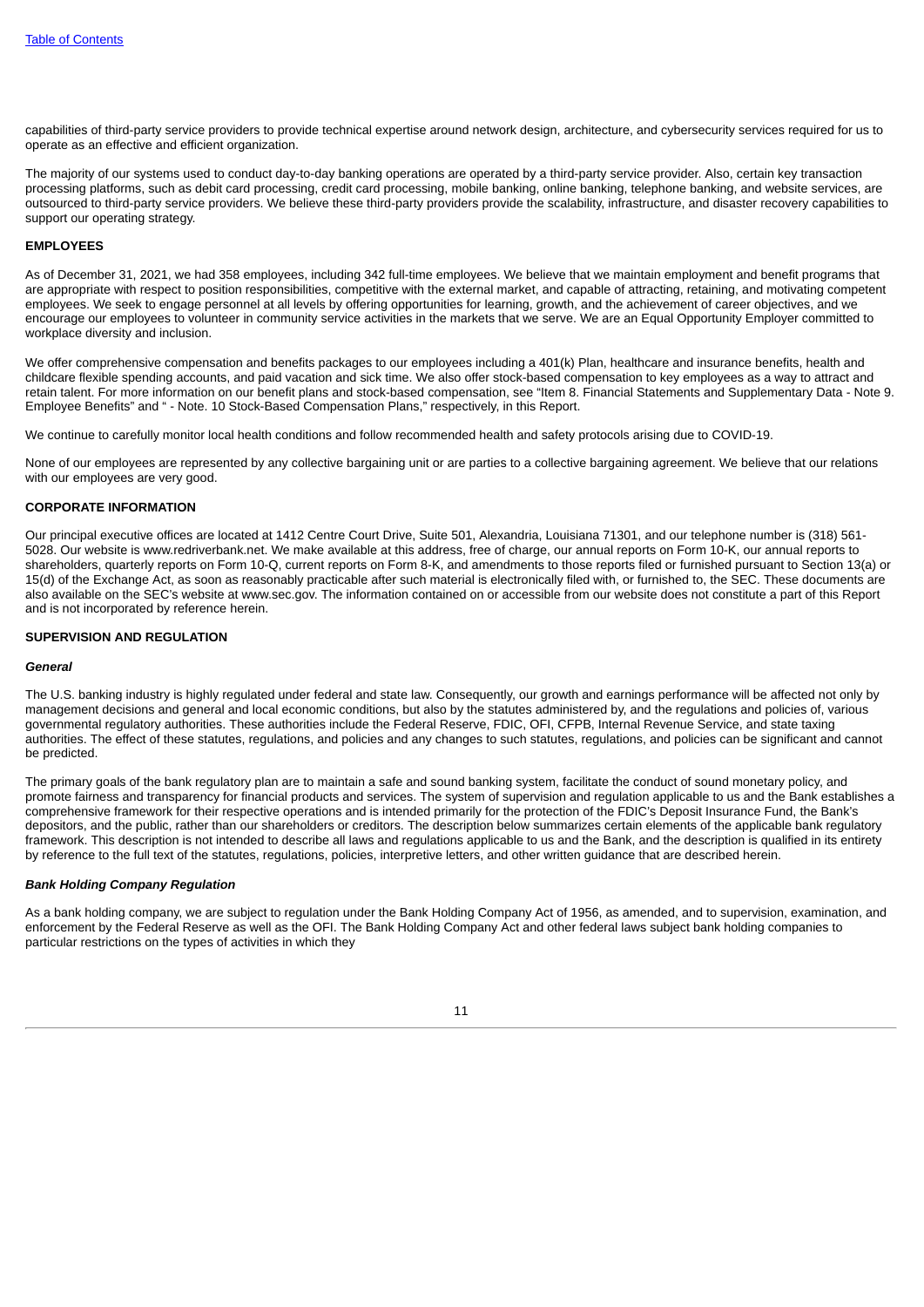may engage, and to a range of supervisory requirements and activities, including regulatory enforcement actions for violations of laws and regulations. The Federal Reserve's jurisdiction also extends to any company that we directly or indirectly control, such as any nonbank subsidiaries and other companies in which we own a controlling investment.

### *Financial Services Industry Reform*

As final rules and regulations implementing the Dodd-Frank Act have been adopted, and may continue to be adopted and/or modified, this law has changed the bank regulatory framework and has affected the lending, deposit, investment, trading, and operating activities of banks and their holding companies.

A number of the effects of the Dodd-Frank Act are described or otherwise accounted for in various parts of this "Supervision and Regulation" section. In addition to those requirements, the Dodd-Frank Act addresses many investor protection, corporate governance, and executive compensation matters that affect most U.S. publicly traded companies. The Dodd-Frank Act (1) requires certain publicly traded companies to give shareholders a non-binding vote on executive compensation and golden parachute payments; (2) enhances independence requirements for compensation committee members; (3) requires national securities exchanges to require listed companies to adopt incentive-based compensation clawback policies for executive officers; and (4) authorizes the SEC to promulgate rules that would allow shareholders to nominate their own director candidates using a company's proxy materials. While much of the Dodd-Frank Act has been implemented in the form of final rules from the banking agencies, certain aspects of the Dodd-Frank Act remain in proposed form or have not been implemented. Accordingly, it is possible that existing rules may still be modified or repealed or that new rules may be implemented that may impact our operations.

The Economic Growth Act, which was signed into law in May 2018, provides certain limited amendments to the Dodd-Frank Act, as well as certain targeted modifications to prior financial services reform regulatory requirements. Provisions in the Economic Growth Act generally address access to mortgage credit; consumer access to credit; protections for veterans, consumers, and homeowners; and protections for student borrowers. One of the Economic Growth Act's highlights with implications for us was the asset threshold under the Federal Reserve's Small Bank Holding Company Policy Statement ("the Policy Statement") being increased from \$1.0 billion to \$3.0 billion, which benefits bank holding companies by, among various other items, allowing for an 18-month safety and soundness examination cycle as opposed to a 12-month examination cycle, scaled biannual regulatory reporting requirements as opposed to quarterly regulatory reporting requirements, and not being subject to capital adequacy guidelines on a consolidated basis. Because we had less than \$3.0 billion in assets as of June 30, 2020, the last applicable measurement date, we received the benefits of the Policy Statement for 2021. We also had less than \$3.0 billion in assets as of June 30, 2021, which will allow us to benefit from the Policy Statement during 2022. However, we expect to exceed the \$3.0 billion asset threshold as of June 30, 2022, the next measurement date. Therefore, beginning in 2023, we expect to not receive the Policy Statement's benefits. Another significant provision was the Economic Growth Act's directive that federal bank regulatory agencies adopt a threshold for a CBLR framework. The CBLR framework and its implications for us are discussed in more detail below under the heading " - Bank Regulation - Capital Adequacy Requirements."

At this time, it is difficult to anticipate the continued impact the above-described legislation may have on our business, our customers, and the financial industry generally. Changes resulting from further implementation of, changes to, or repeal of the Dodd-Frank Act may impact the profitability of our business activities; require changes to certain of our business practices; impose upon us more stringent capital, liquidity, and leverage requirements; or otherwise adversely affect our business. These changes may also require us to invest significant management attention and resources to evaluate and make any changes necessary to comply with new statutory and regulatory requirements. Failure to comply with any new requirements may negatively impact our results of operations and financial condition.

### *Imposition of Liability for Undercapitalized Subsidiaries*

Federal banking regulations reguire FDIC-insured banks that become undercapitalized to submit a capital restoration plan. The capital restoration plan of a bank controlled by a bank holding company will not be accepted by the regulators unless such bank holding company guarantees the subsidiary's compliance with the capital restoration plan up to a certain specified amount. Any such guarantee from a bank holding company is entitled to a priority of payment in bankruptcy.

The aggregate liability of the holding company of an undercapitalized bank in such a guarantee is limited to the lesser of 5.0% of the bank's assets at the time it became undercapitalized or the amount necessary to cause the institution to be adequately capitalized. The bank regulatory agencies have greater power in situations where a bank becomes significantly or critically undercapitalized or fails to submit a capital restoration plan. For example, a bank holding company controlling such a bank can be required to obtain prior Federal Reserve approval of proposed dividends, or might be required to divest the bank or other affiliates.

#### *Acquisitions by Bank Holding Companies*

We must obtain the prior approval of the Federal Reserve before (1) acquiring more than 5.0% of the voting stock of any bank or other bank holding company, (2) acquiring all or substantially all of the assets of any bank or bank holding

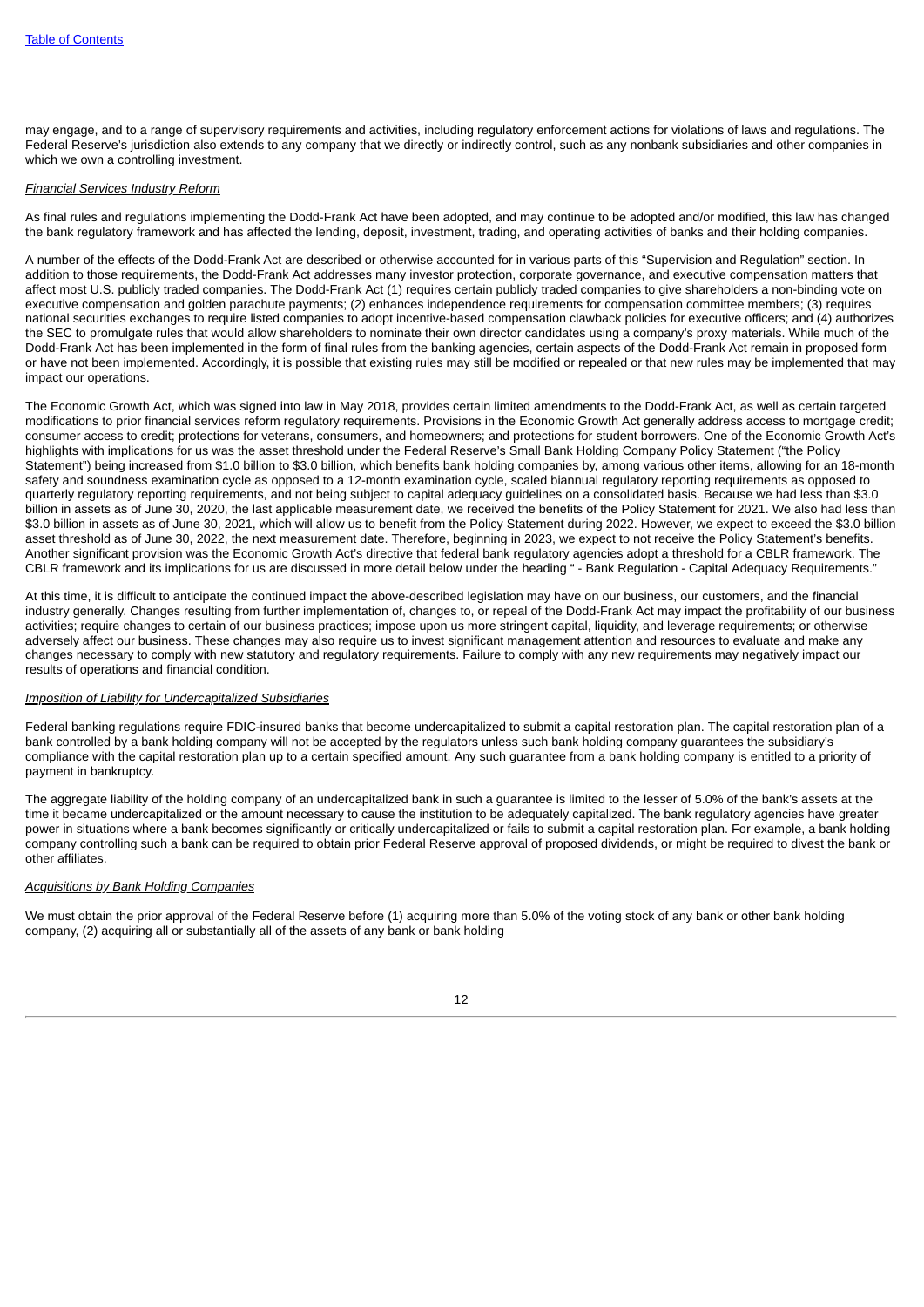company, or (3) merging or consolidating with any other bank holding company. In evaluating applications with respect to these transactions, the Federal Reserve is required to consider, among other things, the effect of the acquisition on competition; the financial condition, managerial resources, and future prospects of the bank holding company and the banks concerned; the convenience and needs of the communities to be served (including the record of performance under the CRA); the effectiveness of the applicant in combating money laundering activities; and the extent to which the proposed acquisition would result in greater or more concentrated risks to the stability of the U.S. banking or financial system. The Federal Reserve can deny an application based on the above criteria or other considerations. In addition, as a condition to receiving regulatory approval, the Federal Reserve can impose conditions on the acquiror or the business to be acquired, which may not be acceptable or, if acceptable, may reduce the benefit of a proposed acquisition.

### *Control Acquisitions*

Subject to various exceptions, the Bank Holding Company Act and the Change in Bank Control Act, together with related regulations, require Federal Reserve approval or non-objection prior to any person or company acquiring "control" of a bank holding company. Although "control" is based on all of the facts and circumstances surrounding the investment, control is conclusively presumed to exist if a person or company acquires 25.0% or more of any class of voting securities of the bank holding company. Control of a bank holding company is rebuttably presumed to exist under the Change in Bank Control Act if the acquiring person or entity will own 10.0% or more of any class of voting securities immediately following the transaction and either no other person will hold a greater percentage of that class of voting securities after the acquisition or the bank holding company has publicly registered securities. The Bank Holding Company Act's definition of "control" can also be triggered when a company acquires 5.0% or more of any class of voting securities and certain other factors are present.

### *Regulatory Restrictions on Dividends; Source of Strength*

As a bank holding company, we are subject to certain restrictions on dividends under applicable banking laws and regulations. The Federal Reserve has issued a supervisory letter on the payment of cash dividends by bank holding companies, which expresses the Federal Reserve's view that a bank holding company should pay cash dividends only to the extent that: (1) the holding company's net income for the past four quarters, net of any dividends previously paid during that period, is sufficient to fully fund the dividends; (2) the prospective rate of earnings retention is consistent with the bank holding company's capital needs, asset quality, and overall financial condition; and (3) the bank holding company will continue to meet, and is not in danger of failing to meet, minimum regulatory capital adequacy ratios. Failure to comply with the supervisory letter could result in a supervisory finding that the bank holding company is operating in an unsafe and unsound manner. In addition, our ability to pay dividends may also be limited as a result of the CCB under the Basel III regulatory capital framework. In the current financial and economic environment, the Federal Reserve has indicated that bank holding companies should carefully review their dividend policy and has discouraged payment ratios that are at maximum allowable levels unless both asset quality and capital are very strong. The Federal Reserve may further restrict the payment of dividends by engaging in supervisory action to restrict dividends or by requiring us to maintain a higher level of capital than would otherwise be required under any applicable minimum capital requirements. Our ability to pay dividends and make other distributions depends in part upon the receipt of dividends from our subsidiary bank, which is subject to certain restrictions on dividends as discussed in more detail below.

Under longstanding Federal Reserve policy, which has been codified by the Dodd-Frank Act, we are expected to act as a source of financial strength to, and to commit resources to support, Red River Bank. This support may be required at times when we may not be inclined to provide it. In addition, any capital loans that we make to Red River Bank are subordinate in right of payment to deposits and to certain other indebtedness of Red River Bank. As discussed above, in certain circumstances, we could also be required to guarantee the capital restoration plan of Red River Bank, if the Bank became undercapitalized for purposes of the FDIC's prompt corrective action regulations. In the event of our bankruptcy, any commitment by us to a federal bank regulatory agency to maintain the capital of Red River Bank under a capital restoration plan would be assumed by the bankruptcy trustee and entitled to a priority of payment.

# *Scope of Permissible Activities*

In general, the Bank Holding Company Act limits the activities permissible for bank holding companies to the business of banking, managing, or controlling banks, and such other activities as the Federal Reserve has determined to be so closely related to banking as to be properly incident thereto. Permissible activities for a bank holding company include, among others, operating a mortgage, finance, credit card, or factoring company; performing certain data processing operations; providing investment and financial advice; acting as an insurance agent for certain types of credit-related insurance; leasing personal property on a full-payout, nonoperating basis; and providing certain stock brokerage services. A bank holding company may also make an investment of up to 5.0% of any class of voting securities of any company that is otherwise a non-controlling investment.

If a bank holding company has elected to become a financial holding company, it may engage in activities that are (1) financial in nature or incidental to such financial activity, or (2) complementary to a financial activity and which do not

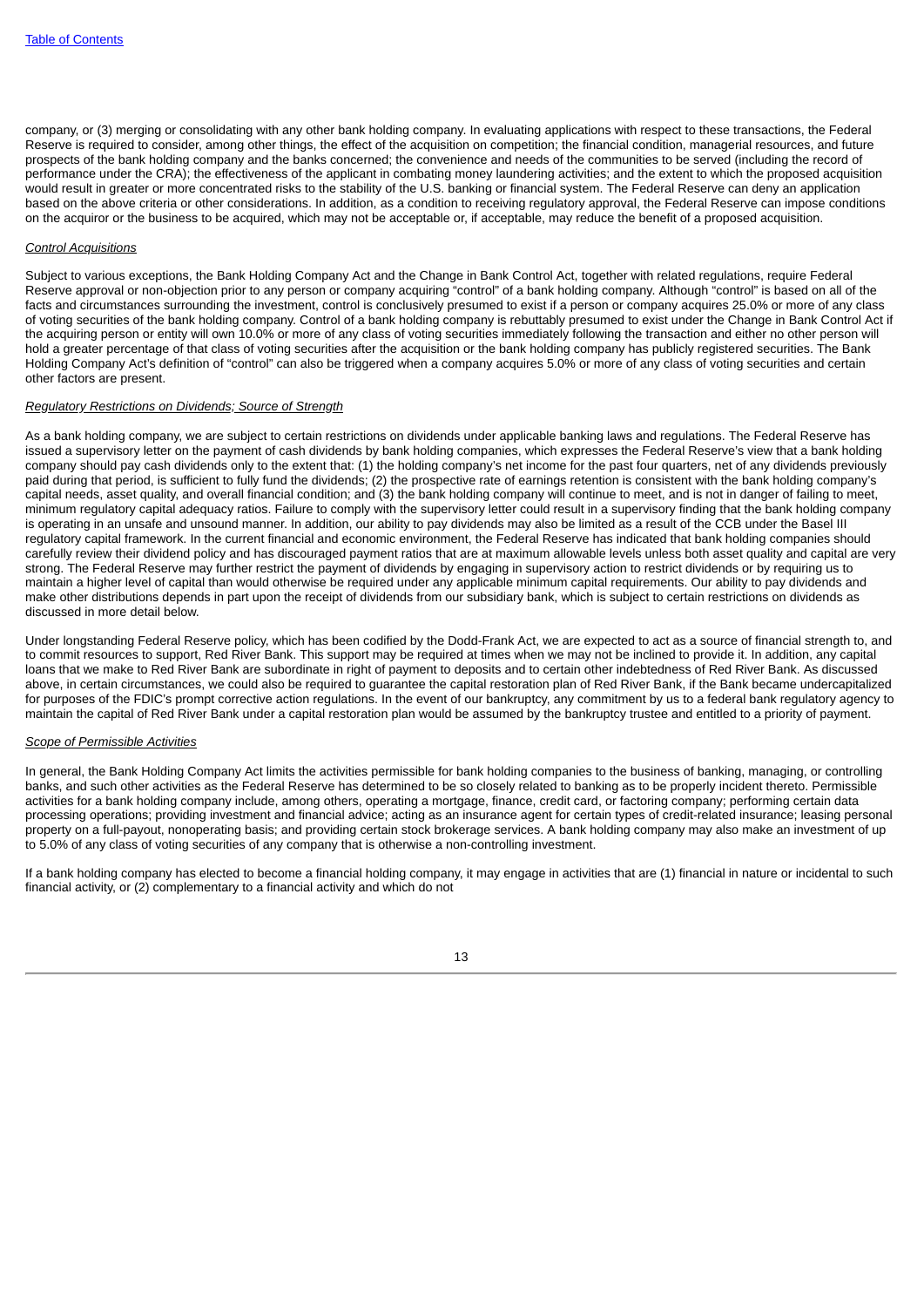pose a substantial risk to the safety and soundness of a depository institution or to the financial system generally. These activities include securities dealing, underwriting and market making, insurance underwriting and agency activities, merchant banking, and insurance company portfolio investments. Expanded financial activities of financial holding companies generally will be regulated according to the type of such financial activity: banking activities by banking regulators, securities activities by securities regulators, and insurance activities by insurance regulators. A bank holding company may elect to be treated as a financial holding company if all of its depository institution subsidiaries are "well capitalized" and "well managed," and have received a rating of not less than Satisfactory on each such institution's most recent examination under the CRA. We currently have no plans to make a financial holding company election, although we may make a financial holding company election in the future if we engage in any lines of business that are impermissible for bank holding companies but permissible for financial holding companies.

# *Volcker Rule*

Section 13 of the Bank Holding Company Act of 1956, commonly known as the "Volcker Rule," has generally prohibited insured depository institutions and their affiliates from sponsoring or acquiring an ownership interest in certain investment funds, including hedge funds and private equity funds. The Volcker Rule also places restrictions on proprietary trading. The Economic Growth Act exempts insured depository institutions with \$10.0 billion or less in total consolidated assets and whose total trading assets and trading liabilities are 5.0% or less of total consolidated assets from the Volcker Rule, and the Federal Reserve has effectively extended the exemption to bank holding companies with \$10.0 billion or less in total consolidated assets.

### *Safe and Sound Banking Practices*

Bank holding companies are not permitted to engage in unsafe and unsound banking practices. For example, the Federal Reserve's Regulation Y generally requires a bank holding company to provide the Federal Reserve with prior notice of any redemption or repurchase of its own equity securities, if the consideration to be paid, together with the consideration paid for any repurchases or redemptions in the preceding year, is equal to 10.0% or more of the bank holding company's consolidated net worth. The Federal Reserve may oppose the transaction if it believes that the transaction would constitute an unsafe or unsound practice or would violate any law or regulation. In certain circumstances, the Federal Reserve could take the position that paying a dividend would constitute an unsafe or unsound banking practice. The Federal Reserve has broad authority to prohibit activities of bank holding companies and their nonbanking subsidiaries which represent unsafe and unsound banking practices, result in breaches of fiduciary duty, or which constitute violations of laws or regulations, and can assess civil money penalties or impose enforcement actions for such activities.

#### *Bank Regulation*

Red River Bank is a commercial bank chartered under the laws of the State of Louisiana. As such, Red River Bank is subject to extensive regulation, supervision, and examination by the OFI and the FDIC. In addition, Red River Bank's deposits are insured to the maximum extent permitted by law by the FDIC. The bank regulatory agencies have the power to enforce compliance with applicable banking laws and regulations. These requirements and restrictions include requirements to maintain reserves against deposits, restrictions on the nature and amount of loans that may be made and the interest that may be charged thereon, and restrictions relating to investments and other activities of Red River Bank.

# *Capital Adequacy Requirements*

The FDIC and OFI monitor the capital adequacy of Red River Bank by using a combination of risk-based guidelines and leverage ratios. These agencies consider the Bank's capital levels when taking action on various types of applications and when conducting supervisory activities related to the safety and soundness of the Bank and the banking system. Under the Basel III capital rules, Red River Bank is required to maintain four minimum capital standards: (1) a leverage ratio of at least 4.00%, (2) a common equity Tier I risk-based capital ratio of at least 4.50%, (3) a Tier I risk-based capital ratio of at least 6.00%, and (4) a total risk-based capital ratio of at least 8.00%. The Basel III capital rules also require the Bank to establish a CCB equal to 2.50% of total risk-weighted assets. The CCB is designed to ensure that banks build up capital buffers outside periods of stress, which can be drawn down as losses are incurred. An institution that does not satisfy the CCB will be subject to restrictions on certain activities including payment of dividends, stock repurchases, and discretionary bonuses to executive officers. When the 2.50% CCB is factored in, the minimum common equity Tier I risk-based capital ratio is 7.00%, the minimum Tier I risk-based capital ratio is 8.50%, and the minimum total risk-based capital ratio is 10.50%.

These capital requirements are minimum requirements. The FDIC or OFI may also set higher capital requirements if warranted by the risk profile of Red River Bank, economic conditions impacting its markets, or other circumstances particular to the Bank. For example, FDIC guidance provides that higher capital may be required to take adequate account of, among other things, interest rate risk and the risks posed by concentrations of credit, nontraditional activities, or securities trading activities. In addition, the FDIC's prompt corrective action regulations discussed below also apply to the Bank. Failure to meet capital guidelines could subject Red River Bank to a variety of enforcement remedies, including

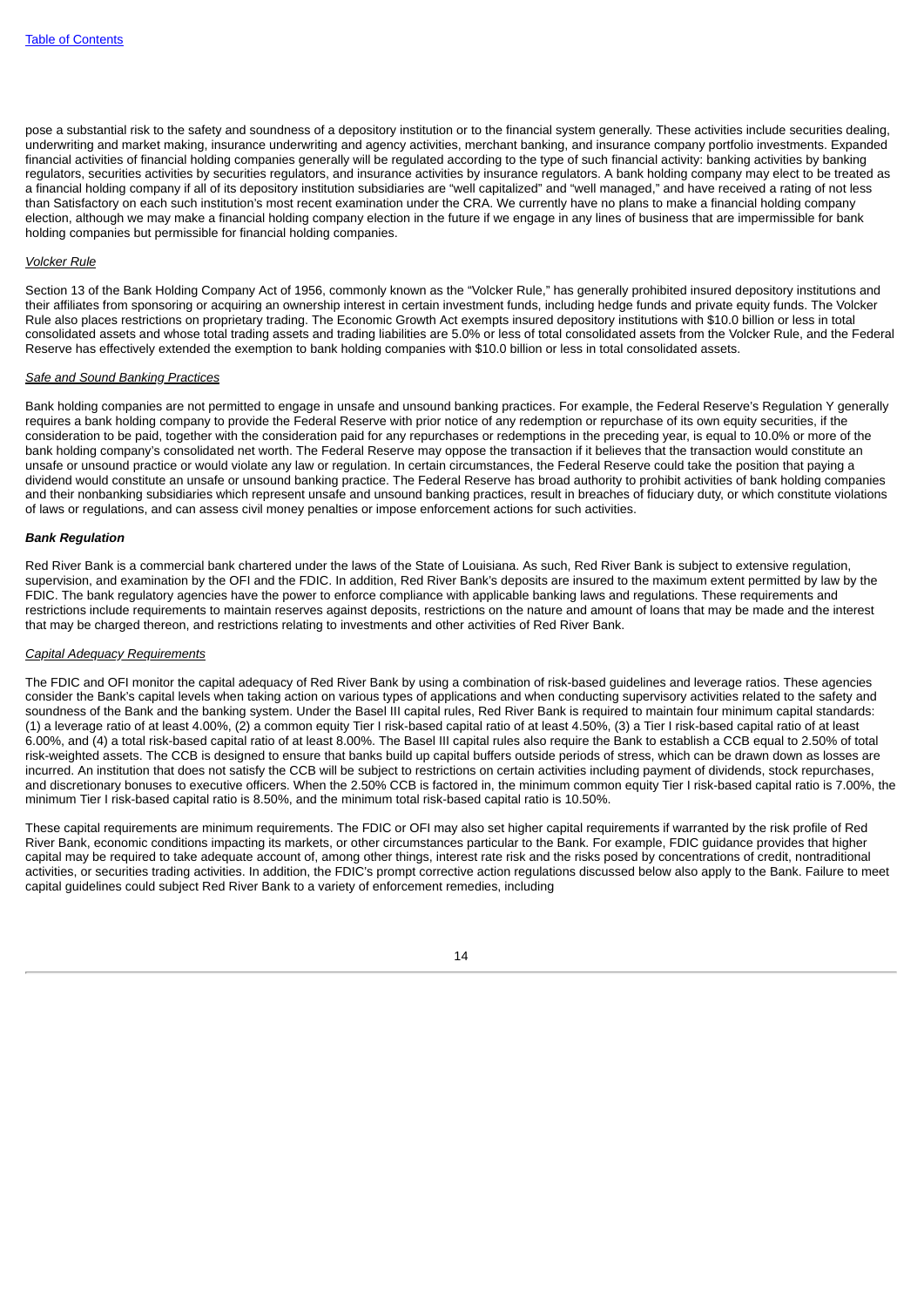issuance of a capital directive, restrictions on business activities, and other measures under the FDIC's prompt corrective action regulations.

In September 2019, the FDIC and other federal bank regulatory agencies approved the CBLR framework. This optional framework became effective January 1, 2020, and is available to the Bank as an alternative to the Basel III risk-based capital framework. The CBLR framework provides for a simple measure of capital adequacy for certain community banking organizations. Specifically, depository institutions and depository institution holding companies that have less than \$10.0 billion in total consolidated assets and meet other qualifying criteria, including a Tier I leverage ratio of greater than 9.00% (subsequently temporarily reduced to 8.00% for 2020 and 8.50% for 2021 as a COVID-19 relief measure), are considered qualifying community banking organizations and are eligible to opt into the CBLR framework and replace the applicable Basel III risk-based capital requirements.

As of December 31, 2021, the Company and the Bank qualify for the CBLR framework. Management does not intend to utilize the CBLR framework.

#### *Corrective Measures for Capital Deficiencies*

The federal banking regulators are required by the FDIA to take "prompt corrective action" with respect to capital-deficient banks that are FDIC-insured. For this purpose, a bank is placed in one of the following five capital tiers: "well capitalized," "adequately capitalized," "undercapitalized," "significantly undercapitalized," and "critically undercapitalized." A bank's capital tier depends upon how its capital levels compare with various relevant capital measures and certain other factors, as established by regulation.

To be well capitalized, a bank must have a total risk-based capital ratio of at least 10.00%, a Tier I risk-based capital ratio of at least 8.00%, a common equity Tier I risk-based capital ratio of at least 6.50%, and a leverage ratio of at least 5.00%, and must not be subject to any written agreement, order, or directive requiring it to maintain a specific capital level for any capital measure. The most recent notification from the FDIC (as of June 30, 2021) categorized the Bank as "well capitalized" under the regulatory framework for prompt corrective action.

Banks that are adequately, but not well, capitalized may not accept, renew, or rollover brokered deposits without a waiver from the FDIC and are subject to restrictions on the interest rates that can be paid on deposits. The FDIC's prompt corrective action regulations also generally prohibit a bank from making any capital distributions (including payment of a dividend) or paying any management fee to its parent holding company if the bank would thereafter be undercapitalized. Undercapitalized banks are also subject to growth limitations, may not accept, renew, or rollover brokered deposits, and are required to submit a capital restoration plan. The FDIC may not accept such a plan without determining, among other things, that the plan is based on realistic assumptions and is likely to succeed in restoring the bank's capital. Significantly undercapitalized banks may be subject to a number of requirements and restrictions, including orders to sell sufficient shares or obligations to become adequately capitalized, limitations on asset growth, and cessation of receipt of deposits from correspondent banks. Generally, subject to a narrow exception, the FDIC must appoint a receiver or conservator for an institution that is critically undercapitalized. The capital classification of a bank also affects the bank's ability to engage in certain activities and the deposit insurance premiums paid by the bank.

### *Bank Mergers*

Section 18(c) of the FDIA, known as the "Bank Merger Act," requires the written approval of a bank's primary federal regulator before the bank may (1) acquire through merger or consolidation, (2) purchase or otherwise acquire the assets of, or (3) assume the deposit liabilities of, another bank. The Bank Merger Act prohibits the reviewing agency from approving any proposed merger transaction that would result in certain significant anti-competitive effects. In every proposed merger transaction, the reviewing agency must also consider the financial and managerial resources and future prospects of the existing and proposed institutions, the convenience and needs of the community to be served, the bank's CRA performance, and the effectiveness of each insured depository institution involved in the proposed merger transaction in combating money-laundering activities. In addition to FDIC approval, the Bank must also obtain the prior approval of the OFI before acquiring or merging with another bank. The OFI will consider similar criteria when reviewing an application.

### *Branching*

Under Louisiana law, Red River Bank is permitted to establish additional branch offices within Louisiana, subject to the approval of the OFI. As a result of the Dodd-Frank Act, the Bank may also establish additional branch offices outside of Louisiana, subject to prior regulatory approval, so long as the laws of the state where the branch is to be located would permit a state bank chartered in that state to establish a branch. Any new branch, whether located inside or outside of Louisiana, must also be approved by the FDIC, as the Bank's primary federal regulator. Red River Bank may also establish offices in other states by merging with banks or by purchasing branches of other banks in other states, subject to certain restrictions.

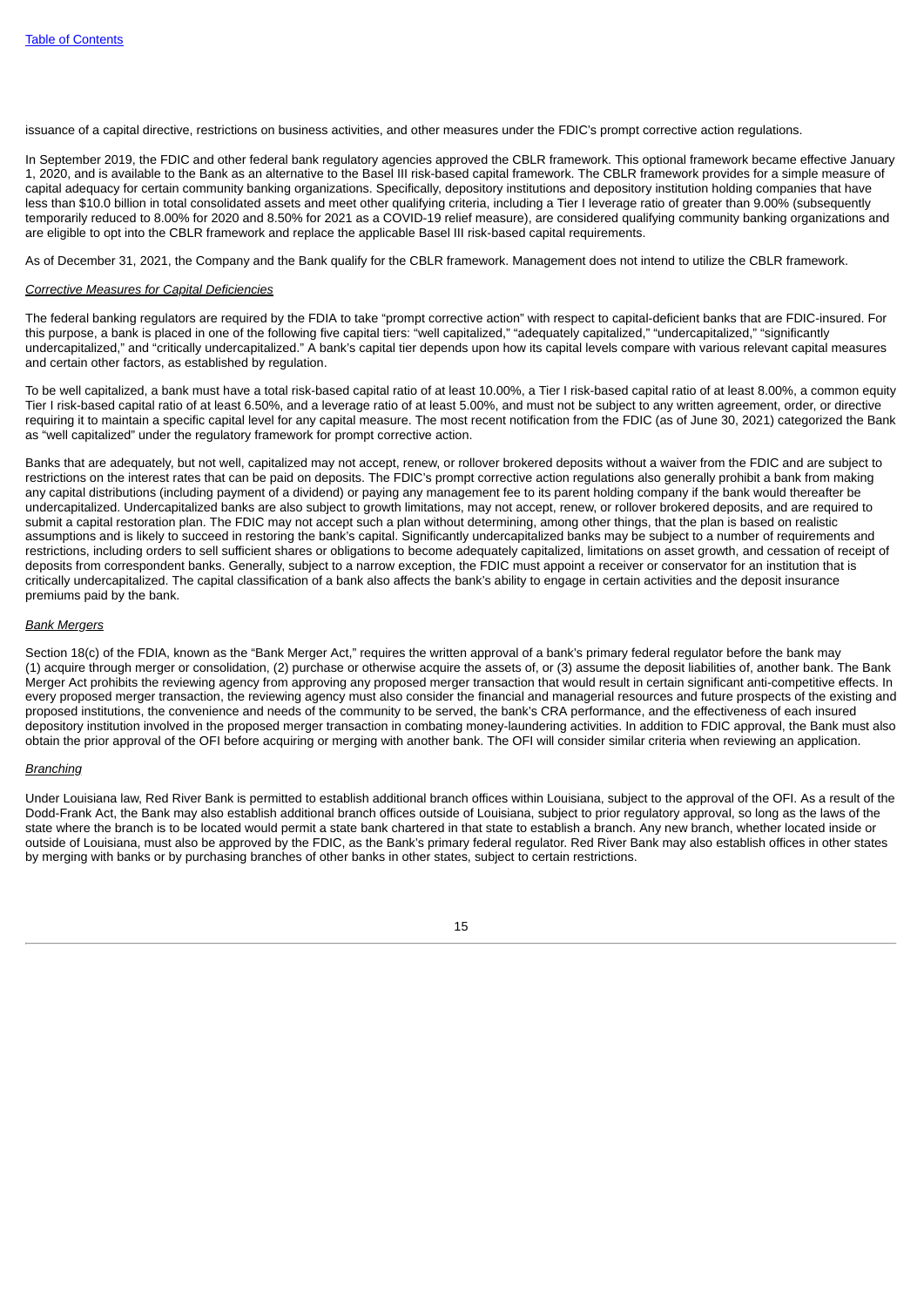### *Restrictions on Transactions with Affiliates and Insiders*

Federal law strictly limits the ability of banks to engage in transactions with their affiliates, including their parent bank holding companies. Sections 23A and 23B of the Federal Reserve Act, and Federal Reserve's Regulation W, impose quantitative limits, qualitative standards, and collateral requirements on certain transactions by a bank with, or for the benefit of, its affiliates. Generally, Sections 23A and 23B (1) limit the extent to which the bank or its subsidiaries may engage in "covered transactions" with any one affiliate to an amount equal to 10.0% of such bank's capital stock and surplus, and limit the aggregate of all such transactions with all affiliates to an amount equal to 20.0% of such capital stock and surplus, and (2) require that all such transactions be on terms substantially the same, or at least as favorable, to the bank or subsidiary as those that would be provided to a non-affiliate. The term "covered transaction" includes the making of loans to the affiliate, purchase of assets from the affiliate, issuance of a guarantee on behalf of the affiliate, and several other types of transactions.

The Dodd-Frank Act expanded the coverage and scope of the limitations on affiliate transactions within a banking organization, including an expansion of what types of transactions are covered transactions to include credit exposures related to derivatives, repurchase agreements, and securities lending arrangements, and an increase in the amount of time for which collateral requirements regarding covered transactions must be satisfied.

Federal law also limits a bank's authority to extend credit to its directors, executive officers, and 10.0% or greater shareholders, as well as to entities controlled by such persons. Among other things, extensions of credit to insiders are required to be made on terms that are substantially the same as, and follow credit underwriting procedures that are not less stringent than, those prevailing for comparable transactions with unaffiliated persons. Also, the terms of such extensions of credit may not involve more than the normal risk of repayment or present other unfavorable features and may not exceed certain limitations on the amount of credit extended to such persons, individually and in the aggregate, which limits are based, in part, on the amount of the bank's capital. Insiders may be subject to enforcement actions for accepting loans in violation of applicable restrictions.

# *Regulatory Restrictions on Dividends*

Red River Bank is subject to certain restrictions on dividends under federal and state laws, regulations, and policies. In general, Louisiana law provides that Red River Bank may not pay any dividends to the Company unless the Bank has surplus at least equal to 50.0% of its capital stock and such surplus will not be reduced below 50.0% following payment of the dividend. Prior approval of the OFI is required for Red River Bank to pay any dividend that would exceed its net profits earned during the current year combined with its retained net profits of the immediately preceding year.

In addition, under federal law, Red River Bank may not pay any dividend to the Company if it is undercapitalized or the payment of the dividend would cause it to become undercapitalized. The FDIC may further restrict the payment of dividends by engaging in supervisory action to restrict dividends or by requiring the Bank to maintain a higher level of capital than would otherwise be required to be adequately capitalized for regulatory purposes. Under the Basel III regulatory capital framework, the failure to maintain an adequate CCB, as discussed above, may also result in dividend restrictions. Moreover, if, in the opinion of the FDIC, Red River Bank is engaged in an unsound practice (which could include the payment of dividends), the FDIC may require, generally after notice and hearing, the Bank to cease such practice. The FDIC has indicated that paying dividends that deplete a depository institution's capital base to an inadequate level would be an unsafe banking practice. The FDIC has also issued guidance providing that a bank generally should pay dividends only when (1) the bank's net income available to common shareholders over the past year has been sufficient to fully fund the dividends, and (2) the prospective rate of earnings retention appears consistent with the bank's capital needs, asset quality, and overall financial condition.

#### *Incentive Compensation Guidance*

The federal banking agencies have issued comprehensive guidance on incentive compensation policies intended to ensure that the incentive compensation policies of banking organizations do not undermine the safety and soundness of those organizations by encouraging excessive risk-taking. The incentive compensation guidance sets expectations for banking organizations concerning their incentive compensation arrangements and related risk-management, control, and governance processes. The incentive compensation guidance, which covers all employees that have the ability to materially affect the risk profile of an organization, either individually or as part of a group, is based upon three primary principles: (1) balanced risk-taking incentives, (2) compatibility with effective controls and risk management, and (3) strong corporate governance. Any deficiencies in compensation practices that are identified may be incorporated into the organization's supervisory ratings, which can affect its ability to make acquisitions or take other actions. In addition, under the incentive compensation guidance, a banking organization's primary federal regulator may initiate enforcement action if the organization's incentive compensation arrangements pose a risk to the safety and soundness of the organization. Further, the CCB described above would limit discretionary bonus payments to bank executives if the institution's regulatory capital ratios failed to exceed certain thresholds. The scope and content of the U.S. banking regulators' policies on executive compensation are continuing to develop and evolve.

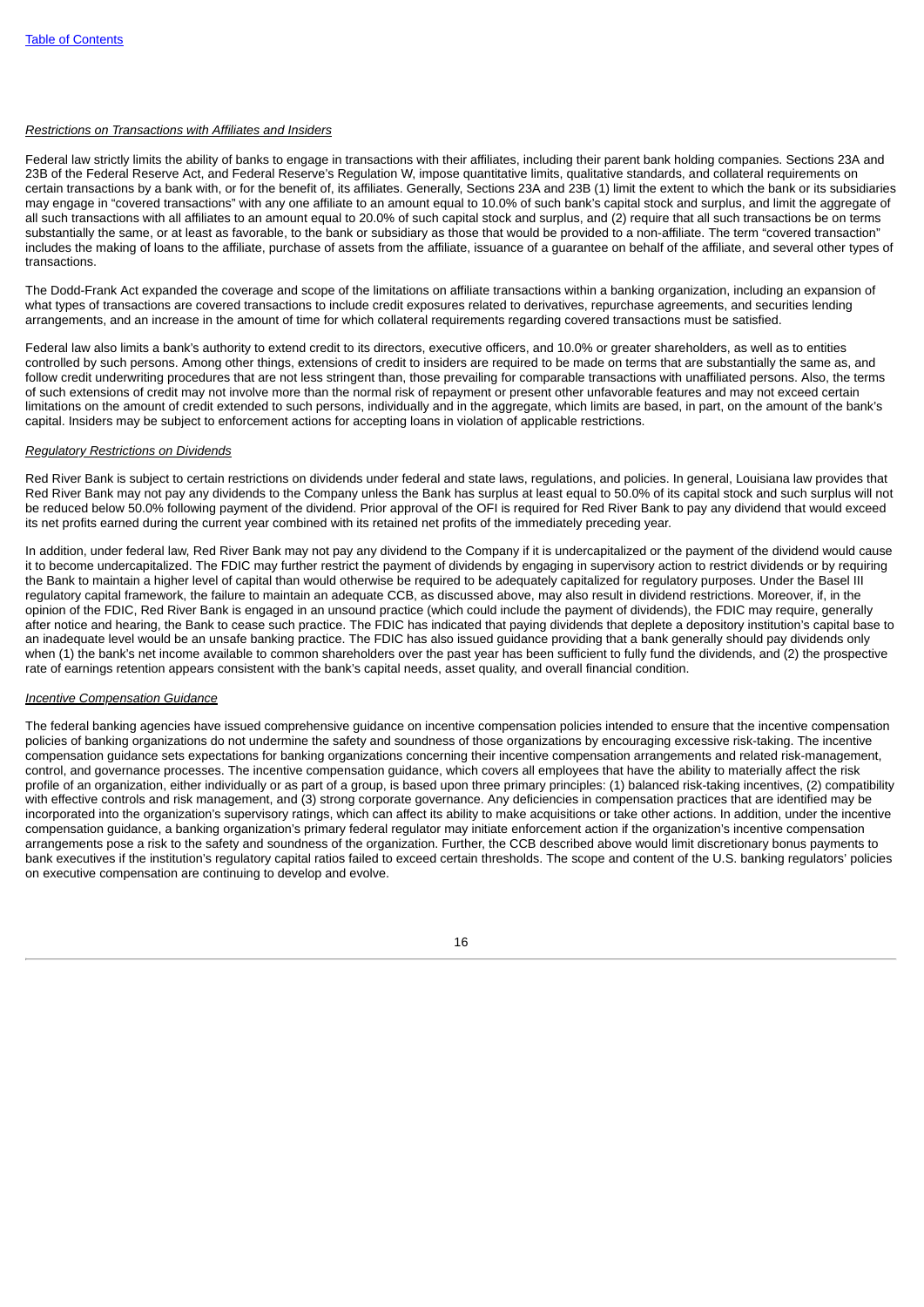# *Deposit Insurance Assessments*

FDIC-insured banks are required to pay deposit insurance assessments to the FDIC. The amount of the assessment is based on the size of the bank's assessment base, which is equal to its average consolidated total assets less its average tangible equity, and its risk classification under an FDIC risk-based assessment system. Institutions assigned to higher risk classifications (that is, institutions that pose a higher risk of loss to the Deposit Insurance Fund) pay assessments at higher rates than institutions that pose a lower risk. An institution's risk classification is assigned based on its capital levels and the level of supervisory concern that the institution poses to the regulators. At least semi-annually, the FDIC updates its loss and income projections for the Deposit Insurance Fund and, if needed, will increase or decrease assessment rates, following notice-and-comment rulemaking, if required. The FDIC can also impose special assessments in certain instances. If there are additional bank or financial institution failures or if the FDIC otherwise determines to increase assessment rates, Red River Bank may be required to pay higher FDIC insurance premiums.

# *Concentrated Commercial Real Estate Lending Regulations*

The federal banking regulatory agencies have promulgated guidance governing financial institutions with concentrations in commercial real estate lending. The guidance provides that a bank may have a concentration in commercial real estate lending if (1) total reported loans for construction, land development, and other land represent 100.0% or more of total risk-based capital, or (2) total non-owner occupied commercial real estate loans, excluding owner occupied properties, represent 300.0% or more of the bank's total risk-based capital and the outstanding balance of the bank's commercial real estate loan portfolio has increased 50.0% or more during the prior 36 months. If a concentration is present, the bank will be subject to further regulatory scrutiny with respect to its risk management practices for commercial real estate lending. As of December 31, 2021, Red River Bank's total reported loans for construction, land development, and other land represented less than 100.0% of the Bank's total risk-based capital, and its total commercial real estate loans, excluding owner occupied properties, represented less than 300.0% of the Bank's total risk-based capital.

### *Community Reinvestment Act*

The CRA and the related regulations are intended to encourage banks to help meet the credit needs of their entire assessment area, including low and moderate income neighborhoods, consistent with the safe and sound operations of such banks. These regulations also provide for regulatory assessment of a bank's CRA performance record when considering applications to establish branches, merger applications, and applications to acquire the assets and assume the liabilities of another bank. The CRA requires federal banking agencies to make public their ratings of banks' performance under the CRA. In the case of a bank holding company transaction, the CRA performance record of the subsidiary banks of the bank holding companies involved in the transaction are reviewed in connection with the filing of an application to acquire ownership or control of shares or assets of a bank or to merge with any other bank holding company. An unsatisfactory CRA record could substantially delay approval or result in denial of an application.

The federal banking agencies are considering changes to modernize the CRA regulations, but at present such changes have not been finalized. Red River Bank received a "Satisfactory" rating in its most recent CRA examination in 2019.

# *Consumer Laws and Regulations*

Red River Bank is subject to numerous laws and regulations intended to protect consumers in transactions with the Bank. These laws include, among others, laws regarding unfair, deceptive, and abusive acts and practices, and other federal consumer protection statutes. These federal laws include the Electronic Fund Transfer Act, the Equal Credit Opportunity Act, the Fair Housing Act, the Fair Credit Reporting Act, the Fair Debt Collection Practices Act, the Real Estate Procedures Act of 1974 ("RESPA"), the S.A.F.E. Mortgage Licensing Act of 2008, the Truth in Lending Act ("TILA"), and the Truth in Savings Act, among others. Many states and local jurisdictions have consumer protection laws analogous, and in addition, to those enacted under federal law. These laws and regulations mandate certain disclosure requirements and regulate the manner in which financial institutions must deal with customers when taking deposits, making loans, and conducting other types of transactions. Failure to comply with these laws and regulations could give rise to regulatory sanctions, customer rescission rights, action by state and local attorneys general, and civil or criminal liability.

In addition, the Dodd-Frank Act created the CFPB, which has broad authority to regulate the offering and provision of consumer financial products. The CFPB has authority to promulgate regulations; issue orders, guidance, interpretations, and policy statements; conduct examinations; and bring enforcement actions with regard to consumer financial products and services. In general, banks with assets of \$10.0 billion or less, such as Red River Bank, will continue to be examined for consumer compliance, and subject to enforcement actions, by their primary federal regulator. However, the CFPB may participate in examinations of these smaller institutions on a "sampling basis" and may refer potential enforcement actions against such institutions to their primary federal regulators. In addition, the Dodd-Frank Act permits states to adopt consumer protection laws and regulations that are stricter than those regulations promulgated by the CFPB, and state attorneys general are permitted to enforce certain consumer protection rules adopted by the CFPB against certain institutions.

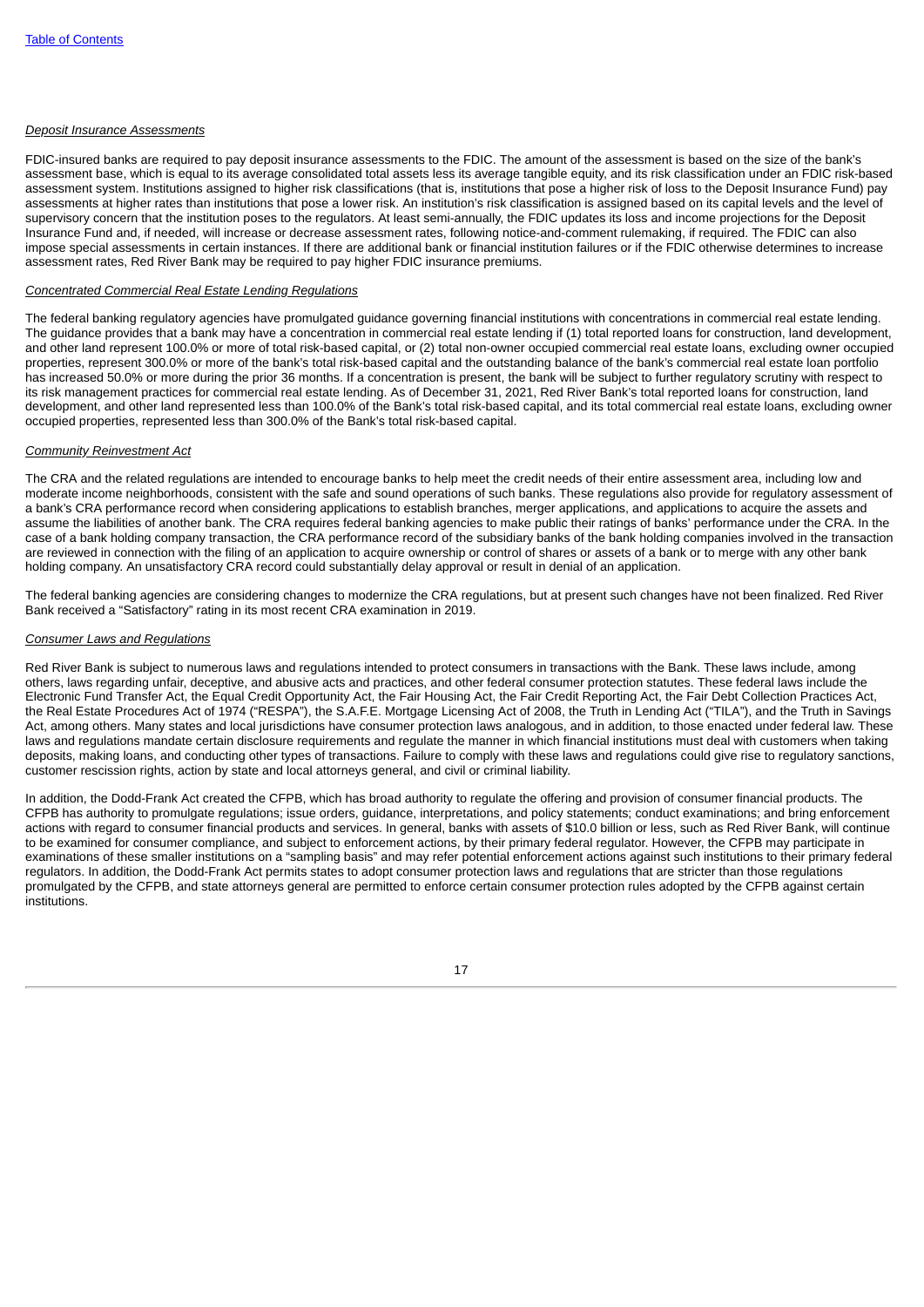# *Mortgage Lending Rules*

The Dodd-Frank Act authorized the CFPB to establish certain minimum standards for the origination of residential mortgages, including a determination of the borrower's ability to repay. Under the Dodd-Frank Act, financial institutions may not make a residential mortgage loan unless they make a "reasonable and good faith determination" that the consumer has a "reasonable ability" to repay the loan. The Dodd-Frank Act allows borrowers to raise certain defenses to foreclosure but provides a presumption or rebuttable presumption of compliance for loans that are "qualified mortgages." The CFPB has also issued regulations that, among other things, specify the types of income and assets that may be considered in the ability-to-repay determination, the permissible sources for income verification, and the required methods of calculating the loan's monthly payments. These regulations extend the requirement that creditors verify and document a borrower's income and assets to include a requirement to verify all information that creditors rely on in determining repayment ability. The rules also define "qualified mortgages" based on adherence to certain underwriting standards and certain restrictions on loan terms. Points and fees are subject to a relatively stringent cap, and the terms include a wide array of payments that may be made in the course of closing a loan. Certain loans, including interest-only loans and negative amortization loans, cannot be "qualified mortgages." Also, the Dodd-Frank Act and the CFPB's final rule on loan originator compensation prohibit certain compensation payments to loan originators and the steering of consumers to loans not in their interest, particularly if the loans will result in greater compensation for a loan originator. The Dodd-Frank Act and the CFPB's implementing regulations, including the TILA-RESPA integrated disclosure rules, also impose disclosure requirements with respect to the origination and sale of residential mortgages.

# *Anti-Money Laundering and OFAC*

Under federal law, financial institutions are required to maintain anti-money laundering programs that include established internal policies, procedures, and controls; a designated compliance officer; an ongoing employee training program; and testing of the program by an independent audit function. Financial institutions are also prohibited from entering into specified financial transactions and account relationships and must meet enhanced standards for due diligence and customer identification especially in their dealings with foreign financial institutions and foreign customers. Financial institutions must take reasonable steps to conduct enhanced scrutiny of account relationships to guard against money laundering and to report any suspicious transactions, and law enforcement authorities have been granted increased access to financial information maintained by financial institutions.

OFAC administers laws and Executive Orders that prohibit U.S. entities from engaging in transactions with certain prohibited parties. OFAC publishes lists of persons and organizations suspected of aiding, harboring, or engaging in terrorist acts, known as Specially Designated Nationals and Blocked Persons. Generally, if a bank identifies a transaction, account, or wire transfer relating to a person or entity on an OFAC list, it must freeze the account or block the transaction, file a suspicious activity report, and notify the appropriate authorities.

Bank regulators routinely examine institutions for compliance with these obligations, and they must consider an institution's compliance in connection with the regulatory review of applications, including applications for bank mergers and acquisitions. Failure of a financial institution to maintain and implement adequate programs to combat money laundering and terrorist financing and comply with OFAC sanctions, or to comply with relevant laws and regulations, could have serious legal, reputational, and financial consequences for the institution.

### *Privacy*

Federal law and regulations limit the ability of banks and other financial institutions to disclose non-public information about consumers to non-affiliated third parties. These limitations require disclosure of privacy policies to consumers and, in some circumstances, allow consumers to prevent disclosure of certain personal information to a non-affiliated third party. These regulations affect how consumer information is transmitted through financial services companies and conveyed to outside vendors. In addition, consumers may also prevent disclosure of certain information among affiliated companies that is assembled or used to determine eligibility for a product or service, such as that shown on consumer credit reports and asset and income information from applications. Consumers also have the option to direct banks and other financial institutions not to share information about transactions and experiences with affiliated companies for the purpose of marketing products or services. In addition to applicable federal privacy regulations, Red River Bank is subject to certain state privacy laws.

Federal law and regulations also include certain information security guidelines that require a bank, under the supervision and ongoing oversight of its board of directors or an appropriate committee of the board, to develop, implement, and maintain a comprehensive written information security program designed to ensure the security and confidentiality of customer information, to protect against anticipated threats or hazards to the security or integrity of such information, and to protect against unauthorized access to or use of such information that could result in substantial harm or inconvenience to any customer. Federal banking regulators regularly issue guidance regarding cybersecurity intended to enhance cybersecurity risk management. A financial institution is expected to implement multiple lines of defense against cyber-attacks.

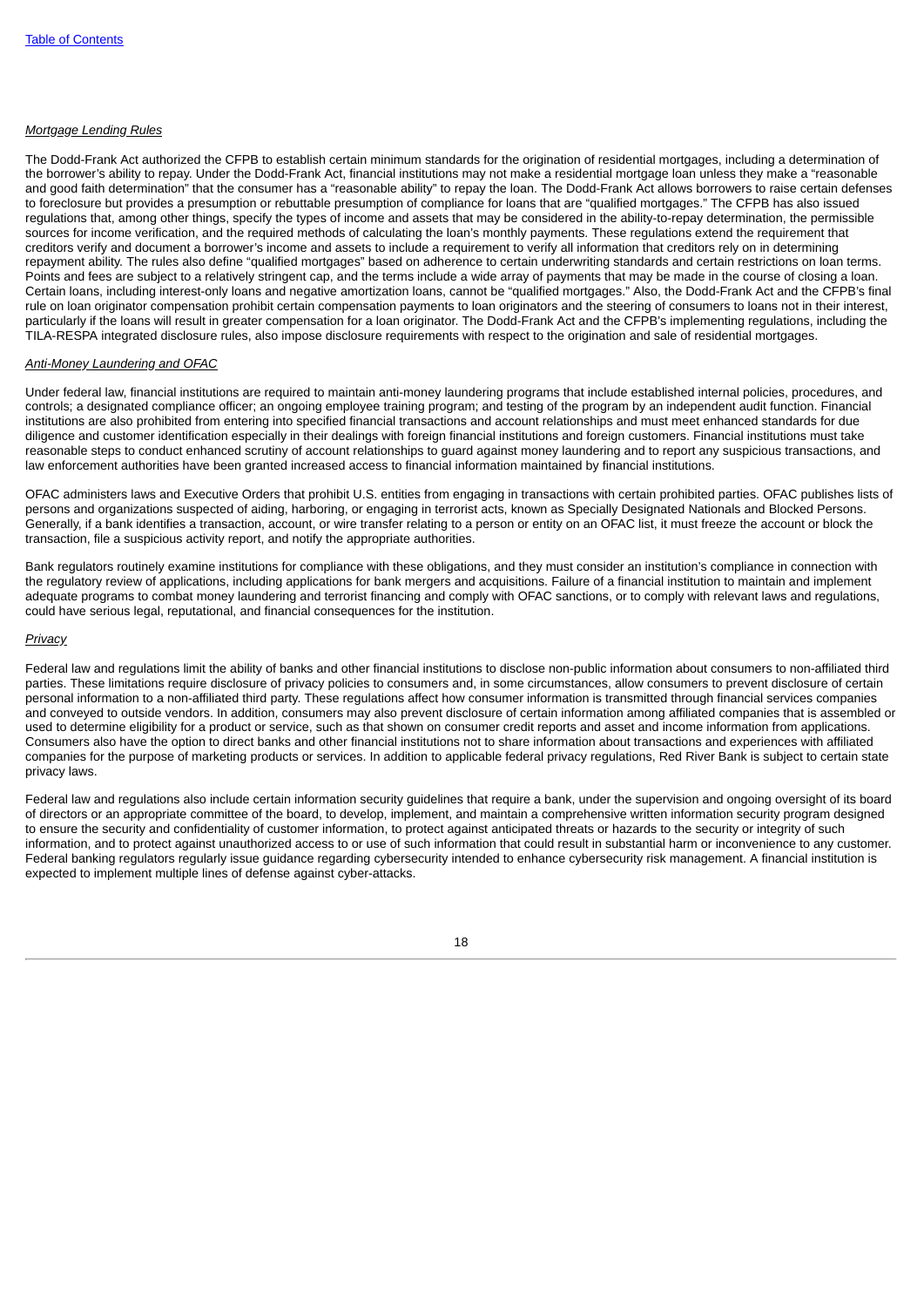# *Federal Home Loan Bank System*

Red River Bank is a member of the FHLB of Dallas, which is one of the 11 regional FHLBs composing the FHLB system. The Federal Housing Finance Agency regulates the FHLBs. It is responsible for ensuring that the FHLBs operate in a safe and sound manner, are adequately capitalized, and are held accountable to the FHLBs' mission. The FHLBs make loans to their member banks in accordance with policies and procedures established by the FHLB system and the board of directors of each regional FHLB. Any advances from a FHLB must be secured by specified types of collateral, and all long-term advances may be obtained only for the purpose of providing funds for the financing of residential housing. As a member of the FHLB of Dallas, Red River Bank is required to acquire and hold shares of capital stock in the FHLB of Dallas. All loans, advances, letters of credit, and other extensions of credit made by the FHLB of Dallas to Red River Bank are secured by a portion of Red River Bank's loan portfolio, as well as capital stock of the FHLB of Dallas held by Red River Bank. Additionally, in the event that a member financial institution defaults on its debt, the right of the FHLB to seek repayment of this debt will take priority over the rights of all other creditors.

### *Enforcement Powers*

The bank regulatory agencies have broad enforcement powers, including the power to terminate deposit insurance and impose substantial fines and other civil and criminal penalties. Failure to comply with applicable laws, regulations, and supervisory agreements, breaches of fiduciary duty, or the maintenance of unsafe and unsound conditions or practices, could subject us or our subsidiaries, including Red River Bank, as well as their respective officers, directors, and other institution-affiliated parties, to administrative sanctions and potentially substantial civil money penalties.

#### *FDIC Conservatorship or Receivership*

The bank regulatory agencies may appoint the FDIC as conservator or receiver for a bank (or the FDIC may appoint itself, under certain circumstances) if any one or more of a number of circumstances exist, including, without limitation, the fact that the bank is undercapitalized and has no reasonable prospect of becoming adequately capitalized, fails to become adequately capitalized when required to do so, fails to submit a timely and acceptable capital restoration plan, or materially fails to implement an accepted capital restoration plan.

#### *Effect of Governmental Monetary Policies*

The commercial banking business is affected not only by general economic conditions but also by U.S. fiscal policy and the monetary policies of the Federal Reserve. Some of the instruments of monetary policy available to the Federal Reserve include changes in the discount rate on member bank borrowings, the fluctuating availability of borrowings at the "discount window," open market operations and the imposition of, and changes in reserve requirements against member banks' deposits and certain borrowings by banks and their affiliates and assets of foreign branches. These policies have a significant influence on the overall growth of bank loans, investments, and deposits, and the interest rates charged on loans or paid on deposits. We cannot predict the nature of future fiscal and monetary policies or the effect of these policies on our operations and activities, financial condition, results of operations, growth plans, or future prospects.

### *Impact of Current Laws and Regulations*

The cumulative effect of these laws and regulations, while providing certain benefits, adds significantly to the cost of our operations and thus have a negative impact on our profitability. There has also been a notable expansion in recent years of financial service providers that are not subject to the examination, oversight, and other rules and regulations to which we are subject. Those providers, because they are not so highly regulated, may have a competitive advantage over us and may continue to draw customers away from traditional banking institutions, with a continuing adverse effect on the banking industry in general.

#### *Future Legislation and Regulatory Reform*

<span id="page-18-0"></span>In light of current economic conditions and the market outlook, regulators may increase their focus on the regulation of financial institutions. From time to time, various legislative and regulatory initiatives are introduced in Congress and state legislatures. New regulations and statutes are regularly proposed that contain wide-ranging proposals for altering the structures, regulations, and competitive relationships of financial institutions operating in the U.S. We cannot predict whether or in what form any proposed regulation or statute will be adopted or the extent to which our business may be affected by any new regulation or statute. Future legislation, regulation, and policies, and the effects of that legislation, regulation, and policies, may have a significant influence on our operations and activities, financial condition, results of operations, growth plans, or future prospects, and the overall growth and distribution of loans, investments, and deposits. Such legislation, regulation, and policies have had a significant effect on the operations and activities, financial condition, results of operations, growth plans, and future prospects of commercial banks in the past and are expected to continue to do so.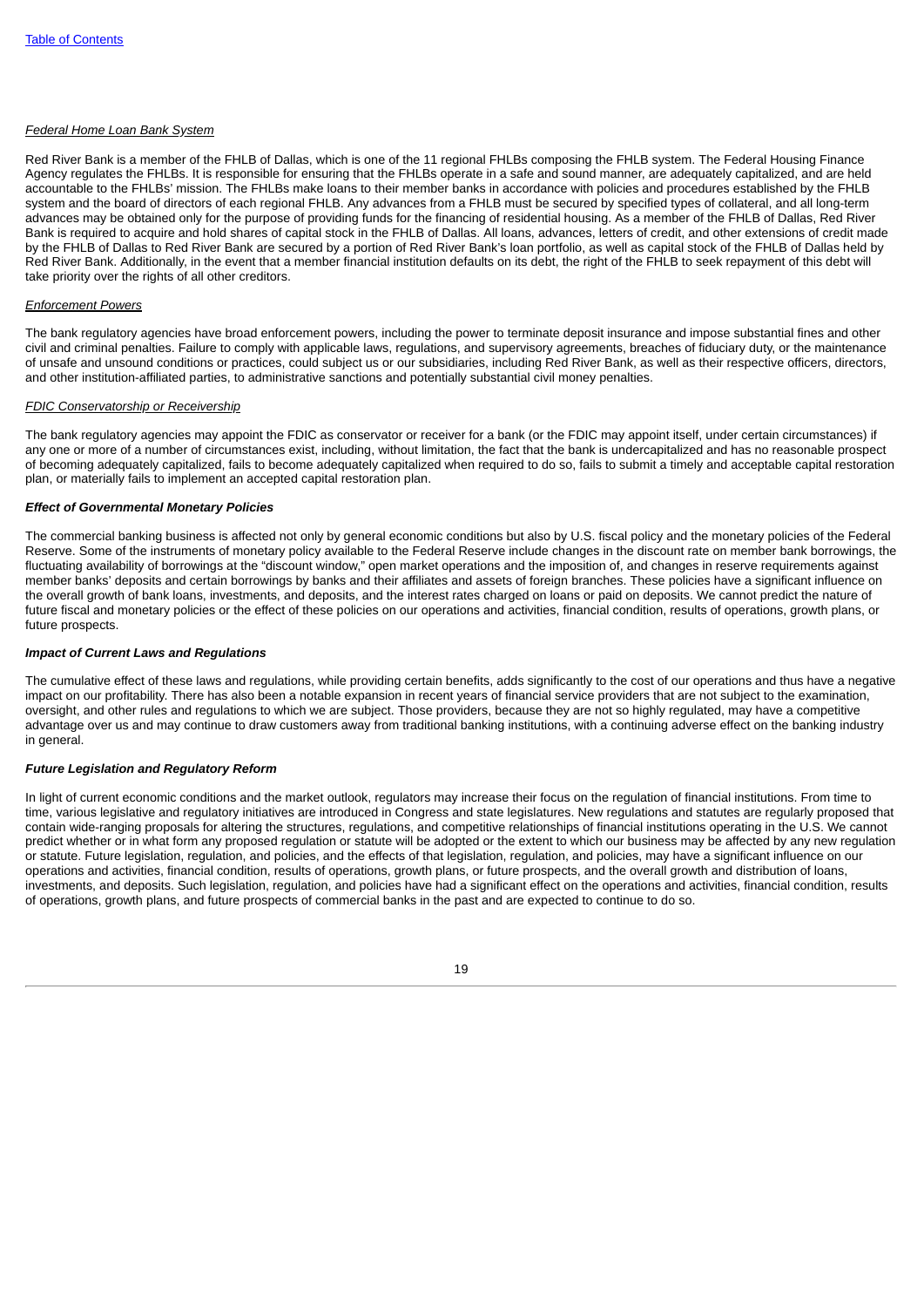### **Item 1A. Risk Factors**

*Ownership of our common stock involves a high degree of risk. You should carefully consider the risks described below, together with all other information included in this Report, including the disclosures in "Item 7. Management's Discussion and Analysis of Financial Condition and Results of Operations" and our consolidated financial statements and the related notes included in "Item 8. Financial Statements and Supplementary Data." We believe the risks described below are the risks that are material to us as of the date of this Report. Any of the following risks, as well as risks of which we are not now aware or currently deem immaterial, could materially and adversely affect our business, financial condition, and results of operations. Further, to the extent that any of the information in this Report constitutes forward-looking statements, the risk factors below also are cautionary statements identifying important factors that could cause actual results to differ materially from those expressed in any forward-looking statements made by us or on our behalf.*

# **Risks Related to the Ongoing COVID-19 Pandemic**

### *The COVID-19 pandemic could adversely affect our business, financial condition, and results of operations, and the ultimate impact will depend on future developments which are uncertain and cannot be predicted.*

The COVID-19 pandemic is creating extensive disruptions to the global economy and to the lives of individuals throughout the world. Governments, businesses, and the public are taking unprecedented actions to contain the spread of COVID-19 and to mitigate its effects, including quarantines, travel bans, fiscal stimulus, and legislation designed to deliver monetary aid and other relief. The pandemic and related efforts to contain it have disrupted global economic activity, adversely affected the functioning of financial markets, prompted decreases in interest rates in 2020, increased economic and market uncertainty, and disrupted trade and supply chains. If these implications continue or result in sustained economic stress, many of the risk factors identified in this Report could be exacerbated and such effects could have a material adverse effect on us related to credit, collateral, interest rate risk, profitability, and operations as described in the following sections.

• *Credit and Collateral Risk*. The spread of COVID-19 has caused, and may continue to cause, business shutdowns, limitations on commercial activity and financial transactions, labor shortages, supply chain interruptions, heightened inflationary pressures, increased unemployment and commercial property vacancy rates, reduced profitability and ability of property owners to make mortgage payments, and overall economic and financial market instability. All of these factors could cause our customers to be unable to make scheduled loan payments. If the effects of COVID-19 result in widespread and sustained repayment shortfalls on loans in our portfolio, we could incur significant delinquencies, foreclosures, and credit losses, particularly if the available collateral is insufficient to cover our exposure.

The effects of COVID-19 on economic activity could negatively affect collateral values and our ability to liquidate such collateral. Further, in the event of delinquencies, regulatory changes and policies designed to protect borrowers may slow or prevent us from making business decisions or delay certain remedial actions, such as foreclosure. All of these factors could cause the level of our nonperforming loans, charge-offs, and delinquencies to increase, potentially requiring significant future provisions for credit losses.

- *Interest Rate Risk*. Our net interest income, lending activities, deposits, and profitability could be negatively affected by volatility in interest rates and other factors resulting from uncertainties stemming from COVID-19. In March 2020, the Federal Reserve lowered the target federal funds rate to 0.25%, citing concerns about the impact of COVID-19 on markets and stress in the energy sector. This low interest rate environment has and could continue to negatively impact our net interest income and net income. Higher income volatility from changes in interest rates and spreads to benchmark indices could also cause decreases in current fair market values of our assets. Fluctuations in interest rates may impact both the level of income and expense recorded on some of our assets and liabilities and the market value of applicable interest-earning assets and interestbearing liabilities, which could, in turn, negatively affect our net income.
- *• Profitability Risk*. Our profitability has been and could continue to be negatively affected by changes in interest rates as well as other aspects of the COVID-19 pandemic.
- *Operational Risk*. While COVID-19 precautions in terms of physical separation have been reduced, if it becomes necessary to resume all or some of the precautions implemented earlier in the pandemic, our ability to meet customers' expectations could be limited and have a material adverse effect on our operations.

Moreover, we rely on many third parties in our business operations, including appraisers of real property collateral; title companies; vendors that supply essential services such as loan servicers, providers of financial information, systems, analytical tools, and electronic payment and settlement systems; and local, state, and federal government agencies, offices, and courthouses. In responding to the pandemic, many of these entities limited, and may again limit, the availability of and access to their services.

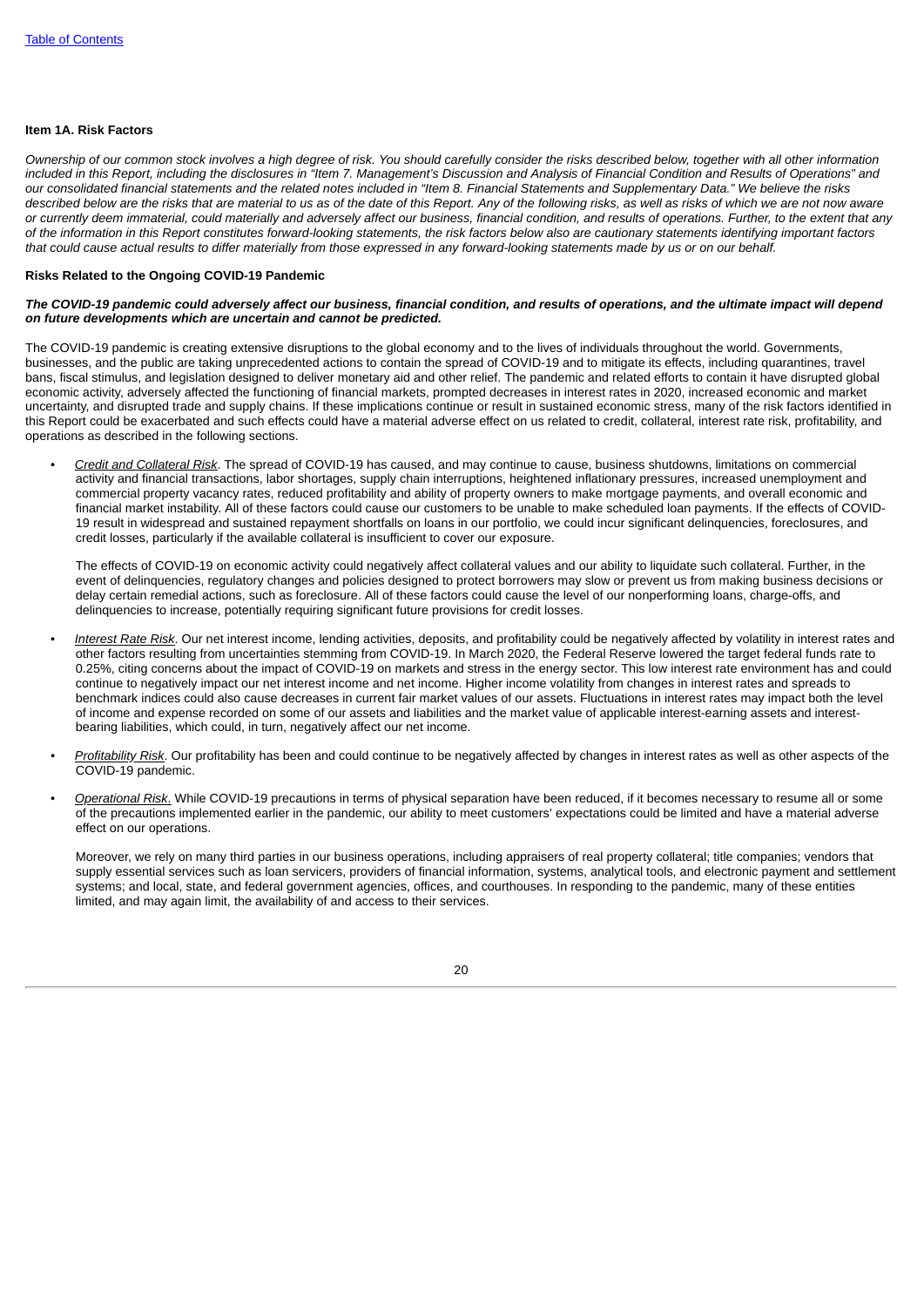Because there have been no recent global pandemics of comparable global impact, we do not yet know the full extent of COVID-19's effects on our business, operations, or the global economy as a whole. Any future development will be highly uncertain and cannot be predicted, including the scope and duration of the pandemic, the effectiveness of our social-distancing accommodation arrangements, third party providers' ability to support our operations, and any actions taken by governmental authorities and other third parties in response to the pandemic.

#### *As a participating lender in the PPP, we are subject to risks related to the SBA program and related PPP loans.*

The CARES Act in March of 2020 and the Economic Aid Act in December of 2020 included a significant loan program administered through the SBA referred to as the PPP. Under the PPP, small businesses and other entities and individuals could apply for loans from existing SBA lenders and other approved regulated lenders that enrolled in the program, subject to numerous limitations and eligibility criteria. We participated as a lender in the PPP. The PPP became available on April 3, 2020. Due to how quickly each act was passed, there was and continues to be a significant amount of ambiguity and changes in the laws, rules, and guidance regarding requirements for eligibility, underwriting, origination, funding, and forgiveness of PPP loans. Ambiguity, changes, and the speed that was necessary to implement the program expose us to regulatory and legal risks relating to noncompliance with the PPP.

PPP loans are also subject to regulatory requirements that require forbearance of loan payments for a specified time and limit our ability to pursue all available remedies in the event of a loan default. If a borrower under a PPP loan fails to qualify for loan forgiveness, our risk is heightened because we hold these loans at unfavorable interest rates.

We also have credit risk on PPP loans if the SBA determines that there is a deficiency in the manner the loan was originated, funded, or serviced by us, such as an issue with the eligibility of a borrower to receive a PPP loan. In the event of a loss resulting from a default on a PPP loan and a determination by the SBA that there was a deficiency in the manner the PPP loan was originated, funded, or serviced by us, the SBA may deny its guaranty, reduce the amount of the guaranty, or seek recovery from us of any loss related to the deficiency. In addition, we have credit risk related to how forgiveness of PPP loans is handled and how the forgiveness amounts are determined. Governmental agencies have, and may continue to change the rules, create new rules, have a very detailed review process, or require additional forms or paperwork that the borrower may not complete appropriately. All of these items could negatively impact us.

Since the commencement of the PPP, numerous other banks have been subject to litigation regarding the process and procedures that those banks used in processing applications for the PPP. We may be exposed to similar litigation from customers, non‑customers, and agents that approach us regarding PPP loans and regarding our procedures for processing applications, funding PPP loans, and coordinating the forgiveness of the loans. If any such litigation is initiated against us, it may result in significant financial liability, significant litigation costs, or adversely affect our reputation.

#### **Risks Related to Our Credit Activities**

### *We may not be able to adequately measure and limit our credit risk, which could lead to unexpected losses.*

Our business depends on our ability to successfully measure and manage credit risk. As a lender, we are exposed to the risk that our borrowers will be unable to repay their loans according to their terms, and that the collateral securing repayment of their loans, if any, may not be sufficient to ensure repayment. In addition, there are risks inherent in making any loan, including risks with respect to the period of time the loan may be repaid, risks relating to proper loan underwriting, risks resulting from changes in economic and industry conditions such as labor and material shortages and supply chain difficulties, and risks inherent in dealing with individual borrowers. The creditworthiness of a borrower is affected by many factors including local market conditions and general economic conditions. If the overall economic climate in the U.S., generally, or in Louisiana, specifically, experiences material disruption, our borrowers may experience difficulties in repaying their loans, the collateral we hold may decrease in value or become illiquid, and the level of nonperforming loans, charge-offs, and delinquencies could rise and require significant additional provisions for credit losses.

Our risk management practices, such as monitoring the concentration of our loans within specific industries and our credit approval, review, and administrative practices may not adequately reduce credit risk. Further, our credit administration personnel, policies, and procedures may not adequately adapt to changes in economic or any other conditions affecting customers and the quality of our loan portfolio. A failure to effectively measure and limit our credit risk could result in loan defaults, foreclosures, and additional charge-offs. As a result, we may need to significantly increase our provision, which could adversely affect our net income.

# *A significant portion of our loan portfolio consists of real estate loans, which subjects us to potential impairment of the collateral securing the loan if the real estate economy experiences negative changes as well as costs and potential risks associated with the ownership of the real property if we are forced to foreclose.*

The market value of real estate can fluctuate significantly in a short period of time as a result of market conditions in the geographic area the real estate is located. Real estate values in many Louisiana markets have experienced periods of

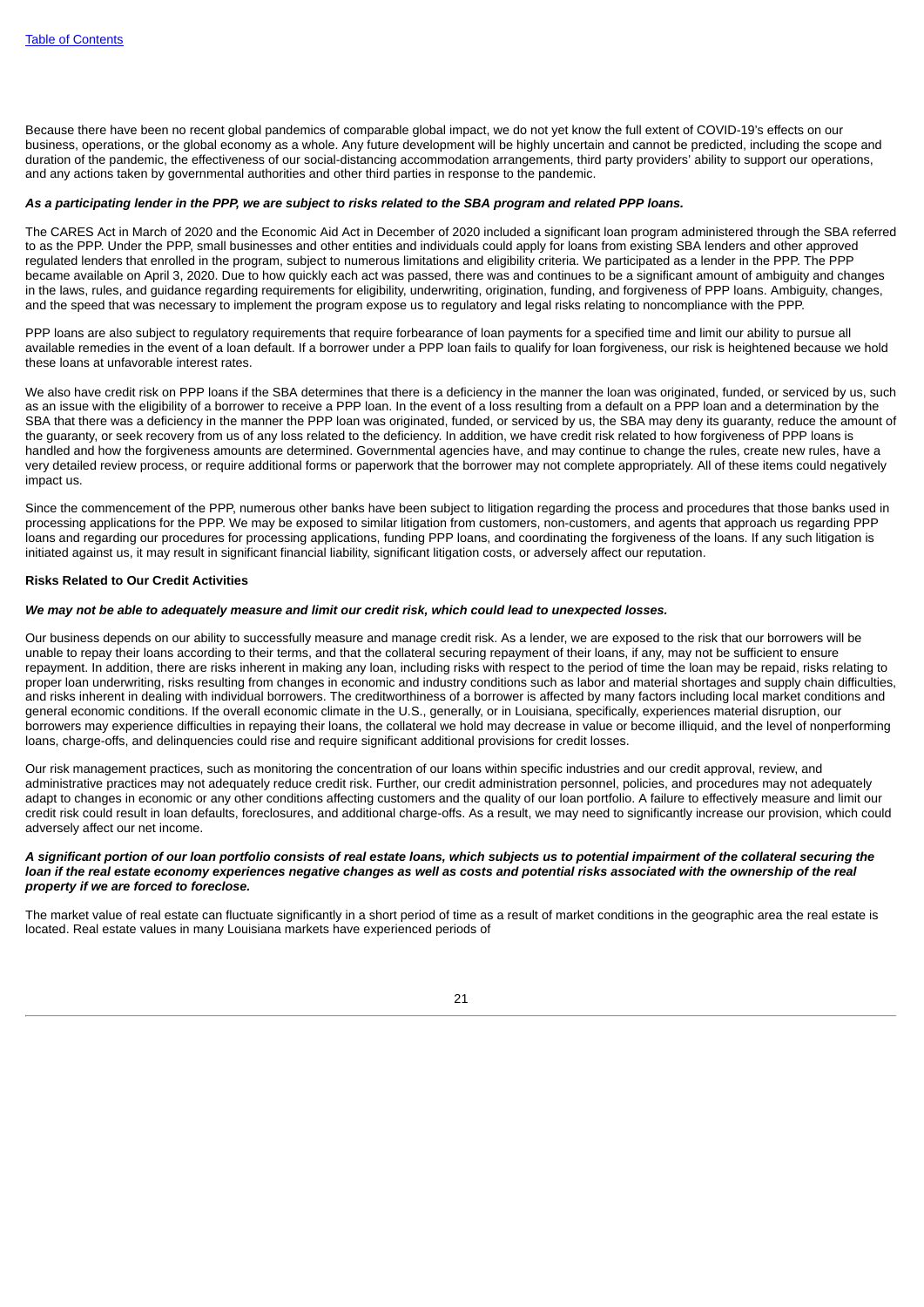fluctuation over the last several years. As of December 31, 2021, \$1.25 billion, or 74.3%, of loans HFI were secured by real estate as the primary component of collateral. We also make loans secured by real estate as a supplemental source of collateral. Real estate values and real estate markets are affected by many factors, such as changes in national, regional, or local economic conditions; the rate of unemployment; fluctuations in interest rates and the availability of loans to potential purchasers; changes in tax laws and other governmental statutes; regulations and policies; and acts of nature, such as hurricanes, flooding, and other natural disasters. Adverse changes affecting real estate values and the liquidity of real estate in one or more of our markets could increase the credit risk associated with our loan portfolio, significantly impair the value of property pledged as collateral on loans, and affect our ability to sell the collateral upon foreclosure without a loss or additional losses. Consequently, we could be required to increase our allowance for loan losses, adversely affecting profitability. Additionally, we may have to foreclose on the collateral property to protect our investment. We may thereafter own and operate such property, in which case we would be exposed to the risks inherent in the ownership of real estate, including potential environmental liability due to contamination of a property either during ownership or after divesting of it. As of December 31, 2021, we held \$660,000 in OREO. This amount could increase in the future, depending upon the level of our real estate foreclosures and our ability to efficiently divest of the foreclosed OREO. The amount that we, as a mortgagee, may realize after a default is dependent upon factors outside of our control, including, but not limited to, general or local economic conditions, environmental cleanup liability, assessments, interest rates, real estate tax rates, operating expenses of the mortgaged properties, ability to obtain and maintain adequate occupancy of the properties, zoning laws, governmental and regulatory rules, and natural disasters.

## *Our commercial real estate loan portfolio exposes us to risks that may be greater than the risks related to other types of loans.*

Our loan portfolio includes non-owner occupied commercial real estate loans for individuals and businesses for various purposes, which are secured by commercial properties, as well as real estate construction and development loans. As of December 31, 2021, our construction and development loans, nonowner occupied commercial real estate loans, and non-real estate secured loans financing commercial real estate activities totaled \$447.6 million, or 26.6%, of loans HFI. These loans typically involve repayment dependent upon income generated, or expected to be generated, by the property securing the loan in amounts sufficient to cover operating expenses and debt service. This projected income may be adversely affected by changes in the economy or local market conditions. Commercial real estate loans expose us to greater credit risk than loans secured by residential real estate because there are fewer potential purchasers for the commercial real estate collateral, which can make liquidation more difficult. Additionally, non-owner occupied commercial real estate loans generally involve relatively large balances to single borrowers or related groups of borrowers. Accordingly, charge-offs on non-owner occupied commercial real estate loans may be larger on an individual loan basis than those incurred with our residential or consumer loan portfolios. Unexpected deterioration in the credit quality of our commercial real estate loan portfolio would require us to increase our provision for loan losses, which would reduce our profitability.

# *Our business may be adversely affected by credit risk associated with residential property.*

As of December 31, 2021, \$474.4 million, or 28.2%, of our total loan portfolio was secured by first liens on one-to-four family residential loans. One-to-four family residential loans are generally sensitive to regional and local economic conditions that significantly impact the borrowers' ability to meet their loan payment obligations. A decline in residential real estate values resulting from a downturn in the housing market in our market areas may reduce the value of the real estate collateral securing these types of loans and increase our risk of losses due to default. A downturn in the housing market coupled with elevated unemployment rates may also result in a decline in demand for our products and services.

In addition, interest rate increases often result in larger payment requirements for our borrowers, which increases the potential for default and could result in a decrease in the demand for residential loans. At the same time, the marketability of the property securing a residential loan may be adversely affected by any reduced demand resulting from higher interest rates. In a declining interest rate environment, there may be an increase in prepayments on residential loans as borrowers refinance their loans at lower rates.

# *A significant portion of our loan portfolio is comprised of commercial and industrial loans secured by receivables, inventory, equipment, or other commercial collateral, the deterioration in value of which could expose us to credit losses.*

As of December 31, 2021, approximately \$311.4 million, or 18.5%, of loans HFI were commercial and industrial loans collateralized, in general, by general business assets including, among other things, accounts receivable, inventory, equipment, and available real estate, and most are backed by a personal guaranty of the borrower or principal. These commercial and industrial loans are typically larger in amount than loans to individuals and, therefore, have the potential for larger losses on an individual loan basis. Additionally, the repayment of commercial and industrial loans is subject to the ongoing business operations of the borrower. The collateral securing such loans generally includes movable property, such as equipment and inventory. These types of collateral may decline in value more rapidly than we anticipate, exposing us to increased credit risk. In addition, a portion of our customer base, including customers in the energy and real estate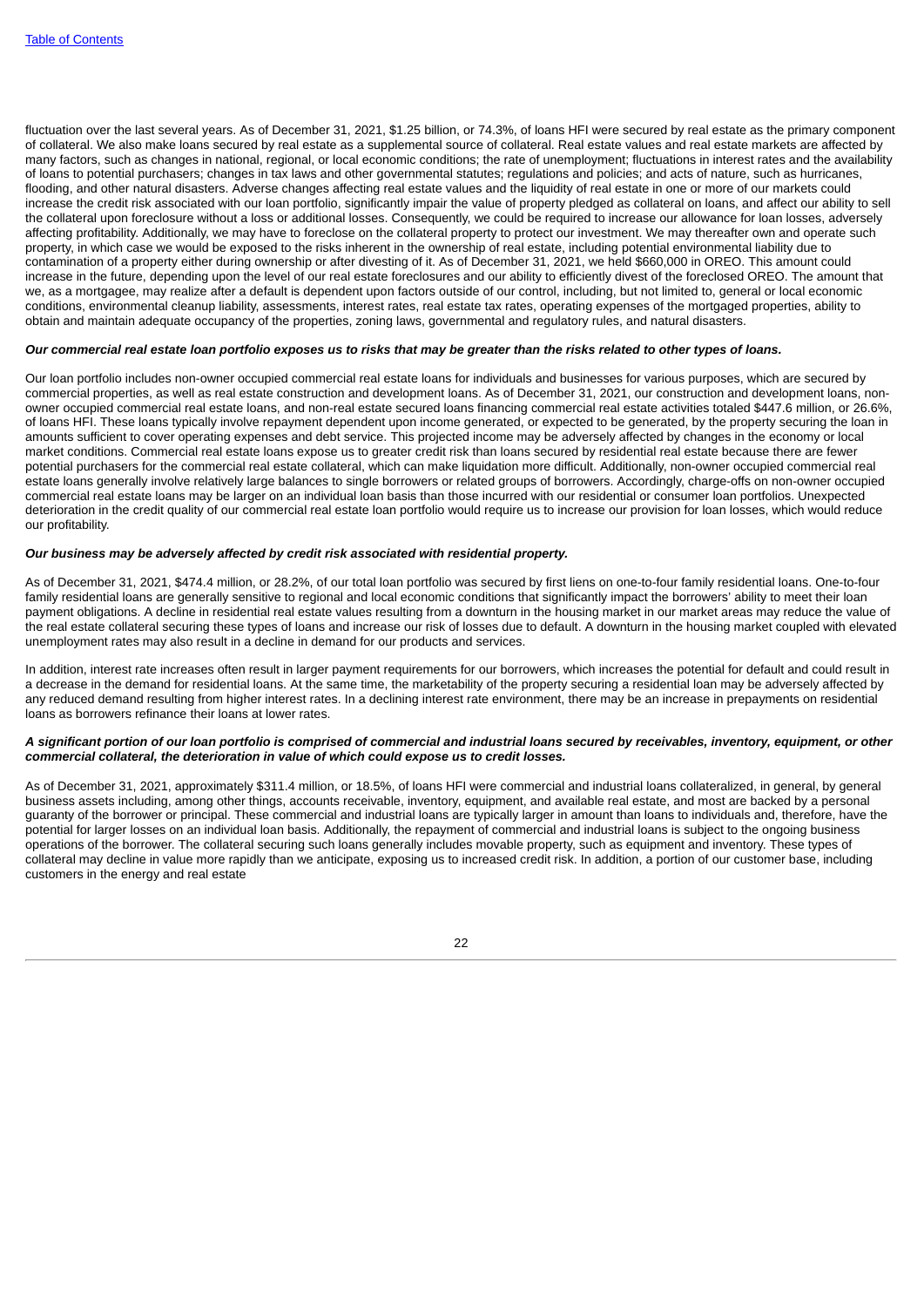business, may be exposed to volatile businesses or industries that are sensitive to commodity prices or market fluctuations, such as energy prices. Accordingly, negative changes in commodity prices, real estate values, or liquidity could impair the value of the collateral securing these loans. Significant adverse changes in the economy or local market conditions where our commercial lending customers operate could cause rapid declines in loan collectability and the values associated with general business assets resulting in inadequate collateral coverage.

### *Our allowance for loan losses may prove to be insufficient to absorb losses inherent in our loan portfolio.*

We establish our allowance for loan losses and maintain it at a level considered adequate by management to absorb probable loan losses based on our analysis of our loan portfolio, our historical loss experience, and conditions within our markets. As of December 31, 2021, our allowance for loan losses totaled \$19.2 million, which represents approximately 1.14% of loans HFI. The allowance for loan losses represents our estimate of probable losses in our loan portfolio at each balance sheet date and is based upon relevant information available to us. The allowance contains provisions for probable losses that have been identified relating to specific borrowing relationships, as well as probable losses inherent in the loan portfolio and credit undertakings that are not specifically identified. Additions to the allowance for loan losses, which are charged to earnings through the provision for loan losses, are determined based on a variety of factors, including an analysis of our loan portfolio, historical loss experience, and an evaluation of current economic conditions in our market areas. The actual amount of loan losses is affected by changes in economic, operating, and other conditions within our markets, as well as changes in the financial condition, cash flows, and operations of our borrowers. All of these factors are beyond our control, and such losses may exceed our current estimates.

Additional loan losses will likely occur in the future and may occur at a rate greater than we have previously experienced or than we anticipate. We may be required to make additional provisions for loan losses to further supplement our allowance for loan losses, due either to our management's decision or as a regulatory requirement. In addition, bank regulatory agencies will periodically review our allowance for loan losses and the value attributed to nonaccrual loans or to real estate acquired through foreclosure. Such regulatory agencies may require us to recognize future charge-offs.

Finally, the measure of our allowance for loan losses will be subject to new accounting standards. FASB has adopted a new accounting standard that will be effective for us on January 1, 2023, due to our classification as an SEC registrant with smaller reporting company filing status. This new standard, referred to as CECL, will require financial institutions to determine periodic estimates of lifetime expected credit losses on loans and recognize the expected credit losses as allowances for credit losses. This will change the current method of providing allowances for loan losses that are probable, which could require us to increase our allowance for credit losses. CECL will also greatly increase the types of data we would need to collect and review to determine the appropriate level of the allowance for credit losses. The CECL model could create more volatility in the level of our allowance for credit losses after it becomes applicable to us.

# *Appraisals and other valuation techniques we use in evaluating and monitoring loans secured by real property, OREO, and repossessed personal property may not accurately describe the net value of the asset.*

In considering whether to make a loan secured by real property, we generally require an appraisal of the property. However, an appraisal is only an estimate of the value of the property at the time the appraisal is made. Because real estate values may change significantly in relatively short periods of time (especially in periods of heightened economic uncertainty), this estimate may not accurately describe the net value of the real property collateral after the loan is made. As a result, we may not be able to realize the full amount of any remaining indebtedness when we foreclose on and sell the relevant property. In addition, we rely on appraisals and other valuation techniques to establish the value of our OREO and personal property that we acquire through foreclosure and to determine certain loan impairments. If any of these valuations are inaccurate, our combined and consolidated financial statements may not reflect the correct value of our OREO or personal property, and our allowance for loan losses may not reflect accurate loan impairments.

### *The amount of our nonperforming and classified assets may increase significantly, resulting in additional losses, costs, and expenses.*

As of December 31, 2021, we had NPAs of \$979,000, or 0.03% of total assets. NPAs adversely affect our net income in various ways. We do not record interest income on OREO or on nonperforming loans, which adversely affects our income. When we take collateral in foreclosures and similar proceedings, we are required to mark the related asset to market value of the collateral, which may ultimately result in a loss. An increase in the level of NPAs also increases our risk profile, which may cause our regulators to require additional amounts of capital. Finally, NPAs can take significant time and resources to resolve, causing the related costs of maintaining those assets to increase. These effects may be particularly pronounced in a market of reduced real estate values and excess inventory.

# *The small to medium-sized businesses that we lend to may have fewer resources to weather adverse business developments, which may impair our borrowers' ability to repay loans.*

A significant portion of our business development and marketing strategy is focused on small to medium-sized businesses. Small to medium-sized businesses frequently have smaller market shares than their competition, may be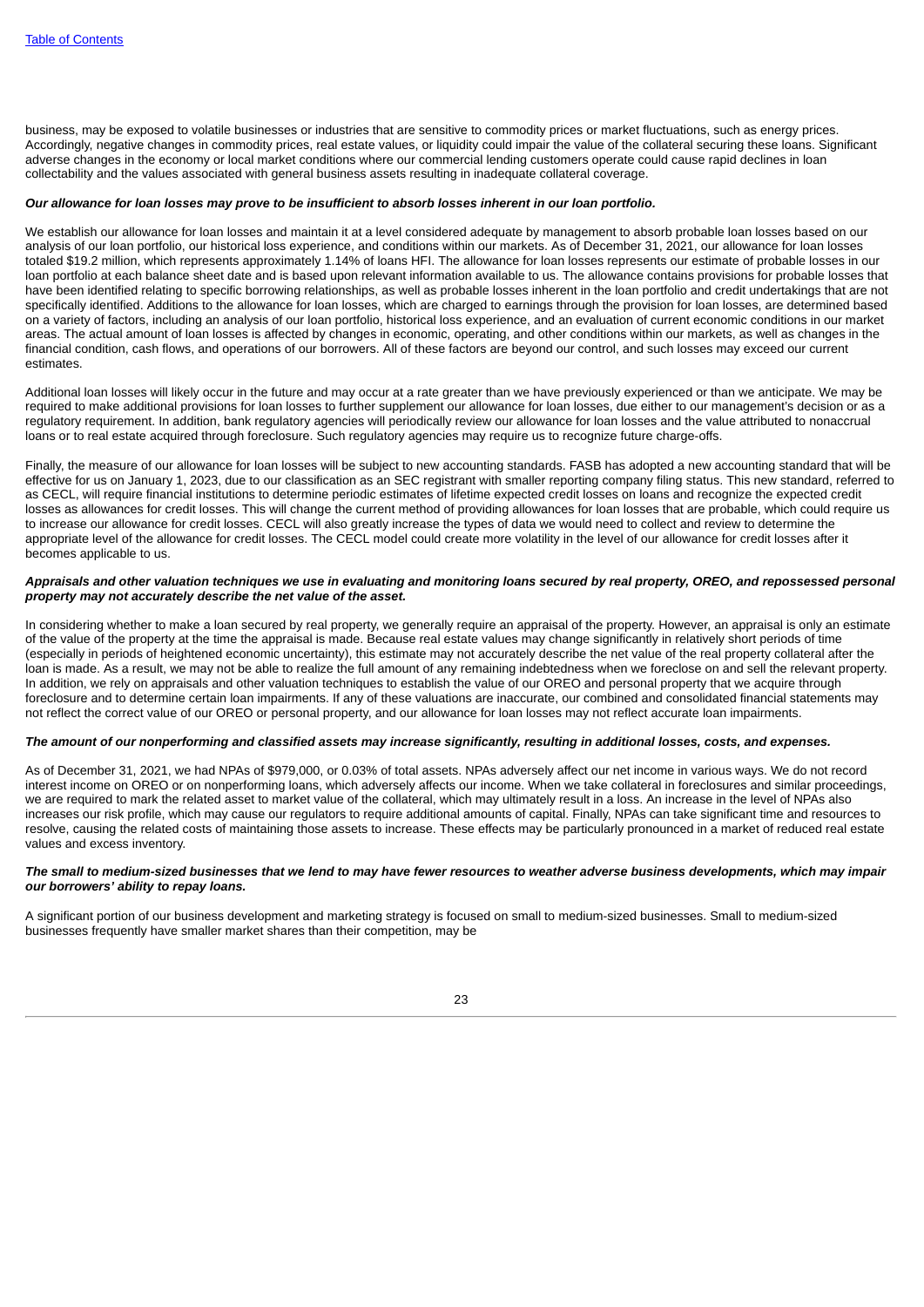more vulnerable to economic downturns, inflation, and labor market and supply chain constraints; may often need substantial additional capital to expand or compete; and may experience substantial volatility in operating results. Any of these factors may impair a borrower's ability to repay a loan. In addition, the success of a small or medium-sized business often depends on the management skills, talents, and efforts of one individual or a small group of individuals. The death, disability, or resignation of one or more of these people could have an adverse impact on the business and its ability to repay loans.

### *We could be subject to losses, regulatory action, or reputational harm due to fraudulent and negligent acts on the part of loan applicants, our employees, and other parties.*

In deciding whether and upon what terms to extend credit or enter into other transactions with customers and counterparties, we may rely on information furnished by or on behalf of customers and counterparties, including financial statements, property appraisals, title information, employment and income documentation, account information, and other financial information. We may also rely on representations of customers and counterparties as to the accuracy and completeness of that information and, with respect to financial statements, on reports of independent auditors. Any misrepresentation or incorrect or incomplete information, whether fraudulent or inadvertent, may not be detected prior to entering into the transaction. In addition, one or more of our employees could cause a significant breakdown or failure, either as a result of human error or where an individual purposefully sabotages or fraudulently manipulates our loan documentation, operations, or systems. Whether a misrepresentation is made by the applicant or another third party, we generally bear the risk of loss associated with the misrepresentation. We are often contractually required to indemnify counterparties for losses caused by a material misrepresentation, and a loan subject to a material misrepresentation is typically not marketable or, if sold, is subject to repurchase. The sources of the misrepresentations may also be difficult to locate, and we may be unable to recover any of the monetary losses we may suffer as a result.

# **Risks Related to Interest Rates and Economic Conditions**

# *We are subject to risks due to changing interest rates.*

The majority of our banking assets are monetary in nature and subject to risk from changes in interest rates. Like most financial institutions, our earnings and cash flows depend to a great extent upon the level of our net interest income. Net interest income represents the difference between the interest income we earn on loans, investments, and other interest-earning assets, and the interest we pay on interest-bearing liabilities, such as deposits and borrowings. When interest-earning assets mature or reprice more quickly, or to a greater degree than interest-bearing liabilities, falling interest rates could reduce net interest income. Similarly, when interest-bearing liabilities mature or reprice more quickly, or to a greater degree than interest-earning assets in a period, an increase in interest rates could reduce net interest income. Our interest sensitivity profile was asset sensitive as of December 31, 2021, meaning that our assets have the opportunity to reprice at a faster pace than our liabilities. Consequently, we estimate our net interest income would decrease in a falling interest rate environment and increase in a rising interest rate environment.

Interest rates are affected by many factors outside of our control, including governmental monetary policies, inflation, deflation, recessions, changes in unemployment, the money supply, international disorder, and instability in domestic and foreign financial markets. Changes in the level of market interest rates affect our net yield on interest-earning assets, our cost of funds, and our loan origination volume. A decrease in the general level of interest rates may, among other things, increase prepayments within the loan portfolio and on mortgage-backed securities within the securities portfolio, and increase competition for deposits. An increase in the general level of interest rates may, among other things, reduce the demand for loans and decrease loan repayment rates. Increases could also adversely affect the ability of borrowers of floating rate loans to meet their higher payment obligations, which could in turn lead to an increase in NPAs and charge-offs.

# *Natural disasters, acts of war or terrorism, the impact of pandemics, civil unrest, and other external events could result in a disruption of our operations and increases in loan losses.*

We are a community banking franchise concentrated in Louisiana. A significant portion of our business is generated from Louisiana markets that have been, and may continue to be, damaged by major hurricanes, floods, tropical storms, tornadoes, ice storms, and other natural disasters. As of December 31, 2021, 94.0% of loans HFI were made to borrowers who reside or conduct business in Louisiana, and substantially all of our real estate loans are secured by properties located in Louisiana. Natural disasters can disrupt our operations, cause widespread property damage, and severely depress the local economies in which we operate. A deterioration in local economic conditions or in the residential or commercial real estate markets could have an adverse effect on the quality of our loan portfolio, the demand for our products and services, the ability of borrowers to timely repay loans, and the value of the collateral securing loans. If the population, employment, or income growth in any of our markets is negative or slower than projected, income levels, deposits, and real estate development could be adversely impacted. Additionally, our business could be adversely affected by the effects of war and international conflict, civil unrest, inflation, labor market constraints, or a widespread outbreak of disease pandemics, including the ongoing pandemic caused by COVID-19.

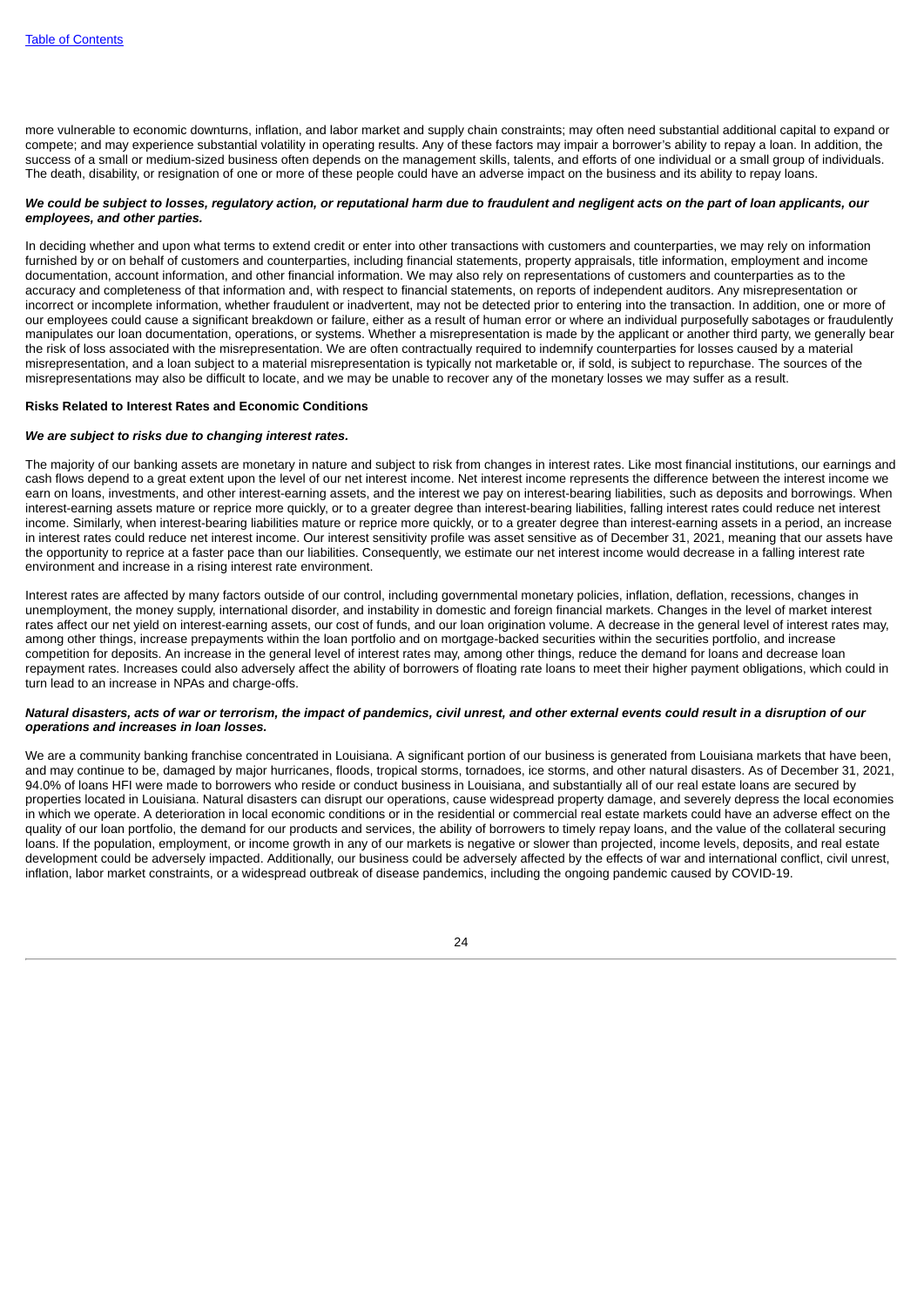We are monitoring the conflict between Russia and Ukraine. While we do not expect that the conflict will be directly material to us, associated effects of the geopolitical instability, such as the imposition of sanctions against Russia and Russia's response to such sanctions (including retaliatory acts like cyberattacks and sanctions against other countries), could adversely affect the global economy or domestic markets, including ours.

If the economies in our primary markets experience an overall decline as a result of these types of external events, demand for loans and our other products and services could be reduced. In addition, the rate of delinquencies, foreclosures, bankruptcies, and losses on loan portfolios may increase substantially, as uninsured property losses or sustained job interruption or loss may materially impair borrowers' ability to repay their loans. Such external events could, therefore, result in decreased revenue and increased loan losses.

## *As a business operating in the financial services industry, our business and operations may be adversely affected in numerous and complex ways.*

Our business and operations, which primarily consist of lending money to customers in the form of loans, borrowing money from customers in the form of deposits, and investing in securities, are sensitive to general business and economic conditions in the U.S. Our business environment can be impacted by uncertainty about the federal fiscal and monetary policymaking process. Changes in any of these policies are influenced by macroeconomic conditions and other factors that are beyond our control. Federal fiscal and monetary policymaking decisions could lead to changes in interest rates, inflation, or other economic impacts such as supply chain issues and labor market constraints. The primary impact of inflation on our operations most likely will be reflected in increased operating costs.

The medium and long-term fiscal outlook of the federal government and U.S. economy are concerns for businesses, consumers, and investors in the U.S. In addition, economic conditions in foreign countries, including global political hostilities, could affect the stability of global financial markets, which could hinder domestic economic growth. Uncertainty regarding both short and long-term interest rates impacts our ability to attract deposits and manage net interest margin.

### *The borrowing needs of our customers may increase, especially during a challenging economic environment, which could result in increased borrowing against our contractual obligations to extend credit.*

A commitment to extend credit is a formal agreement to lend funds to a customer as long as there is no violation of any condition established under the agreement. The actual borrowing needs of our customers under these credit commitments have historically been lower than the contractual amount of the commitments. Because of the credit profile of our customers, we typically have a substantial amount of total unfunded credit commitments, which is not reflected on our balance sheet. As of December 31, 2021, we had \$370.4 million in unfunded credit commitments to our customers. Actual borrowing needs of our customers may exceed our expectations, especially during a challenging economic environment when our customers may be more dependent on our credit commitments due to the lack of available credit elsewhere, the increasing costs of credit, or the limited availability of financings from alternative sources. This could adversely affect our liquidity, which could impair our ability to fund operations and meet obligations as they become due.

# *Volatility in oil prices and downturns in the energy industry, particularly in Louisiana, could lead to increased credit losses in our loan portfolio.*

As of December 31, 2021, we had non-PPP energy loans of \$19.8 million, or 1.2%, of non-PPP loans HFI (non-GAAP). For further information on non-GAAP financial measures, see "Item 7. Management's Discussion and Analysis of Financial Condition and Results of Operations - Non-GAAP Financial Measures." We also may have indirect exposure to energy prices, as some of our non-energy customers' businesses may be affected by volatility with the oil and gas industry and the impact of inflation on energy prices. General uncertainty resulting from continued volatility could have other adverse impacts such as job losses in industries tied to energy, lower borrowing needs, higher transaction deposit balances, or a number of other effects that are difficult to isolate or quantify, particularly in states with significant dependence on the energy industry like Louisiana.

# **Risks Related to Our Operations**

# *We rely heavily on our executive management team and other key employees, and we could be adversely affected by an unexpected loss of their service.*

Our success depends in large part on the performance of our key personnel, as well as on our ability to attract, motivate, and retain highly qualified management and employees. Competition for employees is intense, and the process of locating key personnel with the combination of skills and attributes required to execute our business plan may be lengthy. We may not be successful in retaining our key employees. If we unexpectedly lose the services of one or more of our key personnel, we would also lose the benefit of their skills, knowledge of our primary markets, and years of industry experience. We may not be able to identify and hire qualified replacement personnel on terms acceptable to us, or at all, whether due to tightening labor conditions or otherwise.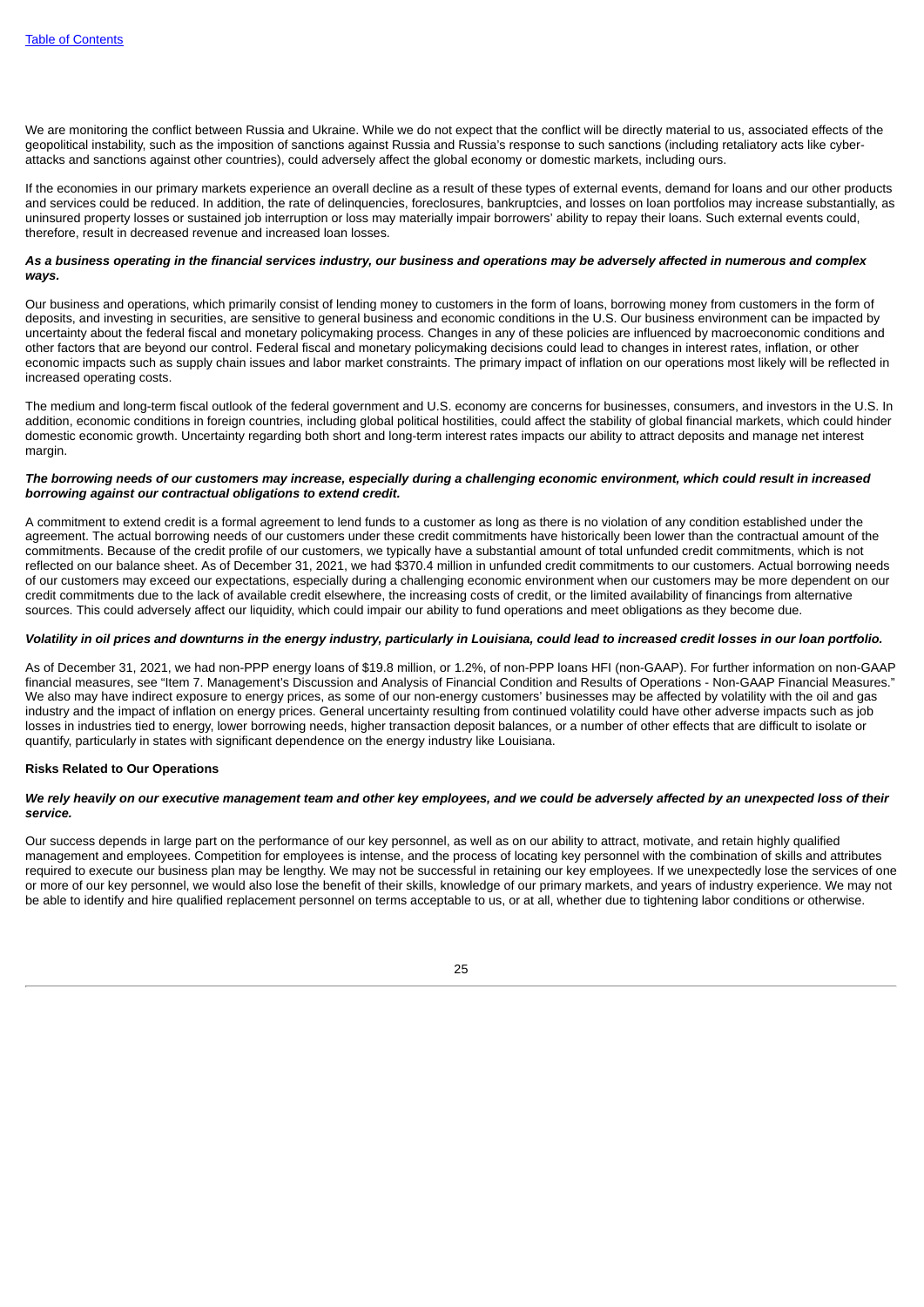### *We are subject to laws regarding the privacy, information security, and protection of personal information. Unauthorized access, cyber-crime, and other threats to data security may require significant resources, harm our reputation, and otherwise cause harm to our business.*

In the ordinary course of our business, we necessarily collect, use, and retain, on various information systems that we maintain and in those maintained by third party data service providers, personal and financial information concerning individuals and businesses with which we have a banking relationship. We also maintain important internal company data such as personally identifiable information about our employees and information about our operations. Threats to data security such as unauthorized access and cyber-attacks emerge and change rapidly. These threats may increase our costs for protection or remediation. They may also result in competing time constraints between applicable privacy and other requirements and our ability to secure data in accordance with customer expectations and evolving laws and regulations governing the privacy and protection of personal information.

It is difficult or impossible to defend against every risk posed by changing technologies and cyber-crime. Increasing sophistication of cyber-attacks makes it increasingly difficult to prevent a security breach. Controls employed by our information technology department, our other employees, and our vendors could prove inadequate. We, or any of our vendors or third-party providers, could also experience a breach due to circumstances such as intentional or negligent conduct on the part of employees or other internal and external sources, software bugs, or other technical malfunctions. Any of these threats may cause our customer accounts and financial systems to become vulnerable to takeover schemes or cyber-fraud. If personal, confidential, or proprietary information of customers, employees, or others were to be mishandled or misused by us or third parties with access to that information, we could be exposed to litigation or requilatory sanctions under personal information laws and requlations. Cyber incidents could include actual or attempted unauthorized access, tampering, malware insertion, ransomware attacks or other system integrity events. A breach of our security that results in unauthorized access to our data could expose us to disruption or challenges relating to our daily operations as well as to data loss, litigation, fines, penalties, damages, inquiries, examinations, investigations, significant increases in compliance costs, and reputational damage, which could cause us to lose customers or potential customers.

### *We rely on third parties to provide key components of our business infrastructure, and a failure of these parties to perform for any reason could disrupt our operations.*

Third parties provide key components of our business infrastructure such as data processing, internet connections, network access, core application processing, statement production, and account analysis. Our business depends on the successful and uninterrupted functioning of our information technology and telecommunications systems and third-party servicers. The failure of these systems, or the termination of a third-party software license or service agreement on which any of these systems is based, could interrupt our operations. Because our information technology and telecommunications systems interface with and depend on third-party systems, we could experience service denials if demand for such services exceeds capacity. Additionally, our operations could be interrupted if any of our third-party service providers experience financial difficulty, are inadvertently or intentionally negligent, are subject to cybersecurity breaches, terminate their services, or fail to comply with applicable banking regulations.

### *We are subject to claims, litigation, and other proceedings that could result in legal liability.*

From time to time, we are, or may be, involved in various legal matters arising in the ordinary course of business. One or more unfavorable outcomes of these ordinary course claims or litigation against us could have a material adverse effect. In addition, regardless of their merits, scope, validity, or ultimate outcomes, such matters are costly, time-consuming, may result in protracted litigation or otherwise divert management's attention, and may materially and adversely affect our reputation, even if resolved favorably.

### *We have a continuing need for technological change, and we may not have the resources to effectively implement new technology, or we may experience operational challenges when implementing new technology.*

The financial services industry is undergoing rapid technological changes with frequent introductions of new technology-driven products and services. In addition to better serving customers, the effective use of technology increases efficiency and enables financial institutions to reduce costs. As we continue to grow, our success will be partially dependent upon our ability to address the needs of our customers and enhance operational efficiencies through the use of technology. We may experience operational challenges as we implement these new technology products or enhancements. As a result, we may not fully realize the anticipated benefits from our new technology, or we may incur significant costs to overcome related challenges in a timely manner.

Many of our larger competitors have substantially greater resources to invest in technological improvements. As a result, they may be able to offer additional or superior products, which would put us at a competitive disadvantage. Accordingly, we may lose customers seeking technology-driven products and services that we are not able to provide.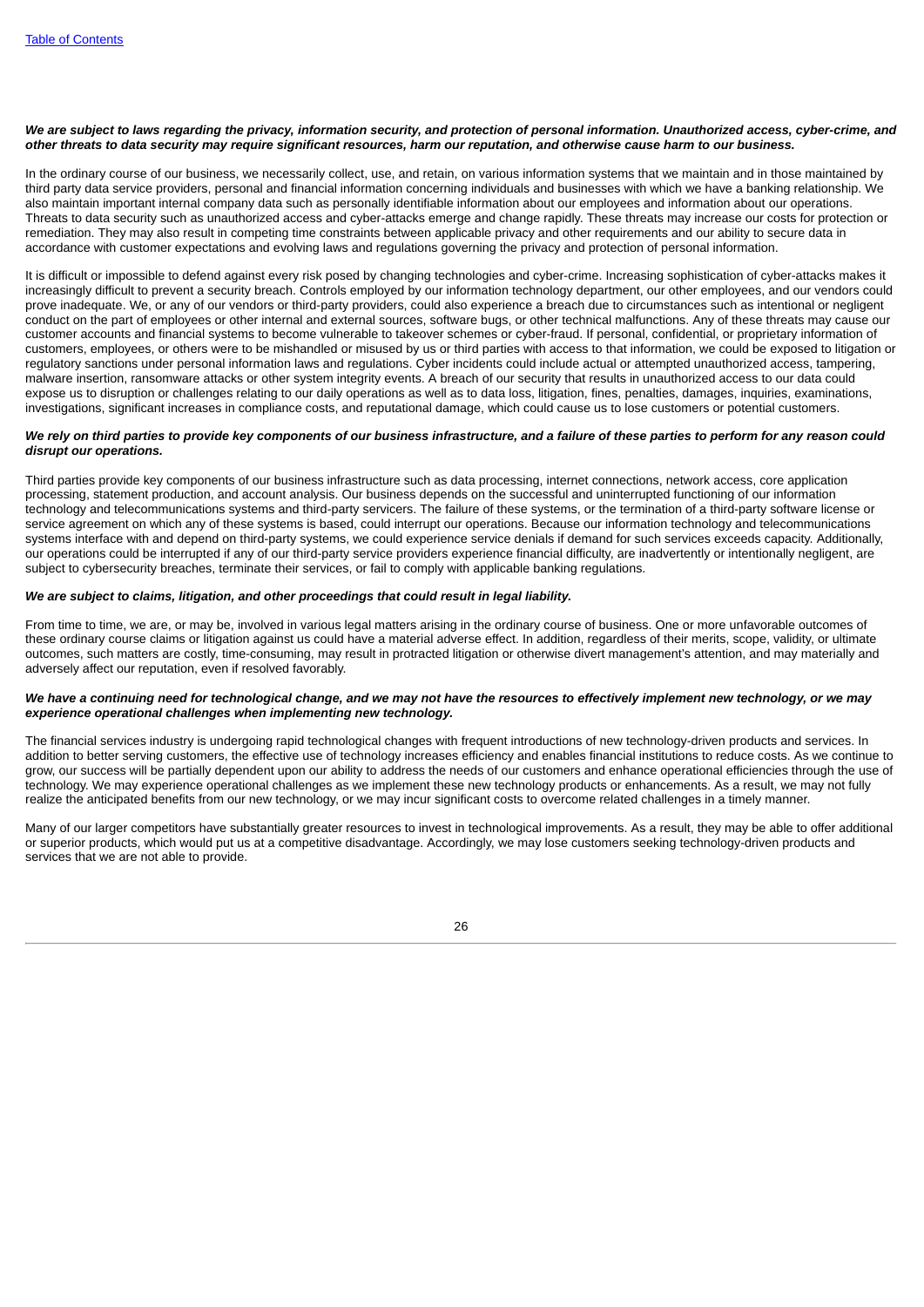### *Our financial results depend on management's selection of accounting methods and certain assumptions and estimates.*

The preparation of our financial statements requires us to make estimates and assumptions that affect the reported amounts of certain assets and liabilities, disclosure of contingent assets and liabilities, and the reported amount of related revenues and expenses. Certain accounting policies are inherently based to a greater extent on estimates, assumptions, and judgments of management and, as such, have a greater possibility of producing results that could be materially different than originally estimated. These policies include the allowance for loan losses, accounting for income taxes, the determination of fair value for financial instruments, and accounting for stock-based compensation. Management's judgment and the data relied upon by management may be based on assumptions that prove to be inaccurate, particularly in times of market stress or other unforeseen circumstances. Even if the relevant, factual assumptions are accurate, our decisions may prove to be inadequate or inaccurate because of other flaws in the design or use of analytical tools used by management.

### *We are dependent on the use of data and modeling in our management's decision-making, and faulty data or modeling approaches could negatively impact our decision-making ability or subject us to regulatory scrutiny.*

The use of statistical and quantitative models and other quantitative analysis is intrinsic to bank decision-making and is becoming increasingly widespread in our operations. It is also becoming more prevalent in regulatory compliance. While we are not currently subject to annual stress testing under the Dodd-Frank Act and the Federal Reserve's Comprehensive Capital Analysis and Review submissions, we currently utilize stress testing for monitoring and managing interest rate risk and liquidity. We also use a loan pricing model to help price loans, as well as an ALL model to evaluate the ALL. While we believe the quantitative techniques and approaches of these models improve our decision-making, they also create the possibility that faulty data, flawed quantitative approaches, or misunderstanding or misuse of their outputs could negatively impact our decision-making ability or, if we become subject to regulatory stresstesting in the future, cause adverse regulatory scrutiny.

### *We utilize third-party companies to support our investment group, and we may be adversely affected by the condition or performance of our third-party brokerage partners.*

We are not registered with the SEC as an investment advisor or broker-dealer. To provide a broader range of investment products and services to our customers through our investment group, we partner with third-parties who are licensed and registered to serve in those capacities. The investment products and services provided to our customers through our investment group, by virtue of these third-party channels generally are not insured by the FDIC. Therefore, we may have exposure for illegal, negligent, fraudulent, or other acts of these investment advisors and brokers. Although we seek to limit this exposure through clear disclosure, ongoing oversight, and contractual provisions requiring indemnification, limitations of liability, insurance coverage, and other similar protections, those obligations may not always be enforceable, or our third-party service providers ultimately may not have sufficient financial strength to fully comply.

# **Risks Related to Our Competition and Services**

### *Our ability to attract and retain customers and maintain our reputation is critical to our growth, profitability, and market share.*

We operate in the highly competitive banking industry and face significant competition for customers from bank and non-bank competitors. Our business plan emphasizes relationship banking in order to originate loans, attract deposits, and provide other financial services. As a result, our reputation is one of the most valuable components of our business. Our competitors are generally larger and may have significantly more resources, greater name recognition, and more extensive and established branch networks or geographic footprints. Because of their scale, many of these competitors can be more aggressive on loan and deposit pricing. Also, many of our non-bank competitors have fewer regulatory constraints and may have lower cost structures. Credit unions have become more active in organic growth and growth through acquisitions, and their tax-exempt status may enable them to compete more effectively on rates. We expect competition to continue to intensify due to financial institution consolidation; legislative, regulatory, and technological changes; and the emergence of alternative sources for financial services, including fintech companies, which could cause us to lose some of our existing customers, and we may not be successful attracting new customers. Our failure to compete effectively in our primary markets could cause us to lose market share.

### *We may not be able to implement our expansion strategy, which may adversely affect our ability to maintain our historical earnings trends.*

Our strategy is to expand market share in existing markets and engage in opportunistic new market *de novo* expansion, supplemented by strategic acquisitions of financial institutions with customer-oriented, compatible philosophies and in desirable geographic areas. *De novo* expansion carries with it certain potential risks, including possibly significant startup costs and anticipated initial operating losses; an inability to gain regulatory approval; an inability to secure the services of qualified senior management to operate the *de novo* banking center and successfully integrate and promote our corporate

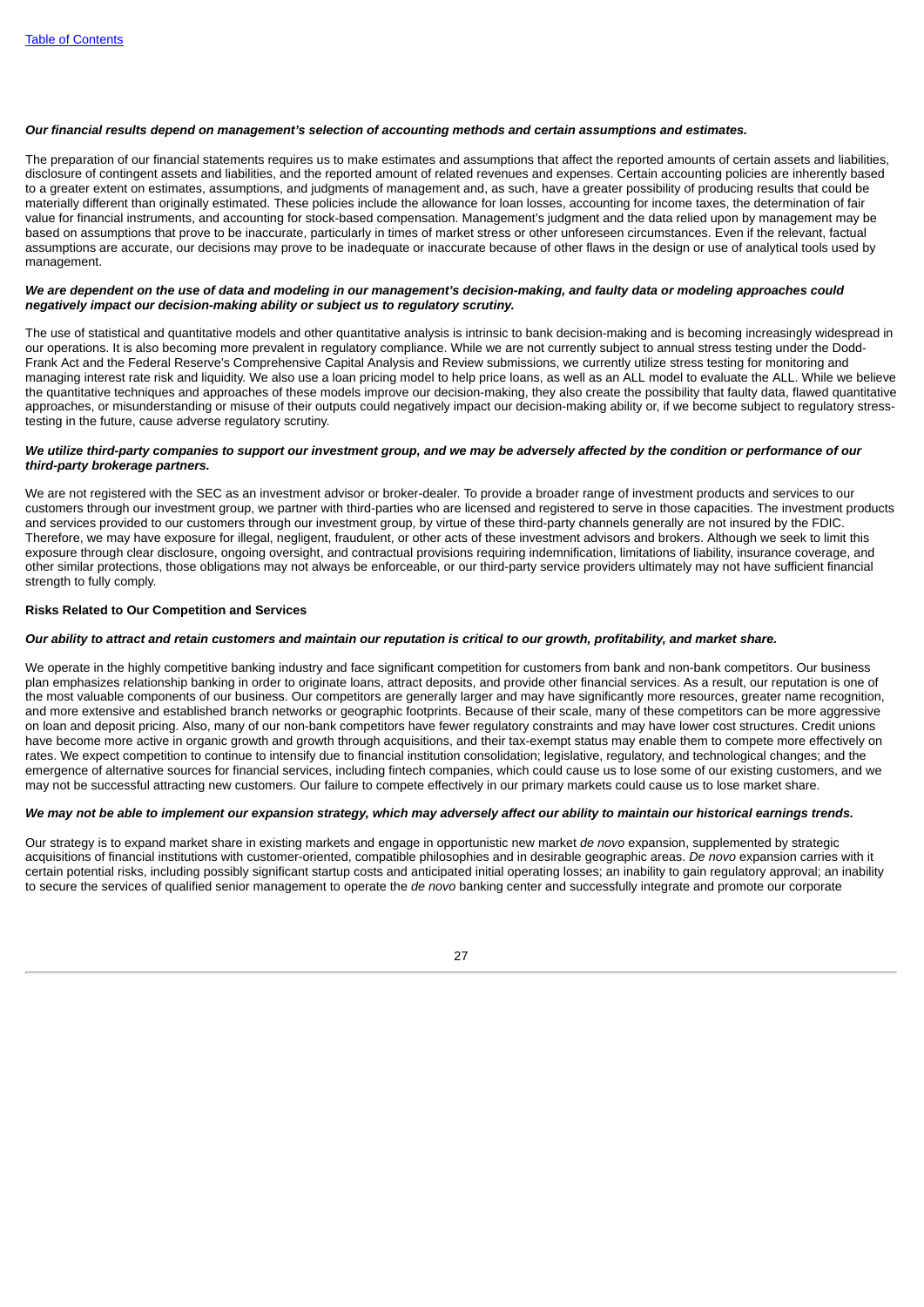culture; poor market reception for *de novo* banking centers established in markets where we do not have a preexisting reputation; challenges posed by local economic conditions; challenges associated with securing attractive locations at a reasonable cost; and additional strain on management resources and internal systems and controls.

Acquisitions typically involve the payment of a premium over book and market values; therefore, some dilution of our tangible book value and earnings per common share may occur in connection with any future acquisition. Specifically, acquisitions could result in higher than expected deposit attrition, loss of key employees, or other consequences that could adversely affect our business. Further, the carrying amount of any goodwill that we currently maintain or may acquire may be subject to impairment in future periods.

Also, as consolidation of the financial services industry continues, the number of appropriate targets may decrease and the price for potential acquisitions may increase, which could reduce our potential returns and reduce the attractiveness of these opportunities to us. In addition, we cannot provide assurance that we will be able to successfully consolidate any business or assets we acquire with our existing business. The integration of acquired operations and assets may require substantial management time, effort, and resources and may divert management's focus from other strategic opportunities and operational matters.

Further, we may not be able to execute on more general aspects of our expansion strategy, which may impair our ability to sustain our historical rate of growth or prevent us from growing at all. We may not be able to generate sufficient new loans and deposits within acceptable risk and expense tolerances, obtain the personnel or funding necessary for additional growth, or find suitable acquisition candidates. Various factors, such as economic conditions and competition with other financial institutions, may impede or prohibit the growth of our operations, the opening of new banking centers, and the consummation of acquisitions. The success of our strategy also depends on our ability to effectively manage growth, which is dependent upon a number of factors, including our ability to adapt our credit, operational, technology, and governance infrastructure to accommodate expanded operations. If we fail to implement one or more aspects of our expansion strategy, we may be unable to maintain our historical growth and earnings trends.

### *New lines of business, products, product enhancements, or services may subject us to additional risks.*

From time to time, we implement new lines of business or offer new products and product enhancements as well as new services within our existing lines of business. In doing so, we may invest significant time and resources. At the same time, we may not allocate the appropriate level of resources or expertise necessary to make these new efforts successful or to realize their expected benefits. Further, initial timetables for the introduction and development of new lines of business, products, product enhancements, or services may not be achieved, and price and profitability targets may not prove feasible. External factors, such as compliance with regulations, competitive alternatives, and shifting market preferences, may also impact the ultimate implementation. Any new line of business, product, product enhancement, or service could also have a significant impact on the effectiveness of our system of internal controls.

### *We may be adversely affected by the soundness of other financial institutions.*

Our ability to engage in routine funding transactions could be adversely affected by the actions and soundness of other financial institutions. Financial services companies are interrelated as a result of trading, clearing, counterparty, and other relationships. We have exposure to different industries and counterparties, and through transactions with counterparties in the financial services industry, including broker-dealers, commercial banks, investment banks, and other financial intermediaries. In addition, we participate in loans originated by other institutions, and we participate in syndicated transactions (including shared national credits) in which other lenders serve as the lead bank. As a result, defaults by, declines in the financial condition of, or even rumors or questions about one or more financial institutions, financial service companies, or the financial services industry generally, may lead to marketwide liquidity, asset quality, or other problems and could lead to losses or defaults by us or by other institutions.

# **Risks Related to Our Financial Stability**

### *We may need to raise additional capital in the future, and if we fail to maintain sufficient capital, we may not be able to satisfy regulatory requirements or maintain adequate protection against financial stress.*

We must satisfy ongoing regulatory capital requirements, and regulatory capital requirements could increase from current levels. We may then need to raise additional capital to comply with these requirements or to provide us with sufficient capital resources and liquidity to meet our commitments and business needs, which could include the possibility of financing acquisitions. Our ability to raise additional capital depends on a number of factors, including without limitation our financial condition and performance, conditions in the capital markets, economic conditions, investor perceptions regarding the banking industry, and governmental activities. Many of these factors are beyond our control, and as such, there is no assurance we will be able to raise additional capital if needed or on terms acceptable to us. If we fail to maintain capital sufficient to meet regulatory requirements, we may not be able to withstand periods of financial stress and we could be subject to enforcement actions or other regulatory consequences.

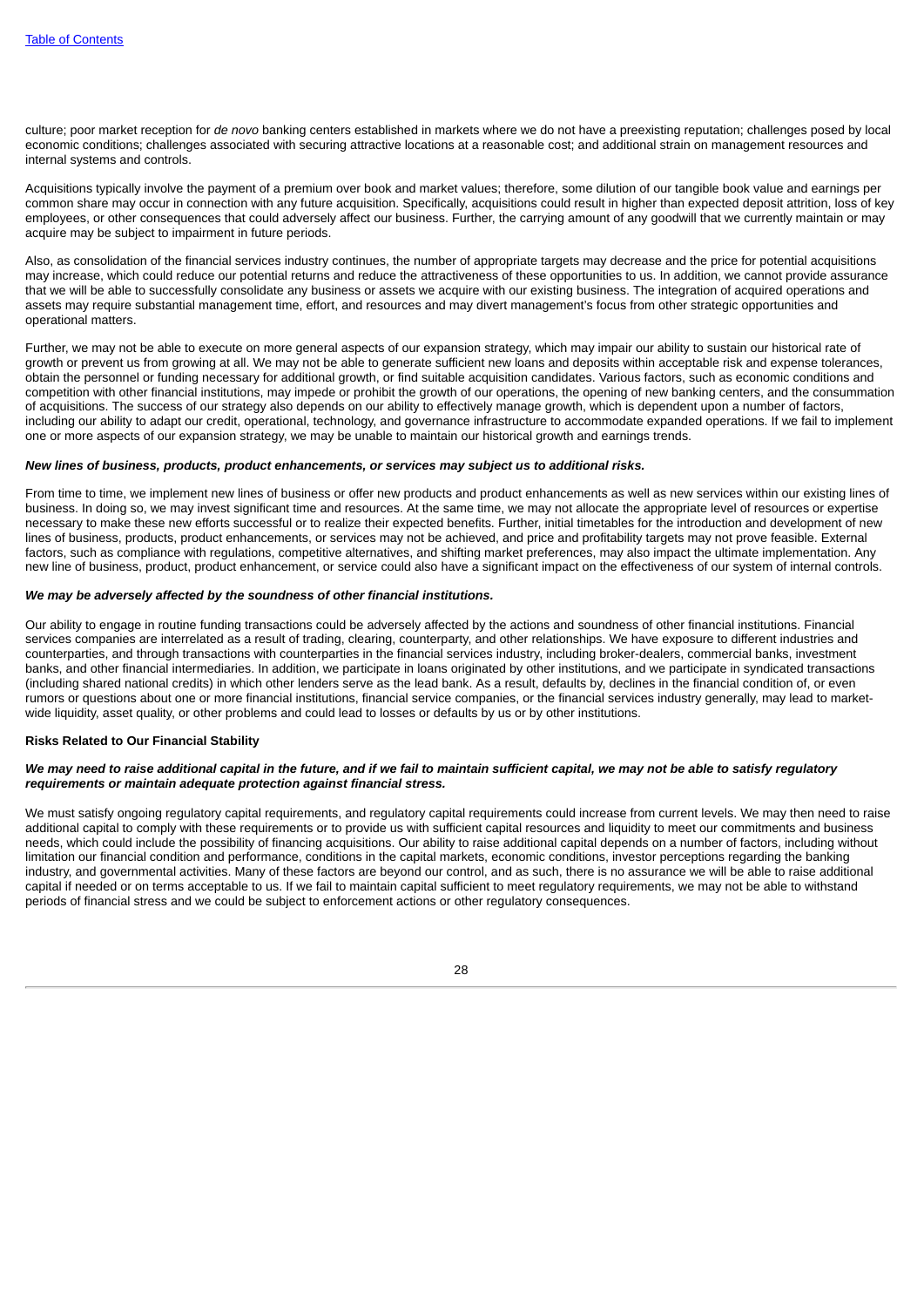### *The fair value of our investment securities can fluctuate due to factors outside of our control.*

Factors beyond our control can significantly influence the fair value of securities in our investment portfolio, potentially resulting in adverse changes to the portfolio's fair value. These factors include, but are not limited to, rating agency actions related to the securities, defaults by the issuer or with respect to the underlying collateral, and changes in market interest rates and instability in the capital markets. Any of these factors, among others, could cause OTTI and realized or unrealized losses in future periods and declines in other comprehensive income, which could have a material adverse effect on our business, financial condition, and results of operations. In addition, the process for determining whether impairment of a security is other-than-temporary often requires complex, subjective judgments about whether there has been a significant deterioration in the financial condition of the issuer, whether management has the intent or ability to hold a security for a period of time sufficient to allow for any anticipated recovery in fair value, the future financial performance and liquidity of the issuer and any underlying collateral, and other relevant factors.

#### *We may be adversely affected by the transition from LIBOR.*

In July 2017, the United Kingdom Financial Conduct Authority (the authority that regulates LIBOR) announced it intends to stop compelling banks to submit rates for the calculation of LIBOR after 2021. Subsequently, on March 5, 2021, it was announced that certain USD-LIBOR rates would cease to be published after June 30, 2023. The Alternative Reference Rates Committee ("ARRC") has proposed that the Secured Overnight Financing Rate ("SOFR") is the rate that represents best practice as the alternative to USD-LIBOR for use in derivatives and other financial contracts that are currently indexed to USD-LIBOR.

As of December 31, 2021, 3.6% of loans HFI were indexed to LIBOR with a setting that expires June 30, 2023. These loans contain either provisions for the designation of an alternate benchmark rate or "fallback" provisions providing for alternative rate calculations in the event LIBOR is unavailable. However, the existing provisions and/or recent modifications to our documents to address the transition may not adequately address the actual changes to LIBOR or the financial impact of successor benchmark rates. Even with provisions allowing for designation of alternative benchmarks or "fallback" provisions, changes to or the discontinuance of LIBOR could result in customer uncertainty and disputes arising as a consequence of the transition from LIBOR.

#### *A lack of liquidity could impair our ability to fund operations.*

Liquidity is essential to our business. We rely on our ability to generate deposits and effectively manage the repayment and maturity schedules of our loans and investment securities, respectively, to ensure that we have adequate liquidity to fund our operations. Our most important source of funds is deposits. Historically, our deposits have provided a stable source of funds. However, deposit balances can decrease when customers perceive alternative investments as providing a better risk/return tradeoff. Even though a majority of our certificates of deposit renew upon maturity with what we believe are competitive rates, some of our more rate-sensitive customers may move those funds to higher-yielding alternatives. If our customers move money out of bank deposits and into other investments such as money market funds, we would lose a relatively low-cost source of funds, increasing our funding costs, and reducing our net interest income and net income.

Our other primary sources of liquidity consist of cash flows from operations, maturities and sales of investment securities, and proceeds from the issuance and sale of our equity to investors. As a secondary source of liquidity, we have the ability to borrow overnight funds from other financial institutions with whom we have a correspondent relationship. We also have the ability to borrow from the FHLB of Dallas. Historically, we have not utilized brokered or internet deposits to meet liquidity needs.

Our access to funding sources in amounts adequate to finance or capitalize our activities or on terms that are acceptable to us, could be impaired by factors that affect us, the financial services industry, or the economy in general. These factors may include disruptions in the financial markets or negative expectations about the industry's prospects. Our access to funding sources could also be affected by regulatory actions against us or by a decrease in the level of our business activity due to a downturn in the Louisiana economy or in economic conditions generally. A decline in available funding could adversely impact our ability to originate loans, invest in securities, meet our expenses, or fulfill obligations such as meeting deposit withdrawal demands or repaying our borrowings.

# **Risks Related to the Regulation of Our Industry**

### *We operate in a highly regulated environment and the laws and regulations that govern our operations, corporate governance, executive compensation, and accounting principles, or changes in them, or our failure to comply with them, could subject us to regulatory action or penalties.*

We are subject to extensive regulation, supervision, and legal requirements that govern almost all aspects of our operations. These laws and regulations are not intended to protect our shareholders or creditors. Rather, these laws and regulations are intended to protect consumers, customers, depositors, the FDIC Deposit Insurance Fund, and the overall financial stability of the U.S. These laws and regulations, among other matters, prescribe minimum capital requirements,

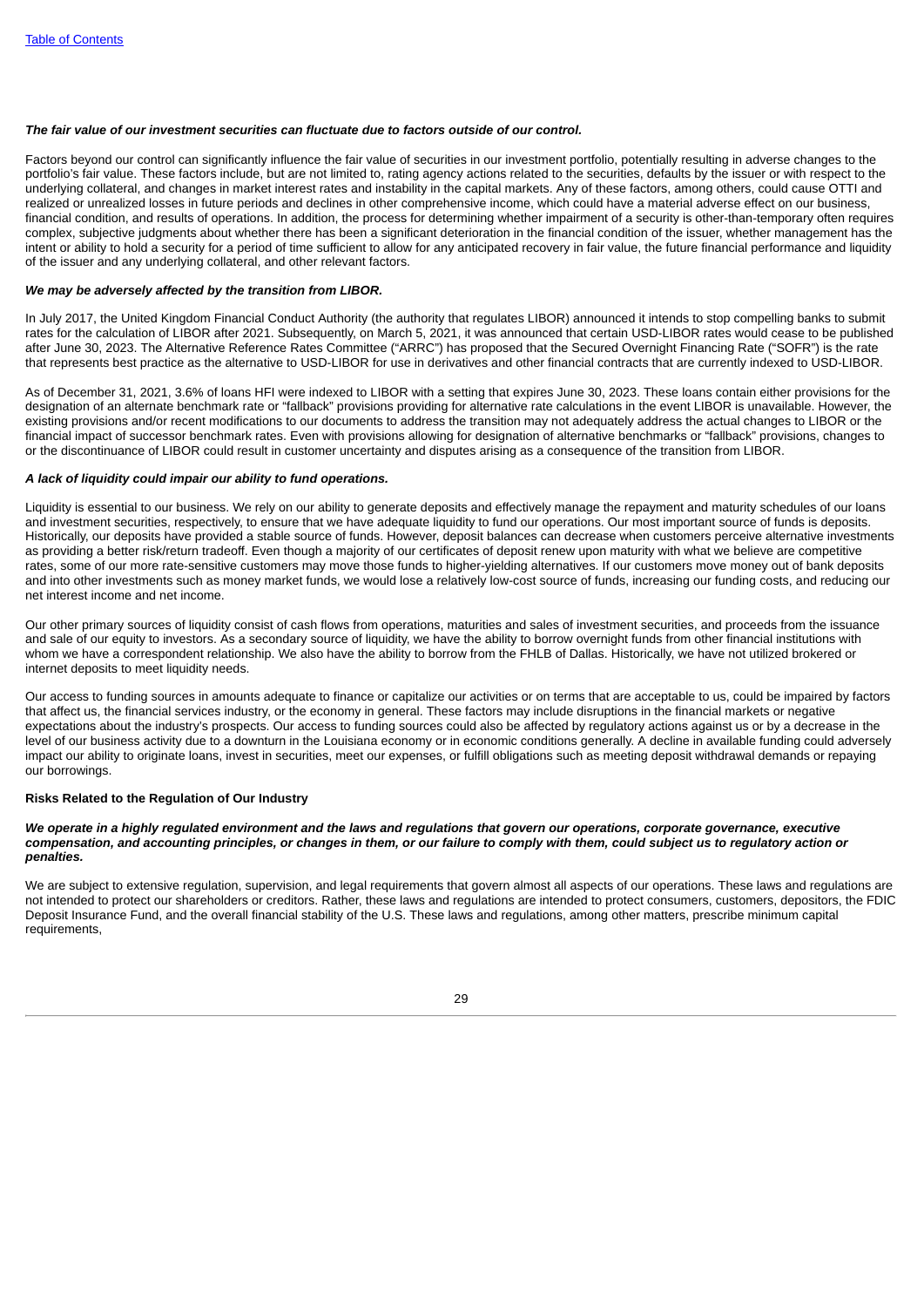impose limitations on the business activities in which we can engage, limit the dividends or distributions that Red River Bank can pay to us and that we can pay to our shareholders, impose certain specific accounting requirements on us that may be more restrictive and may result in greater or earlier charges to earnings or reductions in our capital than GAAP would require, require us to have an effective anti-money laundering program, and prohibit discriminatory lending practices and unfair, deceptive, or abusive acts. Compliance with laws and regulations can be difficult and costly, and changes to laws and regulations often impose additional compliance costs. Our failure to comply with these laws and regulations, even if the failure follows good faith efforts or reflects a difference in interpretation, could subject us to restrictions on our business activities, fines, and other penalties, any of which could adversely affect our results of operations, capital base, and the price of our securities. Further, any new laws, rules, and regulations could make compliance more difficult or expensive.

For additional information regarding laws and regulation to which our business is subject, see "Item 1. Business - Supervision and Regulation.

### *Legislative and regulatory actions taken now or in the future, may increase our costs.*

Current and past economic conditions, particularly in the financial markets, have resulted in government regulatory agencies and political bodies placing increased focus and scrutiny on the financial services industry. New proposals for legislation continue to be introduced in the U.S. Congress that could substantially increase regulation of the financial services industry; impose restrictions on the operations and general ability of firms within the industry to conduct business consistent with historical practices, including in the areas of compensation, interest rates, financial product offerings, and disclosures; and have an effect on collection and bankruptcy proceedings with respect to consumer residential real estate mortgages, among other things.

Certain aspects of current or proposed regulatory or legislative changes, if enacted or adopted, may impact the profitability of our business activities by requiring more oversight or changing certain of our business practices, including our ability to offer new products, obtain financing, attract deposits, make loans, and achieve satisfactory interest spreads. They also may require us to invest significant management attention and resources to make necessary operational changes to comply.

#### *New activities and expansion require regulatory approvals, and failure to obtain them may restrict our growth.*

As opportunities arise, we plan to continue establishing *de novo* banking centers as a part of our organic growth strategy. In addition, we may complement and expand our business by pursuing strategic acquisitions of financial institutions and other complementary businesses. Generally, we must receive state and federal regulatory approval before we can acquire an FDIC-insured depository institution or related business. Such regulatory approvals may not be granted on terms that are acceptable to us, or at all. We may also be required to open or sell banking centers as a condition to receiving regulatory approval, which condition may not be acceptable to us or, if acceptable to us, may reduce the benefit of any acquisition. *De novo* expansion and any acquisitions carry with them numerous risks, including the inability to obtain all required regulatory approvals.

# *Federal and state banking agencies periodically conduct examinations of our business, and our failure to comply with any supervisory actions as a result of such examinations could result in regulatory action or penalties.*

As part of the bank regulatory process, the FDIC, the OFI, and the Federal Reserve periodically conduct examinations of our business, including our compliance with laws and regulations. If, as a result of an examination, a federal or state banking agency were to determine that our financial condition, capital resources, asset quality, earnings prospects, management, liquidity, or other aspects of any of our operations had become unsatisfactory, or that we or the Bank were in violation of any law or regulation, such agency may take a number of different remedial actions as it deems appropriate. These actions include the power to stop any practices such agency found to be unsafe or unsound; to require affirmative action to correct any conditions resulting from any violation or practice; to issue an administrative order that can be judicially enforced; to direct an increase in our capital; to restrict our ability to pay dividends; to restrict our growth; to assess civil money penalties against us, the Bank, or our respective officers and directors; to remove officers and directors; and, if it is concluded that such conditions cannot be corrected or there is an imminent risk of loss to depositors, to terminate the Bank's deposit insurance and place it into receivership or conservatorship.

# *We are subject to capital requirements, which may result in lower returns on equity, require us to raise additional capital, limit growth opportunities, result in regulatory restrictions, or require us to commit capital resources to support the Bank.*

Because the Bank does not intend to utilize the simplified CBLR framework, it remains subject to rules designed to implement the recommendations with respect to regulatory capital standards, commonly known as Basel III. The rules establish a regulatory capital standard based on common equity Tier I, require the Bank to satisfy a minimum capital adequacy requirement, and impose a CCB. Failure to meet the CCB will result in certain limitations on dividends, stock repurchases, and discretionary bonus payments to executive officers.

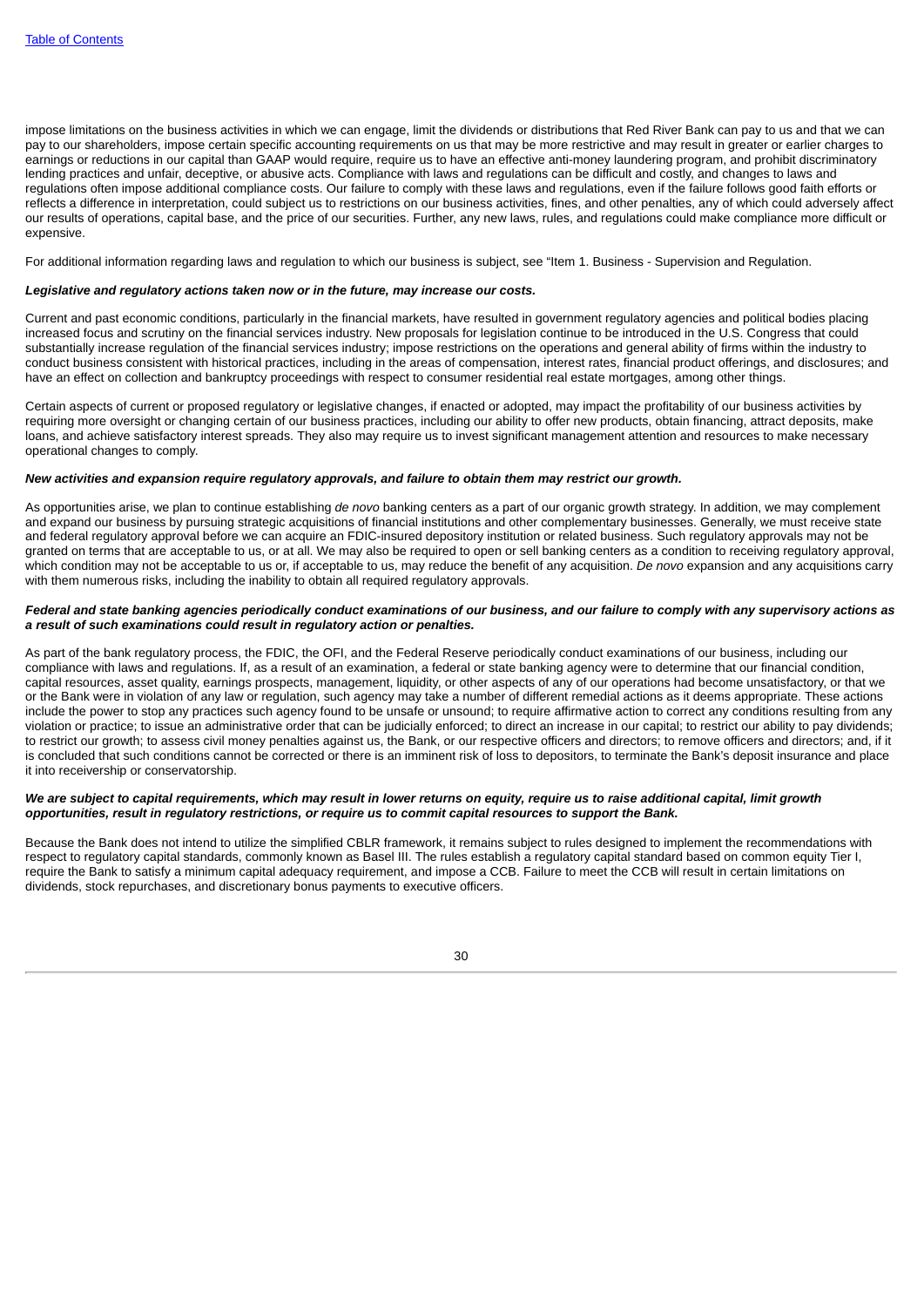Our subsidiary, Red River Bank, is also subject to separate regulatory capital requirements imposed by the FDIC. If the Bank does not meet minimum capital requirements, it will be subject to prompt corrective action by the FDIC. Prompt corrective action can include progressively more restrictive constraints on operations, management, and capital distributions. Even if we satisfy the objectives of our capital plan and meet minimum capital requirements, it is possible that our regulators may ask us to raise additional capital. For example, banking organizations experiencing significant internal growth or making acquisitions are often expected to maintain strong capital positions substantially above the minimum supervisory levels, without significant reliance on intangible assets.

In addition, the Federal Reserve may require us to commit capital resources to support the Bank. The Federal Reserve requires a bank holding company to act as a source of financial and managerial strength to its subsidiary banks and to commit resources to support its subsidiary banks. Under this "source of strength" doctrine, the Federal Reserve may require a bank holding company to make capital injections into a troubled subsidiary bank at times when the bank holding company may not be inclined to do so and may charge the bank holding company with engaging in unsafe and unsound practices for failure to commit resources to such a subsidiary bank. Accordingly, we could be required to make a capital injection to the Bank if it experiences financial distress. Such a capital injection may be required at a time when our resources are limited, and we may be required to borrow the funds or to raise additional equity capital to make the required capital injection.

# *Federal, state, and local consumer lending laws may restrict our ability to originate certain mortgage loans, increase our risk of liability with respect to such loans, increase the time and expense associated with the foreclosure process, or prevent us from foreclosing at all.*

Certain federal, state, and local laws are intended to eliminate lending practices which are considered "predatory." These laws prohibit practices such as steering borrowers away from more affordable products, selling unnecessary insurance to borrowers, repeatedly refinancing loans, and making loans without a reasonable expectation that the borrowers will be able to repay the loans irrespective of the value of the underlying property. It is our policy not to make predatory loans, but these laws create the potential for liability with respect to our lending and loan investment activities. They increase our cost of doing business and, ultimately, may prevent us from making certain loans. They also may cause us to reduce the average percentage rate or the points and fees on loans that we do make. Additionally, consumer protection initiatives or changes in state or federal law may substantially increase the time and expense associated with the foreclosure process or prevent us from foreclosing at all.

#### *We are generally unable to control the amount of premiums that we are required to pay for FDIC insurance.*

Deposits are insured by the FDIC up to legal limits and subject to the payment of FDIC deposit insurance assessments. The Bank's regular assessments are determined by the level of its assessment base and its risk classification under an FDIC risk-based assessment system. The FDIC has the power to change deposit insurance assessment rates, the manner deposit insurance is calculated, and also to charge special assessments to FDIC-insured institutions. Any future additional assessments, increases, or required prepayments in FDIC insurance premiums could adversely impact our earnings.

### *We may be adversely affected by changes in U.S. tax laws and regulations.*

Future changes in tax laws may have an adverse effect on our income tax expense, deferred tax balances, and the amount of taxes payable.

# **Risks Related to an Investment in Our Common Stock**

# *The market price of our common stock may be subject to substantial fluctuations, which may make it difficult to sell shares at the volumes, prices, or times desired.*

An investment in our common stock is not a bank deposit and is not insured or guaranteed by the FDIC or any other government agency and is subject to price fluctuations and risk of loss. There are many factors that may impact the market price and trading volume of our common stock. In particular, the realization of any of the risks described in this "Item 1A. Risk Factors" of this Report could have a material adverse effect on the market price of our common stock, causing the price of our common stock to decline. The stock market and, in particular, the market for financial institution stocks has experienced substantial fluctuations in recent years, which in many cases has been unrelated to the operating performance and prospects of particular companies. In addition, significant fluctuations in the trading volume in our common stock may cause significant price variations to occur. Increased market volatility could have an adverse effect on the market price of our common stock, which could make it difficult for investors to sell shares at volumes, prices, or times desired and could result in a risk of loss.

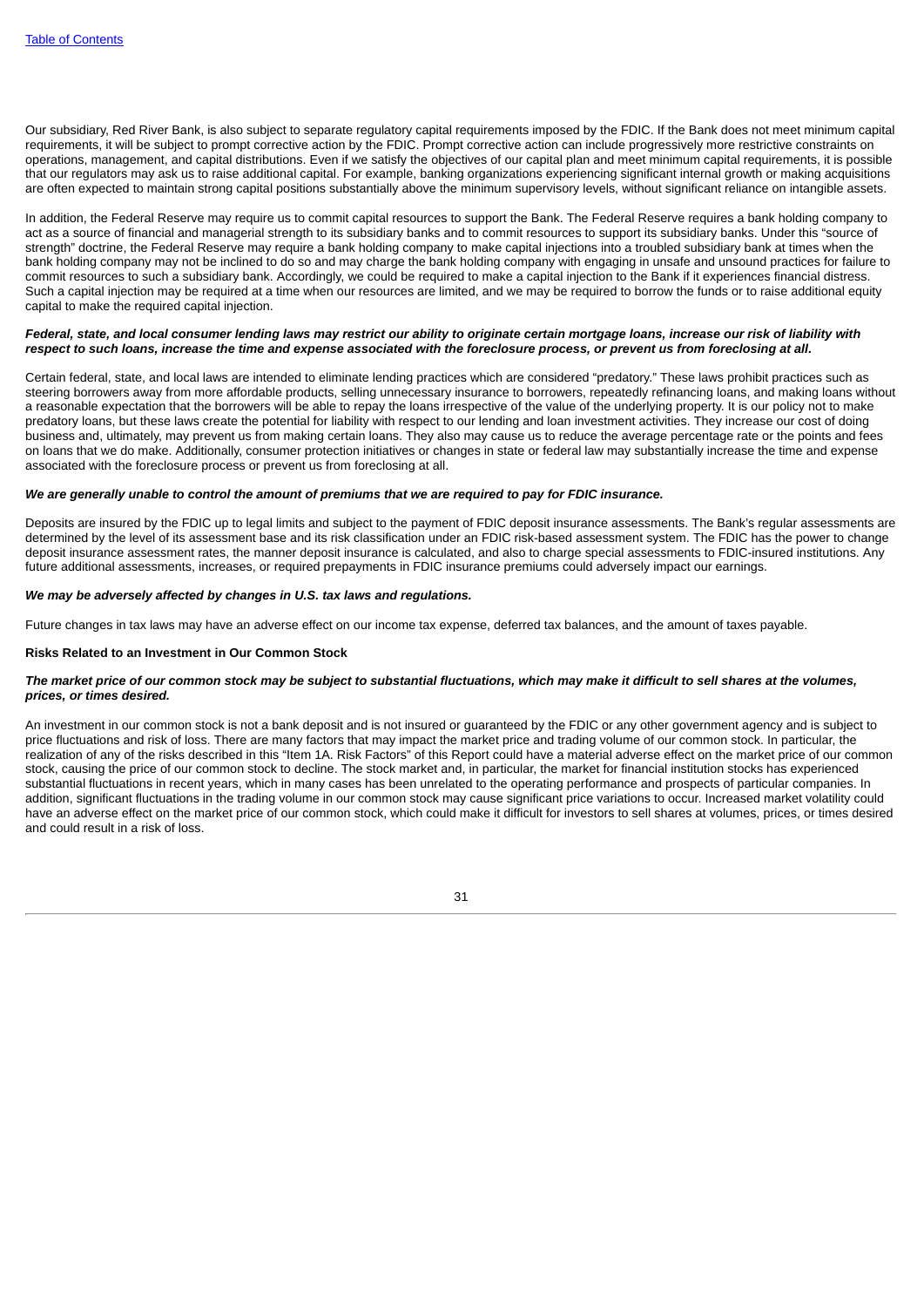### *Future sales or the availability for sale of substantial amounts of our equity securities in the public market could adversely affect the prevailing market price of our common stock and could impair our ability to raise capital through future sales of equity securities.*

We may issue shares of equity securities as consideration for future acquisitions and investments and under compensation and incentive plans. We may also grant registration rights covering those shares of our equity securities in connection with any such acquisition or investment. Sales of substantial amounts of our equity securities, or the perception that such sales could occur, may adversely affect prevailing market prices for our common stock and could impair our ability to raise capital through future sales of our securities.

# *Our directors and executive officers have significant control over our business.*

As of December 31, 2021, our directors and executive officers beneficially owned approximately 22.1% of our issued and outstanding shares of common stock. Consequently, our management and board of directors may be able to significantly affect the outcome of the election of directors and the potential outcome of other matters submitted to a vote of our shareholders, such as mergers, the sale of substantially all of our assets, and other extraordinary corporate matters. The interests of these insiders could conflict with the interests of our other shareholders.

#### *The rights of our common shareholders may be subordinate to the holders of any debt securities or preferred stock that we may issue in the future.*

As of December 31, 2021, we did not have any outstanding long-term debt. However, any future indebtedness that we may incur may be senior to our common stock. As a result, we would make payments on our potential future indebtedness before any dividends could be paid on our common stock, and, in the event of our bankruptcy, dissolution, or liquidation, the holders of our potential future indebtedness would be satisfied in full before any distributions could be made to the holders of our common stock.

Although we have not historically issued shares of preferred stock, our board of directors has the authority to issue in the aggregate up to 1,000,000 such shares, and to determine the terms of each issuance of preferred stock and any indebtedness, without shareholder approval, which may be senior to our common stock. As a result, holders of our common stock bear the risk that our future issuances of debt or equity securities or our incurrence of other borrowings may negatively affect the market price of our common stock.

### *We are an emerging growth company, and the reduced reporting requirements applicable to emerging growth companies may make our common stock less attractive to investors.*

We are an emerging growth company, as defined in the JOBS Act. For as long as we continue to be an emerging growth company we are eligible to take advantage of certain exemptions from various reporting requirements that are applicable to other public companies that are not emerging growth companies. These include, without limitation, an exemption from the auditor attestation requirements of Section 404(b) of the Sarbanes-Oxley Act of 2002, reduced financial reporting requirements, reduced disclosure obligations regarding executive compensation in our periodic reports and proxy statements, and exemptions from the requirements of holding a non-binding advisory vote on executive compensation and shareholder approval of any golden parachute payments not previously approved.

We will remain an emerging growth company until the earliest of (1) the end of the fiscal year during which we have total annual gross revenues of \$1.07 billion or more, (2) December 31, 2024, (3) the date on which we have, during the previous three-year period, issued more than \$1.0 billion in nonconvertible debt securities, or (4) the date on which we are deemed to be a large accelerated filer under the Exchange Act. Investors may find our common stock less attractive if we rely on these exemptions, which may result in a less active trading market and increased volatility in our stock price.

# *Our dividend policy may change without notice, and our future ability to pay dividends is subject to restrictions.*

Holders of our common stock are entitled to receive only such cash dividends as our board of directors may declare out of funds legally available for the payment of dividends. Although we anticipate paying quarterly dividends going forward, we have no obligation to continue paying dividends, and we may change our dividend policy at any time without notice to our shareholders. Our ability to pay dividends may also be limited on account of any potential future outstanding indebtedness, as we generally would make payments on outstanding indebtedness before any dividends could be paid on our common stock. Also, because our primary earning asset is our investment in the capital stock of the Bank, we may become dependent upon dividends from the Bank to pay our operating expenses, satisfy our obligations, and pay dividends on our common stock. The Bank's ability to pay dividends on its common stock will substantially depend upon its earnings and financial condition, liquidity and capital requirements, the general economic and regulatory climate, and other factors deemed relevant by its board of directors. There are numerous laws and banking regulations and guidance that limit our and the Bank's ability to pay dividends. For more information on dividend regulations, see "Item 1. Business - Supervision and Regulation."

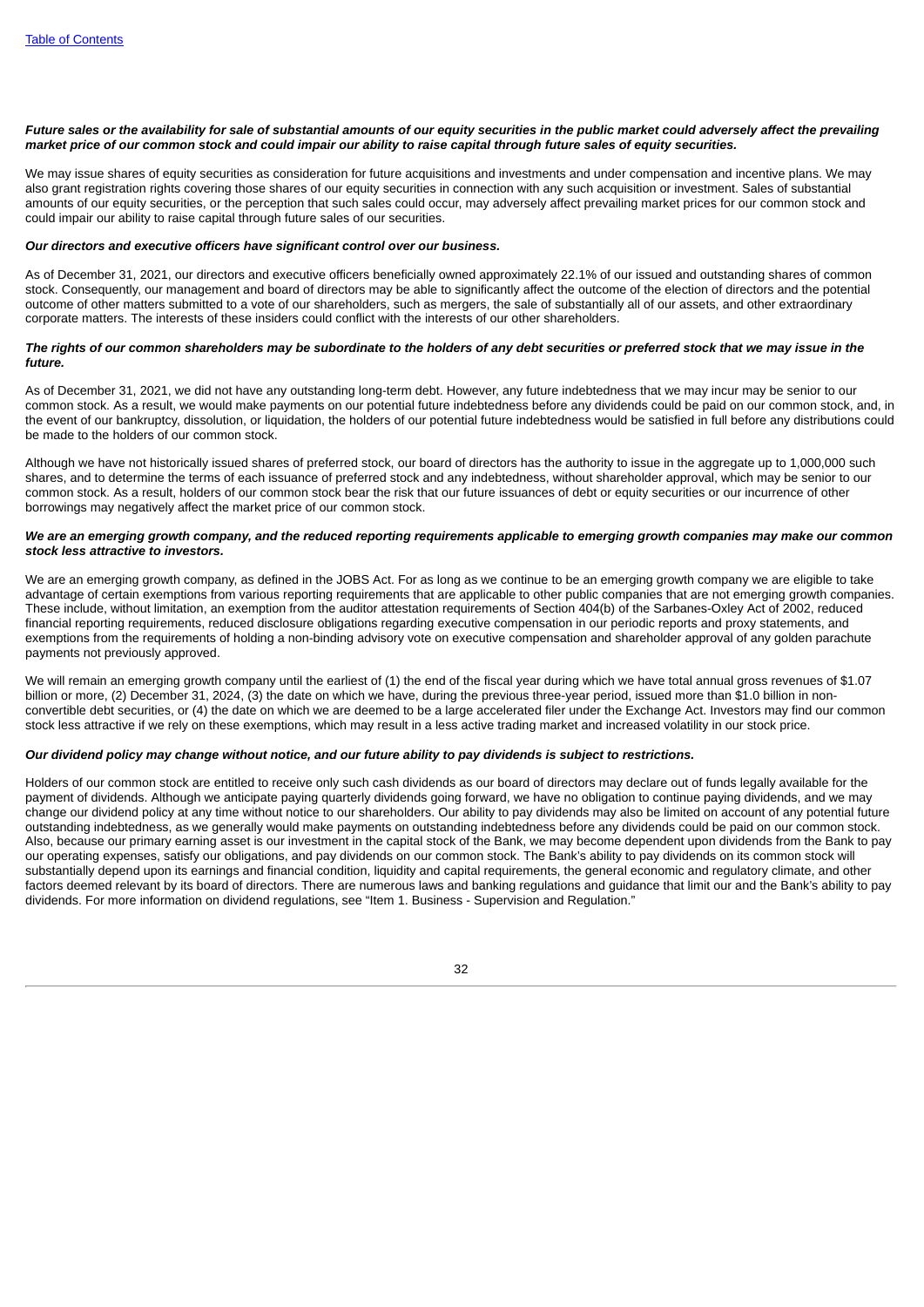### *Our corporate governance documents, and certain corporate and banking laws applicable to us, could make a takeover more difficult.*

Certain provisions of our articles of incorporation and bylaws, each as amended and restated, and corporate and federal banking laws, could make it more difficult for a third party to acquire control of our organization or conduct a proxy contest, even if those events were perceived by many of our shareholders as beneficial to their interests. These provisions, and the corporate and banking laws and regulations applicable to us, enable our board of directors to issue additional shares of authorized, but unissued capital stock; specify that our shareholders do not have preemptive rights; issue "blank check" preferred stock with such designations, rights, and preferences as may be determined from time to time by the board; increase the size of the board and fill the vacancies created by the increase; not be elected by cumulative voting; amend our bylaws without shareholder approval; require the request of holders of at least 25.0% of the outstanding shares of our capital stock entitled to vote at a meeting to call a special shareholders' meeting; establish an advance notice procedure for director nominations and other shareholder proposals; and require prior regulatory application and approval of any transaction involving control of our organization.

These provisions may discourage potential acquisition proposals and could delay or prevent a change in control, including under circumstances in which our shareholders might otherwise receive a premium over the market price of our shares.

### *Securities analysts may not continue coverage on us.*

The trading market for our common stock depends, in part, on the research and reports that securities analysts publish about us and our business. We do not have any control over these securities analysts, and they may not cover us. If one or more of these analysts cease to cover us or fail to publish regular reports on us, we could lose visibility in the financial markets, which could cause the price or trading volume of our common stock to decline. If we are covered by securities analysts and are the subject of an unfavorable report, the price of our common stock may decline.

### *Our stock repurchase program may not enhance long-term stockholder value, and stock repurchases, if any, could increase the volatility of the price of our common stock and will diminish our cash reserves.*

Since August 2020, we have maintained stock repurchase programs. The repurchase programs authorize us to purchase up to a set amount of our outstanding shares of common stock between specific dates. Repurchases may be made from time to time in the open market at prevailing prices and based on market conditions, or in privately negotiated transactions.

Repurchases pursuant to our stock repurchase program could affect our stock price and increase its volatility. The existence of a stock repurchase program could also cause our stock price to be higher than it would be in the absence of such a program and could potentially reduce the market liquidity for our stock. Additionally, repurchases under our stock repurchase program will diminish our cash reserves, which impacts our ability to pursue possible future strategic opportunities and acquisitions, support our operations, invest in securities, and pay dividends and could result in lower overall returns on our cash balances. Stock repurchases may not enhance shareholder value because the market price of our common stock may decline below the levels at which we repurchased shares of stock, and short-term stock price fluctuations could reduce the program's effectiveness.

# <span id="page-32-0"></span>**Item 1B. Unresolved Staff Comments**

<span id="page-32-1"></span>None.

# **Item 2. Properties**

Red River Bank operates from a network of 27 banking centers throughout Louisiana and two combined LDPOs, one each in Lafayette, Louisiana and New Orleans, Louisiana. The Bank's principal executive office is located at 1412 Centre Court Drive, Alexandria, Louisiana. Banking centers are located in the following Louisiana markets: Central, which includes the Alexandria MSA; Northwest, which includes the Shreveport-Bossier City MSA; Capital, which includes the Baton Rouge MSA; Southwest, which includes the Lake Charles MSA; the Northshore, which includes Covington; and Acadiana, which includes the Lafayette MSA.

As of December 31, 2021, Red River Bank owned its main office building and 19 of its banking centers. The remaining banking office facilities were subject to lease agreements. Our facilities are in good condition and are adequate to meet our operating needs for the foreseeable future.

### <span id="page-32-2"></span>**Item 3. Legal Proceedings**

The Company was named as a defendant in a purported class action lawsuit, *Aeron Averette v. Red River Bancshares*, filed on August 28, 2020, in the 19th Judicial District Court of the State of Louisiana. The lawsuit alleged the Bank wrongfully imposed multiple non-sufficient funds fees on what the plaintiff described as a single item presented for

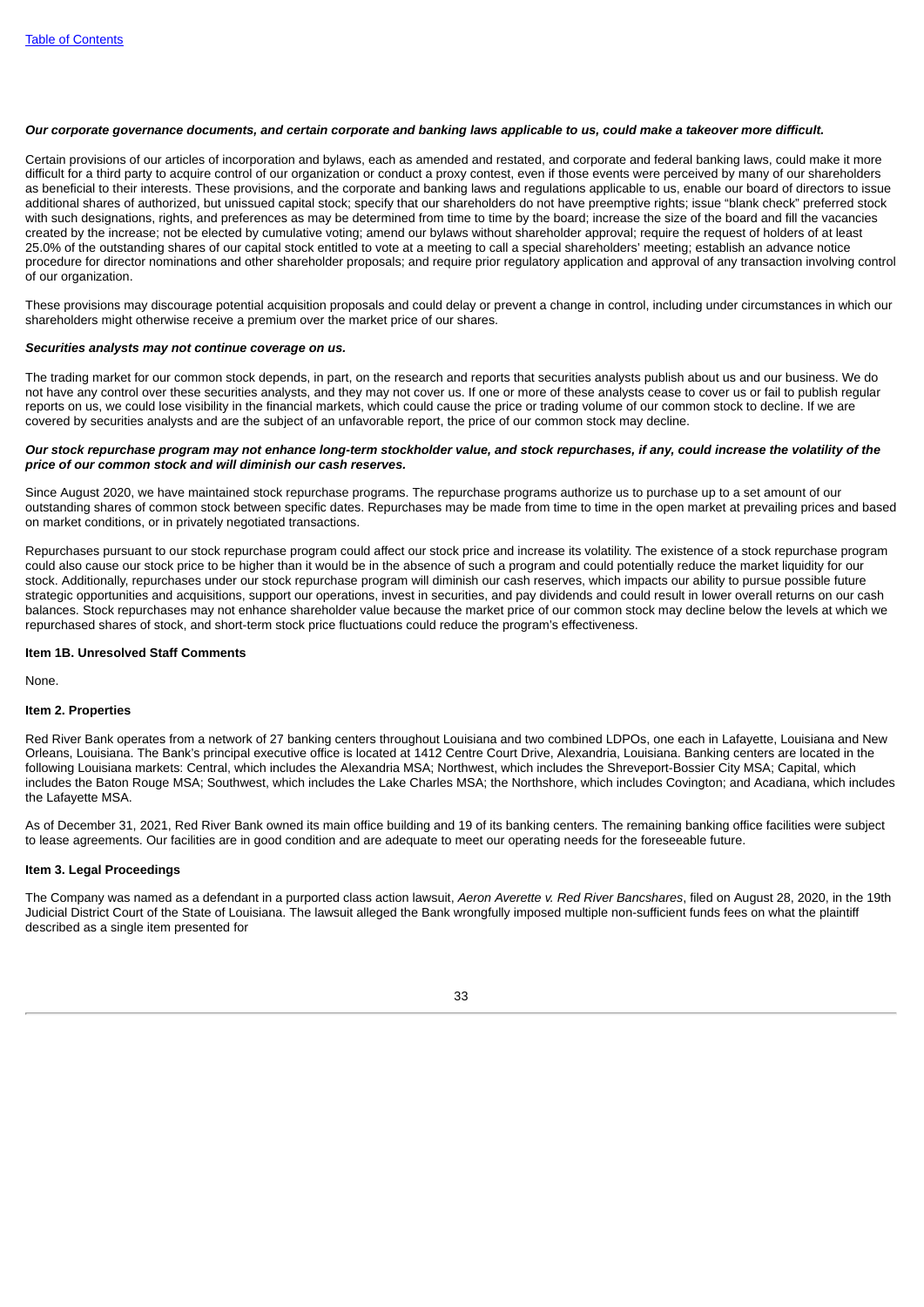payment, thereby resulting in the Bank breaching its customer account agreement, abusing its rights, and being unjustly enriched. The plaintiff purported to represent a class consisting of all account holders in Louisiana who incurred similar charges by the Bank within the applicable statute of limitations. The plaintiff sought unspecified damages, costs, fees, attorney's fees, and general and equitable relief for herself and the purported class. The dispute was resolved by settlement agreement dated January 25, 2022, and the lawsuit was dismissed by the court on March 15, 2022.

From time to time, the Company, including its subsidiaries, are or may be involved in various legal matters arising in the ordinary course of business. In the opinion of management, neither the Company, nor any of its subsidiaries, are involved in such legal proceedings that the resolution is expected to have a material adverse effect on the Company's consolidated results of operations, financial condition, or cash flows. However, one or more unfavorable outcomes in these ordinary claims or litigation against the Company or its subsidiaries could have a material adverse effect for the period in which they are resolved. In addition, regardless of their merits or ultimate outcomes, such matters are costly, divert management's attention, and may materially and adversely affect the reputation of the Company or its subsidiaries, even if resolved favorably.

### <span id="page-33-0"></span>**Item 4. Mine Safety Disclosures**

<span id="page-33-1"></span>Not applicable.

**PART II**

### <span id="page-33-2"></span>**Item 5. Market for Registrant's Common Equity, Related Stockholder Matters, and Issuer Purchases of Equity Securities**

# **Market Information for Common Stock**

Shares of our common stock are traded on the Nasdaq Global Select Market under the symbol "RRBI." Our shares have been traded on the Nasdaq Global Select Market since May 3, 2019. Prior to that date, there was no public trading market for our common stock.

#### **Holders of Record**

As of March 4, 2022, there were approximately 273 holders of record of our common stock.

# **Dividends and Dividend Policy**

We anticipate paying quarterly dividends on our common stock, subject to approval by our board of directors. Although we expect to pay quarterly dividends, we have no obligation to pay dividends, and we may change our dividend policy at any time without notice to our shareholders. Any future determination relating to dividends will be made at the discretion of our board of directors and will depend on a number of factors, including our historical and projected financial condition, liquidity, and results of operations; our capital levels and needs; any acquisitions or potential acquisitions that we are considering; contractual, statutory, and regulatory prohibitions and other limitations; general economic conditions; and other factors deemed relevant by our board of directors.

For information on regulatory restrictions on our and the Bank's present and future ability to pay dividends, see "Item 1. Business - Supervision and Regulation - Bank Holding Company Regulation - Regulatory Restrictions on Dividends; Source of Strength" and " - Bank Regulation - Regulatory Restrictions on Dividends."

# **Unregistered Sales of Equity Securities and Use of Proceeds**

On May 7, 2019, we sold 663,320 new shares of our common stock at a public offering price of \$45.00 per share in our IPO, including 90,000 shares sold pursuant to the exercise of the underwriters' option to purchase additional shares in the offering. The offer and sale of shares in the IPO were registered under the Securities Act pursuant to a registration statement on Form S-1 (File No. 333-230798), which the SEC declared effective on May 2, 2019. FIG Partners, LLC and Stephens Inc. acted as underwriters. The offering commenced on May 3, 2019, and did not terminate until the sale of all of the shares offered. There has been no material change in the planned use of proceeds from our IPO as described in our Prospectus that was filed with the SEC on May 3, 2019, pursuant to Rule 424(b)(4) under the Securities Act.

#### **Issuer Purchases of Equity Securities**

In the third quarter of 2021, the \$3.0 million stock repurchase program that was approved in August 2020 was completed after reaching the purchase limit. Also in the third quarter of 2021, our Board of Directors approved the renewal of the stock repurchase program. The renewed repurchase program authorized us to purchase up to \$5.0 million of our outstanding shares of common stock between September 1, 2021 and August 31, 2022, from time to time in the open market at prevailing prices and based on market conditions, or in privately negotiated transactions. In the fourth quarter of

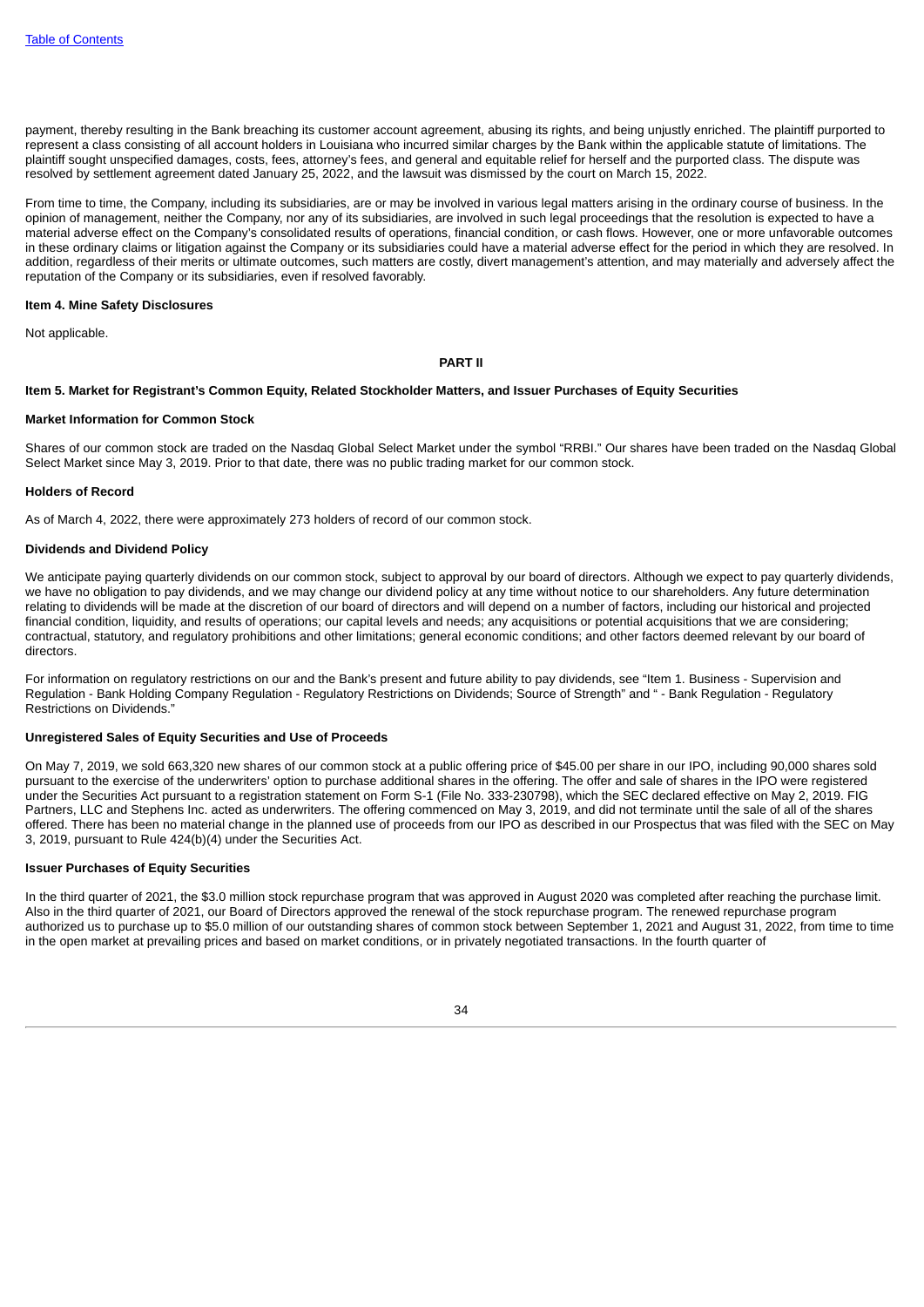2021, we entered into a privately negotiated stock repurchase agreement and repurchased 96,245 shares of common stock for \$4.9 million, resulting in the purchase of the full amount authorized by that repurchase program. For the year ended December 31, 2021, we repurchased 153,553 shares of our common stock at an aggregate cost of \$7.9 million.

On February 4, 2022, our Board of Directors approved the renewal of the stock repurchase program. The renewed repurchase program authorizes us to purchase up to \$5.0 million of our outstanding shares of common stock between February 4, 2022 and December 31, 2022. Repurchases may be made from time to time in the open market at prevailing prices and based on market conditions, or in privately negotiated transactions.

Our purchases of shares of common stock made during the quarter consisted of stock repurchases made under our publically announced stock repurchase programs and are summarized in the table below:

*(dollars in thousands, except per share data)*

| Period                         | <b>Total Number of</b><br><b>Shares Purchased</b> | <b>Average Price Paid</b><br>per Share | <b>Total Number of Shares</b><br><b>Purchased as Part of</b><br><b>Publicly Announced</b><br>Program | Approximate Dollar Value of<br><b>Shares that May Yet Be</b><br><b>Purchased Under the</b><br>Proaram <sup>(1)(2)</sup> |
|--------------------------------|---------------------------------------------------|----------------------------------------|------------------------------------------------------------------------------------------------------|-------------------------------------------------------------------------------------------------------------------------|
| October 1 - October 31, 2021   | $-$ \$                                            |                                        | $\hspace{0.1mm}-\hspace{0.1mm}$                                                                      | 4.896<br>- 35                                                                                                           |
| November 1 - November 30, 2021 | 96.245 \$                                         | 50.87                                  | 96,245 \$                                                                                            |                                                                                                                         |
| December 1 - December 31, 2021 | $-$ \$                                            |                                        | $-$ \$                                                                                               |                                                                                                                         |
| Total                          | 96.245 \$                                         | 50.87                                  | 96.245 \$                                                                                            |                                                                                                                         |
|                                |                                                   |                                        |                                                                                                      |                                                                                                                         |

On August 31, 2021, we announced the renewal of our stock repurchase program, which authorized us to purchase up to \$5.0 million of our outstanding common stock between September 1, 2021<br>and August 31, 2022. In the fourth (1)

shares of common stock between February 4, 2022 and December 31, 2022. Repurchases may be made from time to time in the open market at prevailing prices and based on market conditions, or<br>in privately negotiated transactio (2)

### <span id="page-34-1"></span><span id="page-34-0"></span>**Item 6. [Reserved]**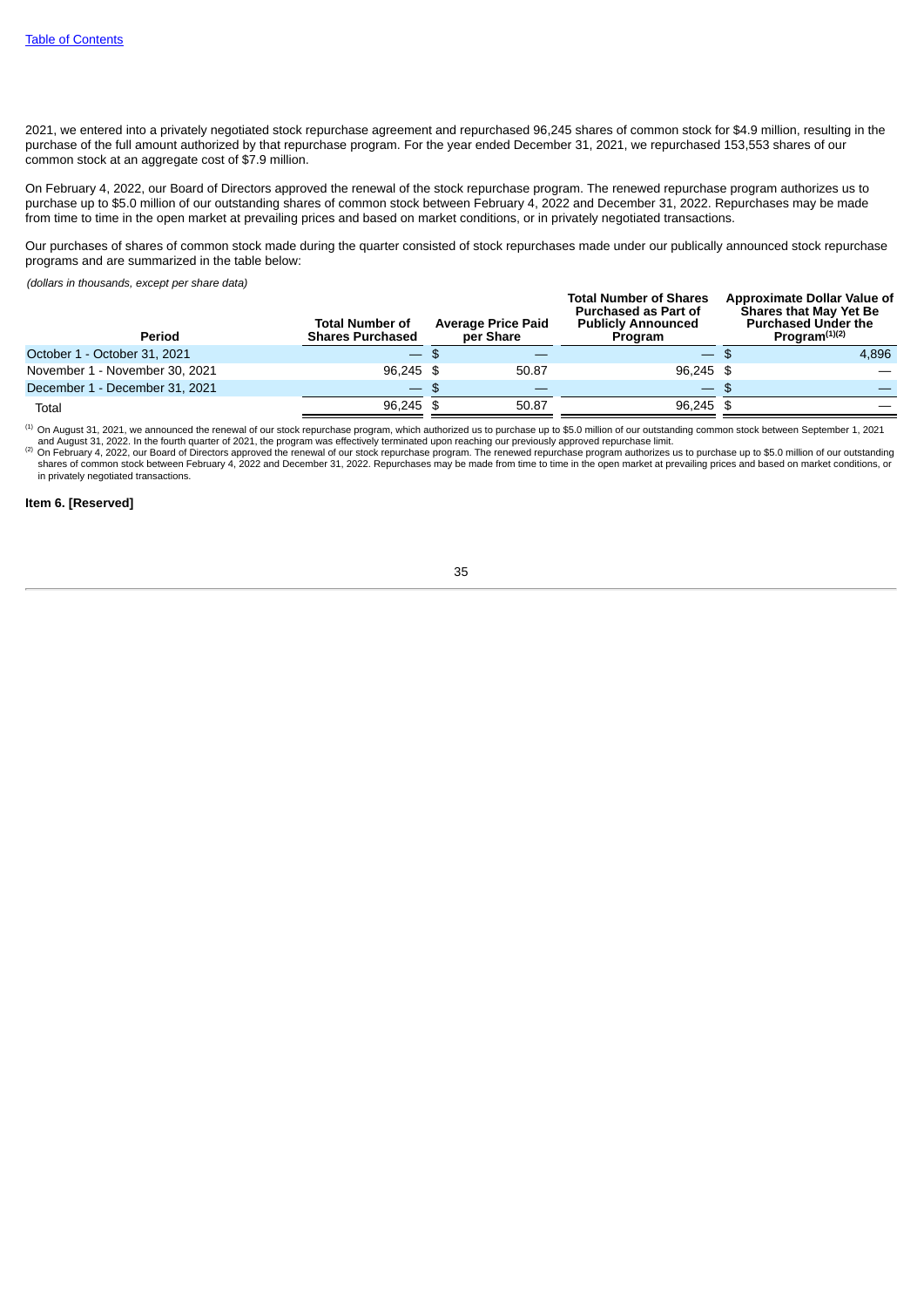### **Item 7. Management's Discussion and Analysis of Financial Condition and Results of Operations**

The purpose of this discussion and analysis is to focus on significant changes in financial condition and results of operations of Red River Bancshares, Inc. on a consolidated basis during the year ended December 31, 2021 and selected prior periods. This discussion and analysis should be read in conjunction with information presented elsewhere in this Report, including our audited consolidated financial statements and notes thereto included in "Item 8. Financial Statements and Supplementary Data."

The following discussion contains forward-looking statements that reflect our current views with respect to, among other things, future events and our financial performance. We caution that assumptions, expectations, projections, intentions, or beliefs about future events may, and often do, vary from actual results and the differences can be material. See the risk factors and other cautionary statements described in "Cautionary Note Regarding Forward-Looking Statements" and "Item 1A. Risk Factors" in this Report. We do not undertake any obligation to publicly update any forward-looking statements except as otherwise required by applicable law.

# **CORPORATE SUMMARY**

Red River Bancshares, Inc. is the bank holding company for Red River Bank, a Louisiana state-chartered bank established in 1999 that provides a fully integrated suite of banking products and services tailored to the needs of our commercial and retail customers. Red River Bank operates from a network of 27 banking centers throughout Louisiana and two combined LDPOs, one each in Lafayette, Louisiana and New Orleans, Louisiana, Banking centers are located in the following Louisiana markets: Central, which includes the Alexandria MSA; Northwest, which includes the Shreveport-Bossier City MSA; Capital, which includes the Baton Rouge MSA; Southwest, which includes the Lake Charles MSA; the Northshore, which includes Covington; and Acadiana, which includes the Lafayette MSA.

Our priority is to drive shareholder value through the establishment of a market-leading commercial banking franchise based in Louisiana. We provide services through relationship-oriented bankers who are committed to their customers and the communities where we offer our products and services. Our strategy is to expand market share in existing markets and engage in opportunistic new market *de novo* expansion, supplemented by strategic acquisitions of financial institutions with customer-oriented, compatible philosophies and in desirable geographic areas.

# **COVID-19 UPDATE**

Due to the COVID-19 pandemic and executive orders by the governor of Louisiana, the residents, businesses, and non-profit organizations of Louisiana have been subject to the following limitations during 2021:

- Louisiana began 2021 in modified Phase Two restrictions. During this phase, which lasted until March 2, 2021, most non-essential businesses, including restaurants, were limited to 50% occupancy, although places of worship were allowed to continue to operate at 75% occupancy. Other businesses remained closed.
- Effective March 3, 2021, Louisiana moved to modified Phase Three restriction status. Most non-essential businesses, including restaurants, were permitted to operate at 75% occupancy. Other businesses were permitted to operate at 50% occupancy, with certain other restrictions.
- Effective March 31, 2021, certain Phase Three restrictions were lifted. Most non-essential businesses, including restaurants, were allowed to operate at 100% capacity. The statewide mask mandate remained in place.
- Effective April 28, 2021, the statewide mask mandate was lifted.
- On May 26, 2021, remaining limits on occupancy restrictions for businesses were lifted.
- In the first quarter of 2021, COVID-19 vaccinations became widely available. As of December 31, 2021, approximately 50.3% of Louisiana's population was fully vaccinated.
- During the third quarter of 2021, Louisiana experienced a significant increase in COVID-19 pandemic cases and hospitalizations, resulting in the reinstatement of some pandemic-related restrictions such as mask mandates and vaccination requirements for certain activities. Capacity restrictions were not reinstated. Effective August 4, 2021, a temporary statewide indoor mask mandate was instated and later extended until October 27, 2021, when it was lifted in all settings except for K-12 schools. Schools are permitted to opt out of the mask mandate as long as they comply with existing quarantine guidelines recommended by the U.S. Department of Health and Human Services, Centers for Disease Control and Prevention.
- The fourth quarter of 2021 began with a declining trend of COVID-19 cases and hospitalizations in the Louisiana markets served by Red River Bank. However, as a result of the emergence of the Omicron variant in December 2021, the number of cases and hospitalizations increased toward the end of the quarter.
- Economic activity in Louisiana improved during 2021, although the economy is still impacted by supply chain disruptions and labor shortages.

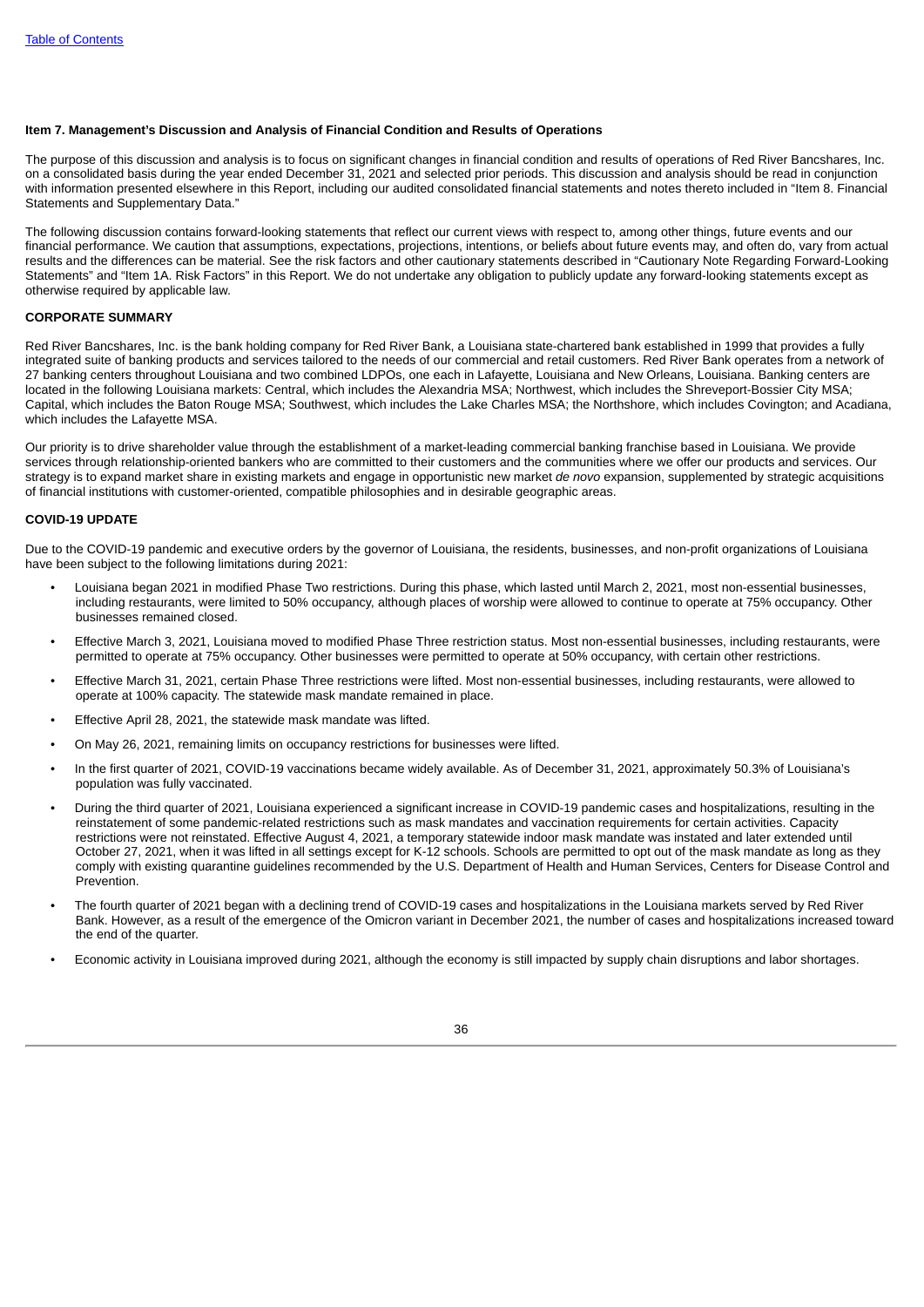As an essential business and to support our customers, Red River Bank has provided full banking services throughout the pandemic.

# **OVERVIEW**

2021 was a year of continued organic expansion, operational improvements, and solid financial results. During 2021, we participated in the SBA PPP program, coordinated the forgiveness of most PPP loans, opened a new banking center, entered the New Orleans market, improved our digital banking systems, had executive management changes, repurchased stock, and had strong balance sheet growth and earnings.

#### *2021 Financial and Operational Highlights*

- *•* Net income for the year ended December 31, 2021, was \$33.0 million, or \$4.51 diluted EPS, an increase of \$4.8 million, or 17.1%, compared to \$28.1 million, or \$3.83 diluted EPS, for the year ended December 31, 2020.
- The return on average assets was 1.13% for 2021 and 1.22% for 2020.
- The return on average equity was 11.21% for 2021 and 10.39% for 2020.
- Assets increased \$582.1 million, or 22.0%, to \$3.22 billion as of December 31, 2021, compared to \$2.64 billion as of December 31, 2020. This increase was driven by a \$570.0 million, or 24.4%, increase in deposits for the same period. The deposit growth in 2021 was a result of customers receiving funds from government stimulus programs, customers depositing the proceeds from their PPP2 loans, and customers maintaining higher deposit balances.
- Non-PPP loans HFI (non-GAAP) increased \$196.3 million, or 13.4%, to \$1.67 billion as of December 31, 2021, compared to \$1.47 billion as of December 31, 2020. The increase in loans was mainly due to increased loan activity across all of our markets with our newer markets experiencing the most growth. For additional information on non-GAAP financial measures, see " -Non-GAAP Financial Measures" in this Report.
- Red River Bank is participating in the SBA PPP. During 2021, forgiveness payments on PPP loans exceeded the origination of PPP2 loans which resulted in a \$100.9 million, or 85.2%, decrease in PPP loans. As of December 31, 2021, PPP loans were \$17.6 million, net of \$626,000 of deferred income, or 1.0% of loans HFI. PPP loan income for 2021 was \$5.8 million, compared to \$5.6 million for 2020.
- The Company had a high level of liquidity in 2021. Average short-term liquid assets totaled \$619.4 million, or 22.2% of average earning assets for 2021.
- The net interest margin FTE for 2021 was 2.60%, compared to 3.14% for the prior year. The net interest margin FTE for 2021 was negatively impacted by the higher level of low-yielding short-term liquid assets, combined with the impact of a full year of low interest rates. The high level of low-yielding short-term liquid assets, on a standalone basis, had a 70 bp dilutive impact to the net interest margin FTE in 2021.
- Mortgage loan production and income in 2021 were at record high levels for the Company. Mortgage loan income was \$8.7 million for 2021, compared to \$8.4 million for 2020.
- NPAs decreased \$3.2 million in 2021 and were \$979,000, or 0.03% of assets as of December 31, 2021. As of December 31, 2021, the allowance for loan losses was \$19.2 million, or 1.14% of loans HFI and 1.15% of non-PPP loans HFI (non-GAAP). Due to improved economic activity in Louisiana and the Bank's favorable asset quality metrics, the provision for loan losses for 2021 was \$1.9 million, compared to \$6.3 million for 2020. For additional information on non-GAAP financial measures, see " -Non-GAAP Financial Measures" in this Report.
- We expanded organically throughout Louisiana with the following events:
	- In our Southwest market, renovations were completed on a new banking center location that we purchased in 2020. This property was remodeled and opened as a full-service banking center in Lake Charles, Louisiana in the third quarter of 2021. Red River Bank has three banking center locations in the Southwest market.
	- We began operations in our newest market, New Orleans, Louisiana. In the third quarter of 2021, we hired a New Orleans market president. In the fourth quarter, we hired seven additional bankers and opened a combined LDPO in downtown New Orleans.
	- In the fourth quarter of 2021, we hired an experienced commercial lender in the Northshore market.
	- In our Acadiana market, renovations were completed on a new banking center location that we purchased in 2020. This location opened as the first Red River Bank full-service banking center in Lafayette, Louisiana on January 26, 2022. Red River Bank also has an LDPO in the Acadiana market.

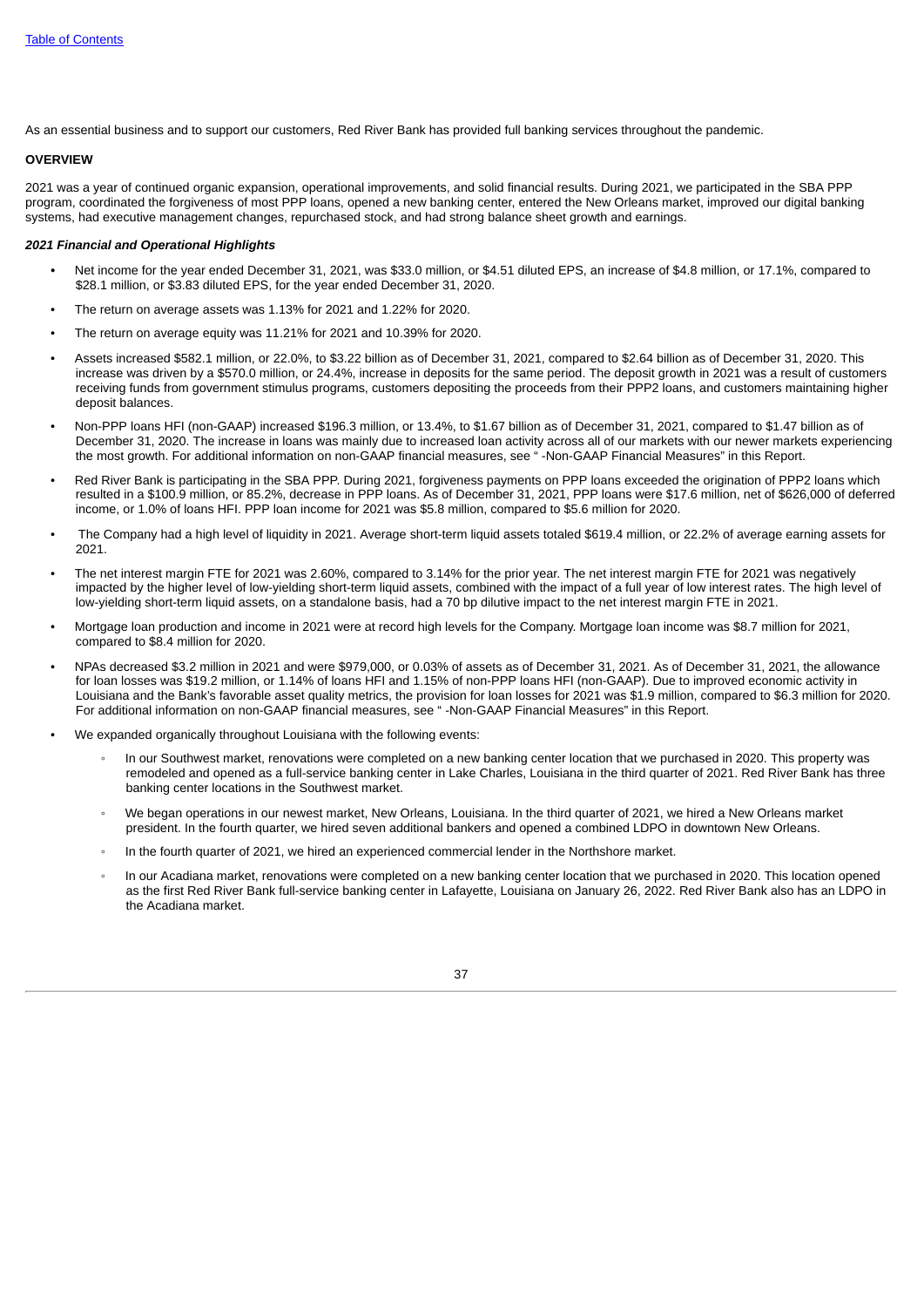- In 2021, we paid a quarterly cash dividend of \$0.07 per share, resulting in cash dividends of \$0.28 per share for 2021, compared to \$0.24 per share for 2020.
- In accordance with the Company's stock repurchase programs, during 2021, the Company repurchased 153,553 shares of its common stock at an aggregate cost of \$7.9 million.
- Various management changes occurred in 2021. Bridges Hall was appointed Chief Credit Policy Officer of the Bank, and Tammi Salazar was appointed Chief Operating Officer of the Bank.
- During 2021, the Company invested in the JAM FINTOP Banktech, L.P. fund to strategically develop technology partnerships as we expand the Bank's digital offerings. Also, we selected and implemented various new, digital banking systems that are expected to improve efficiency, minimize costs, and provide our customers with up-to-date digital banking services and products.
- In August 2021, Hurricane Ida made landfall in southeast Louisiana between New Orleans and Baton Rouge. Red River Bank did not sustain any damage to its locations, and our employees and customers had no significant issues.

The following tables set forth selected historical consolidated financial information for each of the periods indicated. The historical financial information as of and for the years ended December 31, 2021 and 2020, except for the selected ratios, is derived from our audited consolidated financial statements included elsewhere in this Report. The historical financial information as of and for the year ended December 31, 2019, except for the selected ratios, is derived from our audited consolidated financial statements that are not included in this Report. Our historical results may not be indicative of our future performance.

|    | 2021      | 2020           |                    | 2019      |
|----|-----------|----------------|--------------------|-----------|
|    |           |                |                    |           |
| \$ |           | 2.642.634      | \$                 | 1,988,225 |
|    | 761,721   | 417.664        |                    | 107,355   |
|    | 659.178   | 498.206        |                    | 335.573   |
|    | 1,683,832 | 1.588.446      |                    | 1,438,924 |
|    | 2,910,348 | 2.340.360      |                    | 1,721,120 |
|    | 298.150   | 285.478        |                    | 251,898   |
|    |           | $3.224.710$ \$ | As of December 31, |           |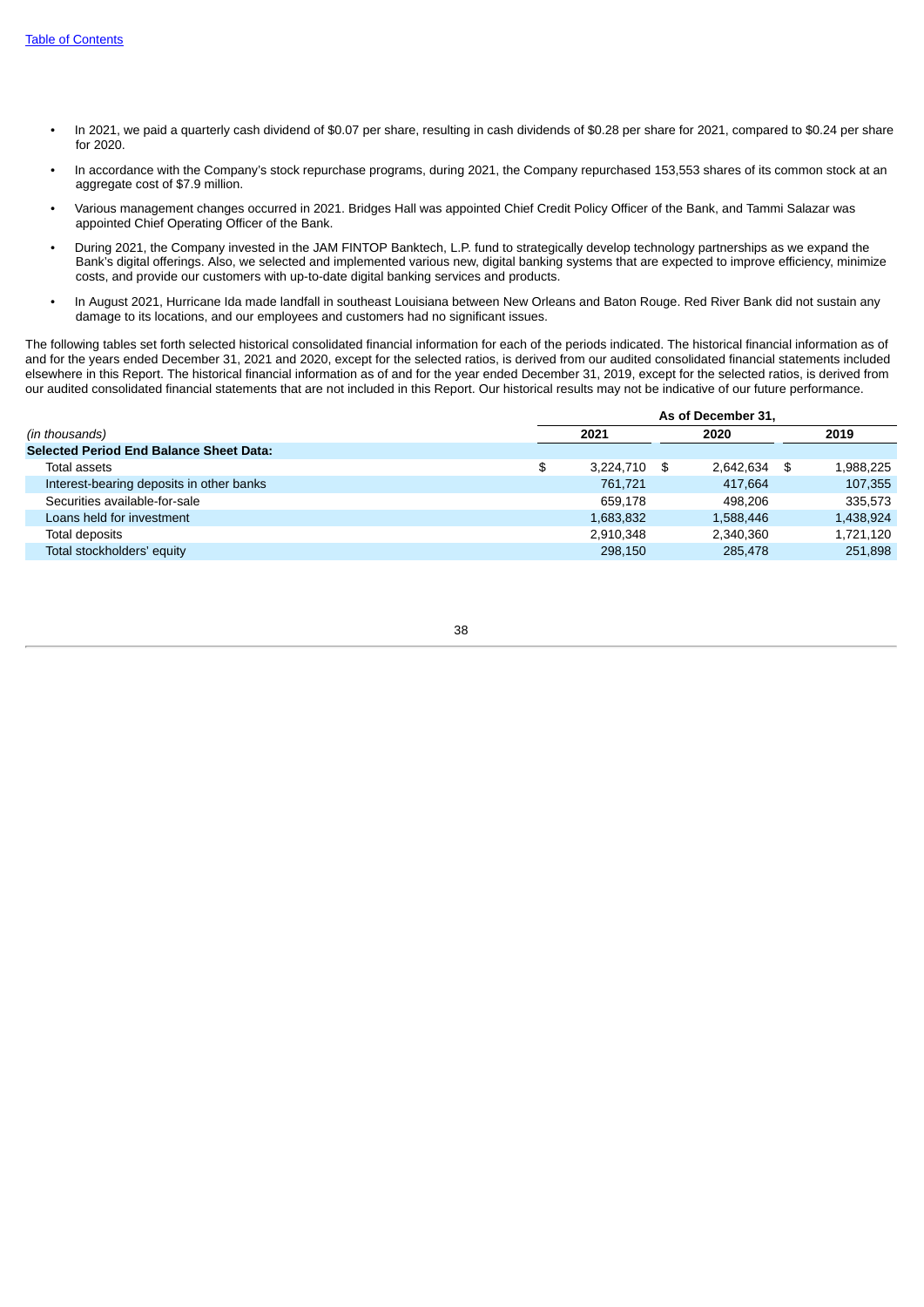|                                                            |                | As of and for the Years Ended December 31. |                |           |                |           |  |  |  |  |  |
|------------------------------------------------------------|----------------|--------------------------------------------|----------------|-----------|----------------|-----------|--|--|--|--|--|
| (dollars in thousands, except per share data)              |                | 2021                                       |                | 2020      |                | 2019      |  |  |  |  |  |
| <b>Net Income</b>                                          | $\mathfrak{S}$ | 32,952                                     | $\mathfrak{P}$ | 28,145    | $\mathfrak{P}$ | 24,824    |  |  |  |  |  |
| Per Common Share Data:                                     |                |                                            |                |           |                |           |  |  |  |  |  |
| Earnings per share, basic                                  | \$             | 4.53                                       | \$             | 3.84      | \$             | 3.51      |  |  |  |  |  |
| Earnings per share, diluted                                | $\spadesuit$   | 4.51                                       | \$             | 3.83      | \$             | 3.49      |  |  |  |  |  |
| Book value per share                                       | \$             | 41.52                                      | \$             | 38.97     | \$             | 34.48     |  |  |  |  |  |
| Tangible book value per share $(1,2)$                      | \$             | 41.31                                      | \$             | 38.76     | \$             | 34.27     |  |  |  |  |  |
| Cash dividends per share                                   | \$             | 0.28                                       | \$             | 0.24      | \$             | 0.20      |  |  |  |  |  |
| Shares outstanding                                         |                | 7,180,155                                  |                | 7,325,333 |                | 7,306,221 |  |  |  |  |  |
| Weighted average shares outstanding, basic                 |                | 7,281,136                                  |                | 7,322,158 |                | 7,072,689 |  |  |  |  |  |
| Weighted average shares outstanding, diluted               |                | 7,299,720                                  |                | 7,345,045 |                | 7,115,514 |  |  |  |  |  |
| <b>Summary Performance Ratios:</b>                         |                |                                            |                |           |                |           |  |  |  |  |  |
| Return on average assets                                   |                | 1.13 %                                     |                | 1.22 %    |                | 1.30 %    |  |  |  |  |  |
| Return on average equity                                   |                | 11.21 %                                    |                | 10.39 %   |                | 10.86 %   |  |  |  |  |  |
| Net interest margin                                        |                | 2.54 %                                     |                | 3.09 %    |                | 3.47 %    |  |  |  |  |  |
| Net interest margin $FTE^{(3)}$                            |                | 2.60 %                                     |                |           | 3.14 %         | 3.52 %    |  |  |  |  |  |
| Efficiency ratio $(4)$                                     |                | 56.39 %                                    |                | 55.77 %   |                | 59.46 %   |  |  |  |  |  |
| Loans HFI to deposits ratio                                |                | 57.86 %                                    |                | 67.87 %   |                | 83.60 %   |  |  |  |  |  |
| Noninterest-bearing deposits to deposits ratio             |                | 39.50 %                                    |                | 40.32 %   |                | 33.98 %   |  |  |  |  |  |
| Noninterest income to average assets                       |                | 0.84 %                                     |                | 1.00 %    |                | 0.84 %    |  |  |  |  |  |
| Operating expense to average assets                        |                | 1.87 %                                     |                | 2.22 %    |                | 2.49 %    |  |  |  |  |  |
|                                                            |                |                                            |                |           |                |           |  |  |  |  |  |
| <b>Summary Credit Quality Ratios:</b>                      |                |                                            |                |           |                |           |  |  |  |  |  |
| NPAs to total assets                                       |                | 0.03%                                      |                | 0.16%     |                | 0.33 %    |  |  |  |  |  |
| Nonperforming loans to loans HFI                           |                | 0.02%                                      |                | 0.21%     |                | 0.37 %    |  |  |  |  |  |
| Allowance for loan losses to loans HFI                     |                | 1.14 %                                     |                | 1.13%     |                | 0.97 %    |  |  |  |  |  |
| Net charge-offs to average loans                           |                | 0.04%                                      |                | 0.14%     |                | 0.03%     |  |  |  |  |  |
| <b>Capital Ratios:</b>                                     |                |                                            |                |           |                |           |  |  |  |  |  |
| Total stockholders' equity to total assets                 |                | 9.25 %                                     |                | 10.80 %   |                | 12.67 %   |  |  |  |  |  |
| Tangible common equity to tangible assets <sup>(1,5)</sup> |                | 9.20 %                                     |                | 10.75 %   |                | 12.60 %   |  |  |  |  |  |
| Total risk-based capital to risk-weighted assets           |                | 17.83 %                                    |                | 18.68 %   |                | 18.02 %   |  |  |  |  |  |
| Tier I risk-based capital to risk-weighted assets          |                | 16.76 %                                    |                | 17.55 %   |                | 17.07 %   |  |  |  |  |  |
| Common equity Tier I capital to risk-weighted assets       |                | 16.76 %                                    |                | 17.55 %   |                | 17.07 %   |  |  |  |  |  |
| Tier I risk-based capital to average assets                |                | 9.67%                                      |                | 10.92 %   |                | 12.82 %   |  |  |  |  |  |

(1) (2)

(3) (4) (5)

Non-GAAP financial measure. For calculations and reconciliations to GAAP of non-GAAP financial measures, see " - Non-GAAP Financial Measures" in this Report.<br>We calculate tangible book value per common share as total stock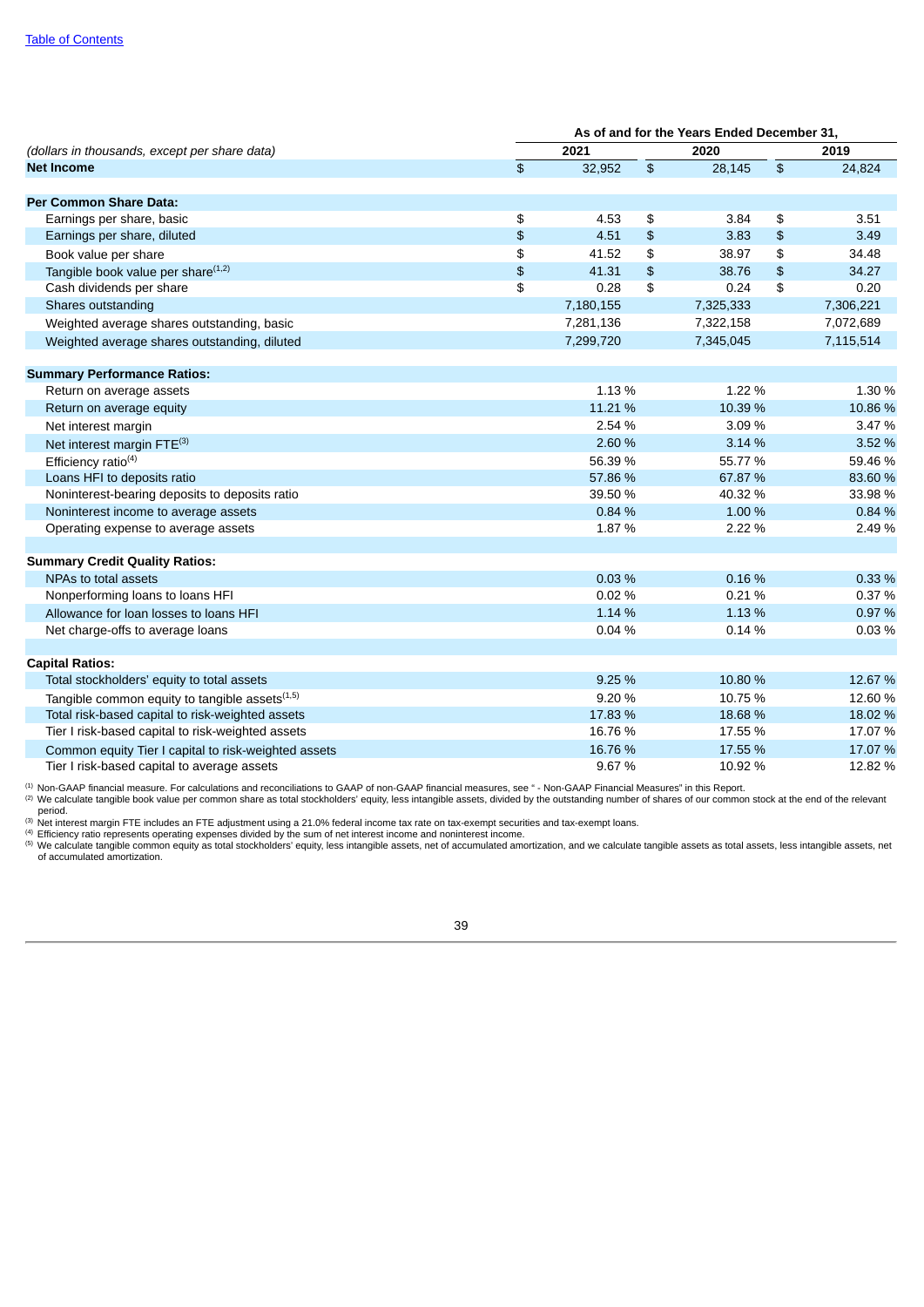### **RESULTS OF OPERATIONS**

Net income for the year ended December 31, 2021, was \$33.0 million, or \$4.51 diluted EPS, an increase of \$4.8 million, or 17.1%, compared to \$28.1 million, or \$3.83 diluted EPS, for the year ended December 31, 2020. The increase in net income was primarily due to a \$4.4 million decrease in provision expense, a \$2.7 million increase in net interest income, and a \$1.3 million increase in noninterest income, partially offset by a \$2.8 million increase in operating expenses. The return on average assets for the year ended December 31, 2021, was 1.13%, compared to 1.22% for the prior year. The return on average equity was 11.21% for the year ended December 31, 2021, compared to 10.39% for the prior year. Our efficiency ratio for the year ended December 31, 2021, was 56.39%, compared to 55.77% for the year ended December 31, 2020.

# *Net Interest Income and Net Interest Margin*

Our operating results depend primarily on our net interest income. Fluctuations in market interest rates impact the yield on interest-earning assets and the rate paid on interest-bearing liabilities. Changes in the amount and type of interest-earning assets and interest-bearing liabilities impact our net interest income. To evaluate net interest income, we measure and monitor: (1) yields on loans and other interest-earning assets; (2) the cost of deposits and other funding sources; (3) net interest spread; and (4) net interest margin. Since noninterest-bearing sources of funds, such as noninterest-bearing deposits and stockholders' equity, also fund interest-earning assets, net interest margin includes the benefit of these noninterest-bearing funding sources.

The Federal Reserve sets the target federal funds rate, which is the cost of immediately available overnight funds, and influences other market rates, such as the prime rate. These market rates impact pricing of certain assets and liabilities used by financial institutions. Our net interest income and net interest margin are directly affected by these rates and their changes. Since March 2020, we have been in a low interest rate environment that has impacted both the net interest income and net interest margin FTE. In March 2020, the target federal funds rate decreased 150 bps to 0.25% and has remained at this rate through December 31, 2021. The average effective federal funds rate was 0.08% for 2021 and 0.38% for 2020.

Net interest income for the year ended December 31, 2021, totaled \$71.7 million, a \$2.7 million, or 3.9%, increase from the year ended December 31, 2020. Net interest income increased due to a \$2.8 million decrease in interest expense, partially offset by a \$39,000 decrease in interest and dividend income.

Interest expense decreased as deposits continued to price downward as we adjusted rates on interest-bearing deposits since the start of the COVID-19 pandemic. This decrease was partially offset by higher interest-bearing deposit balances. For the year ended December 31, 2021, average interest-bearing deposits increased \$341.4 million, or 28.2%, compared to the year ended December 31, 2020.

Interest and dividend income decreased primarily due to a \$1.5 million decrease in non-PPP loan income, partially offset by a \$1.2 million increase in taxexempt securities income and a \$211,000 increase in PPP loan income. The decrease in non-PPP loan income was driven mainly by the lower rate environment. Tax-exempt securities income increased due to a \$73.8 million, or 57.5%, growth in average tax-exempt securities compared to 2020, partially offset by the impact of lower yields compared to the prior year. PPP loan income increased primarily due to the forgiveness of PPP loans by the SBA and the resulting acceleration of loan origination fees.

Net interest margin FTE decreased 54 bps to 2.60% for the year ended December 31, 2021, compared to 3.14% for the year ended December 31, 2020, mainly due to a higher level of low-yielding short-term liquid assets maintained during 2021 and the Federal Reserve lowering interest rates 150 bps in March 2020. Because deposit growth exceeded loan growth during 2021, excess liquidity was deployed into short-term liquid assets and securities. For the year ended December 31, 2021, average short-term liquid assets totaled \$619.4 million, which was 215.4% higher than the prior year and were 22.2% of average earning assets. For the year ended December 31, 2021, on a stand-alone basis, this level of liquidity had a 70 bp dilutive impact to the net interest margin FTE. The yield on interest-bearing balances due from banks and the yield on federal funds sold decreased 13 bps and 17 bps, respectively, due to the Federal Reserve lowering interest rates in March 2020. For the year ended December 31, 2021, the yield on taxable securities decreased 30 bps to 1.30%, compared to 1.60% for the year ended December 31, 2020. The yield on tax-exempt securities decreased 28 bps to 2.06%, compared to 2.34% for the prior year. The decrease in yield, for both taxable and tax-exempt securities, was due to the securities purchased during 2021 having lower yields than the portfolio yield as of December 31, 2020, as a result of the low rate environment. The yield on loans decreased 16 bps to 4.14% for the year ended December 31, 2021, compared to the prior year, due to the impact of the lower interest rate environment on new, renewed, and floating rate non-PPP loans, partially offset by a higher yield on PPP loans. As of December 31, 2021, floating rate loans were 15.0% of loans HFI. The resulting yield on interest-earning assets was 2.74% for the year ended December 31, 2021, a decrease of 73 bps, compared to 3.47%, for the year ended December 31, 2020. The cost of deposits was 0.22% for the year ended December 31, 2021, a decrease of 19 bps, compared to 0.41% for the year ended December 31, 2020. The cost of deposits was lower for 2021 due to a 33 bp decrease in the rate on interest-bearing deposits when compared to 2020 as a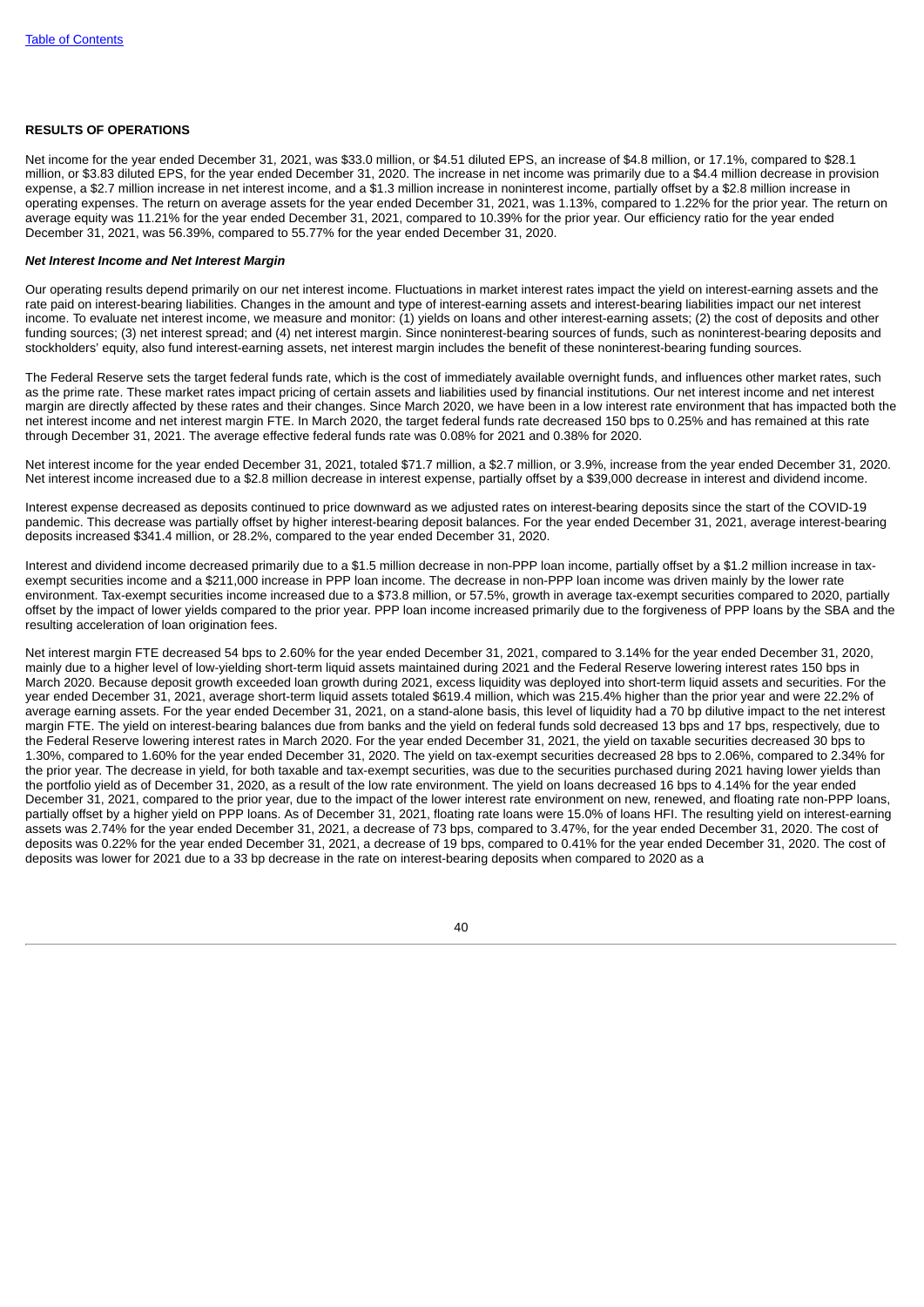result of our adjustments to deposit rates, combined with average noninterest-bearing deposits increasing \$233.7 million, or 28.9%.

The following table presents average balance sheet information, interest income, interest expense, and the corresponding average yields earned and rates paid for the years presented:

|                                             | For the Years Ended December 31, |                                          |               |                                                       |                           |                |                                          |               |                                                       |                           |  |
|---------------------------------------------|----------------------------------|------------------------------------------|---------------|-------------------------------------------------------|---------------------------|----------------|------------------------------------------|---------------|-------------------------------------------------------|---------------------------|--|
|                                             |                                  |                                          |               | 2021                                                  |                           |                |                                          |               | 2020                                                  |                           |  |
| (dollars in thousands)                      |                                  | Average<br><b>Balance</b><br>Outstanding |               | <b>Interest</b><br>Earned/<br><b>Interest</b><br>Paid | Average<br>Yieldl<br>Rate |                | Average<br><b>Balance</b><br>Outstanding |               | <b>Interest</b><br>Earned/<br><b>Interest</b><br>Paid | Average<br>Yield/<br>Rate |  |
| <b>Assets</b>                               |                                  |                                          |               |                                                       |                           |                |                                          |               |                                                       |                           |  |
| Interest-earning assets:                    |                                  |                                          |               |                                                       |                           |                |                                          |               |                                                       |                           |  |
| Loans <sup>(1,2)</sup>                      | \$                               | 1,621,606                                | $\frac{3}{2}$ | 67,923                                                | 4.14 %                    | \$             | 1,587,351                                | \$            | 69.228                                                | 4.30 %                    |  |
| Securities - taxable                        |                                  | 344,913                                  |               | 4,493                                                 | 1.30 %                    |                | 287,591                                  |               | 4,598                                                 | 1.60 %                    |  |
| Securities - tax-exempt                     |                                  | 202,255                                  |               | 4,167                                                 | 2.06 %                    |                | 128,416                                  |               | 3,003                                                 | 2.34 %                    |  |
| Federal funds sold                          |                                  | 66,934                                   |               | 88                                                    | 0.13%                     |                | 67,328                                   |               | 207                                                   | 0.30 %                    |  |
| Interest-bearing balances due from banks    |                                  | 552,501                                  |               | 658                                                   | 0.12%                     |                | 129,090                                  |               | 322                                                   | 0.25%                     |  |
| Nonmarketable equity securities             |                                  | 3,448                                    |               | 10                                                    | 0.28%                     |                | 2,842                                    |               | 20                                                    | 0.71%                     |  |
| Total interest-earning assets               |                                  | 2,791,657                                | \$            | 77,339                                                | 2.74 %                    |                | 2,202,618                                | $\frac{1}{2}$ | 77,378                                                | 3.47 %                    |  |
| Allowance for loan losses                   |                                  | (19, 155)                                |               |                                                       |                           |                | (15, 192)                                |               |                                                       |                           |  |
| Noninterest-earning assets                  |                                  | 132,611                                  |               |                                                       |                           |                | 125,028                                  |               |                                                       |                           |  |
| <b>Total assets</b>                         | \$                               | 2,905,113                                |               |                                                       |                           | \$             | 2,312,454                                |               |                                                       |                           |  |
| <b>Liabilities and Stockholders' Equity</b> |                                  |                                          |               |                                                       |                           |                |                                          |               |                                                       |                           |  |
| Interest-bearing liabilities:               |                                  |                                          |               |                                                       |                           |                |                                          |               |                                                       |                           |  |
| Interest-bearing transaction deposits       | $\frac{2}{3}$                    | 1,210,796                                | $\frac{3}{2}$ | 1,648                                                 | 0.14%                     | $\mathfrak{S}$ | 877,836                                  | $\frac{3}{2}$ | 2,824                                                 | 0.32 %                    |  |
| Time deposits                               |                                  | 341,746                                  |               | 3,969                                                 | 1.16%                     |                | 333,260                                  |               | 5,538                                                 | 1.66 %                    |  |
| Total interest-bearing deposits             |                                  | 1,552,542                                |               | 5,617                                                 | 0.36 %                    |                | 1,211,096                                |               | 8,362                                                 | 0.69%                     |  |
| Other borrowings                            |                                  |                                          |               |                                                       | $-$ %                     |                | 4,664                                    |               | 16                                                    | 0.35 %                    |  |
| Total interest-bearing liabilities          |                                  | 1,552,542                                | \$            | 5,617                                                 | 0.36 %                    |                | 1,215,760                                | \$            | 8,378                                                 | 0.69%                     |  |
| Noninterest-bearing liabilities:            |                                  |                                          |               |                                                       |                           |                |                                          |               |                                                       |                           |  |
| Noninterest-bearing deposits                |                                  | 1,041,238                                |               |                                                       |                           |                | 807,528                                  |               |                                                       |                           |  |
| Accrued interest and other liabilities      |                                  | 17,507                                   |               |                                                       |                           |                | 18,192                                   |               |                                                       |                           |  |
| Total noninterest-bearing liabilities       |                                  | 1,058,745                                |               |                                                       |                           |                | 825,720                                  |               |                                                       |                           |  |
| Stockholders' equity                        |                                  | 293,826                                  |               |                                                       |                           |                | 270,974                                  |               |                                                       |                           |  |
| Total liabilities and stockholders' equity  | \$                               | 2,905,113                                |               |                                                       |                           | \$             | 2,312,454                                |               |                                                       |                           |  |
| Net interest income                         |                                  |                                          | \$            | 71,722                                                |                           |                |                                          | \$            | 69,000                                                |                           |  |
| Net interest spread                         |                                  |                                          |               |                                                       | 2.38 %                    |                |                                          |               |                                                       | 2.78 %                    |  |
| Net interest margin                         |                                  |                                          |               |                                                       | 2.54 %                    |                |                                          |               |                                                       | 3.09 %                    |  |
| Net interest margin FTE(3)                  |                                  |                                          |               |                                                       | 2.60 %                    |                |                                          |               |                                                       | 3.14 %                    |  |
| Cost of deposits                            |                                  |                                          |               |                                                       | 0.22%                     |                |                                          |               |                                                       | 0.41%                     |  |
| Cost of funds                               |                                  |                                          |               |                                                       | 0.20%                     |                |                                          |               |                                                       | 0.38 %                    |  |

 $^{(1)}$  Includes average outstanding balances of loans HFS of \$8.6 million and \$14.2 million for the years ended December 31, 2021 and 2020, respectively.

<sup>(2)</sup> Nonaccrual loans are included as loans carrying a zero yield.<br><sup>(3)</sup> Net interest margin FTE includes an FTE adjustment using a 21.0% federal income tax rate on tax-exempt securities and tax-exempt loans.

In 2020 and 2021, Red River Bank participated in the SBA PPP and originated 1,888 PPP loans totaling \$260.8 million. Under the terms of the PPP, we receive loan origination fees from the SBA ranging from 1.0% to 5.0% of the initial principal amount of the loans, and PPP loans have a 1.0% interest rate. PPP origination fees totaled \$9.8 million, or 3.76%, of originated PPP loans and are recorded to interest income over the 24- or 60-month loan term or until the loans are forgiven by the SBA or repaid by the borrower. As PPP loan forgiveness or borrower payments are received, the remaining portion of origination fees are recorded to income. For 2021, PPP loan income totaled \$5.8 million, resulting in a 7.46% yield, compared to PPP loan income of \$5.6 million, resulting in a 4.35% yield for 2020.

Excluding PPP loan income, net interest income (non-GAAP) for the year ended December 31, 2021, was \$65.9 million, which was \$2.5 million, or 4.0%, higher than the prior year. Also, with PPP loans excluded for the year ended December 31, 2021, the yield on non-PPP loans (non-GAAP) was 3.97%, and the net interest margin FTE (non-GAAP) was 2.46%. For the year ended December 31, 2021, PPP loans had a 17 bp accretive impact to the yield on loans and a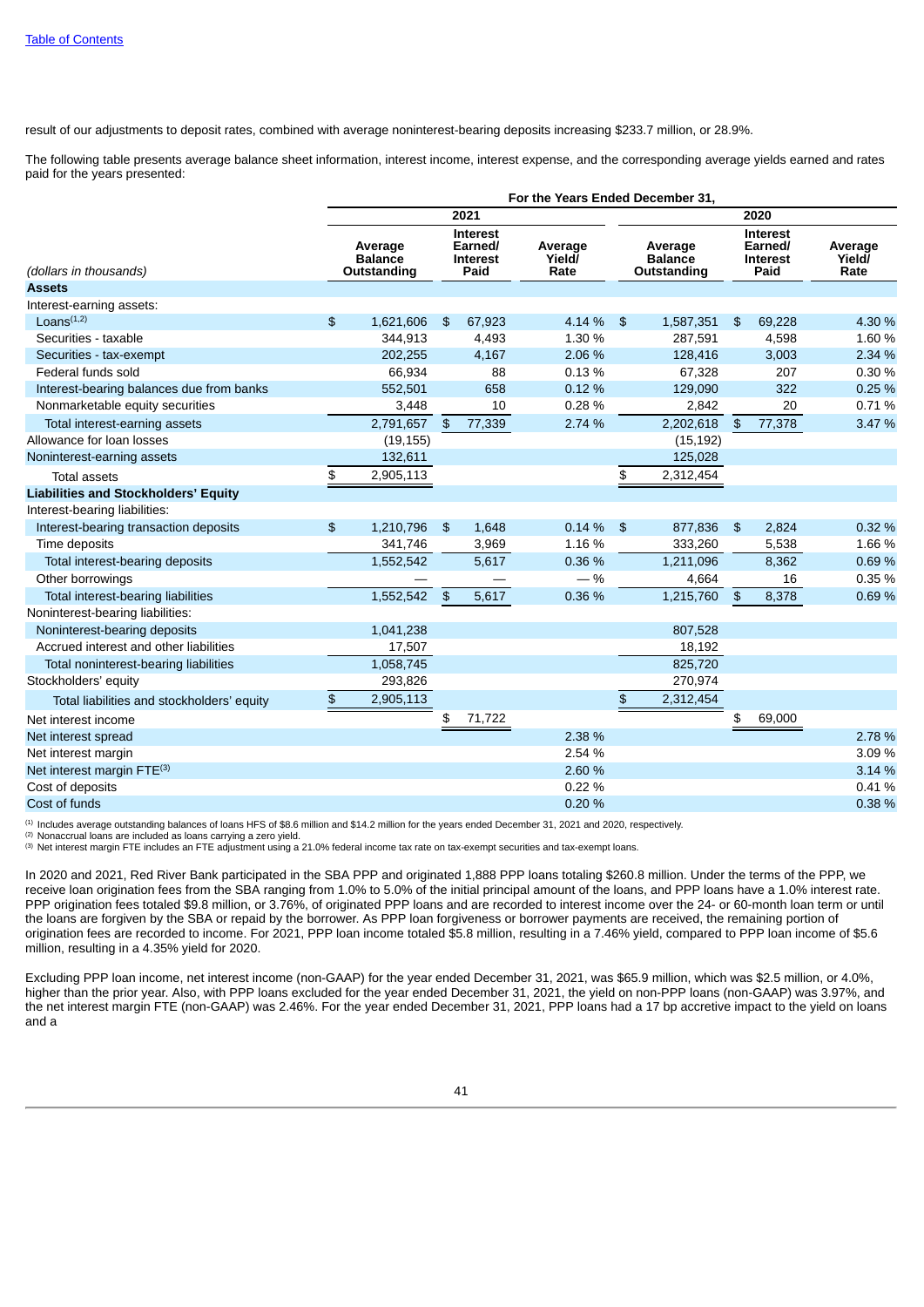14 bp accretive impact to the net interest margin FTE. For further information on non-GAAP financial measures, see " - Non-GAAP Financial Measures" in this Report.

The following table presents interest income for total loans, PPP loans, total non-PPP loans (non-GAAP), as well as net interest income and net interest ratios excluding PPP loans (non-GAAP) for the years ended December 31, 2021 and 2020.

|                                                                      | For the Years Ended December 31. |                                          |    |                               |                  |    |                                          |    |                               |                  |  |  |
|----------------------------------------------------------------------|----------------------------------|------------------------------------------|----|-------------------------------|------------------|----|------------------------------------------|----|-------------------------------|------------------|--|--|
|                                                                      |                                  |                                          |    | 2021                          |                  |    |                                          |    | 2020                          |                  |  |  |
| (dollars in thousands)                                               |                                  | Average<br><b>Balance</b><br>Outstanding |    | Interest/Fee<br><b>Earned</b> | Average<br>Yield |    | Average<br><b>Balance</b><br>Outstanding |    | Interest/Fee<br><b>Earned</b> | Average<br>Yield |  |  |
| Loans $(1,2)$                                                        | \$                               | 1,621,606                                | \$ | 67,923                        | 4.14 %           | \$ | 1,587,351                                | \$ | 69,228                        | 4.30 %           |  |  |
| Less: PPP loans, net                                                 |                                  |                                          |    |                               |                  |    |                                          |    |                               |                  |  |  |
| Average                                                              |                                  | 77,222                                   |    |                               |                  |    | 127,410                                  |    |                               |                  |  |  |
| Interest                                                             |                                  |                                          |    | 809                           |                  |    |                                          |    | 1,351                         |                  |  |  |
| Fees                                                                 |                                  |                                          |    | 4,964                         |                  |    |                                          |    | 4,211                         |                  |  |  |
| Total PPP loans, net                                                 |                                  | 77,222                                   |    | 5,773                         | 7.46 %           |    | 127,410                                  |    | 5,562                         | 4.35 %           |  |  |
| Non-PPP loans (non-GAAP) <sup>(3)</sup>                              |                                  | 1,544,384                                | \$ | 62,150                        | 3.97 %           | \$ | 1,459,941                                | \$ | 63,666                        | 4.29 %           |  |  |
| Net interest income, excluding PPP loan income (non-GAAP)            |                                  |                                          |    |                               |                  |    |                                          |    |                               |                  |  |  |
| Net interest income                                                  |                                  |                                          | \$ | 71,722                        |                  |    |                                          | \$ | 69,000                        |                  |  |  |
| PPP loan income                                                      |                                  |                                          |    | (5, 773)                      |                  |    |                                          |    | (5, 562)                      |                  |  |  |
| Net interest income, excluding PPP loan income<br>$(non-GAAP)^{(3)}$ |                                  |                                          | \$ | 65,949                        |                  |    |                                          | \$ | 63,438                        |                  |  |  |
| Ratios excluding PPP loans, net (non-GAAP) <sup>(3)</sup>            |                                  |                                          |    |                               |                  |    |                                          |    |                               |                  |  |  |
| Net interest spread                                                  |                                  |                                          |    |                               | 2.25 %           |    |                                          |    |                               | 2.72 %           |  |  |
| Net interest margin                                                  |                                  |                                          |    |                               | 2.40 %           |    |                                          |    |                               | 3.01 %           |  |  |
| Net interest margin $FTE(4)$                                         |                                  |                                          |    |                               | 2.46 %           |    |                                          |    |                               | 3.07 %           |  |  |
|                                                                      |                                  |                                          |    |                               |                  |    |                                          |    |                               |                  |  |  |

 $^{(1)}$  Includes average outstanding balances of loans HFS of \$8.6 million and \$14.2 million for the years ended December 31, 2021 and 2020, respectively.

<sup>(2)</sup> Nonaccrual loans are included as loans carrying a zero yield.

 $(3)$  Non-GAAP financial measure. See also  $4$  - Non-GAAP Financial Measures" in this Report.

 $^{(4)}$  Net interest margin FTE includes an FTE adjustment using a 21% federal income tax rate on tax-exempt securities and tax-exempt loans.

The Federal Reserve is expected to raise the target federal funds rate several times in 2022. Our balance sheet is asset sensitive, and historically, our deposit interest rates have adjusted more slowly than the change in the federal funds rate. Dependent upon balance sheet activity and excluding PPP loans, we expect an increasing rate environment to have a positive effect on our net interest income and net interest margin FTE in 2022.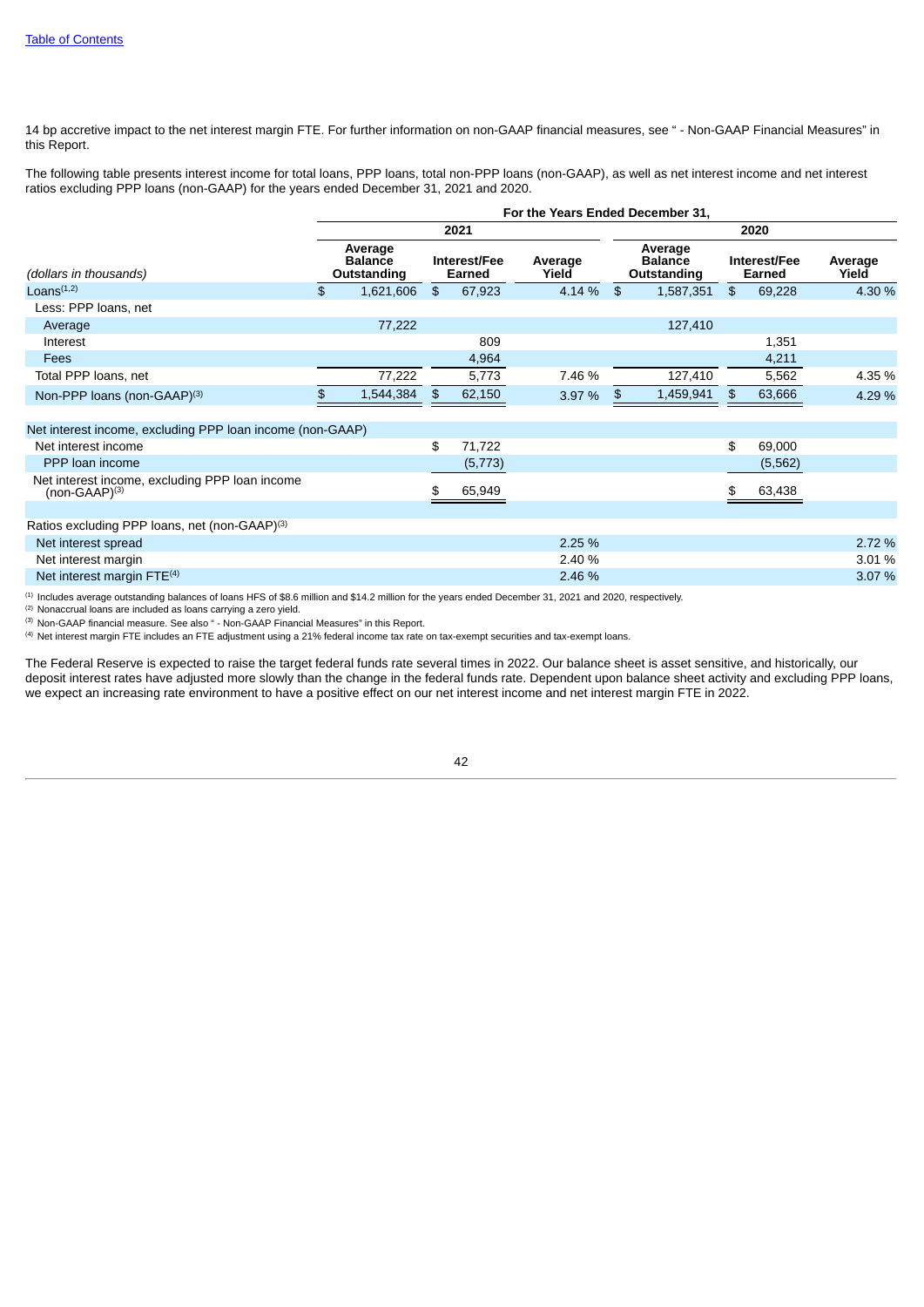# *Rate/Volume Analysis*

Increases and decreases in interest income and interest expense result from changes in average balances (volume) of interest-earning assets and interestbearing liabilities, as well as changes in average interest rates. The following table presents the dollar amount of changes in interest income and interest expense for major components of interest-earning assets and interest-bearing liabilities. It distinguishes between the changes related to outstanding balances and those due to changes in interest rates. The change in interest attributable to rate has been determined by applying the change in rate between periods to average balances outstanding in the earlier period. The change in interest due to volume has been determined by applying the rate from the earlier period to the change in average balances outstanding between periods. For purposes of this table, changes attributable to both rate and volume that cannot be segregated have been allocated to rate.

|                                            | For the Years Ended December 31,<br>2021 vs 2020 |               |                                 |              |    |            |  |  |  |  |
|--------------------------------------------|--------------------------------------------------|---------------|---------------------------------|--------------|----|------------|--|--|--|--|
|                                            |                                                  |               | <b>Total</b><br><b>Increase</b> |              |    |            |  |  |  |  |
| (in thousands)                             |                                                  | <b>Volume</b> |                                 | Rate         |    | (Decrease) |  |  |  |  |
| Interest-earning assets:                   |                                                  |               |                                 |              |    |            |  |  |  |  |
| Loans                                      | \$                                               | 1,497         | \$                              | $(2,802)$ \$ |    | (1,305)    |  |  |  |  |
| Securities - taxable                       |                                                  | 916           |                                 | (1,021)      |    | (105)      |  |  |  |  |
| Securities - tax-exempt                    |                                                  | 1,727         |                                 | (563)        |    | 1,164      |  |  |  |  |
| Federal funds sold                         |                                                  | (1)           |                                 | (118)        |    | (119)      |  |  |  |  |
| Interest-bearing balances due from banks   |                                                  | 967           |                                 | (631)        |    | 336        |  |  |  |  |
| Nonmarketable equity securities            |                                                  | 4             |                                 | (14)         |    | (10)       |  |  |  |  |
| Total interest-earning assets              | \$                                               | 5,110         | -\$                             | $(5,149)$ \$ |    | (39)       |  |  |  |  |
| Interest-bearing liabilities:              |                                                  |               |                                 |              |    |            |  |  |  |  |
| Interest-bearing transaction deposits      | \$                                               | 1,110         | - \$                            | $(2,286)$ \$ |    | (1, 176)   |  |  |  |  |
| Time deposits                              |                                                  | 144           |                                 | (1,713)      |    | (1, 569)   |  |  |  |  |
| Total interest-bearing deposits            |                                                  | 1,254         |                                 | (3,999)      |    | (2,745)    |  |  |  |  |
| Other borrowings                           |                                                  | (16)          |                                 |              |    | (16)       |  |  |  |  |
| Total interest-bearing liabilities         | \$                                               | 1,238         | \$                              | (3,999)      | \$ | (2,761)    |  |  |  |  |
| Increase (decrease) in net interest income | \$                                               | 3,872         | \$                              | (1, 150)     | \$ | 2,722      |  |  |  |  |
|                                            |                                                  |               |                                 |              |    |            |  |  |  |  |

### *Provision for Loan Losses*

The provision for loan losses is a charge to income necessary to maintain the allowance for loan losses at a level considered appropriate by management. Factors impacting the provision include loan portfolio growth, changes in the quality and composition of the loan portfolio, the level of nonperforming loans, delinquency and charge-off trends, and current economic conditions.

The provision expense for the year ended December 31, 2021, was \$1.9 million, a decrease of \$4.4 million from \$6.3 million for the year ended December 31, 2020. The provision for loan losses was lower in 2021 since the economic activity in Louisiana and our asset quality metrics improved during the year. The provision for loan losses was higher in 2020 due to economic pressures relating to the COVID-19 pandemic.

#### *Noninterest Income*

Our primary sources of noninterest income are fees related to the sale of mortgage loans, service charges on deposit accounts, debit card fees, brokerage income from advisory services, and other loan and deposit fees.

Noninterest income increased \$1.3 million to \$24.5 million for the year ended December 31, 2021, compared to \$23.2 million for the prior year. The increase in noninterest income was mainly due to higher brokerage income, net debit card income, service charges on deposit accounts, mortgage loan income, and gains on sales of properties. These increases were partially offset by a lower gain on sale and call of securities, a loss on equity securities, and reduced income from an SBIC limited partnership of which Red River Bank is a member.

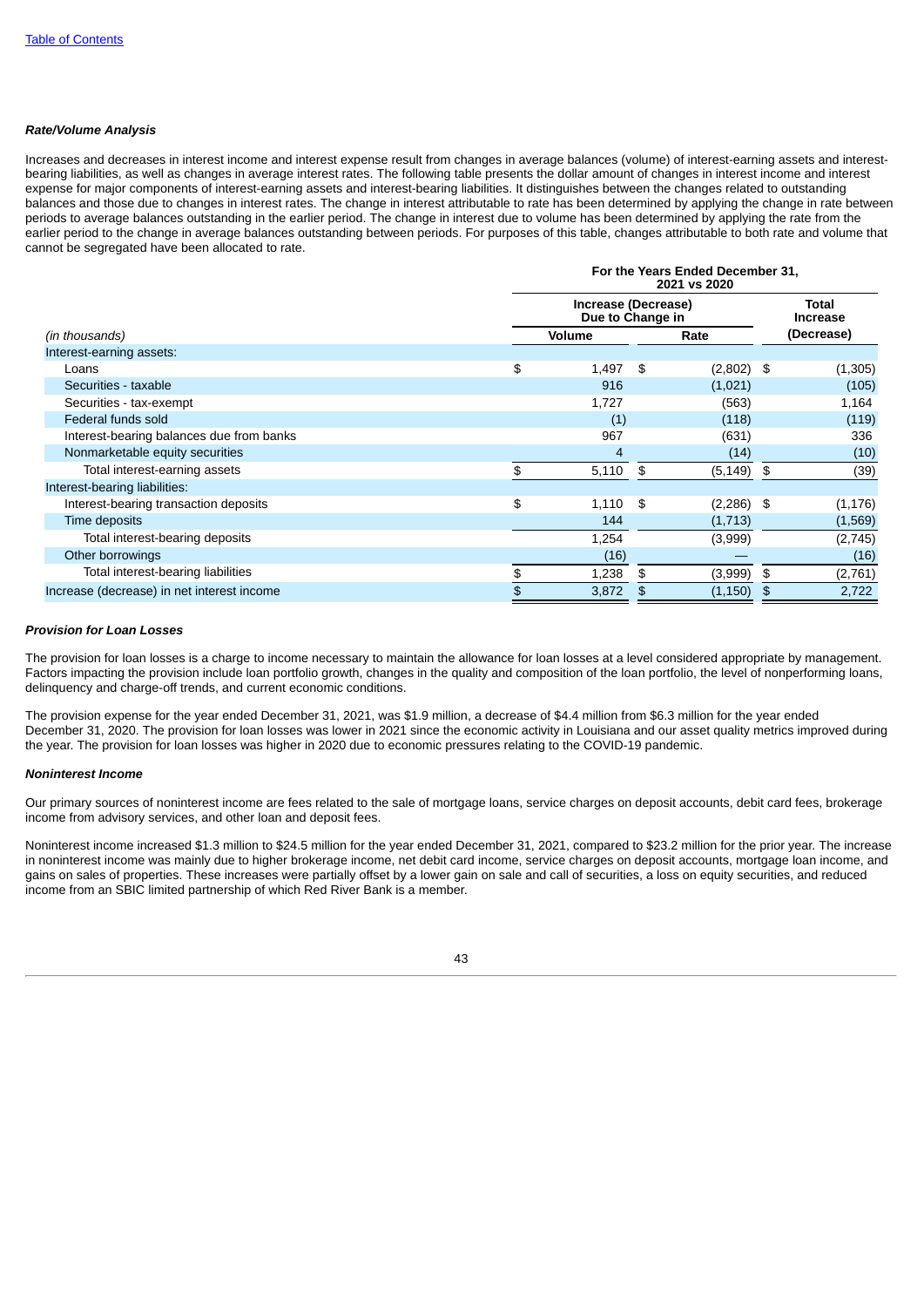The table below presents, for the periods indicated, the major categories of noninterest income:

|                                     | For the Years Ended December 31, |        |      |        |    |         |                     |  |
|-------------------------------------|----------------------------------|--------|------|--------|----|---------|---------------------|--|
| (dollars in thousands)              |                                  | 2021   |      | 2020   |    |         | Increase/(Decrease) |  |
| Noninterest income:                 |                                  |        |      |        |    |         |                     |  |
| Service charges on deposit accounts | \$                               | 4.775  | - \$ | 4.108  | \$ | 667     | 16.2 %              |  |
| Debit card income, net              |                                  | 4,415  |      | 3,641  |    | 774     | 21.3%               |  |
| Mortgage loan income                |                                  | 8.676  |      | 8.398  |    | 278     | 3.3%                |  |
| Brokerage income                    |                                  | 3.297  |      | 2.324  |    | 973     | 41.9%               |  |
| Loan and deposit income             |                                  | 1.738  |      | 1.701  |    | 37      | $2.2\%$             |  |
| Bank-owned life insurance income    |                                  | 648    |      | 568    |    | 80      | 14.1 %              |  |
| Gain (Loss) on equity securities    |                                  | (175)  |      | 85     |    | (260)   | $(305.9)\%$         |  |
| Gain (Loss) on sale of securities   |                                  | 194    |      | 1,441  |    | (1,247) | $(86.5)\%$          |  |
| <b>SBIC</b> income                  |                                  | 654    |      | 775    |    | (121)   | $(15.6)\%$          |  |
| Other income                        |                                  | 271    |      | 126    |    | 145     | 115.1 %             |  |
| Total noninterest income            |                                  | 24,493 | \$   | 23,167 | \$ | 1,326   | 5.7 %               |  |

Brokerage income increased \$973,000 to \$3.3 million for 2021, when compared to 2020. This increase was primarily due to the growth in assets under management combined with beneficial changes resulting from the investment broker-dealer partner conversion in the second quarter of 2020. Assets under management were \$787.1 million and \$647.8 million as of December 31, 2021 and 2020, respectively.

Debit card income, net, increased \$774,000 to \$4.4 million for 2021, when compared to 2020 due to an increase in the number of debit card transactions.

Service charges on deposit accounts increased \$667,000 to \$4.8 million for 2021, when compared to 2020. This increase was due to higher customer transaction activity in 2021 as the economy reopened and customer spending habits returned to pre-COVID-19 levels. In addition, 2020 was impacted by approximately \$168,000 in reduced deposit fees due to temporary fee reductions in the second quarter of 2020 in response to the COVID-19 pandemic.

Mortgage loan income increased \$278,000 to \$8.7 million for 2021, compared to \$8.4 million for 2020. In 2021, mortgage loan activity and income benefited from a continued low mortgage interest rate environment and adjusted mortgage loan fees.

Other income was \$271,000 for 2021, when compared to \$126,000 for 2020. In 2021, OREO properties and a bank property were sold, resulting in a nonrecurring \$219,000 net gain on sale.

The gain on the sale and call of securities was \$194,000 for 2021 as a result of portfolio restructuring transactions to improve the structure and yield of the portfolio. In 2020, the gain on the sale and call of securities was \$1.4 million, a result of proactive portfolio restructuring transactions in response to the changed and lower interest rate environment.

The gain or loss on equity securities is a mark-to-market adjustment primarily driven by changes in the interest rate environment. Due to fluctuations in market rates between periods, equity securities had a mark-to-market loss of \$175,000 in 2021, compared to an \$85,000 gain in 2020. An additional \$4.0 million investment into equity securities in the third quarter of 2021 also affected the amount of mark-to-market adjustment in 2021.

SBIC income decreased \$121,000 to \$654,000 for 2021, compared to \$775,000 for 2020. This decrease was a result of lower operating income being distributed by the SBIC in 2021, partially offset by a dividend received in the second quarter of 2021.

# *Operating Expenses*

Operating expenses are composed of all employee expenses and costs associated with operating our facilities, obtaining and retaining customer relationships, and providing services.

Operating expenses increased \$2.8 million to \$54.3 million for the year ended December 31, 2021, compared to \$51.4 million for the year ended December 31, 2020. The increase in operating expenses was mainly due to higher personnel expenses, other operating expenses, regulatory assessment expense, other taxes, occupancy and equipment expenses, and technology expenses. These increases were partially offset by lower legal and professional expenses.

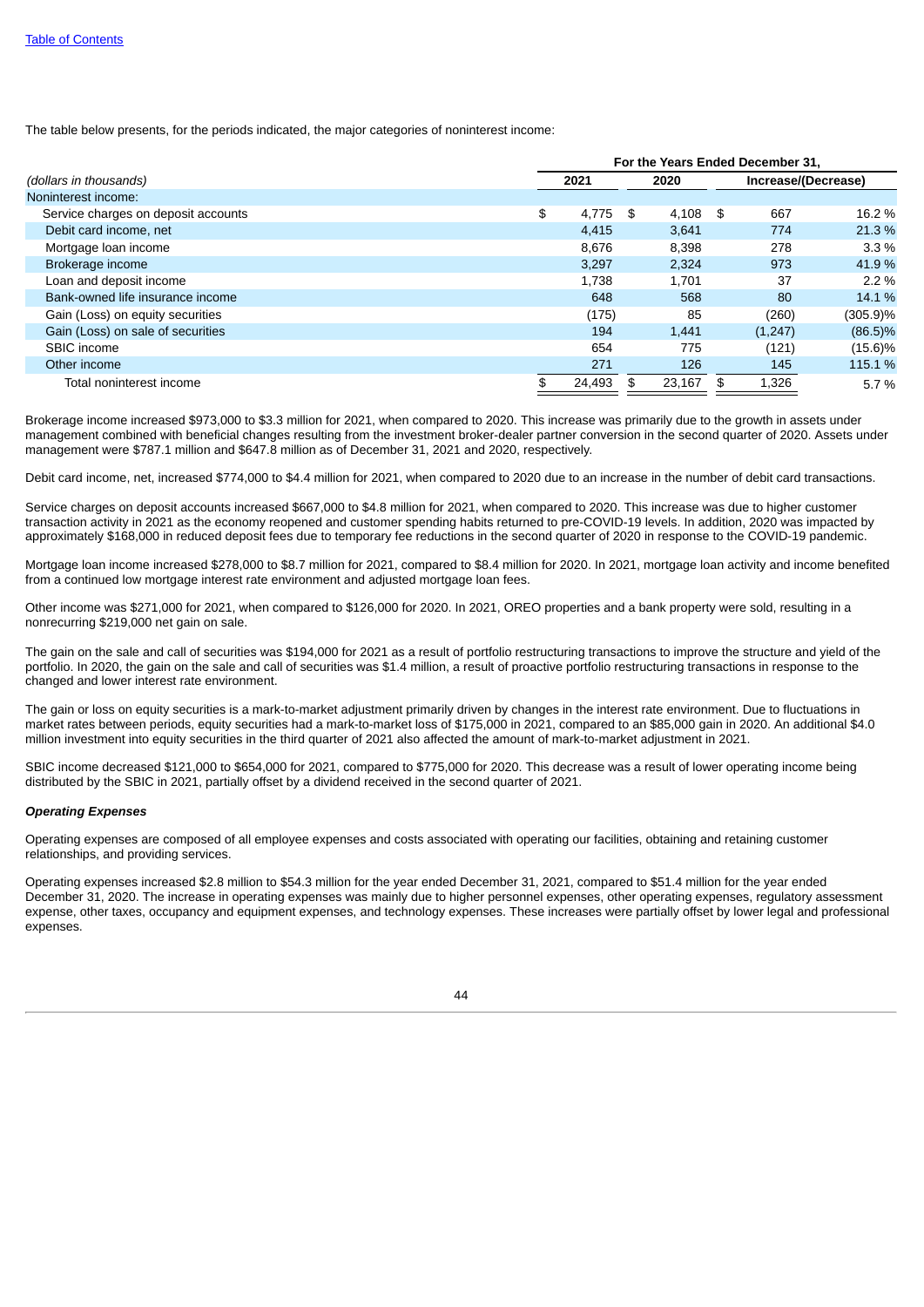The following table presents, for the periods indicated, the major categories of operating expenses:

|                                     | For the Years Ended December 31, |        |    |        |    |                     |            |  |
|-------------------------------------|----------------------------------|--------|----|--------|----|---------------------|------------|--|
| (dollars in thousands)              |                                  | 2021   |    | 2020   |    | Increase (Decrease) |            |  |
| Operating expenses:                 |                                  |        |    |        |    |                     |            |  |
| Personnel expenses                  | \$                               | 32,449 | \$ | 31,160 | \$ | 1,289               | 4.1 %      |  |
| Non-staff expenses:                 |                                  |        |    |        |    |                     |            |  |
| Occupancy and equipment expenses    |                                  | 5,443  |    | 5,106  |    | 337                 | $6.6\%$    |  |
| Technology expenses                 |                                  | 2,810  |    | 2,542  |    | 268                 | 10.5 %     |  |
| Advertising                         |                                  | 921    |    | 933    |    | (12)                | (1.3)%     |  |
| Other business development expenses |                                  | 1,169  |    | 1,020  |    | 149                 | 14.6 %     |  |
| Data processing expense             |                                  | 1,982  |    | 1,905  |    | 77                  | 4.0%       |  |
| Other taxes                         |                                  | 2,082  |    | 1,733  |    | 349                 | 20.1%      |  |
| Loan and deposit expenses           |                                  | 1,016  |    | 1,052  |    | (36)                | (3.4)%     |  |
| Legal and professional expenses     |                                  | 1,683  |    | 2,141  |    | (458)               | $(21.4)\%$ |  |
| Regulatory assessment expense       |                                  | 933    |    | 538    |    | 395                 | 73.4 %     |  |
| Other operating expenses            |                                  | 3,767  |    | 3,276  |    | 491                 | 15.0 %     |  |
| Total operating expenses            | \$                               | 54,255 |    | 51.406 | \$ | 2,849               | 5.5 %      |  |

Personnel expenses are the largest component of operating expenses and include payroll expenses, incentive compensation, benefit plans, health insurance, and payroll taxes. Personnel expenses were \$32.4 million for 2021, an increase of \$1.3 million compared to 2020. As of December 31, 2021 and 2020, we had 358 and 335 employees, respectively. The increase in personnel expenses was primarily related to additional staff resulting from our expansion in the New Orleans, Southwest, and Acadiana markets.

Other operating expenses increased \$491,000 to \$3.8 million for 2021 compared to the prior year. This increase was primarily the result of a \$311,000 nonrecurring expense reduction related to the dissolution of an acquired subsidiary in the first quarter of 2020.

Regulatory assessment expense increased \$395,000 to \$933,000 for 2021 compared to 2020. The Bank was notified by the FDIC that it did not have an FDIC insurance assessment for the first quarter of 2020; however, it would have an assessment starting in the second quarter of 2020. Since the second quarter of 2020, the FDIC insurance assessment has increased as a result of increasing deposit account balances. Therefore, the FDIC insurance assessment expense increased \$361,000 for 2021 compared to the prior year.

Other taxes increased \$349,000 to \$2.1 million for 2021 compared to 2020. This increase was due to an increase in State of Louisiana bank stock tax resulting from higher deposit account balances and higher net income for the applicable tax years.

Occupancy and equipment expenses increased \$337,000 to \$5.4 million for 2021 compared to 2020. This increase was primarily a result of our expansion in our newer markets throughout 2020 and the second half of 2021, partially offset by a reduction in COVID-19 pandemic occupancy-related expenses in 2021.

Technology expenses increased \$268,000 to \$2.8 million for 2021 compared to the prior year. This increase was attributed to new computer hardware and communication systems to support the expansion in our newer markets and for business continuity planning purposes. The increase was also due to the implementation of a new loan processing system and additional technology support services.

Legal and professional expenses decreased \$458,000 to \$1.7 million for 2021 compared to 2020. This decrease was due to lower attorney fees as a result of the completion of various legal matters in late 2020.

#### *Income Tax Expense*

The amount of income tax expense is influenced by the amounts of our pre-tax income, tax-exempt income, and other nondeductible expenses. Deferred tax assets and liabilities are reflected at currently enacted income tax rates in effect for the period in which the deferred tax assets and liabilities are expected to be realized or settled. As changes in tax laws or rates are enacted, deferred tax assets and liabilities are adjusted through the provision for income taxes.

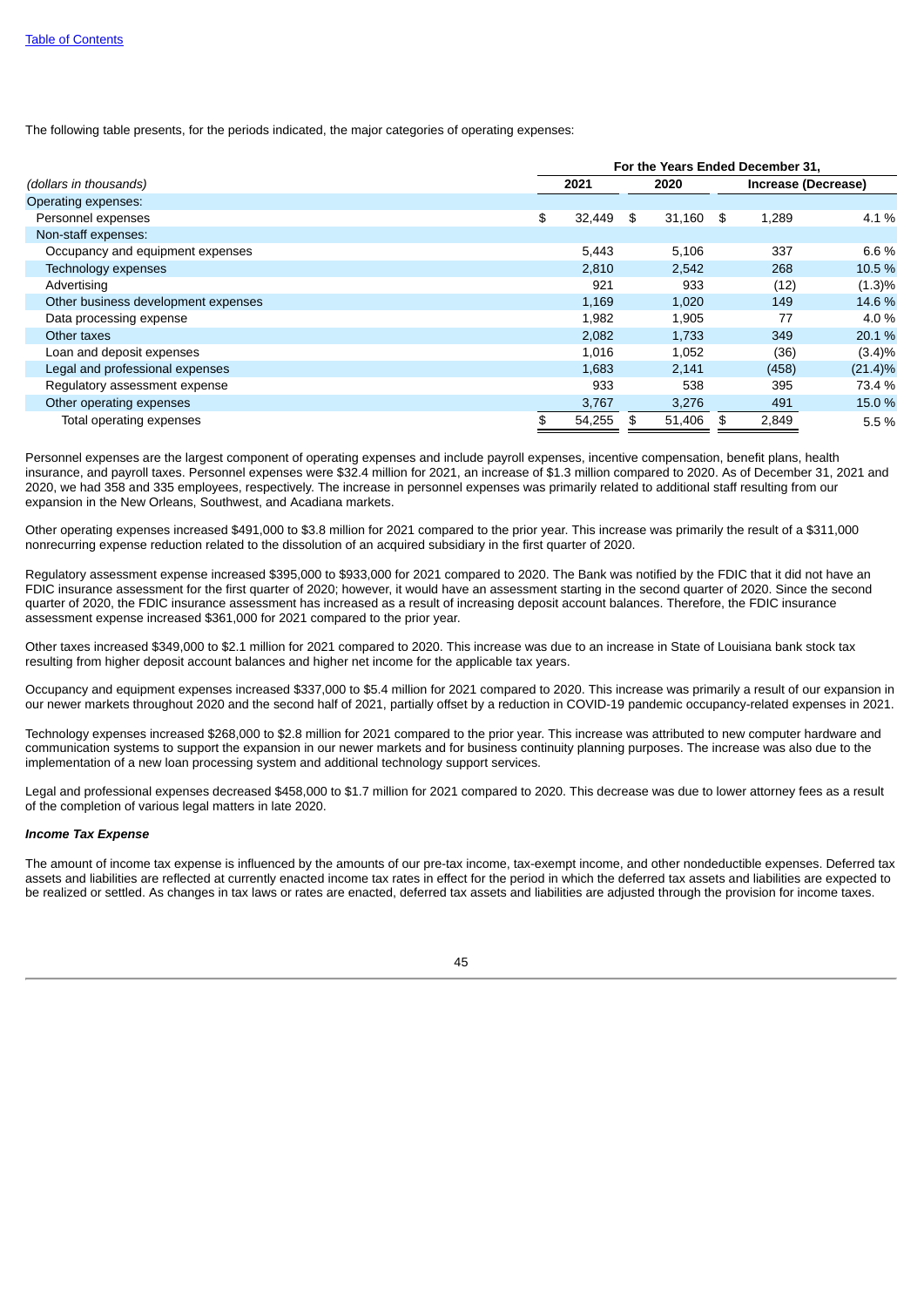Our effective income tax rates have differed from the U.S. statutory rate due to the effect of tax-exempt income from loans, securities, life insurance policies, and the income tax effects associated with stock-based compensation. The CARES Act and Families First Coronavirus Response Act passed in March of 2020 did not have a material impact on our income tax expense or our effective tax rate for the years ended December 31, 2021 and 2020.

For the years ended December 31, 2021 and 2020, income tax expense totaled \$7.1 million and \$6.3 million, respectively. The increase in income tax expense was primarily due to the increase in pre-tax income. The effective income tax rate for 2021 was 17.7%, compared to 18.3% for 2020.

### **FINANCIAL CONDITION**

#### *General*

As of December 31, 2021, total assets were \$3.22 billion, which was \$582.1 million, or 22.0%, higher than total assets of \$2.64 billion as of December 31, 2020. Within total assets, compared to December 31, 2020, interest-bearing deposits in other banks increased by \$344.1 million, securities AFS increased by \$161.0 million, and loans HFI increased by \$95.4 million. For liabilities, compared to December 31, 2020, interest-bearing deposits increased by \$363.9 million, and noninterest-bearing deposits increased by \$206.1 million. As of December 31, 2021, the loans HFI to deposits ratio was 57.86%, compared to 67.87% as of December 31, 2020, and the noninterest-bearing deposits to total deposits ratio was 39.50%, compared to 40.32% as of December 31, 2020. Stockholders' equity increased \$12.7 million during 2021 to \$298.2 million as of December 31, 2021.

#### *Interest-Bearing Deposits in Other Banks*

Interest-bearing deposits in other banks are the second largest component of earning assets. As of December 31, 2021, interest-bearing deposits in other banks were 23.6% of total assets. Historically, interest-bearing deposits in other banks were a much smaller portion of our total assets. Excess liquidity that is not being deployed into loans or securities is placed in these accounts. Interest-bearing deposits in other banks increased \$344.1 million, or 82.4%, in 2021 to \$761.7 million as of December 31, 2021. This increase was a result of customers receiving funds from government stimulus programs, customers depositing the proceeds from their PPP2 loans, and customers maintaining higher deposit balances.

#### *Securities*

Our securities portfolio is the third largest component of earning assets and provides a significant source of revenue. As of December 31, 2021, our securities portfolio was 20.7% of total assets. It is designed primarily to provide and maintain liquidity, generate a favorable return on investments without incurring unnecessary interest rate and credit risk, and to complement our lending activities. We may invest in various types of liquid assets that are permissible under governing regulations and approved by our investment policy, which include U.S. Treasury obligations, U.S. government agency obligations, certificates of deposit of insured domestic banks, mortgage-backed and mortgage-related securities, corporate notes having an investment rating of "A" or better, municipal bonds, and certain equity securities.

# *Securities AFS*

Securities AFS were \$659.2 million as of December 31, 2021, an increase of \$161.0 million, or 32.3%, from \$498.2 million as of December 31, 2020. Investment activity for the year ended December 31, 2021, included \$389.5 million of securities purchased, partially offset by \$113.5 million in sales and \$99.2 million in maturities, principal repayments, and calls. The unrealized gain/loss of the securities AFS portfolio decreased \$13.5 million for the year ended December 31, 2021.

In 2021, we sold \$113.5 million of securities AFS as part of restructuring transactions. A large portion of the securities sold were mortgage-backed securities that had accelerated prepayment speeds and were owned at higher book prices. Due to these accelerated prepayment speeds, the yields had declined. We reinvested the proceeds into securities with improved structure, which rebalanced the cash flows for the portfolio, reduced amortization expense for the mortgage-backed sector, reduced extension risk, and improved the portfolio yield.

In 2021, due to the low interest rate environment, we also reallocated \$222.9 million from overnight funds yielding 0.12% to securities AFS yielding 1.15%. Although this reallocation negatively impacted the overall securities portfolio yield, we expect it to improve future interest income by moving these funds from overnight funds to a higher yielding investment.

The securities AFS portfolio tax-equivalent yield was 1.79% for the year ended December 31, 2021, compared to 2.02% for the year ended December 31, 2020. The decrease in yield for 2021, compared to 2020, was due to purchasing a significant amount of securities during 2021 with lower yields than the portfolio yield as of December 31, 2020, as a result of the low rate environment.

The contractual maturity of mortgage-backed securities and collateralized mortgage obligations is not a reliable indicator of their expected lives because borrowers have the right to prepay their obligations at any time. Mortgage-backed

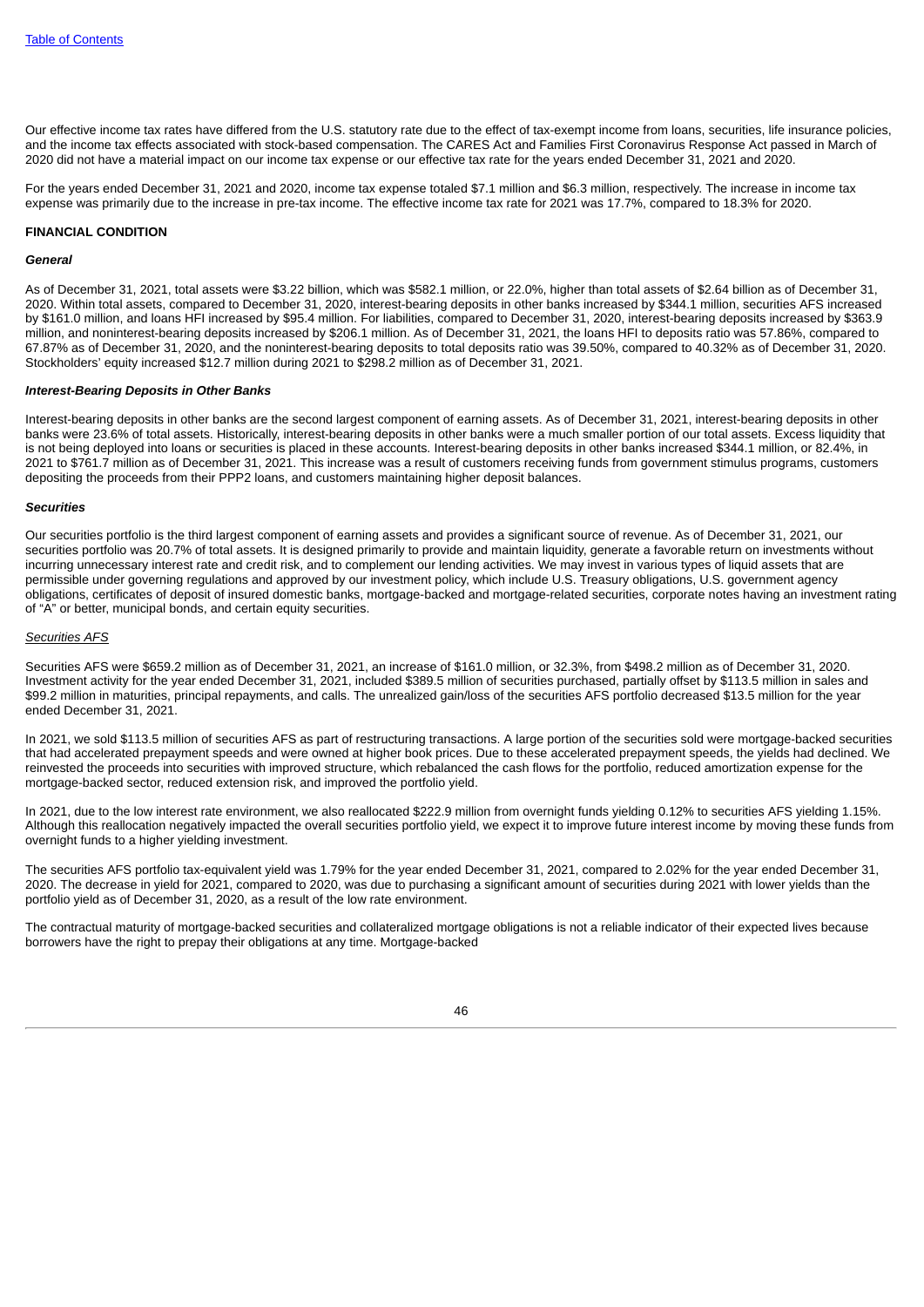securities and collateralized mortgage obligations are typically issued with stated principal amounts and are backed by pools of mortgage loans and other loans with varying maturities. The term of the underlying mortgages and loans may vary significantly due to the ability of a borrower to prepay. Monthly pay downs on mortgage-backed securities may cause the average lives of the securities to be much different than the stated contractual maturity. During a period of rising interest rates, fixed rate mortgage-backed securities are not likely to experience heavy prepayments of principal, and, consequently, the average lives of these securities are typically lengthened. If interest rates begin to fall, prepayments may increase, thereby shortening the estimated average lives of these securities. As of December 31, 2021, the average life of our securities portfolio was 4.9 years with an estimated modified duration of 4.5 years.

The carrying values of our securities AFS are adjusted for unrealized gain or loss, and any unrealized gain or loss is reported on an after-tax basis as a component of AOCI in stockholders' equity. As of December 31, 2021, the unrealized loss of the securities AFS portfolio was \$4.8 million, a decrease of \$13.5 million, compared to an unrealized gain of \$8.8 million as of December 31, 2020. This change is attributed to an increase in market rates, which resulted in lower prices on securities and, therefore, an overall lower market value of the portfolio.

The following tables summarize the amortized cost and estimated fair value of our securities AFS by type as of the dates indicated. As of December 31, 2021, other than securities issued by U.S. government agencies or government sponsored enterprises, our securities portfolio did not contain securities of any one issuer with an aggregate book value in excess of 10.0% of our stockholders' equity.

|                             |    | December 31, 2021 |                              |  |                                      |                   |
|-----------------------------|----|-------------------|------------------------------|--|--------------------------------------|-------------------|
| (in thousands)              |    | Amortized<br>Cost | Gross<br>Unrealized<br>Gains |  | <b>Gross</b><br>Unrealized<br>Losses | <b>Fair Value</b> |
| Securities AFS:             |    |                   |                              |  |                                      |                   |
| Mortgage-backed securities  | \$ | 386.874           | \$<br>$1.112$ \$             |  | $(8,460)$ \$                         | 379.526           |
| <b>Municipal bonds</b>      |    | 227,248           | 3,665                        |  | (942)                                | 229,971           |
| U.S. Treasury securities    |    | 41,770            |                              |  | (154)                                | 41,616            |
| U.S. agency securities      |    | 8.062             | 61                           |  | (58)                                 | 8,065             |
| <b>Total Securities AFS</b> |    | 663,954           | \$<br>4,838                  |  | $(9,614)$ \$                         | 659,178           |

|                             |                   |                              |                                             | December 31, 2020 |                   |  |  |  |  |  |  |  |  |  |  |  |
|-----------------------------|-------------------|------------------------------|---------------------------------------------|-------------------|-------------------|--|--|--|--|--|--|--|--|--|--|--|
| (in thousands)              | Amortized<br>Cost | Gross<br>Unrealized<br>Gains | <b>Gross</b><br><b>Unrealized</b><br>Losses |                   | <b>Fair Value</b> |  |  |  |  |  |  |  |  |  |  |  |
| Securities AFS:             |                   |                              |                                             |                   |                   |  |  |  |  |  |  |  |  |  |  |  |
| Mortgage-backed securities  | \$<br>271.709     | \$<br>$3,450$ \$             | $(332)$ \$                                  |                   | 274,827           |  |  |  |  |  |  |  |  |  |  |  |
| <b>Municipal bonds</b>      | 207,834           | 5.498                        | (51)                                        |                   | 213,281           |  |  |  |  |  |  |  |  |  |  |  |
| U.S. Treasury securities    |                   |                              |                                             |                   |                   |  |  |  |  |  |  |  |  |  |  |  |
| U.S. agency securities      | 9.902             | 200                          | (4)                                         |                   | 10,098            |  |  |  |  |  |  |  |  |  |  |  |
| <b>Total Securities AFS</b> | 489,445           | \$<br>9,148                  | (387)                                       |                   | 498.206           |  |  |  |  |  |  |  |  |  |  |  |

The following table shows the fair value of securities AFS, which mature during each of the periods indicated. The contractual maturity of a mortgage-backed security is the date the last underlying mortgage matures. Yields are weighted-average tax equivalent yields that are calculated by dividing projected annual income by the average amortized cost of the applicable securities while using a 21.0% federal income tax rate, when applicable.

|                               |        |                           |        |                                                          |        | Contractual Maturity as of December 31, 2021       |         |                           |   |              |               |
|-------------------------------|--------|---------------------------|--------|----------------------------------------------------------|--------|----------------------------------------------------|---------|---------------------------|---|--------------|---------------|
|                               |        | Within<br><b>One Year</b> |        | <b>After One Year</b><br>but Within<br><b>Five Years</b> |        | <b>After Five Years</b><br>but Within<br>Ten Years |         | After<br><b>Ten Years</b> |   | <b>Total</b> |               |
| (dollars in thousands)        | Amount | $Yield^{(1)}$             | Amount | $Yield^{(1)}$                                            | Amount | Yield <sup>(1)</sup>                               | Amount  | $Yield^{(1)}$             |   | Amount       | $Yield^{(1)}$ |
| Securities AFS:               |        |                           |        |                                                          |        |                                                    |         |                           |   |              |               |
| Mortgage-backed securities \$ | 79     | 1.56 % \$                 |        | 1.031<br>1.68%                                           | 45.509 | 1.48 %                                             | 332.907 | 1.28 %                    | S | 379.526      | 1.30 %        |
| Municipal bonds               | 9.807  | 2.04 %                    |        | 1.89 %<br>25.032                                         | 15.996 | 2.73 %                                             | 179.136 | 2.58 %                    |   | 229,971      | 2.49 %        |
| U.S. Treasury securities      |        | $-$ %                     |        | 0.66%<br>41.616                                          |        | $-$ %                                              |         | $-$ %                     |   | 41.616       | 0.66%         |
| U.S. agency securities        |        | $-$ %                     |        | 1.47 %<br>3,614                                          | 4,451  | 1.73 %                                             |         | $-$ %                     |   | 8,065        | 1.61%         |
| <b>Total Securities AFS</b>   | 9,886  | 2.04 %                    |        | 71,293<br>1.14 %                                         | 65,956 | 1.80 %                                             | 512,043 | 1.72 %                    | S | 659,178      | 1.67 %        |

 $(1)$  Tax equivalent projected book yield as of December 31, 2021.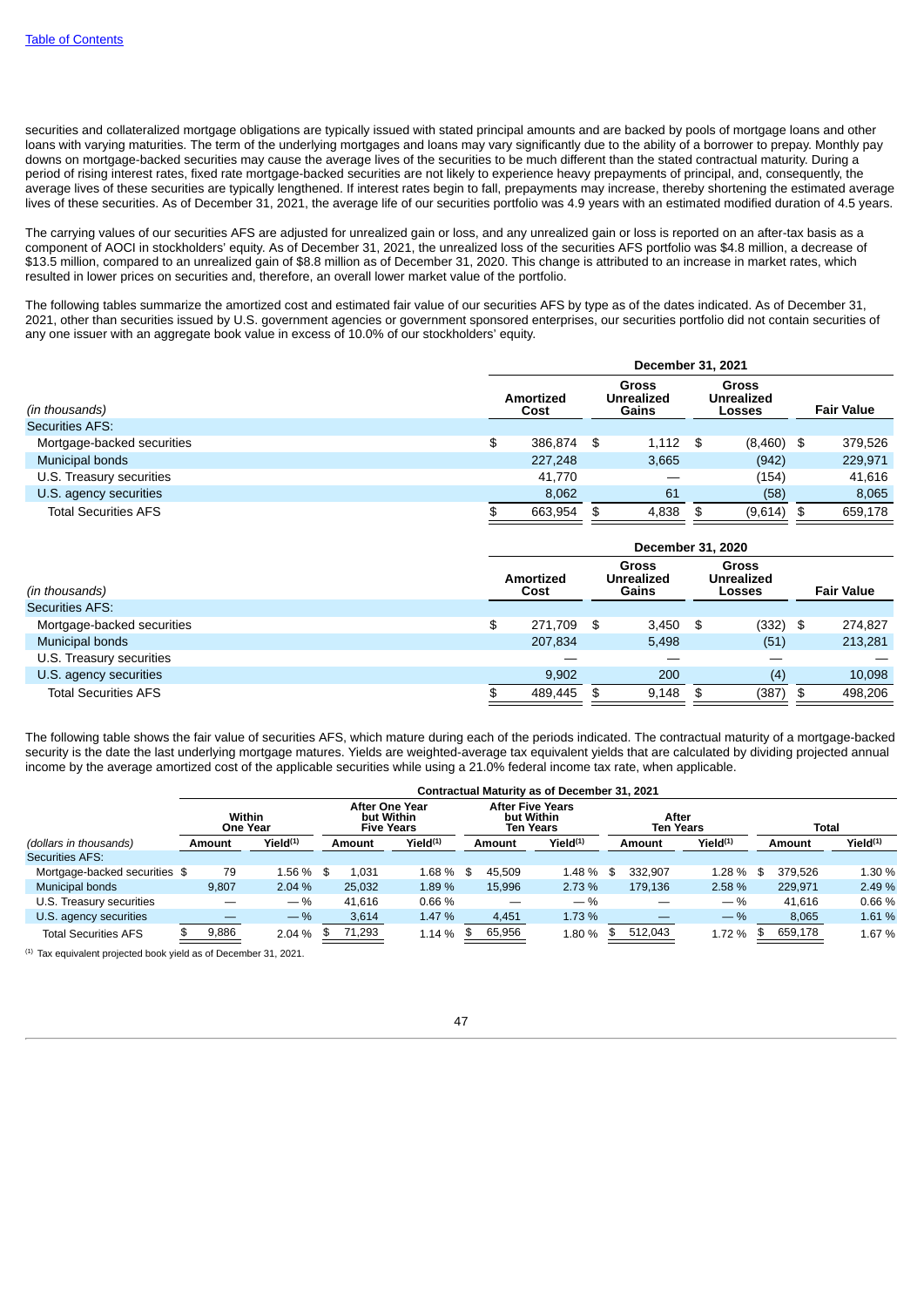# *Equity Securities*

Equity securities are an investment in a CRA mutual fund. We invest in the mutual fund as part of our strategy to meet our obligations described within the CRA, which encourages financial institutions to help meet the credit needs of their entire market area, including low and moderate income neighborhoods, consistent with safe and sound banking principles. Through this fund, mortgage-backed securities are purchased according to our allocations, with their underlying collateral located in our market areas, which strengthens our efforts to meet our CRA obligations.

Equity securities are carried at fair value on the consolidated balance sheets with periodic changes in value recorded through the consolidated statements of income. The fair value of our equity securities was \$7.8 million as of December 31, 2021, with a recognized loss of \$175,000 for the year ended December 31, 2021, compared to a fair value of \$4.0 million as of December 31, 2020, with a recognized gain of \$85,000 for the year ended December 31, 2020. In the third quarter of 2021, we invested an additional \$4.0 million into the CRA mutual fund. This additional investment was allocated to the assessment areas in our markets, including our newer markets, and other areas of Louisiana to further strengthen our efforts to meet our CRA obligations. There were no sales of equity securities for the year ended December 31, 2021.

#### *Loan Portfolio*

Our loan portfolio is our largest category of earning assets, and interest income earned on our loan portfolio is our primary source of income. We maintain a diversified loan portfolio with a focus on commercial real estate, one-to-four family residential, and commercial and industrial loans. As of December 31, 2021, loans HFI were \$1.68 billion, an increase of \$95.4 million, or 6.0%, compared to \$1.59 billion as of December 31, 2020.

Red River Bank began participating in the SBA PPP in the second quarter of 2020. Through December 31, 2021, we had received \$198.6 million in SBA forgiveness and borrower payments on 99.9% of the PPP1 loans originated. In 2021, we originated 488 PPP2 loans totaling \$58.3 million with an average size of \$119,000. PPP2 loan origination fees totaled \$2.7 million, or 4.65% of PPP2 loans. Through December 31, 2021, we had received \$40.6 million in SBA forgiveness and borrower payments on 78.7% of the PPP2 loans originated. As of December 31, 2021, PPP loans totaled \$17.6 million, net of \$626,000 of deferred income, or 1.0% of loans HFI. As of December 31, 2020, PPP loans totaled \$118.4 million, net of \$2.8 million of deferred income, or 7.5% of loans HFI.

As of December 31, 2021, non-PPP loans HFI (non-GAAP) were \$1.67 billion, an increase of \$196.3 million, or 13.4%, from December 31, 2020. The increase in non-PPP loans HFI (non-GAAP) was due to increased loan activity across all of our markets with our newer markets experiencing the most growth. For calculations and reconciliations to GAAP of non-GAAP financial measures, see " - Non-GAAP Financial Measures" in this Report.

#### *Loans by Category*

Loans HFI by category, non-PPP loans HFI (non-GAAP), and loans HFS are summarized below as of the dates indicated:

|                                        | December 31,  |            |  |           |         |  |  |  |  |  |  |  |
|----------------------------------------|---------------|------------|--|-----------|---------|--|--|--|--|--|--|--|
|                                        | 2021<br>2020  |            |  |           |         |  |  |  |  |  |  |  |
| (dollars in thousands)                 | Amount        | Percent    |  | Amount    | Percent |  |  |  |  |  |  |  |
| Real estate:                           |               |            |  |           |         |  |  |  |  |  |  |  |
| Commercial real estate                 | \$<br>670,293 | 39.8 % \$  |  | 556,769   | 35.0 %  |  |  |  |  |  |  |  |
| One-to-four family residential         | 474,420       | 28.2 %     |  | 442.889   | 27.9 %  |  |  |  |  |  |  |  |
| Construction and development           | 106,339       | 6.3%       |  | 127,321   | 8.0%    |  |  |  |  |  |  |  |
| Commercial and industrial              | 311,373       | 18.5 %     |  | 250,428   | 15.8 %  |  |  |  |  |  |  |  |
| SBA PPP, net of deferred income        | 17,550        | 1.0%       |  | 118,447   | 7.5 %   |  |  |  |  |  |  |  |
| Tax-exempt                             | 80.726        | 4.8%       |  | 68.666    | 4.3 %   |  |  |  |  |  |  |  |
| Consumer                               | 23,131        | 1.4 %      |  | 23,926    | 1.5 %   |  |  |  |  |  |  |  |
| <b>Total loans HFI</b>                 | 1,683,832     | 100.0 % \$ |  | 1,588,446 | 100.0%  |  |  |  |  |  |  |  |
| Total non-PPP loans HFI (non-GAAP) (1) | 1,666,282     |            |  | 1,469,999 |         |  |  |  |  |  |  |  |
| <b>Total loans HFS</b>                 | 4,290         |            |  | 29,116    |         |  |  |  |  |  |  |  |
|                                        |               |            |  |           |         |  |  |  |  |  |  |  |

 $^{\text{\tiny{(1)}}}$  Non-GAAP financial measure. For calculations and reconciliations to GAAP of non-GAAP financial measures, see " - Non-GAAP Financial Measures" in this Report.

*Commercial Real Estate Loans.* Commercial real estate loans are primarily made for commercial property that is owner occupied as well as commercial property owned by real estate investors. Real estate securing these loans includes many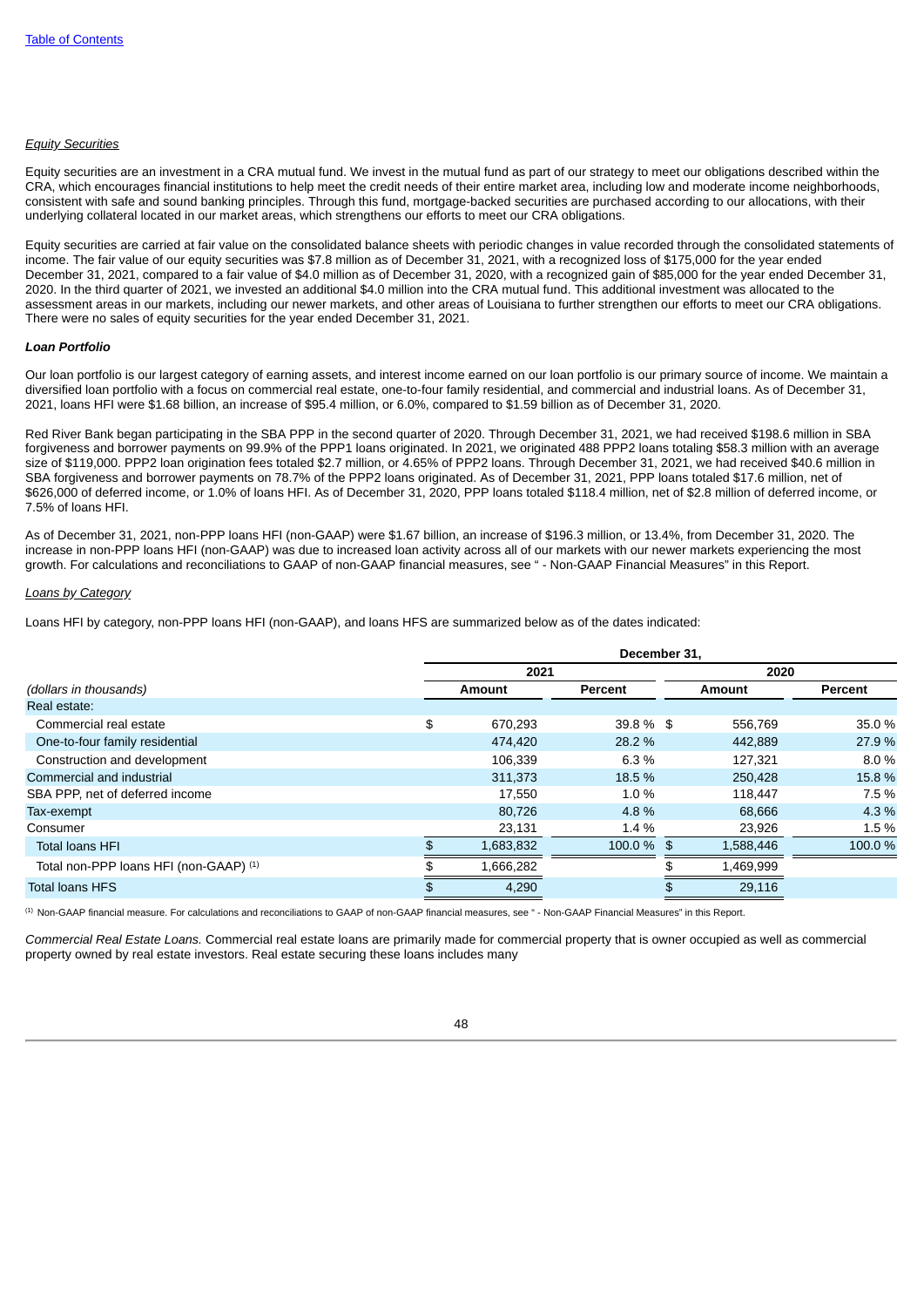property types, such as retail centers, nursing homes, offices and office buildings, medical facilities, warehouses, churches and related facilities, production facilities, and multifamily properties. Commercial real estate loans increased \$113.5 million, or 20.4%, to \$670.3 million as of December 31, 2021, from \$556.8 million as of December 31, 2020.

Non-owner occupied commercial real estate loans were \$339.1 million, or 20.1% of loans HFI, and represented 110.9% of the Bank's total risk-based capital as of December 31, 2021. The owner occupied and non-owner occupied components of the commercial real estate portfolio are summarized below.

|                              |    |         | December 31.                   |         |                                |  |  |
|------------------------------|----|---------|--------------------------------|---------|--------------------------------|--|--|
|                              |    | 2021    |                                | 2020    |                                |  |  |
| (dollars in thousands)       |    | Amount  | <b>Percent of Loans</b><br>HFI | Amount  | <b>Percent of Loans</b><br>HFI |  |  |
| Commercial real estate       |    |         |                                |         |                                |  |  |
| Owner occupied               | £. | 331.152 | 19.7 % \$                      | 319.790 | 20.1 %                         |  |  |
| Non-owner occupied           |    | 339.141 | 20.1 %                         | 236.979 | 14.9 %                         |  |  |
| Total commercial real estate |    | 670.293 | $39.8\%$ \$                    | 556.769 | 35.0 %                         |  |  |

*One-to-Four Family Residential Loans.* One-to-four family residential loans are predominantly first lien mortgage loans secured by owner occupied one-tofour family residential properties. One-to-four family residential loans increased \$31.5 million, or 7.1%, to \$474.4 million as of December 31, 2021, compared to \$442.9 million as of December 31, 2020.

*Construction and Development Loans.* The construction and development portfolio includes loans to small and medium-sized businesses to construct owner occupied facilities, loans to developers of commercial real estate investment properties and residential developments, and, to a lesser extent, loans to individual clients for construction of single-family homes. Construction and development loans decreased \$21.0 million, or 16.5%, to \$106.3 million as of December 31, 2021, compared to \$127.3 million as of December 31, 2020.

*Commercial and Industrial Loans.* Commercial and industrial loans are made for a variety of business purposes, including, but not limited to, inventory, equipment, capital expansion, and working capital enhancement. Collateral typically includes a lien on general business assets including, among other things, accounts receivable, inventory, equipment, and available real estate. A personal guaranty is generally obtained from the borrower or principal. Commercial and industrial loans increased \$60.9 million, or 24.3%, to \$311.4 million as of December 31, 2021, from \$250.4 million as of December 31, 2020.

*SBA PPP, Net of Deferred Income.* SBA PPP loans are made to small businesses and other entities and individuals according to the criteria set forth by the CARES Act in March 2020. These loans are guaranteed by the SBA, have a 24- or 60-month term at an interest rate of 1.0%, and are subject to forgiveness by the SBA dependent upon meeting eligibility requirements.

*Tax-Exempt Loans.* Tax-exempt loans are made to political subdivisions of the State of Louisiana including parishes, municipalities, utility districts, school districts, and development authorities. These loans are typically secured by and paid for by ad valorem taxes. Tax-exempt loans increased \$12.1 million, or 17.6%, to \$80.7 million as of December 31, 2021, compared to \$68.7 million as of December 31, 2020.

*Consumer Loans.* Consumer loans are made to individuals for personal, family, and household purposes and include secured and unsecured installment and term loans. Consumer loans are offered as an accommodation to existing customers and are not marketed to persons without a pre-existing relationship with us.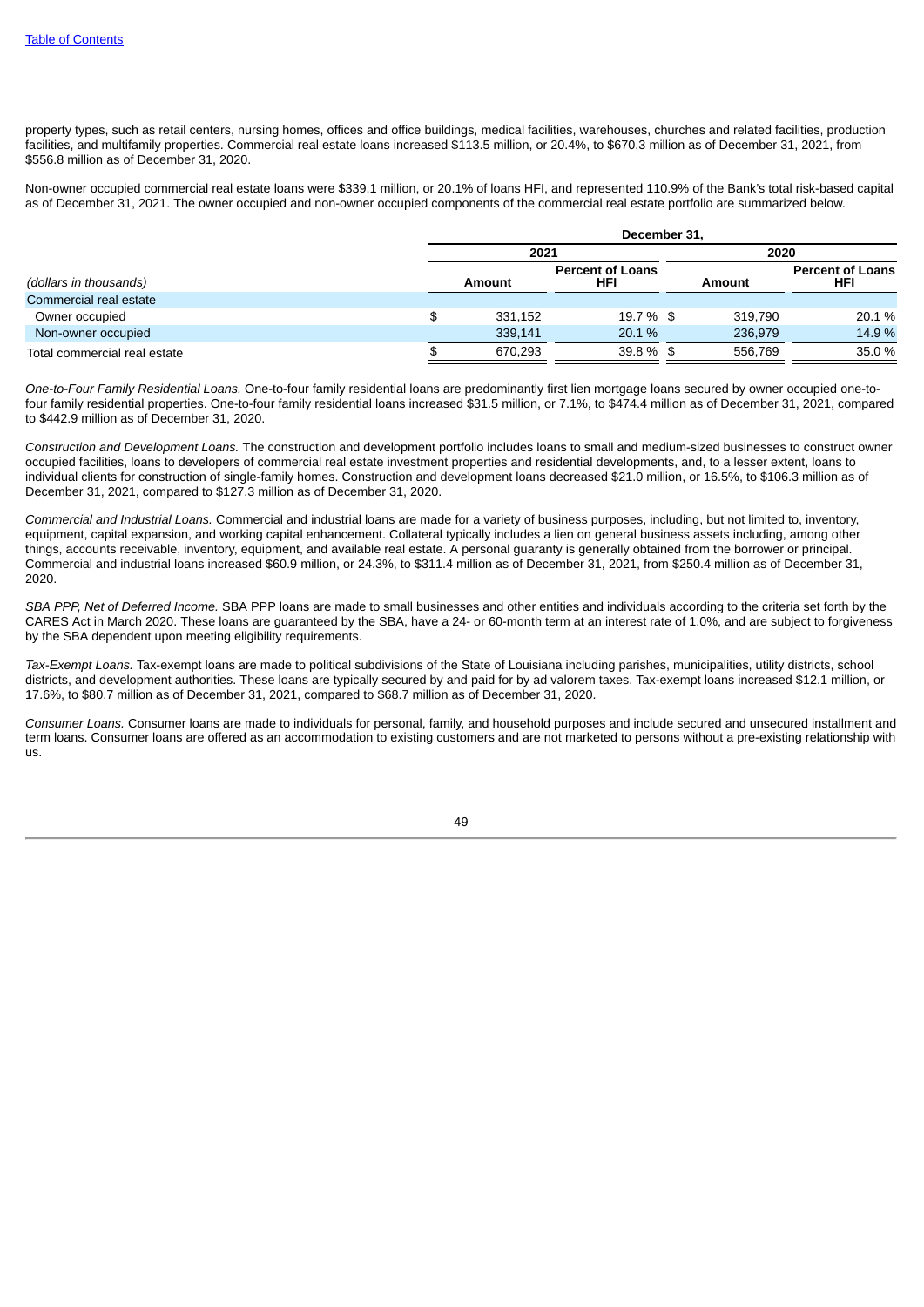# *Industry Concentrations*

The North American Industry Classification System ("NAICS") is an industry classification system used to categorize loans by the borrower's type of business. Industry concentrations stated as a percentage of non-PPP loans HFI (non-GAAP) are presented below:

|                                                              | December 31, 2021 |
|--------------------------------------------------------------|-------------------|
| <b>Health care</b>                                           | 8.3 %             |
| Construction                                                 | 4.6 %             |
| Investor one-to-four family and multifamily                  | 4.2 %             |
| <b>Hospitality services</b>                                  | 4.1%              |
| Retail trade                                                 | 4.0 %             |
| Public administration                                        | 3.4%              |
| Religious and other nonprofit                                | 1.9%              |
| Manufacturing                                                | 1.6 %             |
| Finance and insurance                                        | 1.6 %             |
| Energy                                                       | $1.2\%$           |
| All other                                                    | 65.1%             |
| Total non-PPP loans HFI (non-GAAP) by industry concentration | 100.0%            |

Health care loans are our largest loan industry concentration and are made up of a diversified portfolio of health care providers. As of December 31, 2021, health care loans were \$138.1 million, or 8.3% of non-PPP loans HFI (non-GAAP), compared to \$149.4 million, or 10.2% of non-PPP loans HFI (non-GAAP) as of December 31, 2020. The average health care loan size was \$295,000 as of December 31, 2021, and \$305,000 as of December 31, 2020. Within the health care sector, loans to physician and dental practices were 4.6% of non-PPP loans HFI (non-GAAP) as of December 31, 2021, and 5.7% as of December 31, 2020. Nursing and residential care loans were 3.6% of non-PPP loans HFI (non-GAAP) as of December 31, 2021, and 4.4% as of December 31, 2020. For further information on non-GAAP financial measures, see " - Non-GAAP Financial Measures" in this Report.

# *Geographic Markets*

As of December 31, 2021, Red River Bank currently operates in seven geographic markets throughout the state of Louisiana. We entered the Acadiana market in the fourth quarter of 2020 and the New Orleans market in the fourth quarter of 2021. The following table summarizes non-PPP loans HFI (non-GAAP) by market of origin:

|                                    | December 31, 2021 |                                                              |  |  |
|------------------------------------|-------------------|--------------------------------------------------------------|--|--|
| (dollars in thousands)             | Amount            | <b>Percent of Non-</b><br><b>PPP Loans HFI</b><br>(non-GAAP) |  |  |
| Central                            | \$<br>607,233     | 36.5 %                                                       |  |  |
| Northwest                          | 343,505           | 20.6 %                                                       |  |  |
| Capital                            | 478,703           | 28.7 %                                                       |  |  |
| Southwest                          | 97,175            | 5.8%                                                         |  |  |
| Northshore                         | 91,041            | 5.5 %                                                        |  |  |
| Acadiana                           | 28.629            | 1.7 %                                                        |  |  |
| <b>New Orleans</b>                 | 19,996            | 1.2%                                                         |  |  |
| Total non-PPP loans HFI (non-GAAP) | 1,666,282         | 100.0%                                                       |  |  |

For further information on non-GAAP financial measures, see " - Non-GAAP Financial Measures" in this Report.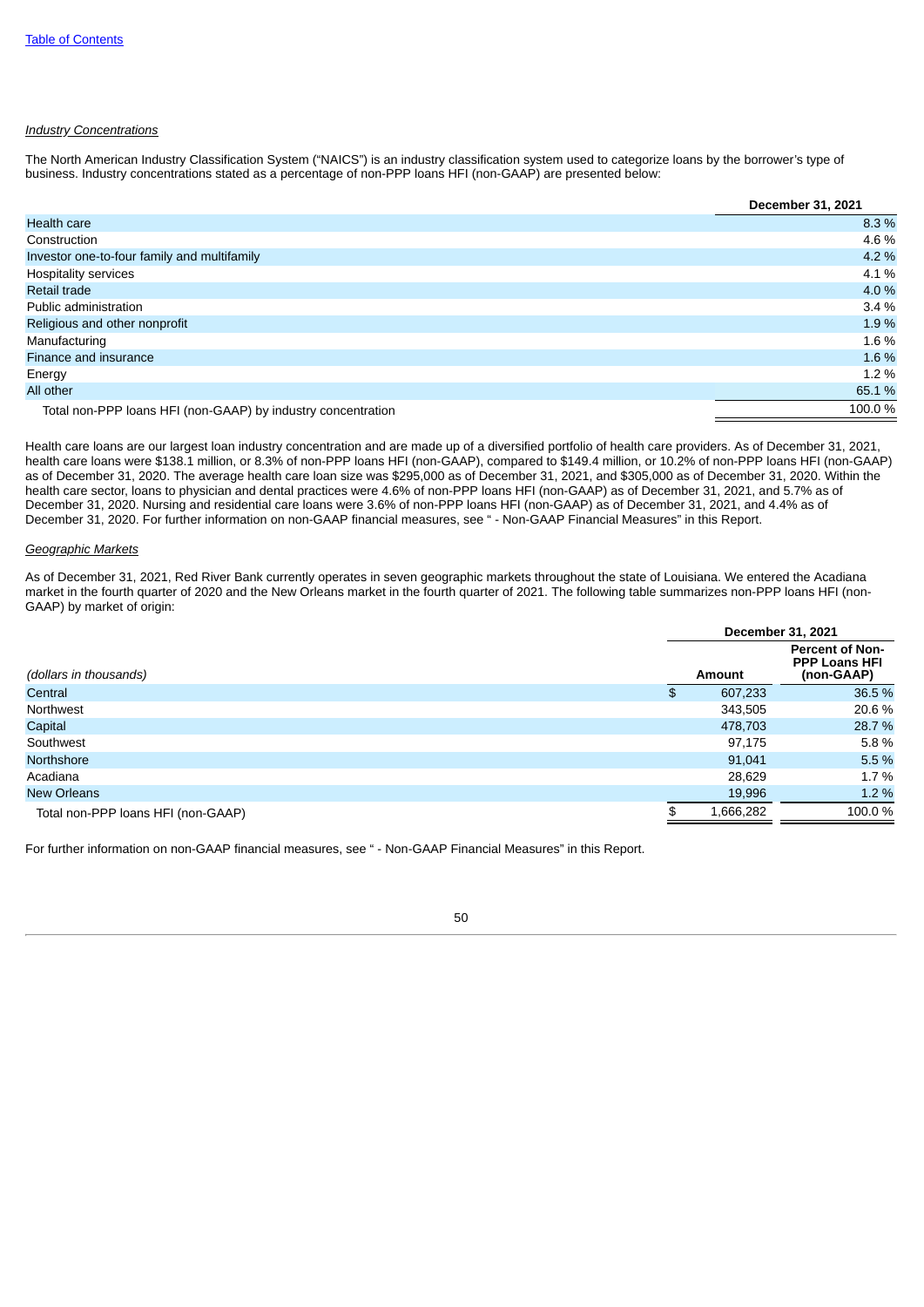# *Loan Portfolio Maturity Analysis*

The maturity distribution for non-PPP loans HFI (non-GAAP) are summarized below:

|                                    | December 31, 2021      |      |                                                   |     |                                                   |    |                |     |              |
|------------------------------------|------------------------|------|---------------------------------------------------|-----|---------------------------------------------------|----|----------------|-----|--------------|
| (dollars in thousands)             | <b>Within One Year</b> |      | <b>After One Year</b><br>but Within Five<br>Years |     | <b>After Five Years</b><br>but Within 15<br>Years |    | After 15 Years |     | <b>Total</b> |
| Real estate:                       |                        |      |                                                   |     |                                                   |    |                |     |              |
| Commercial real estate             | \$<br>64.546           | - \$ | 325.266                                           | \$  | 280.093                                           | \$ | 388 \$         |     | 670.293      |
| One-to-four family residential     | 27,807                 |      | 89.493                                            |     | 281.940                                           |    | 75.180         |     | 474.420      |
| Construction and development       | 70.227                 |      | 24.437                                            |     | 11.279                                            |    | 396            |     | 106,339      |
| Commercial and industrial          | 115.780                |      | 147.002                                           |     | 48.535                                            |    | 56             |     | 311,373      |
| Tax-exempt                         | 5.107                  |      | 13.740                                            |     | 51,351                                            |    | 10,528         |     | 80,726       |
| Consumer                           | 5,772                  |      | 16,797                                            |     | 417                                               |    | 145            |     | 23,131       |
| Total non-PPP loans HFI (non-GAAP) | \$<br>289.239          | \$   | 616.735                                           | -SS | 673.615                                           | \$ | 86.693         | \$. | 1,666,282    |

For further information on non-GAAP financial measures, see " - Non-GAAP Financial Measures" in this Report.

### *Fixed and Floating Rate Loans*

The dollar amount, as of December 31, 2021, of fixed and floating rate non-PPP loans HFI (non-GAAP) that mature after December 31, 2022, are presented in the following table:

| (dollars in thousands)         | <b>Fixed Rate Loans</b> | <b>Floating Rate Loans</b> | <b>Total</b> |  |
|--------------------------------|-------------------------|----------------------------|--------------|--|
| Real estate:                   |                         |                            |              |  |
| Commercial real estate         | \$<br>573.570           | 32.177 \$<br>- \$          | 605.747      |  |
| One-to-four family residential | 437,871                 | 8,742                      | 446,613      |  |
| Construction and development   | 25.731                  | 10.381                     | 36,112       |  |
| Commercial and industrial      | 143,893                 | 51,700                     | 195,593      |  |
| Tax-exempt                     | 75.619                  |                            | 75.619       |  |
| Consumer                       | 15,478                  | 1,881                      | 17,359       |  |
| Total                          | 1,272,162<br>\$         | 104,881 \$<br>\$           | 1,377,043    |  |

For further information on non-GAAP financial measures, see " - Non-GAAP Financial Measures" in this Report.

# *LIBOR*

In July 2017, the United Kingdom Financial Conduct Authority, the authority that regulates LIBOR, announced its intent to stop compelling banks to submit rates for the calculation of LIBOR after 2021. Subsequently, on March 5, 2021, it was announced that certain U.S. Dollar LIBOR rates would cease to be published after June 30, 2023. As of December 31, 2021, 3.6% of our non-PPP loans HFI (non-GAAP) were LIBOR-based with a setting that expires June 30, 2023. Alternative rate language is present in each credit agreement with a LIBOR-based rate. We do not anticipate any issue with transitioning each loan to a non-LIBOR-based rate. For further information on non-GAAP financial measures, see " - Non-GAAP Financial Measures" in this Report.

### *Nonperforming Assets*

NPAs consist of nonperforming loans and property acquired through foreclosures or repossession. Nonperforming loans include loans that are contractually past due 90 days or more and loans that are on nonaccrual status. Loans are considered past due when principal and interest payments have not been received as of the date such payments are due.

Asset quality is managed through disciplined underwriting policies, continual monitoring of loan performance, and focused management of NPAs. There can be no assurance, however, that the loan portfolio will not become subject to losses due to declines in economic conditions, deterioration in the financial condition of our borrowers, or a decline in the value of collateral.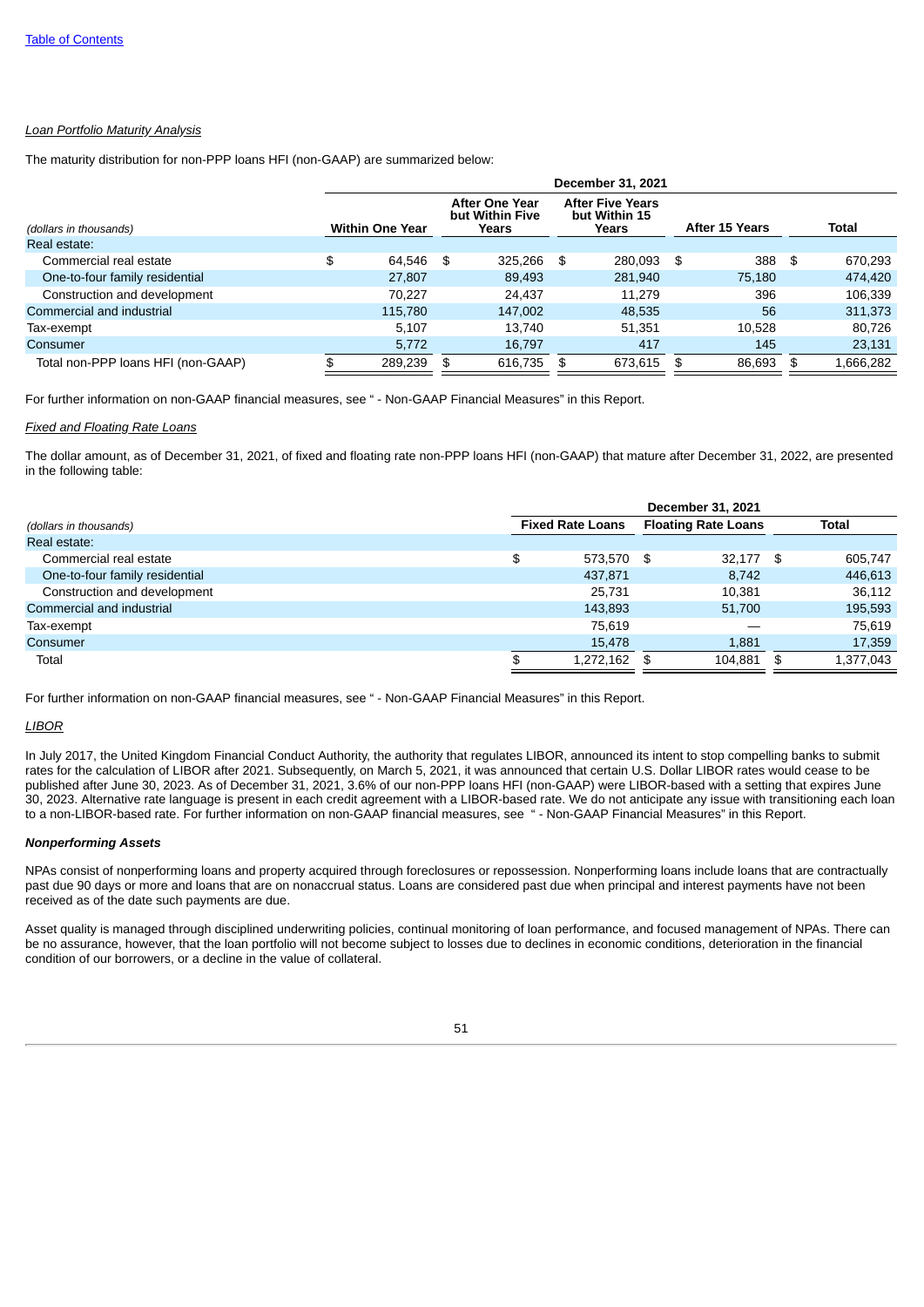NPAs totaled \$979,000 as of December 31, 2021, down \$3.2 million, or 76.7%, from \$4.2 million as of December 31, 2020. Our ratio of NPAs to total assets was 0.03% as of December 31, 2021, compared to 0.16% as of December 31, 2020. These improvements were primarily due to the payoff and charge-off of nonaccrual loans and the sale of OREO during 2021.

Nonperforming loan and asset information is summarized below:

|                                                                      | December 31,      |       |  |  |  |  |  |
|----------------------------------------------------------------------|-------------------|-------|--|--|--|--|--|
| (dollars in thousands)                                               | 2021              | 2020  |  |  |  |  |  |
| Nonperforming loans:                                                 |                   |       |  |  |  |  |  |
| Nonaccrual loans                                                     | \$<br>\$<br>280   | 3,307 |  |  |  |  |  |
| Accruing loans 90 or more days past due                              | 39                | 3     |  |  |  |  |  |
| Total nonperforming loans                                            | 319               | 3,310 |  |  |  |  |  |
| Foreclosed assets:                                                   |                   |       |  |  |  |  |  |
| Real estate                                                          | 660               | 896   |  |  |  |  |  |
| Total foreclosed assets                                              | 660               | 896   |  |  |  |  |  |
| <b>Total NPAs</b>                                                    | 979<br>\$         | 4,206 |  |  |  |  |  |
| Troubled debt restructurings:(1,2)                                   |                   |       |  |  |  |  |  |
| Nonaccrual loans                                                     | \$<br>\$          | 1,217 |  |  |  |  |  |
| Performing loans                                                     | 3,944             | 1,454 |  |  |  |  |  |
| <b>Total TDRs</b>                                                    | \$<br>3,944<br>\$ | 2,671 |  |  |  |  |  |
| Nonaccrual loans to loans HFI                                        | 0.02%             | 0.21% |  |  |  |  |  |
| Nonperforming loans to loans HFI <sup>(1)</sup>                      | 0.02%             | 0.21% |  |  |  |  |  |
| Nonperforming loans to non-PPP loans HFI (non-GAAP) <sup>(1,3)</sup> | 0.02%             | 0.23% |  |  |  |  |  |
| NPAs to total assets                                                 | 0.03%             | 0.16% |  |  |  |  |  |

 $^{(1)}$  Troubled debt restructurings – nonaccrual and accruing loans 90 or more days past due are included in the respective components of nonperforming loans.

 $^{(2)}$  In accordance with interagency regulatory guidance issued in March 2020 and revised in April 2020, COVID-19 pandemic-related short-term deferrals are not deemed to be TDRs to the extent they meet the terms of such guidance.<br>(3) Non-GAAP financial measure. For calculations and reconciliations to GAAP of non-GAAP financial measures, see " - Non-GAAP Financial Measures" in this Report.

#### Nonaccrual loans are summarized below by category:

|                                | December 31, |             |  |  |  |  |
|--------------------------------|--------------|-------------|--|--|--|--|
| (in thousands)                 | 2021         | 2020        |  |  |  |  |
| Real estate:                   |              |             |  |  |  |  |
| Commercial real estate         | \$<br>51     | 1,846<br>\$ |  |  |  |  |
| One-to-four family residential | 216          | 574         |  |  |  |  |
| Construction and development   |              | —           |  |  |  |  |
| Commercial and industrial      | 13           | 882         |  |  |  |  |
| <b>SBA PPP</b>                 |              |             |  |  |  |  |
| Tax-exempt                     |              |             |  |  |  |  |
| Consumer                       |              | 5           |  |  |  |  |
| Total nonaccrual loans         | 280          | 3,307<br>£. |  |  |  |  |

### *Potential Problem Loans*

From a credit risk standpoint, we classify loans in one of five categories: pass, special mention, substandard, doubtful, or loss. Loan classifications reflect a judgment about the risk of default and loss associated with the loans. Classifications are reviewed periodically and adjusted to reflect the degree of risk and loss believed to be inherent in each loan. The methodology is structured so that specific reserve allocations are increased in accordance with deterioration in credit quality (and a corresponding increase in risk and loss) or decreased in accordance with improvement in credit quality (and a corresponding decrease in risk and loss).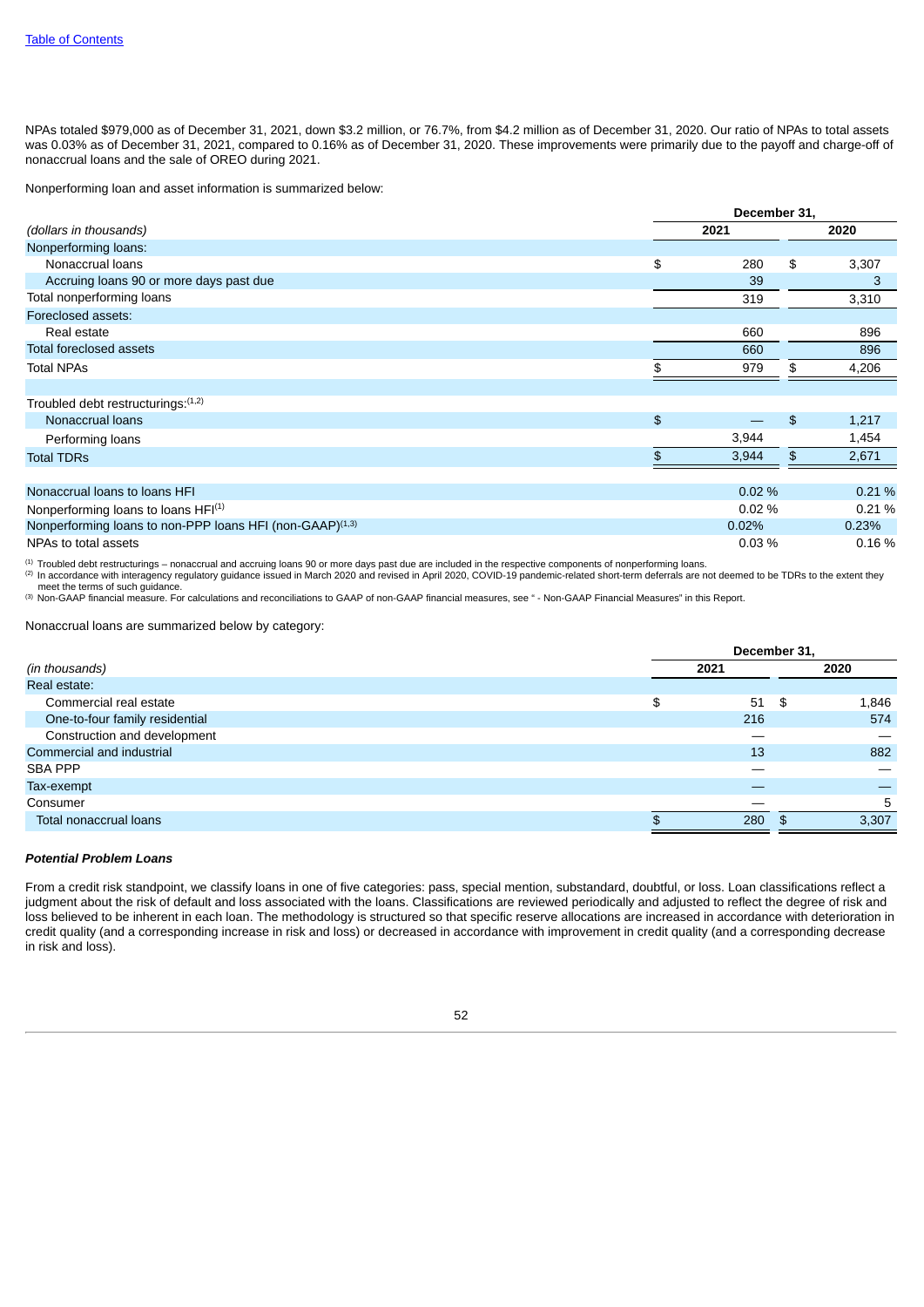Loans classified as pass are of satisfactory quality and do not require a more severe classification.

Loans classified as special mention have potential weaknesses that deserve management's close attention. If these weaknesses are not corrected, repayment possibilities for the loan may deteriorate. However, the loss potential does not warrant substandard classification.

Loans classified as substandard have well defined weaknesses that jeopardize normal repayment of principal and interest. Prompt corrective action is required to reduce exposure and to assure adequate remedial actions are taken by the borrower. If these weaknesses do not improve, loss is possible.

Loans classified as doubtful have well defined weaknesses that make full collection improbable.

Loans classified as loss are considered uncollectible and charged-off to the allowance for loan losses.

Loans HFI are summarized below by risk category:

|                                | December 31, 2021 |    |                                  |    |                    |    |                          |    |             |    |              |  |  |
|--------------------------------|-------------------|----|----------------------------------|----|--------------------|----|--------------------------|----|-------------|----|--------------|--|--|
| (dollars in thousands)         | Pass              |    | <b>Special</b><br><b>Mention</b> |    | <b>Substandard</b> |    | <b>Doubtful</b>          |    | <b>Loss</b> |    | <b>Total</b> |  |  |
| Real estate:                   |                   |    |                                  |    |                    |    |                          |    |             |    |              |  |  |
| Commercial real estate         | \$<br>666.838     | \$ | 499                              | \$ | 2.956              | \$ | $\overline{\phantom{0}}$ | \$ |             | \$ | 670.293      |  |  |
| One-to-four family residential | 473,638           |    | 321                              |    | 461                |    |                          |    |             |    | 474,420      |  |  |
| Construction and development   | 105,838           |    |                                  |    | 501                |    |                          |    |             |    | 106,339      |  |  |
| Commercial and industrial      | 306.925           |    | 1,551                            |    | 2,897              |    |                          |    |             |    | 311,373      |  |  |
| <b>SBA PPP</b>                 | 17.550            |    |                                  |    |                    |    |                          |    |             |    | 17.550       |  |  |
| Tax-exempt                     | 80.726            |    |                                  |    |                    |    |                          |    |             |    | 80.726       |  |  |
| Consumer                       | 23,003            |    | 21                               |    | 107                |    |                          |    |             |    | 23,131       |  |  |
| <b>Total loans HFI</b>         | 1.674.518         |    | 2,392                            | \$ | 6,922              | \$ |                          |    |             |    | 1,683,832    |  |  |
| % of loans HFI                 | 99.5 %            |    | 0.1%                             |    | 0.4%               |    | $-$ %                    |    | $-$ %       |    | 100.0%       |  |  |

### *Allowance for Loan Losses*

The allowance for loan losses is established for known and inherent losses in the loan portfolio based upon management's best assessment of the loan portfolio at each balance sheet date. It is maintained at a level estimated to be adequate to absorb potential losses through periodic changes to loan losses.

In connection with the review of the loan portfolio, risk elements attributable to particular loan types or categories are considered in assessing the quality of individual loans. Some of the risk elements considered include:

- for commercial real estate loans, the debt service coverage ratio (income from the business in excess of operating expenses compared to loan repayment requirements); operating results of the owner in the case of owner occupied properties; the loan to value ratio; the age and condition of the collateral; and the volatility of income, property value, and future operating results typical of properties of that type;
- for one-to-four family residential mortgage loans, the borrower's ability to repay the loan, including a consideration of the debt to income ratio and employment and income stability; the loan-to-value ratio; and the age, condition, and marketability of the collateral;
- for construction and development loans, the perceived feasibility of the project including the ability to sell developed lots or improvements constructed for resale or the ability to lease property constructed for lease; the quality and nature of contracts for presale or prelease, if any; experience and ability of the developer; and the loan-to-value ratio; and
- for commercial and industrial loans, the debt service coverage ratio; the operating results of the commercial, industrial, or professional enterprise; the borrower's business, professional, and financial ability and expertise; the specific risks and volatility of income and operating results typical for businesses in that category; the value, nature, and marketability of collateral; and the financial resources of the guarantor(s), if any.

As an SEC registrant with smaller reporting company filing status as determined on June 30, 2019, CECL is effective for us on January 1, 2023. When effective, the CECL allowance model, prescribed by *ASU No. 2016-13*, will require measurement of expected credit losses based on historical experience, current conditions, and reasonable and supportable forecasts. This model will replace the existing incurred loss model. Refer to "Item 8. Financial Statements and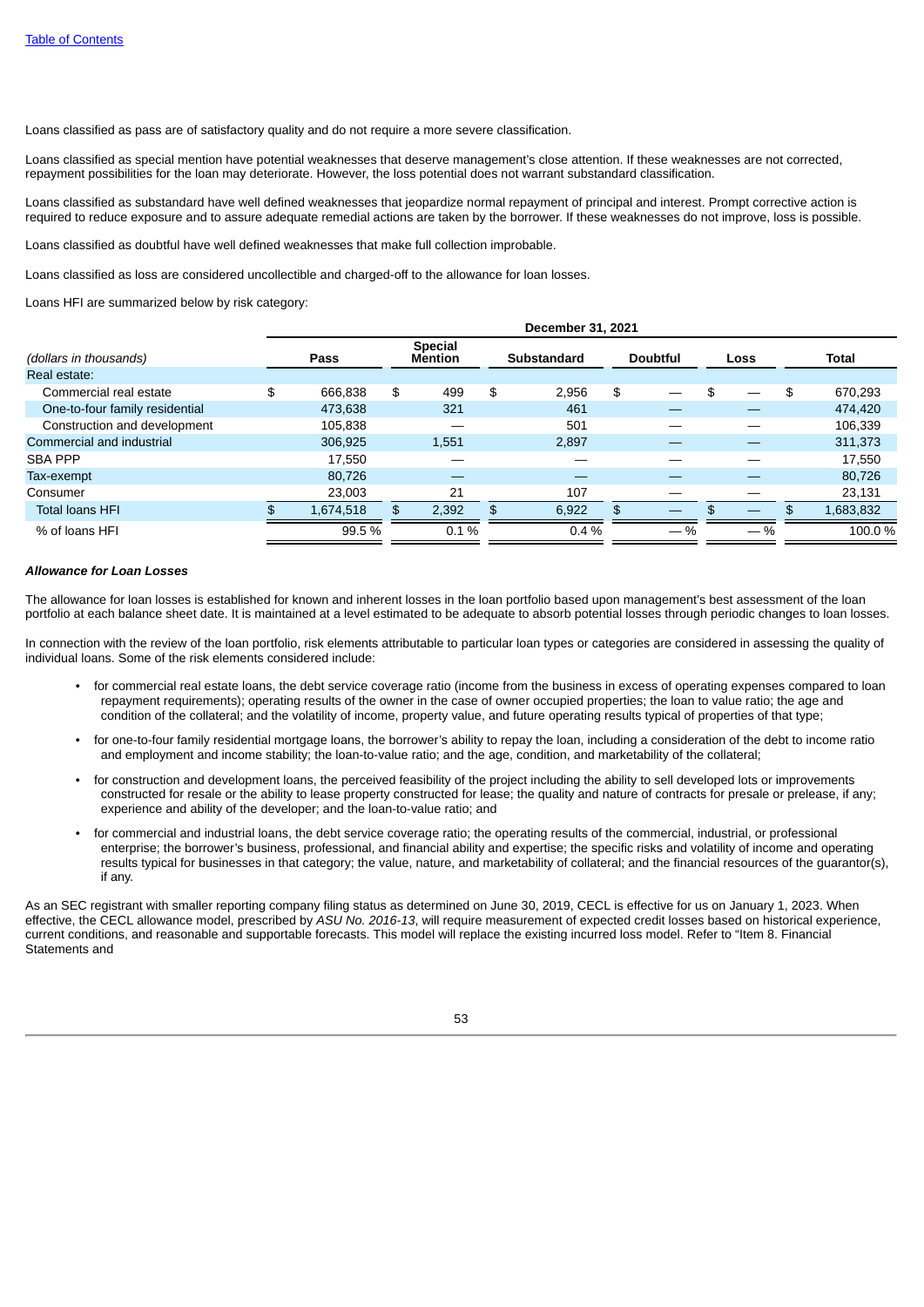Supplementary Data - Note 1 - Business and Summary of Significant Accounting Policies - Issued but Not Adopted Accounting Standards" for more information on *ASU No. 2016-13*.

As of December 31, 2021, the allowance for loan losses totaled \$19.2 million, or 1.14%, of loans HFI, and 1.15% of non-PPP loans HFI (non-GAAP). As of December 31, 2020, the allowance for loan losses totaled \$18.0 million, or 1.13%, of loans HFI. The \$1.2 million increase in the allowance for loan losses for the year ended December 31, 2021, was due to \$1.9 million from the provision for loan losses, partially offset by \$675,000 of net charge-offs. For further information on non-GAAP financial measures, see " - Non-GAAP Financial Measures" in this Report.

The provision for loan losses for the year ended December 31, 2021, was \$1.9 million, a decrease of \$4.4 million from \$6.3 million for the year ended December 31, 2020. The provision for loan losses was lower in 2021 since the economic activity in Louisiana and our asset quality metrics improved during the year. The provision for loan losses was higher in 2020 due to economic pressures relating to the COVID-19 pandemic.

Net charge-offs for the year ended December 31, 2021, were \$675,000, a decrease of \$1.6 million from \$2.3 million for the year ended December 31, 2020. The ratio of net charge-offs to average loans was 0.04% and 0.14% for the years ended December 31, 2021 and December 31, 2020, respectively. The 2021 results were primarily due to the charge-off of \$515,000 of nonaccrual loans. The 2020 results were primarily due to the charge-off of \$1.7 million in energy related loans.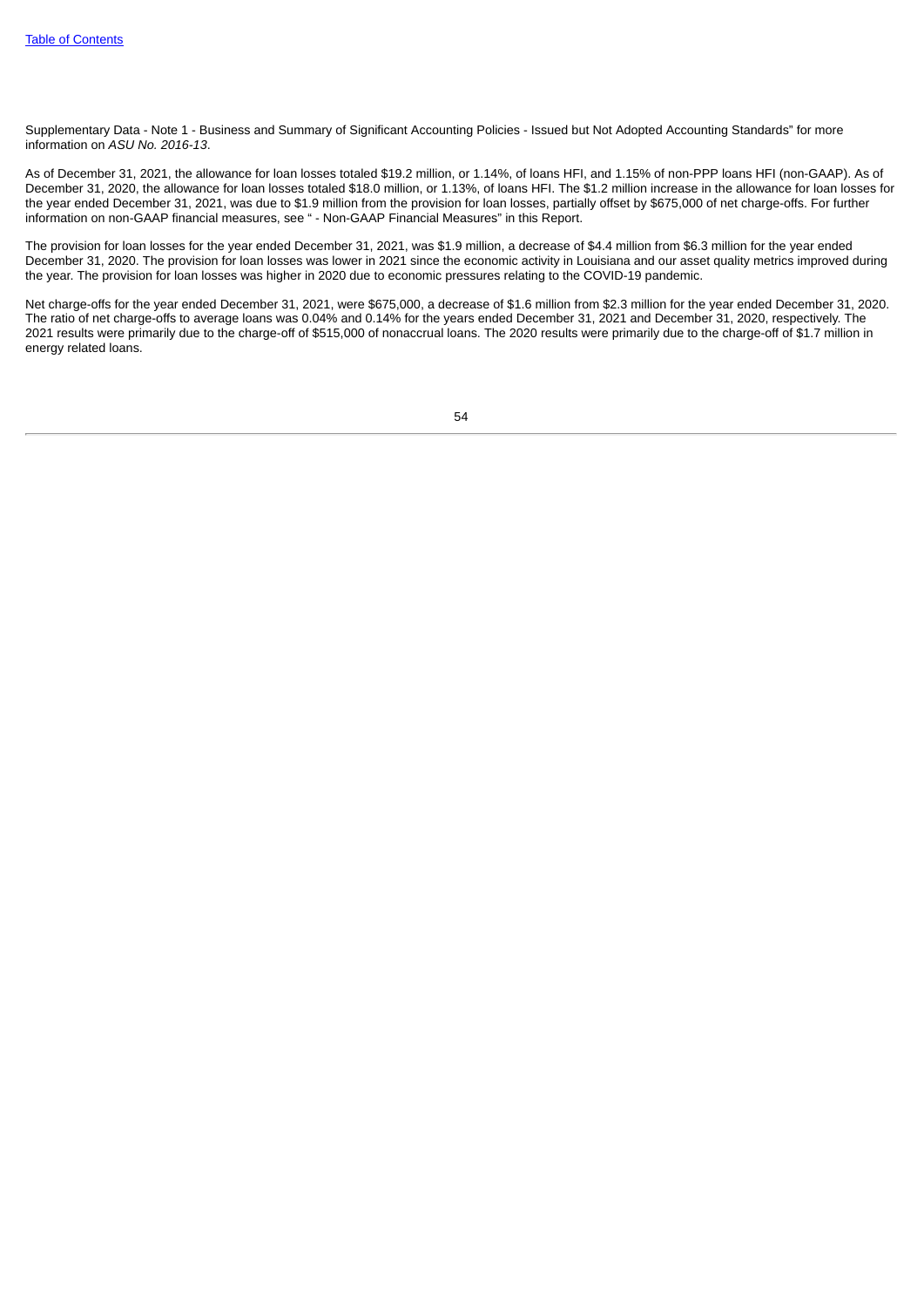The following table displays activity in the allowance for loan losses for the periods shown:

|                                                                    |    | As of and for the Years Ended December<br>31, |            |           |  |  |  |  |  |
|--------------------------------------------------------------------|----|-----------------------------------------------|------------|-----------|--|--|--|--|--|
| (dollars in thousands)                                             |    | 2021                                          |            | 2020      |  |  |  |  |  |
| Loans HFI                                                          | \$ | 1,683,832                                     | \$         | 1,588,446 |  |  |  |  |  |
| Non-PPP loans HFI (non-GAAP) <sup>(1)</sup>                        | \$ | 1,666,282                                     | \$         | 1,469,999 |  |  |  |  |  |
| Nonaccrual loans                                                   | \$ | 280                                           | \$         | 3,307     |  |  |  |  |  |
| Average loans                                                      | \$ | 1,621,606                                     | \$         | 1,587,351 |  |  |  |  |  |
| Allowance for loan losses at beginning of period                   | \$ | 17,951                                        | \$         | 13,937    |  |  |  |  |  |
| Provision for loan losses                                          |    | 1,900                                         |            | 6,293     |  |  |  |  |  |
| Charge-offs:                                                       |    |                                               |            |           |  |  |  |  |  |
| Real estate:                                                       |    |                                               |            |           |  |  |  |  |  |
| Commercial real estate                                             |    | (450)                                         |            |           |  |  |  |  |  |
| One-to-four family residential                                     |    | (10)                                          |            |           |  |  |  |  |  |
| Construction and development                                       |    |                                               |            | (14)      |  |  |  |  |  |
| Commercial and industrial                                          |    | (74)                                          |            | (2, 184)  |  |  |  |  |  |
| Consumer                                                           |    | (351)                                         |            | (355)     |  |  |  |  |  |
| Total charge-offs                                                  |    | (885)                                         |            | (2, 553)  |  |  |  |  |  |
| Recoveries:                                                        |    |                                               |            |           |  |  |  |  |  |
| Real estate:                                                       |    |                                               |            |           |  |  |  |  |  |
| Commercial real estate                                             |    |                                               |            |           |  |  |  |  |  |
| One-to-four family residential                                     |    | 18                                            |            | 10        |  |  |  |  |  |
| Construction and development                                       |    | $\overline{2}$                                |            | 1         |  |  |  |  |  |
| Commercial and industrial                                          |    | 27                                            |            | 89        |  |  |  |  |  |
| Consumer                                                           |    | 163                                           |            | 174       |  |  |  |  |  |
| <b>Total recoveries</b>                                            |    | 210                                           |            | 274       |  |  |  |  |  |
| Net (charge-offs)/recoveries                                       |    | (675)                                         |            | (2, 279)  |  |  |  |  |  |
| Allowance for loan losses at end of period                         | \$ | 19,176                                        | $\, \, \$$ | 17,951    |  |  |  |  |  |
| Allowance for loan losses to loans HFI                             |    | 1.14 %                                        |            | 1.13 %    |  |  |  |  |  |
| Allowance for loan losses to non-PPP loans HFI (non-GAAP) $^{(1)}$ |    | 1.15 %                                        |            | 1.22 %    |  |  |  |  |  |
| Allowance for loan losses to nonaccrual loans                      |    | 6.848.57 %                                    |            | 542.82%   |  |  |  |  |  |

 $^{(1)}$  Non-GAAP financial measure. For calculations and reconciliations to GAAP and non-GAAP financial measures, see " - Non-GAAP Financial Measures" in this Report.

We believe the allowance for loan losses was adequate to provide for known and inherent losses in the portfolio at all times shown above. Future provisions for loan losses are subject to ongoing evaluations of the factors and loan portfolio risks described above, including economic pressures related to the COVID-19 pandemic, inflation, labor market and supply chain constraints, and natural disasters affecting the state of Louisiana. A decline in market area economic conditions, deterioration of asset quality, or growth in portfolio size could cause the allowance to become inadequate, and material additional provisions for loan losses could be required.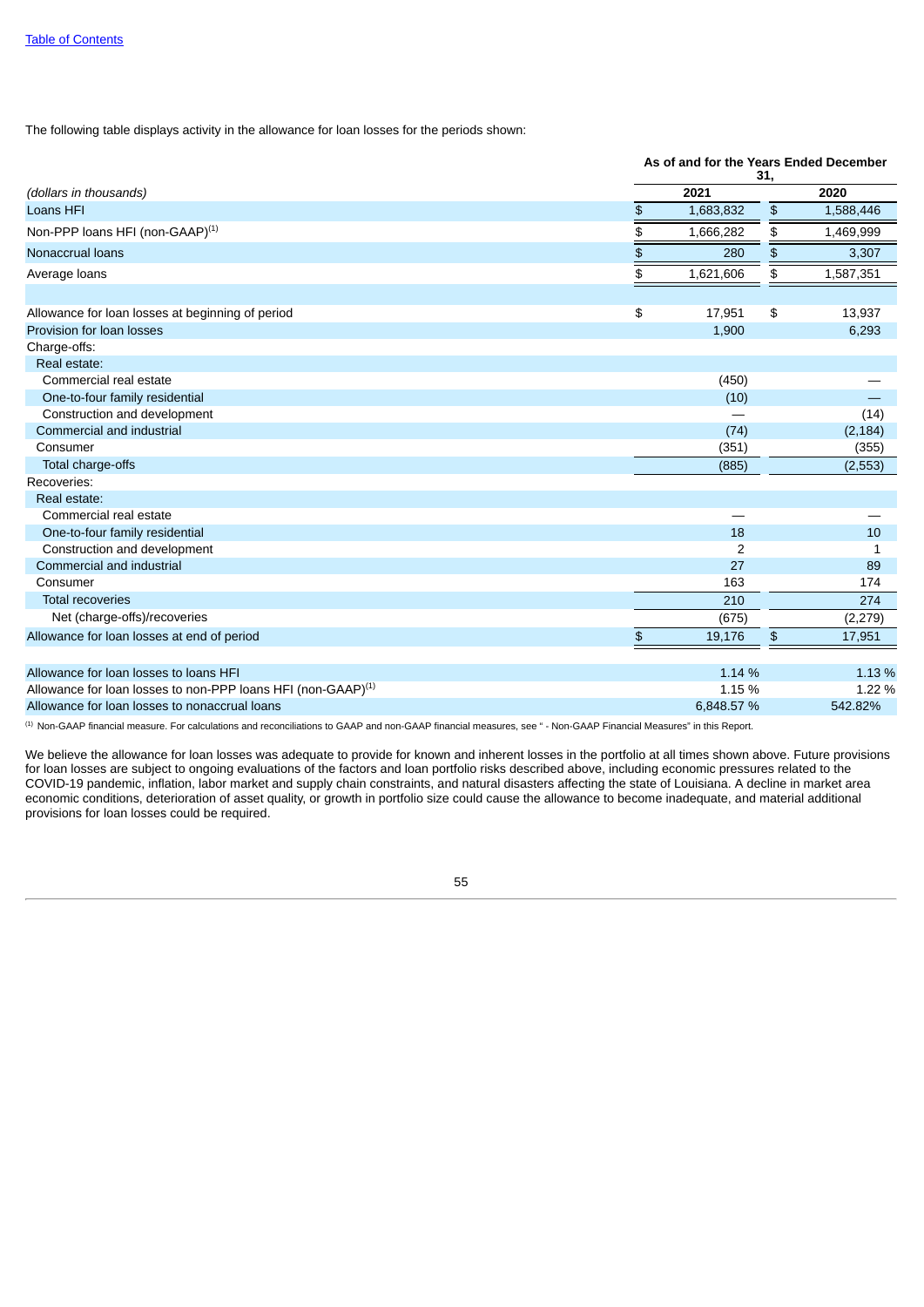The following table displays the allocation of the allowance for loan losses among the loan classifications for the dates indicated. The allocations shown below should neither be interpreted as an indication of future charge-offs, nor as an indication that charge-offs in the future will necessarily occur in these amounts or in the indicated proportions. The total allowance for loan losses is available to absorb losses from any loan classification.

|                                 | December 31, |        |              |        |        |         |  |
|---------------------------------|--------------|--------|--------------|--------|--------|---------|--|
|                                 | 2021         |        |              |        | 2020   |         |  |
| (dollars in thousands)          |              | Amount | Percent      | Amount |        | Percent |  |
| Real estate:                    |              |        |              |        |        |         |  |
| Commercial real estate          | \$           | 6.749  | $35.2 \%$ \$ |        | 5.798  | 32.3 %  |  |
| One-to-four family residential  |              | 5,375  | 28.0 %       |        | 5,390  | 30.0 %  |  |
| Construction and development    |              | 1,326  | 6.9%         |        | 1,699  | 9.5%    |  |
| Commercial and industrial       |              | 4,440  | 23.2 %       |        | 3,631  | 20.2 %  |  |
| <b>SBA PPP</b>                  |              | 25     | $0.1\%$      |        | 318    | 1.8%    |  |
| Tax-exempt                      |              | 749    | 3.9%         |        | 680    | 3.8%    |  |
| Consumer                        |              | 512    | 2.7%         |        | 435    | 2.4 %   |  |
| Total allowance for loan losses | \$           | 19,176 | $100.0\%$ \$ |        | 17,951 | 100.0%  |  |

The following table displays the ratio of net charge-offs to average loans outstanding for loans HFI by category for the periods shown:

|                                |          | As of December 31, |
|--------------------------------|----------|--------------------|
|                                | 2021     | 2020               |
| Real estate:                   |          |                    |
| Commercial real estate         | 0.03%    | $-$ %              |
| One-to-four family residential | $-\%$    | $-$ %              |
| Construction and development   | $-$ %    | $-$ %              |
| Commercial and industrial      | $-\%$    | 0.13%              |
| <b>SBA PPP</b>                 | $-$ %    | $-$ %              |
| Tax-exempt                     | $-\%$    | $-$ %              |
| Consumer                       | $0.01\%$ | $0.01\%$           |
| Total                          | 0.04%    | 0.14%              |
|                                |          |                    |

### *Deposits*

Deposits are the primary funding source for loans and investments. We offer a variety of deposit products designed to attract and retain consumer, commercial, and public entity customers. These products consist of noninterest and interest-bearing checking accounts, savings accounts, money market accounts, and time deposit accounts. Deposits are gathered from individuals, partnerships, corporations, and public entities located primarily in our market areas. We do not have any internet-sourced or brokered deposits.

Total deposits increased \$570.0 million, or 24.4%, to \$2.91 billion as of December 31, 2021, from \$2.34 billion as of December 31, 2020. Noninterest-bearing deposits increased \$206.1 million, or 21.8%, during 2021 to \$1.15 billion as of December 31, 2021. Noninterest-bearing deposits as a percentage of total deposits were 39.50% as of December 31, 2021, compared to 40.32% as of December 31, 2020. Interest-bearing deposits increased \$363.9 million, or 26.1%, during 2021 to \$1.76 billion as of December 31, 2021, with the largest increase in money market accounts. The increase in deposits was a result of customers receiving funds from government stimulus programs, customers depositing the proceeds from their PPP2 loans, and customers maintaining higher deposit balances.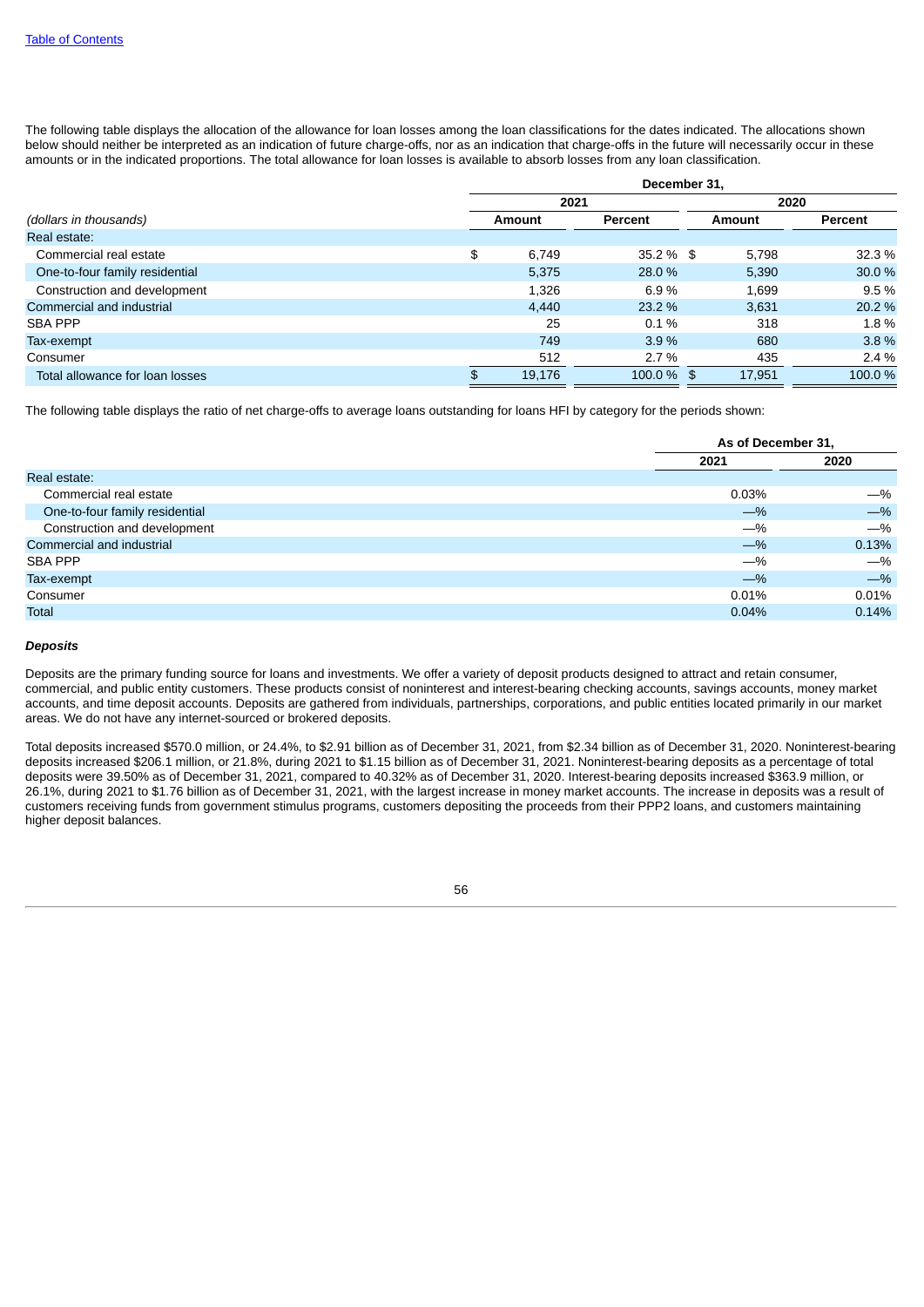The following table presents our deposits by account type as of the dates indicated:

|                                               |    | December 31, 2021 |             | December 31, 2020 |                |            |  |  |
|-----------------------------------------------|----|-------------------|-------------|-------------------|----------------|------------|--|--|
| (dollars in thousands)                        |    | <b>Balance</b>    | % of Total  |                   | <b>Balance</b> | % of Total |  |  |
| Noninterest-bearing demand deposits           | \$ | 1,149,672         | $39.5\%$ \$ |                   | 943,615        | 40.3%      |  |  |
| Interest-bearing deposits:                    |    |                   |             |                   |                |            |  |  |
| NOW accounts                                  |    | 503.383           | 17.3 %      |                   | 402.572        | 17.2 %     |  |  |
| Money market accounts                         |    | 733.044           | 25.2 %      |                   | 506.902        | 21.7%      |  |  |
| Savings accounts                              |    | 191.076           | 6.5%        |                   | 146.264        | 6.2%       |  |  |
| Time deposits less than or equal to \$250,000 |    | 243.596           | 8.4 %       |                   | 247.665        | 10.6 %     |  |  |
| Time deposits greater than \$250,000          |    | 89,577            | 3.1%        |                   | 93,342         | 4.0 %      |  |  |
| Total interest-bearing deposits               |    | 1,760,676         | 60.5 %      | \$                | 1,396,745      | 59.7 %     |  |  |
| Total deposits                                |    | 2,910,348         | 100.0%      | \$.               | 2,340,360      | 100.0%     |  |  |

The following table presents deposits by customer type as of the dates indicated:

| (dollars in thousands) |  | December 31, 2021 |            | December 31, 2020 |                |            |  |
|------------------------|--|-------------------|------------|-------------------|----------------|------------|--|
|                        |  | <b>Balance</b>    | % of Total |                   | <b>Balance</b> | % of Total |  |
| Consumer               |  | 1,400,369         | 48.1 %     |                   | 1,091,268      | 46.6%      |  |
| Commercial             |  | 1,283,992         | 44.1 %     |                   | 1,054,736      | 45.1 %     |  |
| Public                 |  | 225.987           | 7.8%       |                   | 194.356        | 8.3%       |  |
| Total deposits         |  | 2.910.348         | 100.0%     |                   | 2.340.360      | 100.0%     |  |

We manage our interest expense on deposits through a deposit pricing strategy that is based on competitive pricing, economic conditions, and current or anticipated funding needs. We adjust deposit rates in part based upon our anticipated funding needs and liquidity position. We also consider the potential interest rate risk caused by extended maturities of time deposits when adjusting deposit rates.

Our average deposit balance was \$2.59 billion for the year ended December 31, 2021, an increase of \$575.2 million, or 28.5%, from \$2.02 billion for the year ended December 31, 2020. For 2021, average public entity deposits were 6.5% of average total deposits. The average cost of interest-bearing deposits and total deposits for 2021 was 0.36% and 0.22% compared to 0.69% and 0.41% for 2020. The decrease in the average cost of interest-bearing deposits and total deposits in 2021 as compared to 2020 was a result of lowering deposit rates in 2021 due to the low interest rate environment and our liquidity position. Also, as of December 31, 2021, 4.4% of interest-bearing transaction deposits had floating rates which adjust with market rates.

The following table presents our average deposits by account type and the average rate paid for the periods indicated:

|                                     | For the Years Ended December 31. |                           |                 |     |                           |                 |  |  |  |
|-------------------------------------|----------------------------------|---------------------------|-----------------|-----|---------------------------|-----------------|--|--|--|
|                                     |                                  | 2021                      |                 |     | 2020                      |                 |  |  |  |
| (dollars in thousands)              |                                  | Average<br><b>Balance</b> | Average<br>Rate |     | Average<br><b>Balance</b> | Average<br>Rate |  |  |  |
| Noninterest-bearing demand deposits | \$                               | 1,041,238                 | $0.00\%$        | \$. | 807,528                   | 0.00%           |  |  |  |
| Interest-bearing deposits:          |                                  |                           |                 |     |                           |                 |  |  |  |
| NOW accounts                        |                                  | 398,620                   | $0.07\%$        |     | 318.564                   | 0.19%           |  |  |  |
| Money market accounts               |                                  | 638.137                   | 0.19%           |     | 433.348                   | 0.48%           |  |  |  |
| Savings accounts                    |                                  | 174.039                   | 0.10%           |     | 125.924                   | 0.11%           |  |  |  |
| Time deposits                       |                                  | 341.746                   | 1.16 %          |     | 333.260                   | 1.66 %          |  |  |  |
| Total interest-bearing deposits     |                                  | 1,552,542                 | 0.36%           |     | 1,211,096                 | 0.69%           |  |  |  |
| Total average deposits              | \$                               | 2,593,780                 | 0.22%           |     | 2,018,624                 | 0.41%           |  |  |  |

Our uninsured deposits, which are the portion of deposit accounts that exceed the FDIC insurance limit (currently \$250,000), were approximately \$1.22 billion and \$855.6 million at December 31, 2021 and 2020, respectively. These amounts were estimated based on the same methodologies and assumptions used for regulatory reporting purposes.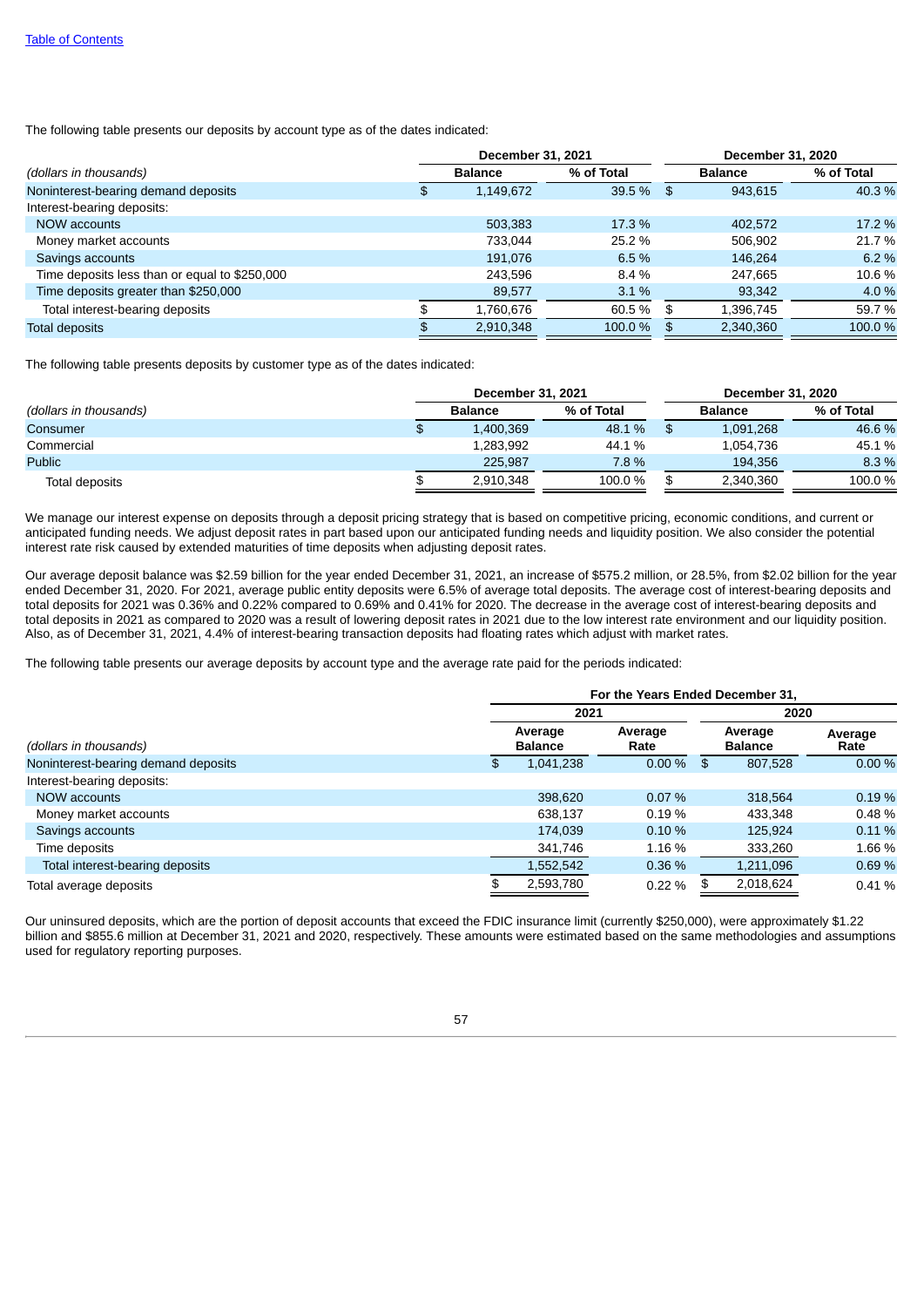The following table presents the amount of time deposits, by account, that are in excess of the FDIC insurance limit (currently \$250,000) by time remaining until maturity for the period indicated:

| (in thousands)                       |   | December 31, 2021 |
|--------------------------------------|---|-------------------|
| Three months or less                 | ъ | 5,606             |
| Over three months through six months |   | 9,813             |
| Over six months through 12 months    |   | 13,947            |
| Over 12 months                       |   | 9.461             |
| Total                                |   | 38,827            |

### *Borrowings*

Although deposits are our primary source of funds, we may, from time to time, utilize borrowings as a cost-effective source of funds when such borrowings can then be invested at a positive interest rate spread for additional capacity to fund loan demand or to meet our liquidity needs. We had no outstanding borrowings as of December 31, 2021 and 2020.

*Federal Home Loan Bank Advances.* We utilize the FHLB of Dallas as needed as a funding source. As of December 31, 2021 and 2020, our total FHLB of Dallas line availability was \$748.6 million and \$680.5 million, respectively. This line is secured by a blanket floating lien on selected Red River Bank loans that meet FHLB of Dallas collateral requirements. At various times, we may obtain letters of credit from the FHLB of Dallas as collateral for our public entity deposits. As of December 31, 2021 and 2020, we held unfunded letters of credit from the FHLB of Dallas in the amount of \$143.8 million and \$169.7 million, respectively. As of December 31, 2021 and 2020, we had net borrowing capacity of \$604.8 million and \$510.8 million, respectively, under this arrangement.

*Other Borrowings.* We may also utilize federal funds from various correspondent financial institutions as a source of short-term funding. As of December 31, 2021 and 2020, we had \$95.0 million in federal funds lines available from these funding sources. We had no outstanding balances on these lines during 2021 and 2020.

*Hancock Whitney Bank Line of Credit.* We maintain a revolving line of credit at Hancock Whitney Bank collateralized by 100.0% of the stock of Red River Bank. As of December 31, 2021 and 2020, total borrowing capacity was \$6.0 million under this arrangement. The Company had no outstanding balances on this line during 2021 and 2020.

# *Stockholders' Equity*

Total stockholders' equity as of December 31, 2021, was \$298.2 million, compared to \$285.5 million as of December 31, 2020, an increase of \$12.7 million, or 4.4%. This increase was attributable to \$33.0 million of net income and \$325,000 of stock compensation, partially offset by a \$10.7 million, net of tax, market adjustment to AOCI related to securities AFS, \$7.9 million for the repurchase of shares, and \$2.0 million in cash dividends.

Taking into consideration our performance and capital levels, dividends were paid in both 2021 and 2020. During 2021, a quarterly cash dividend of \$0.07 per share was paid, resulting in \$0.28 per share in cash dividends for the year ended December 31, 2021. During 2020, a quarterly cash dividend of \$0.06 per share was paid, resulting in \$0.24 per share in cash dividends for the year ended December 31, 2020.

In the third quarter of 2021, the \$3.0 million stock repurchase program that was approved in August 2020 was completed after reaching the purchase limit. Also in the third quarter of 2021, our Board of Directors approved the renewal of the stock repurchase program. The renewed repurchase program authorized us to purchase up to \$5.0 million of our outstanding shares of common stock between September 1, 2021 and August 31, 2022, from time to time in the open market at prevailing prices and based on market conditions, or in privately negotiated transactions. In the fourth quarter of 2021, we entered into a privately negotiated stock repurchase agreement and repurchased 96,245 shares of common stock for \$4.9 million, resulting in the purchase of the full amount authorized by that repurchase program. For the year ended December 31, 2021, we repurchased 153,553 shares of our common stock at an aggregate cost of \$7.9 million.

On February 4, 2022, our Board of Directors approved the renewal of the stock repurchase program. The renewed repurchase program authorizes us to purchase up to \$5.0 million of our outstanding shares of common stock from February 4, 2022 through December 31, 2022. Repurchases may be made from time to time in the open market at prevailing prices and based on market conditions, or in privately negotiated transactions.

### *Regulatory Capital Requirements*

Capital management consists of maintaining equity and other instruments that qualify as regulatory capital to support current and future operations. Banking regulators view capital levels as important indicators of an institution's financial soundness. As a general matter, FDIC-insured depository institutions are required to maintain minimum capital relative to the amount and types of assets they hold.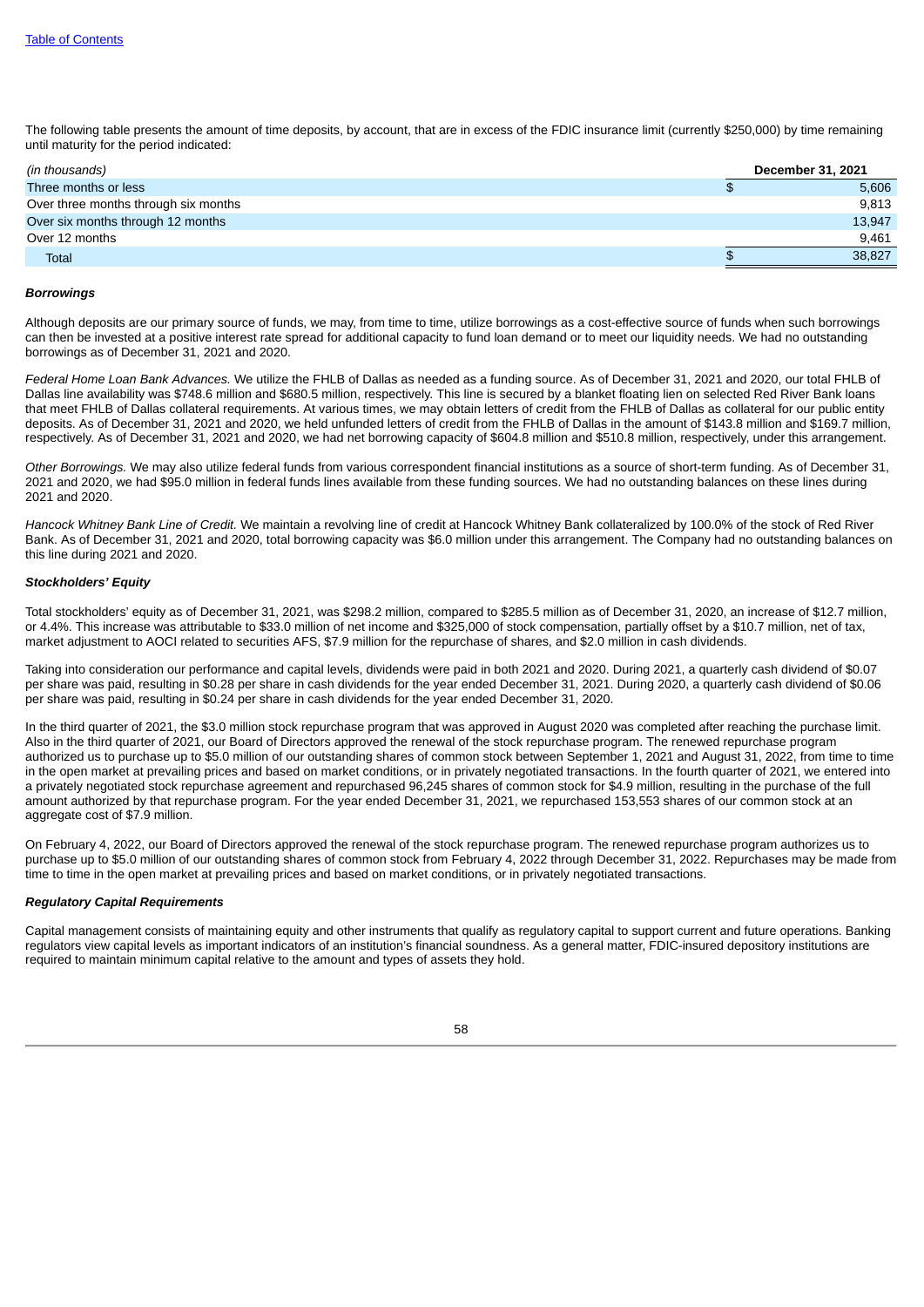For additional information on regulatory capital guidelines and limits for Red River Bank and Red River Bancshares, Inc., see "Item 8. Financial Statements and Supplementary Data - Note 14. Regulatory Capital Requirements."

Red River Bank is subject to various capital requirements administered by the FDIC, including Basel III capital quidelines. It is management's belief that, as of December 31, 2021 and December 31, 2020, the Bank met all capital adequacy requirements.

In May 2018, the Economic Growth Act increased the asset threshold for "small bank holding companies" from \$1.0 billion to \$3.0 billion. Because we had less than \$3.0 billion in assets as of June 30, 2020, the last applicable measurement date, we were not subject to capital adequacy guidelines on a consolidated basis as of December 31, 2021. However, we calculate capital ratios for planning and monitoring purposes.

As we deploy our capital and continue to grow our operations, our capital levels may decrease depending on our level of earnings. However, we expect to monitor and control our growth in order to remain in compliance with all regulatory capital standards applicable to us.

The following table presents our regulatory capital ratios, as well as those for Red River Bank, as of the dates indicated:

|                                   | December 31, 2021 |              | December 31, 2020 |         |  |
|-----------------------------------|-------------------|--------------|-------------------|---------|--|
| (dollars in thousands)            | Amount            | Ratio        | Amount            | Ratio   |  |
| <b>Red River Bancshares, Inc.</b> |                   |              |                   |         |  |
| <b>Total Risk-Based Capital</b>   | \$<br>319.553     | $17.83\%$ \$ | 294.962           | 18.68 % |  |
| Tier I Risk-Based Capital         | 300.377           | 16.76 %      | 277.011           | 17.55 % |  |
| Common Equity Tier I Capital      | 300,377           | 16.76 %      | 277,011           | 17.55 % |  |
| Tier I Leverage Capital           | 300,377           | 9.67 %       | 277.011           | 10.92 % |  |
|                                   |                   |              |                   |         |  |
| <b>Red River Bank</b>             |                   |              |                   |         |  |
| <b>Total Risk-Based Capital</b>   | \$<br>305.771     | 17.06 % \$   | 271.061           | 17.17 % |  |
| Tier I Risk-Based Capital         | 286.595           | 15.99 %      | 253.110           | 16.03 % |  |
| Common Equity Tier I Capital      | 286,595           | 15.99 %      | 253,110           | 16.03 % |  |
| Tier I Leverage Capital           | 286.595           | 9.23%        | 253.110           | 9.98%   |  |

As part of the directive under the Economic Growth Act, on September 17, 2019, the FDIC and other federal bank regulatory agencies approved the CBLR framework. This optional framework became effective January 1, 2020, and is available as an alternative to the Basel III risk-based capital framework. The CBLR framework provides for a simple measure of capital adequacy for certain community banking organizations. Specifically, depository institutions and depository institution holding companies that have less than \$10.0 billion in total consolidated assets and meet other qualifying criteria, including a Tier I leverage ratio of greater than 9.00% (subsequently temporarily reduced to 8.00% for 2020 and 8.50% for 2021 as a COVID-19 relief measure), are considered qualifying community banking organizations and are eligible to opt into the CBLR framework and replace the applicable Basel III risk-based capital requirements.

As of December 31, 2021, the Company and the Bank qualify for the CBLR framework. Management does not intend to utilize the CBLR framework.

### **LIQUIDITY AND ASSET-LIABILITY MANAGEMENT**

### *Liquidity*

Liquidity involves our ability to raise funds to support asset growth and potential acquisitions or to reduce assets to meet deposit withdrawals and other payment obligations, to maintain reserve requirements, and otherwise to operate on an ongoing basis and manage unexpected events. For the years ended December 31, 2021 and December 31, 2020, liquidity needs were primarily met by core deposits, security and loan maturities, and cash flows from amortizing security and loan portfolios. While maturities and scheduled amortization of loans are predictable sources of funds, deposit outflows, mortgage prepayments, and prepayments on amortizing securities are greatly influenced by market interest rates, economic conditions, and the competitive environment in which we operate, and therefore, these cash flows are monitored regularly.

Our most liquid assets are cash and short-term investments that include both interest-earning demand deposits and securities AFS. The levels of these assets are dependent on our operating, financing, lending, and investing activities during any given period. Access to purchased funds from correspondent banks and overnight advances from the FHLB of

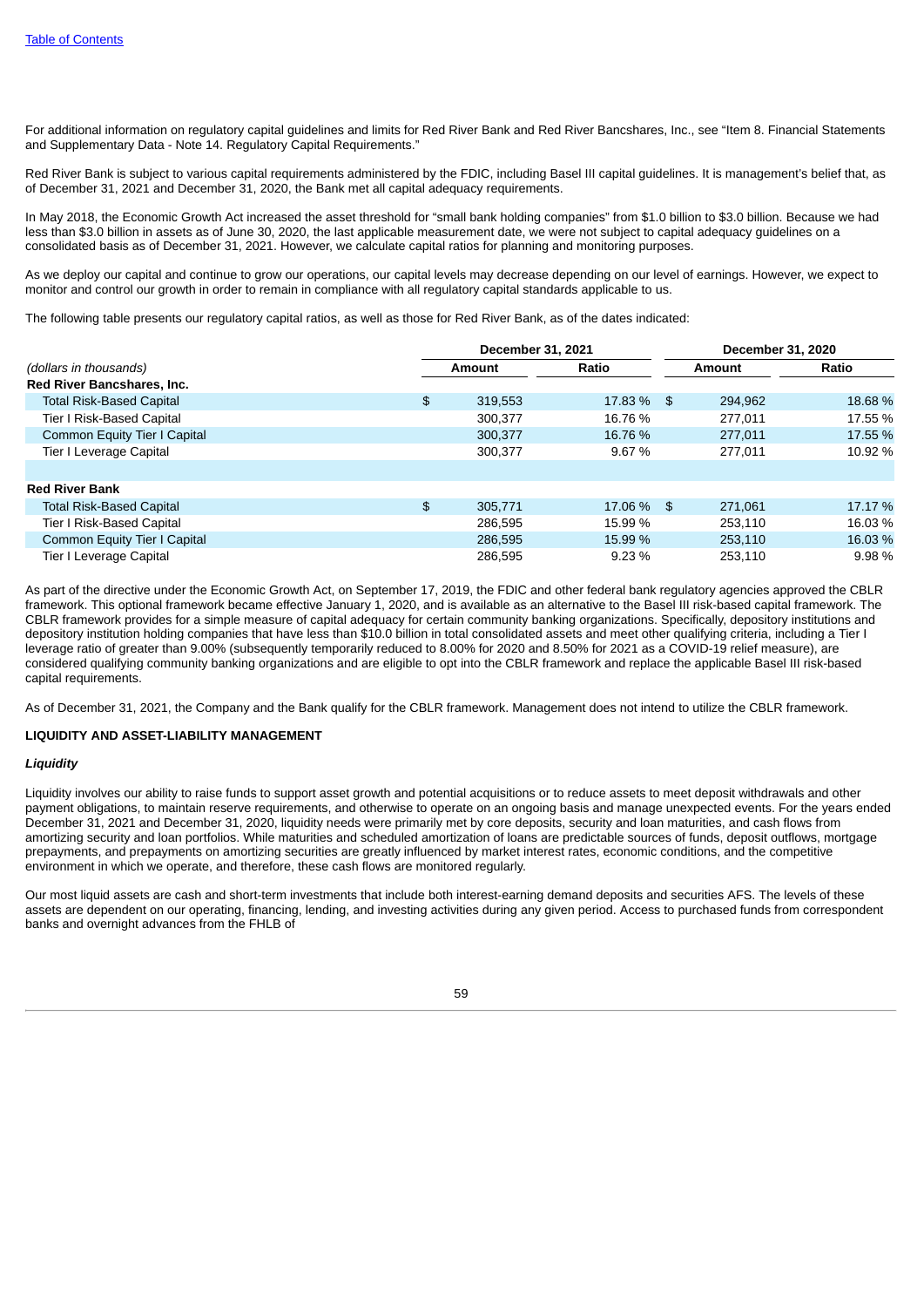Dallas and the Federal Reserve Bank of Atlanta are also available. Purchased funds from correspondent banks and overnight advances have been utilized on occasion to meet funding obligations, although we do not generally rely on these external funding sources.

Our primary source of funds is deposits, and our primary use of funds is the funding of loans. We invest excess deposits in interest-earning deposits at other banks or at the Federal Reserve, federal funds sold, securities, or other short-term liquid investments until the deposits are needed to fund loan growth or other obligations. Our average deposits increased \$575.2 million, or 28.5%, for the year ended December 31, 2021, compared to the average deposits for the year ended December 31, 2020. The increase in average total deposits was a result of customers receiving funds from government stimulus programs, customers depositing the proceeds from their PPP2 loans, and customers maintaining higher deposit balances. Our average total loans increased \$34.3 million, or 2.2%, for the year ended December 31, 2021, compared to the average total loans for the year ended December 31, 2020.

As of December 31, 2021, our cash and cash equivalents were our second largest component of earning assets. Cash and cash equivalents were \$784.9 million as of December 31, 2021, compared to \$447.2 million as of December 31, 2020. The increase of \$337.7 million, or 75.5%, was a result of deposit growth exceeding loan growth that created additional liquidity, which was primarily deployed into interest-bearing deposits in other banks.

Core deposits, which are total deposits excluding time deposits greater than \$250,000, are a major source of funds used to meet cash flow needs. Maintaining the ability to acquire these funds as needed in each of our markets is vital to assuring our liquidity.

Our securities portfolio is another alternative source for meeting liquidity needs. Securities generate cash flow through principal repayments, maturities, and calls, and they generally have readily available markets that allow for their conversion to cash. As of December 31, 2021, securities AFS were \$659.2 million compared to \$498.2 million as of December 31, 2020. However, certain investments within our securities portfolio are also used to secure specific deposit types, such as public entities, which impacts their liquidity. As of December 31, 2021, securities with a carrying value of \$118.6 million, or 18.0% of the securities AFS portfolio, were pledged to secure public entity deposits as compared to securities with a carrying value of \$105.1 million, or 21.1% of the securities AFS portfolio, similarly pledged as of December 31, 2020. This increase of \$13.5 million, or 12.8%, was primarily due to several large public entity deposit accounts having higher balances as of December 31, 2021 compared to December 31, 2020. Public entity account balances generally fluctuate throughout the year.

We also utilize the FHLB of Dallas as needed as a viable funding source. FHLB of Dallas advances may be used to meet short-term liquidity needs, particularly if the prevailing interest rate on an FHLB of Dallas advance compares favorably to the rates that would be required to attract the necessary deposits. As of December 31, 2021 and 2020, our total borrowing availability from the FHLB of Dallas was \$748.6 million and \$680.5 million, respectively. At various times, we may obtain letters of credit from the FHLB of Dallas as collateral for our public entity deposits. As of December 31, 2021 and 2020, we held unfunded letters of credit from the FHLB of Dallas in the amount of \$143.8 million and \$169.7 million, respectively. As of December 31, 2021 and 2020, our net borrowing capacity from the FHLB of Dallas was \$604.8 million and \$510.8 million, respectively.

Other sources available for meeting liquidity needs include federal funds lines, repurchase agreements, and other lines of credit. We maintain four federal funds lines of credit with commercial banks that provided for the availability to borrow up to an aggregate of \$95.0 million in federal funds as of December 31, 2021 and 2020. We also maintain an additional \$6.0 million revolving line of credit at one of our correspondent banks. As of December 31, 2021 and 2020, we had total borrowing capacity of \$101.0 million through these combined funding sources. We had no outstanding balances from either of these funding sources as of December 31, 2021 and 2020.

### *Off-Balance Sheet Items*

In the normal course of business, we enter into certain financial instruments, such as contractual obligations, commitments to extend credit, and letters of credit, to meet the financing needs of our customers. These commitments involve elements of credit risk, interest rate risk, and liquidity risk. Some instruments may not be reflected in the accompanying consolidated financial statements until they are funded, although they expose us to varying degrees of credit risk and interest rate risk in much the same way as funded loans.

For more information about our commitments to extend credit and standby letters of credit, see "Item 8. Financial Statements and Supplementary Data - Note 3. Loans and Asset Quality - Commitments to Extend Credit." For more information about our financial commitments with time deposits; operating lease obligations; and limited partnership investments, purchase commitments, and construction commitments, see "Item 8. Financial Statements and Supplementary Data - Note 5. Deposits," " - Note 7. Leases," and " - Note 12. Off-Balance Sheet Contractual Obligations and Contingencies - Investment Commitment," respectively.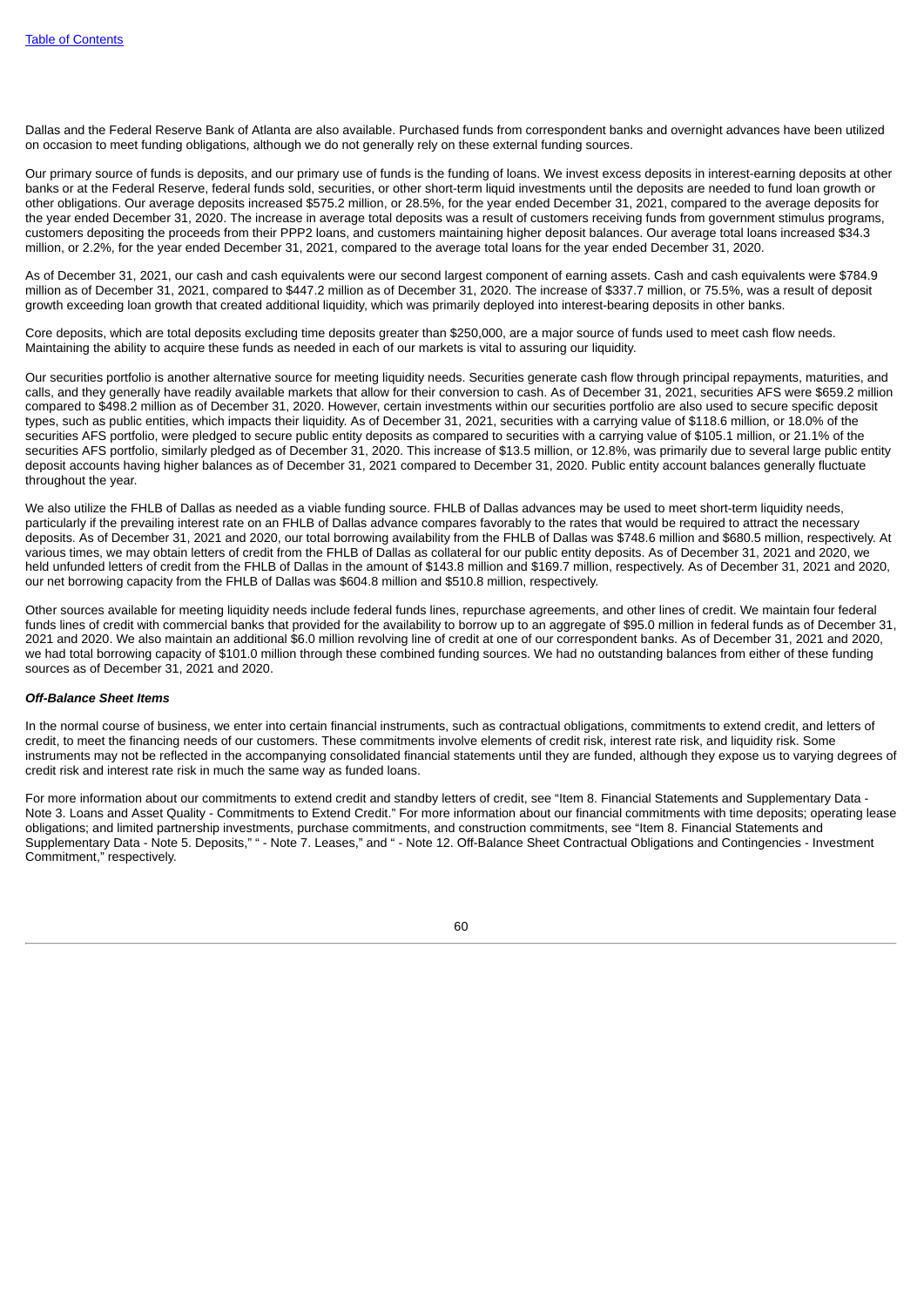### *Interest Rate Sensitivity and Market Risk*

As a financial institution, our primary component of market risk is interest rate volatility. Our asset-liability management policies provide management with guidelines for effective funds management, and we have established a measurement system for monitoring our net interest rate sensitivity position. We have historically managed our rate sensitivity position within our established policy guidelines.

Fluctuations in interest rates will ultimately impact both the level of income and expense recorded on most of our assets and liabilities and the market value of all interest-earning assets and interest-bearing liabilities, other than those that have a short term to maturity. Interest rate risk is the potential of economic losses due to future interest rate changes. These economic losses can be reflected as a loss of future net interest income and/or a loss of current fair market values. The objective is to measure the effect on net interest income and to adjust the balance sheet to minimize the inherent risk while at the same time maximizing income.

We manage exposure to interest rates by structuring the balance sheet appropriately during the ordinary course of business. We have the ability to enter into interest rate swaps to mitigate interest rate risk in limited circumstances, but it is not our policy to enter into such transactions on a regular basis. We do not enter into instruments such as financial options, financial futures contracts, or forward delivery contracts for the purpose of reducing interest rate risk. We are not subject to foreign exchange risk, and our commodity price risk is immaterial, as the percentage of our agricultural loans to loans HFI was only 0.32% as of December 31, 2021.

Our exposure to interest rate risk is managed by Red River Bank's Asset-Liability Management Committee. The committee formulates strategies based on appropriate levels of interest rate risk and monitors the results of those strategies. In determining the appropriate level of interest rate risk, the committee considers the impact on both earnings and capital given the current outlook on interest rates, regional economies, liquidity, business strategies, and other related factors.

The committee meets quarterly to review, among other things, the sensitivity of assets and liabilities to interest rate changes, the book and economic values of assets and liabilities, unrealized gains and losses, purchase and sale activities, commitments to originate loans, and the maturities of investments and borrowings. Additionally, the committee reviews liquidity, cash flow flexibility, maturities of deposits, and consumer and commercial deposit activity. We employ methodologies to manage interest rate risk which include an analysis of relationships between interest-earning assets and interest-bearing liabilities, as well as an interest rate shock simulation model.

We use interest rate risk simulation models and shock analysis to test the interest rate sensitivity of net interest income and fair value of equity and the impact of changes in interest rates on other financial metrics. Contractual maturities and repricing opportunities of loans are incorporated into the model, as are prepayment assumptions and maturity data and call options within the securities portfolio. The average life of non-maturity deposit accounts are based on assumptions developed from a non-maturity deposit decay study performed by our asset-liability management advisors, which calculates average lives using historic closure rates. The assumptions used are inherently uncertain, and as a result, the model cannot precisely measure future net interest income or precisely predict the impact of fluctuations in market interest rates on net interest income. Actual results will differ from the model's simulated results due to timing, magnitude, and frequency of interest rate changes, as well as changes in market conditions and the application and timing of various management strategies.

In conjunction with our interest rate risk management process, on a quarterly basis we run various simulation models including a static balance sheet and dynamic growth balance sheet. These models test the impact on net interest income and fair value of equity from changes in market interest rates under various scenarios. Under the static and dynamic growth models, rates are shocked instantaneously and ramped rates change over a 12-month and 24 month horizon based upon parallel yield curve shifts. Parallel shock scenarios assume instantaneous parallel movements in the yield curve compared to a flat yield curve scenario. Our nonparallel rate shock model involves analysis of interest income and expense under various changes in the shape of the yield curve.

Bank policy regarding interest rate risk simulations performed by our risk model currently specifies that for instantaneous parallel shifts of the yield curve. estimated net interest income at risk for the subsequent one-year period should not decline by more than 10.0% for a 100 bp shift and 15.0% for a 200 bp shift. Bank policy regarding economic value at risk simulations performed by our risk model currently specifies that for instantaneous parallel shifts of the yield curve, estimated fair value of equity for the subsequent one-year period should not decline by more than 20.0% for a 100 bp shift and 25.0% for a 200 bp shift.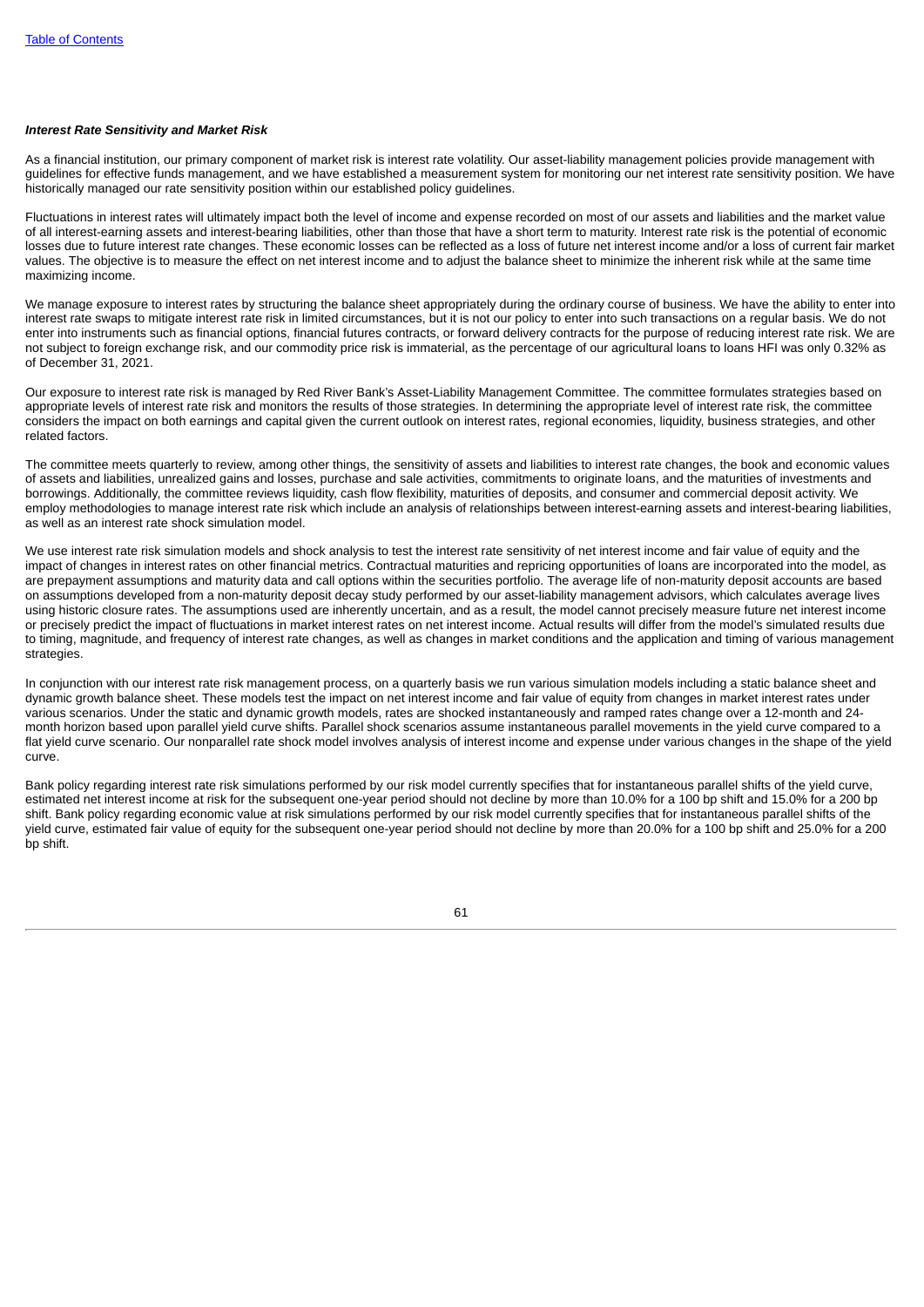The following table shows the impact of an instantaneous and parallel change in rates, at the levels indicated, and summarizes the simulated change in net interest income and fair value of equity over a 12-month horizon as of the dates indicated.

|                                       |                                              | December 31, 2021<br>December 31, 2020        |                                                     |                                               |  |
|---------------------------------------|----------------------------------------------|-----------------------------------------------|-----------------------------------------------------|-----------------------------------------------|--|
|                                       | % Change in<br><b>Net Interest</b><br>Income | % Change in<br><b>Fair Value</b><br>of Equity | % Change in<br><b>Net Interest</b><br><b>Income</b> | % Change in<br><b>Fair Value</b><br>of Equity |  |
| <b>Change in Interest Rates (bps)</b> |                                              |                                               |                                                     |                                               |  |
| $+300$                                | 45.7 %                                       | 16.7 %                                        | 36.6 %                                              | 27.5 %                                        |  |
| $+200$                                | 30.6 %                                       | 13.3 %                                        | 25.2 %                                              | 22.3 %                                        |  |
| $+100$                                | 15.3 %                                       | 8.0%                                          | 13.4 %                                              | 14.5 %                                        |  |
| <b>Base</b>                           | 0.0%                                         | 0.0%                                          | $0.0\%$                                             | $0.0\%$                                       |  |
| $-100$                                | (0.4)%                                       | $(18.9)\%$                                    | (1.6)%                                              | $(18.0)\%$                                    |  |
| $-200$                                | (2.6)%                                       | $(32.8)\%$                                    | (1.6)%                                              | $(15.6)\%$                                    |  |

The results above, as of December 31, 2021 and 2020, demonstrate that our balance sheet is asset sensitive, which means our assets have the opportunity to reprice at a faster pace than our liabilities, over the 12-month horizon. We have also observed that, historically, our deposit interest rates have changed more slowly than the change in the federal funds rate. This assumption is incorporated into the simulation model and is generally not reflected in a gap analysis, which is the process by which we measure the repricing gap between interest rate-sensitive assets versus interest rate-sensitive liabilities.

The percentage of change in the fair value of equity exceeds the policy threshold in the down 200 bp scenario as of December 31, 2021, due to the very low interest rate environment and current yield curve shapes. These values will be reported at the next quarterly Asset-Liability Committee meeting, and these metrics will continue to be monitored.

The impact of our floating rate loans and floating rate transaction deposits are also reflected in the results shown in the above table. As of December 31, 2021, floating rate loans were 15.0% of the loans HFI and floating rate transaction deposits were 4.4% of the interest-bearing transaction deposits.

The assumptions incorporated into the model are inherently uncertain, and as a result, the model cannot precisely measure future net interest income or precisely predict the impact of fluctuations in market interest rates on net interest income. Actual results will differ from the model's simulated results due to timing, magnitude, and frequency of interest rate changes, as well as changes in market conditions and the application and timing of various management strategies and the slope of the yield curve.

# *Impact of Inflation*

Our consolidated financial statements and related notes included in "Item 8. Financial Statements and Supplementary Data" of this Report have been prepared in accordance with GAAP. GAAP requires the measurement of financial position and operating results in terms of historical dollars, without considering changes in the relative value of money over time due to inflation or recession. The primary effect of inflation on our operations is reflected in increased operating costs. Changes in interest rates affect the financial condition of a financial institution to a much greater degree than changes in the inflation rate. While interest rates are greatly influenced by changes in the inflation rate, they do not necessarily change at the same rate or by the same level as the inflation rate.

## **NON-GAAP FINANCIAL MEASURES**

Our accounting and reporting policies conform to GAAP and the prevailing practices in the banking industry. Certain financial measures used by management to evaluate our operating performance are discussed in this Report as supplemental non-GAAP performance measures. In accordance with the SEC's rules, we classify a financial measure as being a non-GAAP financial measure if that financial measure excludes or includes amounts, or is subject to adjustments that have the effect of excluding or including amounts, that are included or excluded, as the case may be, in the most directly comparable measure calculated and presented in accordance with GAAP as in effect from time to time in the U.S.

Management and the board of directors review tangible book value per share, tangible common equity to tangible assets, and PPP-adjusted metrics as part of managing operating performance. However, these non-GAAP financial measures that we discuss in this Report should not be considered in isolation or as a substitute for the most directly comparable or other financial measures calculated in accordance with GAAP. Moreover, the manner in which we calculate the non-GAAP financial measures that are discussed in this Report may differ from that of other companies reporting measures with similar names. It is important to understand how such other banking organizations calculate and name their financial

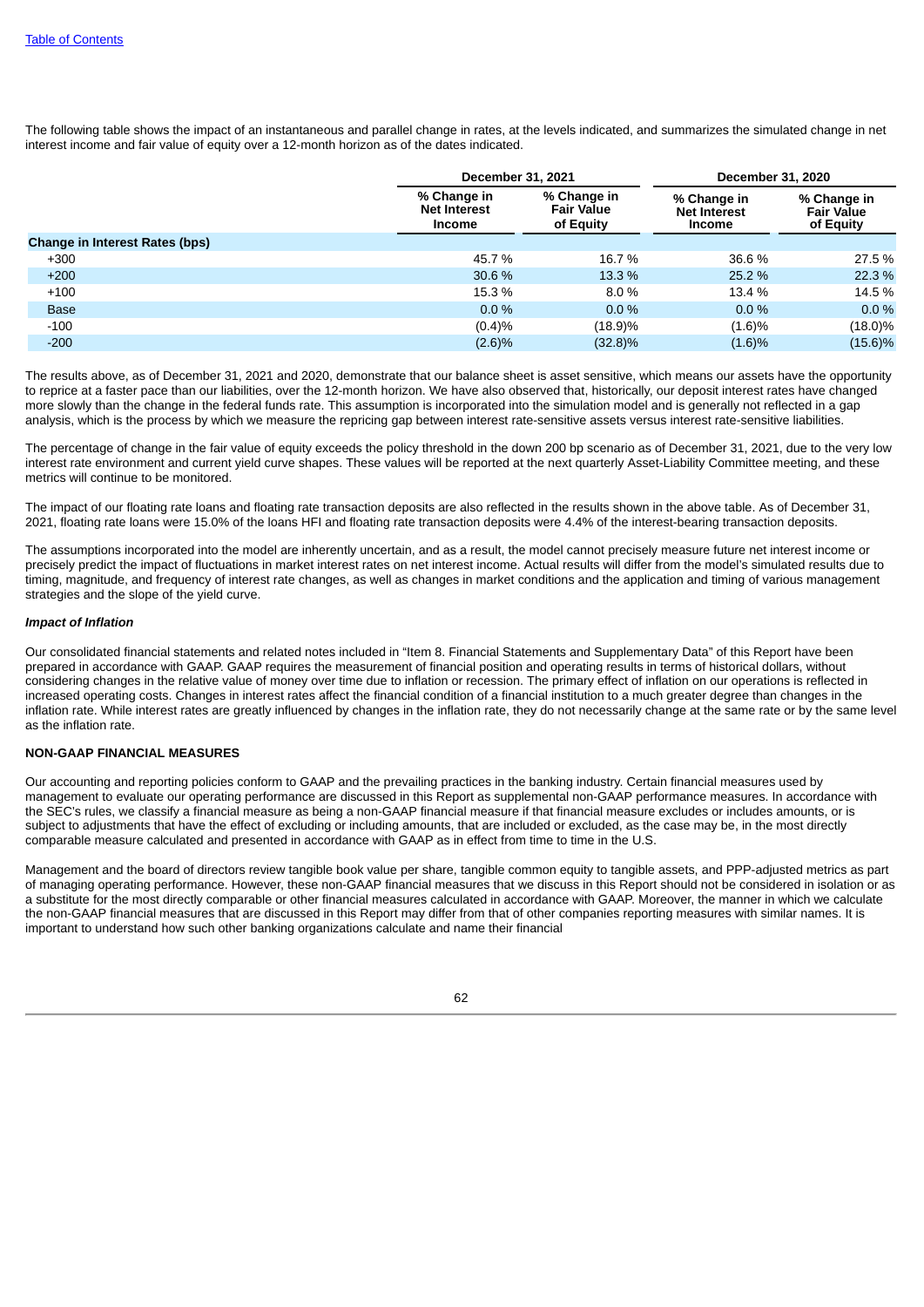measures similar to the non-GAAP financial measures discussed in this Report when comparing such non-GAAP financial measures.

## *Tangible Assets, Tangible Equity, and Tangible Book Value*

*Tangible Book Value Per Common Share*. Tangible book value per common share is a non-GAAP measure commonly used by investors, financial analysts, and investment bankers to evaluate financial institutions. We believe that this measure is important to many investors in the marketplace who are interested in changes from period to period in book value per common share exclusive of changes in intangible assets. We calculate tangible book value per common share as total stockholders' equity, less intangible assets, divided by the outstanding number of shares of our common stock at the end of the relevant period. Intangible assets have the effect of increasing total book value while not increasing tangible book value. The most directly comparable GAAP financial measure for tangible book value per common share is book value per common share.

*Tangible Common Equity to Tangible Assets*. Tangible common equity to tangible assets is a non-GAAP measure generally used by investors, financial analysts, and investment bankers to evaluate financial institutions. We believe that this measure is important to many investors in the marketplace who are interested in the relative changes from period to period of tangible common equity to tangible assets, each exclusive of changes in intangible assets. Intangible assets have the effect of increasing both total stockholders' equity and assets while not increasing our tangible common equity or tangible assets. We calculate tangible common equity as total stockholders' equity, less intangible assets, and we calculate tangible assets as total assets less, intangible assets. The most directly comparable GAAP financial measure for tangible common equity to tangible assets is total common stockholders' equity to total assets.

As a result of previous acquisitions, we have a small amount of intangible assets. As of December 31, 2021, total intangible assets were \$1.5 million, which is less than 1.0% of total assets.

The following table reconciles, as of the dates set forth below, stockholders' equity to tangible common equity, and assets to tangible assets, and presents related resulting ratios.

|                                                      | December 31,    |    |           |    |           |  |
|------------------------------------------------------|-----------------|----|-----------|----|-----------|--|
| (dollars in thousands, except per share data)        | 2021            |    | 2020      |    | 2019      |  |
| Tangible common equity                               |                 |    |           |    |           |  |
| Total stockholders' equity                           | \$<br>298,150   | \$ | 285,478   | \$ | 251,898   |  |
| Adjustments:                                         |                 |    |           |    |           |  |
| Intangible assets                                    | (1,546)         |    | (1,546)   |    | (1,546)   |  |
| Total tangible common equity (non-GAAP)              | \$<br>296,604   | \$ | 283,932   | \$ | 250,352   |  |
| Common shares outstanding                            | 7,180,155       |    | 7,325,333 |    | 7,306,221 |  |
| Book value per common share                          | \$<br>41.52     | \$ | 38.97     | \$ | 34.48     |  |
| Tangible book value per common share (non-GAAP)      | \$<br>41.31     | \$ | 38.76     | \$ | 34.27     |  |
|                                                      |                 |    |           |    |           |  |
| Tangible assets                                      |                 |    |           |    |           |  |
| <b>Total assets</b>                                  | \$<br>3,224,710 | \$ | 2,642,634 | \$ | 1,988,225 |  |
| Adjustments:                                         |                 |    |           |    |           |  |
| Intangible assets                                    | (1,546)         |    | (1,546)   |    | (1, 546)  |  |
| Total tangible assets (non-GAAP)                     | 3,223,164       | \$ | 2,641,088 | \$ | 1,986,679 |  |
| Total stockholder's equity to assets                 | 9.25 %          |    | 10.80 %   |    | 12.67 %   |  |
| Tangible common equity to tangible assets (non-GAAP) | 9.20 %          |    | 10.75 %   |    | 12.60 %   |  |

# *PPP-Adjusted Metrics*

In 2020 and 2021, Red River Bank participated in the SBA PPP and originated 1,888 PPP loans totaling \$260.8 million. PPP loan originations were concluded in the second quarter of 2021. Through December 31, 2021, we had received \$242.7 million in SBA forgiveness and borrower payments on 94.4% of the PPP loans originated. As of December 31, 2021, PPP loans totaled \$17.6 million, net of \$626,000 of deferred income, and were 1.0% of loans HFI.

PPP loans were implemented as a response to the COVID-19 pandemic and have characteristics that are different than the rest of our loan portfolio, including being short-term in nature (24 or 60 months or less depending on loan forgiveness timing), having a lower than market interest rate, and only being originated during specified time periods during the COVID-19 pandemic. Because of these factors, management believes that PPP-adjusted metrics provide a more accurate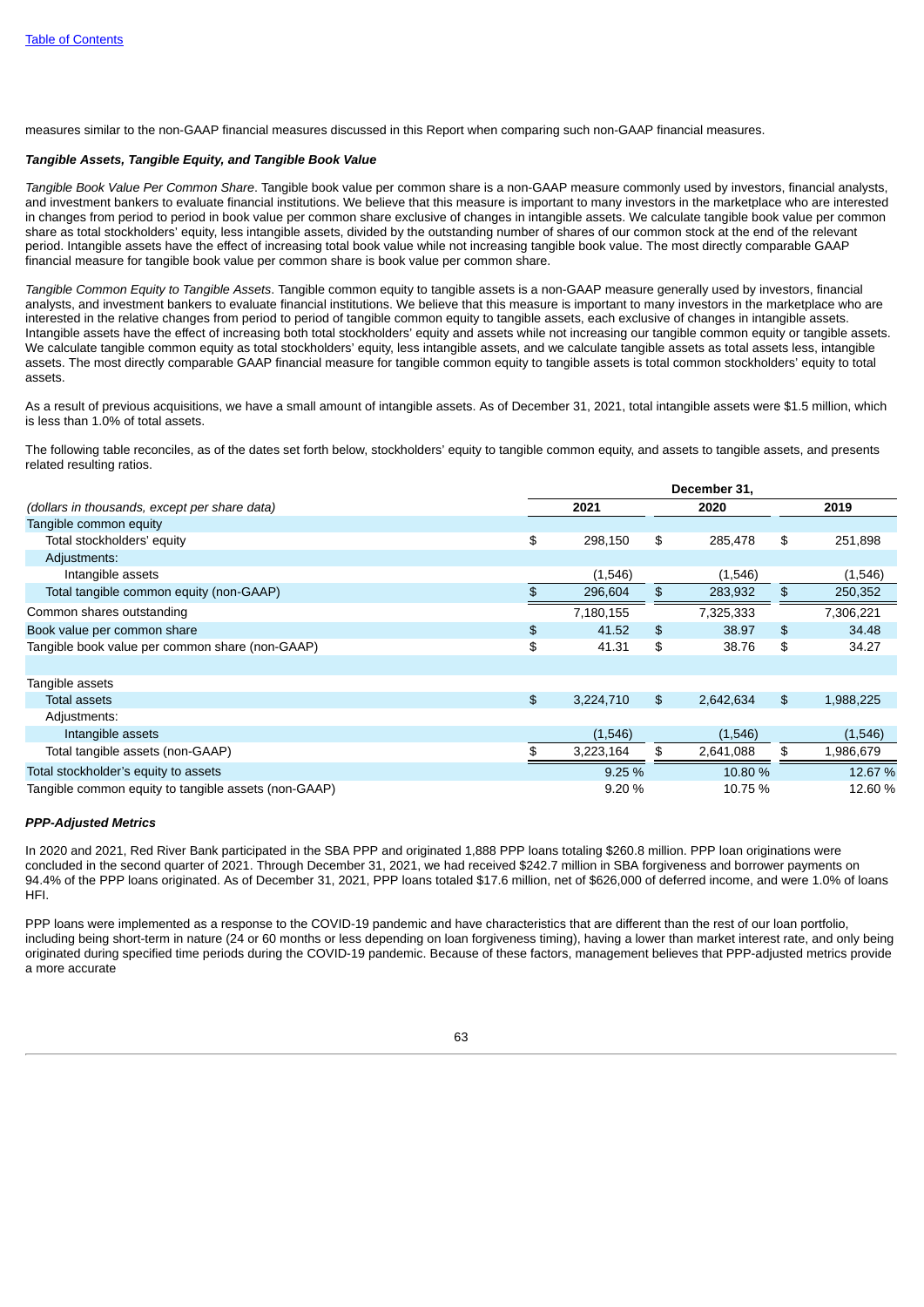portrayal of certain aspects of the Company's financial condition and performance. Accordingly, we believe it is important to investors to see certain of our metrics with PPP loans excluded. The most directly comparable GAAP financial measure for PPP-adjusted metrics is total loans HFI.

The following table reconciles, as of the dates set forth below, non-PPP loans to total loans HFI and presents certain ratios using non-PPP loans:

|                                                           | December 31, |           |    |            |    |           |  |
|-----------------------------------------------------------|--------------|-----------|----|------------|----|-----------|--|
| (dollars in thousands)                                    |              | 2021      |    | 2020       |    | 2019      |  |
| Non-PPP loans HFI                                         |              |           |    |            |    |           |  |
| Loans HFI                                                 | \$           | 1,683,832 | \$ | 1,588,446  | \$ | 1,438,924 |  |
| Adjustments:                                              |              |           |    |            |    |           |  |
| PPP loans, net                                            |              | (17, 550) |    | (118, 447) |    |           |  |
| Non-PPP loans HFI (non-GAAP)                              | \$           | 1,666,282 | \$ | 1,469,999  | \$ | 1,438,924 |  |
| Assets excluding PPP loans, net                           |              |           |    |            |    |           |  |
| Assets                                                    | \$           | 3,224,710 | \$ | 2,642,634  | \$ | 1,988,225 |  |
| Adjustments:                                              |              |           |    |            |    |           |  |
| PPP loans, net                                            |              | (17, 550) |    | (118, 447) |    |           |  |
| Assets excluding PPP loans, net (non-GAAP)                | \$           | 3,207,160 | \$ | 2,524,187  | \$ | 1,988,225 |  |
|                                                           |              |           |    |            |    |           |  |
| <b>Deposits</b>                                           | \$           | 2,910,348 | \$ | 2,340,360  | \$ | 1,721,120 |  |
| Allowance for loan losses                                 | \$           | 19,176    | \$ | 17,951     | \$ | 13,937    |  |
| Nonperforming loans                                       | \$           | 319       | \$ | 3,310      | \$ | 5,319     |  |
| Loans HFI to deposits ratio                               |              | 57.86 %   |    | 67.87 %    |    | 83.60 %   |  |
| Non-PPP loans HFI to deposits ratio (non-GAAP)            |              | 57.25 %   |    | 62.81 %    |    | 83.60 %   |  |
|                                                           |              |           |    |            |    |           |  |
| Allowance for loan losses to loans HFI                    |              | 1.14 %    |    | 1.13 %     |    | 0.97%     |  |
| Allowance for loan losses to non-PPP loans HFI (non-GAAP) |              | 1.15 %    |    | 1.22 %     |    | 0.97 %    |  |
| Nonperforming loans to loans HFI                          |              | 0.02%     |    | 0.21%      |    | 0.37%     |  |
| Nonperforming loans to non-PPP loans HFI (non-GAAP)       |              | 0.02%     |    | 0.23 %     |    | 0.37 %    |  |

# **CRITICAL ACCOUNTING ESTIMATES**

Our consolidated financial statements are prepared in accordance with GAAP and with general practices within the financial services industry. Application of these principles requires management to make estimates and assumptions about future events that affect the amounts reported in the consolidated financial statements and accompanying notes. We base our estimates on historical experience and on various other assumptions that we believe to be reasonable under current circumstances. We evaluate our estimates on an ongoing basis. Use of alternative assumptions may have resulted in significantly different estimates. Actual results may differ from these estimates.

The following discussion presents an overview of our accounting policies that require difficult, subjective, or complex judgments and assumptions that are inherent in our policies and estimates and the potential sensitivity of the financial statements. Due to the complexity of these judgments and assumptions, an understanding of our financial condition and results of operations is critical. We believe that the judgments, estimates, and assumptions used in the preparation of the consolidated financial statements are appropriate. Refer to "Item 8. Financial Statements and Supplementary Data - Note 1. Business and Summary of Significant Accounting Policies" for details on the significant accounting principles and practices we follow.

### *Allowance for Loan Losses*

The allowance for loan losses is established for known and inherent losses in the loan portfolio based upon management's best assessment of the loan portfolio at each balance sheet date. It is maintained at a level estimated to be adequate to absorb potential losses through periodic changes to loan losses. Red River Bank currently utilizes the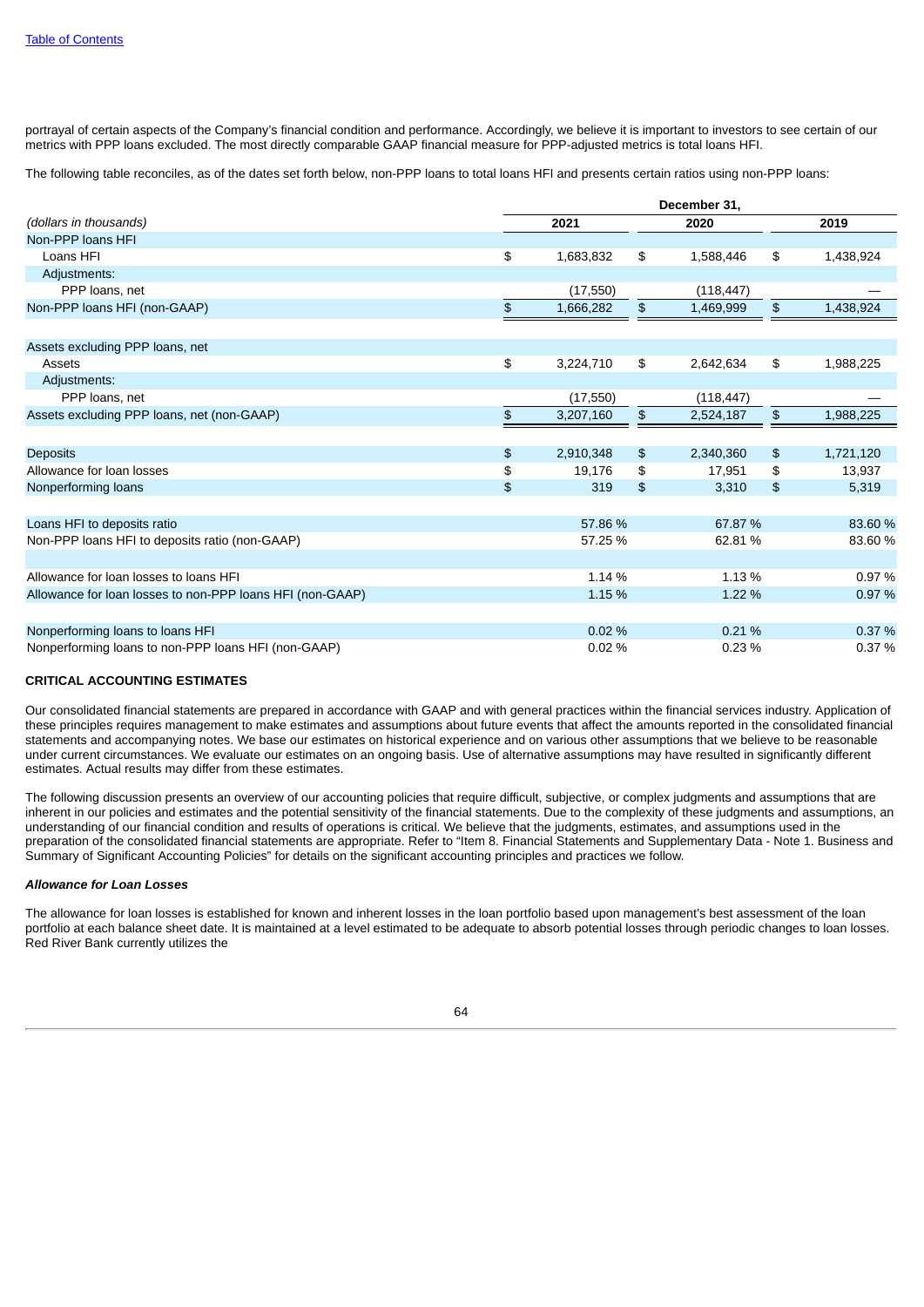incurred loss methodology to estimate the allowance for loan losses. The CECL model is effective for Red River Bank on January 1, 2023.

The allowance for loan losses consists of specific and general reserves. Each of these reserves undergoes a separate analysis in order to estimate the total allowance for loan losses. Specific reserves relate to loans classified as impaired. Loans are considered impaired when, based on current information and events, it is probable that the Bank will be unable to collect all amounts due in accordance with the contractual terms of the loan. Impaired loans include TDRs and performing and nonperforming loans. Impaired loans are reviewed individually, and a specific allowance is allocated, if necessary. The amount of the specific allowance provided is estimated by calculating the difference between the loan value and the Bank's exposure. The loan value is determined based on either the fair value of the collateral underlying the loan, if the loan is collateral dependent, or the present value of the loan's future cash flows calculated using the loan's existing interest rate. Either of these determinations are highly subjective and based on information available at the time of valuation.

General reserves relate to the remainder of the loan portfolio, including overdrawn deposit accounts. General reserves are estimated using historical loss rates adjusted for qualitative risk factors both internal and external to us. The qualitative factors considered include changes in economic conditions that impact loan portfolio repayment and collateral values, changes in the quality and composition of the loan portfolio, changes in lending policies and procedures, and other relevant factors. The qualitative factors serve to compensate for additional areas of uncertainty inherent in the portfolio that are not reflected in our historic loss rates. For purposes of determining the general reserves, the loan portfolio, less cash secured loans and impaired loans, is multiplied by our historical loss rates adjusted for qualitative risk factors. The qualitative component of the allowance for loan losses reflects the stress in the economy related to the COVID-19 pandemic.

The determination of the allowance for loan losses is, in a large part, based on estimates that are particularly susceptible to significant changes in the economic environment and market conditions. Because of the uncertainties associated with economic conditions, collateral values, and future cash flows on impaired loans, it is reasonably possible that management's estimate of loan losses in the loan portfolio and the amount of the allowance needed may change in the future.

# **RECENT ACCOUNTING PRONOUNCEMENTS**

See "Item 8. Financial Statements and Supplementary Data - Note 1. Business and Summary of Significant Accounting Policies - Accounting Standards Adopted in 2021" and " - Issued but Not Adopted Accounting Standards."

# **Item 7A. Quantitative and Qualitative Disclosures About Market Risk**

The information required for this item is included in "Item 7. Management's Discussion and Analysis of Financial Condition and Results of Operations - Liquidity and Asset-Liability Management - Interest Rate Sensitivity and Market Risk" and is incorporated herein by reference.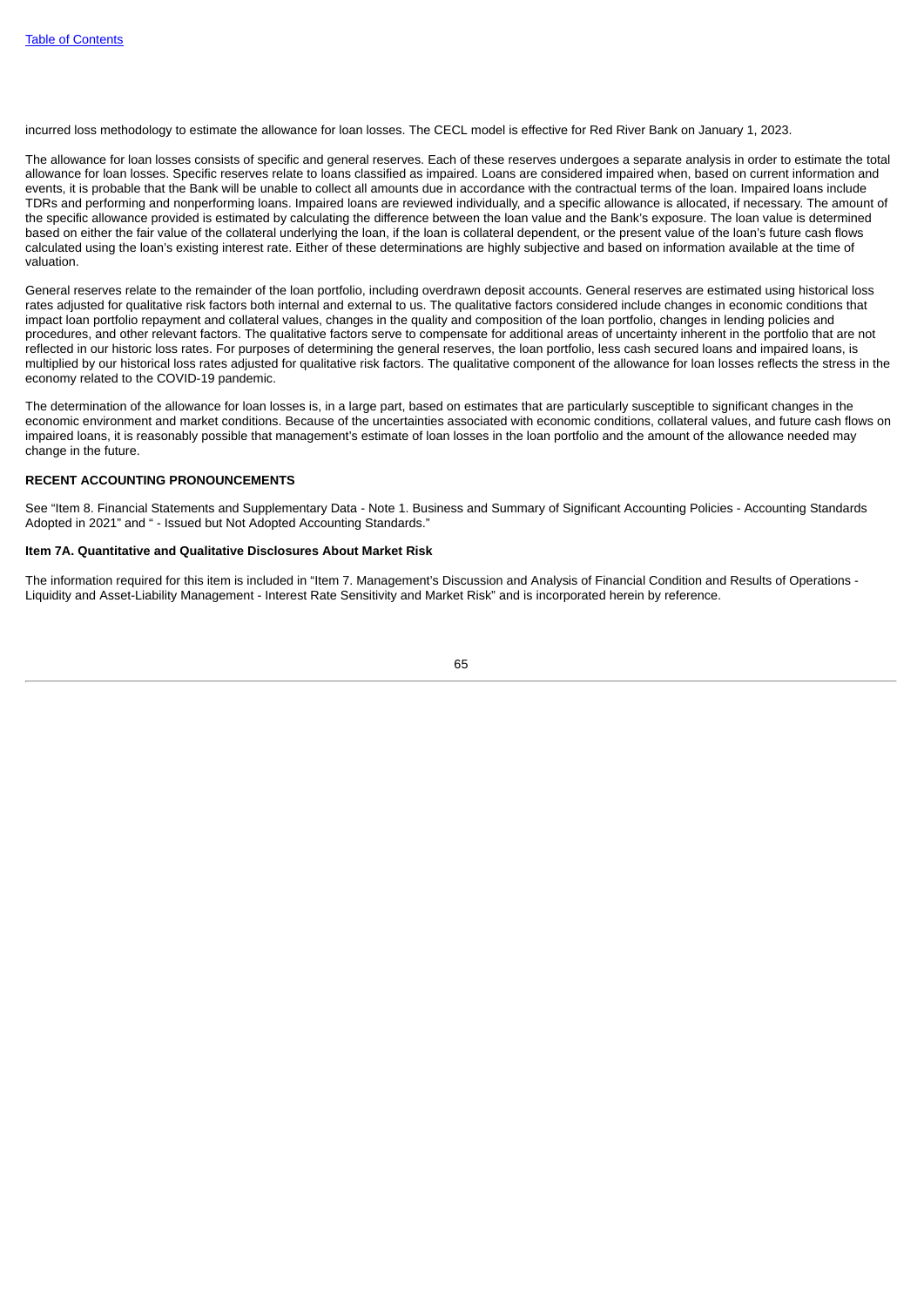### **Item 8. Financial Statements and Supplementary Data**

#### **REPORT OF INDEPENDENT REGISTERED PUBLIC ACCOUNTING FIRM**

Board of Directors and Stockholders Red River Bancshares, Inc.

#### **Opinion on the Financial Statements**

We have audited the accompanying consolidated balance sheets of Red River Bancshares, Inc. and its subsidiaries (the Company) as of December 31, 2021 and 2020, the related consolidated statements of income, comprehensive income, changes in stockholders' equity, and cash flows for each of the years in the two-year period ended December 31, 2021, and the related notes (collectively referred to as the consolidated financial statements). In our opinion, the consolidated financial statements present fairly, in all material respects, the financial position of the Company as of December 31, 2021 and 2020, and the results of its operations and its cash flows for each of the years in the two-year period ended December 31, 2021, in conformity with accounting principles generally accepted in the United States of America.

#### **Basis for Opinion**

These consolidated financial statements are the responsibility of the Company's management. Our responsibility is to express an opinion on the Company's consolidated financial statements based on our audits. We are a public accounting firm registered with the Public Company Accounting Oversight Board (United States) (PCAOB) and are required to be independent with respect to the Company in accordance with the U.S. federal securities laws and the applicable rules and regulations of the Securities and Exchange Commission and the PCAOB.

We conducted our audits in accordance with the standards of the PCAOB. Those standards require that we plan and perform the audits to obtain reasonable assurance about whether the consolidated financial statements are free of material misstatement, whether due to error or fraud. The Company is not required to have, nor were we engaged to perform, an audit of its internal control over financial reporting. As part of our audits, we are required to obtain an understanding of internal control over financial reporting, but not for the purpose of expressing an opinion on the effectiveness of the Company's internal control over financial reporting. Accordingly, we express no such opinion.

Our audits included performing procedures to assess the risks of material misstatement of the consolidated financial statements, whether due to error or fraud, and performing procedures that respond to those risks. Such procedures included examining, on a test basis, evidence regarding the amounts and disclosures in the consolidated financial statements. Our audits also included evaluating the accounting principles used and significant estimates made by management, as well as evaluating the overall presentation of the consolidated financial statements. We believe that our audits provide a reasonable basis for our opinion.

/s/ Postlethwaite & Netterville

We have served as the Company's auditor since 1998.

Baton Rouge, Louisiana March 18, 2022

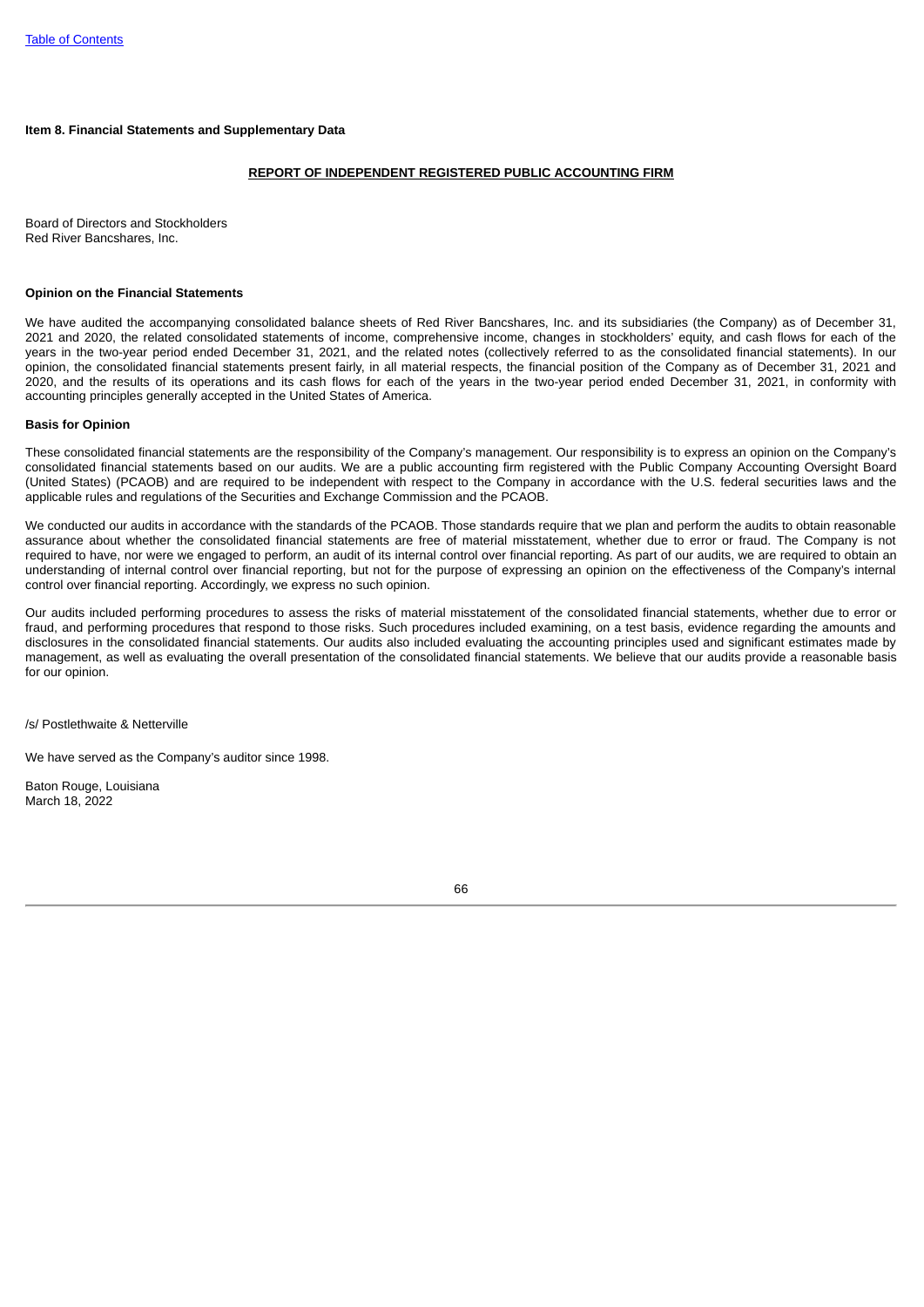### **RED RIVER BANCSHARES, INC. CONSOLIDATED BALANCE SHEETS**

|                                                                                                                                         | December 31,  |              |               |           |
|-----------------------------------------------------------------------------------------------------------------------------------------|---------------|--------------|---------------|-----------|
| (in thousands, except share amounts)                                                                                                    |               | 2021         |               | 2020      |
| <b>ASSETS</b>                                                                                                                           |               |              |               |           |
| Cash and due from banks                                                                                                                 | \$            | 23,143       | \$            | 29,537    |
| Interest-bearing deposits in other banks                                                                                                |               | 761,721      |               | 417,664   |
| <b>Total Cash and Cash Equivalents</b>                                                                                                  |               | 784.864      |               | 447,201   |
| Securities available-for-sale                                                                                                           |               | 659.178      |               | 498.206   |
| Equity securities                                                                                                                       |               | 7,846        |               | 4,021     |
| Nonmarketable equity securities                                                                                                         |               | 3,450        |               | 3,447     |
| Loans held for sale                                                                                                                     |               | 4,290        |               | 29,116    |
| Loans held for investment                                                                                                               |               | 1,683,832    |               | 1,588,446 |
| Allowance for loan losses                                                                                                               |               | (19, 176)    |               | (17, 951) |
| Premises and equipment, net                                                                                                             |               | 48,056       |               | 46,924    |
| Accrued interest receivable                                                                                                             |               | 6,245        |               | 6,880     |
| Bank-owned life insurance                                                                                                               |               | 28,061       |               | 22,413    |
| Intangible assets                                                                                                                       |               | 1,546        |               | 1,546     |
| Right-of-use assets                                                                                                                     |               | 3,743        |               | 4,154     |
| Other assets                                                                                                                            |               | 12,775       |               | 8,231     |
| <b>Total Assets</b>                                                                                                                     | $\, \, \$$    | 3,224,710    | $\frac{2}{3}$ | 2,642,634 |
| <b>LIABILITIES</b>                                                                                                                      |               |              |               |           |
| Noninterest-bearing deposits                                                                                                            | $\frac{2}{3}$ | 1,149,672 \$ |               | 943,615   |
| Interest-bearing deposits                                                                                                               |               | 1,760,676    |               | 1,396,745 |
| <b>Total Deposits</b>                                                                                                                   |               | 2,910,348    |               | 2,340,360 |
| Accrued interest payable                                                                                                                |               | 1,310        |               | 1,774     |
| Lease liabilities                                                                                                                       |               | 3,842        |               | 4,233     |
| Accrued expenses and other liabilities                                                                                                  |               | 11,060       |               | 10,789    |
| <b>Total Liabilities</b>                                                                                                                |               | 2,926,560    |               | 2,357,156 |
| <b>COMMITMENTS AND CONTINGENCIES</b>                                                                                                    |               |              |               |           |
| STOCKHOLDERS' EQUITY                                                                                                                    |               |              |               |           |
| Preferred stock, no par value:<br>Authorized -1,000,000 shares; None Issued and Outstanding                                             |               |              |               |           |
| Common stock, no par value:<br>Authorized - 30,000,000 shares:<br>Issued and Outstanding - 7,180,155 and 7,325,333 shares, respectively |               | 60,233       |               | 68,055    |
| Additional paid-in capital                                                                                                              |               | 1,814        |               | 1,545     |
| Retained earnings                                                                                                                       |               | 239,876      |               | 208,957   |
| Accumulated other comprehensive income (loss)                                                                                           |               | (3,773)      |               | 6,921     |
| <b>Total Stockholders' Equity</b>                                                                                                       |               | 298,150      |               | 285,478   |
|                                                                                                                                         |               |              |               |           |
| <b>Total Liabilities and Stockholders' Equity</b>                                                                                       | \$            | 3,224,710    | \$            | 2,642,634 |

The accompanying notes are an integral part of these consolidated financial statements.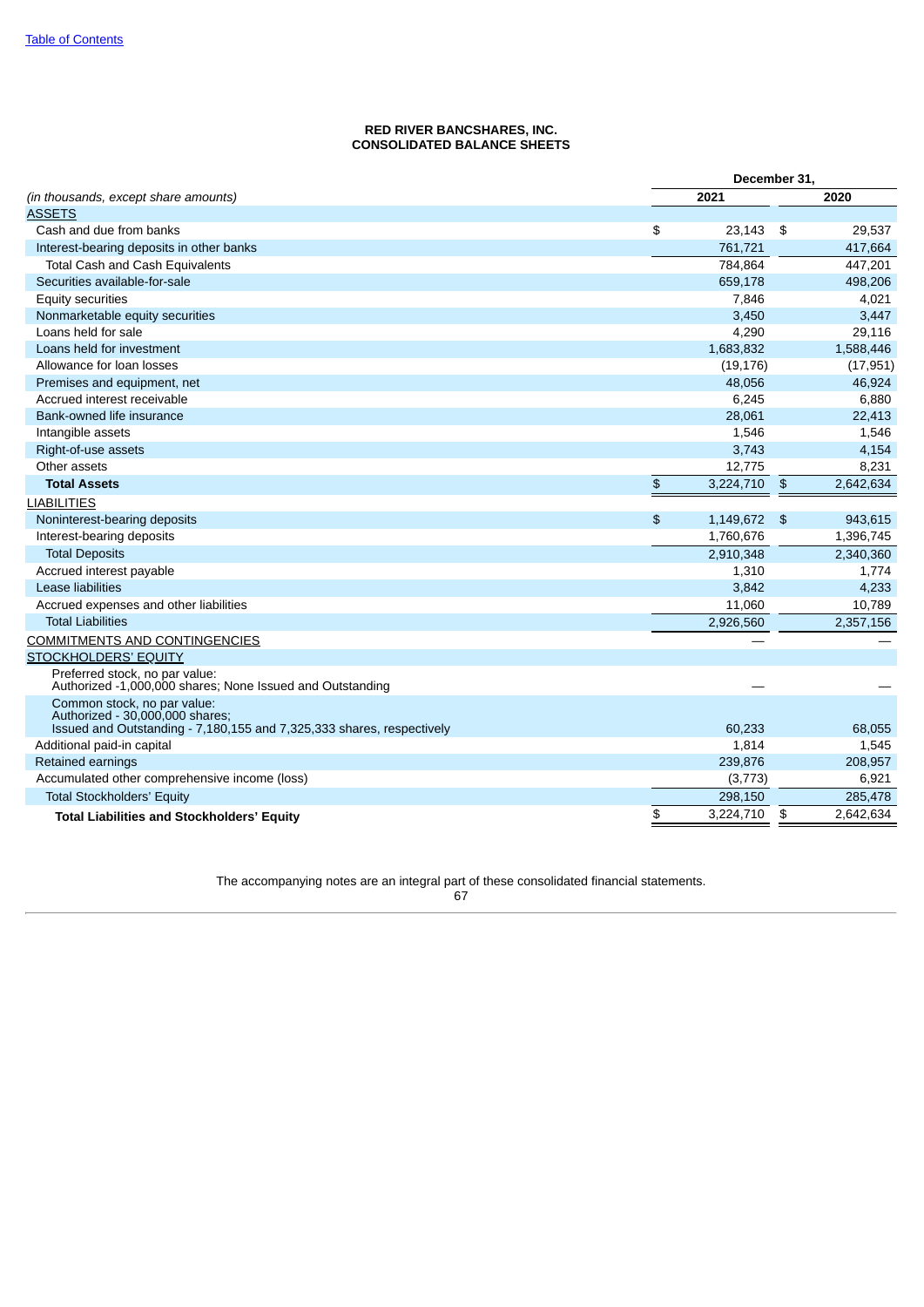### **RED RIVER BANCSHARES, INC. CONSOLIDATED STATEMENTS OF INCOME**

|                                                     | Years Ended December 31, |      |        |  |
|-----------------------------------------------------|--------------------------|------|--------|--|
| (in thousands, except per share data)               | 2021                     |      |        |  |
| <b>INTEREST AND DIVIDEND INCOME</b>                 |                          |      | 2020   |  |
| Interest and fees on loans                          | \$<br>67,923 \$          |      | 69.228 |  |
| Interest on securities                              | 8,660                    |      | 7,601  |  |
| Interest on federal funds sold                      | 88                       |      | 207    |  |
| Interest on deposits in other banks                 | 658                      |      | 322    |  |
| Dividends on stock                                  | 10                       |      | 20     |  |
| <b>Total Interest and Dividend Income</b>           | 77,339                   |      | 77,378 |  |
| <b>INTEREST EXPENSE</b>                             |                          |      |        |  |
| Interest on deposits                                | 5,617                    |      | 8,362  |  |
| Interest on other borrowed funds                    |                          |      | 16     |  |
| <b>Total Interest Expense</b>                       | 5,617                    |      | 8,378  |  |
| <b>Net Interest Income</b>                          | 71,722                   |      | 69,000 |  |
| Provision for loan losses                           | 1,900                    |      | 6,293  |  |
| Net Interest Income After Provision for Loan Losses | 69,822                   |      | 62,707 |  |
| NONINTEREST INCOME                                  |                          |      |        |  |
| Service charges on deposit accounts                 | 4,775                    |      | 4,108  |  |
| Debit card income, net                              | 4,415                    |      | 3,641  |  |
| Mortgage Ioan income                                | 8,676                    |      | 8,398  |  |
| Brokerage income                                    | 3,297                    |      | 2,324  |  |
| Loan and deposit income                             | 1,738                    |      | 1,701  |  |
| Bank-owned life insurance income                    | 648                      |      | 568    |  |
| Gain (Loss) on equity securities                    | (175)                    |      | 85     |  |
| Gain (Loss) on sale and call of securities          | 194                      |      | 1,441  |  |
| SBIC income                                         | 654                      |      | 775    |  |
| Other income (loss)                                 | 271                      |      | 126    |  |
| <b>Total Noninterest Income</b>                     | 24,493                   |      | 23,167 |  |
| <b>OPERATING EXPENSES</b>                           |                          |      |        |  |
| Personnel expenses                                  | 32,449                   |      | 31,160 |  |
| Occupancy and equipment expenses                    | 5,443                    |      | 5,106  |  |
| Technology expenses                                 | 2,810                    |      | 2,542  |  |
| Advertising                                         | 921                      |      | 933    |  |
| Other business development expenses                 | 1,169                    |      | 1,020  |  |
| Data processing expense                             | 1,982                    |      | 1,905  |  |
| Other taxes                                         | 2,082                    |      | 1,733  |  |
| Loan and deposit expenses                           | 1,016                    |      | 1,052  |  |
| Legal and professional expenses                     | 1,683                    |      | 2,141  |  |
| Regulatory assessment expenses                      | 933                      |      | 538    |  |
| Other operating expenses                            | 3,767                    |      | 3,276  |  |
| <b>Total Operating Expenses</b>                     | 54,255                   |      | 51,406 |  |
| Income Before Income Tax Expense                    | 40,060                   |      | 34,468 |  |
| Income tax expense                                  | 7,108                    |      | 6,323  |  |
| <b>Net Income</b>                                   | \$<br>32,952             | \$   | 28,145 |  |
| <b>EARNINGS PER SHARE</b>                           |                          |      |        |  |
| <b>Basic</b>                                        | \$<br>4.53               | \$   | 3.84   |  |
| <b>Diluted</b>                                      | \$<br>4.51               | - \$ | 3.83   |  |
|                                                     |                          |      |        |  |

The accompanying notes are an integral part of these consolidated financial statements.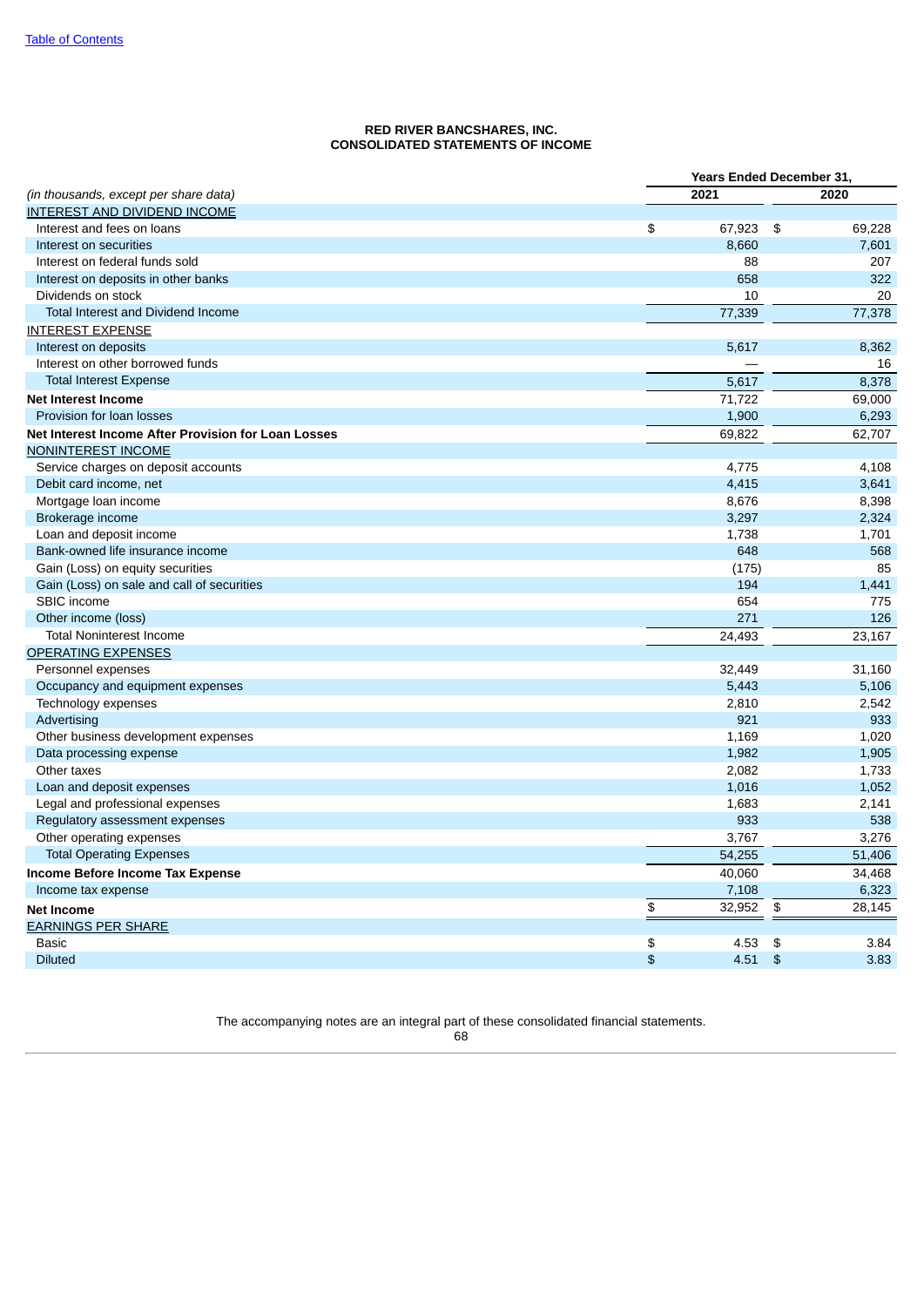### **RED RIVER BANCSHARES, INC. CONSOLIDATED STATEMENTS OF COMPREHENSIVE INCOME**

|                                                                   | <b>Years Ended December 31,</b> |           |     |          |
|-------------------------------------------------------------------|---------------------------------|-----------|-----|----------|
| (in thousands)                                                    |                                 | 2021      |     | 2020     |
| Net income                                                        |                                 | 32.952    | -SG | 28.145   |
| Other comprehensive income (loss):                                |                                 |           |     |          |
| Unrealized net gain (loss) on securities arising during period    |                                 | (13, 343) |     | 10,232   |
| Tax effect                                                        |                                 | 2.802     |     | (2, 149) |
| (Gain) loss on sale and call of securities included in net income |                                 | (194)     |     | (1, 441) |
| Tax effect                                                        |                                 | 41        |     | 303      |
| Total other comprehensive income (loss)                           |                                 | (10,694)  |     | 6,945    |
| <b>Comprehensive Income</b>                                       |                                 | 22.258    |     | 35,090   |

The accompanying notes are an integral part of these consolidated financial statements.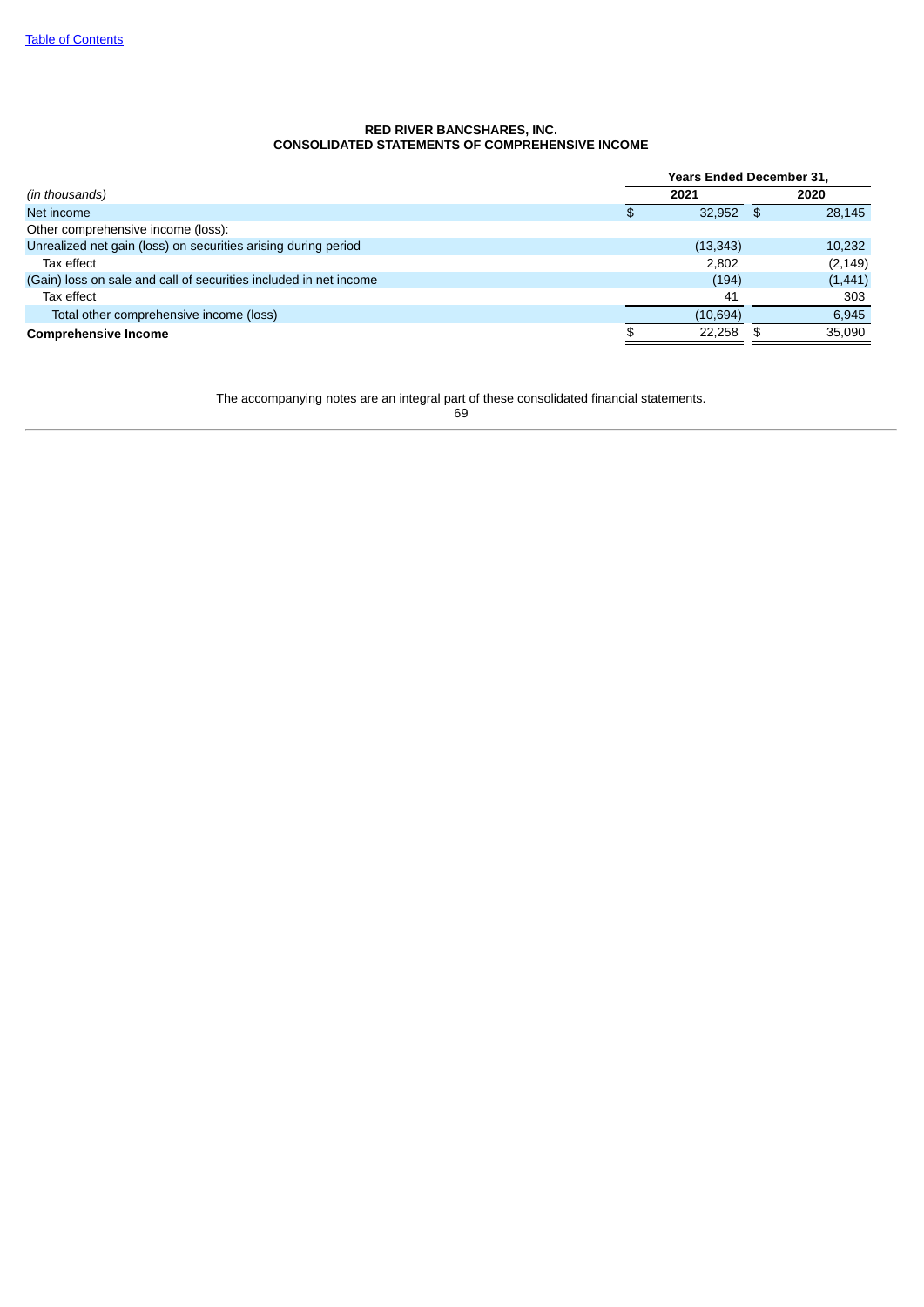### **RED RIVER BANCSHARES, INC. CONSOLIDATED STATEMENTS OF CHANGES IN STOCKHOLDERS' EQUITY**

| (in thousands, except share amounts)                                               | Common<br><b>Shares Issued</b> | Common<br><b>Stock</b> |          | Additional<br>Paid-In<br>Capital | <b>Retained</b><br><b>Earnings</b> |                | <b>Accumulated</b><br>Other<br><b>Comprehensive</b><br>Income (Loss) | <b>Total</b><br>Stockholders'<br><b>Equity</b> |
|------------------------------------------------------------------------------------|--------------------------------|------------------------|----------|----------------------------------|------------------------------------|----------------|----------------------------------------------------------------------|------------------------------------------------|
| Balance as of December 31, 2019                                                    | 7,306,221                      | \$                     | 68,082   | \$<br>1,269                      | \$<br>182,571                      | $\mathfrak{S}$ | $(24)$ \$                                                            | 251,898                                        |
| Net income                                                                         |                                |                        |          |                                  | 28,145                             |                |                                                                      | 28,145                                         |
| Stock incentive plan                                                               |                                |                        |          | 276                              |                                    |                |                                                                      | 276                                            |
| Issuance of restricted shares of common stock<br>through stock incentive plan, net | 5,625                          |                        |          |                                  |                                    |                |                                                                      |                                                |
| Issuance of shares of common stock through<br>exercise of stock options            | 14,720                         |                        | 8        |                                  |                                    |                |                                                                      | 8                                              |
| Issuance of shares of common stock as board<br>compensation                        | 1,591                          |                        | 87       |                                  |                                    |                |                                                                      | 87                                             |
| Repurchase of common stock under stock<br>repurchase program                       | (2,824)                        |                        | (122)    |                                  |                                    |                |                                                                      | (122)                                          |
| Cash dividend - \$0.24 per share                                                   |                                |                        |          |                                  | (1,759)                            |                |                                                                      | (1,759)                                        |
| Other comprehensive income (loss)                                                  |                                |                        |          |                                  |                                    |                | 6,945                                                                | 6,945                                          |
| Balance as of December 31, 2020                                                    | 7,325,333                      | \$                     | 68,055   | \$<br>1,545                      | \$<br>208,957                      | \$             | 6,921                                                                | \$<br>285,478                                  |
| Net income                                                                         |                                |                        |          |                                  | 32,952                             |                |                                                                      | 32,952                                         |
| Stock incentive plan                                                               |                                |                        |          | 269                              |                                    |                |                                                                      | 269                                            |
| Issuance of restricted shares of common stock<br>through stock incentive plan, net | 7,400                          |                        |          |                                  |                                    |                |                                                                      |                                                |
| Forfeiture of restricted shares of common<br>stock                                 | (100)                          |                        |          |                                  |                                    |                |                                                                      |                                                |
| Issuance of shares of common stock as board<br>compensation                        | 1,075                          |                        | 56       |                                  |                                    |                |                                                                      | 56                                             |
| Repurchase of common stock under stock<br>repurchase program                       | (153, 553)                     |                        | (7, 878) |                                  |                                    |                |                                                                      | (7, 878)                                       |
| Cash dividend - \$0.28 per share                                                   |                                |                        |          |                                  | (2,033)                            |                |                                                                      | (2,033)                                        |
| Other comprehensive income (loss)                                                  |                                |                        |          |                                  |                                    |                | (10, 694)                                                            | (10, 694)                                      |
| Balance as of December 31, 2021                                                    | 7,180,155                      | \$                     | 60,233   | \$<br>1,814                      | \$<br>239,876                      | \$             | $(3,773)$ \$                                                         | 298,150                                        |

The accompanying notes are an integral part of these consolidated financial statements.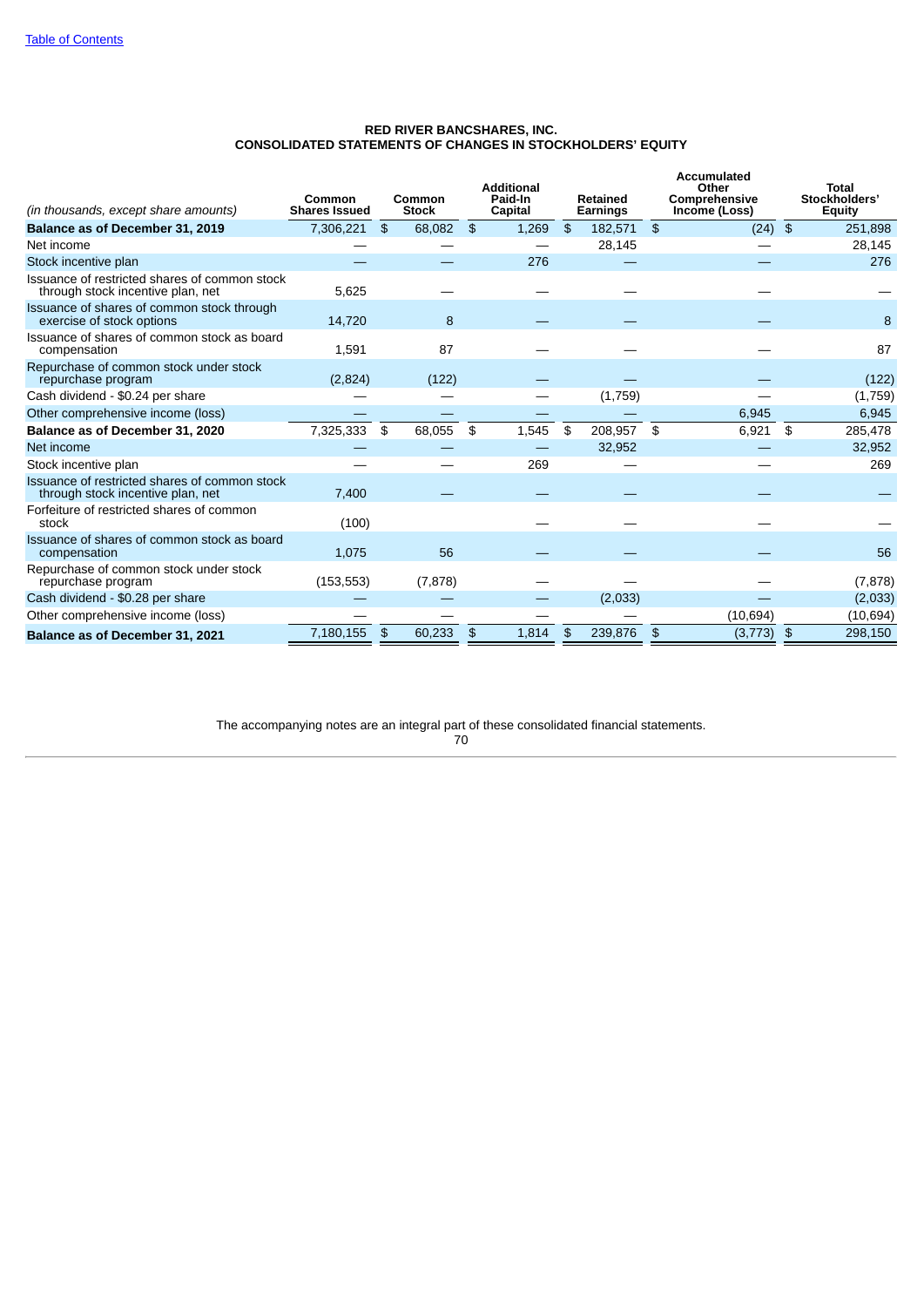#### **RED RIVER BANCSHARES, INC. CONSOLIDATED STATEMENTS OF CASH FLOWS**

| 2021<br>2020<br>(in thousands)<br><b>CASH FLOWS FROM OPERATING ACTIVITIES</b><br>\$<br>32,952<br>\$<br>28,145<br>Net income<br>Adjustments to reconcile net income to net cash provided by (used in) operating activities:<br>1,906<br>1,861<br>Depreciation<br>Amortization<br>646<br>553<br>Share-based compensation earned<br>269<br>276<br>Share-based board compensation earned<br>50<br>62<br>22<br>(184)<br>(Gain) Loss on other assets owned<br>2,479<br>3,144<br>Net (accretion) amortization on securities AFS<br>(194)<br>(1, 441)<br>(Gain) Loss on sale and call of securities<br>Provision for loan losses<br>1,900<br>6,293<br>Deferred income tax (benefit) expense<br>(773)<br>130<br>Net (increase) decrease in loans HFS<br>24,826<br>(24, 027)<br>635<br>(1,629)<br>Net (increase) decrease in accrued interest receivable<br>Net (increase) decrease in BOLI<br>(568)<br>(648)<br>Net increase (decrease) in accrued interest payable<br>(464)<br>(448)<br>Net increase (decrease) in accrued income taxes payable<br>(70)<br>(4)<br>(1,066)<br>429<br>Other operating activities, net<br>Net cash provided by (used in) operating activities<br>62,264<br>12.798<br>CASH FLOWS FROM INVESTING ACTIVITIES<br>Activity in securities AFS:<br>113,524<br><b>Sales</b><br>151,253<br>99,175<br>112,605<br>Maturities, principal repayments, and calls<br>Purchases<br>(389, 493)<br>(419, 403)<br>Purchase of equity securities<br>(4,000)<br>Purchase of nonmarketable equity securities<br>(3)<br>(2,097)<br>Capital contribution in partnerships<br>(173)<br>Net (increase) decrease in loans HFI<br>(96, 327)<br>(151,909)<br>Purchase of bank-owned life insurance<br>(5,000)<br>Proceeds from sales of foreclosed assets<br>563<br>330<br>483<br>Proceeds from sales of premises and equipment<br>Purchases of premises and equipment<br>(3, 427)<br>(7,035)<br>Net cash provided by (used in) investing activities<br>(284, 678)<br>(316, 256)<br><b>CASH FLOWS FROM FINANCING ACTIVITIES</b><br>Net increase (decrease) in deposits<br>569,988<br>619,240<br>50.000<br>Proceeds from other borrowed funds<br>Repayments of other borrowed funds<br>(50,000)<br>(7, 878)<br>(122)<br>Repurchase of common stock<br>Proceeds from exercise of stock options<br>8<br>Cash dividends<br>(2,033)<br>(1,759)<br>560,077<br>Net cash provided by (used in) financing activities<br>617,367<br>337,663<br>313,909<br>Net change in cash and cash equivalents<br>447,201<br>133,292<br>Cash and cash equivalents - beginning of year<br>\$<br>\$ |                                         | <b>Years Ended December 31,</b> |         |  |         |  |  |
|-------------------------------------------------------------------------------------------------------------------------------------------------------------------------------------------------------------------------------------------------------------------------------------------------------------------------------------------------------------------------------------------------------------------------------------------------------------------------------------------------------------------------------------------------------------------------------------------------------------------------------------------------------------------------------------------------------------------------------------------------------------------------------------------------------------------------------------------------------------------------------------------------------------------------------------------------------------------------------------------------------------------------------------------------------------------------------------------------------------------------------------------------------------------------------------------------------------------------------------------------------------------------------------------------------------------------------------------------------------------------------------------------------------------------------------------------------------------------------------------------------------------------------------------------------------------------------------------------------------------------------------------------------------------------------------------------------------------------------------------------------------------------------------------------------------------------------------------------------------------------------------------------------------------------------------------------------------------------------------------------------------------------------------------------------------------------------------------------------------------------------------------------------------------------------------------------------------------------------------------------------------------------------------------------------------------------------------------------------------------------------------------------------------------------------------------------------------------------------------------------------------------------------------------------------------------|-----------------------------------------|---------------------------------|---------|--|---------|--|--|
|                                                                                                                                                                                                                                                                                                                                                                                                                                                                                                                                                                                                                                                                                                                                                                                                                                                                                                                                                                                                                                                                                                                                                                                                                                                                                                                                                                                                                                                                                                                                                                                                                                                                                                                                                                                                                                                                                                                                                                                                                                                                                                                                                                                                                                                                                                                                                                                                                                                                                                                                                                   |                                         |                                 |         |  |         |  |  |
|                                                                                                                                                                                                                                                                                                                                                                                                                                                                                                                                                                                                                                                                                                                                                                                                                                                                                                                                                                                                                                                                                                                                                                                                                                                                                                                                                                                                                                                                                                                                                                                                                                                                                                                                                                                                                                                                                                                                                                                                                                                                                                                                                                                                                                                                                                                                                                                                                                                                                                                                                                   |                                         |                                 |         |  |         |  |  |
|                                                                                                                                                                                                                                                                                                                                                                                                                                                                                                                                                                                                                                                                                                                                                                                                                                                                                                                                                                                                                                                                                                                                                                                                                                                                                                                                                                                                                                                                                                                                                                                                                                                                                                                                                                                                                                                                                                                                                                                                                                                                                                                                                                                                                                                                                                                                                                                                                                                                                                                                                                   |                                         |                                 |         |  |         |  |  |
|                                                                                                                                                                                                                                                                                                                                                                                                                                                                                                                                                                                                                                                                                                                                                                                                                                                                                                                                                                                                                                                                                                                                                                                                                                                                                                                                                                                                                                                                                                                                                                                                                                                                                                                                                                                                                                                                                                                                                                                                                                                                                                                                                                                                                                                                                                                                                                                                                                                                                                                                                                   |                                         |                                 |         |  |         |  |  |
|                                                                                                                                                                                                                                                                                                                                                                                                                                                                                                                                                                                                                                                                                                                                                                                                                                                                                                                                                                                                                                                                                                                                                                                                                                                                                                                                                                                                                                                                                                                                                                                                                                                                                                                                                                                                                                                                                                                                                                                                                                                                                                                                                                                                                                                                                                                                                                                                                                                                                                                                                                   |                                         |                                 |         |  |         |  |  |
|                                                                                                                                                                                                                                                                                                                                                                                                                                                                                                                                                                                                                                                                                                                                                                                                                                                                                                                                                                                                                                                                                                                                                                                                                                                                                                                                                                                                                                                                                                                                                                                                                                                                                                                                                                                                                                                                                                                                                                                                                                                                                                                                                                                                                                                                                                                                                                                                                                                                                                                                                                   |                                         |                                 |         |  |         |  |  |
|                                                                                                                                                                                                                                                                                                                                                                                                                                                                                                                                                                                                                                                                                                                                                                                                                                                                                                                                                                                                                                                                                                                                                                                                                                                                                                                                                                                                                                                                                                                                                                                                                                                                                                                                                                                                                                                                                                                                                                                                                                                                                                                                                                                                                                                                                                                                                                                                                                                                                                                                                                   |                                         |                                 |         |  |         |  |  |
|                                                                                                                                                                                                                                                                                                                                                                                                                                                                                                                                                                                                                                                                                                                                                                                                                                                                                                                                                                                                                                                                                                                                                                                                                                                                                                                                                                                                                                                                                                                                                                                                                                                                                                                                                                                                                                                                                                                                                                                                                                                                                                                                                                                                                                                                                                                                                                                                                                                                                                                                                                   |                                         |                                 |         |  |         |  |  |
|                                                                                                                                                                                                                                                                                                                                                                                                                                                                                                                                                                                                                                                                                                                                                                                                                                                                                                                                                                                                                                                                                                                                                                                                                                                                                                                                                                                                                                                                                                                                                                                                                                                                                                                                                                                                                                                                                                                                                                                                                                                                                                                                                                                                                                                                                                                                                                                                                                                                                                                                                                   |                                         |                                 |         |  |         |  |  |
|                                                                                                                                                                                                                                                                                                                                                                                                                                                                                                                                                                                                                                                                                                                                                                                                                                                                                                                                                                                                                                                                                                                                                                                                                                                                                                                                                                                                                                                                                                                                                                                                                                                                                                                                                                                                                                                                                                                                                                                                                                                                                                                                                                                                                                                                                                                                                                                                                                                                                                                                                                   |                                         |                                 |         |  |         |  |  |
|                                                                                                                                                                                                                                                                                                                                                                                                                                                                                                                                                                                                                                                                                                                                                                                                                                                                                                                                                                                                                                                                                                                                                                                                                                                                                                                                                                                                                                                                                                                                                                                                                                                                                                                                                                                                                                                                                                                                                                                                                                                                                                                                                                                                                                                                                                                                                                                                                                                                                                                                                                   |                                         |                                 |         |  |         |  |  |
|                                                                                                                                                                                                                                                                                                                                                                                                                                                                                                                                                                                                                                                                                                                                                                                                                                                                                                                                                                                                                                                                                                                                                                                                                                                                                                                                                                                                                                                                                                                                                                                                                                                                                                                                                                                                                                                                                                                                                                                                                                                                                                                                                                                                                                                                                                                                                                                                                                                                                                                                                                   |                                         |                                 |         |  |         |  |  |
|                                                                                                                                                                                                                                                                                                                                                                                                                                                                                                                                                                                                                                                                                                                                                                                                                                                                                                                                                                                                                                                                                                                                                                                                                                                                                                                                                                                                                                                                                                                                                                                                                                                                                                                                                                                                                                                                                                                                                                                                                                                                                                                                                                                                                                                                                                                                                                                                                                                                                                                                                                   |                                         |                                 |         |  |         |  |  |
|                                                                                                                                                                                                                                                                                                                                                                                                                                                                                                                                                                                                                                                                                                                                                                                                                                                                                                                                                                                                                                                                                                                                                                                                                                                                                                                                                                                                                                                                                                                                                                                                                                                                                                                                                                                                                                                                                                                                                                                                                                                                                                                                                                                                                                                                                                                                                                                                                                                                                                                                                                   |                                         |                                 |         |  |         |  |  |
|                                                                                                                                                                                                                                                                                                                                                                                                                                                                                                                                                                                                                                                                                                                                                                                                                                                                                                                                                                                                                                                                                                                                                                                                                                                                                                                                                                                                                                                                                                                                                                                                                                                                                                                                                                                                                                                                                                                                                                                                                                                                                                                                                                                                                                                                                                                                                                                                                                                                                                                                                                   |                                         |                                 |         |  |         |  |  |
|                                                                                                                                                                                                                                                                                                                                                                                                                                                                                                                                                                                                                                                                                                                                                                                                                                                                                                                                                                                                                                                                                                                                                                                                                                                                                                                                                                                                                                                                                                                                                                                                                                                                                                                                                                                                                                                                                                                                                                                                                                                                                                                                                                                                                                                                                                                                                                                                                                                                                                                                                                   |                                         |                                 |         |  |         |  |  |
|                                                                                                                                                                                                                                                                                                                                                                                                                                                                                                                                                                                                                                                                                                                                                                                                                                                                                                                                                                                                                                                                                                                                                                                                                                                                                                                                                                                                                                                                                                                                                                                                                                                                                                                                                                                                                                                                                                                                                                                                                                                                                                                                                                                                                                                                                                                                                                                                                                                                                                                                                                   |                                         |                                 |         |  |         |  |  |
|                                                                                                                                                                                                                                                                                                                                                                                                                                                                                                                                                                                                                                                                                                                                                                                                                                                                                                                                                                                                                                                                                                                                                                                                                                                                                                                                                                                                                                                                                                                                                                                                                                                                                                                                                                                                                                                                                                                                                                                                                                                                                                                                                                                                                                                                                                                                                                                                                                                                                                                                                                   |                                         |                                 |         |  |         |  |  |
|                                                                                                                                                                                                                                                                                                                                                                                                                                                                                                                                                                                                                                                                                                                                                                                                                                                                                                                                                                                                                                                                                                                                                                                                                                                                                                                                                                                                                                                                                                                                                                                                                                                                                                                                                                                                                                                                                                                                                                                                                                                                                                                                                                                                                                                                                                                                                                                                                                                                                                                                                                   |                                         |                                 |         |  |         |  |  |
|                                                                                                                                                                                                                                                                                                                                                                                                                                                                                                                                                                                                                                                                                                                                                                                                                                                                                                                                                                                                                                                                                                                                                                                                                                                                                                                                                                                                                                                                                                                                                                                                                                                                                                                                                                                                                                                                                                                                                                                                                                                                                                                                                                                                                                                                                                                                                                                                                                                                                                                                                                   |                                         |                                 |         |  |         |  |  |
|                                                                                                                                                                                                                                                                                                                                                                                                                                                                                                                                                                                                                                                                                                                                                                                                                                                                                                                                                                                                                                                                                                                                                                                                                                                                                                                                                                                                                                                                                                                                                                                                                                                                                                                                                                                                                                                                                                                                                                                                                                                                                                                                                                                                                                                                                                                                                                                                                                                                                                                                                                   |                                         |                                 |         |  |         |  |  |
|                                                                                                                                                                                                                                                                                                                                                                                                                                                                                                                                                                                                                                                                                                                                                                                                                                                                                                                                                                                                                                                                                                                                                                                                                                                                                                                                                                                                                                                                                                                                                                                                                                                                                                                                                                                                                                                                                                                                                                                                                                                                                                                                                                                                                                                                                                                                                                                                                                                                                                                                                                   |                                         |                                 |         |  |         |  |  |
|                                                                                                                                                                                                                                                                                                                                                                                                                                                                                                                                                                                                                                                                                                                                                                                                                                                                                                                                                                                                                                                                                                                                                                                                                                                                                                                                                                                                                                                                                                                                                                                                                                                                                                                                                                                                                                                                                                                                                                                                                                                                                                                                                                                                                                                                                                                                                                                                                                                                                                                                                                   |                                         |                                 |         |  |         |  |  |
|                                                                                                                                                                                                                                                                                                                                                                                                                                                                                                                                                                                                                                                                                                                                                                                                                                                                                                                                                                                                                                                                                                                                                                                                                                                                                                                                                                                                                                                                                                                                                                                                                                                                                                                                                                                                                                                                                                                                                                                                                                                                                                                                                                                                                                                                                                                                                                                                                                                                                                                                                                   |                                         |                                 |         |  |         |  |  |
|                                                                                                                                                                                                                                                                                                                                                                                                                                                                                                                                                                                                                                                                                                                                                                                                                                                                                                                                                                                                                                                                                                                                                                                                                                                                                                                                                                                                                                                                                                                                                                                                                                                                                                                                                                                                                                                                                                                                                                                                                                                                                                                                                                                                                                                                                                                                                                                                                                                                                                                                                                   |                                         |                                 |         |  |         |  |  |
|                                                                                                                                                                                                                                                                                                                                                                                                                                                                                                                                                                                                                                                                                                                                                                                                                                                                                                                                                                                                                                                                                                                                                                                                                                                                                                                                                                                                                                                                                                                                                                                                                                                                                                                                                                                                                                                                                                                                                                                                                                                                                                                                                                                                                                                                                                                                                                                                                                                                                                                                                                   |                                         |                                 |         |  |         |  |  |
|                                                                                                                                                                                                                                                                                                                                                                                                                                                                                                                                                                                                                                                                                                                                                                                                                                                                                                                                                                                                                                                                                                                                                                                                                                                                                                                                                                                                                                                                                                                                                                                                                                                                                                                                                                                                                                                                                                                                                                                                                                                                                                                                                                                                                                                                                                                                                                                                                                                                                                                                                                   |                                         |                                 |         |  |         |  |  |
|                                                                                                                                                                                                                                                                                                                                                                                                                                                                                                                                                                                                                                                                                                                                                                                                                                                                                                                                                                                                                                                                                                                                                                                                                                                                                                                                                                                                                                                                                                                                                                                                                                                                                                                                                                                                                                                                                                                                                                                                                                                                                                                                                                                                                                                                                                                                                                                                                                                                                                                                                                   |                                         |                                 |         |  |         |  |  |
|                                                                                                                                                                                                                                                                                                                                                                                                                                                                                                                                                                                                                                                                                                                                                                                                                                                                                                                                                                                                                                                                                                                                                                                                                                                                                                                                                                                                                                                                                                                                                                                                                                                                                                                                                                                                                                                                                                                                                                                                                                                                                                                                                                                                                                                                                                                                                                                                                                                                                                                                                                   |                                         |                                 |         |  |         |  |  |
|                                                                                                                                                                                                                                                                                                                                                                                                                                                                                                                                                                                                                                                                                                                                                                                                                                                                                                                                                                                                                                                                                                                                                                                                                                                                                                                                                                                                                                                                                                                                                                                                                                                                                                                                                                                                                                                                                                                                                                                                                                                                                                                                                                                                                                                                                                                                                                                                                                                                                                                                                                   |                                         |                                 |         |  |         |  |  |
|                                                                                                                                                                                                                                                                                                                                                                                                                                                                                                                                                                                                                                                                                                                                                                                                                                                                                                                                                                                                                                                                                                                                                                                                                                                                                                                                                                                                                                                                                                                                                                                                                                                                                                                                                                                                                                                                                                                                                                                                                                                                                                                                                                                                                                                                                                                                                                                                                                                                                                                                                                   |                                         |                                 |         |  |         |  |  |
|                                                                                                                                                                                                                                                                                                                                                                                                                                                                                                                                                                                                                                                                                                                                                                                                                                                                                                                                                                                                                                                                                                                                                                                                                                                                                                                                                                                                                                                                                                                                                                                                                                                                                                                                                                                                                                                                                                                                                                                                                                                                                                                                                                                                                                                                                                                                                                                                                                                                                                                                                                   |                                         |                                 |         |  |         |  |  |
|                                                                                                                                                                                                                                                                                                                                                                                                                                                                                                                                                                                                                                                                                                                                                                                                                                                                                                                                                                                                                                                                                                                                                                                                                                                                                                                                                                                                                                                                                                                                                                                                                                                                                                                                                                                                                                                                                                                                                                                                                                                                                                                                                                                                                                                                                                                                                                                                                                                                                                                                                                   |                                         |                                 |         |  |         |  |  |
|                                                                                                                                                                                                                                                                                                                                                                                                                                                                                                                                                                                                                                                                                                                                                                                                                                                                                                                                                                                                                                                                                                                                                                                                                                                                                                                                                                                                                                                                                                                                                                                                                                                                                                                                                                                                                                                                                                                                                                                                                                                                                                                                                                                                                                                                                                                                                                                                                                                                                                                                                                   |                                         |                                 |         |  |         |  |  |
|                                                                                                                                                                                                                                                                                                                                                                                                                                                                                                                                                                                                                                                                                                                                                                                                                                                                                                                                                                                                                                                                                                                                                                                                                                                                                                                                                                                                                                                                                                                                                                                                                                                                                                                                                                                                                                                                                                                                                                                                                                                                                                                                                                                                                                                                                                                                                                                                                                                                                                                                                                   |                                         |                                 |         |  |         |  |  |
|                                                                                                                                                                                                                                                                                                                                                                                                                                                                                                                                                                                                                                                                                                                                                                                                                                                                                                                                                                                                                                                                                                                                                                                                                                                                                                                                                                                                                                                                                                                                                                                                                                                                                                                                                                                                                                                                                                                                                                                                                                                                                                                                                                                                                                                                                                                                                                                                                                                                                                                                                                   |                                         |                                 |         |  |         |  |  |
|                                                                                                                                                                                                                                                                                                                                                                                                                                                                                                                                                                                                                                                                                                                                                                                                                                                                                                                                                                                                                                                                                                                                                                                                                                                                                                                                                                                                                                                                                                                                                                                                                                                                                                                                                                                                                                                                                                                                                                                                                                                                                                                                                                                                                                                                                                                                                                                                                                                                                                                                                                   |                                         |                                 |         |  |         |  |  |
|                                                                                                                                                                                                                                                                                                                                                                                                                                                                                                                                                                                                                                                                                                                                                                                                                                                                                                                                                                                                                                                                                                                                                                                                                                                                                                                                                                                                                                                                                                                                                                                                                                                                                                                                                                                                                                                                                                                                                                                                                                                                                                                                                                                                                                                                                                                                                                                                                                                                                                                                                                   |                                         |                                 |         |  |         |  |  |
|                                                                                                                                                                                                                                                                                                                                                                                                                                                                                                                                                                                                                                                                                                                                                                                                                                                                                                                                                                                                                                                                                                                                                                                                                                                                                                                                                                                                                                                                                                                                                                                                                                                                                                                                                                                                                                                                                                                                                                                                                                                                                                                                                                                                                                                                                                                                                                                                                                                                                                                                                                   |                                         |                                 |         |  |         |  |  |
|                                                                                                                                                                                                                                                                                                                                                                                                                                                                                                                                                                                                                                                                                                                                                                                                                                                                                                                                                                                                                                                                                                                                                                                                                                                                                                                                                                                                                                                                                                                                                                                                                                                                                                                                                                                                                                                                                                                                                                                                                                                                                                                                                                                                                                                                                                                                                                                                                                                                                                                                                                   |                                         |                                 |         |  |         |  |  |
|                                                                                                                                                                                                                                                                                                                                                                                                                                                                                                                                                                                                                                                                                                                                                                                                                                                                                                                                                                                                                                                                                                                                                                                                                                                                                                                                                                                                                                                                                                                                                                                                                                                                                                                                                                                                                                                                                                                                                                                                                                                                                                                                                                                                                                                                                                                                                                                                                                                                                                                                                                   |                                         |                                 |         |  |         |  |  |
|                                                                                                                                                                                                                                                                                                                                                                                                                                                                                                                                                                                                                                                                                                                                                                                                                                                                                                                                                                                                                                                                                                                                                                                                                                                                                                                                                                                                                                                                                                                                                                                                                                                                                                                                                                                                                                                                                                                                                                                                                                                                                                                                                                                                                                                                                                                                                                                                                                                                                                                                                                   |                                         |                                 |         |  |         |  |  |
|                                                                                                                                                                                                                                                                                                                                                                                                                                                                                                                                                                                                                                                                                                                                                                                                                                                                                                                                                                                                                                                                                                                                                                                                                                                                                                                                                                                                                                                                                                                                                                                                                                                                                                                                                                                                                                                                                                                                                                                                                                                                                                                                                                                                                                                                                                                                                                                                                                                                                                                                                                   |                                         |                                 |         |  |         |  |  |
|                                                                                                                                                                                                                                                                                                                                                                                                                                                                                                                                                                                                                                                                                                                                                                                                                                                                                                                                                                                                                                                                                                                                                                                                                                                                                                                                                                                                                                                                                                                                                                                                                                                                                                                                                                                                                                                                                                                                                                                                                                                                                                                                                                                                                                                                                                                                                                                                                                                                                                                                                                   |                                         |                                 |         |  |         |  |  |
|                                                                                                                                                                                                                                                                                                                                                                                                                                                                                                                                                                                                                                                                                                                                                                                                                                                                                                                                                                                                                                                                                                                                                                                                                                                                                                                                                                                                                                                                                                                                                                                                                                                                                                                                                                                                                                                                                                                                                                                                                                                                                                                                                                                                                                                                                                                                                                                                                                                                                                                                                                   | Cash and cash equivalents - end of year |                                 | 784,864 |  | 447,201 |  |  |

The accompanying notes are an integral part of these consolidated financial statements.

 $\frac{1}{71}$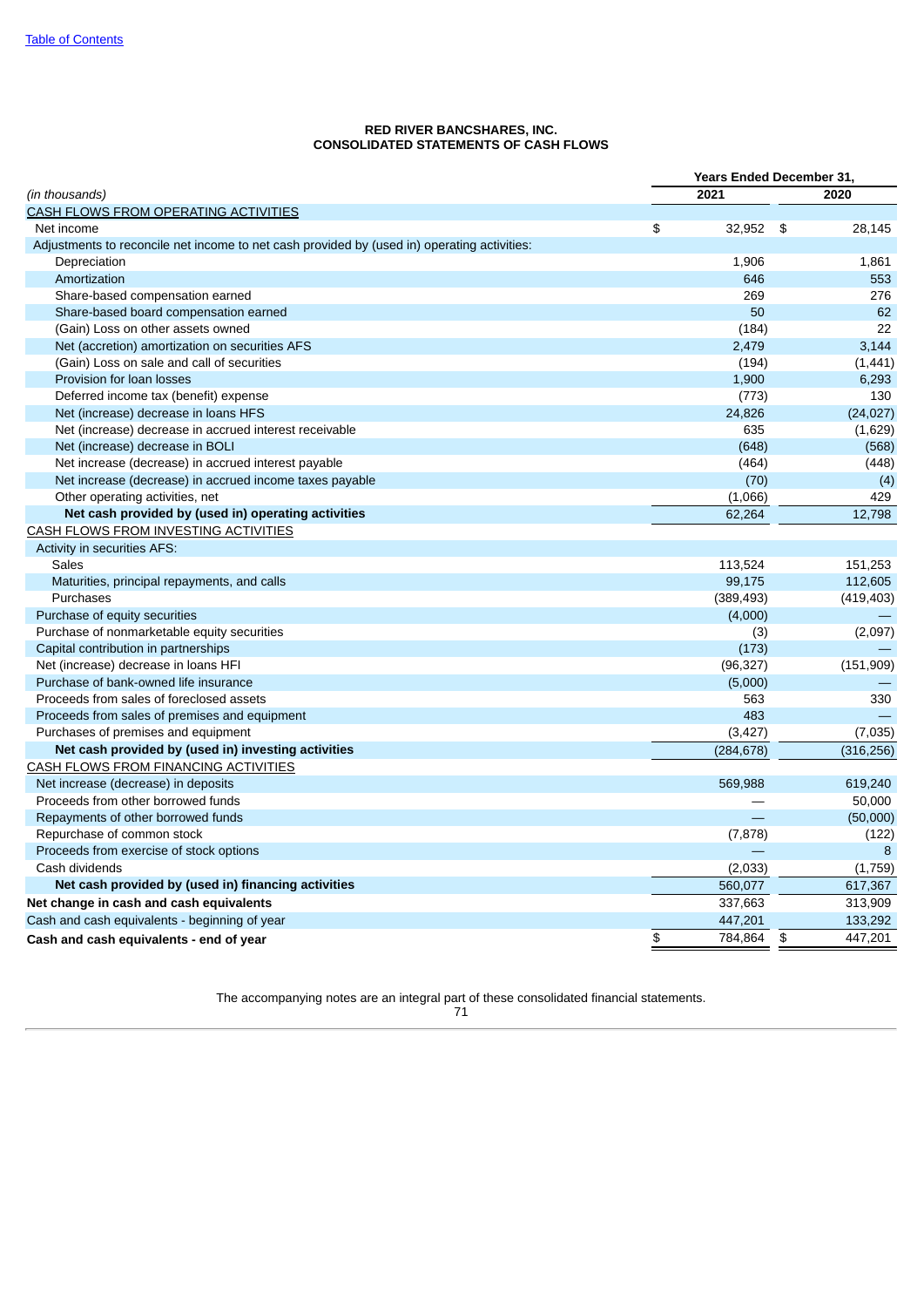### **RED RIVER BANCSHARES, INC. CONSOLIDATED STATEMENTS OF CASH FLOWS (CONTINUED)**

| (in thousands)<br>2021                                                   |    | <b>Years Ended December 31,</b> |      |       |  |  |  |
|--------------------------------------------------------------------------|----|---------------------------------|------|-------|--|--|--|
|                                                                          |    |                                 |      | 2020  |  |  |  |
| SUPPLEMENTAL DISCLOSURES                                                 |    |                                 |      |       |  |  |  |
| Cash paid during the year for:                                           |    |                                 |      |       |  |  |  |
| Interest                                                                 | \$ | 6.080                           | - 36 | 8,826 |  |  |  |
| Income taxes                                                             |    | 7.989                           |      | 6,182 |  |  |  |
| SUPPLEMENTAL INFORMATION FOR NON-CASH INVESTING AND FINANCING ACTIVITIES |    |                                 |      |       |  |  |  |
| Assets acquired in settlement of loans                                   |    | 266                             |      | 108   |  |  |  |

The accompanying notes are an integral part of these consolidated financial statements.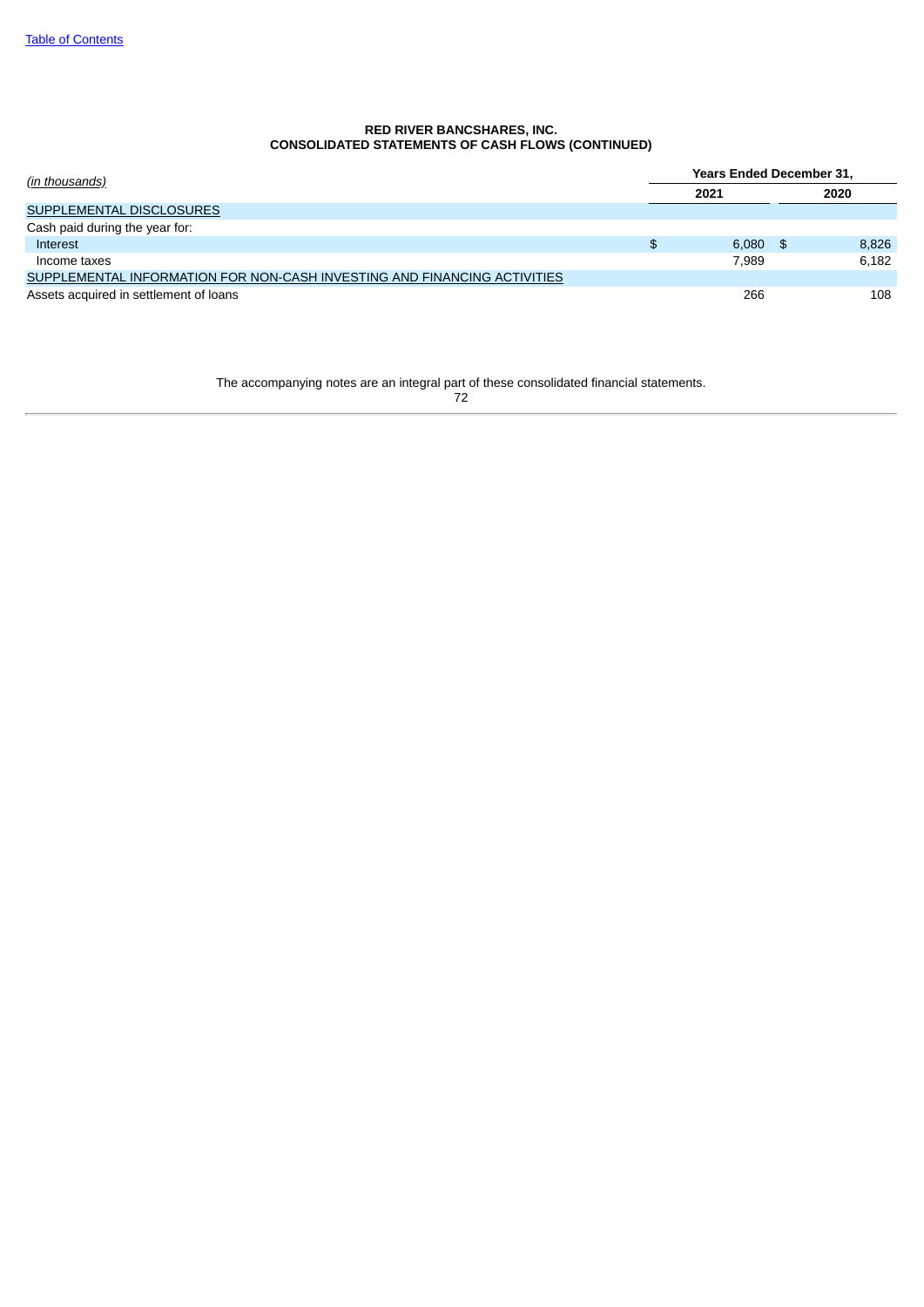## **RED RIVER BANCSHARES, INC. NOTES TO CONSOLIDATED FINANCIAL STATEMENTS**

#### **1. Business and Summary of Significant Accounting Policies**

The accounting and reporting policies of the Company conform to GAAP and the prevailing practices within the banking industry. A summary of significant accounting policies is as follows:

## *Business*

The Company is a bank holding company headquartered in Alexandria, Louisiana. The Company's wholly owned bank subsidiary, Red River Bank, is a Louisiana state-chartered bank that provides a fully integrated suite of banking products and services tailored to the needs of commercial and retail customers. Red River Bank operates from a network of 27 banking centers throughout Louisiana and two combined LDPOs, one each in Lafayette, Louisiana, and New Orleans, Louisiana. Banking centers are located in the following Louisiana markets: Central, which includes the Alexandria MSA; Northwest, which includes the Shreveport-Bossier City MSA; Capital, which includes the Baton Rouge MSA; Southwest, which includes the Lake Charles MSA; the Northshore, which includes Covington; and Acadiana, which includes the Lafayette MSA.

## *Basis of Presentation*

The consolidated financial statements include the accounts of the Company and all other entities in which the Company has controlling interest. All significant intercompany accounts and transactions have been eliminated in consolidation.

## *Non-Bank Subsidiaries*

The Company's consolidated financial statements include Red River Bank's wholly owned subsidiaries Rivermark Properties, LLC and Source BIDCO. The Bank dissolved Source BIDCO in the first quarter of 2020.

### *Operating Segments*

While the chief decision-makers monitor the revenue streams of the various products and services, operations are managed and financial performance is evaluated on a company-wide basis. Accordingly, all of the financial service operations are considered by management to be aggregated in one reportable operating segment.

## *Use of Estimates*

The preparation of financial statements, in conformity with GAAP, requires management to make estimates and assumptions that affect the reported amounts of assets and liabilities. These estimates also affect the disclosure of contingent assets and liabilities at the date of the financial statements and the reported amounts of revenues and expenses during the reporting period. Actual results could differ from those estimates.

### *Acquisition Accounting*

The Company accounts for its acquisitions under *ASC Topic 805, Business Combinations,* which requires the use of the acquisition method of accounting. Purchased assets, including loans, and assumed liabilities are recorded at their respective acquisition date fair values. Fair values are subject to refinement for up to one year after the closing date of an acquisition as information relative to closing date fair values becomes available.

Loans acquired are recorded at fair value in accordance with the fair value methodology prescribed in *ASC Topic 820, Fair Value Measurements and Disclosures.* The fair value estimates associated with acquired loans include estimates related to expected prepayments and the amount and timing of expected principal, interest, and other cash flows.

Acquired loans, for which all contractual cash flows are expected to be received, are accounted for under the accounting guidance found in *ASC Topic 310- 20, Receivables - Nonrefundable Fees and Other Costs.* Acquired loans, with evidence of credit deterioration, are accounted for under the accounting guidance found in *ASC Topic 310-30, Receivables - Loans and Debt Securities Acquired with Deteriorated Credit Quality.*

There is no carryover of related allowance for loan losses at the acquisition date as assumptions regarding credit risk are incorporated in the valuation process. However, subsequent to acquisition, the acquired loan portfolio is reviewed, and an allowance for loan losses is established for probable losses incurred after the acquisition date.

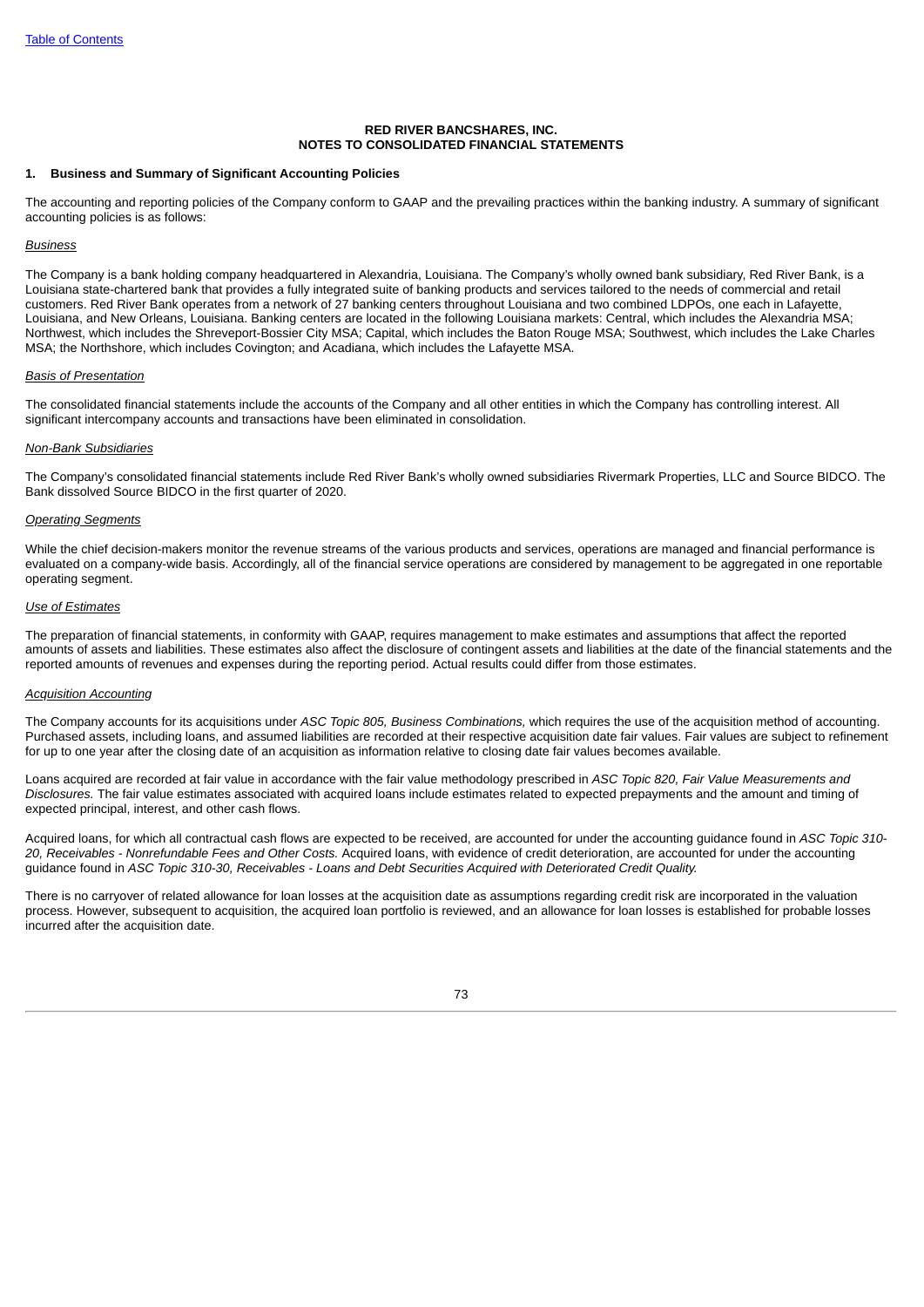## *Cash and Cash Equivalents*

Cash and cash equivalents consist of cash and due from banks and interest-bearing deposits in other banks. Interest-bearing deposits in other banks consist of money market and checking accounts and are carried at cost.

### *Securities*

All debt securities of the Company as of December 31, 2021 and 2020, were classified as AFS and are recorded at fair value, with unrealized gains and losses excluded from earnings and reported in other comprehensive income, net of tax. Realized gains and losses on the sale and call of securities are determined using the specific-identification method. Purchased premiums and discounts are recognized in interest income using the interest method over the term of the securities.

Equity securities include a CRA mutual fund owned by the Company, which is carried at fair value with any periodic changes in value recorded through the statements of income.

Declines in the fair value of HTM and AFS debt securities below their cost that are deemed to be other-than-temporary are reflected in earnings as realized losses to the extent the losses are credit related. FASB issued accounting guidance related to the recognition and presentation of OTTI. The accounting guidance specifies that if (1) a company does not have the intent to sell a debt security prior to recovery; and (2) it is more likely than not that it will not have to sell the debt security prior to recovery, the security would not be considered other-than-temporarily impaired unless there is a credit loss. When an entity does not intend to sell the security, and it is more likely than not that the entity will not have to sell the security before recovery of its cost basis, the entity will recognize the credit component of an OTTI of a debt security in earnings and the remaining portion in other comprehensive income. For HTM debt securities, the amount of OTTI recorded in other comprehensive income for the noncredit portion of an OTTI should be amortized over the remaining life of the security based on the timing of its future estimated cash flows.

#### *Nonmarketable Equity Securities*

Nonmarketable equity securities, which include investments in the FHLB of Dallas and First National Banker's Bank, are carried at cost.

#### *Loans Held for Sale*

Residential mortgage loans originated and intended for sale are carried at the lower of cost or estimated fair value on an individual basis. These mortgage loans are pre-sold prior to funding.

### *Loans Held for Investment*

Loans that management has the intent and ability to hold, for the foreseeable future or until maturity or payoff, are HFI and carried at their principal amount outstanding, net of deferred loan fees. Interest income on loans is accrued on the principal amount outstanding except for those loans that are classified as nonaccrual. Loan origination fees, net of certain direct costs, are deferred and recognized over the estimated lives of the related loans as an adjustment to the loans' effective yield.

Loans are placed on nonaccrual when management determines that a borrower may be unable to meet future contractual payments as they become due or when such loans become 90 days past due, unless they are well secured and in the process of collection. When a loan is placed on nonaccrual, uncollected accrued interest is reversed, reducing interest income, and future income accrual is discontinued. Subsequent payments, if any, of interest and fees are applied as reductions to the loan's outstanding principal balance. Once the principal balance of a loan placed on nonaccrual has been fully recovered, subsequent payments received are recognized as income on a cash basis. Loans are returned to accrual status when the principal and interest amounts contractually due are brought current and future payments are reasonably assured.

A loan is charged-off to the allowance for loan losses in full when management is relatively certain that principal and interest will be uncollectible. Management may elect to partially charge-off a loan to adjust the principal balance to the net realizable value of the collateral that secures the loan. When a partial charge-off is made, the remaining balance of the loan is placed on nonaccrual. Recoveries of amounts previously charged-off, if any, are credited to the allowance for loan losses until the principal balance of the loan is fully recovered. Any subsequent payments are recognized as income.

### *Allowance for Loan Losses*

The allowance for loan losses is established for known and inherent losses in the loan portfolio based upon management's best assessment of the loan portfolio at each balance sheet date. It is maintained at a level estimated to be adequate to absorb potential losses through periodic changes to loan losses.

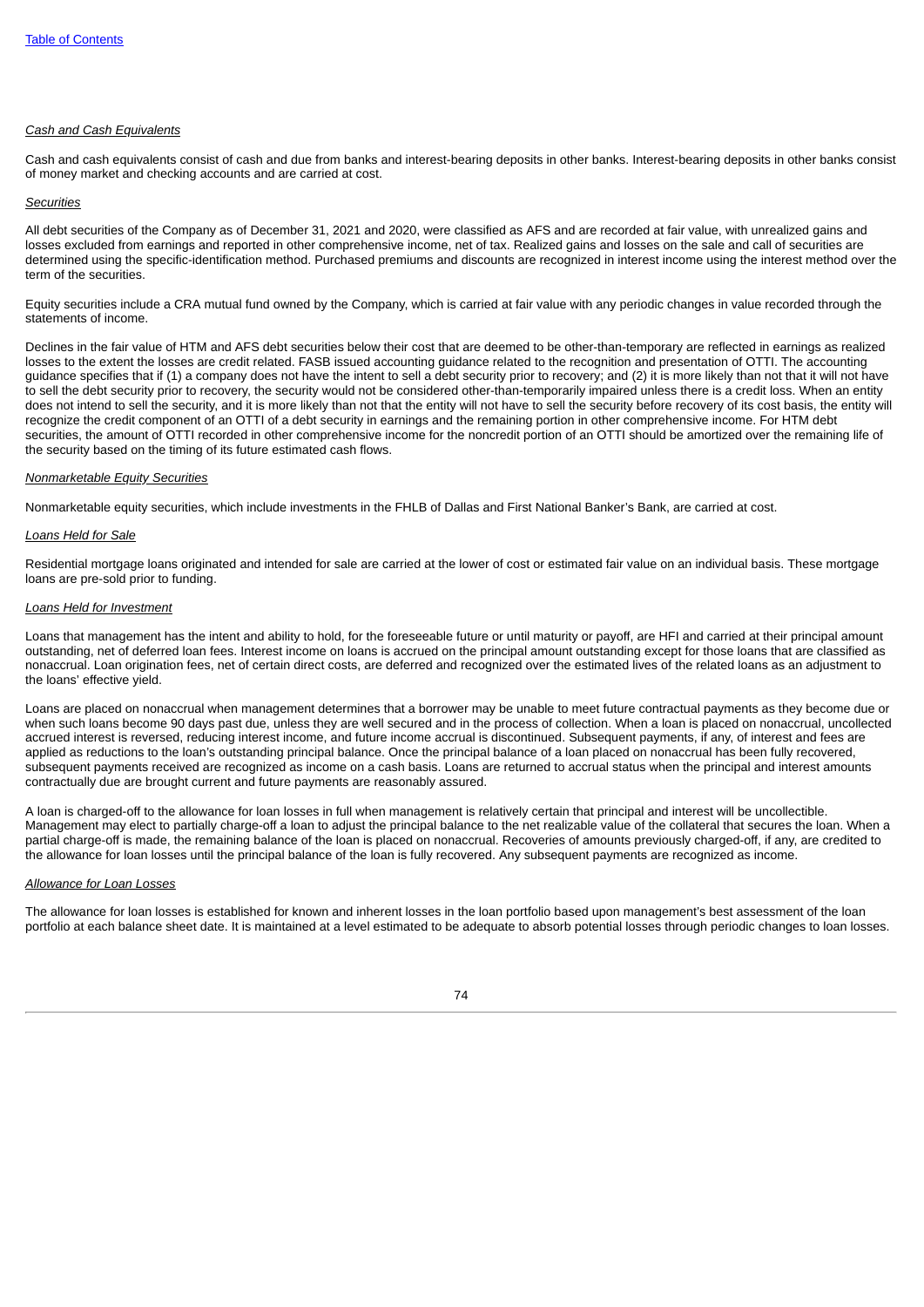The allowance for loan losses consists of specific and general reserves. Specific reserves relate to loans classified as impaired. Loans are considered impaired when, based on current information and events, it is probable that the Bank will be unable to collect all amounts due in accordance with the contractual terms of the loan. Impaired loans include TDRs and performing and nonperforming loans. Impaired loans are reviewed individually, and a specific allowance is allocated, if necessary, based on evaluation of either the fair value of the collateral underlying the loan or the present value of future cash flows calculated using the loan's existing interest rate. General reserves relate to the remainder of the loan portfolio, including overdrawn deposit accounts, and are based on an evaluation of a number of factors, such as current economic conditions, the quality and composition of the loan portfolio, loss history, and other relevant factors.

The Bank's loans are generally secured by specific items of collateral including real property, consumer assets, and business assets. Although the Bank has a diversified loan portfolio, a substantial portion of its borrowers' ability to honor their contractual repayment obligations is dependent on changing economic conditions. Because of the uncertainties associated with economic conditions, collateral values, and future cash flows on impaired loans, it is reasonably possible that management's estimate of loan losses in the loan portfolio and the amount of the allowance needed may change in the future. The determination of the allowance for loan losses is, in a large part, based on estimates that are particularly susceptible to significant changes in the economic environment and market conditions. In situations where the repayment of a loan is dependent on the value of the underlying collateral, an independent appraisal of the collateral's current market value is customarily obtained and used in the determination of the allowance for loan losses.

While management uses available information to recognize losses on loans, further reductions in the carrying amounts of loans may be necessary based on changes in economic conditions. Also, regulatory agencies, as an integral part of their examination process, periodically review management's assessments of the adequacy of the allowance for loan losses. Such agencies may require the Bank to recognize additional losses based on their judgments about information available to them at the time of their examination.

### *Foreclosed Assets*

Assets acquired through, or in lieu of, loan foreclosure are HFS and are initially recorded at fair value less estimated cost to sell at the date of foreclosure, establishing a new cost basis. Subsequent to foreclosure, valuations are periodically performed by management, and the assets are carried at the lower of carrying amount or fair value less estimated cost to sell. Foreclosed assets are included in other assets on the consolidated balance sheets. The balance of foreclosed assets was \$660,000 and \$896,000 as of December 31, 2021 and 2020, respectively.

## *Credit Related Financial Information*

In the ordinary course of business, the Bank has entered into commitments to extend credit and standby letters of credit. Such financial instruments are recorded in the financial statements when they are funded.

#### *Premises and Equipment, Net*

Premises and equipment are stated at cost less accumulated depreciation, which is computed using the straight-line method over the estimated useful lives of the assets, which range from 3 to 40 years.

## *Bank-Owned Life Insurance*

The Bank has purchased life insurance policies on certain key employees. The Bank is the beneficiary of the BOLI policies, which may be on past or present employees. BOLI policies have death benefits as well as a cash surrender value component, which is carried as an asset on the consolidated balance sheets.

#### *Intangible Assets*

Intangible assets consist of goodwill. Goodwill represents the excess purchase price over the fair value of net assets acquired in business acquisitions. Goodwill is not amortized but rather evaluated for impairment annually. The Company performed its annual impairment test of goodwill for 2021 and 2020 as required by *ASC 350, Intangibles - Goodwill and Other.* The evaluation indicated no impairment of the Company's goodwill.

## *Stock-Based Compensation Plans*

The Company has adopted stock incentive plans that provide for the granting of stock-based awards to key employees, directors, and consultants. The Company accounts for the stock incentive plans in accordance with applicable accounting guidance. Under the fair value recognition provisions of this guidance, stock-based compensation cost is measured at the grant date based on the fair value of the award and recognized as expense on a straight-line basis over the requisite service period, which is the vesting period. The options granted under these plans are to purchase common stock at an exercise price not less than the fair market value of the common stock at the date of the grant. The options vest and become exercisable in twenty percent increments on the first through fifth anniversaries of the grant date. No options were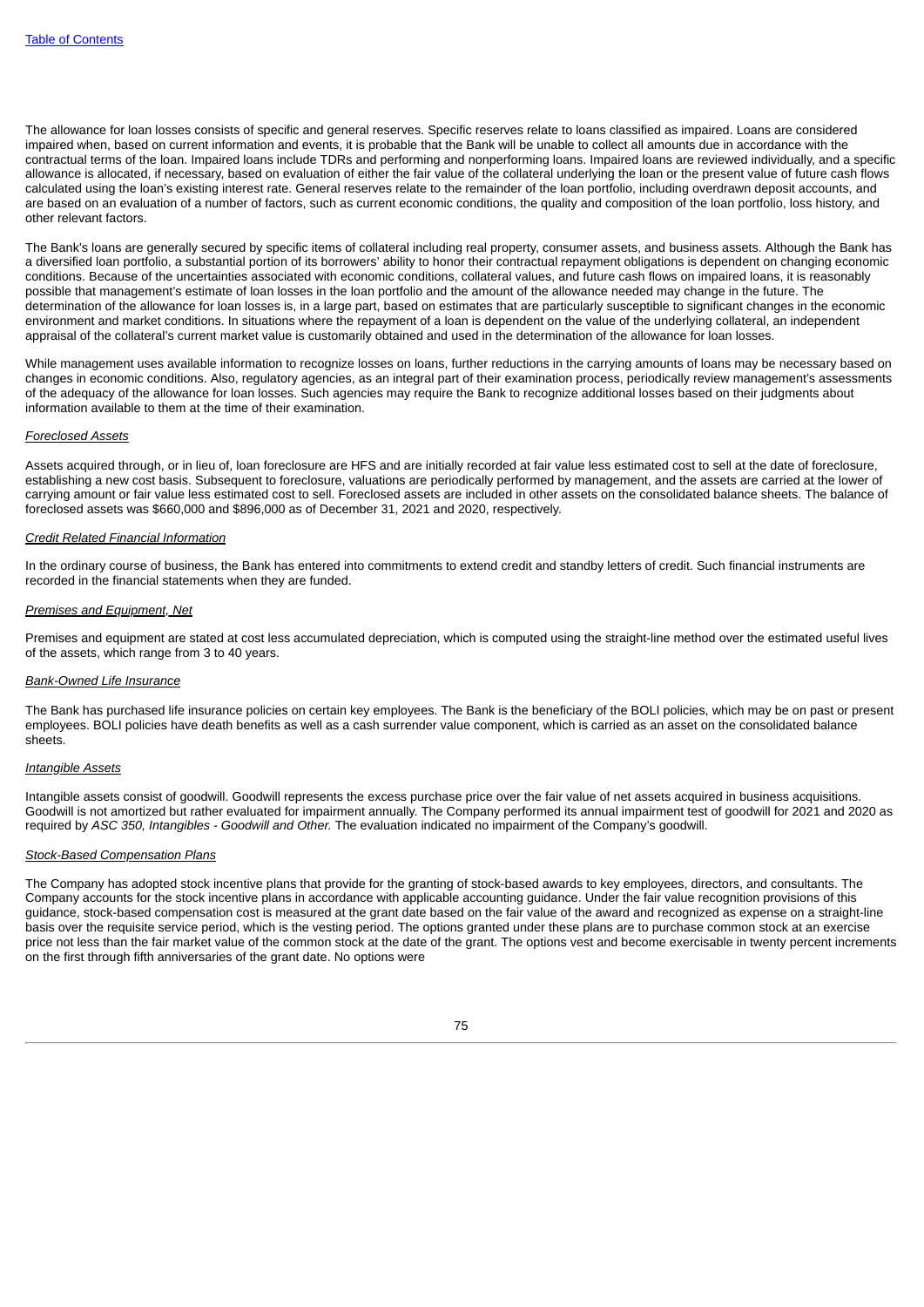outstanding as of December 31, 2021. The restricted stock granted under these plans provide common stock to recipients at the grant date. The restrictions vest in twenty percent increments on the first through fifth anniversaries of the grant date. The Company recognizes forfeitures as they occur.

The Company has a Director Compensation Program which allows directors the option of receiving payment for director fees in Company stock. Board compensation expense is recorded when board service is rendered.

## *Income Tax*

The provision for income tax is based on taxes payable or receivable for the current year and deferred taxes on temporary differences between the tax basis of assets and liabilities and their reported amounts in the financial statements. Deferred tax assets and liabilities are included in the financial statements at currently enacted income tax rates applicable to the period in which the deferred tax assets and liabilities are expected to be realized or settled. As changes in tax laws or rates are enacted, deferred tax assets and liabilities are adjusted through the provision for income taxes. The Company has adopted the provisions of accounting guidance related to accounting for uncertainty in income taxes. This interpretation clarifies that the benefit of a position taken or expected to be taken in a tax return should be recognized in a company's financial statements when it is more likely than not that the position will be sustained based on technical merits. The Company recognizes interest and penalties on income taxes as a component of income tax expense. The effect on deferred tax assets of a change in tax rate is recognized in income as part of income tax expense for the period that includes the enactment date. Deferred tax assets and liabilities have been measured as of December 31, 2021 and 2020, using the 21.0% corporate tax rate. For more information, see "Note 8. Income Tax Expense."

#### *Earnings per Common Share*

Basic EPS is computed by dividing net income available to common stockholders by the weighted average number of common shares outstanding during the period, after giving retroactive effect to stock splits. Diluted EPS includes accrued but unissued shares relating to the Director Compensation Program, stock options, and restricted stock determined using the treasury stock method. A reconciliation of the weighted-average shares used in calculating basic EPS and diluted EPS for the reported periods is provided in "Note 16. Earnings Per Common Share."

#### *Treasury Stock*

On January 1, 2015, the Louisiana Business Corporation Act ("the LBCA") became effective. Under provisions of the LBCA, there is no concept of "Treasury Shares." Rather, shares purchased by the Company constitute authorized but unissued shares. Accordingly, the Company's consolidated balance sheets reflect the cost of shares purchased by the Company within common stock.

#### *Comprehensive Income*

Comprehensive income is the change in stockholders' equity during the period from transactions and other events and circumstances from non-owner sources. Other comprehensive income includes net gains (losses), net of taxes, on AFS securities.

#### *Advertising Costs*

Advertising costs are expensed as incurred.

## *Revenue Recognition*

The Company has identified certain recurring revenue streams related to noninterest income which are within the scope of *Topic 606, Revenue from Contracts with Customers*. In-scope revenue streams are summarized based on the timing of revenue recognition as follows:

- Revenue earned at a point in time Fee income (including wire transfer, check ordering, and other transactional fees), NSF/OD Charges, ATM/Card Fee Income (including ATM transaction fees and credit and debit card interchange income), and brokerage transaction income. Revenue is recorded as transactions occur or services are provided to customers. Revenue recognized under these contracts totaled approximately \$15.4 million and \$12.3 million for the years ended December 31, 2021 and 2020, respectively. The Company is the principal in each of these contracts with the exception of credit and debit card interchange fees, online transaction interchange fees, sweep income, and brokerage services income, in which case the Company is acting as the agent and records revenue net of expenses paid.
- Revenue earned over time (generally under a monthly contract) Debit card agreement, safe deposit box fees, and brokerage agreement income. Revenue is recorded in the period transactions occur or services are rendered to the customer. The Company is the principal in each of these contracts. Revenue recognized

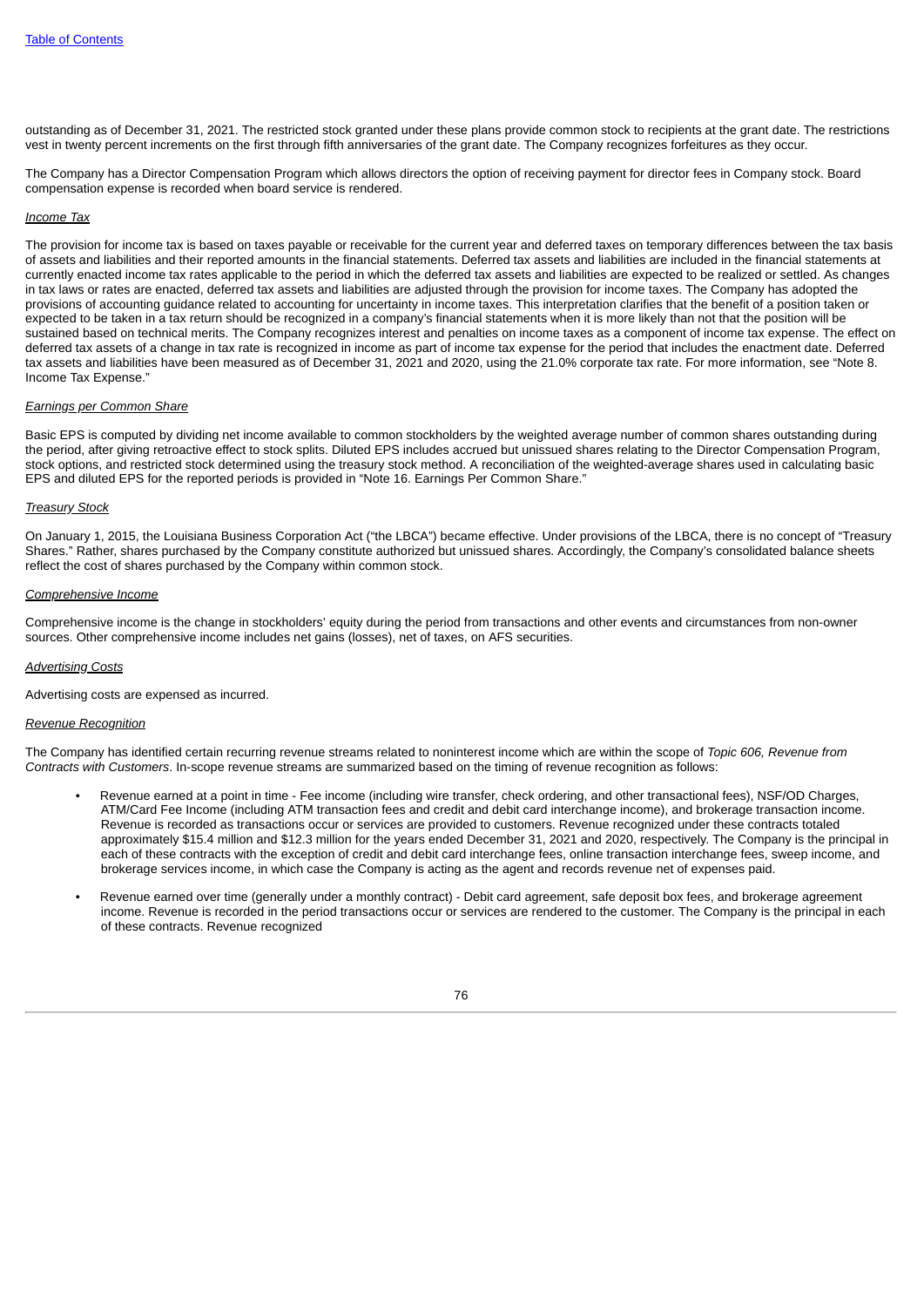under these contracts totaled approximately \$765,000 and \$542,000 for the years ended December 31, 2021 and 2020, respectively.

There are no significant judgments relating to the amount and timing of revenue recognition for revenue streams within the scope of *Topic 606, Revenue from Contracts with Customers*. Due to the nature of the services we provide to our customers, we do not incur costs to obtain contracts, and there are no material incremental costs to fulfill these contracts that should be capitalized.

Additionally, there are no material contract assets or receivables as the Company does not typically enter into long-term revenue contracts with customers.

As of December 31, 2021 and 2020, the Bank had \$2.0 million and \$2.6 million, respectively, of contract liabilities which are reported in accrued expenses and other liabilities on the consolidated balance sheets. During the years ended December 31, 2021 and 2020, the Bank recognized \$605,000 and \$390,000, respectively, of revenue relating to these contract liabilities and expects to recognize the remaining liabilities as revenue ratably through June 2025.

## *Accounting Standards Adopted in 2021*

*ASU No. 2021-06, Presentation of Financial Statements (Topic 205), Financial Services - Depository and Lending (Topic 942), and Financial Services - Investment Companies (Topic 946): Amendments to SEC Paragraphs Pursuant to SEC Final Rule Releases No. 33-10786, Amendments to Financial Disclosures about Acquired and Disposed Businesses, and No. 33-10835, Update of Statistical Disclosures for Bank and Savings and Loan Registrants.* The guidance in this update amends various SEC paragraphs relating to financial disclosures. This update is an alignment of SEC and GAAP reporting and was effective upon issuance. The adoption of this guidance did not have a material impact on the Company's consolidated financial statements.

## *Issued but Not Adopted Accounting Standards*

*ASU No. 2016-13, Financial Instruments - Credit Losses (Topic 326): Measurement of Credit Losses on Financial Instruments. ASU 2016-13* sets forth the CECL model requiring the Company to measure all expected credit losses for financial instruments held at the reporting date based on historical experience, current conditions, and reasonable and supportable forecasts. *ASU 2016-13* requires enhanced disclosures related to the significant estimates and judgments used in estimating credit losses. In addition, the update amends the accounting for credit losses on AFS securities. As an SEC registrant with smaller reporting company filing status as determined on June 30, 2019, CECL is effective for the Company January 1, 2023. The Company continues to evaluate the impact of this ASU on the consolidated financial statements and disclosures. In that regard, the Company has formed a cross-functional working group and is currently working through an implementation plan. The implementation plan includes an assessment of data, model development and documentation, documentation of processes, and implementation of a third-party vendor solution to assist in the adoption of *ASU 2016-13*.

ASU No. 2021-05, Leases (Topic 842): Lessors - Certain Leases with Variable Lease Payments. The guidance issued in this update addressed lessors' concerns by amending the lease classification requirements. The amendments in this update address an issue related to a lessor's accounting for certain leases with variable lease payments. Lessors should classify and account for a lease with variable lease payments that do not depend on a reference index or a rate as an operating lease if two criteria are met. Those criteria are that the lease would have been classified as a sales-type lease or a direct financing lease in accordance with GAAP, and that the lessor would have otherwise recognized a day-one loss. This update is effective for fiscal years beginning after December 15, 2021, and interim periods within those annual periods. The Company adopted this standard on January 1, 2022. The adoption of this guidance is not expected to have a material impact on the Company's consolidated financial statements.

*ASU No. 2021-08, Business Combinations (Topic 805): Accounting for Contract Assets and Contract Liabilities from Contracts with Customers.* The amendments in this update address how to determine whether a contract liability is recognized by the acquirer in a business combination. The amendment also resolves the inconsistency of post-acquisition revenue recognition by providing specific guidance on how to recognize and measure acquired contract assets and contract liabilities from revenue contracts in a business combination. This update is effective for fiscal years beginning after December 15, 2022, including interim periods within those fiscal years. This standard will be adopted by the Company on January 1, 2023. The adoption of this guidance is not expected to have a material impact on the Company's consolidated financial statements.

## *Reclassification*

Certain amounts in the 2020 consolidated financial statements have been reclassified to conform to the 2021 presentation. These changes in presentation did not have a material impact on the Company's financial condition or results of operations.

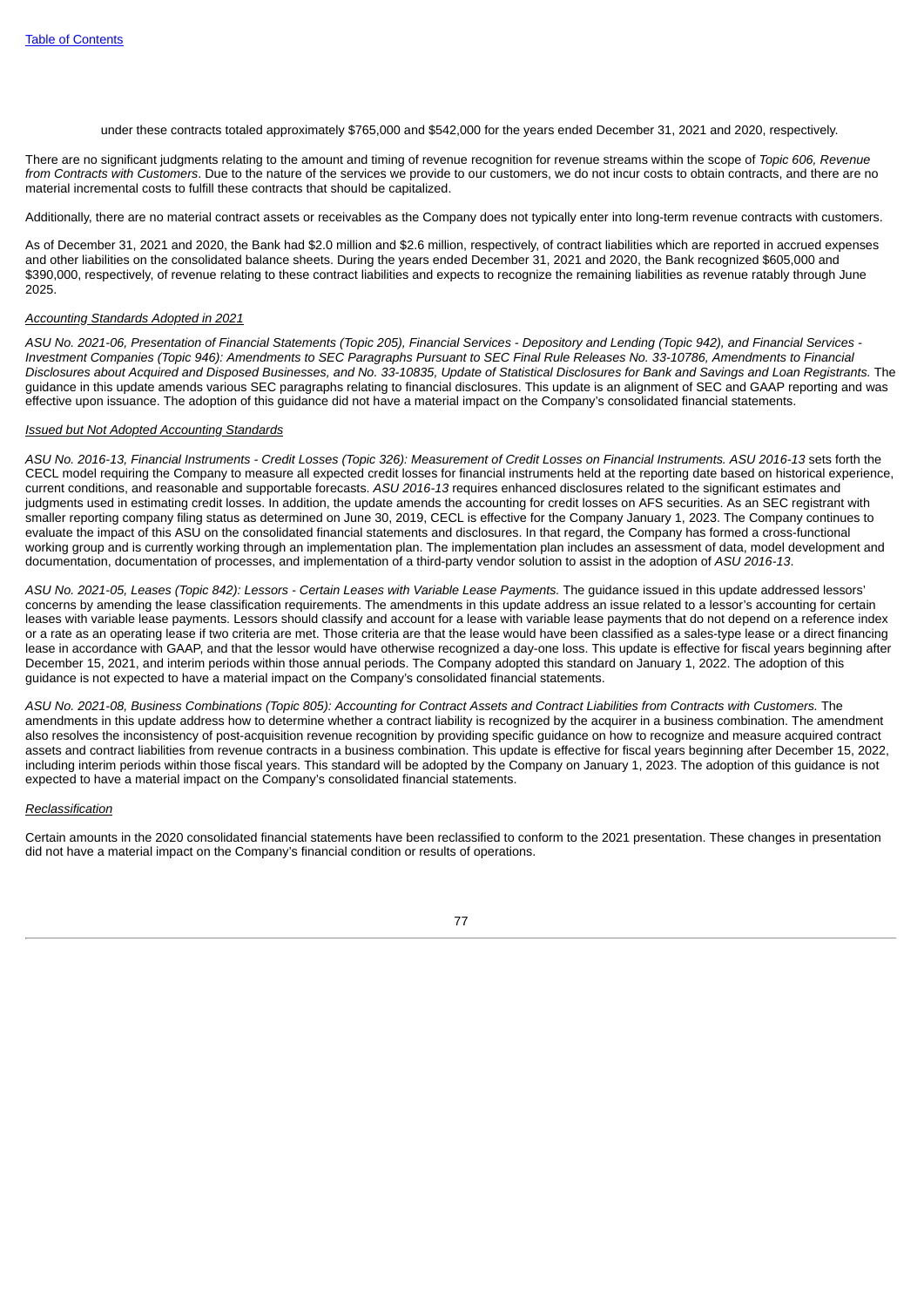## **2. Securities**

Securities held for indefinite periods of time are classified as AFS and carried at estimated fair value. Investment activity for the year ended December 31, 2021, included \$389.5 million of securities purchased, partially offset by \$113.5 million in sales and \$99.2 million in maturities, principal repayments, and calls. The net unrealized gain on the securities AFS portfolio decreased \$13.5 million for the year ended December 31, 2021, resulting in an unrealized loss of \$4.8 million as of December 31, 2021.

The amortized cost and estimated fair value of securities AFS are summarized in the following tables:

|                             | December 31, 2021 |                   |                                     |            |                                             |              |  |               |  |  |
|-----------------------------|-------------------|-------------------|-------------------------------------|------------|---------------------------------------------|--------------|--|---------------|--|--|
| (in thousands)              |                   | Amortized<br>Cost | Gross<br><b>Unrealized</b><br>Gains |            | <b>Gross</b><br>Unrealized<br><b>Losses</b> |              |  | Fair<br>Value |  |  |
| Securities AFS:             |                   |                   |                                     |            |                                             |              |  |               |  |  |
| Mortgage-backed securities  | \$                | 386.874 \$        |                                     | $1,112$ \$ |                                             | $(8,460)$ \$ |  | 379.526       |  |  |
| <b>Municipal bonds</b>      |                   | 227,248           |                                     | 3.665      |                                             | (942)        |  | 229.971       |  |  |
| U.S. Treasury securities    |                   | 41.770            |                                     |            |                                             | (154)        |  | 41.616        |  |  |
| U.S. agency securities      |                   | 8.062             |                                     | 61         |                                             | (58)         |  | 8,065         |  |  |
| <b>Total Securities AFS</b> | ъ                 | 663.954           |                                     | 4.838      | -\$                                         | (9,614)      |  | 659.178       |  |  |

|                             | December 31, 2020 |                   |  |                                            |      |                                             |    |               |  |  |  |  |  |  |
|-----------------------------|-------------------|-------------------|--|--------------------------------------------|------|---------------------------------------------|----|---------------|--|--|--|--|--|--|
| (in thousands)              |                   | Amortized<br>Cost |  | <b>Gross</b><br><b>Unrealized</b><br>Gains |      | <b>Gross</b><br><b>Unrealized</b><br>Losses |    | Fair<br>Value |  |  |  |  |  |  |
| Securities AFS:             |                   |                   |  |                                            |      |                                             |    |               |  |  |  |  |  |  |
| Mortgage-backed securities  | \$                | 271,709 \$        |  | $3,450$ \$                                 |      | (332)                                       | \$ | 274,827       |  |  |  |  |  |  |
| <b>Municipal bonds</b>      |                   | 207.834           |  | 5.498                                      |      | (51)                                        |    | 213,281       |  |  |  |  |  |  |
| U.S. Treasury securities    |                   |                   |  |                                            |      |                                             |    |               |  |  |  |  |  |  |
| U.S. agency securities      |                   | 9.902             |  | 200                                        |      | (4)                                         |    | 10,098        |  |  |  |  |  |  |
| <b>Total Securities AFS</b> |                   | 489.445           |  | 9.148                                      | - \$ | (387)                                       | £. | 498.206       |  |  |  |  |  |  |
|                             |                   |                   |  |                                            |      |                                             |    |               |  |  |  |  |  |  |

The amortized cost and estimated fair value of debt securities as of December 31, 2021, by contractual maturity, are shown below. Expected maturities may differ from contractual maturities because issuers have the right to call or repay obligations with or without call or prepayment penalties.

| (in thousands)                        | Amortized<br>Cost | Fair<br>Value |
|---------------------------------------|-------------------|---------------|
| Within one year                       | \$<br>9,819       | 9,886         |
| After one year but within five years  | 71,026            | 71,293        |
| After five years but within ten years | 65,419            | 65,956        |
| After ten years                       | 517.690           | 512.043       |
| <b>Total</b>                          | \$<br>663.954     | 659.178       |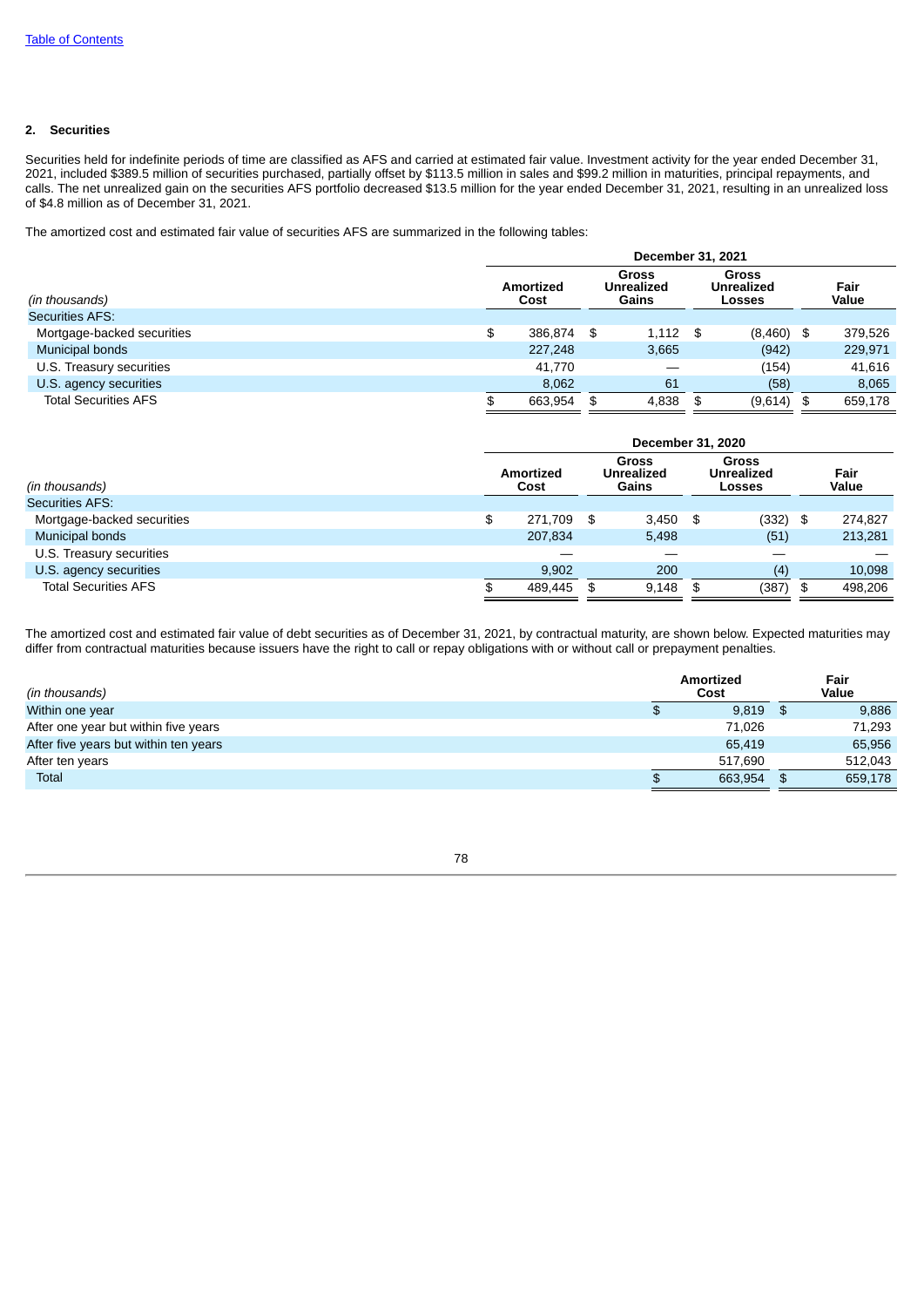Information pertaining to securities with gross unrealized losses as of December 31, 2021 and December 31, 2020, aggregated by investment category and length of time that individual securities have been in a continuous loss position is described as follows:

|                             |    | <b>Less than twelve months</b>       |               |         |                                      | Twelve months or more    |      |               |
|-----------------------------|----|--------------------------------------|---------------|---------|--------------------------------------|--------------------------|------|---------------|
| (in thousands)              |    | Gross<br><b>Unrealized</b><br>Losses | Fair<br>Value |         | Gross<br><b>Unrealized</b><br>Losses |                          |      | Fair<br>Value |
| December 31, 2021           |    |                                      |               |         |                                      |                          |      |               |
| Securities AFS:             |    |                                      |               |         |                                      |                          |      |               |
| Mortgage-backed securities  | \$ | $(6,627)$ \$                         |               | 282,705 | \$                                   | $(1,833)$ \$             |      | 47,171        |
| Municipal bonds             |    | (918)                                |               | 51,333  |                                      | (24)                     |      | 2,577         |
| U.S. Treasury securities    |    | (154)                                |               | 41,616  |                                      |                          |      |               |
| U.S. agency securities      |    | (58)                                 |               | 4,913   |                                      | –                        |      |               |
| <b>Total Securities AFS</b> |    | (7, 757)                             | \$            | 380,567 | \$                                   | (1,857)                  | - \$ | 49,748        |
|                             |    |                                      |               |         |                                      |                          |      |               |
| December 31, 2020           |    |                                      |               |         |                                      |                          |      |               |
| Securities AFS:             |    |                                      |               |         |                                      |                          |      |               |
| Mortgage-backed securities  | \$ | $(332)$ \$                           |               | 72,367  | \$                                   | ←                        | - \$ |               |
| Municipal bonds             |    | (51)                                 |               | 9,466   |                                      |                          |      |               |
| U.S. Treasury securities    |    |                                      |               |         |                                      |                          |      |               |
| U.S. agency securities      |    | (4)                                  |               | 4,996   |                                      |                          |      |               |
| <b>Total Securities AFS</b> | \$ | (387)                                | \$            | 86,829  | \$                                   | $\overline{\phantom{0}}$ | \$   |               |

As of December 31, 2021, the Company held 185 securities that were in unrealized loss positions. The aggregate unrealized loss of these securities as of December 31, 2021, was 1.45% of the amortized cost basis of the total securities AFS portfolio. Management and the Asset-Liability Management Committee continually monitor the securities portfolio and are able to effectively measure and monitor the unrealized loss positions on these securities. Management does not intend to sell these securities prior to recovery, and it is more likely than not that the Company will have the ability to hold them, primarily due to adequate liquidity, until each security has recovered its cost basis. The unrealized losses on these securities have been determined by management to be a function of the movement of interest rates since the time of purchase. Based on a review of available information, including recent changes in interest rates and credit rating information, management believes the decline in fair value of these securities is temporary. The Company does not consider these securities to have OTTI.

Management evaluates securities for OTTI on at least a quarterly basis and more frequently if economic or market concerns merit such evaluation. Consideration is given to (1) the length of time and the extent to which the fair value has been less than cost; (2) the financial condition and near-term prospects of the issuer; and (3) whether the Company intends to, and it is more likely than not that it will be able to, retain its investment in the issuer for a period of time sufficient to allow for any anticipated recovery in fair value. Additionally, the Company annually performs a detailed credit review of the municipal securities owned to identify any potential credit concerns. There were no OTTI losses on debt securities related to credit losses recognized during the years ended December 31, 2021 and December 31, 2020.

The proceeds from sales and calls of securities AFS and their gross gain (loss) for the years ended December 31, 2021 and 2020, are shown below:

|                         |      |         | Years Ended December 31, |         |
|-------------------------|------|---------|--------------------------|---------|
| (in thousands)          | 2021 |         | 2020                     |         |
| Proceeds <sup>(1)</sup> | £.   | 120.374 | \$.                      | 151,253 |
| Gross gain              |      | 859     |                          | 1,723   |
| Gross loss              |      | (665)   |                          | (282)   |

 $(1)$  The proceeds include the gross gain and loss.

## *Pledged Securities*

Securities with carrying values of approximately \$118.6 million and \$105.1 million were pledged to secure public entity deposits, as of December 31, 2021 and December 31, 2020, respectively.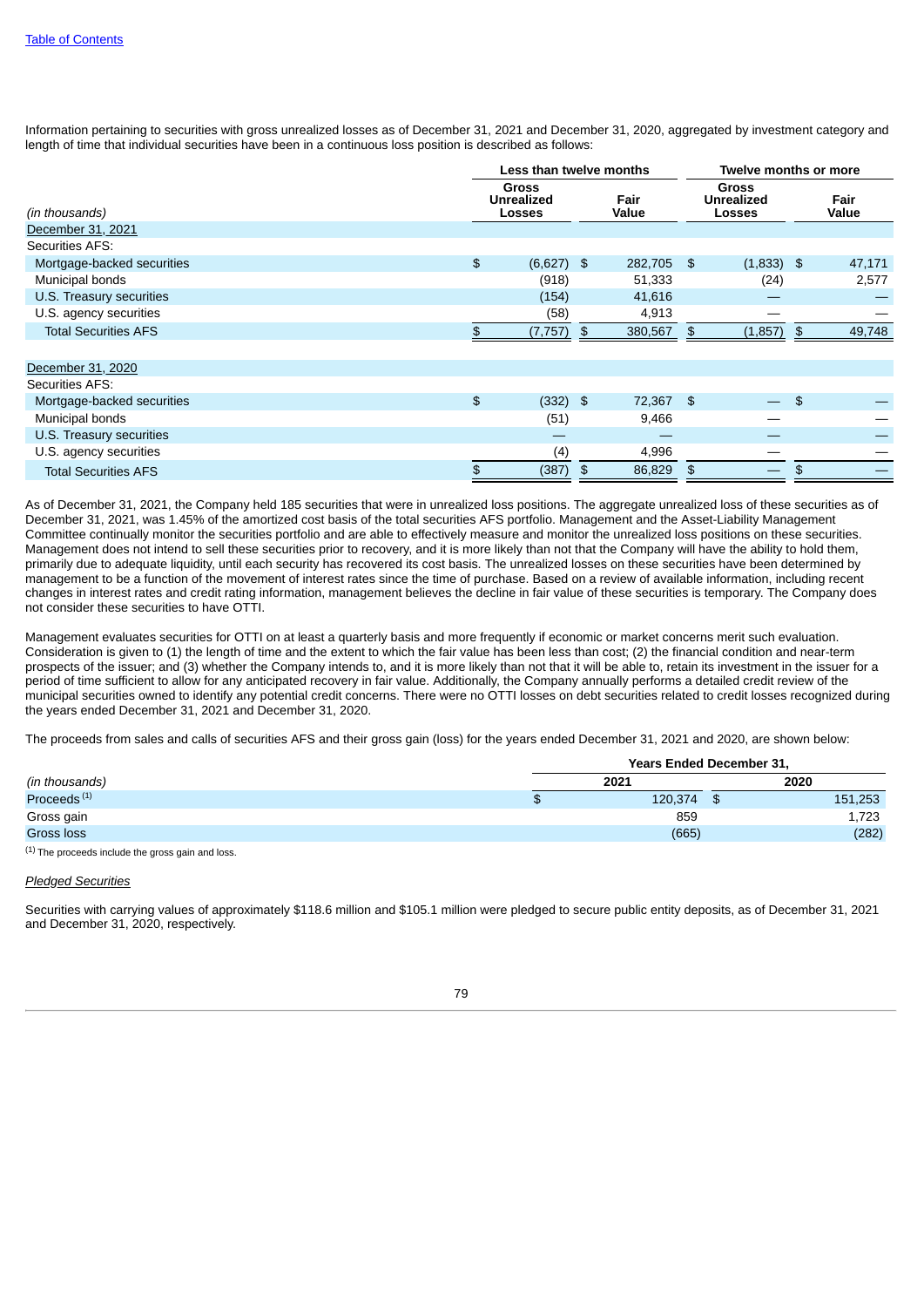## **3. Loans and Asset Quality**

## *Loans*

Loans HFI by category and loans HFS are summarized below:

|                                 |      | December 31, |    |           |  |
|---------------------------------|------|--------------|----|-----------|--|
| (in thousands)                  | 2021 |              |    | 2020      |  |
| Real estate:                    |      |              |    |           |  |
| Commercial real estate          | \$   | 670.293 \$   |    | 556,769   |  |
| One-to-four family residential  |      | 474,420      |    | 442,889   |  |
| Construction and development    |      | 106,339      |    | 127,321   |  |
| Commercial and industrial       |      | 311,373      |    | 250,428   |  |
| SBA PPP, net of deferred income |      | 17.550       |    | 118,447   |  |
| Tax-exempt                      |      | 80,726       |    | 68,666    |  |
| Consumer                        |      | 23,131       |    | 23,926    |  |
| <b>Total loans HFI</b>          |      | 1,683,832    | \$ | 1,588,446 |  |
| Total loans HFS                 |      | 4,290        | £. | 29,116    |  |
|                                 |      |              |    |           |  |

Deferred loan origination fees, including PPP loan fees, net of certain direct costs, were \$1.6 million and \$3.1 million as of December 31, 2021 and 2020, respectively. Deferred PPP loan fees were \$626,000 and \$2.8 million as of December 31, 2021 and 2020, respectively.

## *Related Party Transactions*

In the ordinary course of business, certain officers, directors, and principal shareholders, as well as their immediate family members and their affiliates, maintain a variety of banking relationships with the Company. An analysis of loan activity to these related parties is as follows:

|                                     | <b>Years Ended December 31.</b> |           |  |           |  |  |  |
|-------------------------------------|---------------------------------|-----------|--|-----------|--|--|--|
| (in thousands)                      |                                 | 2021      |  | 2020      |  |  |  |
| Balance - beginning of period       |                                 | 33.191    |  | 30,609    |  |  |  |
| New loans/changes in relationships  |                                 | 12.493    |  | 23.431    |  |  |  |
| Repayments/changes in relationships |                                 | (21, 892) |  | (20, 849) |  |  |  |
| Balance - end of period             |                                 | 23.792    |  | 33.191    |  |  |  |

# *Concentrations of Credit Risk*

The majority of the lending activity occurs within the Bank's Louisiana markets. The Bank maintains a diversified loan portfolio with a focus on commercial real estate, one-to-four family residential real estate, and commercial and industrial loans. Substantially all of the Bank's real estate loans are secured by real estate loans are secured by properties located within Louisiana.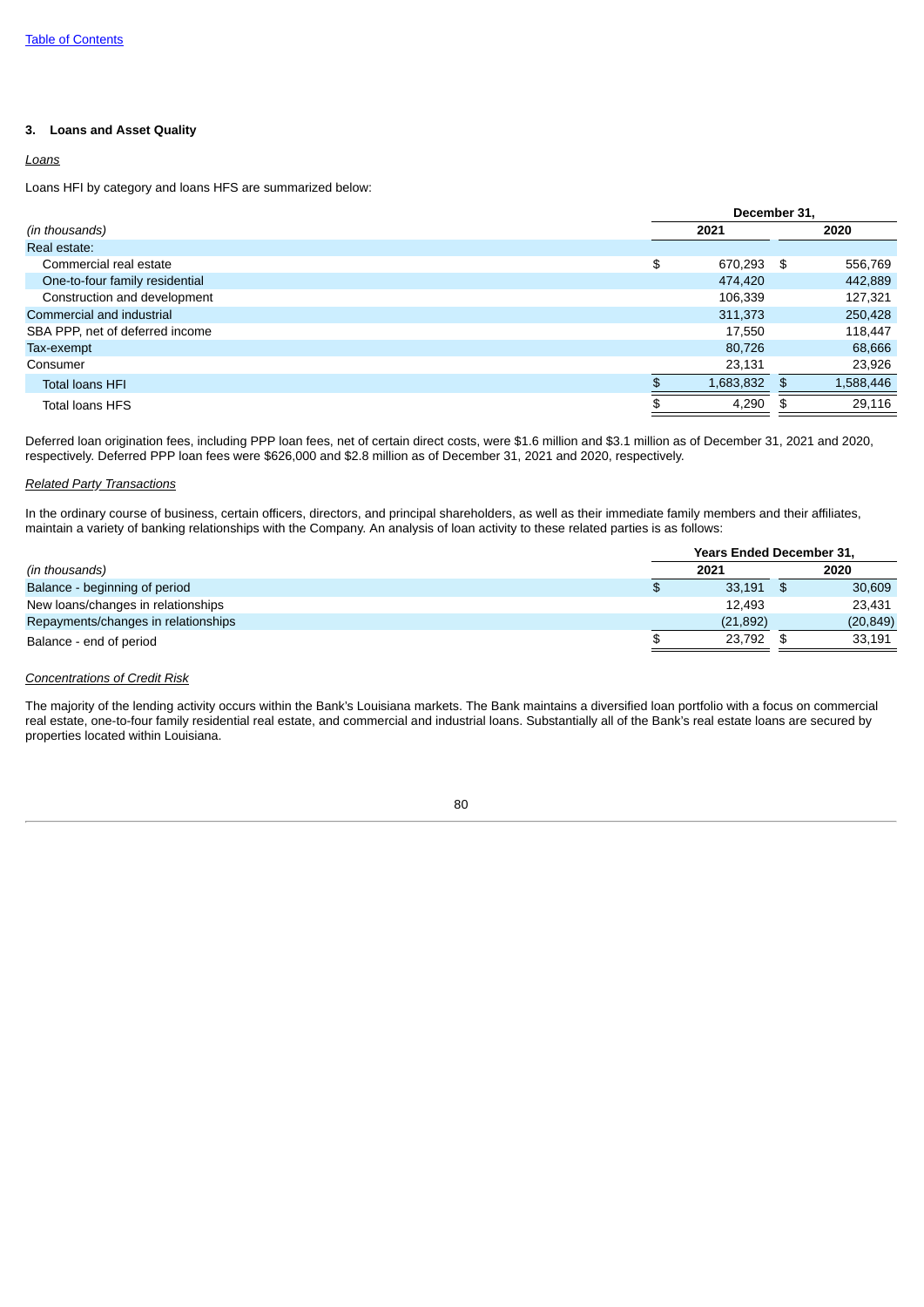# *Allowance for Loan Losses*

The following table summarizes the activity in the allowance for loan losses by category for the year ended December 31, 2021:

| (in thousands)                  | <b>Beginning</b><br><b>Balance</b> |      | <b>Provision</b><br>for Loan<br>Losses | Loans<br><b>Charged-off</b> | <b>Recoveries</b>        | Ending<br><b>Balance</b> |
|---------------------------------|------------------------------------|------|----------------------------------------|-----------------------------|--------------------------|--------------------------|
| Real estate:                    |                                    |      |                                        |                             |                          |                          |
| Commercial real estate          | \$<br>$5,798$ \$                   |      | $1,401$ \$                             | $(450)$ \$                  | $\overline{\phantom{0}}$ | \$<br>6.749              |
| One-to-four family residential  | 5.390                              |      | (23)                                   | (10)                        | 18                       | 5,375                    |
| Construction and development    | 1,699                              |      | (375)                                  |                             | 2                        | 1,326                    |
| Commercial and industrial       | 3,631                              |      | 856                                    | (74)                        | 27                       | 4,440                    |
| SBA PPP, net of deferred income | 318                                |      | (293)                                  |                             |                          | 25                       |
| Tax-exempt                      | 680                                |      | 69                                     |                             |                          | 749                      |
| Consumer                        | 435                                |      | 265                                    | (351)                       | 163                      | 512                      |
| Total allowance for loan losses | \$<br>17,951                       | - \$ | 1.900                                  | \$<br>(885)                 | \$<br>210                | \$<br>19,176             |

The following table summarizes the activity in the allowance for loan losses by category for the year ended December 31, 2020:

| (in thousands)                  | <b>Beginning</b><br><b>Balance</b> |     | Provision<br>for Loan<br>Losses |     | Loans<br><b>Charged-off</b> | <b>Recoveries</b> |     | Ending<br><b>Balance</b> |
|---------------------------------|------------------------------------|-----|---------------------------------|-----|-----------------------------|-------------------|-----|--------------------------|
| Real estate:                    |                                    |     |                                 |     |                             |                   |     |                          |
| Commercial real estate          | \$<br>$3,454$ \$                   |     | $2,344$ \$                      |     |                             | \$<br>$-$ \$      |     | 5,798                    |
| One-to-four family residential  | 3,323                              |     | 2,057                           |     |                             | 10                |     | 5,390                    |
| Construction and development    | 1,211                              |     | 501                             |     | (14)                        |                   |     | 1,699                    |
| Commercial and industrial       | 5,175                              |     | 551                             |     | (2, 184)                    | 89                |     | 3,631                    |
| SBA PPP, net of deferred income |                                    |     | 318                             |     |                             |                   |     | 318                      |
| Tax-exempt                      | 334                                |     | 346                             |     |                             |                   |     | 680                      |
| Consumer                        | 440                                |     | 176                             |     | (355)                       | 174               |     | 435                      |
| Total allowance for loan losses | 13,937                             | \$. | 6,293                           | \$. | (2, 553)                    | \$<br>274         | -S. | 17,951                   |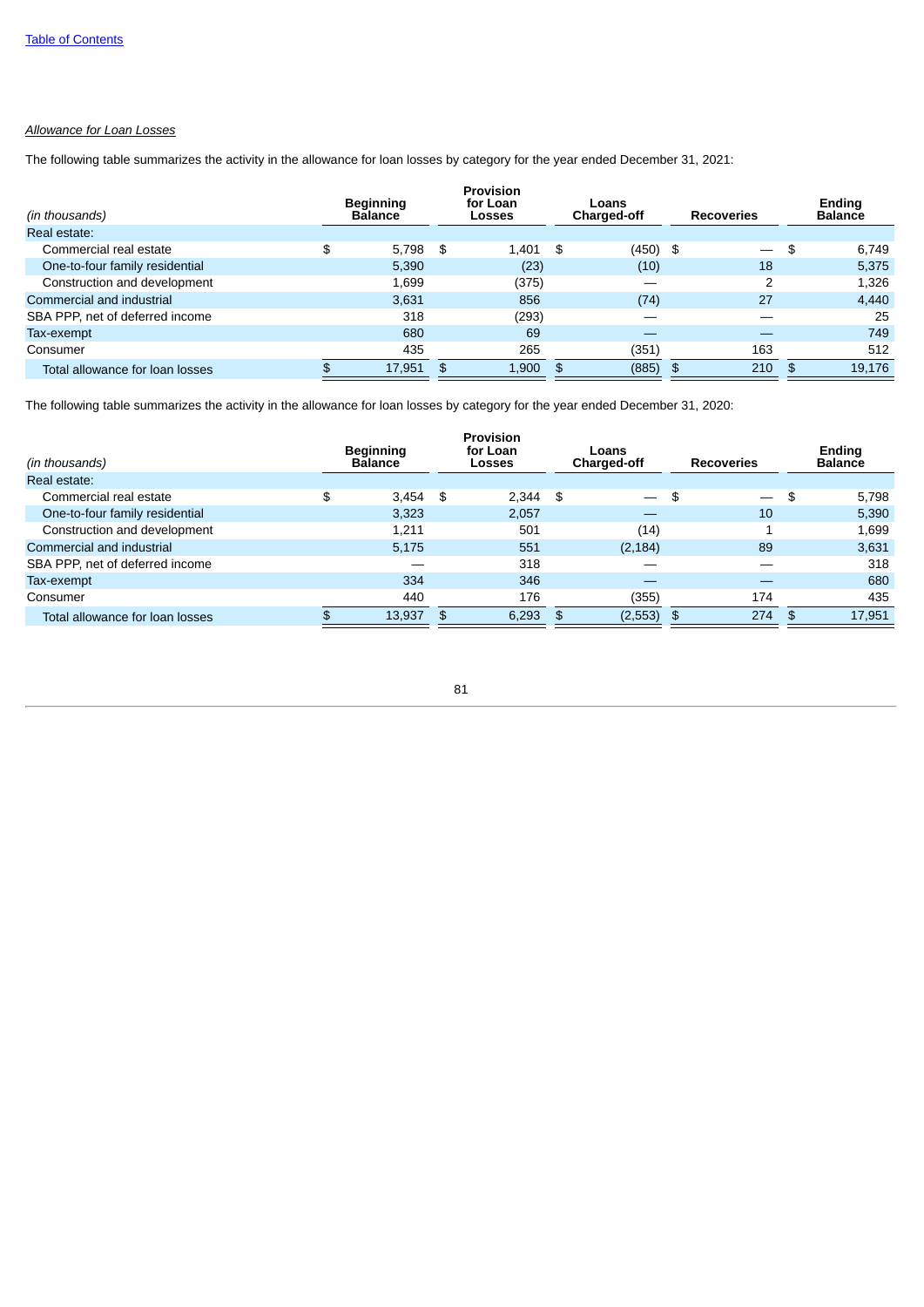The balance in the allowance for loan losses and the related recorded investment in loans by category as of December 31, 2021, are as follows:

|                                 | Individually<br><b>Evaluated</b><br>for |                   | Collectively<br><b>Evaluated</b><br>for |                   |               | <b>Acquired with</b><br><b>Deteriorated</b><br><b>Credit</b> |                 |
|---------------------------------|-----------------------------------------|-------------------|-----------------------------------------|-------------------|---------------|--------------------------------------------------------------|-----------------|
| (in thousands)                  |                                         | <b>Impairment</b> |                                         | <b>Impairment</b> |               | Quality                                                      | <b>Total</b>    |
| Allowance for loan losses:      |                                         |                   |                                         |                   |               |                                                              |                 |
| Real estate:                    |                                         |                   |                                         |                   |               |                                                              |                 |
| Commercial real estate          | $\mathfrak{S}$                          | 68                | $\mathfrak{F}$                          | 6,681             | \$            |                                                              | \$<br>6,749     |
| One-to-four family residential  |                                         |                   |                                         | 5,375             |               |                                                              | 5,375           |
| Construction and development    |                                         |                   |                                         | 1,326             |               |                                                              | 1,326           |
| Commercial and industrial       |                                         | 40                |                                         | 4,400             |               |                                                              | 4,440           |
| SBA PPP, net of deferred income |                                         |                   |                                         | 25                |               |                                                              | 25              |
| Tax-exempt                      |                                         |                   |                                         | 749               |               |                                                              | 749             |
| Consumer                        |                                         | 118               |                                         | 394               |               |                                                              | 512             |
| Total allowance for loan losses | \$                                      | 226               | \$                                      | 18,950            | \$            |                                                              | \$<br>19,176    |
|                                 |                                         |                   |                                         |                   |               |                                                              |                 |
| Loans:                          |                                         |                   |                                         |                   |               |                                                              |                 |
| Real estate:                    |                                         |                   |                                         |                   |               |                                                              |                 |
| Commercial real estate          | \$                                      | 5,011             | \$                                      | 665,282           | \$            |                                                              | \$<br>670,293   |
| One-to-four family residential  |                                         | 434               |                                         | 473,986           |               |                                                              | 474,420         |
| Construction and development    |                                         | 501               |                                         | 105,838           |               |                                                              | 106,339         |
| Commercial and industrial       |                                         | 77                |                                         | 311,296           |               |                                                              | 311,373         |
| SBA PPP, net of deferred income |                                         |                   |                                         | 17,550            |               |                                                              | 17,550          |
| Tax-exempt                      |                                         |                   |                                         | 80,726            |               |                                                              | 80,726          |
| Consumer                        |                                         | 126               |                                         | 23,005            |               |                                                              | 23,131          |
| <b>Total loans HFI</b>          | $\frac{1}{2}$                           | 6,149             | $\frac{4}{5}$                           | 1,677,683         | $\frac{1}{2}$ | $\overline{\phantom{0}}$                                     | \$<br>1,683,832 |

The balance in the allowance for loan losses and the related recorded investment in loans by category as of December 31, 2020, are as follows:

|                                 | <b>Individually</b><br><b>Evaluated</b><br>for |                   |                | Collectively<br>Evaluated<br>for | <b>Acquired with</b><br><b>Deteriorated</b><br><b>Credit</b> |                          |    |              |
|---------------------------------|------------------------------------------------|-------------------|----------------|----------------------------------|--------------------------------------------------------------|--------------------------|----|--------------|
| (in thousands)                  |                                                | <b>Impairment</b> |                | <b>Impairment</b>                |                                                              | Quality                  |    | <b>Total</b> |
| Allowance for loan losses:      |                                                |                   |                |                                  |                                                              |                          |    |              |
| Real estate:                    |                                                |                   |                |                                  |                                                              |                          |    |              |
| Commercial real estate          | \$                                             | 268               | $\mathfrak{F}$ | 5,530                            | \$                                                           | $\overline{\phantom{0}}$ | \$ | 5,798        |
| One-to-four family residential  |                                                | 45                |                | 5,345                            |                                                              |                          |    | 5,390        |
| Construction and development    |                                                |                   |                | 1,699                            |                                                              |                          |    | 1,699        |
| Commercial and industrial       |                                                | 540               |                | 3,091                            |                                                              |                          |    | 3,631        |
| SBA PPP, net of deferred income |                                                |                   |                | 318                              |                                                              |                          |    | 318          |
| Tax-exempt                      |                                                |                   |                | 680                              |                                                              |                          |    | 680          |
| Consumer                        |                                                | 111               |                | 324                              |                                                              |                          |    | 435          |
| Total allowance for loan losses | \$.                                            | 964               | \$             | 16,987                           | \$                                                           |                          | \$ | 17,951       |
|                                 |                                                |                   |                |                                  |                                                              |                          |    |              |
| Loans:                          |                                                |                   |                |                                  |                                                              |                          |    |              |
| Real estate:                    |                                                |                   |                |                                  |                                                              |                          |    |              |
| Commercial real estate          | \$                                             | 3,617             | \$             | 553,152                          | \$                                                           |                          | \$ | 556,769      |
| One-to-four family residential  |                                                | 1,126             |                | 441,763                          |                                                              |                          |    | 442,889      |
| Construction and development    |                                                |                   |                | 127,321                          |                                                              |                          |    | 127,321      |
| Commercial and industrial       |                                                | 3,979             |                | 246,449                          |                                                              |                          |    | 250,428      |
| SBA PPP, net of deferred income |                                                |                   |                | 118,447                          |                                                              |                          |    | 118,447      |
| Tax-exempt                      |                                                | —                 |                | 68,666                           |                                                              |                          |    | 68,666       |
| Consumer                        |                                                | 114               |                | 23,812                           |                                                              |                          |    | 23,926       |
| <b>Total loans HFI</b>          | \$                                             | 8,836             | $\frac{4}{5}$  | 1,579,610                        | $\frac{1}{2}$                                                |                          | \$ | 1,588,446    |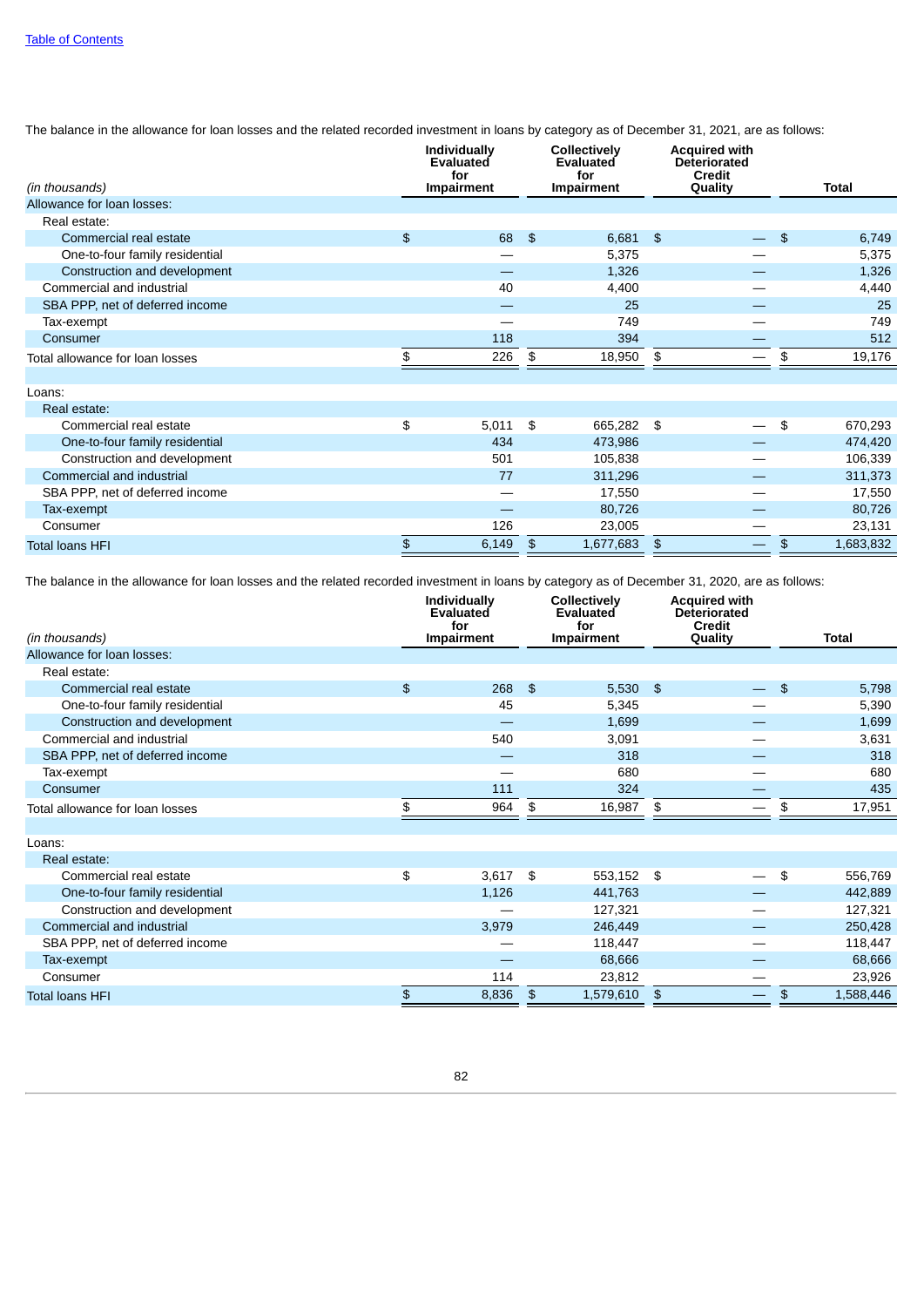# *Past Due and Nonaccrual Loans*

A summary of current, past due, and nonaccrual loans as of December 31, 2021, is as follows:

|                                 |                  | Accruing                      |                                       |                     |                       |
|---------------------------------|------------------|-------------------------------|---------------------------------------|---------------------|-----------------------|
| (in thousands)                  | Current          | 30-89 Days<br><b>Past Due</b> | 90 Days<br>or More<br><b>Past Due</b> | <b>Nonaccrual</b>   | <b>Total</b><br>Loans |
| Real estate:                    |                  |                               |                                       |                     |                       |
| Commercial real estate          | \$<br>669,781 \$ | 461 \$                        |                                       | \$<br>$51 \quad$ \$ | 670,293               |
| One-to-four family residential  | 473,658          | 546                           |                                       | 216                 | 474,420               |
| Construction and development    | 106,300          |                               | 39                                    |                     | 106,339               |
| Commercial and industrial       | 311,321          | 39                            |                                       | 13                  | 311,373               |
| SBA PPP, net of deferred income | 17,550           |                               |                                       |                     | 17,550                |
| Tax-exempt                      | 80,726           |                               |                                       |                     | 80,726                |
| Consumer                        | 23,121           | 10                            |                                       |                     | 23,131                |
| <b>Total loans HFI</b>          | \$<br>1,682,457  | \$<br>1.056                   | \$<br>39                              | \$<br>280           | \$<br>1,683,832       |

A summary of current, past due, and nonaccrual loans as of December 31, 2020, is as follows:

|                                 |         |            |    | Accruing                      |                                       |                          |      |                   |                |                       |
|---------------------------------|---------|------------|----|-------------------------------|---------------------------------------|--------------------------|------|-------------------|----------------|-----------------------|
| (in thousands)                  | Current |            |    | 30-89 Days<br><b>Past Due</b> | 90 Days<br>or More<br><b>Past Due</b> |                          |      | <b>Nonaccrual</b> |                | <b>Total</b><br>Loans |
| Real estate:                    |         |            |    |                               |                                       |                          |      |                   |                |                       |
| Commercial real estate          | \$      | 554.861 \$ |    | 62                            | - \$                                  | $\overline{\phantom{a}}$ | - \$ | $1,846$ \$        |                | 556,769               |
| One-to-four family residential  |         | 442.096    |    | 219                           |                                       |                          |      | 574               |                | 442,889               |
| Construction and development    |         | 127.258    |    | 63                            |                                       |                          |      |                   |                | 127,321               |
| Commercial and industrial       |         | 249.453    |    | 93                            |                                       |                          |      | 882               |                | 250,428               |
| SBA PPP, net of deferred income |         | 118.447    |    |                               |                                       |                          |      |                   |                | 118,447               |
| Tax-exempt                      |         | 68.666     |    |                               |                                       |                          |      |                   |                | 68,666                |
| Consumer                        |         | 23,891     |    | 27                            |                                       | 3                        |      | 5                 |                | 23,926                |
| <b>Total loans HFI</b>          |         | 1,584,672  | \$ | 464                           | \$                                    | 3                        | \$   | 3,307             | $\mathfrak{L}$ | 1,588,446             |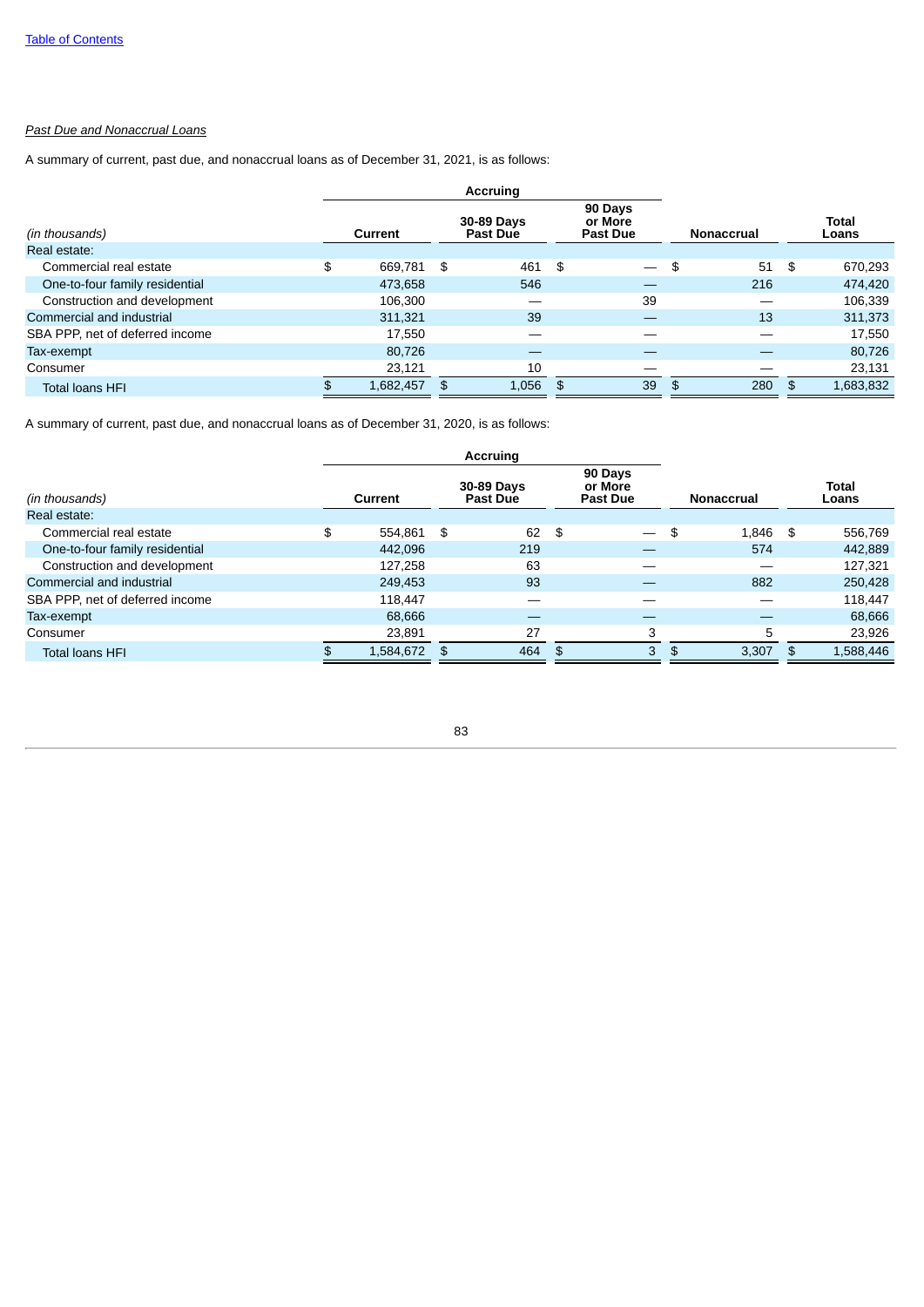# *Impaired Loans*

Impaired loans include TDRs and performing and nonperforming loans. Information pertaining to impaired loans as of December 31, 2021, is as follows:

| (in thousands)                      |                | <b>Unpaid</b><br><b>Principal</b><br><b>Balance</b> |    | Recorded<br><b>Investment</b> | <b>Related</b><br>Allowance |     |    | Average<br>Recorded<br><b>Investment</b> |      | <b>Interest</b><br><b>Income</b><br>Recognized |
|-------------------------------------|----------------|-----------------------------------------------------|----|-------------------------------|-----------------------------|-----|----|------------------------------------------|------|------------------------------------------------|
| With no related allowance recorded: |                |                                                     |    |                               |                             |     |    |                                          |      |                                                |
| Real estate:                        |                |                                                     |    |                               |                             |     |    |                                          |      |                                                |
| Commercial real estate              | $\mathfrak{P}$ | 1,599                                               | \$ | 1,595                         | \$                          |     | \$ | 1,969                                    | - \$ | 78                                             |
| One-to-four family residential      |                | 483                                                 |    | 434                           |                             |     |    | 539                                      |      | 19                                             |
| Construction and development        |                | 501                                                 |    | 501                           |                             |     |    | 400                                      |      | 32                                             |
| Commercial and industrial           |                |                                                     |    |                               |                             |     |    | 355                                      |      |                                                |
| SBA PPP, net of deferred income     |                |                                                     |    |                               |                             |     |    |                                          |      |                                                |
| Tax-exempt                          |                |                                                     |    |                               |                             |     |    |                                          |      |                                                |
| Consumer                            |                | 8                                                   |    | 8                             |                             |     |    | $\overline{4}$                           |      |                                                |
| Total with no related allowance     |                | 2,591                                               |    | 2,538                         |                             |     |    | 3,267                                    |      | 130                                            |
| With allowance recorded:            |                |                                                     |    |                               |                             |     |    |                                          |      |                                                |
| Real estate:                        |                |                                                     |    |                               |                             |     |    |                                          |      |                                                |
| Commercial real estate              |                | 3,416                                               |    | 3,416                         |                             | 68  |    | 2,111                                    |      | 64                                             |
| One-to-four family residential      |                |                                                     |    |                               |                             |     |    | 145                                      |      |                                                |
| Construction and development        |                |                                                     |    |                               |                             | –   |    |                                          |      |                                                |
| Commercial and industrial           |                | 85                                                  |    | 77                            |                             | 40  |    | 1,570                                    |      | 5                                              |
| SBA PPP, net of deferred income     |                |                                                     |    |                               |                             |     |    |                                          |      |                                                |
| Tax-exempt                          |                |                                                     |    |                               |                             |     |    |                                          |      |                                                |
| Consumer                            |                | 118                                                 |    | 118                           |                             | 118 |    | 112                                      |      | 5                                              |
| Total with related allowance        |                | 3,619                                               |    | 3,611                         |                             | 226 |    | 3,938                                    |      | 74                                             |
| <b>Total impaired loans</b>         | \$             | 6,210                                               | \$ | 6,149                         | $\frac{1}{2}$               | 226 | \$ | 7,205                                    | \$   | 204                                            |

Information pertaining to impaired loans as of December 31, 2020, is as follows:

| (in thousands)                      | <b>Unpaid</b><br><b>Principal</b><br><b>Balance</b> |      | Recorded<br>Investment |               | <b>Related</b><br>Allowance | Average<br>Recorded<br><b>Investment</b> |                |    | <b>Interest</b><br>Income<br>Recognized |
|-------------------------------------|-----------------------------------------------------|------|------------------------|---------------|-----------------------------|------------------------------------------|----------------|----|-----------------------------------------|
| With no related allowance recorded: |                                                     |      |                        |               |                             |                                          |                |    |                                         |
| Real estate:                        |                                                     |      |                        |               |                             |                                          |                |    |                                         |
| Commercial real estate              | \$<br>1,459                                         | - \$ | 1,428                  | \$            |                             | $\mathfrak{L}$                           | 1,417          | \$ | 68                                      |
| One-to-four family residential      | 891                                                 |      | 827                    |               |                             |                                          | 987            |    | 33                                      |
| Construction and development        |                                                     |      |                        |               |                             |                                          |                |    |                                         |
| Commercial and industrial           | 92                                                  |      | 92                     |               |                             |                                          | 1,173          |    | 5                                       |
| SBA PPP, net of deferred income     |                                                     |      |                        |               |                             |                                          |                |    |                                         |
| Tax-exempt                          |                                                     |      |                        |               |                             |                                          |                |    |                                         |
| Consumer                            |                                                     |      | 1                      |               |                             |                                          | $\overline{2}$ |    |                                         |
| Total with no related allowance     | 2,443                                               |      | 2,348                  |               |                             |                                          | 3,579          |    | 106                                     |
| With allowance recorded:            |                                                     |      |                        |               |                             |                                          |                |    |                                         |
| Real estate:                        |                                                     |      |                        |               |                             |                                          |                |    |                                         |
| Commercial real estate              | 2,402                                               |      | 2,189                  |               | 268                         |                                          | 1,533          |    | 26                                      |
| One-to-four family residential      | 306                                                 |      | 299                    |               | 45                          |                                          | 234            |    | 1                                       |
| Construction and development        |                                                     |      |                        |               |                             |                                          | 8              |    |                                         |
| Commercial and industrial           | 4,854                                               |      | 3,887                  |               | 540                         |                                          | 6,521          |    | 139                                     |
| SBA PPP, net of deferred income     |                                                     |      |                        |               |                             |                                          |                |    |                                         |
| Tax-exempt                          |                                                     |      |                        |               |                             |                                          |                |    |                                         |
| Consumer                            | 114                                                 |      | 113                    |               | 111                         |                                          | 103            |    | 5                                       |
| Total with related allowance        | 7,676                                               |      | 6,488                  |               | 964                         |                                          | 8,399          |    | 171                                     |
| <b>Total impaired loans</b>         | \$<br>10,119                                        | \$   | 8,836                  | $\frac{3}{2}$ | 964                         | \$                                       | 11,978         | \$ | 277                                     |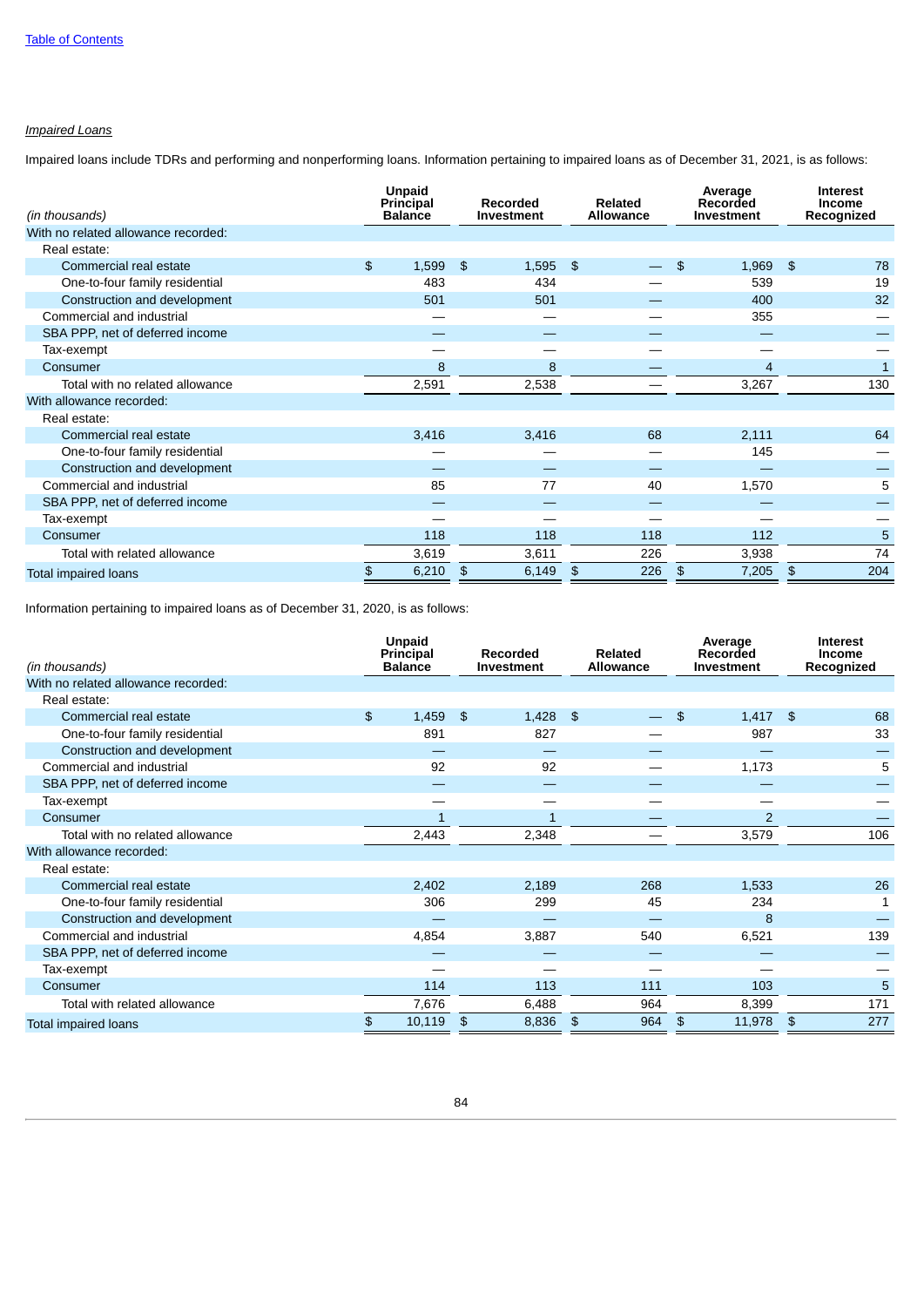## *Troubled Debt Restructurings*

The restructuring of a loan is considered a TDR if the borrower is experiencing financial difficulties and the bank has granted a concession. Concessions grant terms to the borrower that would not be offered for new debt with similar risk characteristics. Concessions typically include interest rate reductions or below market interest rates, revising amortization schedules to defer principal and interest payments, and other changes necessary to provide payment relief to the borrower and minimize the risk of loss. There were no unfunded commitments to extend credit related to these loans during the years ended December 31, 2021 and 2020.

A summary of current, past due, and nonaccrual TDR loans as of December 31, 2021, is as follows:

| (dollars in thousands)          | Current          | 30-89<br>Days<br><b>Past Due</b> | 90 Days<br>or More<br><b>Past Due</b> | Nonaccrual <sup>(1)</sup>      | <b>Total</b><br><b>TDRs</b> |
|---------------------------------|------------------|----------------------------------|---------------------------------------|--------------------------------|-----------------------------|
| Real estate:                    |                  |                                  |                                       |                                |                             |
| Commercial real estate          | \$<br>$3,634$ \$ |                                  | \$                                    | \$<br>$\overline{\phantom{0}}$ | \$<br>3,634                 |
| One-to-four family residential  | 289              |                                  |                                       |                                | 289                         |
| Construction and development    |                  |                                  |                                       |                                |                             |
| Commercial and industrial       |                  |                                  |                                       |                                |                             |
| SBA PPP, net of deferred income |                  |                                  |                                       |                                |                             |
| Tax-exempt                      |                  |                                  |                                       |                                |                             |
| Consumer                        | 21               |                                  |                                       |                                | 21                          |
| Total                           | 3,944            | \$                               | $\overline{\phantom{m}}$              | _                              | 3,944                       |
| Number of TDR loans             | 11               |                                  |                                       |                                | 12                          |

 $<sup>(1)</sup>$  This loan has a contractual obligation to the Company despite carrying a zero balance.</sup>

A summary of current, past due, and nonaccrual TDR loans as of December 31, 2020, is as follows:

| (dollars in thousands)          |    | Current    |  |               |    |             |      | 30-89<br>Days<br><b>Past Due</b> | 90 Days<br>or More<br><b>Past Due</b> | <b>Nonaccrual</b> |  | <b>Total</b><br><b>TDRs</b> |
|---------------------------------|----|------------|--|---------------|----|-------------|------|----------------------------------|---------------------------------------|-------------------|--|-----------------------------|
| Real estate:                    |    |            |  |               |    |             |      |                                  |                                       |                   |  |                             |
| Commercial real estate          | \$ | $1,151$ \$ |  | $\frac{1}{2}$ | \$ | \$<br>1,212 | - \$ | 2,363                            |                                       |                   |  |                             |
| One-to-four family residential  |    | 303        |  |               |    |             |      | 303                              |                                       |                   |  |                             |
| Construction and development    |    |            |  |               |    |             |      |                                  |                                       |                   |  |                             |
| Commercial and industrial       |    | --         |  |               |    | 5           |      | 5                                |                                       |                   |  |                             |
| SBA PPP, net of deferred income |    |            |  |               |    |             |      |                                  |                                       |                   |  |                             |
| Tax-exempt                      |    |            |  |               |    |             |      |                                  |                                       |                   |  |                             |
| Consumer                        |    |            |  |               |    |             |      |                                  |                                       |                   |  |                             |
| Total                           |    | $1,454$ \$ |  |               |    | 1,217       | \$   | 2,671                            |                                       |                   |  |                             |
| Number of TDR loans             |    | 8          |  |               |    | 4           |      | 12                               |                                       |                   |  |                             |
|                                 |    |            |  |               |    |             |      |                                  |                                       |                   |  |                             |

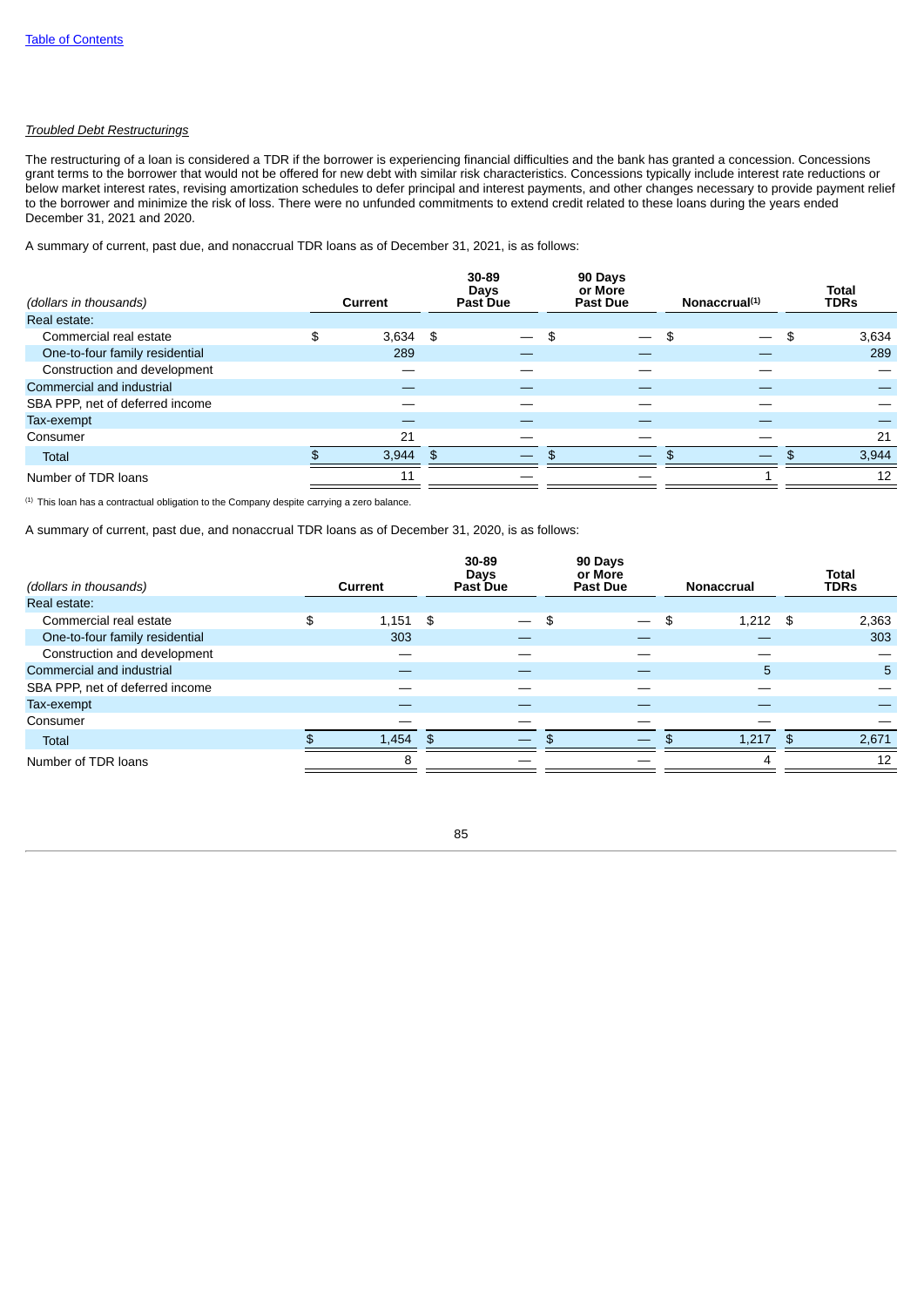A summary of loans modified as TDRs that occurred during the years ended December 31, 2021 and 2020, is as follows:

|                                 |               | December 31, 2021 |                            |  |                             |                            |    | December 31, 2020                 |    |                             |  |  |  |  |  |
|---------------------------------|---------------|-------------------|----------------------------|--|-----------------------------|----------------------------|----|-----------------------------------|----|-----------------------------|--|--|--|--|--|
|                                 |               |                   | <b>Recorded Investment</b> |  |                             | <b>Recorded Investment</b> |    |                                   |    |                             |  |  |  |  |  |
| (dollars in thousands)          | Loan<br>Count |                   | Pre<br><b>Modification</b> |  | Post<br><b>Modification</b> | Loan<br>Count              |    | <b>Pre</b><br><b>Modification</b> |    | Post<br><b>Modification</b> |  |  |  |  |  |
| Real estate:                    |               |                   |                            |  |                             |                            |    |                                   |    |                             |  |  |  |  |  |
| Commercial real estate          |               | \$                | $2.174$ \$                 |  | 2.184                       | $\overline{\phantom{0}}$   | \$ | $\overbrace{\phantom{12333}}$     | \$ |                             |  |  |  |  |  |
| One-to-four family residential  |               |                   |                            |  |                             |                            |    | 90                                |    | 91                          |  |  |  |  |  |
| Construction and development    |               |                   |                            |  |                             |                            |    |                                   |    |                             |  |  |  |  |  |
| Commercial and industrial       |               |                   |                            |  |                             |                            |    |                                   |    |                             |  |  |  |  |  |
| SBA PPP, net of deferred income |               |                   |                            |  |                             |                            |    |                                   |    |                             |  |  |  |  |  |
| Tax-exempt                      |               |                   |                            |  |                             |                            |    |                                   |    |                             |  |  |  |  |  |
| Consumer                        | າ             |                   | 20                         |  | 27                          |                            |    |                                   |    |                             |  |  |  |  |  |
| Total                           | 3             | \$                | $2,194$ \$                 |  | 2.211                       |                            | \$ | 90                                |    | 91                          |  |  |  |  |  |

The TDRs described above increased the allowance for loan losses by \$14,000 and \$12,000 during the years ended December 31, 2021 and 2020, respectively. Additionally, there were no charge-offs of TDRs in 2021 or 2020. There were no TDRs that subsequently defaulted in 2021 or 2020.

### *Credit Quality Indicators*

Loans are categorized based on the degree of risk inherent in the credit and the ability of the borrower to service the debt. A description of the general characteristics of the Bank's risk rating grades follows:

Pass - These loans are of satisfactory quality and do not require a more severe classification.

Special Mention - This category includes loans with potential weaknesses that deserve management's close attention. If left uncorrected, these potential weaknesses may result in deterioration of the repayment prospects for the loan.

Substandard - Loans in this category have well defined weaknesses which jeopardize normal repayment of principal and interest.

Doubtful - Loans in this category have well defined weaknesses that make full collection improbable.

Loss - Loans classified in this category are considered uncollectible and charged-off to the allowance for loan losses.

The following table summarizes loans by risk rating as of December 31, 2021:

| Pass      |             |                                  | Substandard |                                |                 | <b>Loss</b>              |     | Total                    |
|-----------|-------------|----------------------------------|-------------|--------------------------------|-----------------|--------------------------|-----|--------------------------|
|           |             |                                  |             |                                |                 |                          |     |                          |
| \$        | 499         | \$                               | 2.956       | \$<br>$\overline{\phantom{0}}$ | \$              |                          | \$  | 670,293                  |
| 473,638   | 321         |                                  | 461         |                                |                 |                          |     | 474.420                  |
| 105,838   |             |                                  | 501         |                                |                 |                          |     | 106,339                  |
| 306,925   | 1,551       |                                  | 2,897       |                                |                 |                          |     | 311,373                  |
| 17,550    |             |                                  |             |                                |                 |                          |     | 17,550                   |
| 80.726    |             |                                  |             |                                |                 |                          |     | 80.726                   |
| 23.003    | 21          |                                  | 107         |                                |                 |                          |     | 23.131                   |
| 1,674,518 | \$<br>2.392 | \$                               | 6.922       | \$                             |                 | $\overline{\phantom{m}}$ | \$. | 1,683,832                |
|           | 666.838 \$  | <b>Special</b><br><b>Mention</b> |             |                                | <b>Doubtful</b> |                          |     | $\overline{\phantom{0}}$ |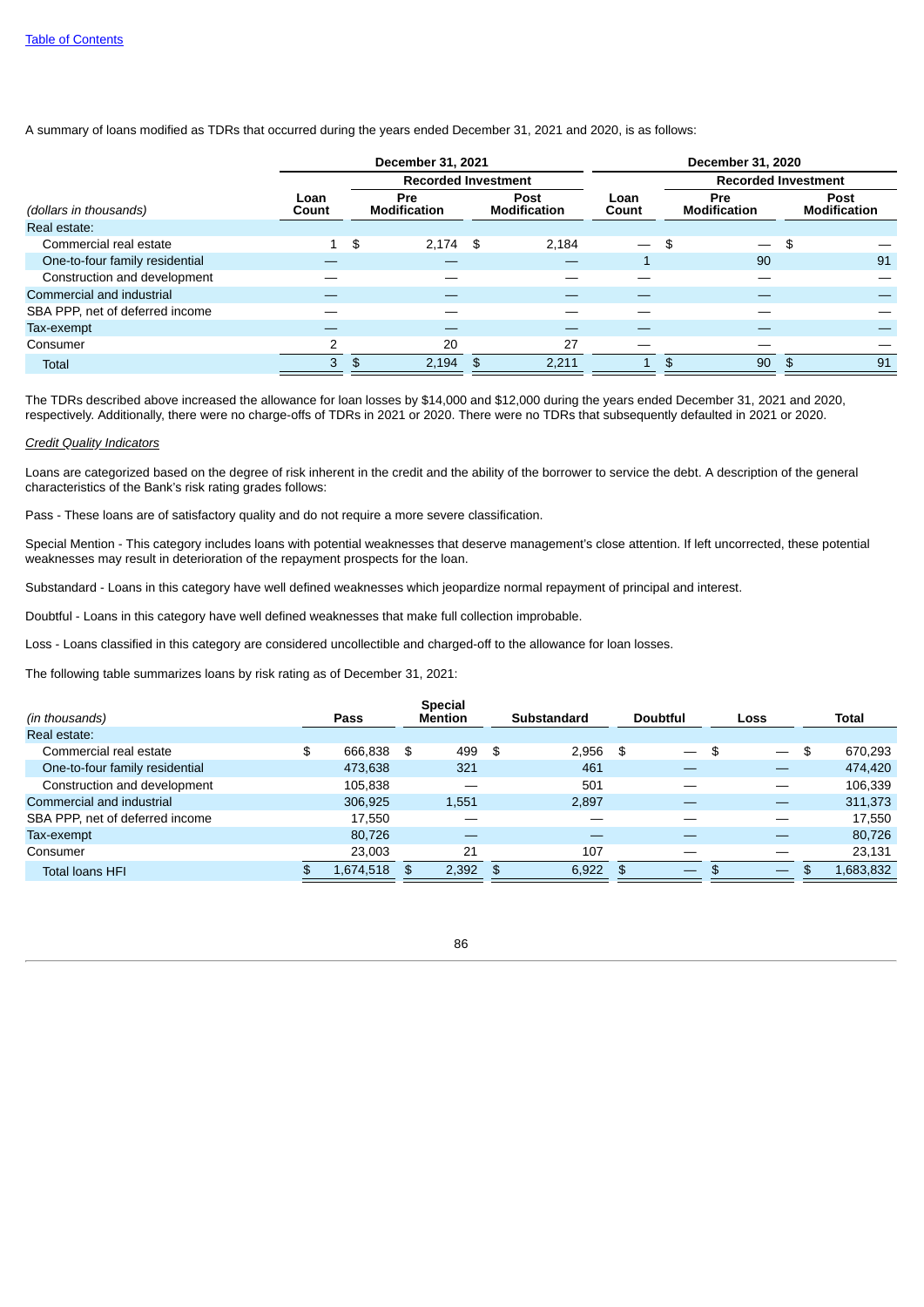The following table summarizes loans by risk rating as of December 31, 2020:

| (in thousands)                  | <b>Pass</b>      | <b>Special</b><br><b>Mention</b> |     | <b>Substandard</b> | <b>Doubtful</b>                | <b>Loss</b>                    | <b>Total</b>  |
|---------------------------------|------------------|----------------------------------|-----|--------------------|--------------------------------|--------------------------------|---------------|
| Real estate:                    |                  |                                  |     |                    |                                |                                |               |
| Commercial real estate          | \$<br>551,954 \$ | 555                              | -\$ | 4,260              | \$<br>$\overline{\phantom{0}}$ | \$<br>$\overline{\phantom{0}}$ | \$<br>556.769 |
| One-to-four family residential  | 441.374          | 486                              |     | 1,029              |                                |                                | 442,889       |
| Construction and development    | 126,542          |                                  |     | 779                |                                |                                | 127,321       |
| Commercial and industrial       | 245.043          | 1.310                            |     | 4.075              |                                |                                | 250,428       |
| SBA PPP, net of deferred income | 118.447          |                                  |     |                    |                                |                                | 118.447       |
| Tax-exempt                      | 68,666           |                                  |     |                    |                                |                                | 68,666        |
| Consumer                        | 23.813           |                                  |     | 113                |                                |                                | 23,926        |
| <b>Total loans HFI</b>          | 1,575,839        | 2,351                            | \$  | 10,256             | \$<br>$\overline{\phantom{m}}$ | $\overline{\phantom{m}}$       | 1,588,446     |

## *Commitments to Extend Credit*

Commitments to extend credit are agreements to lend to a customer if all conditions of the commitment have been met. Commitments generally have fixed expiration dates or other termination clauses and may require the payment of a fee. Since many of the commitments are expected to expire without being drawn upon, the total commitment amounts do not necessarily represent future cash requirements. The Company evaluates each customer's creditworthiness on a case-by-case basis. The amount of collateral obtained, if it is deemed necessary by the Company upon extension of credit, is based on management's evaluation of the customer's ability to repay. Unfunded loan commitments totaled approximately \$357.9 million and \$283.3 million as of December 31, 2021 and 2020, respectively.

Standby letters of credit are conditional commitments issued by the Company to guarantee the performance of a customer to a third party. Those guarantees are primarily issued to support public and private borrowing arrangements, including commercial paper, bond financing, and similar transactions. Commitments under standby letters of credit totaled approximately \$12.5 million and \$10.5 million as of December 31, 2021 and 2020, respectively. The credit risk involved in issuing letters of credit is essentially the same as that involved in extending loan facilities to customers.

## **4. Premises and Equipment, Net**

Components of premises and equipment were as follows:

|                                |      | December 31,  |           |
|--------------------------------|------|---------------|-----------|
| (in thousands)                 | 2021 |               | 2020      |
| Land                           |      | 17,210<br>-\$ | 16,331    |
| <b>Buildings</b>               |      | 31,573        | 29,854    |
| Leasehold improvements         |      | 2,732         | 2,725     |
| Furniture and equipment        |      | 13,136        | 12,541    |
| <b>Vehicles</b>                |      | 377           | 377       |
| Computer equipment             |      | 3,578         | 3,287     |
| Projects in process            |      | 4,130         | 4,702     |
| Total premises and equipment   |      | 72.736        | 69,817    |
| Less: Accumulated depreciation |      | (24, 680)     | (22, 893) |
| Premises and equipment, net    |      | 48,056        | 46,924    |
|                                |      |               |           |

Depreciation expense amounted to approximately \$1.9 million for each of the years ended December 31, 2021 and 2020.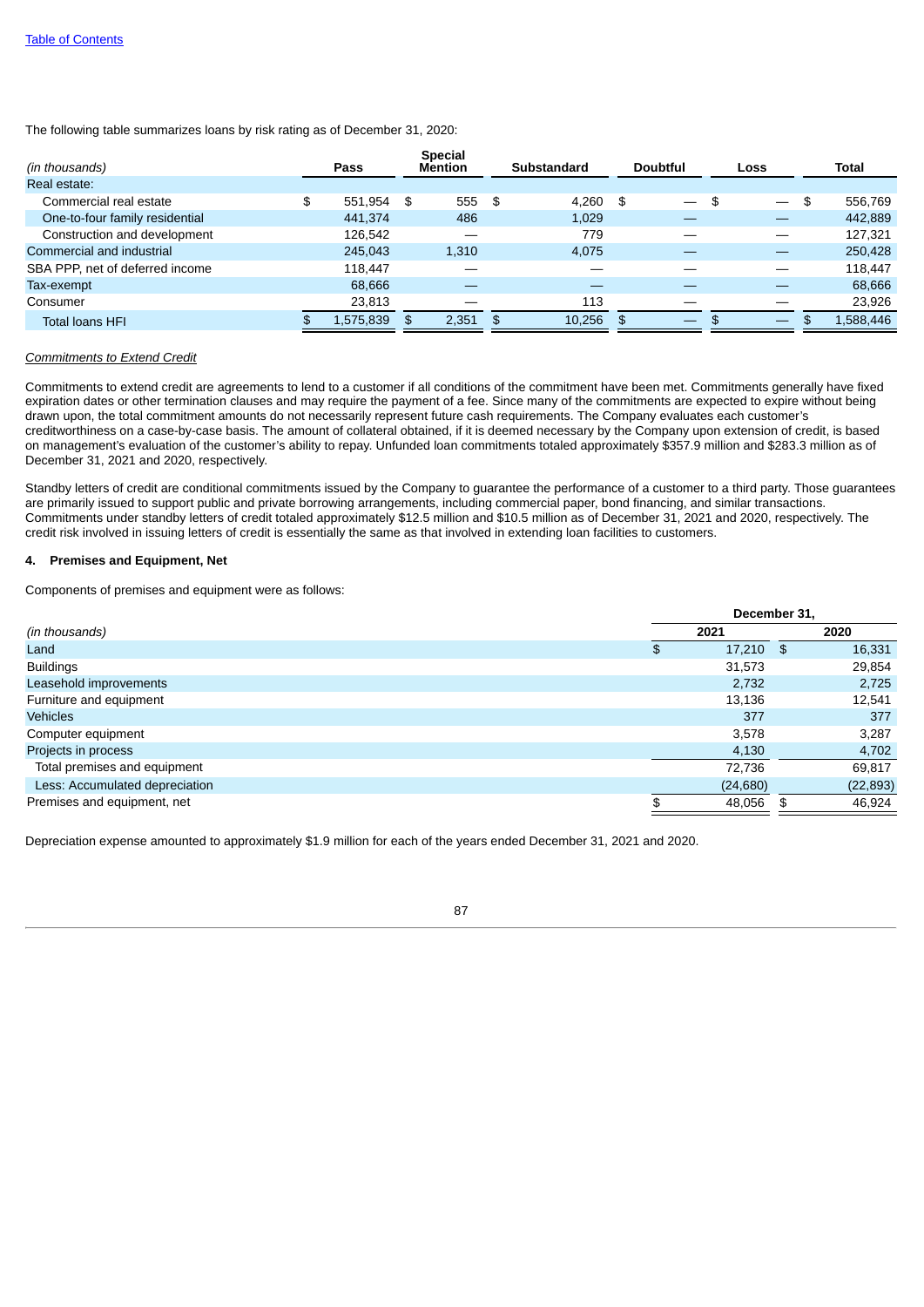## **5. Deposits**

Deposits were \$2.91 billion and \$2.34 billion as of December 31, 2021 and December 31, 2020, respectively. This increase was a result of customers receiving funds from government stimulus programs, customers depositing the proceeds from their PPP2 loans, and customers maintaining higher deposit balances. Deposits are summarized below:

|                                               | December 31.    |      |           |
|-----------------------------------------------|-----------------|------|-----------|
| (in thousands)                                | 2021            |      | 2020      |
| Noninterest-bearing demand deposits           | \$<br>1,149,672 | - \$ | 943,615   |
| Interest-bearing deposits:                    |                 |      |           |
| NOW accounts                                  | 503,383         |      | 402,572   |
| Money market accounts                         | 733.044         |      | 506,902   |
| Savings accounts                              | 191,076         |      | 146,264   |
| Time deposits less than or equal to \$250,000 | 243.596         |      | 247.665   |
| Time deposits greater than \$250,000          | 89,577          |      | 93,342    |
| Total interest-bearing deposits               | 1.760.676       |      | 1,396,745 |
| Total deposits                                | \$<br>2,910,348 | \$.  | 2.340.360 |

As of December 31, 2021, the scheduled maturities of all outstanding time deposits were as follows:

| Years ending December 31, |    |         |  |  |  |  |  |
|---------------------------|----|---------|--|--|--|--|--|
| (in thousands)            |    |         |  |  |  |  |  |
| 2022                      | \$ | 221,509 |  |  |  |  |  |
| 2023                      |    | 56,118  |  |  |  |  |  |
| 2024                      |    | 19,119  |  |  |  |  |  |
| 2025                      |    | 12,044  |  |  |  |  |  |
| 2026                      |    | 10,666  |  |  |  |  |  |
| Thereafter                |    | 13,717  |  |  |  |  |  |
|                           |    | 333,173 |  |  |  |  |  |
|                           |    |         |  |  |  |  |  |

As of December 31, 2021 and December 31, 2020, deposits from directors, executive officers, their immediate family members, and their affiliates totaled approximately \$71.8 million and \$81.0 million, respectively.

### **6. Other Borrowed Funds**

The Company has established various lines of credit with the FHLB of Dallas and other correspondent banks to provide additional sources of operating funds. As of December 31, 2021, total borrowing capacity from these sources was \$849.6 million. As of December 31, 2021 and 2020, the Company had no borrowings under these agreements.

### **7. Leases**

The Company determines if an arrangement is a lease at inception of the contract and assesses the appropriate classification as operating or financing. Operating leases with terms greater than one year are included in right-of-use assets and lease liabilities on the Company's consolidated balance sheets. Agreements with both lease and non-lease components are accounted for separately, with only the lease component capitalized. Operating right-of-use assets and lease liabilities are recognized at the commencement date based on the present value of lease payments over the term using the interest rate implicit in the contract, when available, or the Company's incremental collateralized borrowing rate with similar terms.

The Company maintains six operating leases on land and buildings for banking center facilities under long-term leases. These operating leases contain renewal options for periods ranging from three to five years that expire at various dates through October 31, 2031, with no residual value guarantees. Future obligations relating to the exercise of renewal options is included in the measurement if, based on the judgment of management, the renewal option is reasonably certain to be exercised. Factors in determining whether an option is reasonably certain of exercise include, but are not limited to, the value of leasehold improvements, the value of the renewal rate compared to market rates, and the presence of factors that would cause a significant economic penalty to the Company if the option is not exercised. Management reasonably plans to exercise all options, and as such, all renewal options are included in the measurement of the right-of-use assets and operating lease liabilities.

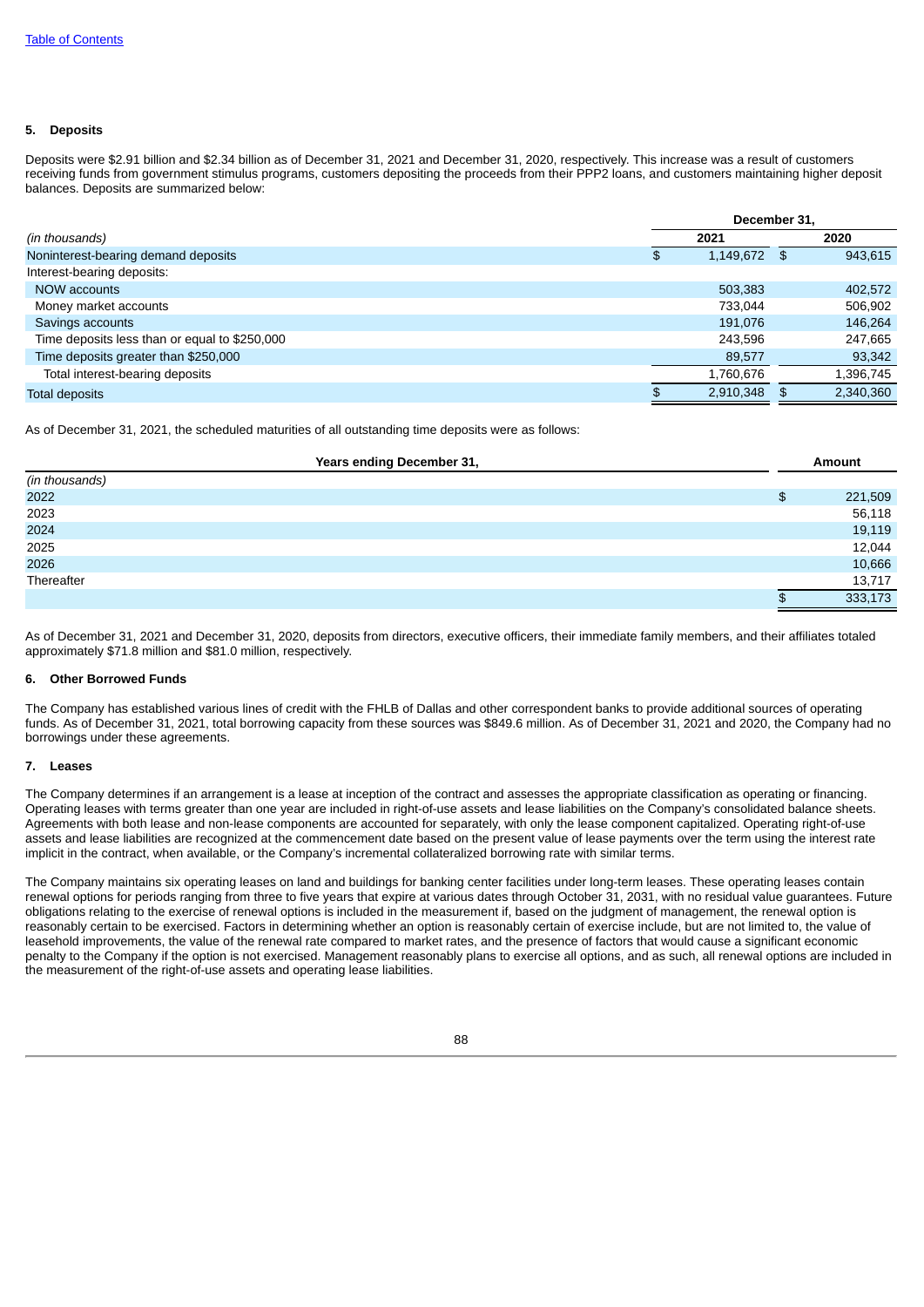The Company elects to recognize the lease payments on leases with terms of one year or less in its consolidated statements of income on a straight-line basis over the lease term.

For each of the years ended December 31, 2021 and 2020, operating lease expenses were \$549,000. Operating lease expenses are included as a component of occupancy and equipment expenses within the accompanying consolidated statements of income.

Cash paid for amounts included in the measurement of lease liabilities for operating leases totaled \$530,000 and \$520,000 for the twelve months ended December 31, 2021 and 2020, respectively.

The table below summarizes other information related to the Company's operating leases as of and for the year ended December 31, 2021:

|                                                 | As of and for the Year Ended |
|-------------------------------------------------|------------------------------|
|                                                 | <b>December 31, 2021</b>     |
| Weighted average remaining operating lease term | 8.2 years                    |
| Weighted average operating lease discount rate  | $3.4\%$                      |

Future obligations over the primary and renewal option terms of the Company's long-term operating leases as of December 31, 2021, were as follows:

| <b>Years Ending December 31,</b>   | Amount    |
|------------------------------------|-----------|
| (in thousands)                     |           |
| 2022                               | \$<br>539 |
| 2023                               | 541       |
| 2024                               | 541       |
| 2025                               | 565       |
| 2026                               | 514       |
| Thereafter                         | 1,734     |
| Total lease payments               | 4,434     |
| Less: Imputed interest             | (592)     |
| Present value of lease liabilities | 3,842     |

The Company's obligations under financing leases are not material and have not been included in assets and liabilities in the financial statements.

## **8. Income Tax Expense**

The components of income tax expense for the years ended December 31, 2021 and 2020, were as follows:

|                                | <b>Years Ended December 31.</b> |  |       |  |
|--------------------------------|---------------------------------|--|-------|--|
| (in thousands)                 | 2021                            |  | 2020  |  |
| Current tax expense            | \$<br>7.881                     |  | 6,193 |  |
| Deferred tax expense (benefit) | (773)                           |  | 130   |  |
| Income tax expense             | 7.108                           |  | 6,323 |  |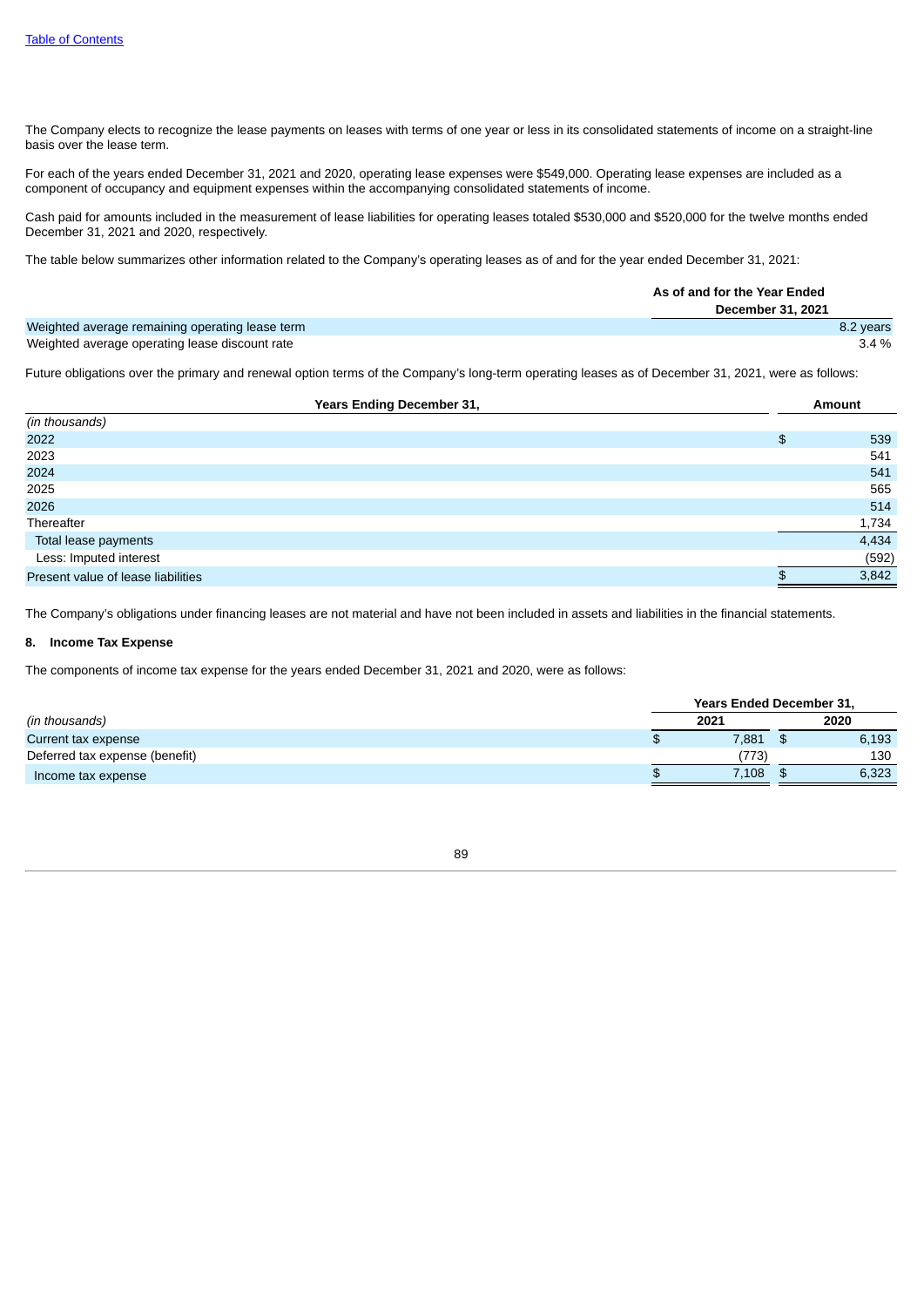The source and tax effect of items reconciling income tax expense to the amount computed by applying the federal income tax rates in effect to income before income tax expense for the years ended December 31, 2021 and 2020, are as follows:

| December 31,                     |  |          |              |         |           |  |
|----------------------------------|--|----------|--------------|---------|-----------|--|
|                                  |  | 2021     |              | 2020    |           |  |
| (dollars in thousands)           |  | Amount   | Percent      | Amount  | Percent   |  |
| Income before income tax expense |  | 40,060   | $100.0\%$ \$ | 34,468  | 100.0%    |  |
|                                  |  |          |              |         |           |  |
| U.S. federal income tax expense  |  | 8,413    | 21.0 %       | 7,238   | 21.0 %    |  |
| Nontaxable income                |  | (1, 347) | (3.4)%       | (1,045) | $(3.0)\%$ |  |
| Nondeductible expenses           |  | 38       | 0.1%         | 45      | 0.1%      |  |
| Other                            |  | 4        | $-$ %        | 85      | $0.2\%$   |  |
| Income tax expense               |  | 7,108    | 17.7 % \$    | 6,323   | 18.3 %    |  |

The Company records deferred income taxes on the tax effect of changes in temporary differences. Deferred tax assets (liabilities) are subject to a valuation allowance unless their realization is more likely than not. The deferred tax assets (liabilities) were comprised of the following as of December 31, 2021 and 2020:

|                                    | December 31,       |                           |  |  |  |
|------------------------------------|--------------------|---------------------------|--|--|--|
| (in thousands)                     | 2021               | 2020                      |  |  |  |
| Depreciation                       | $(1,964)$ \$<br>\$ | (1,953)                   |  |  |  |
| Unrealized gain on securities      |                    | (1,840)                   |  |  |  |
| FHLB of Dallas stock dividends     | (20)               | (19)                      |  |  |  |
| Gross deferred tax liability       | (1,984)            | (3,812)                   |  |  |  |
| Allowance for loan losses          | 4,025              | 3,400                     |  |  |  |
| Allowance for operational losses   | 57                 | 74                        |  |  |  |
| Health insurance self fund         | 94                 | 211                       |  |  |  |
| Deferred compensation              | 554                | 570                       |  |  |  |
| Unrealized loss on securities      | 1,003              |                           |  |  |  |
| Equity security valuation          | 33                 | (5)                       |  |  |  |
| Advance payment                    | 350                | 150                       |  |  |  |
| Accrued bonus                      | 368                | 220                       |  |  |  |
| Other                              | 100                | 139                       |  |  |  |
| Gross deferred tax asset           | 6,584              | 4,759                     |  |  |  |
| Net deferred tax asset (liability) | 4,600              | 947<br>$\mathbf{\hat{z}}$ |  |  |  |

## **9. Employee Benefits**

The Company adopted a contributory retirement plan for employees of Red River Bank effective March 1, 1999, and amended as of December 22, 2015. The plan covers all employees who meet the length of service and the number of hours worked requirements and elect to participate. Discretionary employer contributions during the years ended December 31, 2021 and 2020, totaled approximately \$721,000 and \$625,000, respectively.

The Bank has purchased life insurance policies on certain key employees. The Bank is the beneficiary of the BOLI policies, which have cash surrender value and death benefit components. The Bank uses a portion of the income generated from the BOLI policies to fund the expenses for nonqualified, noncontributory deferred compensation agreements with certain employees. The deferred compensation agreements provide post-retirement benefit payments to those employees. The liability related to the deferred compensation agreements was \$2.7 million and \$2.3 million as of December 31, 2021 and 2020, respectively, and is recorded in accrued expenses and other liabilities on the consolidated balance sheets.

## **10. Stock-Based Compensation Plans**

#### *Equity Incentive Plans*

On April 17, 2008, the Company adopted its 2008 Equity Incentive Plan ("2008 Plan"), which provided for the grant of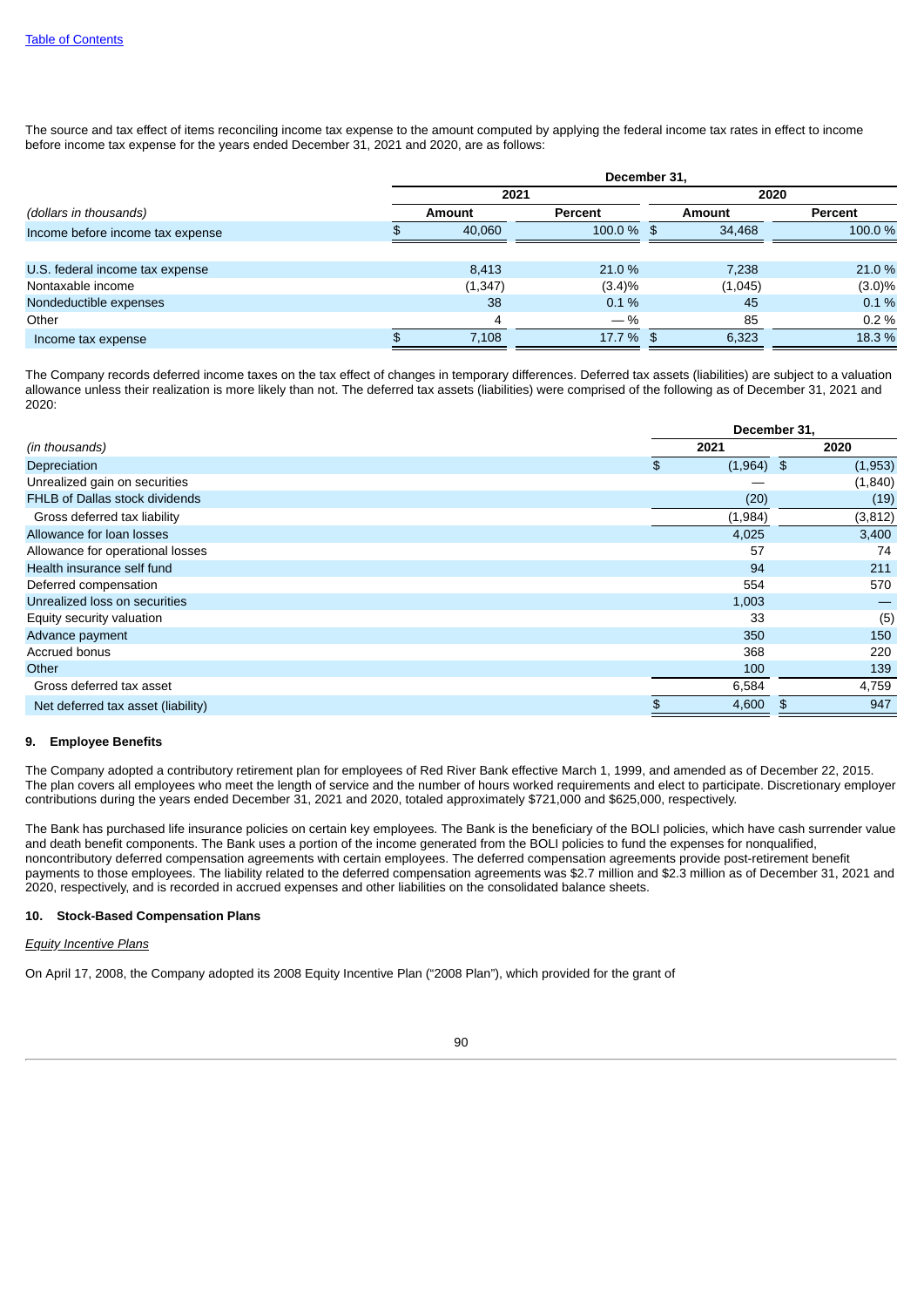stock-based arrangements for key employees and non-employee members of the Company's Board of Directors. The Compensation Committee of the Company's Board of Directors administers the plan, makes determinations with respect to participation, and authorizes stock-based awards under the plan. To date, the Committee has awarded stock options and restricted stock awards as detailed further below. The 2008 Plan expired on December 31, 2018, and no new awards were granted under this plan after that date. As of December 31, 2020, all granted stock options under the 2008 Plan were exercised.

On October 25, 2018, the Company adopted its 2018 Equity Incentive Plan ("2018 Plan"), which was approved by the Company's shareholders in April of 2019. The 2018 Plan was adopted in anticipation of the expiration of the 2008 Plan and provides for the granting of stock-based awards to key employees, directors, and consultants. Similar to the 2008 Plan, the Compensation Committee of the Company's Board of Directors administers the 2018 Plan, makes determinations with respect to participation, and authorizes stock-based awards under the plan. The maximum number of shares of the Company's common stock available for issuance under the 2018 Plan was 200,000 shares. The status of the Company's 2018 Plan is presented below:

#### **2018 Plan Number of Shares**

|                                                   | -----   |
|---------------------------------------------------|---------|
| Awards available for issuance-December 31, 2019   | 194,025 |
| Awards granted                                    | (5,625) |
| Awards available for issuance - December 31, 2020 | 188,400 |
| Awards granted                                    | (7,400) |
| Awards forfeited                                  | 100     |
| Awards available for issuance - December 31, 2021 | 181.100 |

All disclosures for stock options and restricted stock shown below relate to outstanding awards under the 2008 and 2018 Plans. Disclosures for stock options and restricted stock awards are shown separately due to their dissimilar characteristics.

### *Stock Options*

In 2020, all outstanding options granted under the 2008 Plan were exercised. The options granted under the 2008 Plan were to purchase common stock at an exercise price not less than the fair market value of the common stock at the date of the grant. The granted options vested and became exercisable in twenty percent increments on the first through the fifth anniversaries of the date of the grant and would have expired and may not have been exercised later than ten years following the date of the grant. The options were set to expire on various dates through 2022.

No options have been granted under the 2018 Plan.

The fair value of options granted was estimated as of the date granted using the Black Scholes model. No options were granted in 2020 or 2021.

The Company funds the stock options from authorized, but unissued, shares.

The status of the Company's stock option awards is presented below:

|                                 |                                      | <b>Stock Options</b>                     |     |                                     |  |  |  |
|---------------------------------|--------------------------------------|------------------------------------------|-----|-------------------------------------|--|--|--|
|                                 | <b>Number</b><br>ΟĪ<br><b>Shares</b> | <b>Exercise</b><br><b>Price</b><br>Range |     | Weighted<br>Average<br><b>Price</b> |  |  |  |
| Outstanding - December 31, 2019 | 20,500                               | $$14.31 - $17.33$                        | \$  | 15.78                               |  |  |  |
| Exercise d <sup>(1)</sup>       | (20.500)                             | $$14.31 - $17.33$                        | \$  | 15.78                               |  |  |  |
| Outstanding - December 31, 2020 |                                      |                                          |     |                                     |  |  |  |
| Exercised                       |                                      |                                          | \$. |                                     |  |  |  |
| Outstanding - December 31, 2021 |                                      |                                          |     |                                     |  |  |  |

 $^{(1)}$  A total of 5,780 shares of the Company's common stock were surrendered in lieu of payment of a portion of the cash exercise price for options exercised during 2020, resulting in the net issuance upon exercise of an aggregate of 14,720 shares of the Company's common stock.

As of December 31, 2020, all options were fully vested and exercised. There were no outstanding options as of December 31, 2021 and 2020.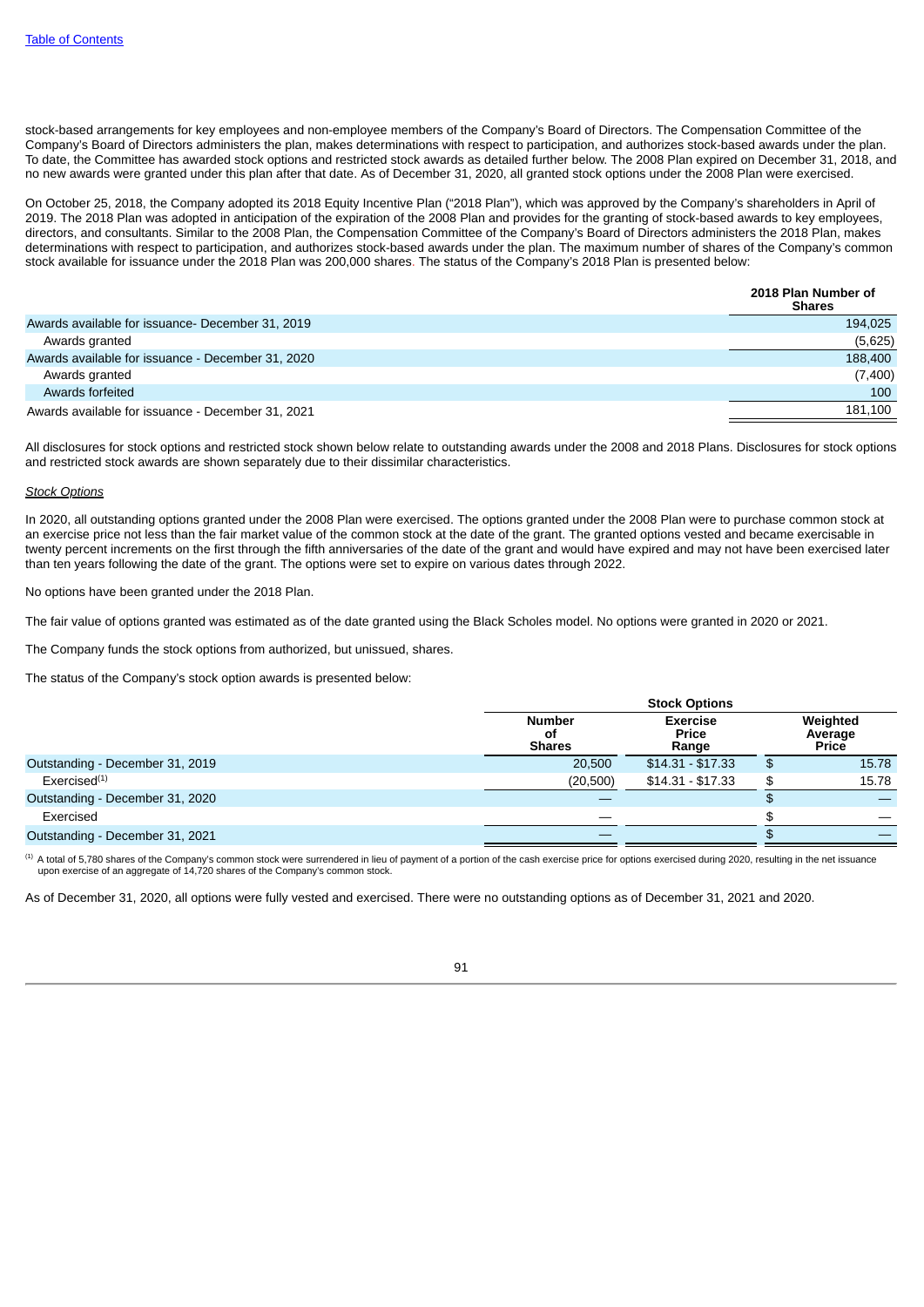## *Restricted Stock Awards*

The restricted stock awards issued under the 2008 and 2018 Plans provide common stock to recipients at the grant date. The restrictions vest in twenty percent increments on the first through fifth anniversaries of the grant date. Compensation expense for these grants is recognized ratably over the vesting period of the awards based on the fair value of the stock at the grant date.

During 2021, the Committee granted 7,400 restricted stock awards with a weighted average fair value of \$50.55, and 100 restricted stock awards with a weighted average fair value of \$42.35 were forfeited. For the year ended December 31, 2021, the compensation expense for the vested restricted stock was \$269,000. As of December 31, 2021, there was approximately \$705,000 of total unrecognized compensation cost related to restricted stock awards. That cost is expected to be recognized over a weighted average period of 4.5 years.

During 2020, the Committee granted 5,625 restricted stock awards with a weighted average fair value of \$42.35. For the year ended December 31, 2020, the compensation expense for the vested restricted stock was \$276,000. As of December 31, 2020, there was approximately \$604,000 of total unrecognized compensation cost related to restricted stock awards. That cost is expected to be recognized over a weighted average period of 4.5 years.

The Company funds the restricted stock from authorized, but unissued, shares.

The status of the Company's nonvested restricted stock is presented below:

|                               | <b>Nonvested Restricted Stock</b> |                                                            |
|-------------------------------|-----------------------------------|------------------------------------------------------------|
|                               | <b>Number of Shares</b>           | <b>Weighted Average</b><br><b>Grant Date Fair</b><br>Value |
| Nonvested - December 31, 2019 | $20,605$ \$                       | 37.34                                                      |
| Granted                       | $5,625$ \$                        | 42.35                                                      |
| Vested                        | $(8,575)$ \$                      | 33.65                                                      |
| Nonvested - December 31, 2020 | 17,655 \$                         | 40.73                                                      |
| Granted                       | $7,400$ \$                        | 50.55                                                      |
| Vested                        | $(6,820)$ \$                      | 38.40                                                      |
| Forfeited                     | $(100)$ \$                        | 42.35                                                      |
| Nonvested - December 31, 2021 | 18,135                            | 45.61<br>- \$                                              |

#### *Director Compensation Program*

The Company has a Director Compensation Program. This program allows directors the option of receiving a portion of their payment for director fees, for attendance at board meetings, in Company stock. Under the program, board fees are earned and expensed in the year board services are rendered, and the related stock is issued the following year.

The Director Compensation Program stock earned and the issuance of shares as board compensation for the years ended December 31, 2021 and 2020, are as follows:

|                                                           |  |                 | <b>Years Ended December 31,</b> |  |
|-----------------------------------------------------------|--|-----------------|---------------------------------|--|
| (dollars in thousands)                                    |  | 2021            | 2020                            |  |
| Share-based board compensation earned                     |  | 50 <sup>5</sup> | 62                              |  |
|                                                           |  |                 |                                 |  |
| Issuance of shares of common stock as board compensation: |  |                 |                                 |  |
| Number of shares issued                                   |  | 1.075           | 1.591                           |  |
| Equity impact of shares issued                            |  | 56 \$           | 87                              |  |
|                                                           |  |                 |                                 |  |

## **11. Self-Insurance**

The Company is self-insured for group health insurance. The Company's liability is limited to the aggregate policy deductible of \$135,000 per individual with a maximum of approximately \$4.2 million for the group. The Company has reflected its estimated liability for known and incurred but not reported claims in the accompanying financial statements.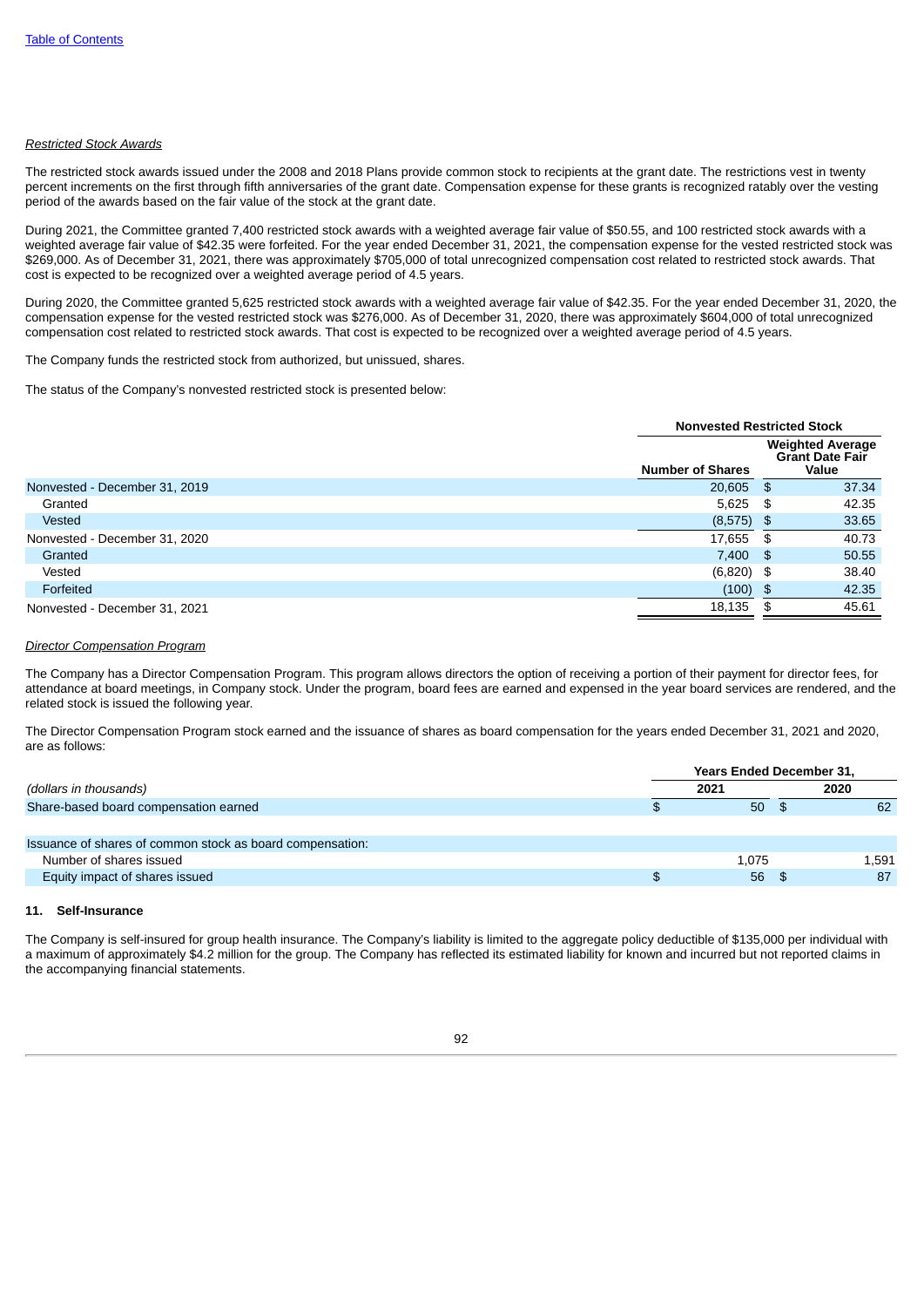## **12. Off-Balance Sheet Contractual Obligations and Contingencies**

The Company is a party to financial instruments with off-balance sheet risk in the normal course of business. The contract or notional amounts of these instruments reflect the extent of the Company's involvement in particular classes of financial instruments. The Company's exposure is represented by the contractual amount of these commitments.

## *Investment Commitment*

In 2014, the Company committed to an investment into an SBIC limited partnership. As of December 31, 2021, there was a \$226,000 outstanding commitment to this partnership.

In 2020, the Company committed to an additional investment into an SBIC limited partnership. As of December 31, 2021, there was a \$5.0 million outstanding commitment to this partnership.

In the second quarter of 2021, the Company committed to an investment into a bank technology limited partnership. As of December 31, 2021, there was an \$827,000 outstanding commitment to this partnership.

### *Purchase Commitment*

The Company has committed to an agreement to buy real estate for approximately \$2.3 million as of December 31, 2021.

### *Construction Commitment*

The Company has committed to a construction contract for approximately \$457,000 as of December 31, 2021.

#### *Contingencies*

The Company and the Bank are involved, from time to time, in various legal matters arising in the ordinary course of business. While the outcome of these claims or litigation cannot be determined at this time, in the opinion of management, neither the Company nor the Bank are involved in such legal proceedings that the resolution is expected to have a material adverse effect on the consolidated results of operations, financial condition, or cash flows.

### **13. Fair Value**

The Company uses fair value measurements to record fair value adjustments to certain assets and liabilities and to determine fair value disclosures. The fair value of a financial instrument is the price that would be received to sell an asset or paid to transfer a liability in an orderly transaction between market participants at the measurement date.

#### *Fair Value Disclosure*

Securities AFS, loans HFS, and equity securities are recorded at fair value on a recurring basis. Additionally, the Company may be required to record at fair value other assets on a nonrecurring basis, such as impaired loans, foreclosed assets, and other certain assets. The nonrecurring fair value adjustments typically involve application of lower of cost or market accounting or write-downs of individual assets.

*ASC 820, Fair Value Measurements and Disclosures* indicates that assets and liabilities are recorded at fair value according to a fair value hierarchy comprised of three levels:

- Level 1 pricing represents quotes on the exact financial instrument that is traded in active markets. Ouoted prices on actively traded equities, for example, are in this category.
- Level 2 pricing is derived from observable data including market spreads, current and projected rates, prepayment data, and credit quality. The valuation may be based on quoted prices for similar assets or liabilities; quoted prices in markets that are not active; or other inputs that are observable or can be corroborated by observable market data.
- Level 3 pricing is derived without the use of observable data. In such case, mark-to-model strategies are typically employed. Often, these types of instruments have no active market, possess unique characteristics, and are thinly traded.

The Company used the following methods and significant assumptions to estimate fair value:

*Investment Securities and other Stocks:* The fair values for marketable securities are determined by quoted market prices, if available (Level 1). For securities where quoted prices are not available, fair values are calculated based on market prices of similar securities (Level 2). For securities where quoted prices or market prices of similar securities are not available, fair values are calculated using discounted cash flows or other market indicators (Level 3).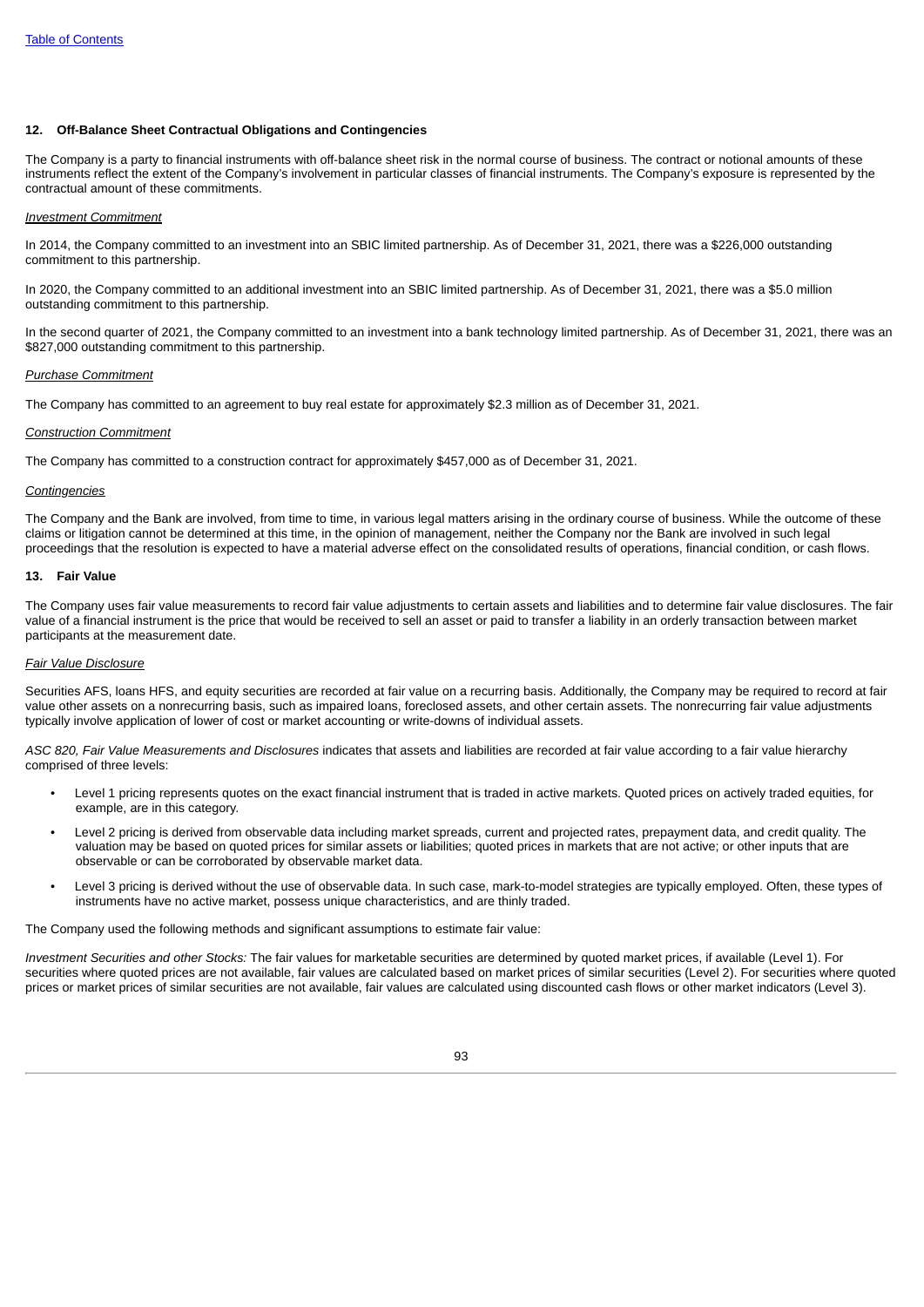*Loans HFS:* Residential mortgage loans originated and held for sale are carried at the lower of cost or estimated fair value on an individual basis. The fair values of mortgage loans HFS are based on commitments on hand from investors within the secondary market for loans with similar characteristics. As such, the fair value adjustments for mortgage loans HFS are recurring Level 2.

Loans HFI: The Company does not record loans HFI at fair value on a recurring basis. However, from time to time, a loan may be considered impaired and an allowance for loan losses may be established. Loans for which it is probable that payment of interest and principal will not be made in accordance with the contractual terms of the loan agreement are considered impaired. Once a loan is identified as individually impaired, management measures impairment using estimated fair value methodologies. The fair value of impaired loans is estimated using one of several methods, including collateral value, market value of similar debt, enterprise value, liquidation value, and discounted cash flows. When the fair value of the collateral is based on an observable market price or a current appraised value, the Company considers the impaired loan as nonrecurring Level 2. When an appraised value is not available or management determines the fair value of the collateral is further impaired below the appraised value and there is no observable market price, the Company considers the impaired loan as nonrecurring Level 3.

*Foreclosed Assets:* Foreclosed assets, consisting of properties obtained through foreclosure or in satisfaction of loans, are reported at fair value, determined on the basis of current appraisals, comparable sales, and other estimates of value obtained principally from independent sources, adjusted for estimated selling costs (Level 2). However, foreclosed assets are considered Level 3 in the fair value hierarchy because management has qualitatively applied a discount due to the size, supply of inventory, and the incremental discounts applied to the appraisals. Management also considers other factors, including changes in absorption rates, length of time the property has been on the market, and anticipated sales values, which have resulted in adjustments to the collateral value estimates indicated in certain appraisals.

### *Fair Value of Assets Measured on a Recurring Basis*

The table below presents the recorded amount of assets measured at fair value on a recurring basis:

| (in thousands)             | <b>Fair Value</b> | Level 1<br>Level 2       |                            |  |  | Level 3 |
|----------------------------|-------------------|--------------------------|----------------------------|--|--|---------|
| December 31, 2021          |                   |                          |                            |  |  |         |
| Loans HFS                  | \$<br>4,290       | - \$                     | $4,290$ \$<br>\$           |  |  |         |
| <b>Securities AFS:</b>     |                   |                          |                            |  |  |         |
| Mortgage-backed securities | 379,526           |                          | 379,526                    |  |  |         |
| <b>Municipal bonds</b>     | 229,971           |                          | 229,971                    |  |  |         |
| U.S. agency securities     | 8,065             |                          | 8,065                      |  |  |         |
| U.S. Treasury securities   | 41,616            |                          | 41,616                     |  |  |         |
| <b>Equity securities</b>   | 7,846             | 7,846                    |                            |  |  |         |
|                            |                   |                          |                            |  |  |         |
| December 31, 2020          |                   |                          |                            |  |  |         |
| Loans HFS                  | \$<br>$29,116$ \$ | $\overline{\phantom{0}}$ | 29,116 \$<br>$\frac{3}{2}$ |  |  |         |
| Securities AFS:            |                   |                          |                            |  |  |         |
| Mortgage-backed securities | 274,827           |                          | 274,827                    |  |  |         |
| Municipal bonds            | 213,281           |                          | 213,281                    |  |  |         |
| U.S. agency securities     | 10,098            |                          | 10,098                     |  |  |         |
| U.S. Treasury securities   |                   |                          |                            |  |  |         |
| Equity securities          | 4,021             | 4,021                    |                            |  |  |         |

There were no transfers between Level 1, 2, or 3 during the years ended December 31, 2021 or 2020.

#### *Fair Value of Assets and Liabilities Measured on a Nonrecurring Basis*

*Financial Assets and Financial Liabilities*: Certain financial assets and financial liabilities are measured at fair value on a nonrecurring basis and are subject to fair value adjustments in certain circumstances. Financial assets measured at fair value on a nonrecurring basis include certain impaired collateral dependent loans reported at fair value of the underlying collateral if repayment is expected solely from the collateral. Prior to foreclosure of these loans, fair value of the collateral is estimated using Level 3 inputs based on customized discounting criteria.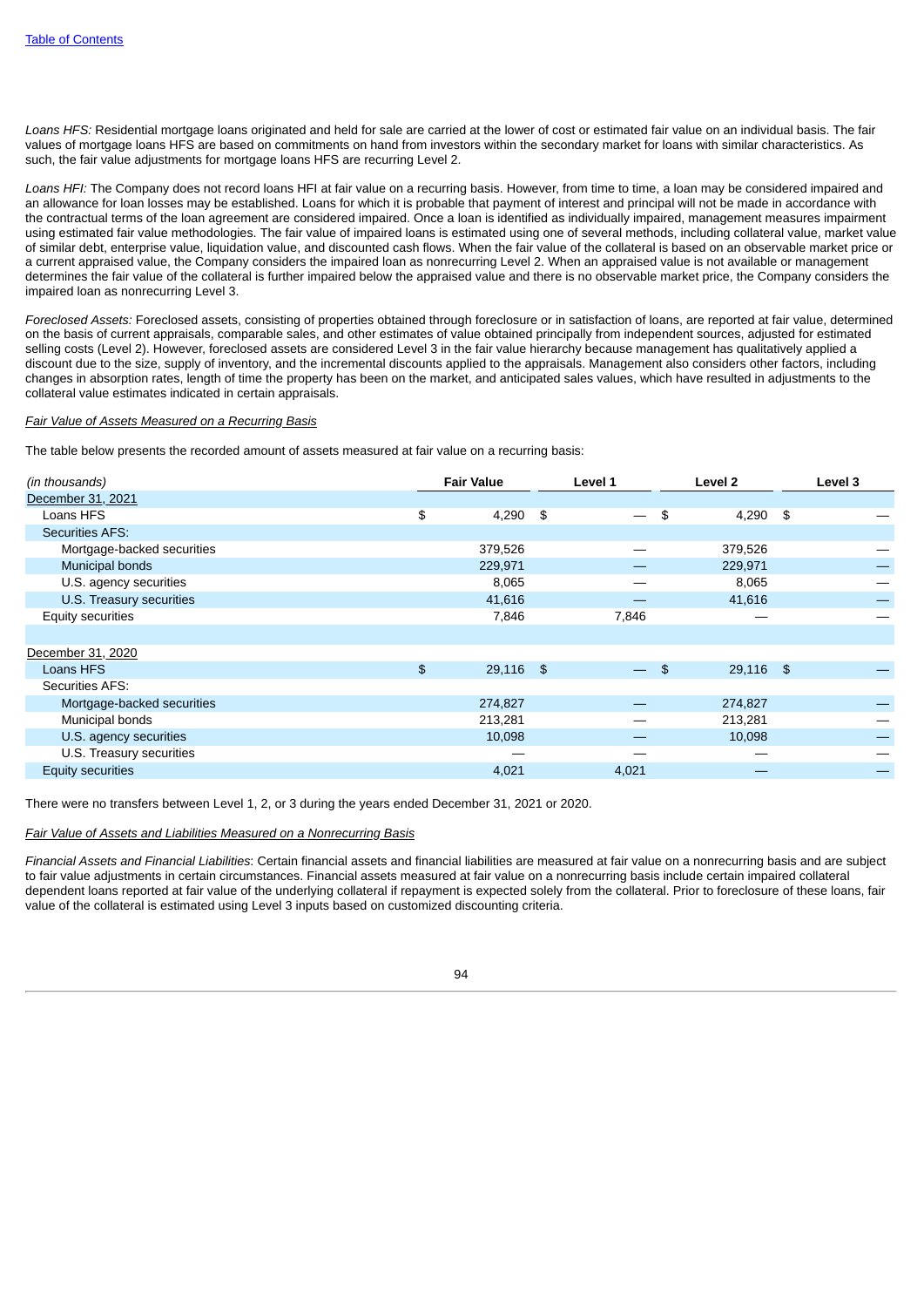The table below presents certain impaired loans that were remeasured and reported at fair value through the allowance for loan losses based upon the fair value of the underlying collateral during the reported periods:

|                                                                   | <b>Years Ended December 31.</b> |            |  |       |  |
|-------------------------------------------------------------------|---------------------------------|------------|--|-------|--|
| (in thousands)                                                    |                                 | 2021       |  | 2020  |  |
| Carrying value of impaired loans before allowance for loan losses |                                 | $4.114$ \$ |  | 6.776 |  |
| Specific allowance for loan losses                                |                                 | (79)       |  | (856) |  |
| Fair value of impaired loans                                      |                                 | 4.035      |  | 5.920 |  |

The Company had no financial liabilities measured at fair value on a nonrecurring basis during the years ended December 31, 2021 and 2020.

*Nonfinancial Assets and Liabilities*: Certain nonfinancial assets and nonfinancial liabilities are measured at fair value on a nonrecurring basis. These include certain foreclosed assets, which are remeasured and reported at fair value through a charge-off to allowance for loan losses upon initial recognition as a foreclosed asset. Subsequent to their initial recognition, certain foreclosed assets are remeasured at fair value through an adjustment included in other noninterest income. The fair value of foreclosed assets is estimated using Level 3 inputs based on customized discounting criteria less estimated selling costs.

The following table presents foreclosed assets that were remeasured and reported at fair value during the reported periods:

|                                                            | <b>Years Ended December 31.</b> |     |      |    |  |
|------------------------------------------------------------|---------------------------------|-----|------|----|--|
| (in thousands)                                             | 2021                            |     | 2020 |    |  |
| Foreclosed assets remeasured at initial recognition:       |                                 |     |      |    |  |
| Carrying value of foreclosed assets prior to remeasurement |                                 | 266 | - 56 | 85 |  |
| Charge-offs                                                |                                 |     |      |    |  |
| Fair value of foreclosed assets                            |                                 | 266 |      | 85 |  |

The following table presents foreclosed assets that were remeasured subsequent to initial recognition and reported at fair value during the reported periods:

|                                                                 | <b>Years Ended December 31,</b> |        |  |      |      |
|-----------------------------------------------------------------|---------------------------------|--------|--|------|------|
| (in thousands)                                                  |                                 | 2021   |  | 2020 |      |
| Foreclosed assets remeasured subsequent to initial recognition: |                                 |        |  |      |      |
| Carrying value of foreclosed assets prior to remeasurement      |                                 | 133 \$ |  |      | 150  |
| Write-downs                                                     |                                 | (34)   |  |      | (17) |
| Fair value of foreclosed assets                                 |                                 | 99     |  |      | 133  |

The Company had no nonfinancial liabilities measured at fair value on a nonrecurring basis during the years ended December 31, 2021 and 2020.

The unobservable inputs used for the Level 3 fair value measurements on a nonrecurring basis were as follows:

| (dollars in thousands) | <b>Fair Value</b> | <b>Valuation</b><br>Techniaue   | Unobservable Input                     | <b>Discount</b><br>Ranges | weighted<br>Average<br><b>Discount</b> |
|------------------------|-------------------|---------------------------------|----------------------------------------|---------------------------|----------------------------------------|
| December 31, 2021      |                   |                                 |                                        |                           |                                        |
| Impaired loans         | \$<br>5,923       | Discounted<br>appraisals        | Collateral discounts and costs to sell | $0\% - 100\%$             | 3.67%                                  |
| Foreclosed assets      | \$<br>660         | <b>Discounted</b><br>appraisals | Collateral discounts and costs to sell | N/A                       | N/A                                    |
|                        |                   |                                 |                                        |                           |                                        |
| December 31, 2020      |                   |                                 |                                        |                           |                                        |
| Impaired loans         | \$<br>7.872       | Discounted<br>appraisals        | Collateral discounts and costs to sell | $0\% - 100\%$             | 10.91%                                 |
| Foreclosed assets      | 896<br>\$         | <b>Discounted</b><br>appraisals | Collateral discounts and costs to sell | $0\% - 13\%$              | 1.86%                                  |

**Weighted**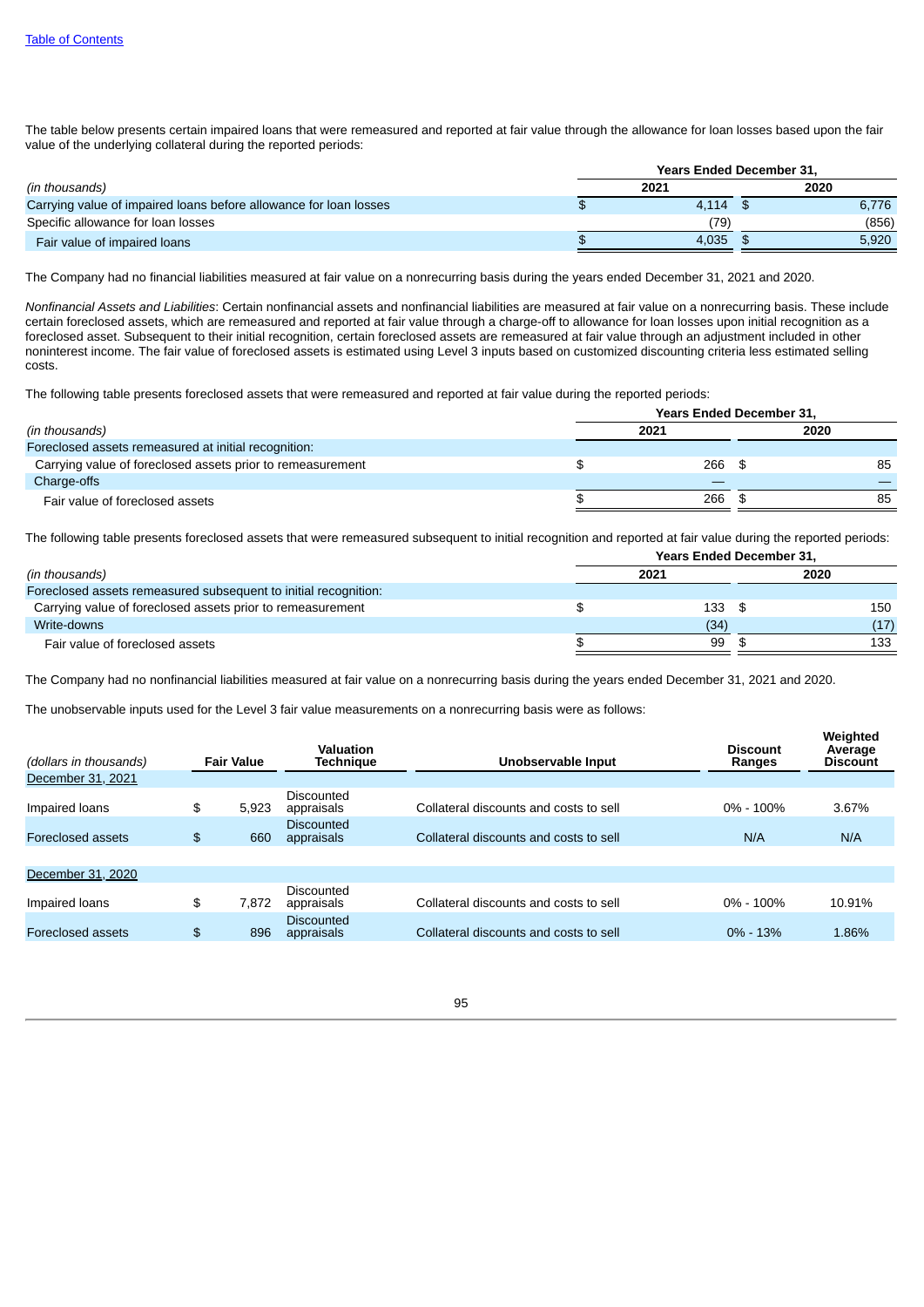## *Fair Value of Financial Instruments*

The carrying amounts and estimated fair values of financial instruments as of December 31, 2021 and 2020, were as follows:

| (in thousands)                           | Carrying<br><b>Amount</b> | <b>Fair Value</b> | Level 1      | Level <sub>2</sub>                                                                                                                                                                                                                                                                                                                                                                                                                                                                                                                                    |                | Level 3   |
|------------------------------------------|---------------------------|-------------------|--------------|-------------------------------------------------------------------------------------------------------------------------------------------------------------------------------------------------------------------------------------------------------------------------------------------------------------------------------------------------------------------------------------------------------------------------------------------------------------------------------------------------------------------------------------------------------|----------------|-----------|
| December 31, 2021                        |                           |                   |              |                                                                                                                                                                                                                                                                                                                                                                                                                                                                                                                                                       |                |           |
| Financial assets:                        |                           |                   |              |                                                                                                                                                                                                                                                                                                                                                                                                                                                                                                                                                       |                |           |
| Cash and due from banks                  | \$<br>23,143              | \$<br>23.143      | \$<br>23,143 | \$<br>$\equiv$                                                                                                                                                                                                                                                                                                                                                                                                                                                                                                                                        | $\mathfrak{L}$ |           |
| Interest-bearing deposits in other banks | 761,721                   | 761,721           | 761,721      |                                                                                                                                                                                                                                                                                                                                                                                                                                                                                                                                                       |                |           |
| <b>Securities AFS</b>                    | 659,178                   | 659,178           |              | 659,178                                                                                                                                                                                                                                                                                                                                                                                                                                                                                                                                               |                |           |
| Equity securities                        | 7,846                     | 7,846             | 7,846        |                                                                                                                                                                                                                                                                                                                                                                                                                                                                                                                                                       |                |           |
| Nonmarketable equity securities          | 3,450                     | 3,450             |              | 3,450                                                                                                                                                                                                                                                                                                                                                                                                                                                                                                                                                 |                |           |
| Loans HFS                                | 4,290                     | 4.290             |              | 4,290                                                                                                                                                                                                                                                                                                                                                                                                                                                                                                                                                 |                |           |
| Loans HFI, net of allowance              | 1,664,656                 | 1,674,900         |              | $\qquad \qquad \overline{\qquad \qquad }% \qquad \qquad \overline{\qquad \qquad }% \qquad \qquad \overline{\qquad \qquad }% \qquad \qquad \overline{\qquad \qquad }% \qquad \qquad \overline{\qquad \qquad }% \qquad \qquad \overline{\qquad \qquad }% \qquad \qquad \overline{\qquad \qquad }% \qquad \qquad \overline{\qquad \qquad }% \qquad \qquad \overline{\qquad \qquad }% \qquad \qquad \overline{\qquad \qquad }% \qquad \qquad \overline{\qquad \qquad }% \qquad \qquad \overline{\qquad \qquad }% \qquad \qquad \overline{\qquad \qquad }$ |                | 1,674,900 |
| Accrued interest receivable              | 6,245                     | 6,245             |              |                                                                                                                                                                                                                                                                                                                                                                                                                                                                                                                                                       |                | 6,245     |
| <b>Financial liabilities:</b>            |                           |                   |              |                                                                                                                                                                                                                                                                                                                                                                                                                                                                                                                                                       |                |           |
| Deposits                                 | 2,910,348                 | 2,911,118         |              | 2,911,118                                                                                                                                                                                                                                                                                                                                                                                                                                                                                                                                             |                |           |
| Accrued interest payable                 | 1,310                     | 1,310             |              | 1,310                                                                                                                                                                                                                                                                                                                                                                                                                                                                                                                                                 |                |           |
|                                          |                           |                   |              |                                                                                                                                                                                                                                                                                                                                                                                                                                                                                                                                                       |                |           |
| December 31, 2020                        |                           |                   |              |                                                                                                                                                                                                                                                                                                                                                                                                                                                                                                                                                       |                |           |
| Financial assets:                        |                           |                   |              |                                                                                                                                                                                                                                                                                                                                                                                                                                                                                                                                                       |                |           |
| Cash and due from banks                  | \$<br>29,537              | \$<br>29,537      | \$<br>29.537 | \$                                                                                                                                                                                                                                                                                                                                                                                                                                                                                                                                                    | $\mathfrak{L}$ |           |
| Interest-bearing deposits in other banks | 417.664                   | 417.664           | 417,664      |                                                                                                                                                                                                                                                                                                                                                                                                                                                                                                                                                       |                |           |
| <b>Securities AFS</b>                    | 498,206                   | 498,206           |              | 498,206                                                                                                                                                                                                                                                                                                                                                                                                                                                                                                                                               |                |           |
| <b>Equity securities</b>                 | 4,021                     | 4,021             | 4,021        |                                                                                                                                                                                                                                                                                                                                                                                                                                                                                                                                                       |                |           |
| Nonmarketable equity securities          | 3,447                     | 3,447             |              | 3,447                                                                                                                                                                                                                                                                                                                                                                                                                                                                                                                                                 |                |           |
| Loans HFS                                | 29,116                    | 29,116            |              | 29,116                                                                                                                                                                                                                                                                                                                                                                                                                                                                                                                                                |                |           |
| Loans HFI, net of allowance              | 1,570,495                 | 1,578,398         |              | $\hspace{0.1mm}-\hspace{0.1mm}$                                                                                                                                                                                                                                                                                                                                                                                                                                                                                                                       |                | 1,578,398 |
| Accrued interest receivable              | 6,880                     | 6,880             |              |                                                                                                                                                                                                                                                                                                                                                                                                                                                                                                                                                       |                | 6,880     |
| <b>Financial liabilities:</b>            |                           |                   |              |                                                                                                                                                                                                                                                                                                                                                                                                                                                                                                                                                       |                |           |
| Deposits                                 | 2,340,360                 | 2,344,969         |              | 2,344,969                                                                                                                                                                                                                                                                                                                                                                                                                                                                                                                                             |                |           |
| Accrued interest payable                 | 1,774                     | 1,774             |              | 1,774                                                                                                                                                                                                                                                                                                                                                                                                                                                                                                                                                 |                |           |

## **14. Regulatory Capital Requirements**

#### *Red River Bank*

The Bank is subject to various regulatory capital requirements administered by the FDIC. Failure to meet minimum capital requirements can initiate certain mandatory, and possibly additional discretionary actions by regulators that, if undertaken, could have a direct material effect on the Bank's and the Company's financial statements. Under capital adequacy guidelines and the regulatory framework for prompt corrective action, the Bank must meet specific capital guidelines that involve quantitative measures of their assets, liabilities, and certain off-balance sheet items as calculated under regulatory accounting practices. The capital amounts and classification are also subject to qualitative judgments by the regulators about components, risk weightings, and other factors.

The Bank is subject to Basel III capital guidelines. Basel III requires the Bank to maintain certain minimum ratios to meet capital adequacy requirements. In addition, a CCB was established above the minimum regulatory capital requirements. Effective January 1, 2019, the final CCB was fully phased in at 2.50%. It is management's belief that, as of December 31, 2021, the Bank met all capital adequacy requirements under Basel III. Management expects that the capital ratios for the Bank under Basel III will continue to exceed capital adequacy requirements. The most recent notification from the FDIC (as of June 30, 2021) categorized the Bank as "well capitalized" under the regulatory framework for prompt corrective action.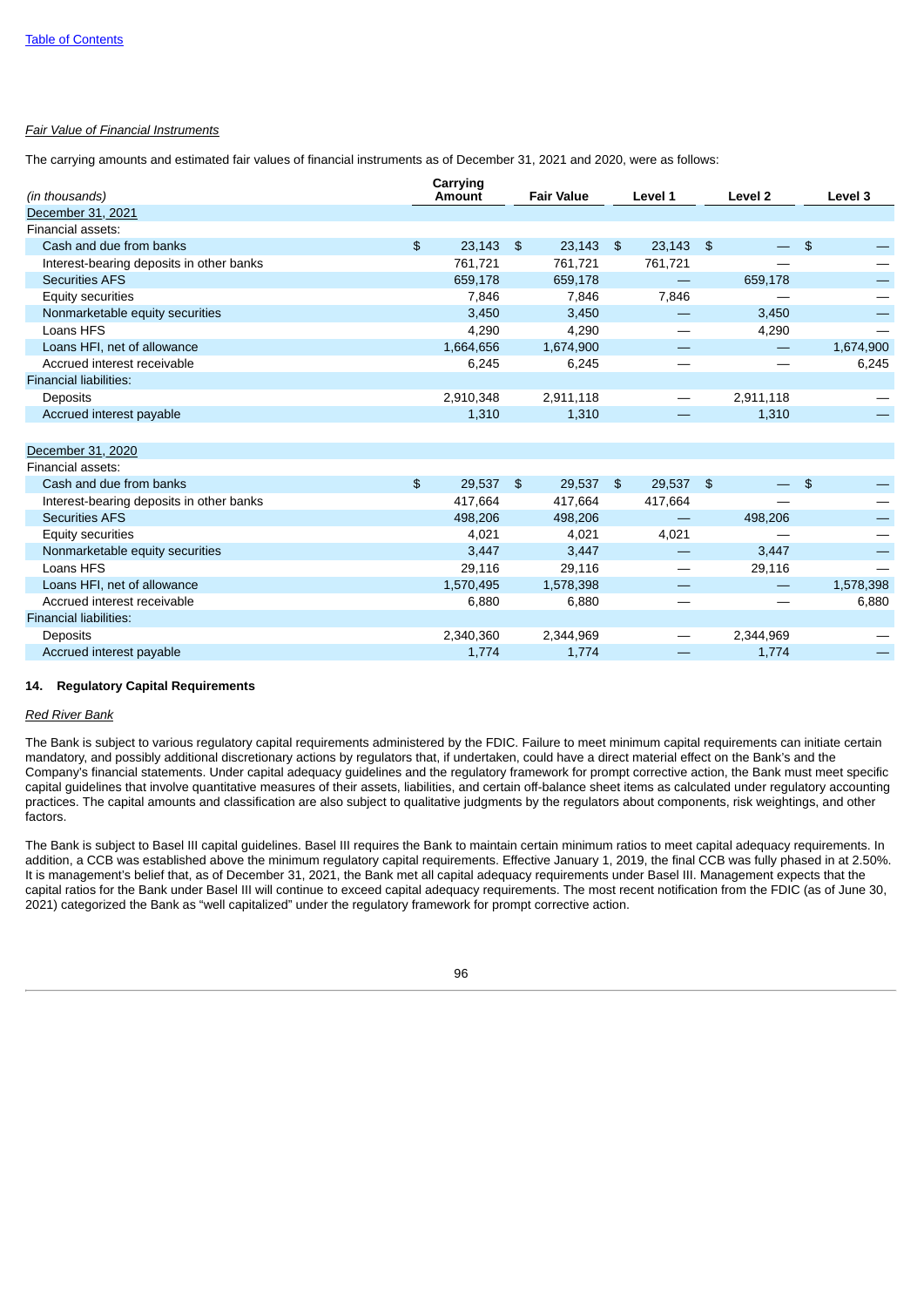Capital amounts and ratios for Red River Bank as of December 31, 2021 and 2020, are presented in the following table:

|                                  |               |         |             |  |         | <b>Regulatory Requirements</b> |  |                         |         |
|----------------------------------|---------------|---------|-------------|--|---------|--------------------------------|--|-------------------------|---------|
|                                  |               | Actual  |             |  |         | <b>Minimum</b>                 |  | <b>Minimum Plus CCB</b> |         |
| (dollars in thousands)           |               | Amount  | Ratio       |  | Amount  | Ratio                          |  | Amount                  | Ratio   |
| December 31, 2021                |               |         |             |  |         |                                |  |                         |         |
| <b>Total Risk-Based Capital</b>  | \$            | 305.771 | 17.06 % \$  |  | 143.372 | $8.00\%$ \$                    |  | 188.176                 | 10.50 % |
| <b>Tier I Risk-Based Capital</b> | \$            | 286.595 | 15.99 % \$  |  | 107.529 | $6.00\%$ \$                    |  | 152.333                 | 8.50 %  |
| Common Equity Tier I Capital     | \$            | 286.595 | 15.99 % \$  |  | 80.647  | 4.50 % \$                      |  | 125.451                 | 7.00 %  |
| <b>Tier I Leverage Capital</b>   | $\frac{1}{2}$ | 286,595 | $9.23\%$ \$ |  | 124.241 | $4.00\%$ \$                    |  | 124.241                 | 4.00 %  |
|                                  |               |         |             |  |         |                                |  |                         |         |
| December 31, 2020                |               |         |             |  |         |                                |  |                         |         |
| <b>Total Risk-Based Capital</b>  | \$            | 271.061 | 17.17 % \$  |  | 126.307 | $8.00\%$ \$                    |  | 165.778                 | 10.50 % |
| <b>Tier I Risk-Based Capital</b> | \$            | 253.110 | 16.03 % \$  |  | 94,731  | $6.00\%$ \$                    |  | 134,202                 | 8.50 %  |
| Common Equity Tier I Capital     | \$            | 253.110 | 16.03 % \$  |  | 71.048  | $4.50\%$ \$                    |  | 110.519                 | 7.00 %  |
| <b>Tier I Leverage Capital</b>   | \$            | 253,110 | $9.98\%$ \$ |  | 101.495 | $4.00\%$ \$                    |  | 101.495                 | 4.00 %  |
|                                  |               |         |             |  |         |                                |  |                         |         |

## *Red River Bancshares, Inc.*

As a general matter, bank holding companies are subject to Basel III capital adequacy requirements under applicable Federal Reserve regulations on a consolidated basis. However, bank holding companies that qualify as "small bank holding companies" under the Federal Reserve's Small Bank Holding Company Policy Statement are exempt from the Federal Reserve's consolidated capital adequacy guidelines at the holding company level and instead are evaluated at the bank level. In May 2018, the Economic Growth Act was enacted, and it increased the asset threshold for "small bank holding companies" from \$1.0 billion to \$3.0 billion. Because the Company had less than \$3.0 billion in assets as of June 30, 2020, the last applicable measurement date, it was not subject to capital adequacy guidelines on a consolidated basis as of December 31, 2021. Although the minimum regulatory capital requirements are not currently applicable to the Company, the Company calculates these ratios for its own planning and monitoring purposes.

Capital amounts and ratios for Red River Bancshares, Inc. as of December 31, 2021 and 2020, are presented in the following table:

|                                 | <b>Actual</b> |         |  |  |  |
|---------------------------------|---------------|---------|--|--|--|
| (dollars in thousands)          | Amount        | Ratio   |  |  |  |
| December 31, 2021               |               |         |  |  |  |
| <b>Total Risk-Based Capital</b> | \$<br>319,553 | 17.83 % |  |  |  |
| Tier I Risk-Based Capital       | \$<br>300.377 | 16.76 % |  |  |  |
| Common Equity Tier I Capital    | \$<br>300.377 | 16.76 % |  |  |  |
| Tier I Leverage Capital         | \$<br>300,377 | 9.67 %  |  |  |  |
|                                 |               |         |  |  |  |
| December 31, 2020               |               |         |  |  |  |
| <b>Total Risk-Based Capital</b> | \$<br>294.962 | 18.68%  |  |  |  |
| Tier I Risk-Based Capital       | \$<br>277.011 | 17.55 % |  |  |  |
| Common Equity Tier I Capital    | \$<br>277.011 | 17.55 % |  |  |  |
| Tier I Leverage Capital         | \$<br>277,011 | 10.92 % |  |  |  |
|                                 |               |         |  |  |  |

### *Community Bank Leverage Ratio Framework*

As part of the directive under the Economic Growth Act, on September 17, 2019, the FDIC and other federal bank regulatory agencies approved the CBLR framework. This optional framework became effective January 1, 2020, and is available as an alternative to the Basel III risk-based capital framework. The CBLR framework provides for a simple measure of capital adequacy for certain community banking organizations. Specifically, depository institutions and depository institution holding companies that have less than \$10.0 billion in total consolidated assets and meet other qualifying criteria, including a Tier I leverage ratio of greater than 9.00% (subsequently temporarily reduced to 8.00% for 2020 and 8.50% for 2021 as a COVID-19 relief measure), are considered qualifying community banking organizations and are eligible to opt into the CBLR framework and replace the applicable Basel III risk-based capital requirements.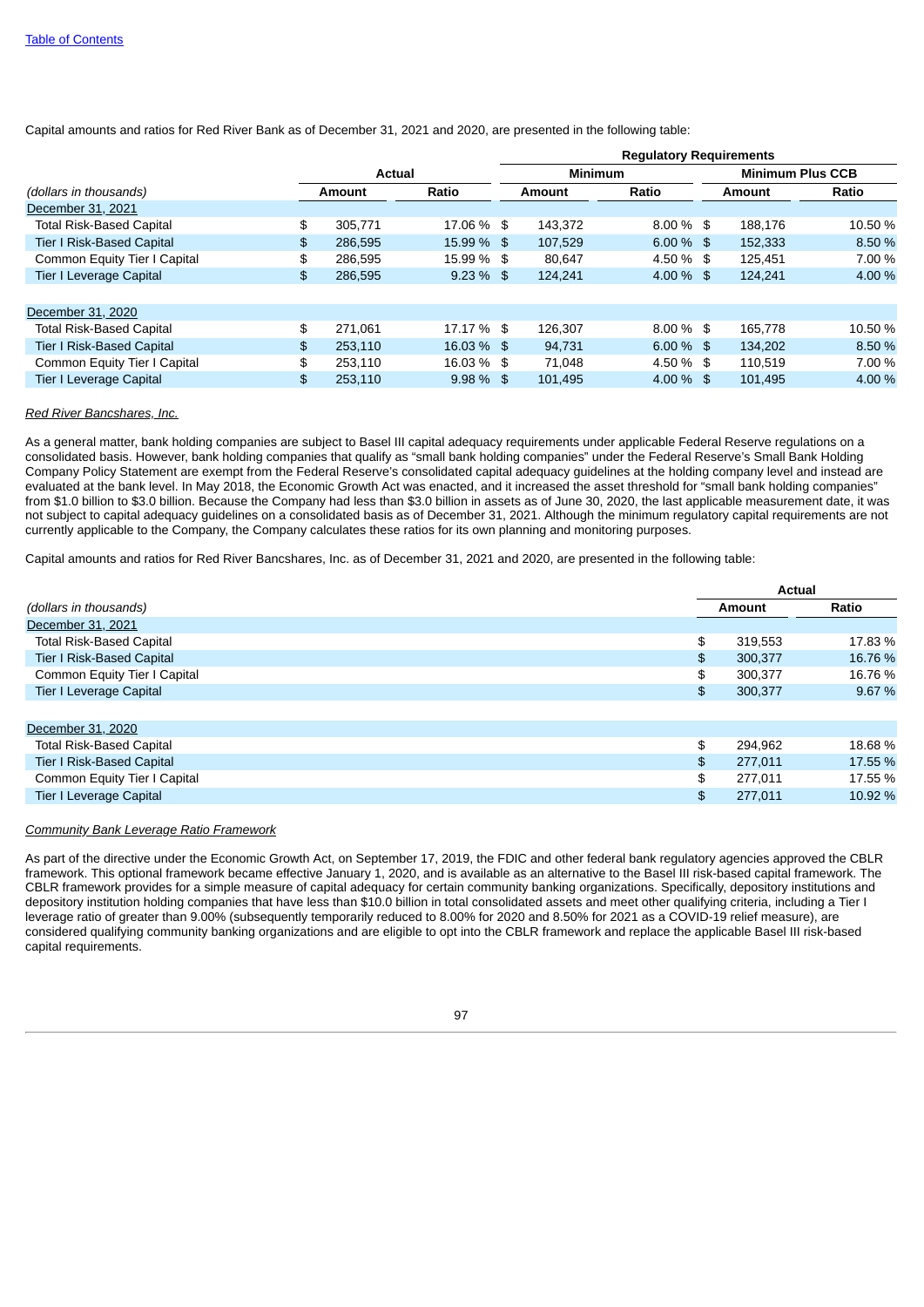As of December 31, 2021, the Company and the Bank qualify for the CBLR framework. Management does not intend to utilize the CBLR framework.

## **15. Equity Events**

### *Cash Dividends*

As a Louisiana corporation, the Company is subject to certain restrictions on dividends under the Louisiana Business Corporation Act. Generally, a Louisiana corporation may pay dividends to its shareholders unless, after giving effect to the dividend, either: (1) the corporation would not be able to pay its debts as they come due in the usual course of business; or (2) the corporation's total assets would be less than the sum of its total liabilities and the amount that would be needed, if the corporation were to be dissolved at the time of the payment of the dividend, to satisfy the preferential rights of shareholders whose preferential rights are superior to those receiving the dividend. The Company's status as a bank holding company also affects its ability to pay dividends in two additional ways. First, since the Company is a holding company with no material business activities of its own, its ability to pay dividends could become dependent upon the ability of Red River Bank to transfer funds to it in the form of dividends, loans, and advances. The Bank's ability to pay dividends and make other distributions and payments to the Company is itself subject to various legal, regulatory, and other restrictions, and the present and future dividend policy of Red River Bank is subject to the discretion of its board of directors. Second, as a bank holding company, the Company's payment of dividends must comply with the laws, regulations, and policies of the Federal Reserve. The Federal Reserve has issued a supervisory letter on the payment of cash dividends by bank holding companies, which expresses the Federal Reserve's view that a bank holding company should pay cash dividends only to the extent that: (1) the holding company's net income for the past four quarters, net of any dividends previously paid during that period, is sufficient to fully fund the dividends; (2) the prospective rate of earnings retention is consistent with the bank holding company's capital needs, asset quality, and overall financial condition; and (3) the bank holding company will continue to meet, and is not in danger of failing to meet, minimum regulatory capital adequacy ratios.

The ability of Red River Bank to pay dividends on its common stock is restricted by Louisiana Banking Law, the FDIA, and by FDIC regulations. In general, the board of directors of a Louisiana state bank may, quarterly, semiannually, or annually, declare or pay dividends on its outstanding capital stock, provided that the bank has surplus at least equal to 50.0% of its capital stock and such surplus will not be reduced below 50.0% following payment of the dividend. Prior approval of the OFI is required for a Louisiana state bank to pay any dividend that would exceed its net profits earned during the current year combined with its retained net profits of the immediately preceding year. In general terms, the FDIA and FDIC regulations restrict the payment of dividends when a bank is undercapitalized, when a bank has failed to pay insurance assessments, or when there are safety and soundness concerns regarding a bank.

The Bank and the Company have internal policies regarding dividends. Neither entity would ordinarily pay dividends if following the payment, the entity would not meet minimum capital adequacy plus the CCB requirements. The exception to this policy is in situations where the payment of a dividend from the Bank to the Company is necessary for the Company to be able to meet its obligations, and as long as, after such payment the Bank would still meet minimum capital adequacy requirements. Also, the Company's internal policy requires that the Company maintain a common stockholders' equity to total assets ratio of greater than 7.0% and that trust preferred securities are less than 25.0% of capital.

Taking into consideration the Company's performance and capital levels, dividends were paid in both 2021 and 2020. During 2021, a quarterly cash dividend of \$0.07 per share was paid each quarter, resulting in \$0.28 per share in cash dividends for the year ended December 31, 2021. During 2020, a quarterly cash dividend of \$0.06 per share was paid each quarter, resulting in \$0.24 per share in cash dividends for the year ended December 31, 2020.

### *Stock Repurchase Program*

In the third quarter of 2021, the \$3.0 million stock repurchase program that was approved in August 2020 was completed after reaching the purchase limit. Also in the third quarter of 2021, the Company's Board of Directors approved the renewal of its stock repurchase program. The renewed repurchase program authorized the Company to purchase up to \$5.0 million of its outstanding shares of common stock between September 1, 2021 and August 31, 2022, from time to time in the open market at prevailing prices and based on market conditions, or in privately negotiated transactions. In the fourth quarter of 2021, the Company entered into a privately negotiated stock repurchase agreement and repurchased 96,245 shares of common stock for \$4.9 million, resulting in the purchase of the full amount authorized by that repurchase program. For the year ended December 31, 2021, the Company repurchased 153,553 shares of its common stock at an aggregate cost of \$7.9 million.

### **16. Earnings Per Common Share**

Basic EPS is computed by dividing net income available to common stockholders by the weighted average number of common shares outstanding during the period, after giving retroactive effect to stock splits. Diluted EPS includes accrued but unissued shares relating to the Director Compensation Program, stock options, and restricted stock determined using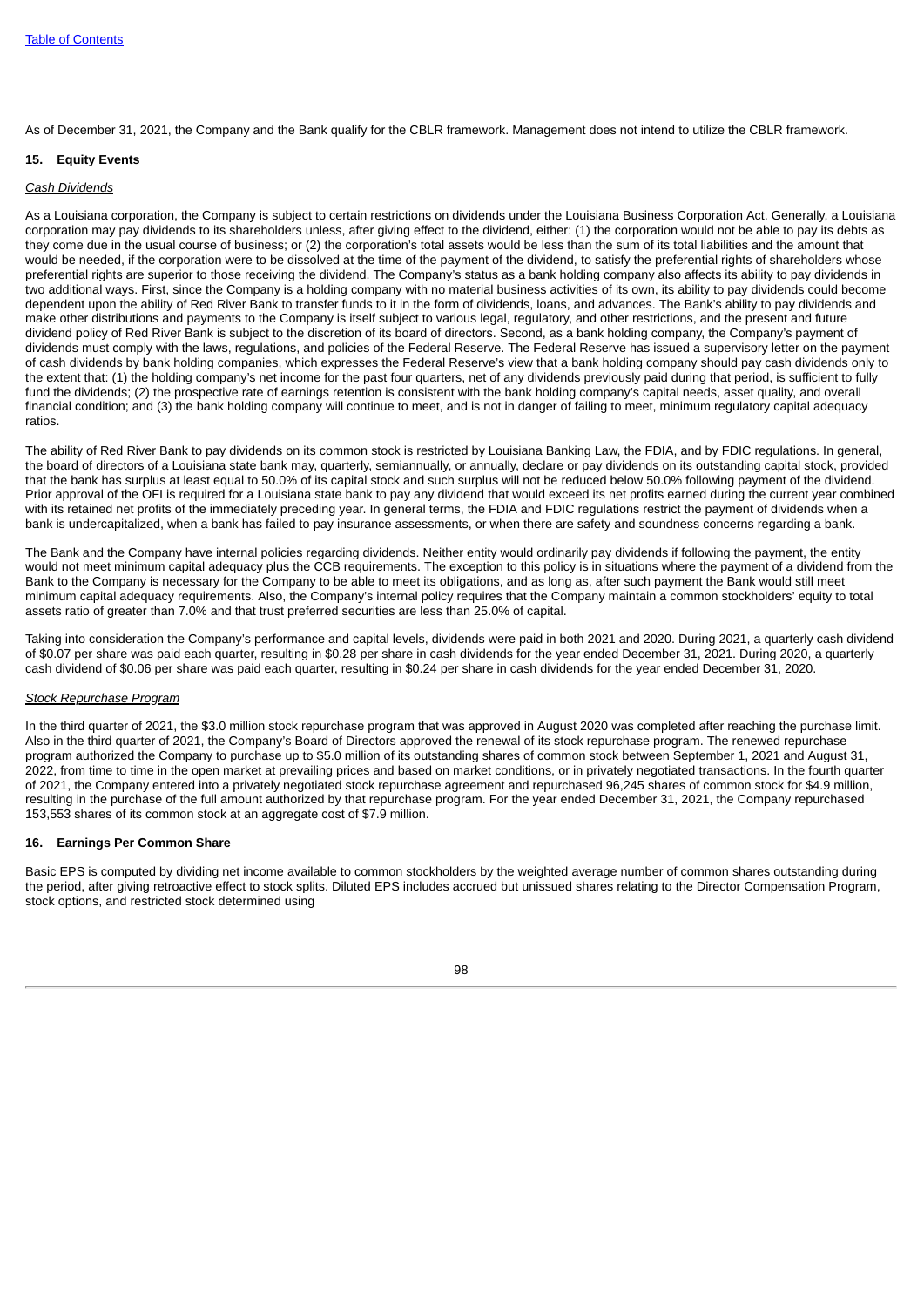the treasury stock method. The dilutive EPS calculation assumes all outstanding stock options to purchase common stock have been exercised at the beginning of the year and the pro forma proceeds from the exercised options and restricted stock are used to purchase common stock at the average fair market valuation price.

The computations of basic and diluted earnings per common share for the Company were as follows:

|                                                    | <b>Years Ended</b><br>December 31, |           |    |           |  |  |
|----------------------------------------------------|------------------------------------|-----------|----|-----------|--|--|
| (in thousands, except share amounts)               |                                    | 2021      |    | 2020      |  |  |
| Numerator:                                         |                                    |           |    |           |  |  |
| Net income - basic                                 | \$                                 | 32,952    | \$ | 28,145    |  |  |
| Net income - diluted                               |                                    | 32,952    | \$ | 28,145    |  |  |
|                                                    |                                    |           |    |           |  |  |
| Denominator:                                       |                                    |           |    |           |  |  |
| Weighted average shares outstanding - basic        |                                    | 7,281,136 |    | 7,322,158 |  |  |
| Plus: Effect of Director Compensation Program      |                                    | 923       |    | 1,259     |  |  |
| Plus: Effect of stock options and restricted stock |                                    | 17,661    |    | 21,628    |  |  |
| Weighted average shares outstanding - diluted      |                                    | 7,299,720 |    | 7,345,045 |  |  |
|                                                    |                                    |           |    |           |  |  |
| Earnings per common share:                         |                                    |           |    |           |  |  |
| Basic                                              | \$                                 | 4.53      | \$ | 3.84      |  |  |
| <b>Diluted</b>                                     | £.                                 | 4.51      | \$ | 3.83      |  |  |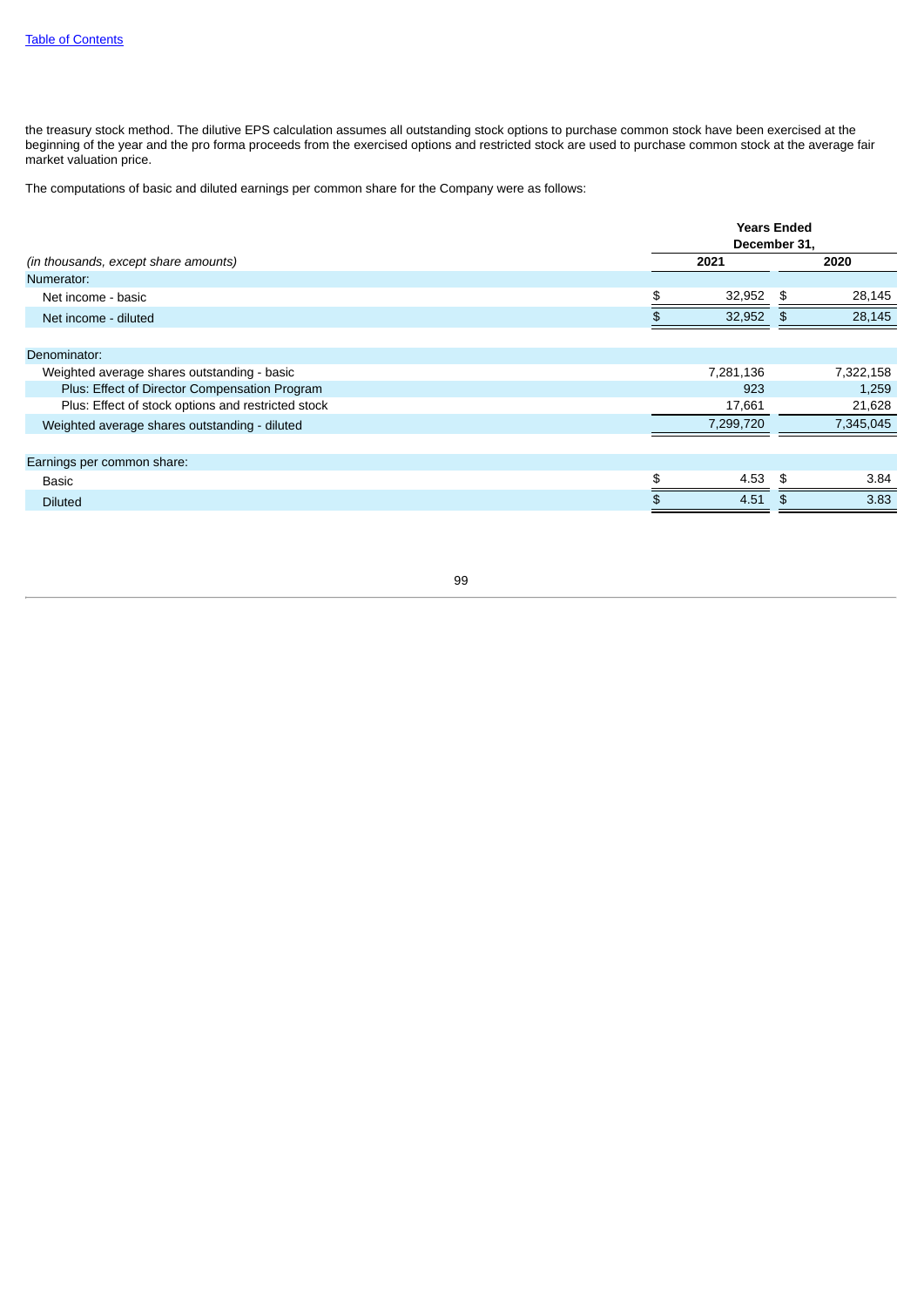# **17. Quarterly Results of Operations (Unaudited)**

The following tables present certain unaudited consolidated quarterly financial information regarding the Company's results of operations for each of the eight consecutive quarters in the fiscal years of 2021 and 2020. This information is derived from unaudited consolidated financial statements that include, in the Company's opinion, all adjustments necessary for a fair presentation when read in conjunction with the Company's consolidated financial statements and notes thereto as of and for the years ended December 31, 2021 and 2020.

|                                                     | 2021         |             |           |    |             |    |                    |  |  |  |
|-----------------------------------------------------|--------------|-------------|-----------|----|-------------|----|--------------------|--|--|--|
| (in thousands, except per share data)               | 4th Ouarter  | 3rd Ouarter |           |    | 2nd Ouarter |    | <b>1st Ouarter</b> |  |  |  |
| Interest and dividend income                        | \$<br>20,075 | \$.         | 19,442    | \$ | 18,644      | \$ | 19,178             |  |  |  |
| Interest expense                                    | 1,300        |             | 1,333     |    | 1,397       |    | 1,587              |  |  |  |
| Net interest income                                 | 18,775       |             | 18,109    |    | 17,247      |    | 17,591             |  |  |  |
| Provision for loan losses                           | 150          |             | 150       |    | 150         |    | 1,450              |  |  |  |
| Net interest income after provision for loan losses | 18,625       |             | 17,959    |    | 17,097      |    | 16,141             |  |  |  |
| Noninterest income                                  | 5.672        |             | 5.643     |    | 6.403       |    | 6,775              |  |  |  |
| Operating expenses                                  | 14,016       |             | 13.684    |    | 13,392      |    | 13,163             |  |  |  |
| Income tax expense                                  | 1,771        |             | 1,780     |    | 1,869       |    | 1,688              |  |  |  |
| Net income                                          | 8,510        | \$          | 8,138     | \$ | 8,239       | \$ | 8,065              |  |  |  |
| Earnings per share                                  |              |             |           |    |             |    |                    |  |  |  |
| <b>Basic</b>                                        | \$<br>1.18   | - \$        | $1.12$ \$ |    | $1.13$ \$   |    | 1.10               |  |  |  |
| Diluted                                             | \$<br>1.17   | \$          | 1.12      | \$ | 1.13        | \$ | 1.10               |  |  |  |

|                                                     | 2020          |             |    |             |    |             |      |                    |
|-----------------------------------------------------|---------------|-------------|----|-------------|----|-------------|------|--------------------|
| (in thousands, except per share data)               |               | 4th Ouarter |    | 3rd Ouarter |    | 2nd Ouarter |      | <b>1st Ouarter</b> |
| Interest and dividend income                        | \$            | 20.526      | \$ | 19,249      | \$ | 19,023      | -\$  | 18,580             |
| Interest expense                                    |               | 1,865       |    | 1,954       |    | 2,067       |      | 2,492              |
| Net interest income                                 |               | 18.661      |    | 17.295      |    | 16.956      |      | 16.088             |
| Provision for loan losses                           |               | 2,675       |    | 1,590       |    | 1,525       |      | 503                |
| Net interest income after provision for loan losses |               | 15.986      |    | 15,705      |    | 15,431      |      | 15,585             |
| Noninterest income                                  |               | 6.193       |    | 6.420       |    | 5.823       |      | 4,731              |
| Operating expenses                                  |               | 13.336      |    | 13,251      |    | 12,869      |      | 11,950             |
| Income tax expense                                  |               | 1,582       |    | 1,589       |    | 1,531       |      | 1,621              |
| Net income                                          |               | 7,261       | \$ | 7,285       | \$ | 6,854       | \$   | 6,745              |
| <b>Earnings per share</b>                           |               |             |    |             |    |             |      |                    |
| <b>Basic</b>                                        | $\frac{2}{3}$ | 0.99        | \$ | 0.99        | \$ | 0.94        | - \$ | 0.92               |
| Diluted                                             | \$            | 0.99        | \$ | 0.99        | \$ | 0.93        | \$   | 0.92               |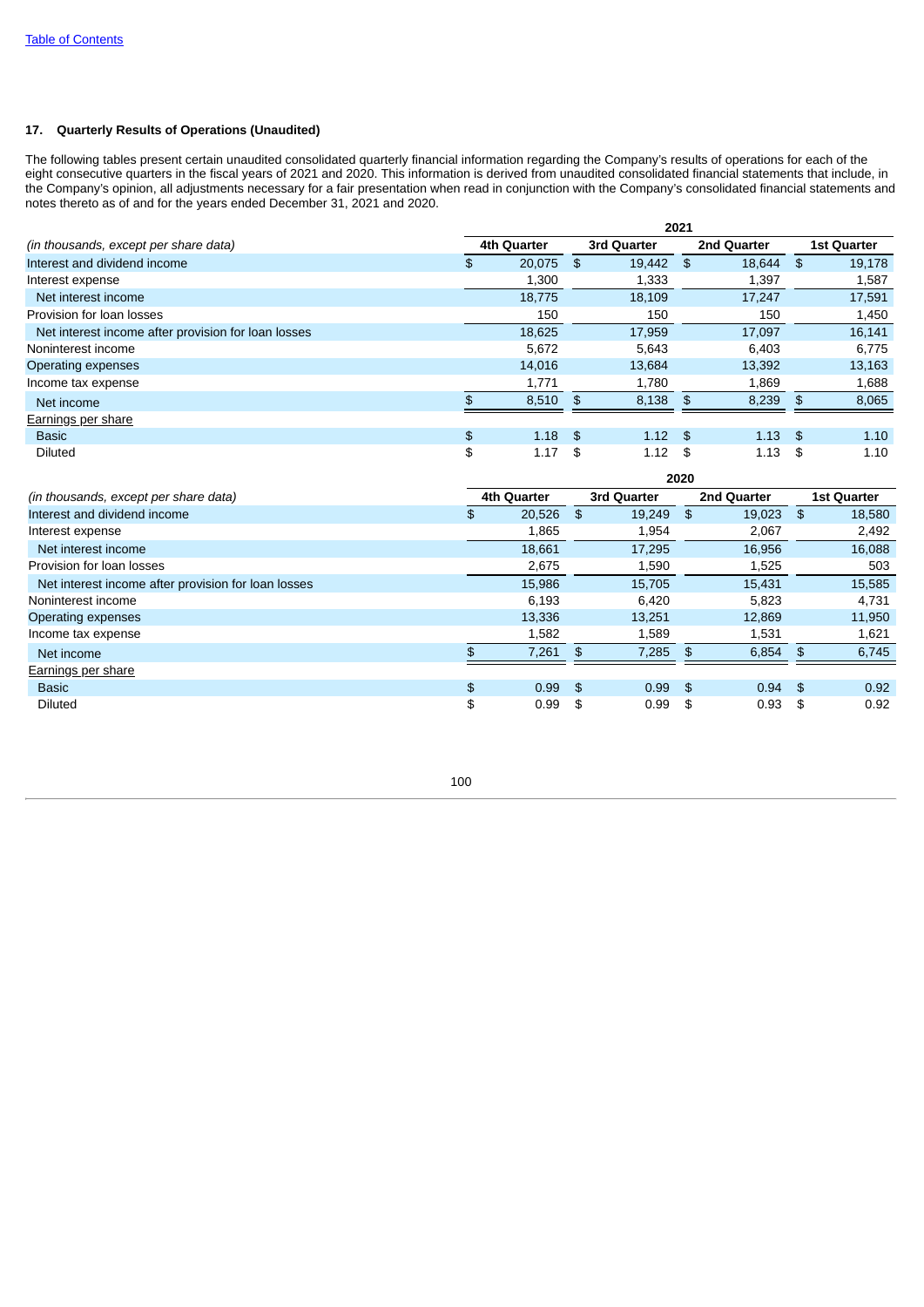## **18. Parent Company Financial Statements**

#### **PARENT COMPANY BALANCE SHEETS**

| (dollars in thousands, except share amounts)                                                 | December 31, |         |     |         |  |  |  |
|----------------------------------------------------------------------------------------------|--------------|---------|-----|---------|--|--|--|
|                                                                                              |              | 2021    |     | 2020    |  |  |  |
| <b>ASSETS</b>                                                                                |              |         |     |         |  |  |  |
| Cash and cash equivalents                                                                    | \$           | 13,605  | \$  | 23,868  |  |  |  |
| Investment in subsidiary bank                                                                |              | 284,368 |     | 261,577 |  |  |  |
| Other assets                                                                                 |              | 188     |     | 33      |  |  |  |
| <b>Total Assets</b>                                                                          | \$           | 298,161 | \$  | 285,478 |  |  |  |
| <b>LIABILITIES</b>                                                                           |              |         |     |         |  |  |  |
| Accrued expenses and other liabilities                                                       |              | 11      |     |         |  |  |  |
| <b>Total Liabilities</b>                                                                     | \$           | 11      | \$  |         |  |  |  |
| STOCKHOLDERS' EQUITY                                                                         |              |         |     |         |  |  |  |
| Preferred stock, no par value:<br>Authorized - 1,000,000 shares; None Issued and Outstanding |              |         |     |         |  |  |  |
| Common stock, no par value:<br>Authorized - 30,000,000 shares;                               |              |         |     |         |  |  |  |
| Issued and Outstanding - 7,180,155 and 7,325,333 shares, respectively                        |              | 60,233  |     | 68,055  |  |  |  |
| Additional paid-in capital                                                                   |              | 1,814   |     | 1,545   |  |  |  |
| Retained earnings                                                                            |              | 239,876 |     | 208,957 |  |  |  |
| Accumulated other comprehensive income (loss)                                                |              | (3,773) |     | 6,921   |  |  |  |
| <b>Total Stockholders' Equity</b>                                                            |              | 298,150 |     | 285,478 |  |  |  |
| <b>Total Liabilities and Stockholders' Equity</b>                                            | \$           | 298,161 | \$. | 285,478 |  |  |  |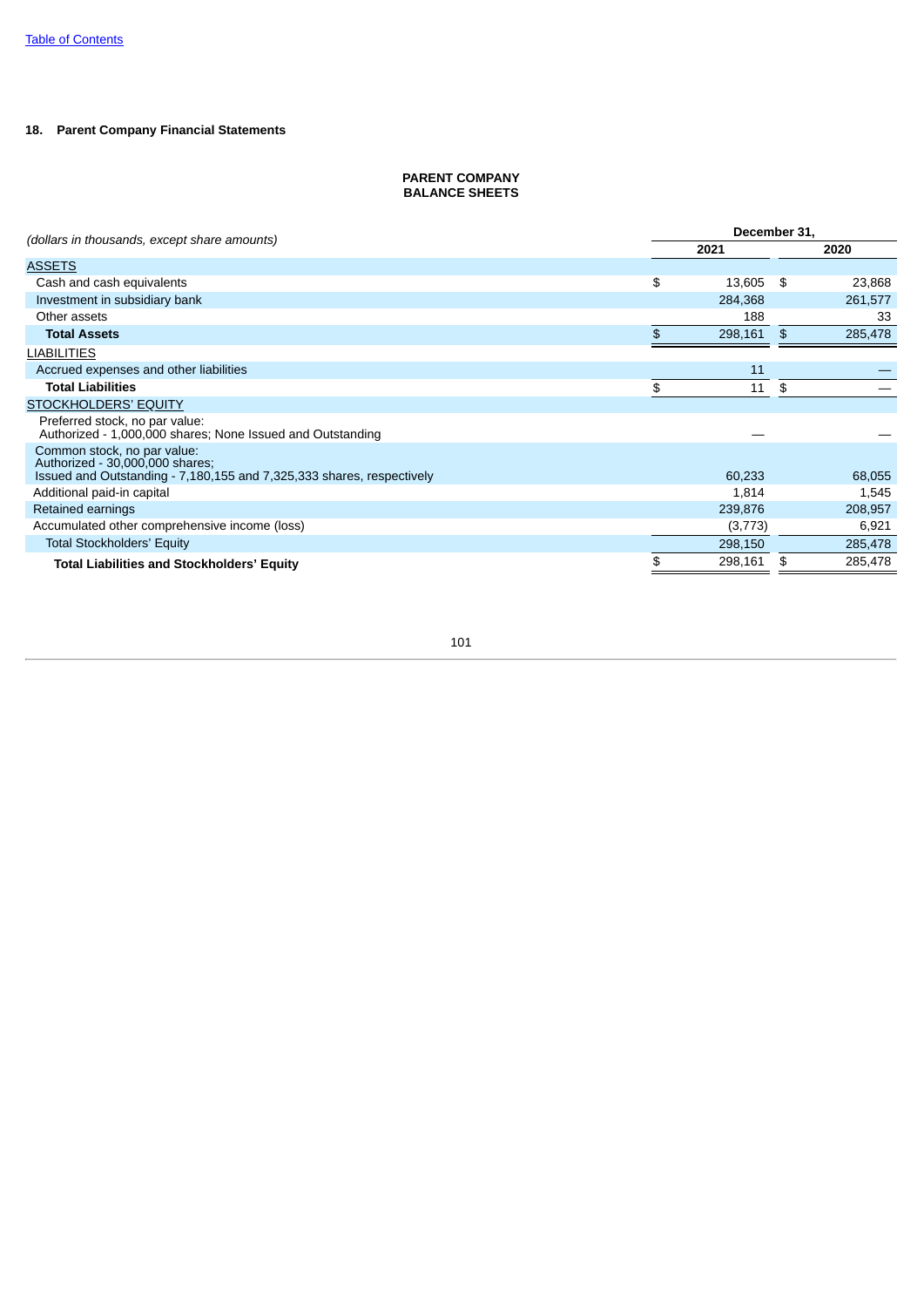### **PARENT COMPANY STATEMENTS OF INCOME**

| (in thousands)                                                        |    | <b>Years ended December 31.</b> |      |        |  |  |  |  |
|-----------------------------------------------------------------------|----|---------------------------------|------|--------|--|--|--|--|
|                                                                       |    | 2021                            | 2020 |        |  |  |  |  |
| <b>INCOME</b>                                                         |    |                                 |      |        |  |  |  |  |
| Interest and dividend income from subsidiaries                        | \$ | $\overline{\phantom{0}}$        | \$   |        |  |  |  |  |
| Total income                                                          |    |                                 |      |        |  |  |  |  |
| <b>EXPENSES</b>                                                       |    |                                 |      |        |  |  |  |  |
| Technology expenses                                                   |    | 88                              |      | 85     |  |  |  |  |
| Legal and professional expenses                                       |    | 571                             |      | 988    |  |  |  |  |
| Other operating expenses                                              |    | 17                              |      | 41     |  |  |  |  |
| Total expenses                                                        |    | 676                             |      | 1,114  |  |  |  |  |
| Income tax expense (benefit)                                          |    | (143)                           |      | (233)  |  |  |  |  |
| Income (Loss) Before Equity in Undistributed Earnings of Subsidiaries |    | (533)                           |      | (881)  |  |  |  |  |
| Equity in undistributed earnings of subsidiaries                      |    | 33,485                          |      | 29,026 |  |  |  |  |
| <b>Net Income</b>                                                     |    | 32,952                          |      | 28,145 |  |  |  |  |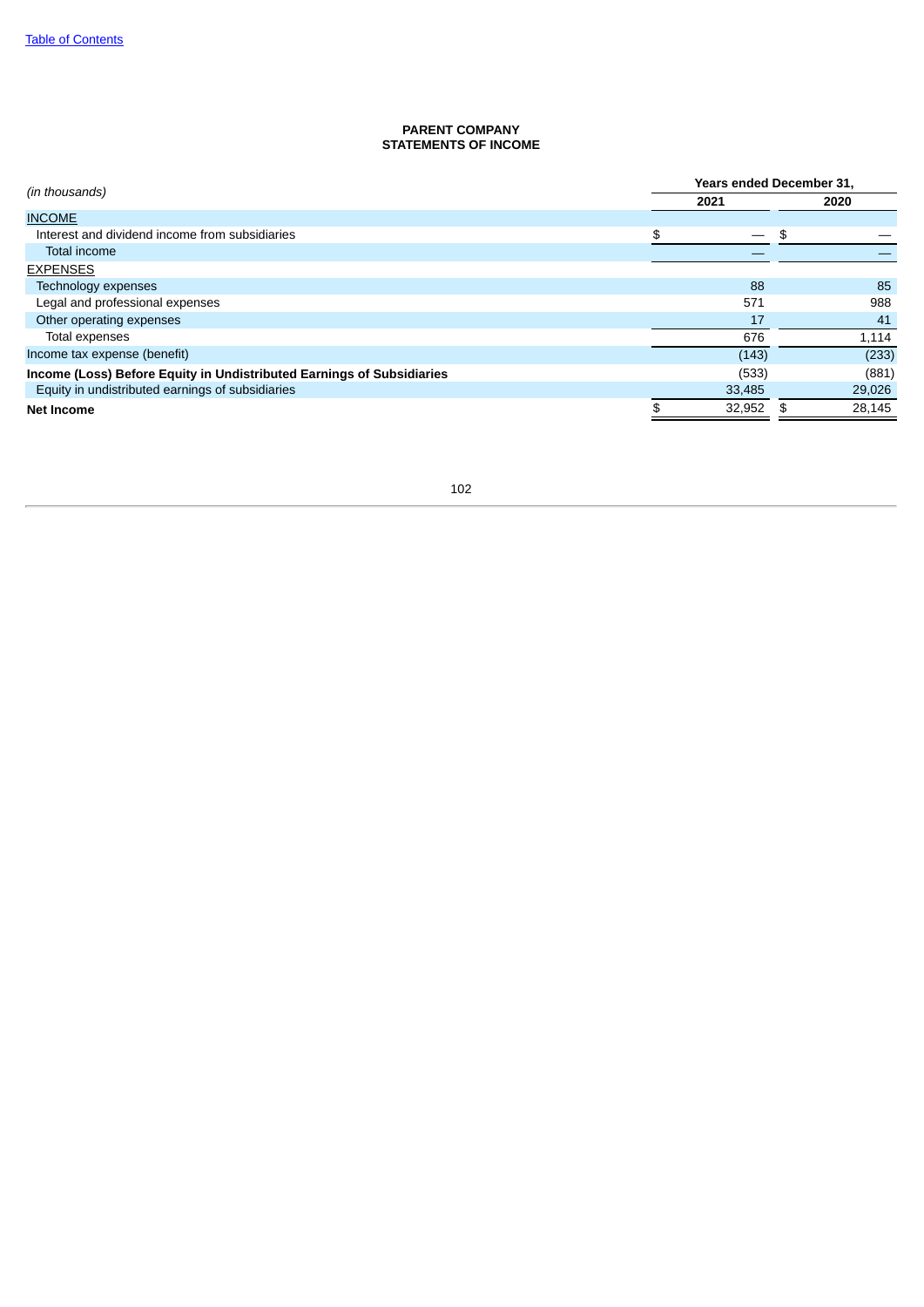## **PARENT COMPANY STATEMENTS OF CASH FLOWS**

| (in thousands)                                                                                 | <b>Years Ended December 31.</b> |              |  |  |  |  |
|------------------------------------------------------------------------------------------------|---------------------------------|--------------|--|--|--|--|
|                                                                                                | 2021                            | 2020         |  |  |  |  |
| CASH FLOWS FROM OPERATING ACTIVITIES                                                           |                                 |              |  |  |  |  |
| Net income                                                                                     | \$<br>32,952                    | 28,145<br>\$ |  |  |  |  |
| Adjustments to reconcile net income to net cash<br>provided by (used in) operating activities: |                                 |              |  |  |  |  |
| Undistributed earnings of subsidiaries                                                         | (33, 485)                       | (29, 026)    |  |  |  |  |
| Other operating activities, net                                                                | 181                             | 358          |  |  |  |  |
| Net cash provided by (used in) operating activities                                            | (352)                           | (523)        |  |  |  |  |
| CASH FLOWS FROM INVESTING ACTIVITIES                                                           |                                 |              |  |  |  |  |
| Net cash provided by (used in) investing activities                                            |                                 |              |  |  |  |  |
| CASH FLOWS FROM FINANCING ACTIVITIES                                                           |                                 |              |  |  |  |  |
| Repurchase of common stock                                                                     | (7, 878)                        | (122)        |  |  |  |  |
| Proceeds from exercise of stock options                                                        |                                 | 8            |  |  |  |  |
| Cash dividends                                                                                 | (2,033)                         | (1,759)      |  |  |  |  |
| Net cash provided by (used in) financing activities                                            | (9, 911)                        | (1, 873)     |  |  |  |  |
| Net change in cash and cash equivalents                                                        | (10, 263)                       | (2,396)      |  |  |  |  |
| Cash and cash equivalents - beginning of year                                                  | 23,868                          | 26,264       |  |  |  |  |
| Cash and cash equivalents - end of year                                                        | 13,605                          | 23,868<br>£. |  |  |  |  |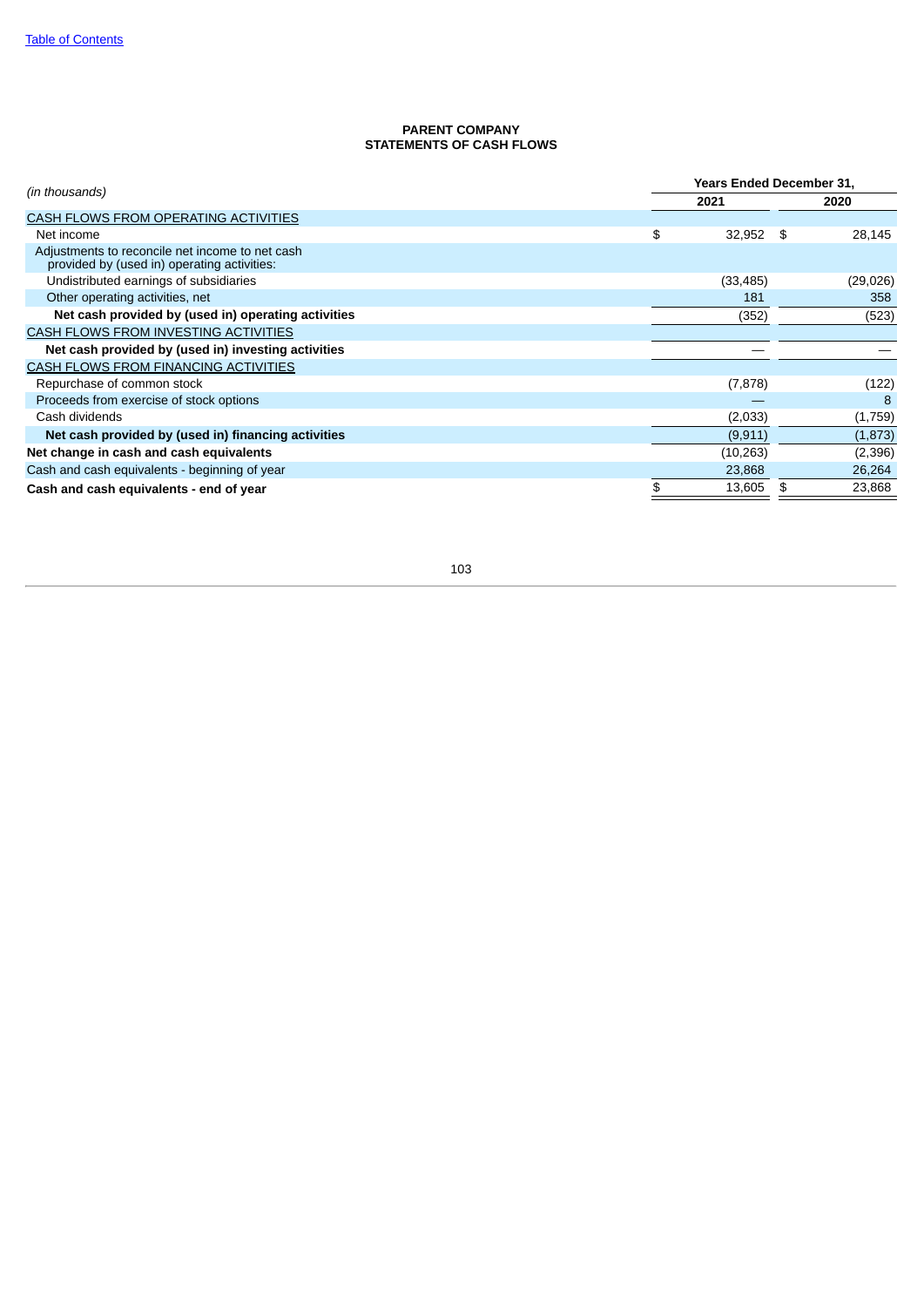## **Item 9. Changes in and Disagreements With Accountants on Accounting and Financial Disclosure**

None.

## **Item 9A. Controls and Procedures**

## *Evaluation of disclosure controls and procedures*

As of the end of the period covered by this Report, an evaluation was performed by the Company, under the supervision and with the participation of its management, including its Chief Executive Officer (Principal Executive Officer) and Chief Financial Officer (Principal Financial Officer and Principal Accounting Officer), of the effectiveness of the design and operation of its disclosure controls and procedures. In designing and evaluating the disclosure controls and procedures, management recognizes that any controls and procedures, no matter how well designed and operated, can provide only reasonable assurance of achieving the desired control objectives, and management was required to apply judgment in evaluating its controls and procedures. Based on this evaluation, the Company's Chief Executive Officer and Chief Financial Officer concluded that the Company's disclosure controls and procedures (as defined in Rules 13a-15(e) or 15d-15(e) under the Exchange Act) were effective as of the end of the period covered by this Report.

### *Management's annual report on internal control over financial reporting*

Management of the Company is responsible for establishing and maintaining adequate internal control over financial reporting (as defined in Rules 13a-15(f) and 15d-15(f) under the Exchange Act). The Company's internal control system is a process designed to provide reasonable assurance regarding the preparation and fair presentation of published financial statements in accordance with GAAP. All internal control systems, no matter how well designed, have inherent limitations and can only provide reasonable assurance with respect to financial reporting.

As of December 31, 2021, management assessed the effectiveness of the Company's internal control over financial reporting based on the criteria for effective internal control over financial reporting established in "Internal Control — Integrated Framework," issued by the Committee of Sponsoring Organizations ("COSO") of the Treadway Commission in 2013. Based on the assessment management determined that the Company maintained effective internal control over financial reporting as of December 31, 2021.

Postlethwaite and Netterville, an independent registered public accounting firm, audited the consolidated financial statements of the Company for the years ended December 31, 2021 and 2020, included in this Report. Their report is included in "Item 8. Financial Statements and Supplementary Data." This Report does not include an attestation report of the Company's registered public accounting firm on the Company's internal control over financial reporting due to a transition period established by rules of the SEC for an Emerging Growth Company.

### *Changes in internal control over financial reporting*

There were no changes in the Company's internal control over financial reporting (as such term is defined in Rules 13a-15(f) and 15d-15(f) under the Exchange Act) during the fourth quarter of 2021 that have materially affected, or are reasonably likely to materially affect, the Company's internal control over financial reporting.

## **Item 9B. Other Information**

None.

## **Item 9C. Disclosure Regarding Foreign Jurisdictions that Prevent Inspections**

Not applicable.

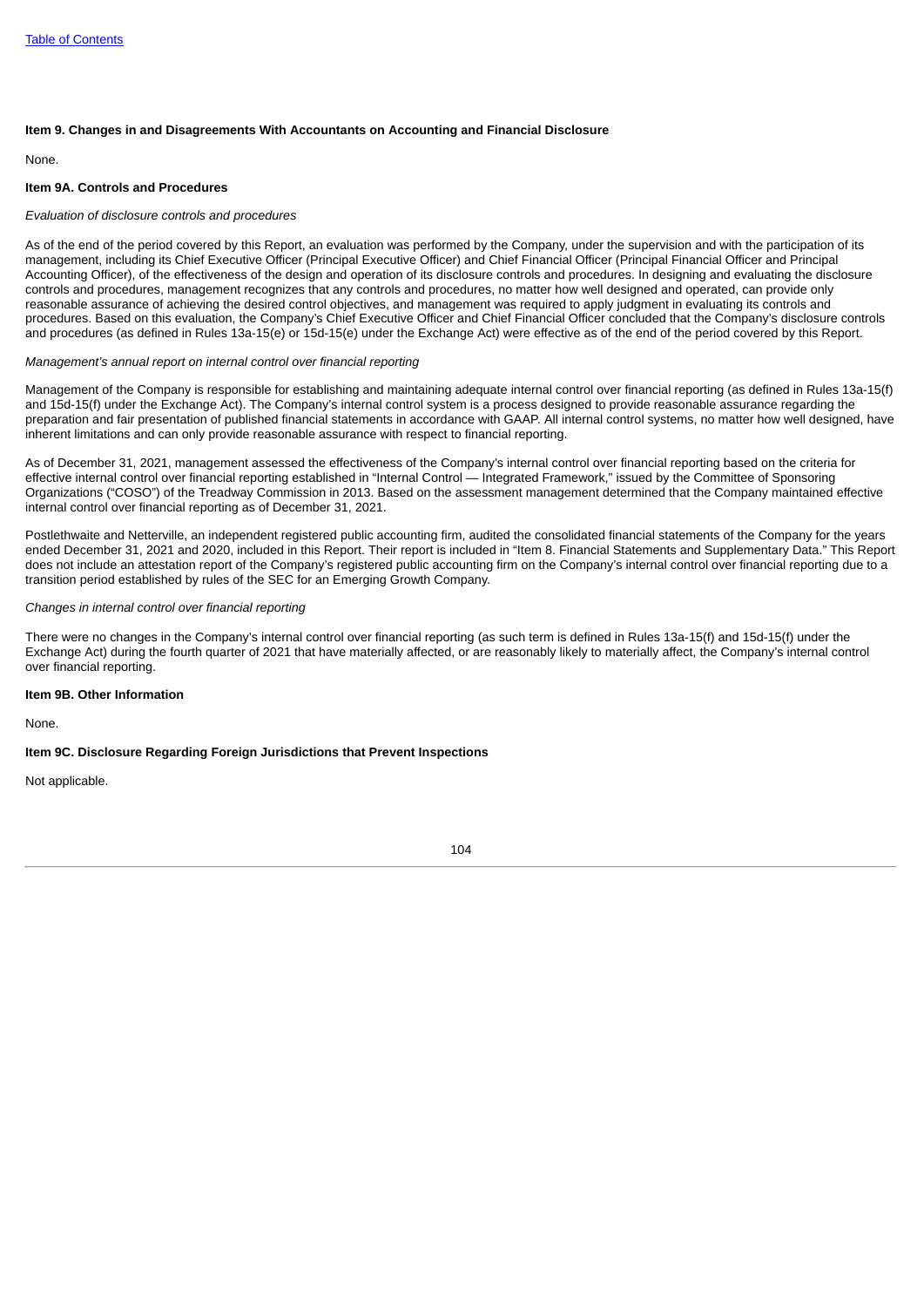## **PART III**

## **Item 10. Directors, Executive Officers and Corporate Governance**

The information required by this item is incorporated herein by reference from our Definitive Proxy Statement for our 2022 Annual Meeting of Shareholders to be filed with the SEC within 120 days of the end of the fiscal year ended December 31, 2021.

## **Item 11. Executive Compensation**

The information required by this item is incorporated herein by reference from our Definitive Proxy Statement for our 2022 Annual Meeting of Shareholders to be filed with the SEC within 120 days of the end of the fiscal year ended December 31, 2021.

#### **Item 12. Security Ownership of Certain Beneficial Owners and Management and Related Stockholder Matters**

The information required by this item is incorporated herein by reference from our Definitive Proxy Statement for our 2022 Annual Meeting of Shareholders to be filed with the SEC within 120 days of the end of the fiscal year ended December 31, 2021.

## **Item 13. Certain Relationships and Related Transactions, and Director Independence**

The information required by this item is incorporated herein by reference from our Definitive Proxy Statement for our 2022 Annual Meeting of Shareholders to be filed with the SEC within 120 days of the end of the fiscal year ended December 31, 2021.

### **Item 14. Principal Accountant Fees and Services**

The information required by this item is incorporated herein by reference from our Definitive Proxy Statement for our 2022 Annual Meeting of Shareholders to be filed with the SEC within 120 days of the end of the fiscal year ended December 31, 2021.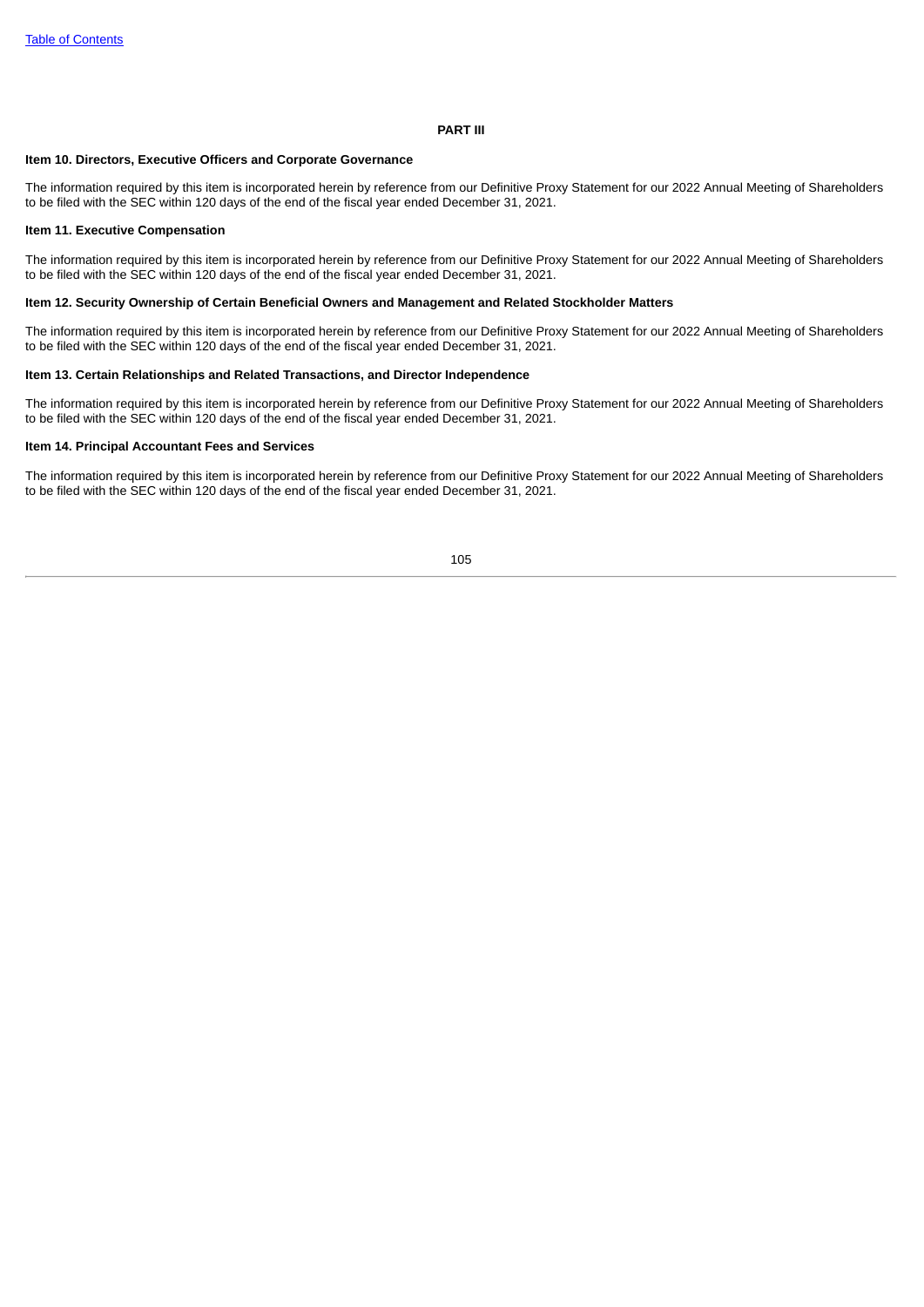## **PART IV**

## **Item 15. Exhibits and Financial Statement Schedules**

(a) The following documents are filed as part of this Report:

- (1) The following consolidated financial statements are incorporated by reference from "Item 8. Financial Statements and Supplementary Data":
	- Report of Independent Registered Public Accounting Firm (PCAOB ID 396) Consolidated Balance Sheets as of December 31, 2021 and 2020 Consolidated Statements of Income for the Years Ended December 31, 2021 and 2020 Consolidated Statements of Comprehensive Income for the Years Ended December 31, 2021 and 2020 Consolidated Statements of Changes in Stockholders' Equity for the Years Ended December 31, 2021 and 2020 Consolidated Statements of Cash Flows for the Years Ended December 31, 2021 and 2020 Notes to the Consolidated Financial Statements
	- (2) All supplemental financial statement schedules are omitted because they are either not applicable or not required, or because the required information is contained in the consolidated financial statements or the notes thereto which is included in Part II, Item 8 of this Report.
	- (3) Exhibits required to be filed are included in Item 15(b) below.

## (b) Exhibits:

| <b>NUMBER</b> | <b>DESCRIPTION</b> |
|---------------|--------------------|
|               |                    |

| <b>IVOIVIDER</b> | DLJUNIF I IVIV                                                                                                                                                                                                                                                                                                          |
|------------------|-------------------------------------------------------------------------------------------------------------------------------------------------------------------------------------------------------------------------------------------------------------------------------------------------------------------------|
| 3.1              | Restated Articles of Incorporation of Red River Bancshares, Inc. (incorporated by reference to Exhibit 3.1 to Red River Bancshares, Inc.'s Registration<br>Statement on Form S-1 filed with the SEC on April 10, 2019, file number 333-230798)                                                                          |
| 3.2              | Red River Bancshares, Inc. Amended and Restated Bylaws (incorporated by reference to Exhibit 3.1 to Red River Bancshares, Inc.'s Current Report on<br>Form 8-K filed with the SEC on March 1, 2021, file number 001-38888)                                                                                              |
| 4.1              | Specimen common stock certificate (incorporated by reference to Exhibit 4.1 to Red River Bancshares, Inc.'s Registration Statement on Form S-1 filed<br>with the SEC on April 10, 2019, file number 333-230798)                                                                                                         |
| 4.2              | Description of Common Stock (incorporated by reference to Exhibit 4.2 to Red River Bancshares, Inc.'s Annual Report on Form 10-K filed with the SEC<br>on March 27, 2020, file number 001-38888)                                                                                                                        |
| 10.1             | Red River Bancshares, Inc. 2018 Equity Incentive Plan (incorporated by reference to Exhibit 10.1 to Red River Bancshares, Inc.'s Registration Statement<br>on Form S-1 filed with the SEC on April 10, 2019, file number 333-230798)+                                                                                   |
| 10.2             | Red River Bancshares, Inc. 2008 Equity Incentive Plan (incorporated by reference to Exhibit 10.2 to Red River Bancshares, Inc.'s Registration Statement<br>on Form S-1 filed with the SEC on April 10, 2019, file number 333-230798)+                                                                                   |
| 10.3             | Form of Restricted Stock Award Agreement under the Red River Bancshares, Inc. 2008 Equity Incentive Plan (incorporated by reference to Exhibit 10.3<br>to Red River Bancshares, Inc.'s Registration Statement on Form S-1 filed with the SEC on April 10, 2019, file number 333-230798)+                                |
| 10.4             | Form of Restricted Stock Award Agreement under the Red River Bancshares, Inc. 2018 Equity Incentive Plan (incorporated by reference to Exhibit 10.1<br>to Red River Bancshares, Inc.'s Ouarterly Report on Form 10-O for the second quarter of 2019 filed with the SEC on August 14, 2019, file number 001-<br>$38888+$ |
| 10.5             | Description of Red River Bank Discretionary Incentive Bonus Plan (incorporated by reference to Exhibit 10.5 to Red River Bancshares, Inc.'s Registration<br>Statement on Form S-1 filed with the SEC on April 10, 2019, file number 333-230798)+                                                                        |
| 10.6             | Amended and Restated Employment Agreement dated August 12, 2021, between Red River Bank and R. Blake Chatelain (incorporated by reference to<br>Exhibit 10.1 to Red River Bancshares, Inc.'s Quarterly Report on Form 10-Q filed with the SEC on August 13, 2021, file number 001-38888)+                               |
| 10.7             | Supplemental Executive Retirement Benefits Agreement between Red River Bank and R. Blake Chatelain (incorporated by reference to Exhibit 10.7 to<br>Red River Bancshares, Inc.'s Registration Statement on Form S-1 filed with the SEC on April 10, 2019, file number 333-230798)+                                      |
| 10.8             | Amendment No. 1 to the Supplemental Executive Retirement Benefits Agreement between Red River Bank and R. Blake Chatelain (incorporated by<br>reference to Exhibit 10.8 to Red River Bancshares, Inc.'s Registration Statement on Form S-1 filed with the SEC on April 10, 2019, file number 333-<br>$230798+$          |
| 10.9             | Amendment No. 2 to the Supplemental Executive Retirement Benefits Agreement between Red River Bank and R. Blake Chatelain (incorporated by<br>reference to Exhibit 10.9 to Red River Bancshares, Inc.'s Registration Statement on Form S-1 filed with the SEC on April 10, 2019, file number 333-<br>$230798+$          |
| 10.10            | Supplemental Executive Retirement Benefits Agreement between Red River Bank and Bryon C. Salazar (incorporated by reference to Exhibit 10.10 to<br>Red River Bancshares, Inc.'s Registration Statement on Form S-1 filed with the SEC on April 10, 2019, file number 333-230798)+                                       |
| 10.11            | Amendment No. 1 to the Supplemental Executive Retirement Benefits Agreement between Red River Bank and Bryon C. Salazar (incorporated by<br>reference to Exhibit 10.11 to Red River Bancshares, Inc.'s Registration Statement on Form S-1 filed with the SEC on April 10, 2019, file number 333-<br>$230798+$           |
| 10.12            | Amendment No. 2 to the Supplemental Executive Retirement Benefits Agreement between Red River Bank and Bryon C. Salazar (incorporated by<br>reference to Exhibit 10.12 to Red River Bancshares, Inc.'s Registration Statement on Form S-1 filed with the SEC on April 10, 2019, file number 333-<br>$230798+$           |
| 10.13            | Supplemental Executive Retirement Benefits Agreement between Red River Bank and Tammi R. Salazar (incorporated by reference to Exhibit 10.13 to<br>Red River Bancshares, Inc.'s Registration Statement on Form S-1 filed with the SEC on April 10, 2019, file number 333-230798)+                                       |

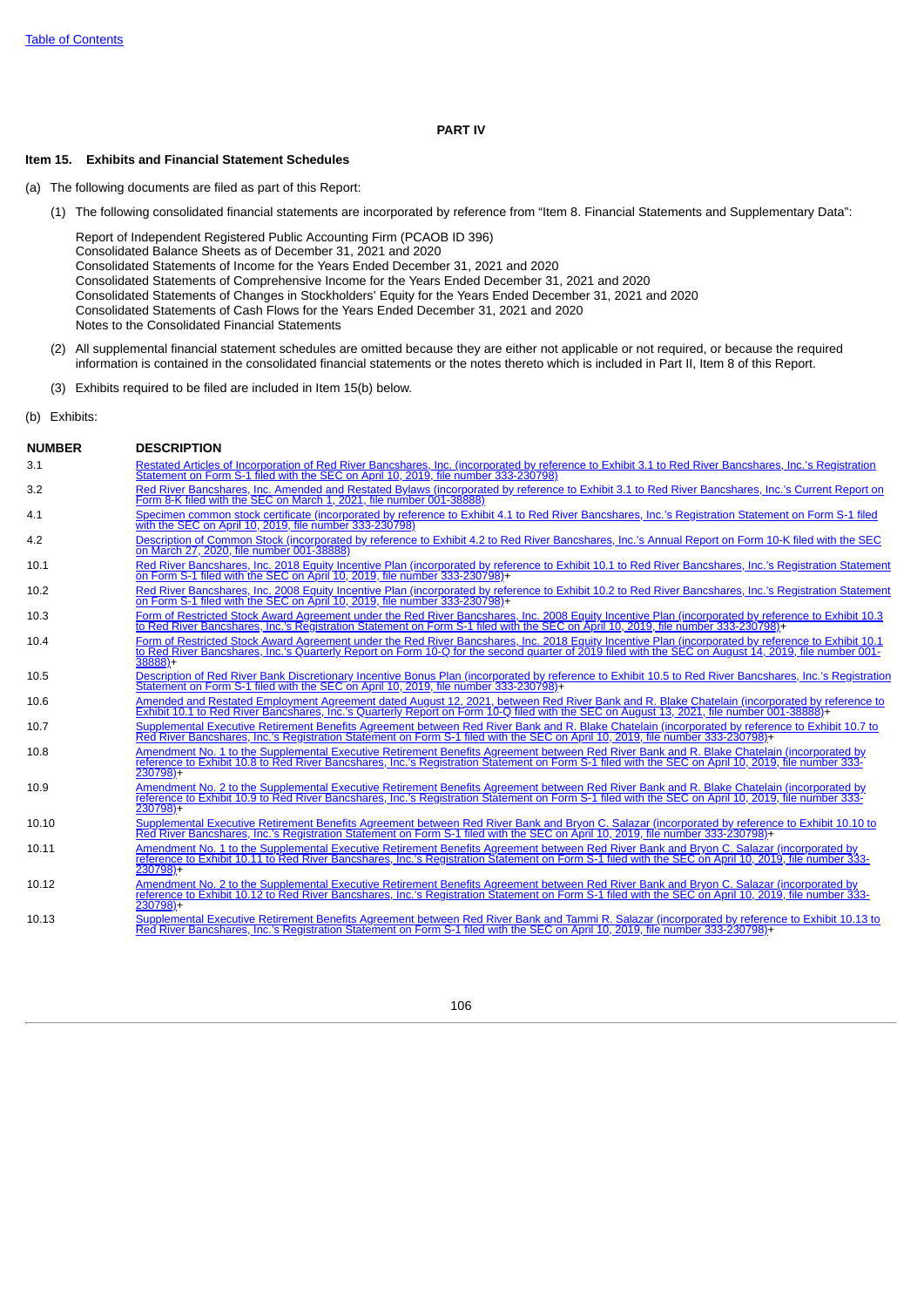| <b>NUMBER</b> | <b>DESCRIPTION</b>                                                                                                                                                                                                                                                                                                                                                     |
|---------------|------------------------------------------------------------------------------------------------------------------------------------------------------------------------------------------------------------------------------------------------------------------------------------------------------------------------------------------------------------------------|
| 10.14         | Amendment No. 1 to the Supplemental Executive Retirement Benefits Agreement between Red River Bank and Tammi R. Salazar (incorporated by<br>reference to Exhibit 10.14 to Red River Bancshares, Inc.'s Registration Statement on Form S-1 filed with the SEC on April 10, 2019, file number 333<br>230798)+                                                            |
| 10.15         | Amendment No. 2 to the Supplemental Executive Retirement Benefits Agreement between Red River Bank and Tammi R. Salazar (incorporated by<br>reference to Exhibit 10.15 to Red River Bancshares, Inc.'s Registration Statement on Form S-1 filed with the SEC on April 10, 2019, file number 333<br>230798)+                                                            |
| 10.16         | Composite Form of Supplemental Executive Retirement Benefits Agreement between Red River Bank and each of Isabel V. Carriere, Andrew B. Cutrer,<br>and Debbie B. Triche (incorporated by reference to Exhibit 10.3 to Red River Bancshares, Inc.'s Quarterly Report on Form 10-O filed with the SEC on<br>August 13, 2021, file number 001-38888)+#                    |
| 10.17         | Form of Amendment No. 1 to Supplemental Executive Retirement Benefits Agreement between Red River Bank and each of Isabel V. Carriere, Andrew<br>B. Cutrer, and Debbie B. Triche (incorporated by reference to Exhibit 10.4 to Red River Bancshares, Inc.'s Quarterly Report on Form 10-O filed with the<br>SEC on August 13, 2021, file number 001-38888)+            |
| 10.18         | Composite Form of Amendment No. 2 to Supplemental Executive Retirement Benefits Agreement between Red River Bank and each of Isabel V.<br>Carrière, Andrew B. Cutrer, and Debbie B. Triche (incorporated by reference to Exhibit 10.5 to Red River Bancshares, Inc.'s Quarterly Report on Form 10-<br>O filed with the SEC on August 13, 2021, file number 001-38888)+ |
| 10.19         | Endorsement Method Split-Dollar Agreement between Red River Bank and R. Blake Chatelain (incorporated by reference to Exhibit 10.16 to Red River<br>Bancshares, Inc.'s Registration Statement on Form S-1 filed with the SEC on April 10, 2019, file number 333-230798)+                                                                                               |
| 10.20         | Supplemental Split-Dollar Agreement between Red River Bank and R. Blake Chatelain (incorporated by reference to Exhibit 10.1 to Red River<br>Bancshares Inc.'s Current Report on Form 8-K filed with the SEC on July 12, 2021, file number 001-38888)+#                                                                                                                |
| 10.21         | Endorsement Method Split-Dollar Agreement between Red River Bank and Bryon C. Salazar (incorporated by reference to Exhibit 10.17 to Red River<br>Bancshares, Inc.'s Registration Statement on Form S-1 filed with the SEC on April 10, 2019, file number 333-230798)+                                                                                                 |
| 10.22         | Supplemental Split-Dollar Agreement between Red River Bank and Bryon C. Salazar (incorporated by reference to Exhibit 10.2 to Red River Bancshares<br>lnc.'s Current Report on Form 8-K filed with the SEC on July 12, 2021. file number 001-38888)+#                                                                                                                  |
| 10.23         | Endorsement Method Split-Dollar Agreement between Red River Bank and Tammi R. Salazar (incorporated by reference to Exhibit 10.18 to Red River<br>Bancshares, Inc.'s Registration Statement on Form S-1 filed with the SEC on April 10, 2019, file number 333-230798)+                                                                                                 |
| 10.24         | Supplemental Split-Dollar Agreement between Red River Bank and Tammi R. Salazar (incorporated by reference to Exhibit 10.3 to Red River Bancshares<br>$inc$ , s Current Report on Form 8-K filed with the SEC on July 12, 2021, file number 001-388888)+#                                                                                                              |
| 10.25         | Composite Form of Endorsement Method Split-Dollar Agreement between Red River Bank and each of Isabel V. Carriere, Andrew B. Cutrer, and Debbie<br>B. Triche (incorporated by reference to Exhibit 10.6 to Red River Bancshares Inc.'s Quarterly Report on Form 10-Q filed with the SEC on August 13,<br>2021. file number 001-38888)+#                                |
| 10.26         | Supplemental Split-Dollar Agreement between Red River Bank and Isabel V. Carriere (incorporated by reference to Exhibit 10.4 to Red River Bancshares<br>Inc.'s Current Report on Form 8-K filed with the SEC on July 12, 2021, file number 001-38888)+#                                                                                                                |
| 10.27         | Form of ISupplementall Split-Dollar Agreement between Red River Bank and each of Amanda W. Barnett, Andrew B. Cutrer, G. Bridges Hall, IV. David K.<br>Thompson, and Debbie B. Triche (incorporated by reference to Exhibit 10.7 to Red River Bancshares Inc.'s Quarterly Report on Form 10-Q filed with the<br>SEC on August 13, 2021, file number 001-38888)+#       |
| 10.28         | Change in Control Agreement between Red River Bancshares, Inc. and Bryon C. Salazar (incorporated by reference to Exhibit 10.19 to Red River<br>Bancshares, Inc.'s Registration Statement on Form S-1 filed with the SEC on April 10, 2019, file number 333-230798)+                                                                                                   |
| 10.29         | Form of Amended and Restated Change in Control Agreement between Red River Bancshares, Inc. and each of Isabel V. Carriere and Tammi R. Salazar<br>(incorporated by reference to Exhibit 10.2 to Red River Bancshares, Inc.'s Quarterly Report on Form 10-O filed with the SEC on August 13, 2021, file<br>number 001-38888)+                                          |
| 10.30         | Form of Amended and Restated Change in Control Agreement between Red River Bancshares, Inc. and each of Amanda W. Barnett, Andrew B. Cutrer,<br>G. Bridges Hall, IV, David K. Thompson, and Debbie B. Triche*+                                                                                                                                                         |
| 10.31         | Red River Bancshares, Inc. and Subsidiaries Deferred Compensation Plan for Senior Management Employees of Red River Bancshares, Inc. and<br>Subsidiaries (incorporated by reference to Exhibit 10.2 to Red River Bancshares, Inc.'s Current Report on Form 8-K filed with the SEC on July 31, 2019,<br>file number 001-38888)+                                         |
| 10.32         | Red River Bancshares, Inc. and Red River Bank Amended and Restated Director Compensation Program (incorporated by reference to Exhibit 10.22 to<br>Red River Bancshares, Inc.'s Annual Report on Form 10-K filed with the SEC on March 19, 2021, file number 001-8888)+                                                                                                |
| 21.1          | Subsidiaries of Red River Bancshares, Inc.*                                                                                                                                                                                                                                                                                                                            |
| 23.1          | Consent of Postlethwaite & Netterville*                                                                                                                                                                                                                                                                                                                                |
| 24.1          | Power of Attorney (included on signature page)*                                                                                                                                                                                                                                                                                                                        |
| 31.1          | Certification of Principal Executive Officer pursuant to Section 302 of the Sarbanes-Oxley Act of 2002*                                                                                                                                                                                                                                                                |
| 31.2          | Certification of Principal Financial Officer pursuant to Section 302 of the Sarbanes-Oxley Act of 2002*                                                                                                                                                                                                                                                                |
| 32.1          | Certification of Principal Executive Officer pursuant to Section 906 of the Sarbanes-Oxley Act of 2002**                                                                                                                                                                                                                                                               |
| 32.2          | Certification of Principal Financial Officer pursuant to Section 906 of the Sarbanes-Oxley Act of 2002**                                                                                                                                                                                                                                                               |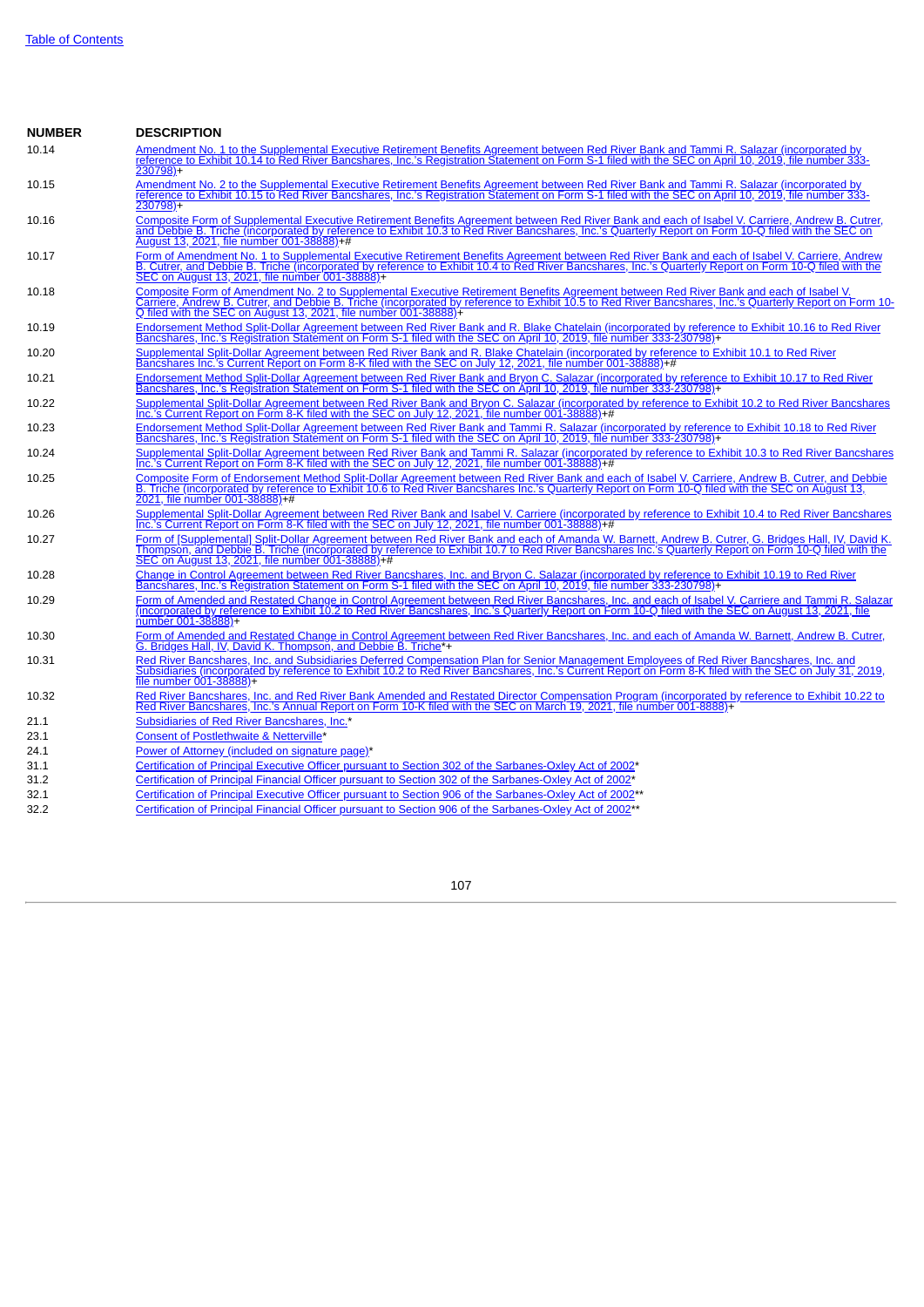| <b>NUMBER</b> | <b>DESCRIPTION</b>                                                                                                                                                                                                                                                                                                                                                                                                                                                                                                |
|---------------|-------------------------------------------------------------------------------------------------------------------------------------------------------------------------------------------------------------------------------------------------------------------------------------------------------------------------------------------------------------------------------------------------------------------------------------------------------------------------------------------------------------------|
| 101           | The following information from the Company's Annual Report on Form 10-K for the year ended December 31, 2021, is formatted in Inline Extensible<br>Business Reporting Language (iXBRL): (1) the Consolidated Balance Sheets, (2) the Consolidated Statements of Income, (3) the Consolidated<br>Statements of Comprehensive Income, (4) the Consolidated Statements of Changes in Stockholders' Equity, (5) the Consolidated Statements of Cash<br>Flows, and (6) the Notes to Consolidated Financial Statements. |
| 101.INS       | XBRL Instance Document - The instance document does not appear in the Interactive Data File because its XBRL tags are embedded within the Inline<br>XBRL document*                                                                                                                                                                                                                                                                                                                                                |
| 101.SCH       | XBRL Taxonomy Extension Schema Document*                                                                                                                                                                                                                                                                                                                                                                                                                                                                          |
| 101.CAL       | XBRL Taxonomy Extension Calculation Linkbase Document*                                                                                                                                                                                                                                                                                                                                                                                                                                                            |
| 101.DEF       | XBRL Taxonomy Extension Definition Linkbase Document*                                                                                                                                                                                                                                                                                                                                                                                                                                                             |
| 101.LAB       | XBRL Taxonomy Extension Label Linkbase Document*                                                                                                                                                                                                                                                                                                                                                                                                                                                                  |
| 101.PRE       | XBRL Taxonomy Extension Presentation Linkbase Document*                                                                                                                                                                                                                                                                                                                                                                                                                                                           |
| 104           | Cover Page Interactive Data File* - Formatted as Inline XBRL and contained within the Inline XBRL Instance Document in Exhibit 101.                                                                                                                                                                                                                                                                                                                                                                               |
| $\star$       | Filed herewith                                                                                                                                                                                                                                                                                                                                                                                                                                                                                                    |
| $**$          | These exhibits are furnished herewith and shall not be deemed "filed" for purposes of Section 18 of the Exchange Act, or otherwise subject to the liability<br>of that section, and shall not be deemed to be incorporated by reference into any filing under the Securities Act or the Exchange Act.                                                                                                                                                                                                             |
| $^{+}$        | Indicates a management contract or compensatory plan.                                                                                                                                                                                                                                                                                                                                                                                                                                                             |
| #             | Certain exhibits to the Agreements have been omitted pursuant to Item 601(b)(5) of Regulation S-K. We will furnish the omitted exhibits to the SEC upon<br>request.                                                                                                                                                                                                                                                                                                                                               |

# **Item 16. Form 10-K Summary**

<span id="page-107-0"></span>Not applicable.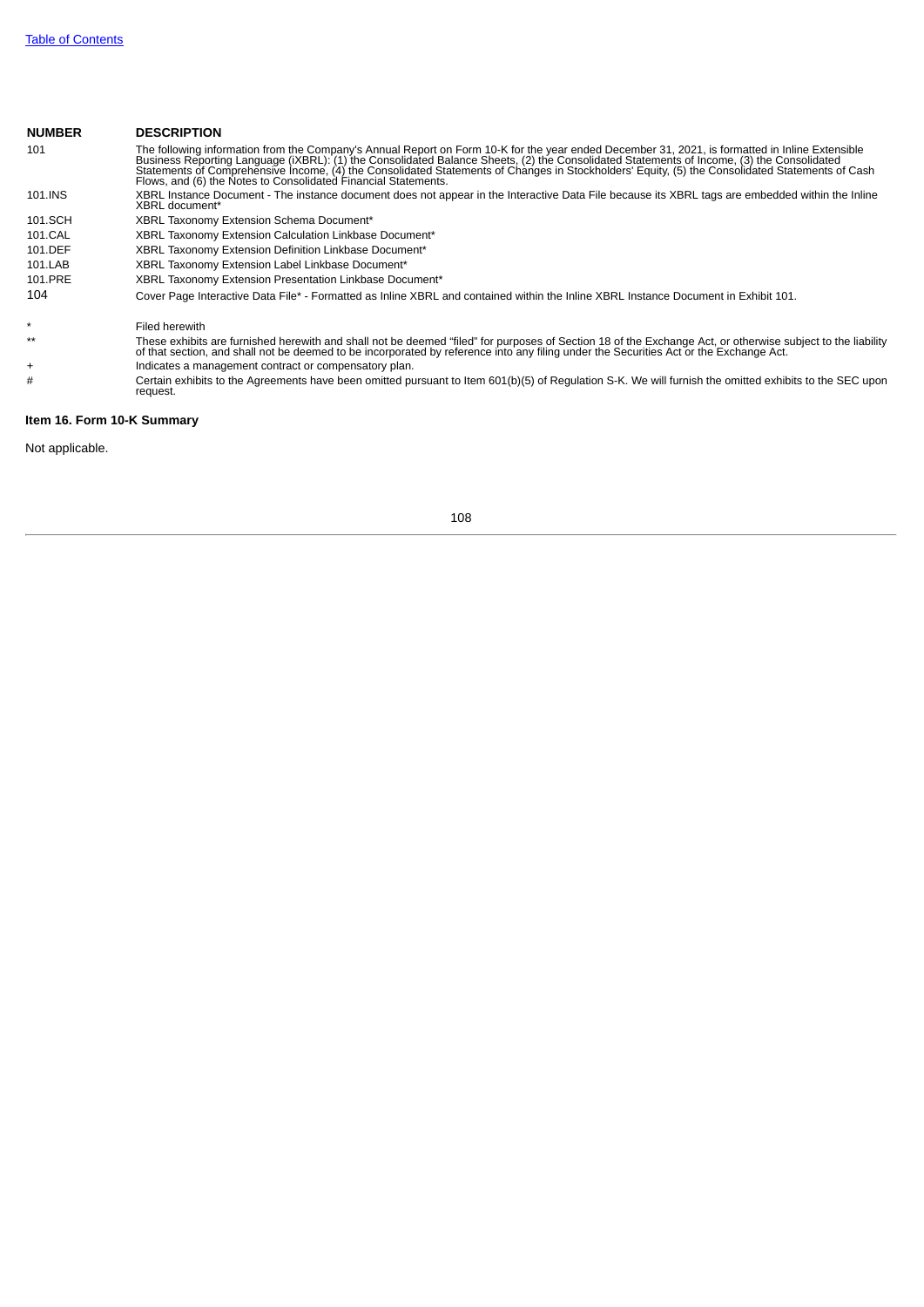#### **SIGNATURES**

Pursuant to the requirements of Section 13 or 15(d) of the Exchange Act, the registrant has duly caused this report to be signed on its behalf by the undersigned, thereunto duly authorized.

#### **RED RIVER BANCSHARES, INC.**

Date: March 18, 2022 **By:** /s/ R. Blake Chatelain

R. Blake Chatelain President and Chief Executive Officer (Principal Executive Officer)

### **POWER OF ATTORNEY**

Each person whose signature appears below hereby constitutes and appoints R. Blake Chatelain as his or her true and lawful attorney-in-fact and agent, with full and several powers of substitution, for him or her and in his or her name, place and stead, in any and all capacities, to sign any and all amendments to this Annual Report on Form 10-K, and to file the same, with all exhibits thereto and other documents in connection therewith, with the Securities and Exchange Commission, and hereby grants to such attorney-in-fact and agents, and each of them, full power and authority to do and perform each and every act and thing requisite and necessary to be done, as fully as to all intents and purposes as each of the undersigned might or could do in person, hereby ratifying and confirming all that said attorneys-in-fact and agents, or any of them, or their or his substitute or substitutes, may lawfully do or cause to be done by virtue hereof.

Pursuant to the requirements of the Securities Exchange Act of 1934, this report has been signed below by the following persons on behalf of the registrant in the capacities and on the dates indicated.

| Date: March 18, 2022        | /s/ R. Blake Chatelain<br>By:                                  |
|-----------------------------|----------------------------------------------------------------|
|                             | R. Blake Chatelain                                             |
|                             | President and Chief Executive Officer                          |
|                             | (Principal Executive Officer)                                  |
| Date: March 18, 2022        | /s/ Isabel V. Carriere<br>By:                                  |
|                             | Isabel V. Carriere, CPA, CGMA                                  |
|                             | Executive Vice President and Chief Financial Officer           |
|                             | (Principal Financial Officer and Principal Accounting Officer) |
| Date: March 18, 2022        | /s/ Teddy R. Price<br>By:                                      |
|                             | Teddy R. Price                                                 |
|                             | Chair of the Board                                             |
| Date: March 18, 2022        | /s/ John C. Simpson<br>By:                                     |
|                             | John C. Simpson                                                |
|                             | Chair Emeritus of the Board                                    |
| Date: March 18, 2022<br>Bv: | /s/ M. Scott Ashbrook                                          |
|                             | M. Scott Ashbrook                                              |
|                             | <b>Director</b>                                                |
| Date: March 18, 2022<br>By: | /s/ Kirk D. Cooper                                             |
|                             | Kirk D. Cooper                                                 |
|                             | Director                                                       |
| Date: March 18, 2022        | /s/ Michael D. Crowell<br>By:                                  |
|                             | Michael D. Crowell                                             |
|                             | Director                                                       |
|                             |                                                                |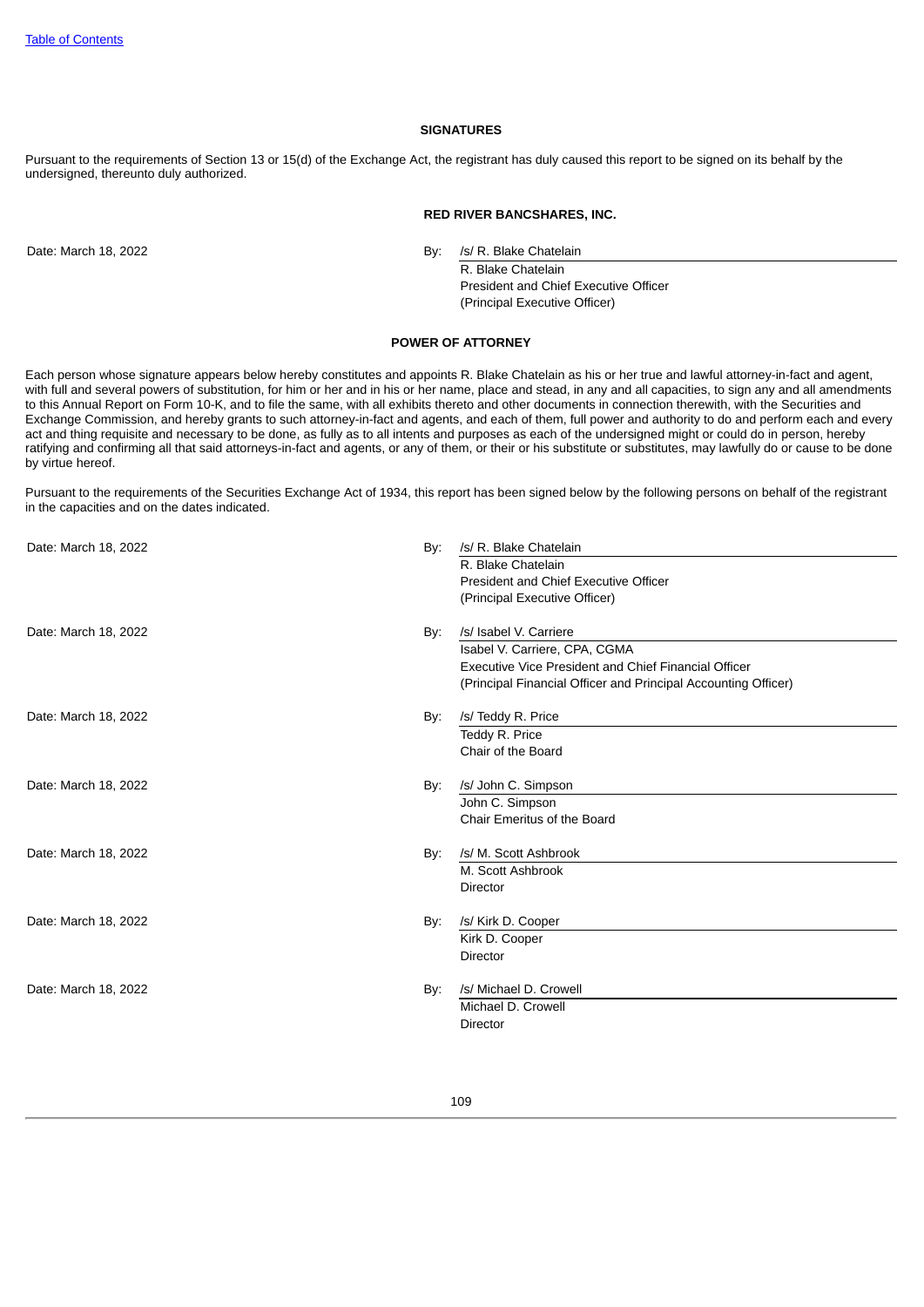| Date: March 18, 2022 | By: | /s/ Anna Brasher Moreau      |
|----------------------|-----|------------------------------|
|                      |     | Anna Brasher Moreau, DDS, MS |
|                      |     | Director                     |
|                      |     |                              |
| Date: March 18, 2022 | By: | /s/ Robert A. Nichols        |
|                      |     | Robert A. Nichols            |
|                      |     | Director                     |
|                      |     |                              |
| Date: March 18, 2022 | By: | /s/ Willie P. Obey           |
|                      |     | Willie P. Obey               |
|                      |     | Director                     |
|                      |     |                              |
| Date: March 18, 2022 | By: | /s/ Don L. Thompson          |
|                      |     | Don L. Thompson              |
|                      |     | <b>Director</b>              |
|                      |     |                              |
| Date: March 18, 2022 | By: | /s/ H. Lindsey Torbett       |
|                      |     | H. Lindsey Torbett           |
|                      |     | <b>Director</b>              |
|                      |     |                              |

## 110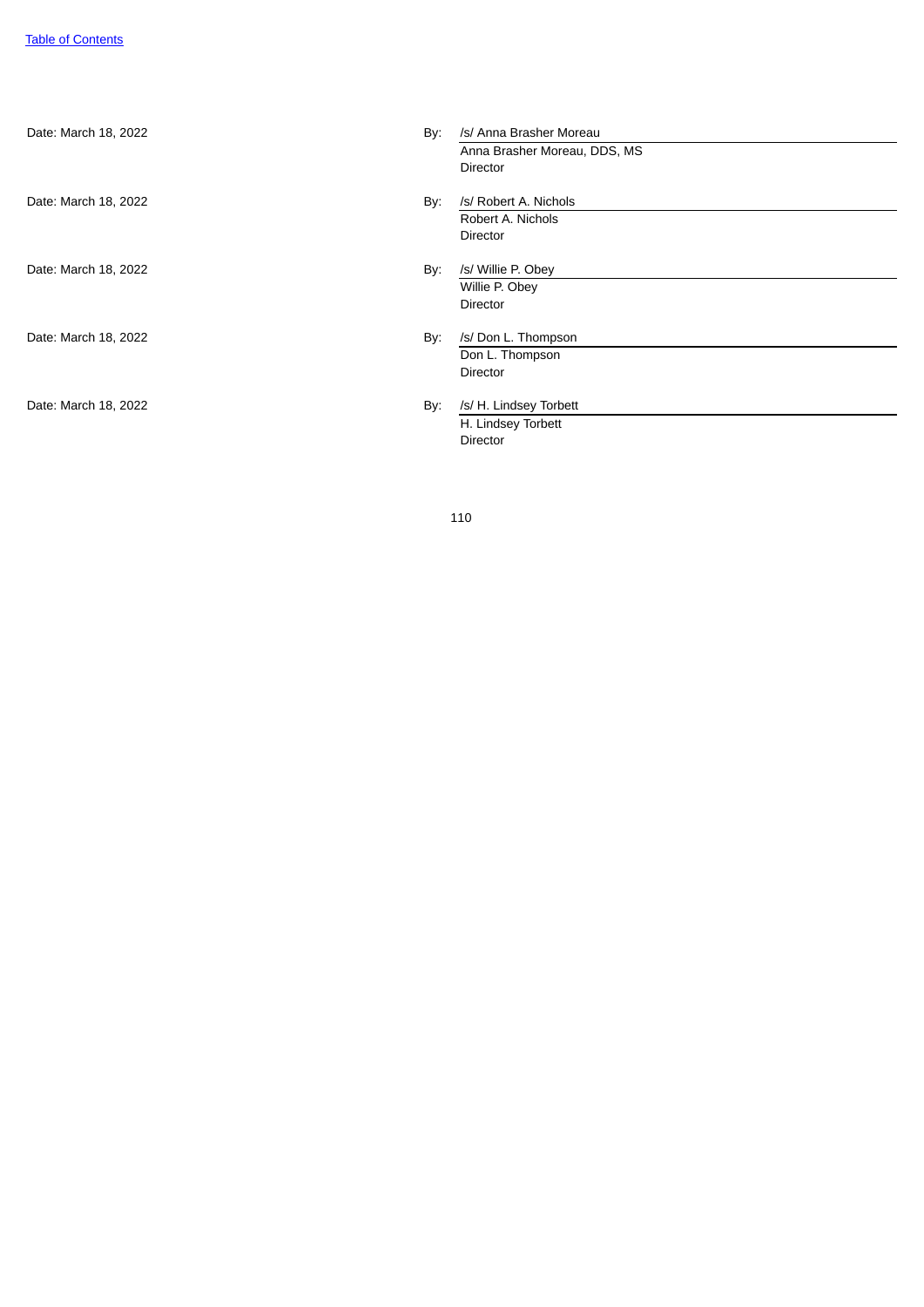### **RED RIVER BANCSHARES, INC. AMENDED AND RESTATED CHANGE IN CONTROL AGREEMENT**

This Amended and Restated Change in Control Agreement ("Agreement") is made and entered into effective as of December 21, 2021 (the "Effective Date"), by and between Red River Bancshares, Inc. (the "Company"), a Louisiana corporation with its principal office in Alexandria, Louisiana, and [Executive] (the "Officer"). This Agreement amends and restates that certain Change in Control Agreement by and between the Company and the Officer, dated January 15, 2014 (the "Original Agreement").

### **WITNESSETH:**

**WHEREAS**, the Company is the parent bank holding company of Red River Bank (the "Bank"), a Louisiana state banking corporation with its principal office in Alexandria, Louisiana; and

**WHEREAS**, the Officer is employed as the [Title] of the Bank; and

**WHEREAS**, in order to induce the Officer to remain in the employ of the Bank, particularly in the event of a threat or the occurrence of a Change in Control, the Company entered into the Original Agreement with Officer in order to provide the Officer with certain benefits in the event of a Change in Control; and

**WHEREAS**, the parties desire to amend and restate the Original Agreement in order to conform with industry norms and best practices.

**NOW, THEREFORE**, for and in consideration of the premises and the mutual covenants and agreements contained herein, the Company and the Officer hereby agree as follows:

### **ARTICLE 1 DEFINITIONS**

1.1. Definitions. The following terms shall have the definitions set forth below for purposes of this Agreement.

(a) "*Base Salary*" means the Officer's annual base salary in effect at the time of the Officer's termination of employment; provided, however, that for purposes of calculating the Severance Benefit pursuant to Section 2.1, "Base Salary" shall be determined without regard to any reduction that would provide the Officer a basis to terminate employment for Good Reason.

(b) "*Cause*" when used herein concerning the termination of the Officer's employment by the Bank, shall mean a finding by the Board of Directors of any of the following: (1) Officer's misuse of drugs (including alcohol), which materially affects [his/her] ability to perform duties outlined herein; (2) Officer's conviction, guilty plea or no contest plea to any felony or any other crime involving breach of trust, dishonesty, or moral turpitude; (3) the willful engagement by Officer in disloyal conduct which is materially and demonstrably injurious to the Bank; (4) Officer's engagement in gross negligence, willful misconduct or harassment (including but not limited to sexual harassment or sexual abuse, whether or not such harassment occurs in the course of Officer's performance of Officer's job duties); (5) Officer's violation of state or federal securities or banking laws; (6) Officer's refusal to cooperate with a legitimate internal,

-1-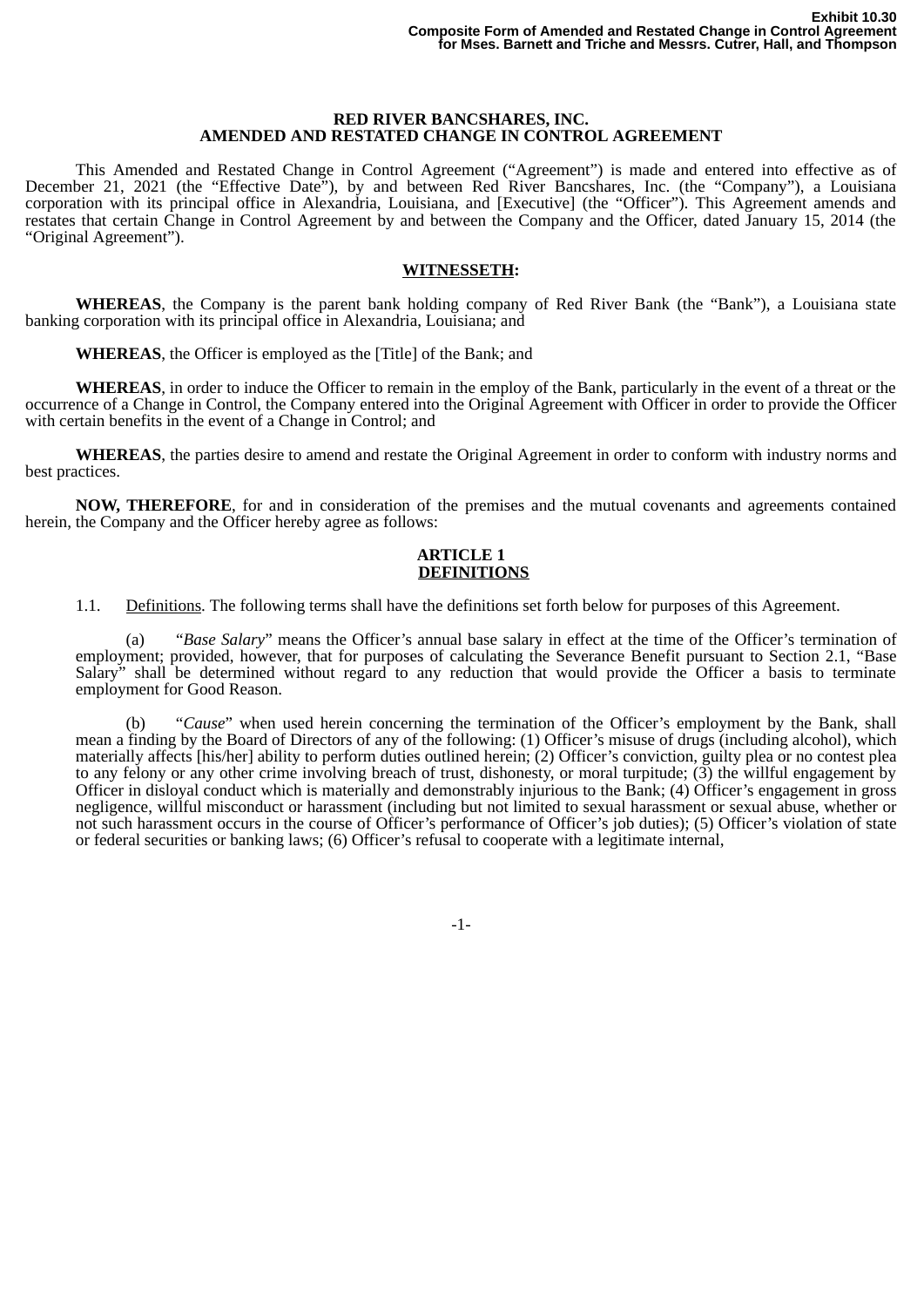regulatory, or law enforcement investigation; (7) Officer's material breach of this Agreement, or otherwise failing to perform obligations as set forth in this Agreement, after notice and a reasonable opportunity (not to exceed thirty (30) days) to correct such actions; or (8) Officer has been prohibited from engaging in the business of banking by any applicable government agency or regulatory body. For purposes of this Agreement, Officer shall not be deemed to be in breach of this Agreement for [his/her] failure to substantially perform [his/her] duties under this Agreement where such failure results because Officer has become disabled within the meaning of Section 1.1(e).

(c) "*Change in Control*" shall mean and shall be deemed to have occurred for purposes of this Agreement as of the first date on which any of the following occur:

(i) a change during any 12-month period in the ownership of the capital stock of the Bank or the Company, whereby a corporation, partnership, other entity, person, or group acting in concert (a "Person"), as described in Section 14(d)(2) of the Securities Exchange Act of 1934, as amended ("Exchange Act"), acquires, directly or indirectly, beneficial ownership (within the meaning of Rule 13d-3 under the Exchange Act) of a number of shares of capital stock of the Bank or the Company, as the case may be, which constitutes more than fifty percent (50%) of the combined voting power of the Bank's or the Company's then outstanding capital stock entitled to vote generally in the election of directors;

(ii) the consummation of any merger, consolidation, share exchange or reorganization plan involving the Bank or the Company, as the case may be, in which the Bank or the Company, as applicable, is not the surviving entity, unless the shareholders of the Bank or the Company, as the case may be, continue to hold beneficial ownership in the surviving entity of a number of shares which constitutes at least fifty percent (50%) of the total value or voting power of the surviving entity;

(iii) the sale, lease, transfer, conveyance or other disposition, in one or a series of related transactions during a 12-month period, of more than 50% of the assets of the Bank or the Company to any Person; *provided, however*, that there is no Change in Control if assets are transferred to an entity that is controlled by the shareholders of the Bank or the Company immediately after the transfer, nor is it a Change in Control if the Bank or Company transfers assets to:

> (A) a shareholder of the Bank or of the Company (immediately before the asset transfer) in exchange for or with respect to the shareholder's capital stock in the Bank or the Company;

> (B) an entity, fifty percent (50%) or more of the total value or voting power of which is owned, directly or indirectly, by the Bank or the Company; or

(iv) a change in the effective control of the Company whereby a majority of the persons who were members of the Board of Directors of the Company are, within a twelve (12) month period, replaced by individuals whose appointment or election to the Company's Board of Directors is not endorsed by a majority of the Company's Board of Directors prior to such appointment or election;

provided, that the following events shall not constitute a Change in Control:

the acquisition by a Person who already owns more than fifty percent (50%) of the total fair market value or of the combined voting power of the Bank's or of the Company's outstanding capital stock;

-2-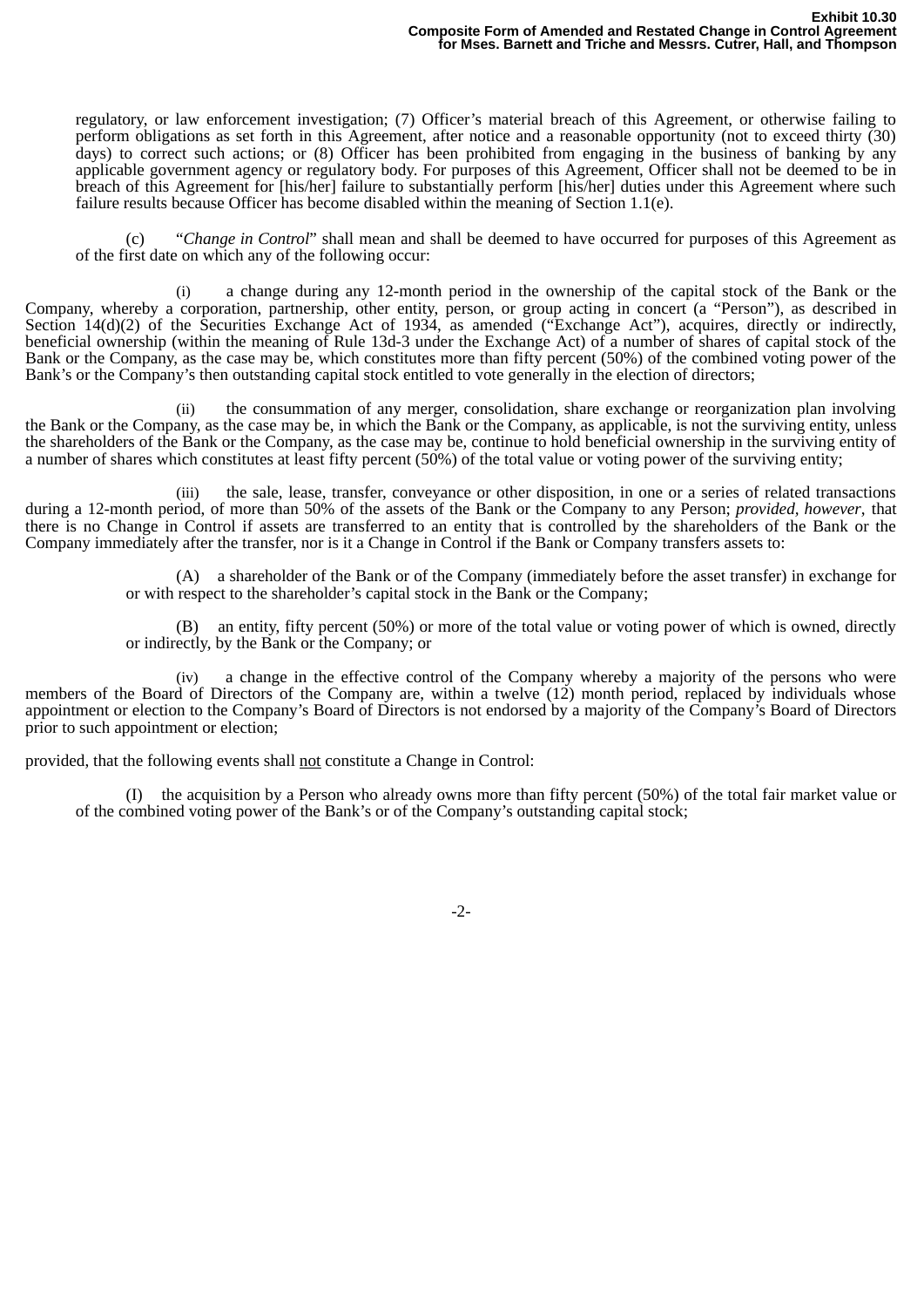(II) the acquisition of shares of capital stock of the Bank or the Company by the Bank or the Company or any of their subsidiaries or Affiliates;

(III) the acquisition of shares of capital stock of the Bank or the Company by any employee benefit plan (or trust) sponsored or maintained by the Bank or the Company;

any transfer of shares of capital stock by gift, devise or descent by a stockholder to a member of such stockholder's family or to a trust established or maintained for the benefit of a stockholder or any member of his or her family; or

(V) the acquisition of shares of capital stock by any officer or employee of the Bank or the Company pursuant to any stock option plan established by the Bank or the Company.

Notwithstanding the above, if the Officer resigns for Good Reason or is terminated involuntarily, other than for Cause (or due to death or Disability), during the three (3) month period prior to a Change in Control, such Change in Control must also constitute a "change in the ownership", "change in effective control", and/or a "change in the ownership of a substantial portion of assets" of the Bank or the Company as those terms are defined under Treasury Regulation §1.409A-3(i)(5), to the extent necessary to avoid the imposition of taxes under Section 409A.

(d) "*Code*" means the Internal Revenue Code of 1986, as amended.

(e) "*Disability*" means (i) the inability of the Officer to engage in any substantial gainful activity by reason of any medically determinable physical or mental impairment which can be expected to result in death or can be expected to last for a continuous period of more than twelve (12) months, or (ii) the receipt of income replacement benefits for a period of more than three (3) months under a Bank-sponsored or Company-sponsored accident and health plan covering the Officer due to medically determinable physical or mental impairment which is expected to result in death or is expected to last for a continuous period of more than twelve (12) months. Medical determination of Disability may be made by either the Social Security Administration or by the provider of disability insurance covering employees or directors of the Bank, provided that the definition of "disability" applied under such insurance program complies with the requirements of the preceding sentence. Upon the request of the Plan Administrator, the Officer must submit proof to the Plan Administrator of the occurrence of such disability or, as applicable, the Social Security Administration's or the provider's determination. In the event a dispute arises between Officer and the Plan Administrator concerning Officer's physical or mental ability to continue or return to the performance of her duties, Officer shall submit to examination by a competent physician mutually agreeable to both parties. The physician's opinion as to Officer's capability to perform [his/her] duties will be final and binding.

(f) "*Good Reason*" means (i) the assignment to Officer of duties that are materially inconsistent with Officer's position, authority, duties or responsibilities, or any other action by the Company which results in a material diminution in such position, authority, duties or responsibilities; (ii) the Company requiring Officer, without [his/her] consent, to be based at any office or location that is materially different geographically from the main office in Alexandria, Louisiana; or (iii) failure of the Company to provide the Officer with the Base Salary and bonus opportunity at least commensurate with the highest Base Salary and the bonus award received by the Officer within the one-year period preceding the Change in Control, unless such failure is the result of an across-the-

-3-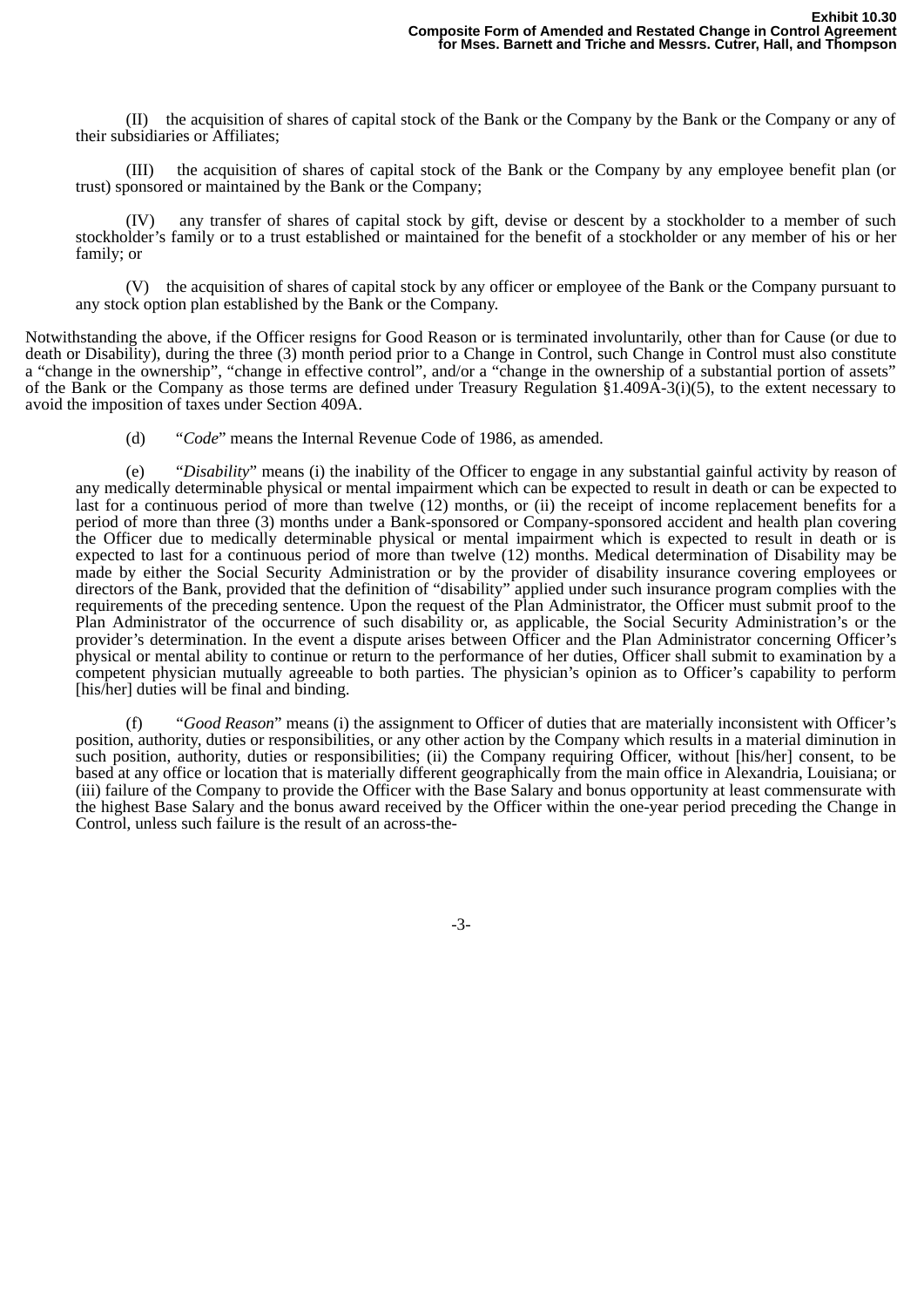board reduction applicable to all Company executives (which includes, for the avoidance of doubt, similarly situated executives of the acquiring company) of less than 10%. Notwithstanding the foregoing, the Officer shall not have the right to terminate employment hereunder for Good Reason unless (1) within 30 days of the initial existence of the condition or conditions giving rise to such right, or if later, within 30 days after the Change in Control, Officer provides written notice to the Company of the existence of such condition or conditions, and (2) the Company fails to remedy such condition or conditions within 30 days following the receipt of such written notice (the "Cure Period"). If any such condition is not remedied within the Cure Period, Officer must terminate Officer's employment with the Company within a reasonable period of time, not to exceed sixty (60) days, following the end of the Cure Period.

## **ARTICLE 2 CHANGE IN CONTROL BENEFITS**

2.1. If the events set forth in Section 2.2 below occur, the Company or the Bank (or both, depending on the apportionment of services provided by Officer during [his/her] employment) shall (1) pay to the Officer, in cash, a lump sum amount equal to one hundred percent  $(100\%)^1$  of the sum of (a) the Officer's Base Salary plus (b) the average of the annual bonuses received by the Officer during the three prior years, or if the Officer has served for less than three years, the average of the annual bonuses received during such lesser period (such lump sum being the "Severance Benefit"), and (2) from the date the events set forth in Section 2.2 below occur, the Bank shall pay Officer an amount equal to 100% of the Applicable COBRA Premium on the 15<sup>th</sup> day of each month during the COBRA Continuation Period (the "COBRA Benefits"). For purposes of this section, the "*Applicable COBRA Premium*" means the monthly amount paid by the Bank and the Officer under the Bank's group medical plan for the same type and level of coverage that Officer and/or her eligible dependents maintained immediately prior to the Officer's termination date set forth in Section 2.2, and "*COBRA Continuation Period*" means the applicable continuation coverage period determined under the Consolidated Omnibus Budget Reconciliation Act of 1985, as amended, as applied to Officer's reason for termination. The Bank may withhold from any amounts payable under this Agreement such federal, state or local taxes as shall be required to be withheld pursuant to any applicable law or regulation. Notwithstanding any provision of this Agreement to the contrary, neither the Company nor the Bank shall be required to pay any benefit under this Agreement if, upon the advice of counsel, the Bank determines that the payment of such benefit would be prohibited by 12 C.F.R. Part 359 or any successor regulations regarding employee compensation promulgated by any regulatory agency having jurisdiction over the Company, the Bank or its affiliates. Except as otherwise provided in Section 5.12(c), and subject to the condition set forth in Section 5.5, the Severance Benefit shall be paid to the Officer on the sixtieth  $(60<sup>th</sup>)$  day following the Officer's termination date set forth in Section 2.2 (or, if later, the effective date of the Change in Control).

2.2. The Officer shall become entitled to the Severance Benefit and the COBRA Benefits if there occurs a Change in Control and within three (3) months prior to the Change in Control or within twenty-four (24) months after the Change in Control, the Officer's employment is involuntarily terminated, other than for Cause (or due to death or Disability) or the Officer terminates [his/her] employment for Good Reason. For purposes of this Section 2.2 and any other provision in this Agreement, any "termination of employment" shall mean that the Officer has incurred a separation of service (within the meaning of Section 409A of the Code and the guidance and regulations issued thereunder) and ceases to be employed by the Bank and/or the Company for any reason.

-4-

 $1$  One hundred and fifty percent (150%) for Mr. Cutrer.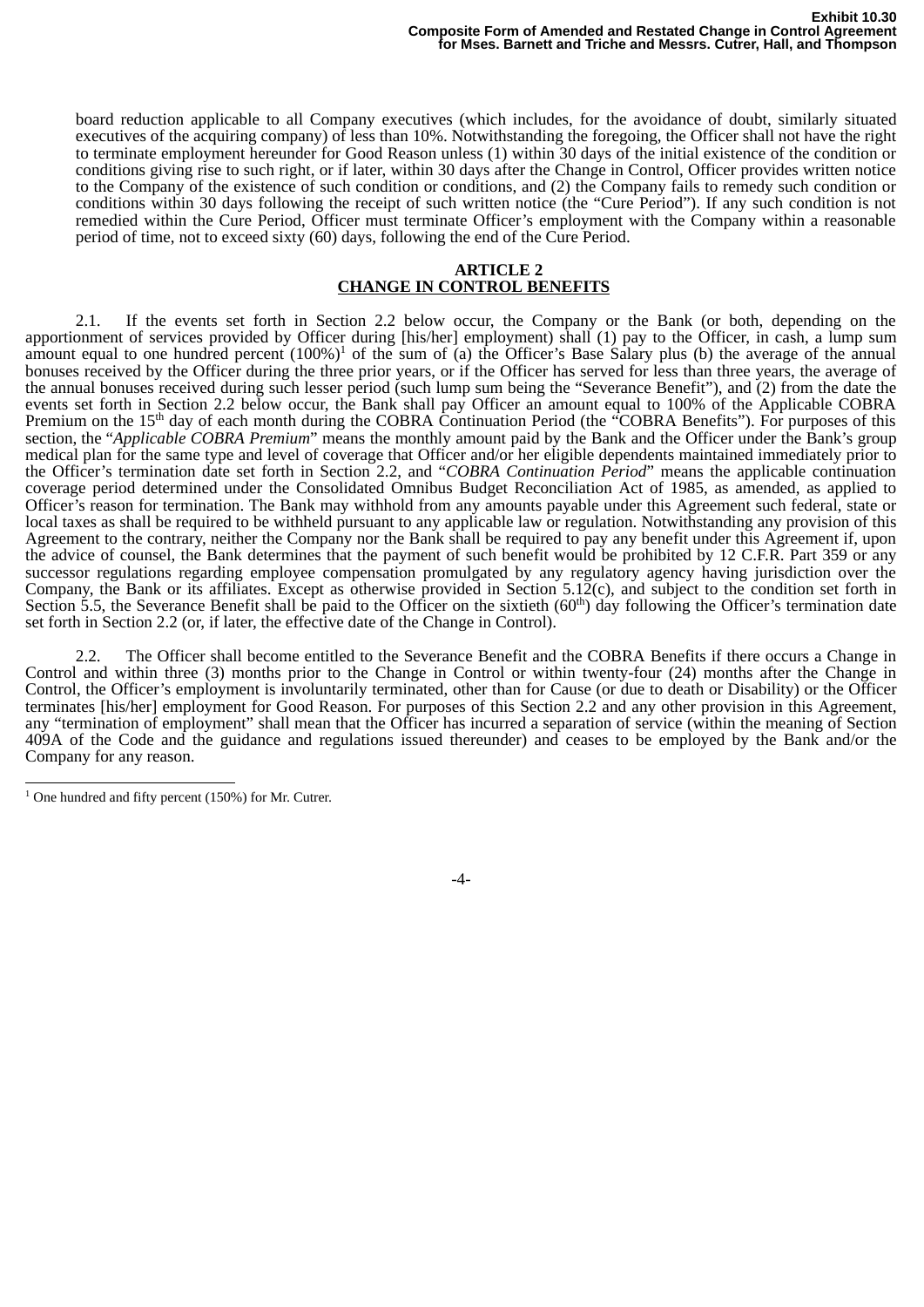2.3. Notwithstanding any other provision of this Agreement or any other plan, arrangement or agreement to the contrary, if any of the payments or benefits provided or to be provided by the Bank or its affiliates to Officer or for Officer's benefit pursuant to the terms of this Agreement or otherwise ("Covered Payments") constitute parachute payments ("Parachute Payments") within the meaning of Section 280G of the Internal Revenue Code of 1986, as amended (the "Code") and would, but for this section be subject to the excise tax imposed under Section 4999 of the Code (or any successor provision thereto) or any similar tax imposed by state or local law or any interest or penalties with respect to such taxes (collectively, the "Excise Tax"), then prior to making the Covered Payments, a calculation shall be made comparing (a) the Net Benefit (as defined below) to Officer of the Covered Payments after payment of the Excise Tax to (b) the Net Benefit to Officer if the Covered Payments are limited to the extent necessary to avoid being subject to the Excise Tax. Only if the amount calculated under (a) above is less than the amount under (b) above will the Covered Payments be reduced to the minimum extent necessary to ensure that no portion of the Covered Payments is subject to the Excise Tax (that amount, the "Reduced Amount"). "Net Benefit" shall mean the present value of the Covered Payments net of all federal, state, local, foreign income, employment and excise taxes.

Any such reduction shall be made in accordance with Section 409A of the Code and the regulations thereunder (collectively, "Section 409A"), and in the following order: (a) cash payments that do not constitute nonqualified deferred compensation subject to Section 409A, (b) cash payments that do constitute nonqualified deferred compensation subject to Section 409A, (c) equity-based payments and acceleration of equity, and (d) other non-cash benefits. To the extent any such payment is to be made over time (e.g., in installments, etc.), the payments shall be waived in reverse chronological order.

Any determination required under this section shall be made in writing in good faith by an independent accounting firm selected by the Bank (the "Accountants"). The Bank and Officer shall provide the Accountants with such information and documents as the Accountants may reasonably request in order to make a determination under this section. For purposes of making the calculations and determinations required by this section, the Accountants may rely on reasonable, good faith assumptions and approximations concerning the application of Section 280G and Section 4999 of the Code. The Accountants' determinations shall be final and binding on the Bank and Officer. The Bank shall be responsible for all fees and expenses incurred by the Accountants in connection with the calculations required by this section.

## **ARTICLE 3 CONFIDENTIALITY**

The Officer and the Company agree that the terms of this Agreement as well as the discussions preliminary to, or relating to, this Agreement will be kept strictly confidential, except as disclosure is required by law or deemed appropriate by the Company's counsel.

## **ARTICLE 4 AMENDMENT AND TERMINATION OF AGREEMENT**

This Agreement may be amended or terminated only by a written agreement executed by the Company and the Officer; provided, however, that this Agreement will terminate automatically upon the termination of the Officer's employment prior to a Change in Control, except as provided in Section 2.2. Notwithstanding the foregoing, the termination of this Agreement will not reduce or eliminate the benefits accrued hereunder prior to such date.

-5-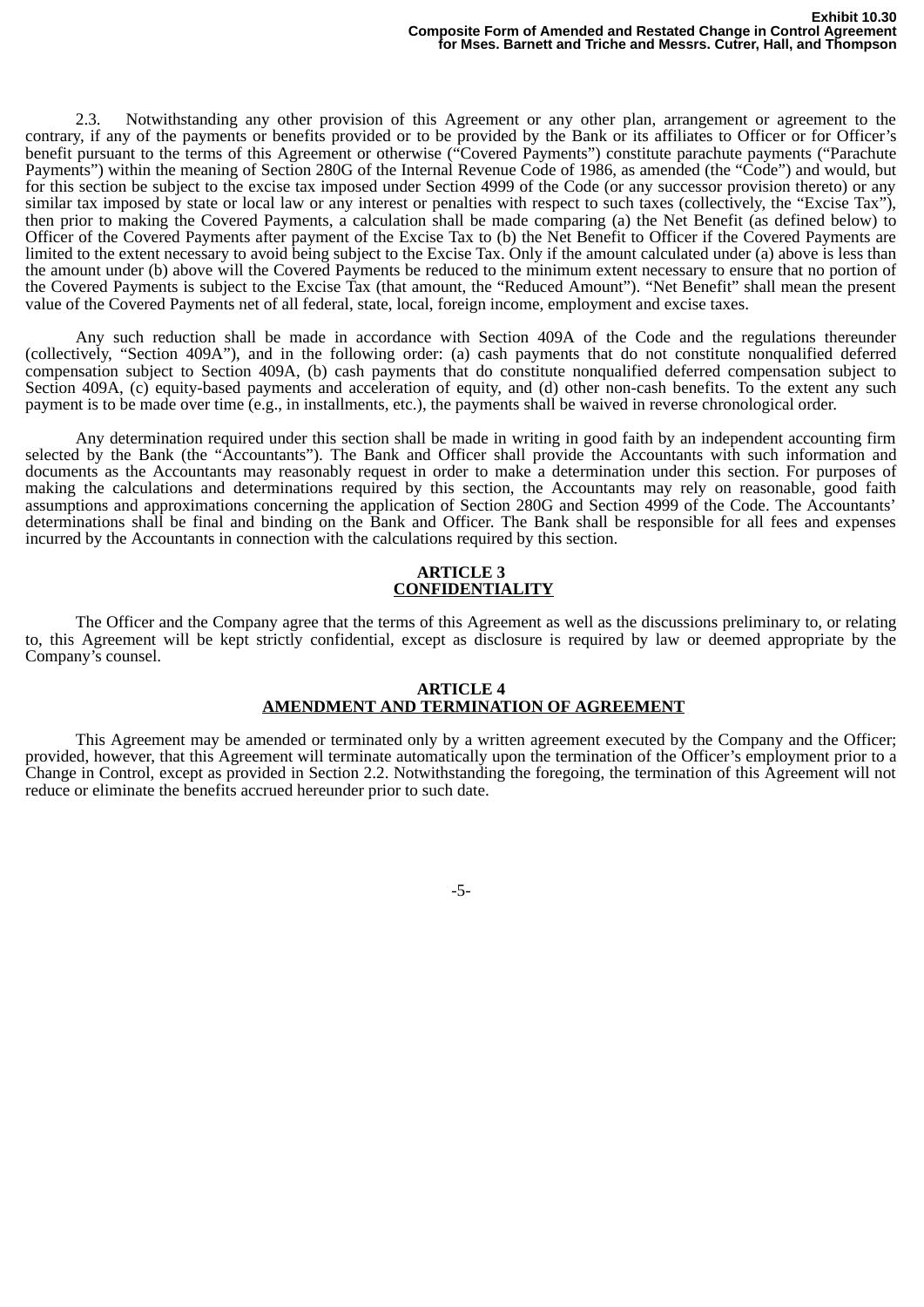#### **ARTICLE 5 GENERAL**

5.1. Severability. If any term or other provision of this Agreement is held to be illegal, invalid or unenforceable by any rule of law or public policy, (a) such term or provision will be fully severable and this Agreement will be construed and enforced as if such illegal, invalid or unenforceable provision were not a part hereof; (b) the remaining provisions of this Agreement will remain in full force and effect and will not be affected by such illegal, invalid or unenforceable provision or by its severance from this Agreement; and (c) there will be added automatically as a part of this Agreement a provision as similar in terms to such illegal, invalid or unenforceable provision as may be possible and still be legal, valid and enforceable. If any provision of this Agreement is so broad as to be unenforceable, the provision will be interpreted to be only as broad as is enforceable.

5.2. Successors; Binding Agreement. This Agreement shall be binding upon and shall inure to the benefit of the Company, its successors and assigns, and the Company shall require any successors and assigns to expressly assume and agree to perform this Agreement in the same manner and to the same extent that the Company would be required to perform it if no such succession or assignment had taken place. Neither this Agreement nor any right or interest hereunder shall be assignable or transferable by the Officer, [his/her] beneficiaries or legal representatives, except by will or by the laws of descent and distribution, in which case, the Agreement may be enforceable only to the extent provided herein.

5.3. Non-exclusivity of Rights. Nothing in this Agreement shall prevent or limit the Officer's continuing or future participation in any benefit, bonus, incentive or other plans, programs, policies or practices, provided by the Company or the Bank and for which the Officer may qualify, nor shall anything herein limit or otherwise affect such rights as the Officer may have under any other agreements with the Company or the Bank.

5.4. Reimbursement of Certain Expenses. The Bank shall reimburse Officer for all reasonable and documented expenses, including without limitation attorney's fees, incurred by Officer in seeking to enforce Officer's rights under this Agreement.

5.5. Full Satisfaction; Waiver and Release. As a condition to receiving the payments and benefits hereunder, the Officer shall execute and not revoke a document in customary form, releasing and waiving any and all claims, causes of actions and the like against the Company, the Bank and its respective successors, shareholders, officers, trustees, agents and employees, regarding all matters relating to the Officer's service as an employee of the Bank or any affiliates and the termination of such relationship. Such claims include, without limitation, any claims arising under the Age Discrimination in Employment Act of 1967, as amended; Title VII of the Civil Rights Act of 1964, as amended; the Civil Rights Act of 1991, as amended; the Equal Pay Act of 1963; the Americans With Disabilities Act of 1990; the Family and Medical Leave Act of 1993, as amended; the Employee Retirement Income Security Act of 1974, as amended; or any other federal, state or local statute or ordinance, but exclude any claims that arise out of an asserted breach of the terms of this Agreement or current or future claims related to the matters described in this Section 5.5. Such release shall survive the termination of this Agreement.

5.6. No Guarantee of Employment. Nothing in this Agreement shall be construed as constituting a commitment, guarantee, agreement or understanding of any kind or nature that the Company or the Bank shall continue to employ, retain or engage the Officer. This Agreement shall not affect in any way the right of the Company or the Bank to terminate the employment or engagement of the Officer at any time and for any reason whatsoever and to remove the Officer from any position with the Company or the Bank.

-6-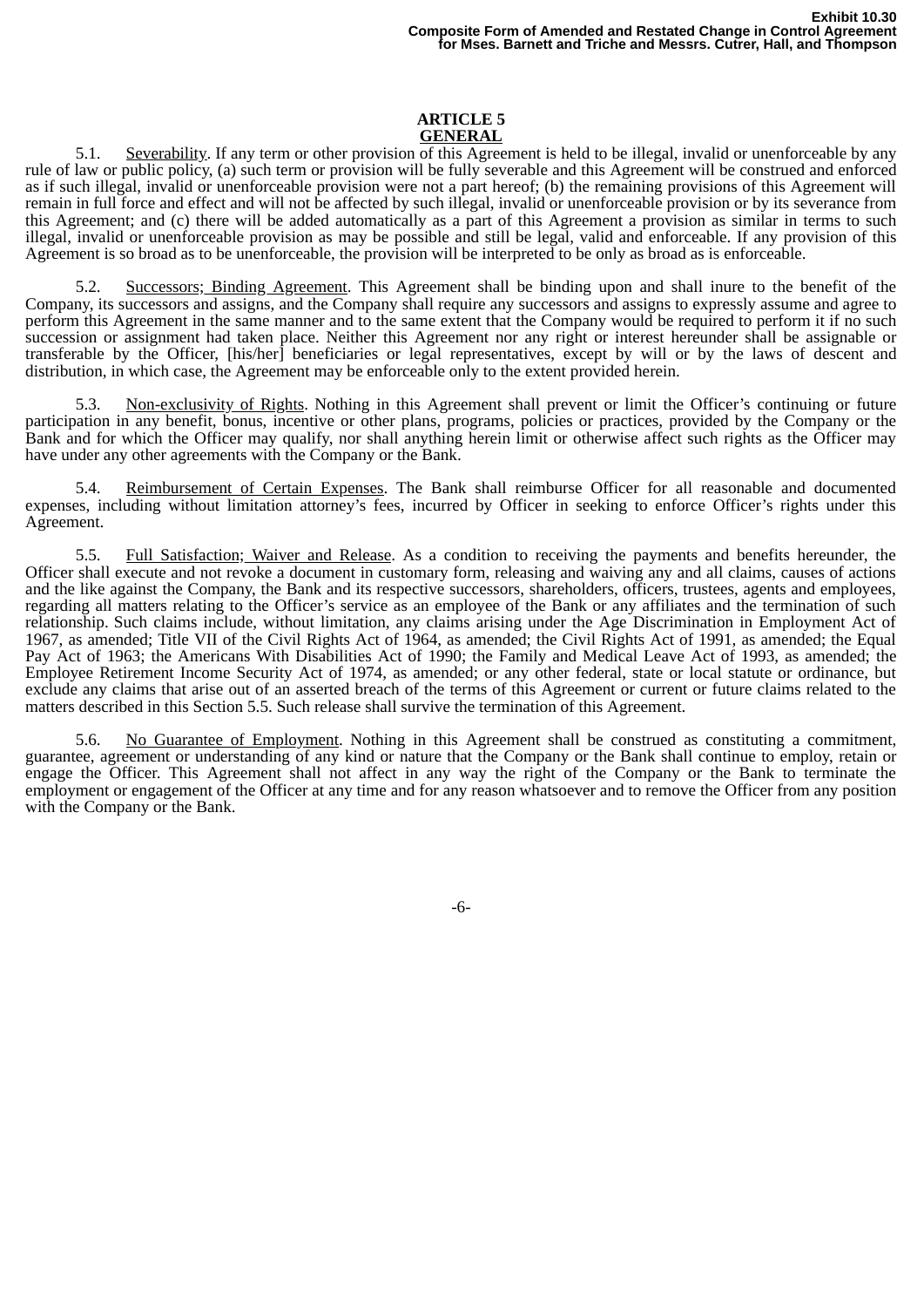#### 5.7. **APPLICABLE LAW. THIS AGREEMENT AND THE RIGHTS AND OBLIGATIONS OF EACH OF THE PARTIES SUBJECT TO THIS AGREEMENT SHALL BE GOVERNED BY, AND CONSTRUED IN ACCORDANCE WITH, THE LAWS OF THE STATE OF LOUISIANA WITHOUT REGARD TO THE LAWS THAT MIGHT OTHERWISE GOVERN UNDER APPLICABLE PRINCIPLES OF CONFLICTS OF LAWS.**

5.8. Headings. When a reference is made in this Agreement to a Section, such reference will be to a Section of this Agreement unless otherwise indicated. The headings contained in this Agreement are for convenience of reference only and will not affect in any way the meaning or interpretation of this Agreement. The words "hereof," "herein" and "hereunder" and words of similar import when used in this Agreement will refer to this Agreement as a whole and not to any particular provision in this Agreement. References to a person are also to such person's permitted successors or assigns.

5.9. Entire Agreement. This Agreement constitutes the full understanding of the parties, a complete allocation of risks between them and a complete and exclusive statement of the terms and conditions of their agreement relating to the subject matter hereof and supersedes any and all prior agreements, whether written or oral, that may exist between the parties with respect thereto.

5.10. Multiple Counterparts. For the convenience of the parties hereto, this Agreement may be executed in one or more counterparts, each of which will be deemed an original, and all counterparts hereof so executed by the parties hereto, whether or not such counterpart will bear the execution of each of the parties hereto, will be deemed to be, and will be construed as, one and the same Agreement. A telecopy or facsimile transmission of a signed counterpart of this Agreement will be sufficient to bind the party or parties whose signature(s) appear thereon.

5.11. Waiver. No term or condition of this Agreement shall be deemed to have been waived, nor shall there be any estoppel to enforce any provision of this Agreement, except by written instrument signed by the party charged with such waiver or estoppel.

## 5.12. Section 409A.

(a) General. It is the intention of both the Company and the Officer that the benefits and rights to which the Officer could be entitled pursuant to this Agreement comply with Section 409A of the Code and the Treasury Regulations and other guidance promulgated or issued thereunder ("Section 409A") or an exemption therefrom, to the extent that the requirements of Section 409A are applicable thereto, and the provisions of this Agreement shall be construed in a manner consistent with that intention. If the Officer or the Company believes, at any time, that any such benefit or right that is subject to Section 409A does not so comply, it shall promptly advise the other and shall negotiate reasonably and in good faith to amend the terms of such benefits and rights such that they comply with Section 409A (with the most limited possible economic effect on the Officer and on the Company). In no event whatsoever shall the Company be liable for any additional tax, interest or penalty that may be imposed on the Officer by Section 409A or damages for any payments or benefits that fail to comply with Section 409A.

(b) Distributions on Account of Separation from Service. If and to the extent required to comply with Section 409A, no payment or benefit required to be paid under this Agreement on account of termination of the Officer's employment shall be made unless and until the Officer incurs a "separation from service" within the meaning of Section 409A.

-7-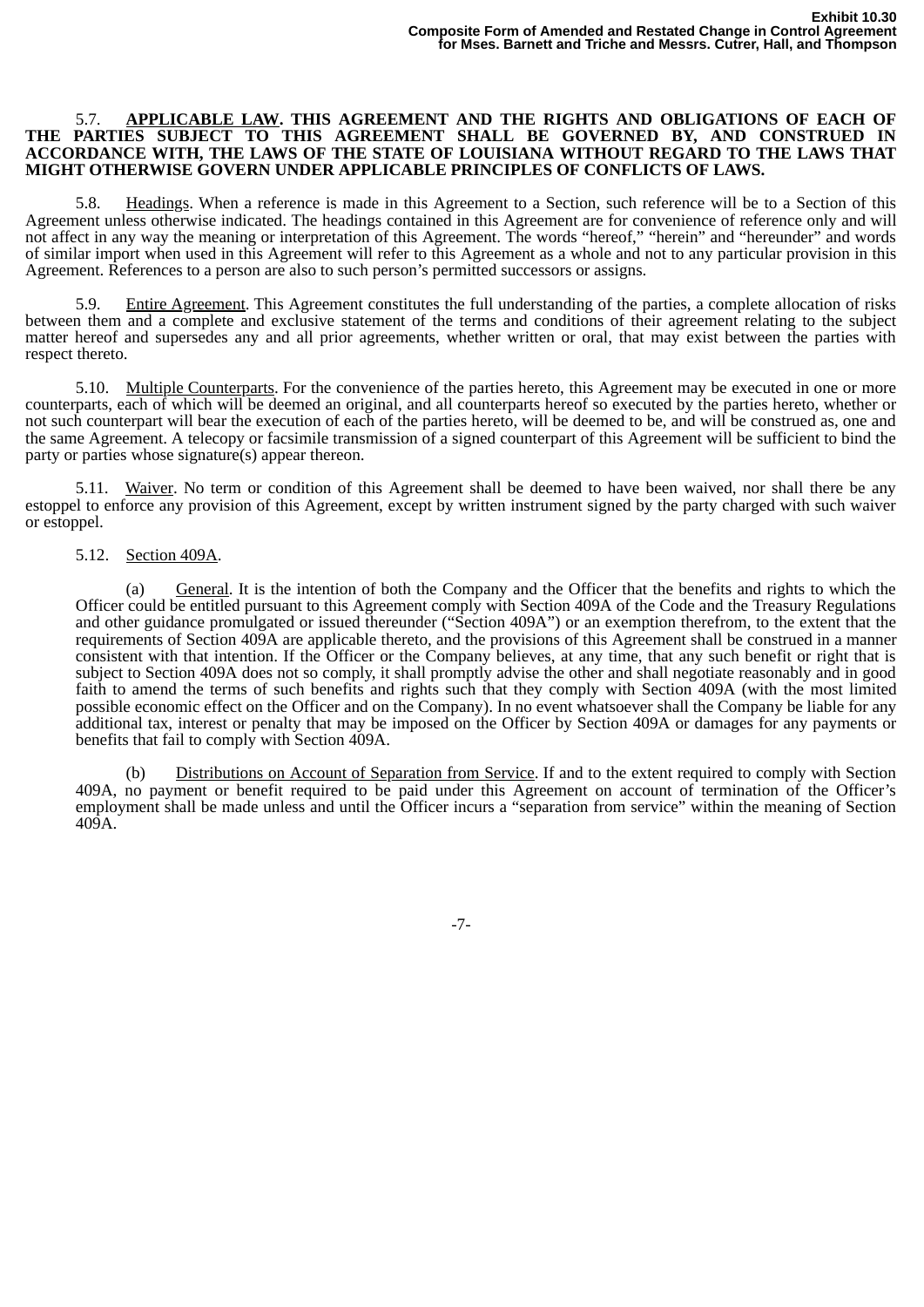## (c) Six Month Delay for Specified Employees.

(i) If the Officer is a "specified employee", then no payment or benefit that is payable on account of the Officer's "separation from service", as that term is defined for purposes of Section 409A, shall be made before the date that is six months after the Officer's "separation from service" (or, if earlier, the date of the Officer's death) if and to the extent that such payment or benefit constitutes deferred compensation (or may be nonqualified deferred compensation) under Section 409A and such deferral is required to comply with the requirements of Section 409A. Any payment or benefit delayed by reason of the prior sentence shall be paid out or provided in a single lump sum at the end of such required delay period in order to catch up to the original payment schedule.

(ii) For purposes of this provision, the Officer shall be considered to be a "specified employee" if, at the time of his or her separation from service, the Officer is a "key employee", within the meaning of Section 416(i) of the Code, of the Company (or any person or entity with whom the Company would be considered a single employer under Section  $414(b)$  or Section  $414(c)$  of the Code), any stock in which is publicly traded on an established securities market or otherwise.

(d) No Acceleration of Payments. Neither the Company nor the Officer, individually or in combination, may accelerate any payment or benefit that is subject to Section 409A, except in compliance with Section 409A and the provisions of this Agreement, and no amount that is subject to Section 409A shall be paid prior to the earliest date on which it may be paid without violating Section 409A.

(e) Treatment of Each Installment as a Separate Payment and Timing of Payments. For purposes of applying the provisions of Section 409A to this Agreement, each separately identified amount to which the Officer is entitled under this Agreement shall be treated as a separate payment. In addition, to the extent permissible under Section 409A, any series of installment payments under this Agreement shall be treated as a right to a series of separate payments. Whenever a payment under this Agreement specifies a payment period with reference to a number of days, the actual date of payment within the specified period shall be within the sole discretion of the Company.

5.13 Restrictions Upon Funding. The Company shall have no obligation to set aside, earmark or entrust any fund or money with which to pay its obligations under this Agreement. Officer or any successor-in-interest to Officer shall be and remain simply a general creditor of the Company in the same manner as any other creditor having a general unsecured claim. The Company intends this Agreement to be an unfunded, unsecured promise to pay on the part of the Company. At no time shall Officer have or be deemed to have any lien nor right, title or interest in or to any specific investment or to any assets of the Company. If the Company elects to invest in a life insurance, disability or annuity policy upon the life of Officer, Officer shall assist the Company by freely submitting to a physical examination and supplying such additional information necessary to obtain such insurance or annuities.

*[Signature Page Follows]*

-8-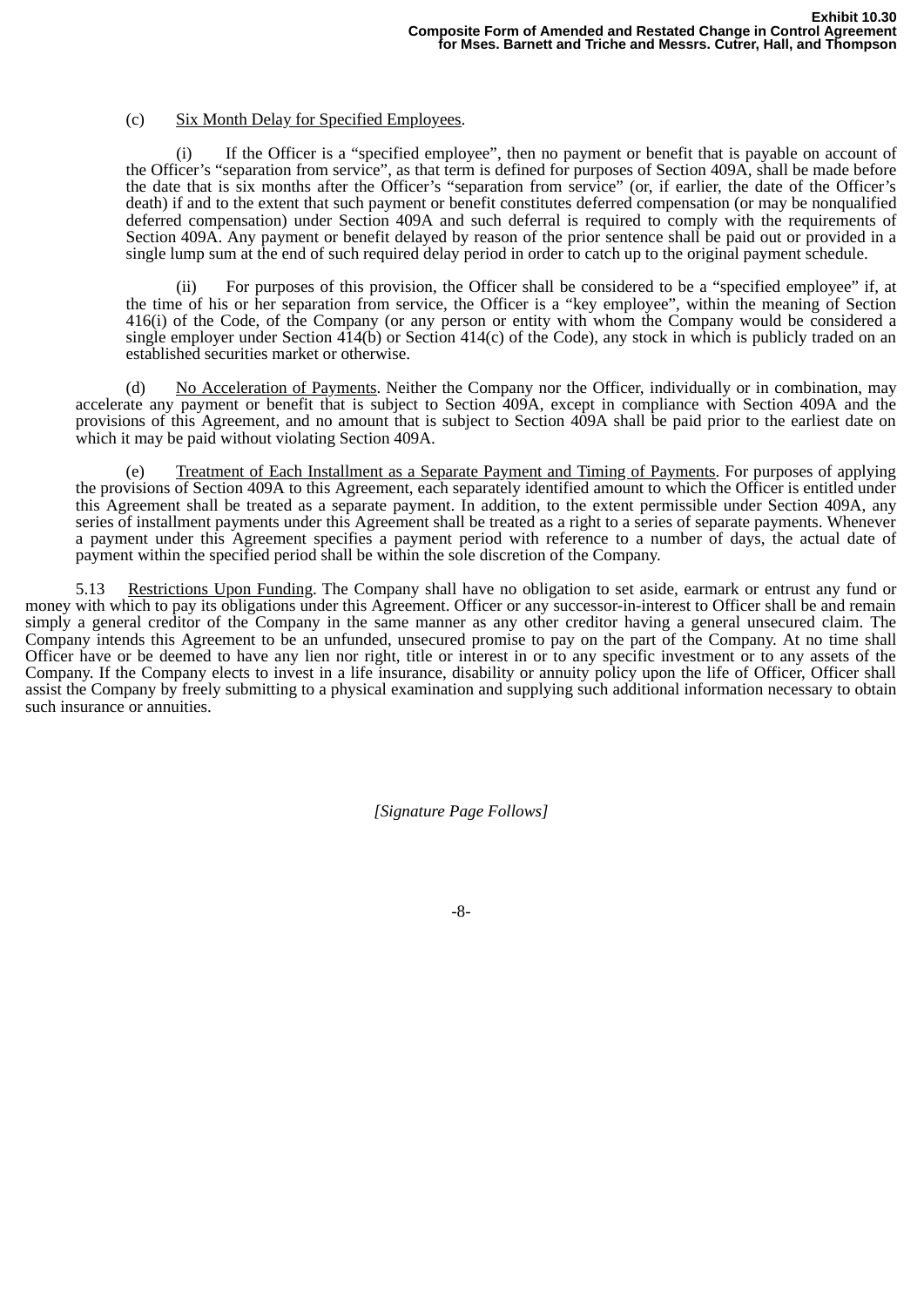# *[Signature Page to Change in Control Agreement]*

**IN WITNESS WHEREOF**, the Company and the Officer have executed this Agreement this 21st day of December, 2021.

# **OFFICER**:

/s/ Executive [Executive]

# **THE COMPANY:**

# **RED RIVER BANCSHARES, INC.**

By: /s/R. Blake Chatelain Name: R. Blake Chatelain Title: President and Chief Executive Officer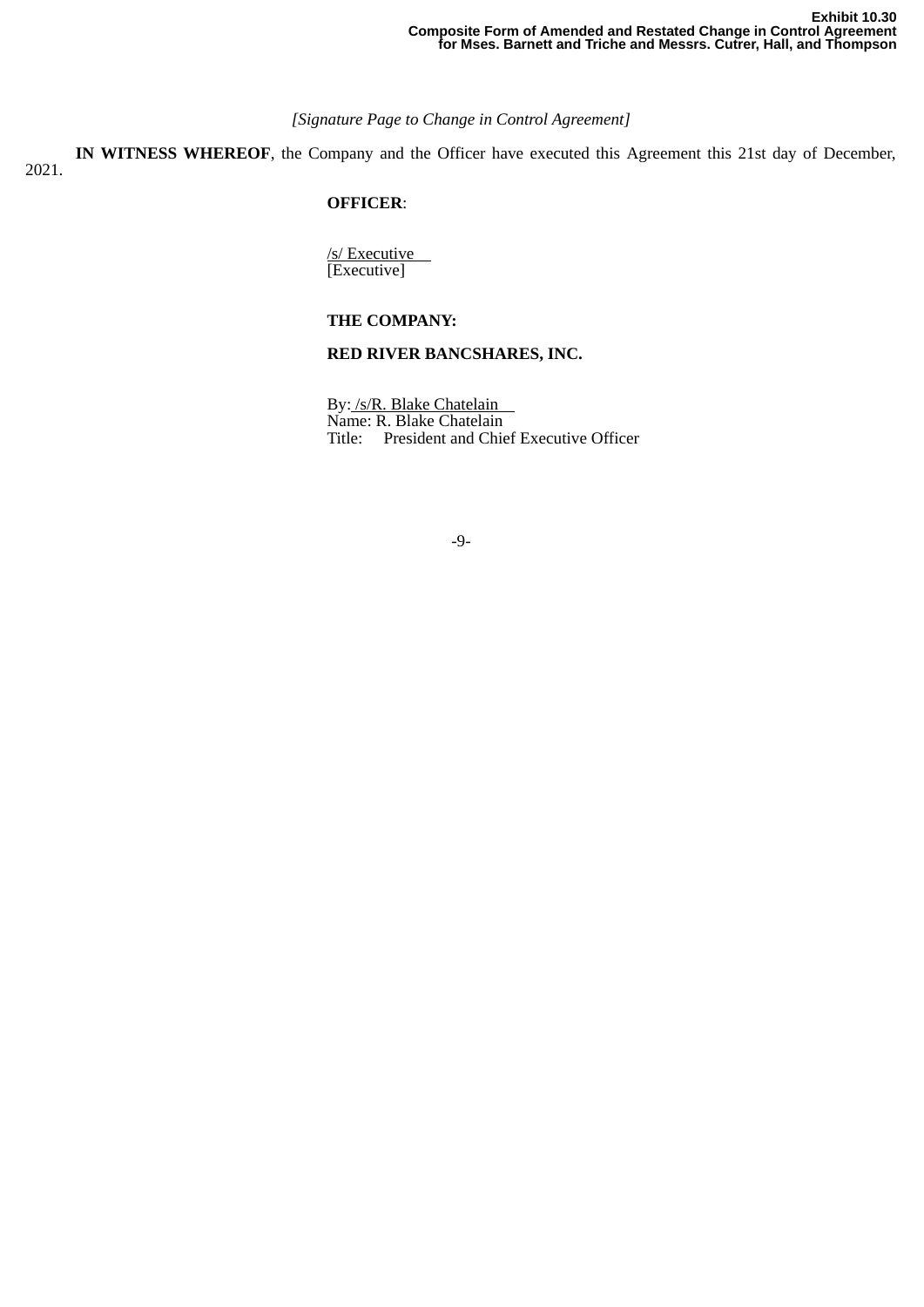As of December 31, 2021:

## **Subsidiaries of Red River Bancshares, Inc.**

Name<br>Red River Bank

### **Subsidiaries of Red River Bank**

Name State of Organization Rivermark Properties, LLC **CONTEX 1999** Louisiana

State of Organization<br>Louisiana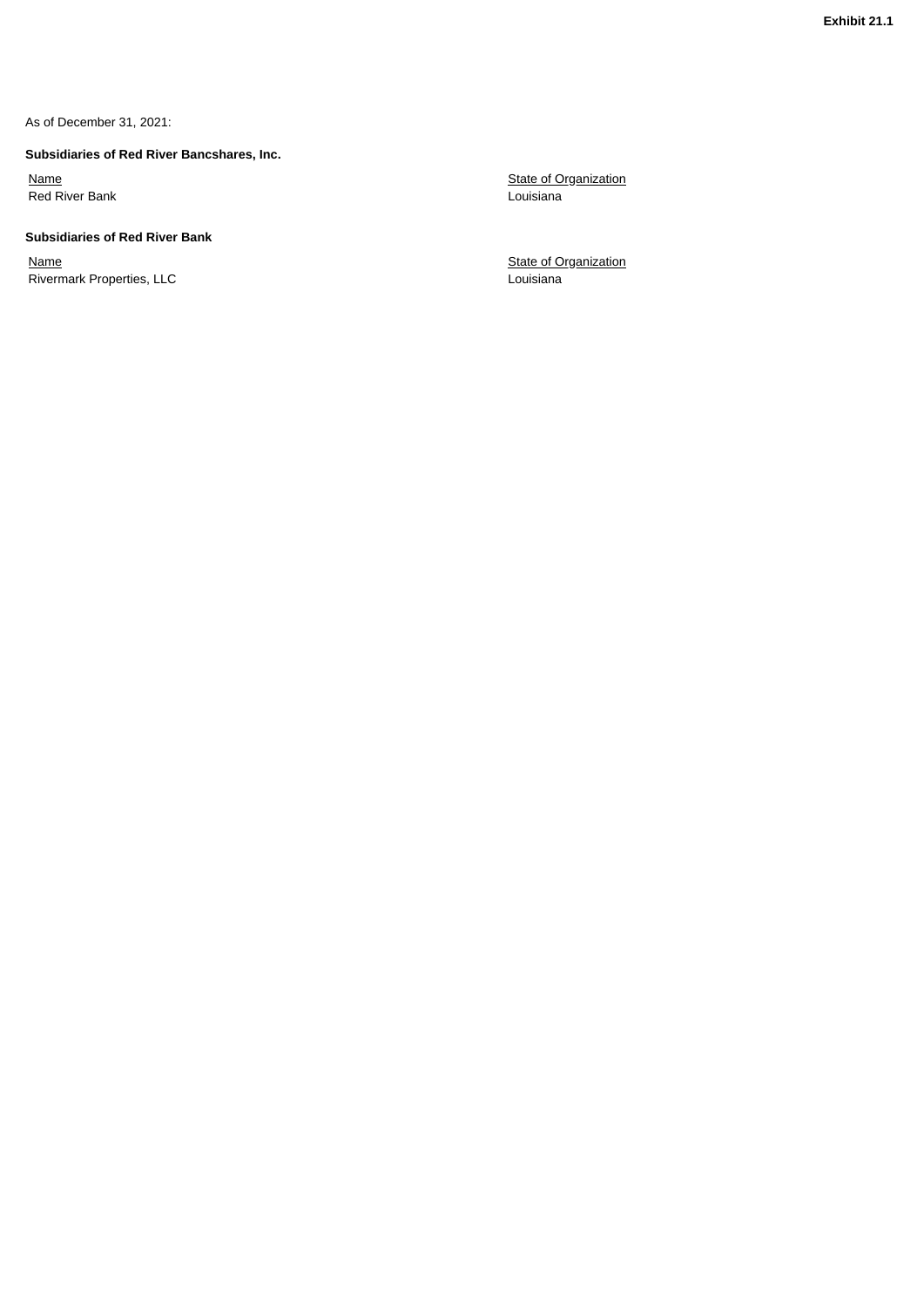#### **CONSENT OF INDEPENDENT REGISTERED PUBLIC ACCOUNTING FIRM**

We consent to the incorporation by reference in the following Registration Statements:

- 1. Registration Statement (Form S-8 No. 333-232404) pertaining to the Red River Bancshares, Inc. 2018 Equity Incentive Plan and the Red River Bancshares, Inc. 2008 Equity Incentive Plan; and
- 2. Registration Statement (Form S-8 No. 333-236300) pertaining to Red River Bancshares, Inc. and Red River Bank Amended and Restated Director Compensation Program;

of our report dated March 18, 2022, relating to the consolidated financial statements of Red River Bancshares, Inc. and its subsidiaries for the years ended December 31, 2021 and 2020, appearing in this Annual Report on Form 10-K for the year ended December 31, 2021.

/s/ Postlethwaite & Netterville

Baton Rouge, Louisiana March 18, 2022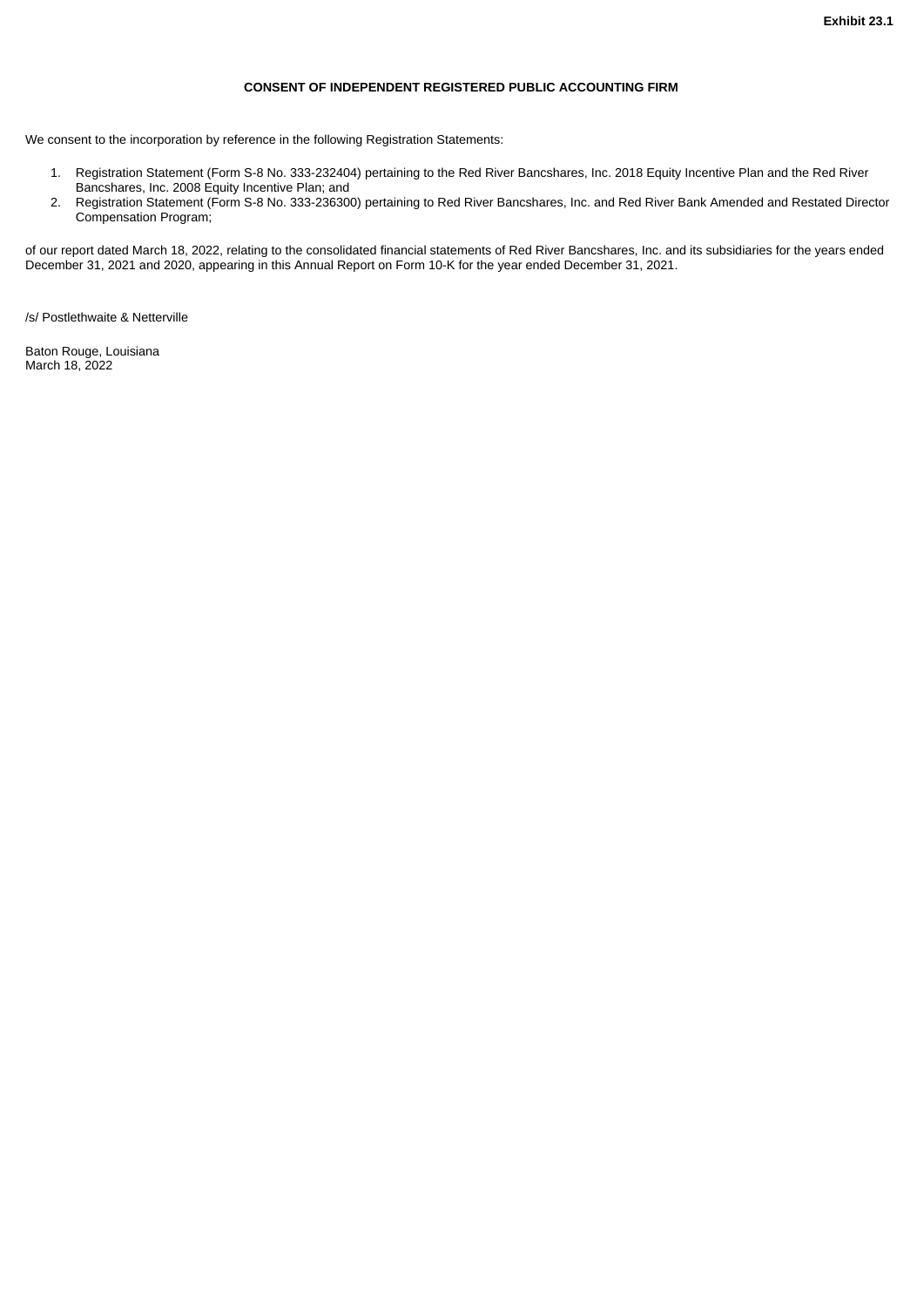#### **CERTIFICATION OF CHIEF EXECUTIVE OFFICER**

I, R. Blake Chatelain, certify that:

1. I have reviewed this Annual Report on Form 10-K of Red River Bancshares, Inc. (the "registrant");

2. Based on my knowledge, this report does not contain any untrue statement of a material fact or omit to state a material fact necessary to make the statements made, in light of the circumstances under which such statements were made, not misleading with respect to the period covered by this report;

Based on my knowledge, the financial statements and other financial information included in this report, fairly present in all material respects the financial condition, results of operations and cash flows of the registrant as of, and for, the periods presented in this report;

4. The registrant's other certifying officer and I are responsible for establishing and maintaining disclosure controls and procedures (as defined in Exchange Act Rules 13a-15(e) and 15d-15(e)) and internal control over financial reporting (as defined in Exchange Act Rules 13a-15(f) and 15d-15(f)) for the registrant and have:

- (a) Designed such disclosure controls and procedures, or caused such disclosure controls and procedures to be designed under our supervision, to ensure that material information relating to the registrant, including its consolidated subsidiary, is made known to us by others within those entities, particularly during the period in which this report is being prepared;
- (b) Designed such internal control over financial reporting, or caused such internal control over financial reporting to be designed under our supervision, to provide reasonable assurance regarding the reliability of financial reporting and the preparation of financial statements for external purposes in accordance with generally accepted accounting principles;
- (c) Evaluated the effectiveness of the registrant's disclosure controls and procedures and presented in this report our conclusions about the effectiveness of the disclosure controls and procedures, as of the end of the period covered by this report based on such evaluation; and
- (d) Disclosed in this report any change in the registrant's internal control over financial reporting that occurred during the registrant's most recent fiscal quarter (the registrant's fourth fiscal quarter in the case of an annual report) that has materially affected, or is reasonably likely to materially affect, the registrant's internal control over financial reporting.

5. The registrant's other certifying officer and I have disclosed, based on our most recent evaluation of internal control over financial reporting, to the registrant's auditors and the audit committee of registrant's board of directors (or persons performing the equivalent functions):

- (a) All significant deficiencies and material weaknesses in the design or operation of internal control over financial reporting which are reasonably likely to adversely affect the registrant's ability to record, process, summarize and report financial information; and
- (b) Any fraud, whether or not material, that involves management or other employees who have a significant role in the registrant's internal control over financial reporting.

Date: March 18, 2022 **By:** *Isl R. Blake Chatelain* 

R. Blake Chatelain President and Chief Executive Officer (Principal Executive Officer)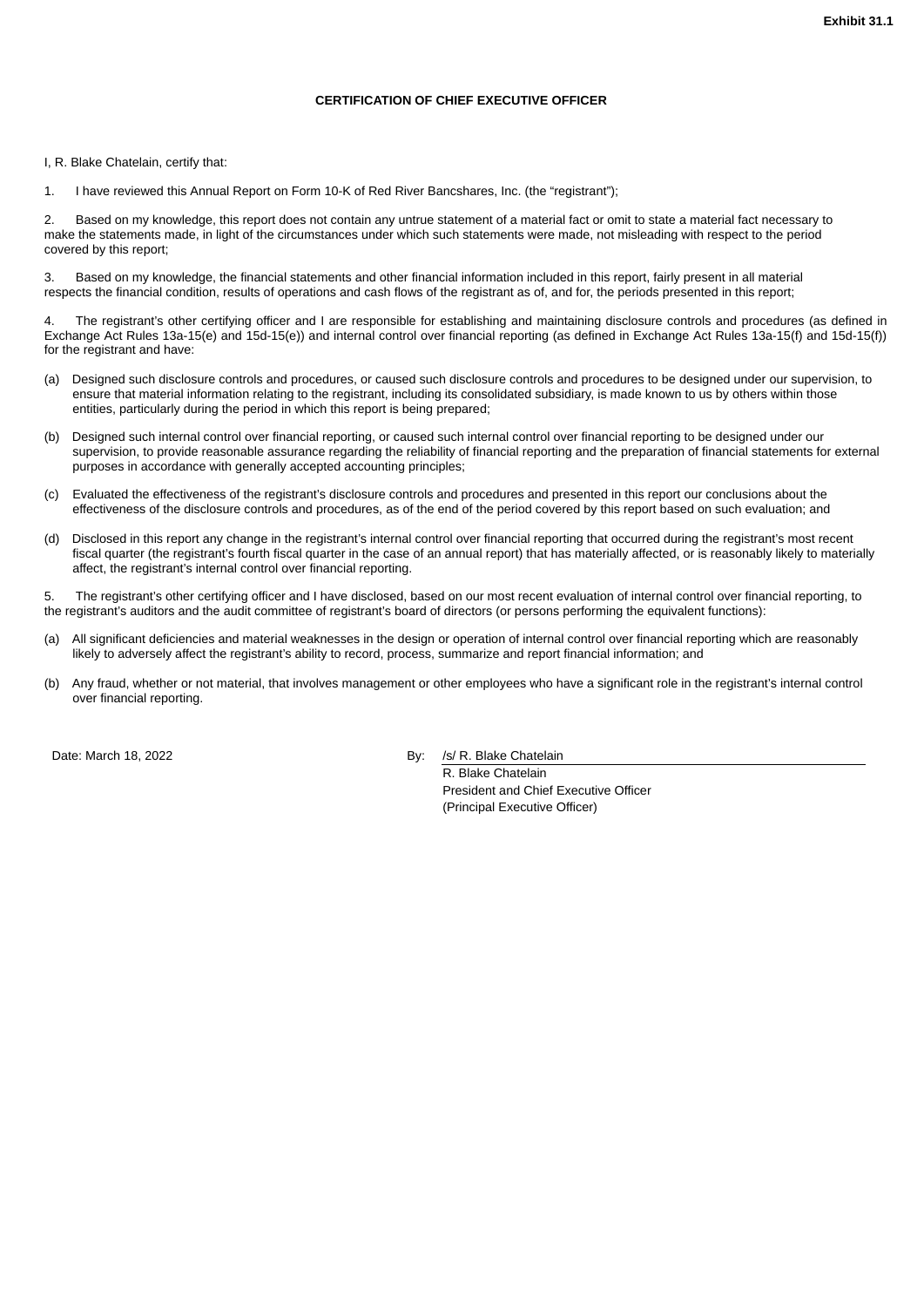#### **CERTIFICATION OF CHIEF FINANCIAL OFFICER**

I, Isabel V. Carriere, certify that:

1. I have reviewed this Annual Report on Form 10-K of Red River Bancshares, Inc. (the "registrant");

2. Based on my knowledge, this report does not contain any untrue statement of a material fact or omit to state a material fact necessary to make the statements made, in light of the circumstances under which such statements were made, not misleading with respect to the period covered by this report;

Based on my knowledge, the financial statements and other financial information included in this report, fairly present in all material respects the financial condition, results of operations and cash flows of the registrant as of, and for, the periods presented in this report;

4. The registrant's other certifying officer and I are responsible for establishing and maintaining disclosure controls and procedures (as defined in Exchange Act Rules 13a-15(e) and 15d-15(e)) and internal control over financial reporting (as defined in Exchange Act Rules 13a-15(f) and 15d-15(f)) for the registrant and have:

- (a) Designed such disclosure controls and procedures, or caused such disclosure controls and procedures to be designed under our supervision, to ensure that material information relating to the registrant, including its consolidated subsidiary, is made known to us by others within those entities, particularly during the period in which this report is being prepared;
- (b) Designed such internal control over financial reporting, or caused such internal control over financial reporting to be designed under our supervision, to provide reasonable assurance regarding the reliability of financial reporting and the preparation of financial statements for external purposes in accordance with generally accepted accounting principles;
- (c) Evaluated the effectiveness of the registrant's disclosure controls and procedures and presented in this report our conclusions about the effectiveness of the disclosure controls and procedures, as of the end of the period covered by this report based on such evaluation; and
- (d) Disclosed in this report any change in the registrant's internal control over financial reporting that occurred during the registrant's most recent fiscal quarter (the registrant's fourth fiscal quarter in the case of an annual report) that has materially affected, or is reasonably likely to materially affect, the registrant's internal control over financial reporting.

5. The registrant's other certifying officer and I have disclosed, based on our most recent evaluation of internal control over financial reporting, to the registrant's auditors and the audit committee of registrant's board of directors (or persons performing the equivalent functions):

- (a) All significant deficiencies and material weaknesses in the design or operation of internal control over financial reporting which are reasonably likely to adversely affect the registrant's ability to record, process, summarize and report financial information; and
- (b) Any fraud, whether or not material, that involves management or other employees who have a significant role in the registrant's internal control over financial reporting.

Date: March 18, 2022 **By:** /s/ Isabel V. Carriere

Isabel V. Carriere, CPA, CGMA Executive Vice President and Chief Financial Officer (Principal Financial Officer and Principal Accounting Officer)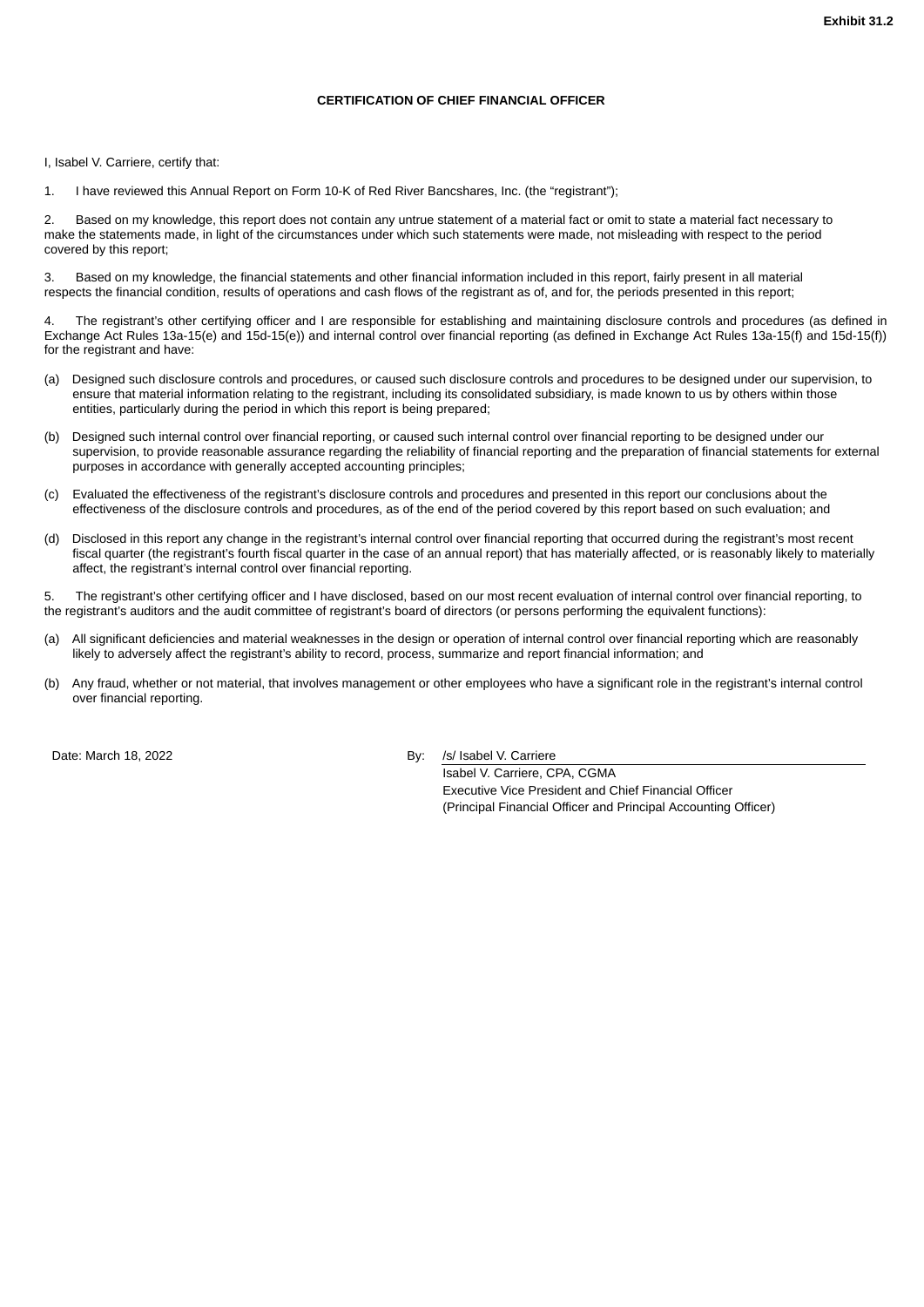#### **CERTIFICATION OF CHIEF EXECUTIVE OFFICER PURSUANT TO 18 U.S.C. SECTION 1350, AS ADOPTED PURSUANT TO SECTION 906 OF THE SARBANES-OXLEY ACT OF 2002**

In connection with the Annual Report of Red River Bancshares, Inc. (the "Company") on Form 10-K for the year ended December 31, 2021, as filed with the Securities and Exchange Commission on the date hereof (the "Report"), I, R. Blake Chatelain, President and Chief Executive Officer of the Company, certify, pursuant to 18 U.S.C. Section 1350, as adopted pursuant to Section 906 of the Sarbanes-Oxley Act of 2002, that:

(1) The Report fully complies with the requirements of section 13(a) or 15(d) of the Securities Exchange Act of 1934, as amended; and

(2) The information contained in the Report fairly presents, in all material respects, the financial condition and results of operations of the Company.

Date: March 18, 2022 **By:** /s/ R. Blake Chatelain

R. Blake Chatelain President and Chief Executive Officer (Principal Executive Officer)